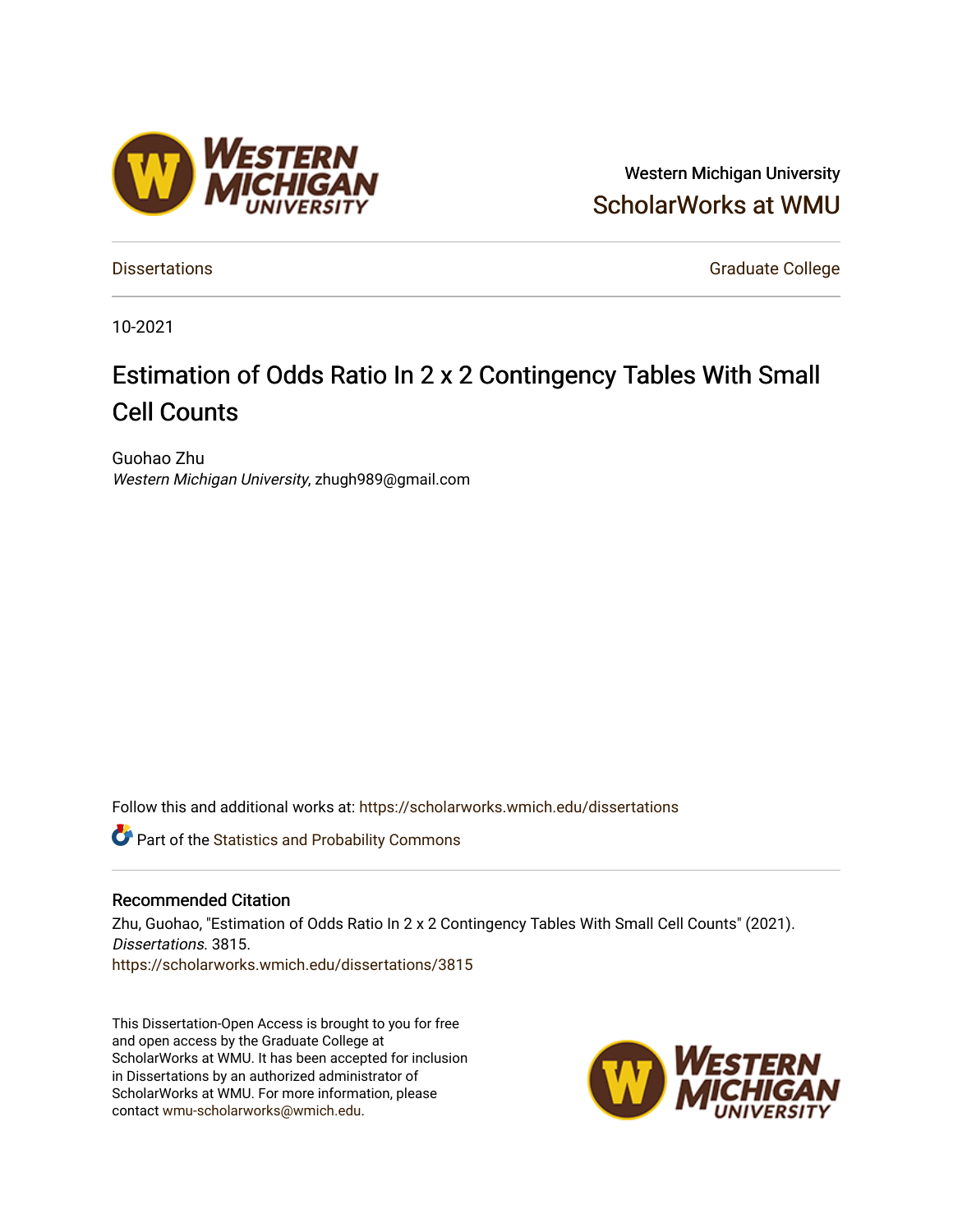#### ESTIMATION OF ODDS RATIO IN 2 × 2 CONTINGENCY TABLES WITH SMALL CELL COUNTS

by

Guohao Zhu

A dissertation submitted to the Graduate College in partial fulfillment of the requirements for the degree of Doctor of Philosophy **Statistics** Western Michigan University December 2021

Doctoral Committee:

- Dr. Magdalena Niewiadomska-Bugaj, Ph.D., Chair
- Dr. Joshua Naranjo, Ph.D.
- Dr. Hyun Bin Kang, Ph.D.
- Dr. Duy Ngo, Ph.D.
- Dr. Clifton Edgar Ealy, Ph.D.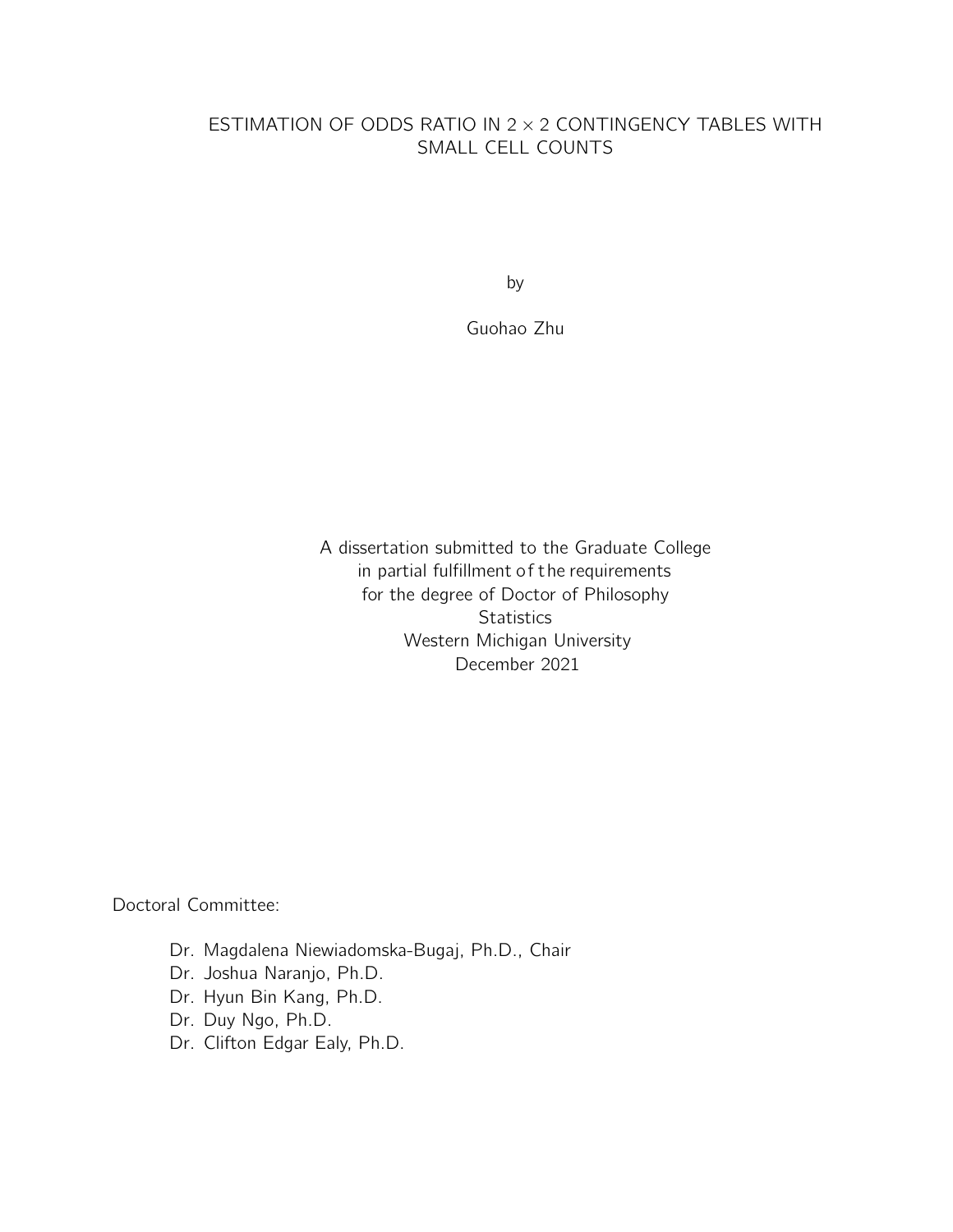#### ESTIMATION OF ODDS RATIO IN 2 × 2 CONTINGENCY TABLES WITH SMALL CELL COUNTS

Guohao Zhu, Ph.D.

#### Western Michigan University, 2021

This study is focusing on properties of estimators of odds ratio or its logarithm in case of 2x2 tables with small counts.

The odds ratio represents the odds that an outcome of interest will occur given a particular exposure, compared to the odds of the outcome occurring in the absence of that exposure. Both parameters are often used to quantify the strength of association of two binary variables and are common measurements reported in case-control, cohort, and cross-sectional studies.

Because of their wide applicability, both parameters, odds ratio, and its logarithm, have been intensively studied in the literature. However, most of their desirable properties are based on the asymptotic normality of the estimators which are not necessarily true in case of small sample sizes. In addition, contingency tables with small counts often contain cells with counts that equal zero which makes maximum likelihood estimators of odds ratio and its logarithm undefined. While in many research areas it is possible to collect data of the size needed, there are areas, such as health related multi-center research, where sample size cannot be increased.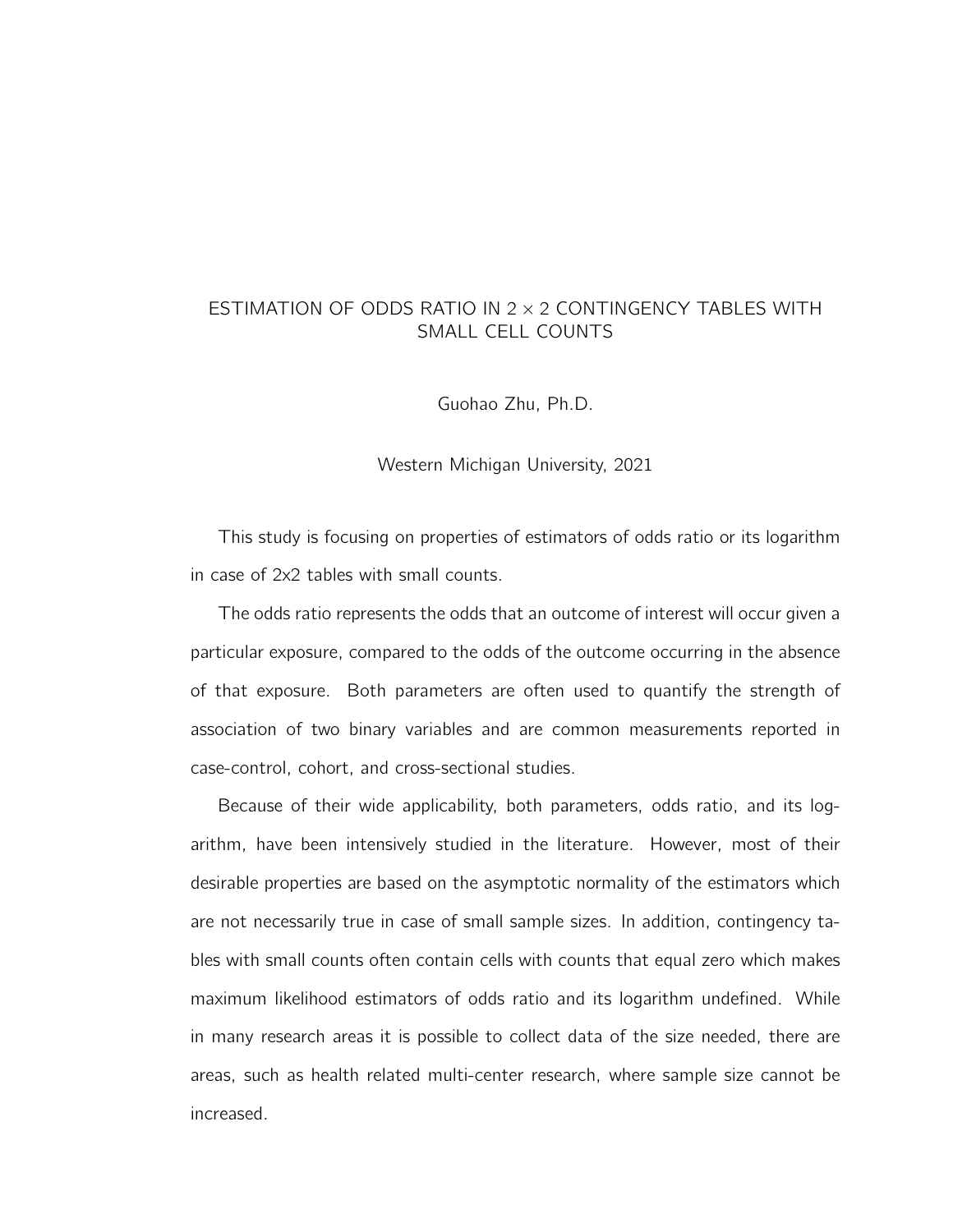We are studying performance of estimators of odds ratio, and its logarithm, for independent 2x2 tables with small counts. Among other applications, our conclusions could also serve as recommendations for comparison of odds ratios in multiple 2x2 tables—a step necessary before performing meta-analysis.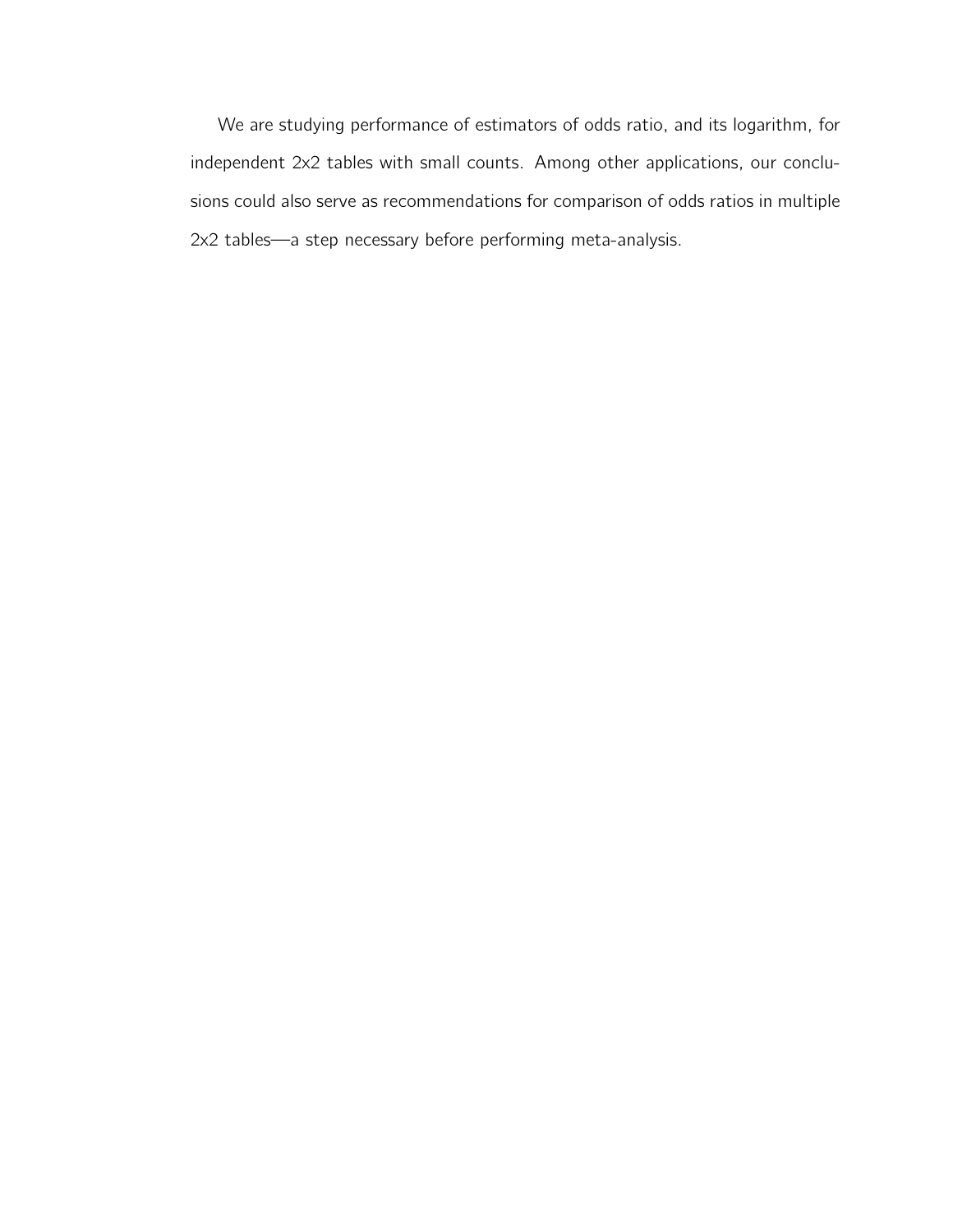© Guohao Zhu 2021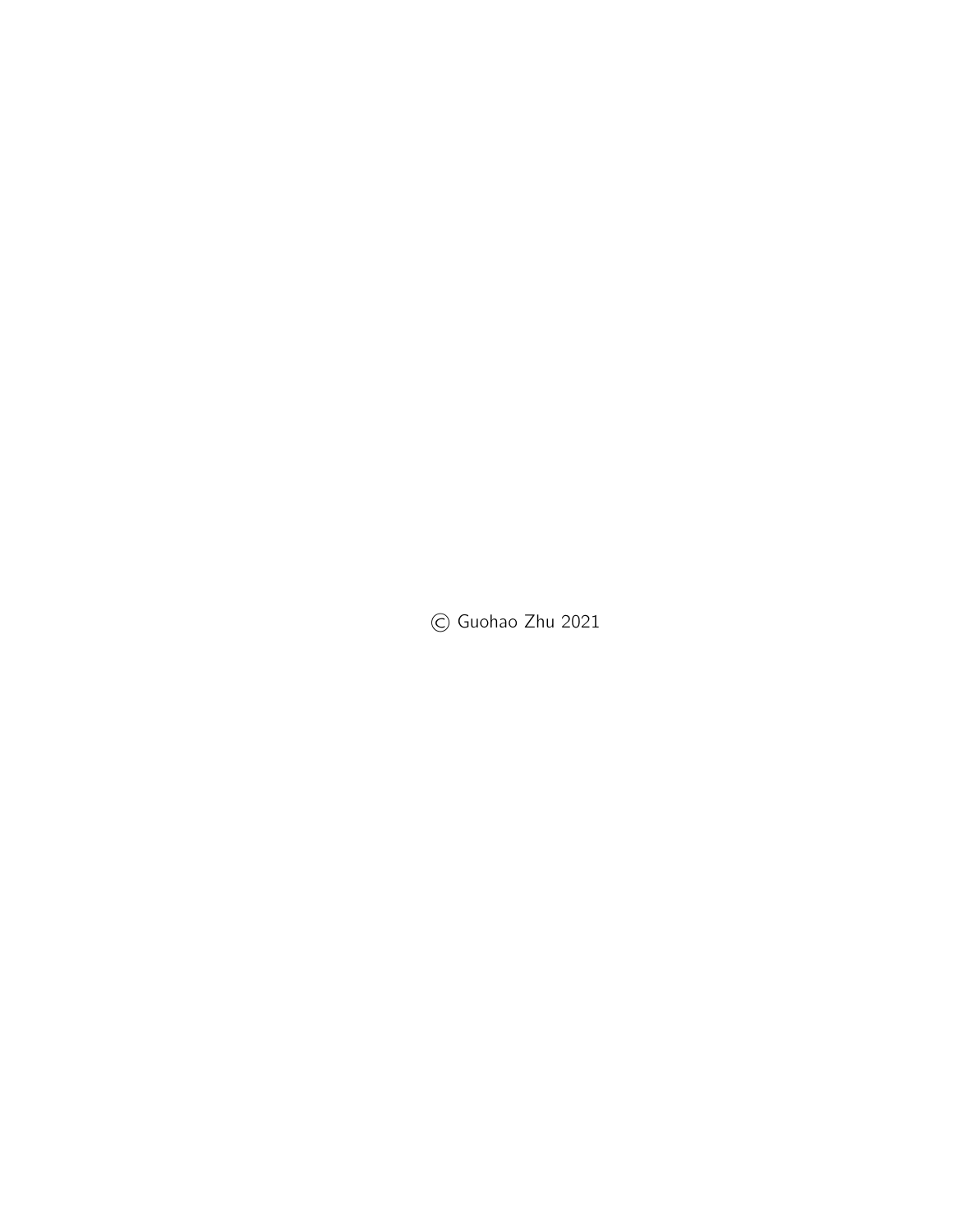#### ACKNOWLEDGMENTS

First of all, I would like to express my deepest appreciation to my advisor Dr. Magdalena Niewiadomska-Bugaj. The completion of my dissertation would not have been possible without the your support, guidance and encouragements. I would also like to extend my sincere gratitude to my committee members, Dr. Joshua D. Naranjo, Dr. Hyun Bin Kang, Dr. Duy Ngo and Dr. Clifton Edgar Ealy, thank you so much for reviewing my work and giving recommendations.

In addition, I would like to thank my parents for always being there for me. Finally,I could not have completed this dissertation without the support of Xi Qiao who provided me with sympathetic ear, happy distractions and warmest smiles throughout the duration of my dissertation.

Guohao Zhu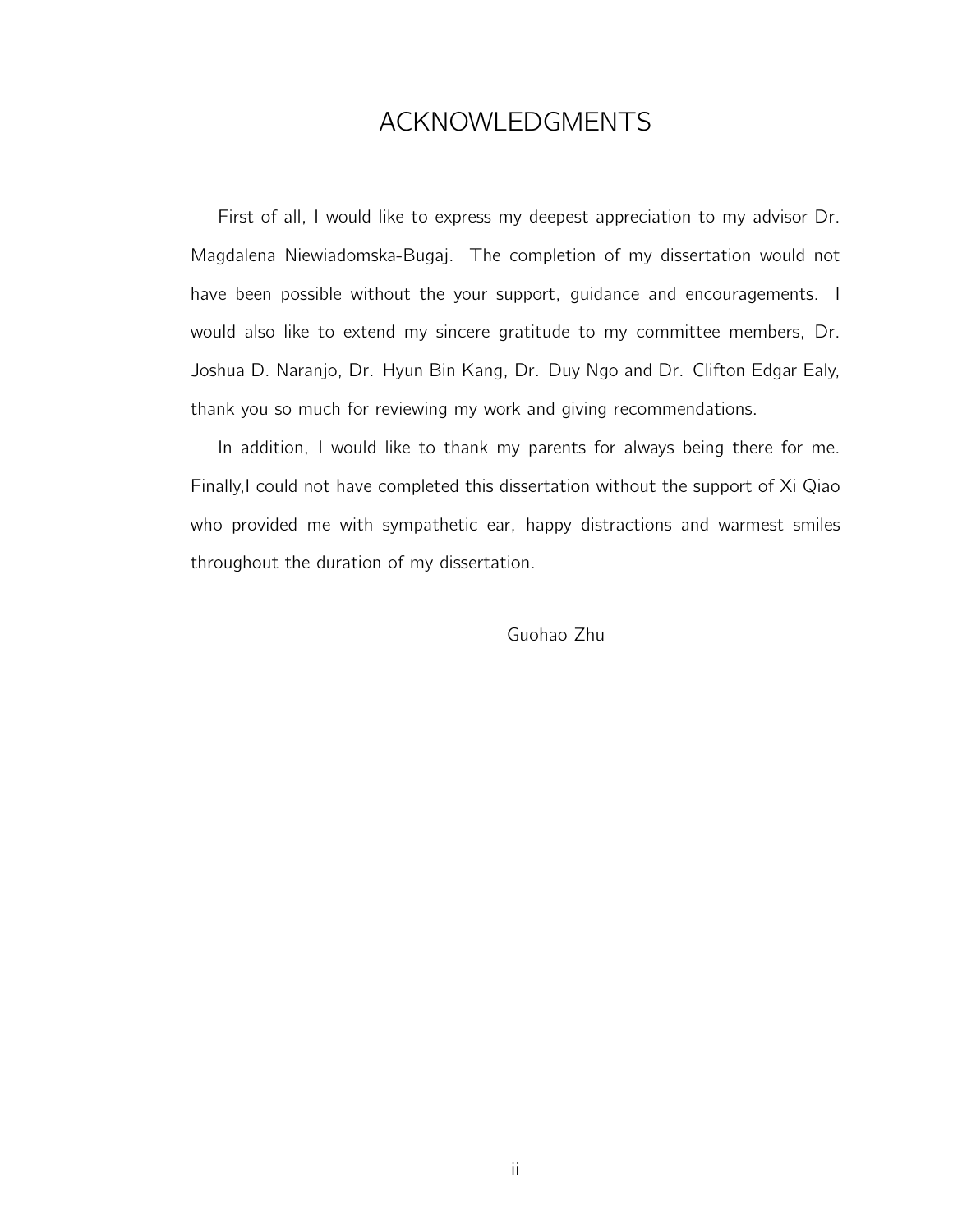# **Contents**

|                |     | <b>Acknowledgments</b>                                       | ji.            |
|----------------|-----|--------------------------------------------------------------|----------------|
|                |     | <b>List of Tables</b>                                        | V              |
|                |     | <b>List of Figures</b>                                       | vii            |
| 1              |     | <b>INTRODUCTION</b>                                          | $\mathbf{1}$   |
| $\overline{2}$ |     | <b>LITERATURE REVIEW</b>                                     | $6\phantom{1}$ |
|                | 2.1 | Method of Obtaining Confidence Intervals                     | 16             |
| 3              |     | <b>METHODOLOGY</b>                                           | 19             |
|                | 3.1 | Estimators of $\psi_{\epsilon}$ with Bias Correction Item 19 |                |
|                | 3.2 |                                                              |                |
| 4              |     | <b>SIMULATION STUDY</b>                                      | 26             |
|                | 4.1 |                                                              | 26             |
|                | 4.2 |                                                              | 54             |
| 5              |     | <b>Results and Future Research</b>                           | 56             |
|                | 5.1 |                                                              |                |
|                | 5.2 |                                                              |                |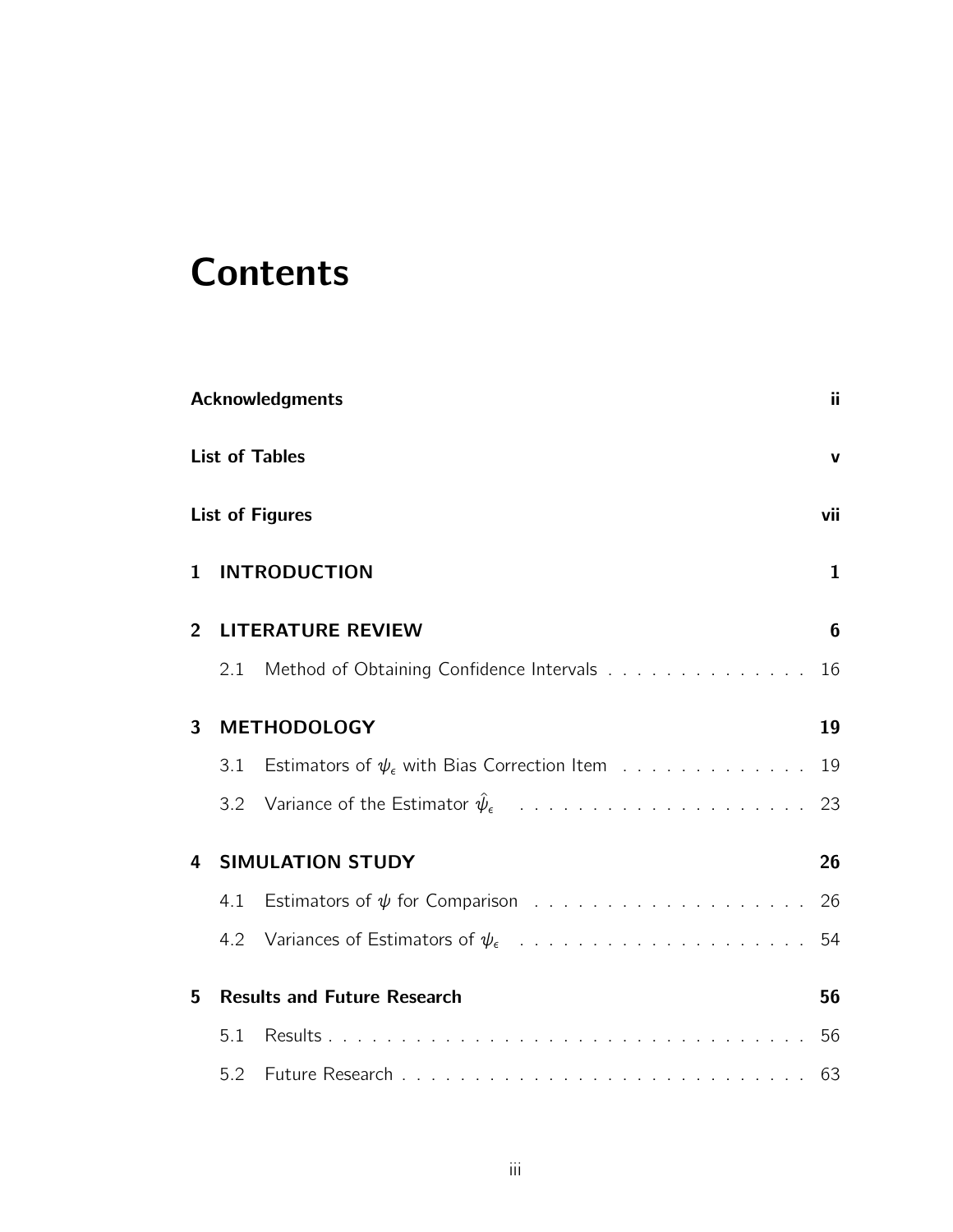| A R code                                              | 66 |
|-------------------------------------------------------|----|
| <b>B</b> Tables of AAE and MSE of Combined Estimators | 81 |
| <b>References</b>                                     | 98 |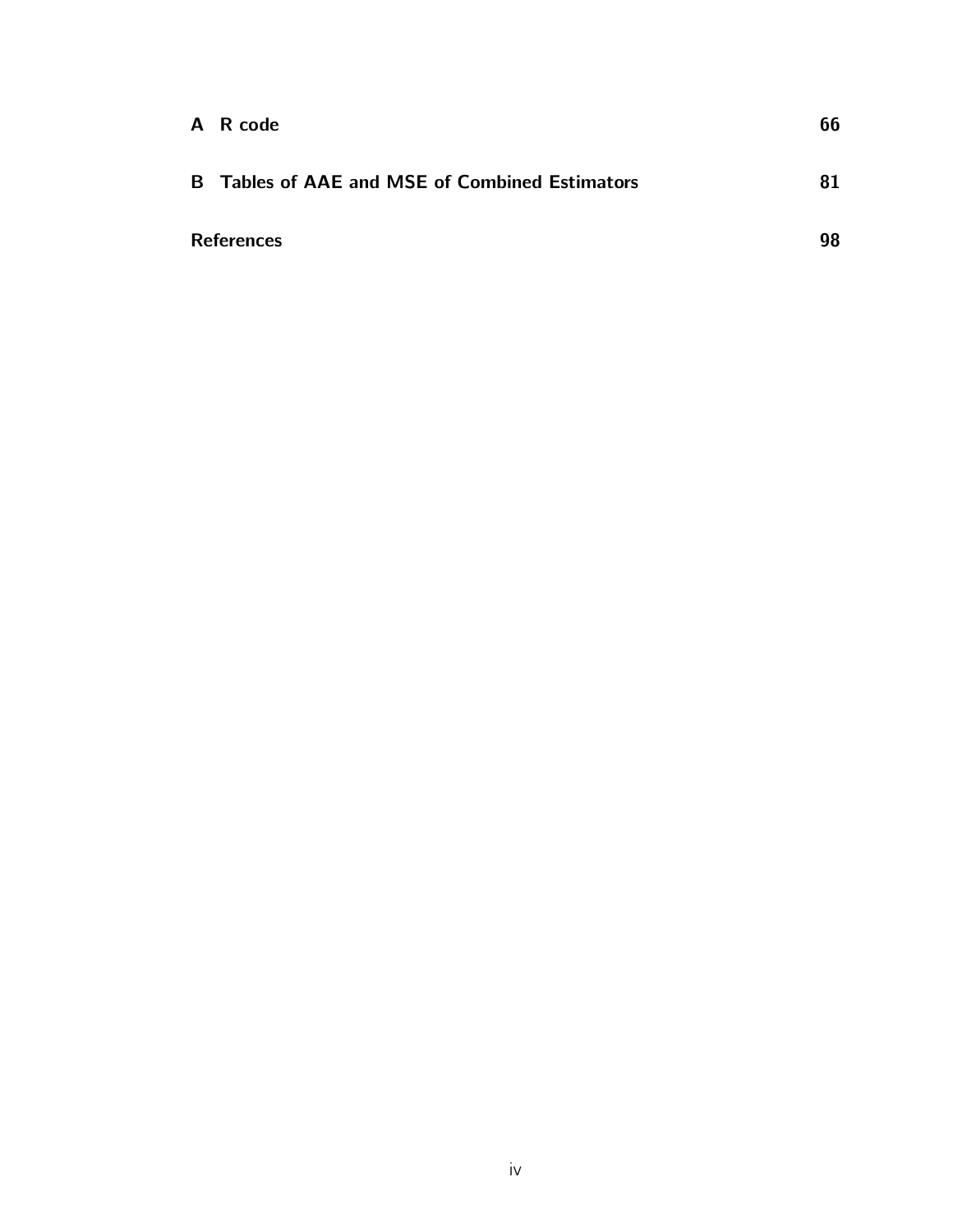# List of Tables

| 1.1 |                                                                                                                                                                                                                                | $\mathbf{1}$   |
|-----|--------------------------------------------------------------------------------------------------------------------------------------------------------------------------------------------------------------------------------|----------------|
| 1.2 | Data frame received and the contract of the contract of the Data frame and the Data frame and the Data frame and the Data frame and the Data frame and the Data frame and the Data frame and the Data frame and the Data frame | $\mathbf{2}$   |
| 1.3 | Probabilities of at least one zero in balanced samples                                                                                                                                                                         | $\overline{4}$ |
| 1.4 | Probabilities of at least one zero in unbalanced samples                                                                                                                                                                       | 5              |
| 3.1 |                                                                                                                                                                                                                                |                |
| 4.1 | Bias of $\hat{\psi}_{\epsilon}$ with $\epsilon$ added to all tables vs. with $\epsilon$ added to tables                                                                                                                        |                |
|     |                                                                                                                                                                                                                                |                |
| 4.2 | Bias of $\hat{\psi}_{\epsilon}$ with $\epsilon$ added to all tables vs. with $\epsilon$ and correction added                                                                                                                   |                |
|     |                                                                                                                                                                                                                                | 34             |
| 4.3 | AAE of $\hat{\psi}_{\epsilon}$ with $\epsilon$ added to all tables vs. with $\epsilon$ added to tables                                                                                                                         |                |
|     |                                                                                                                                                                                                                                |                |
| 4.4 | AAE of $\hat{\psi}_{\epsilon}$ with $\epsilon$ added to all tables vs. with $\epsilon$ and correction                                                                                                                          |                |
|     |                                                                                                                                                                                                                                |                |
| 4.5 | MSE of $\hat{\psi}_{\epsilon}$ with $\epsilon$ added to all tables vs. with $\epsilon$ added to tables                                                                                                                         |                |
|     | containing zero counts research and contained a series and containing zero counts research and contained a series                                                                                                              |                |
| 4.6 | MSE of $\hat{\psi}_{\epsilon}$ with $\epsilon$ added to all tables vs. with $\epsilon$ and correction                                                                                                                          |                |
|     |                                                                                                                                                                                                                                |                |
| 4.7 | Bias of Variance Estimators in Percentage with different $\epsilon$ 55                                                                                                                                                         |                |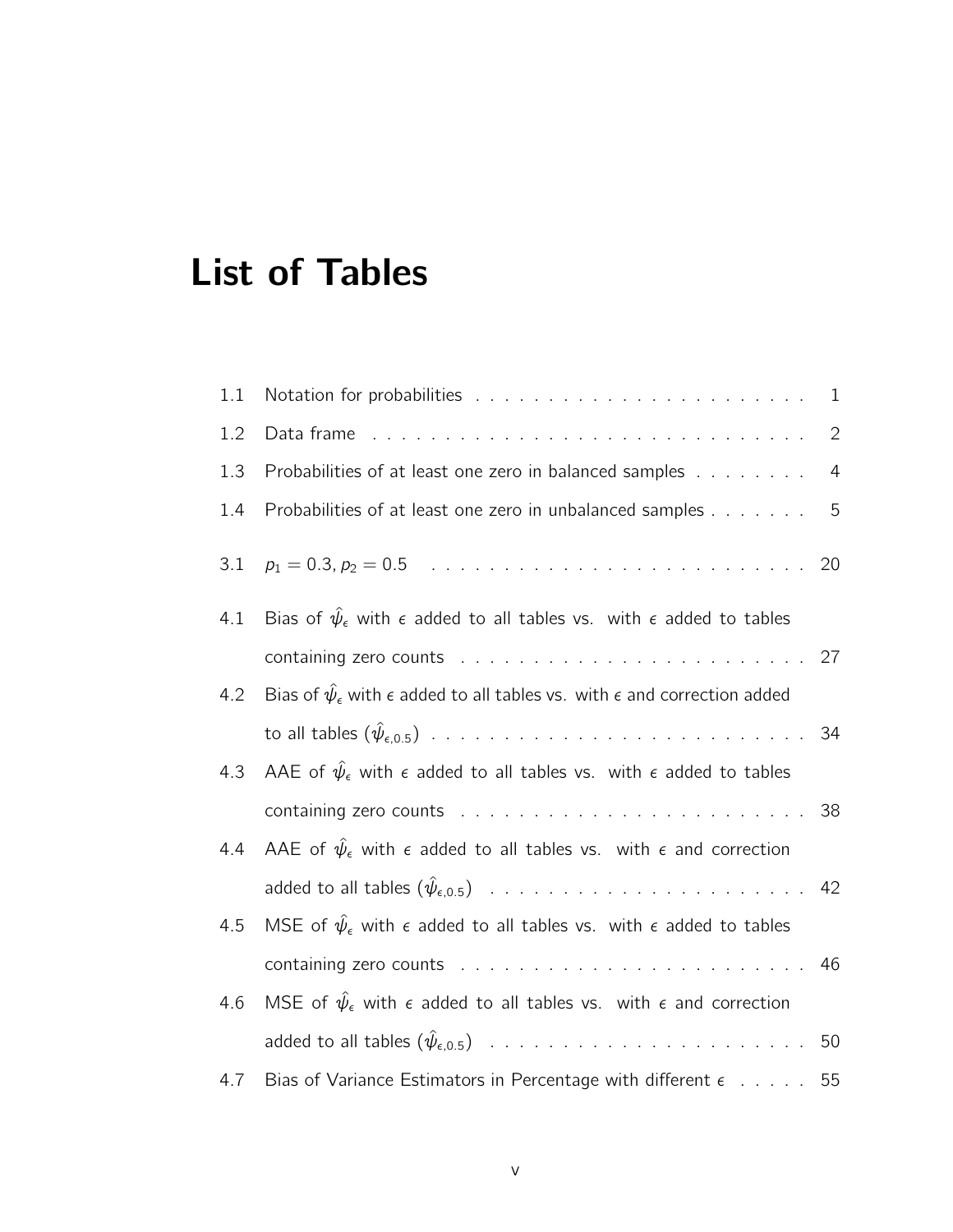| 5.1 Frequencies of values of $\epsilon$ minimizing AAE and MSE 60 |  |
|-------------------------------------------------------------------|--|
|                                                                   |  |
|                                                                   |  |
|                                                                   |  |
|                                                                   |  |
| B.1 AAE of Combined Strategies with $\epsilon = 0.75$ 82          |  |
|                                                                   |  |
|                                                                   |  |
|                                                                   |  |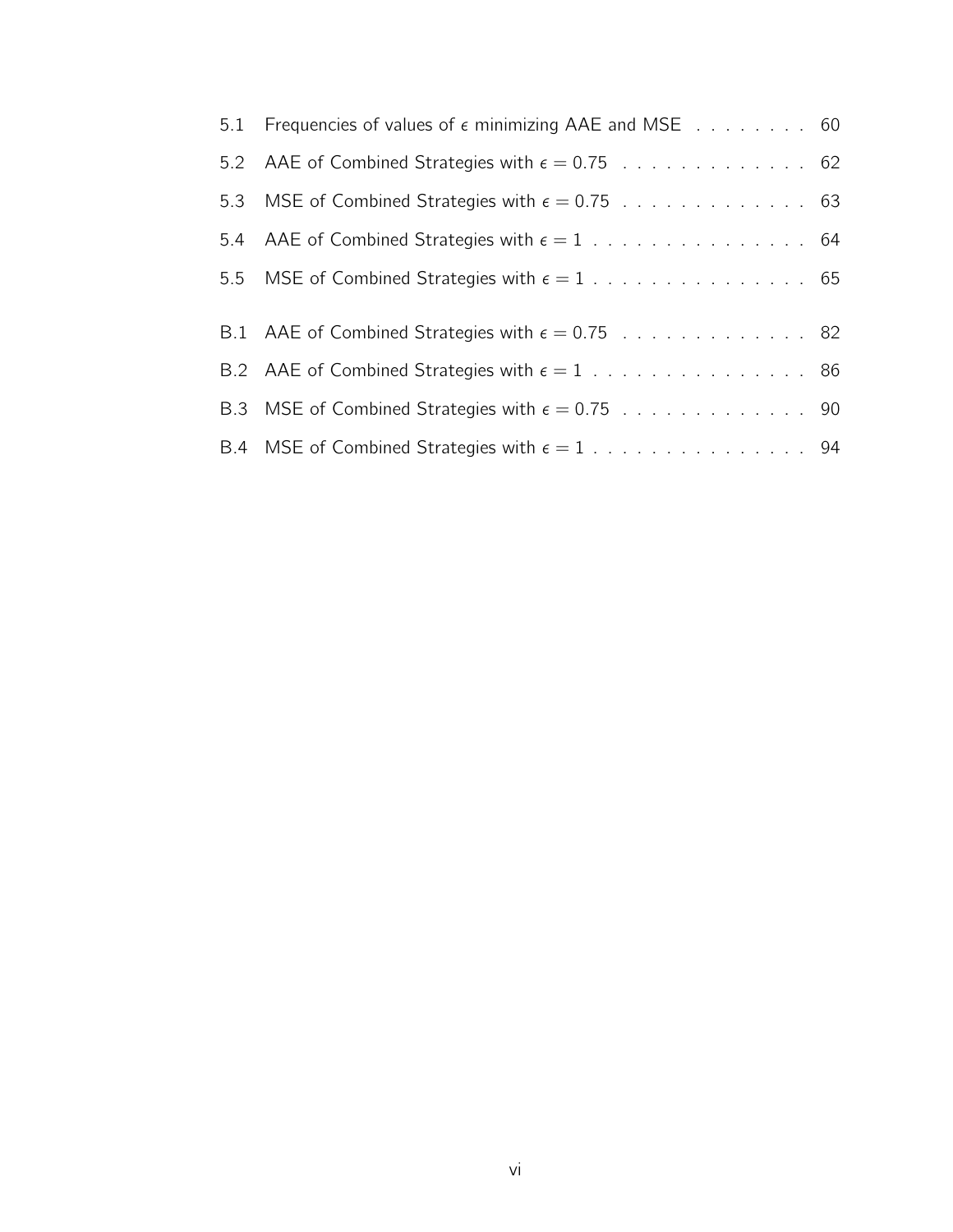# List of Figures

| 1.1 Histogram of generated values with $p_1=0.8$ , $p_2=0.1$ 3                         |  |
|----------------------------------------------------------------------------------------|--|
| 1.2 Histogram of generated values with $p_1=0.9$ , $p_2=0.2$ 4                         |  |
| 5.1 n=5, Correction term (3.4), $\epsilon = 0.75$ , an average in 5000 repetitions. 58 |  |
| 5.2 n=10 Correction term (3.4), $\epsilon = 0.75$ , average in 5000 repetitions. 58    |  |
| 5.3 n=5, Correction term (3.4), $\epsilon = 1$ , an average in 5000 repetitions. 59    |  |
| 5.4 n=10, Correction term (3.4), $\epsilon = 1$ , an average in 5000 repetitions. 59   |  |
|                                                                                        |  |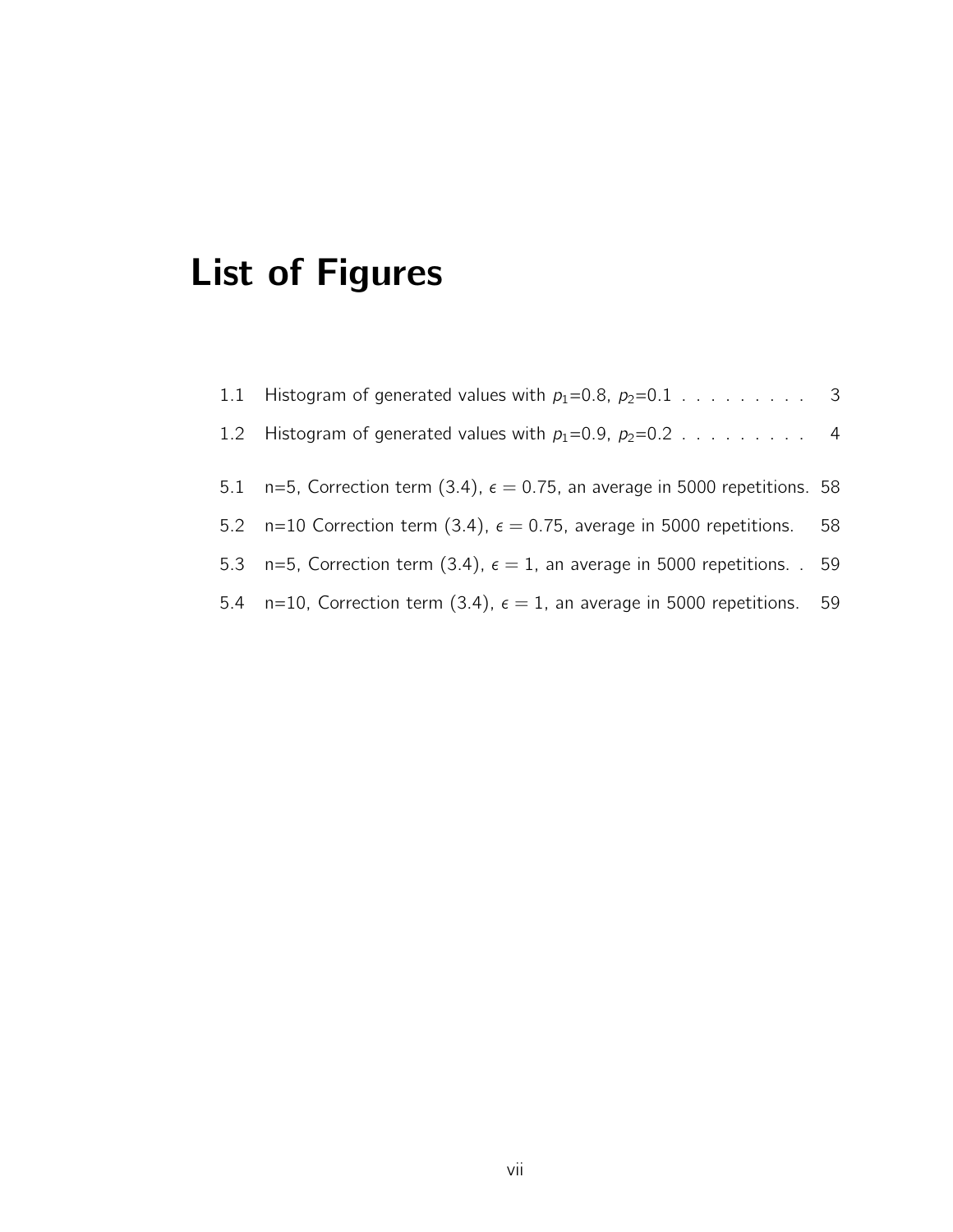## Chapter 1

# INTRODUCTION

The odds ratio (OR) and log(OR) are parameters often used to quantify the strength of association between two binary variables. The OR is defined as the ratio of the odds of an outcome in the presence of a exposure and the odds of the outcome in the absence of that exposure. The odds ratio is the fundamental parameter underlying the analysis of contingency tables by log-linear models. It also has been pointed out that odds ratio is a useful approximation to relative risk in retrospective studies when the incidence of the disease was rare (Walter, 1987). Therefore, it is a common measurement reported in case-control, cohort, and cross-sectional studies. While performance of estimators of there parameters were given a lot of attention in the literature, the main focus was on large date. In this paper, we will evaluate performance of estimators of OR and log(OR) in  $2 \times 2$ contingency tables with small sample sizes.

Table 1.1: Notation for probabilities

| Population Success Failure Total |       |             |  |
|----------------------------------|-------|-------------|--|
|                                  | $D_1$ | $1-p_1$ 1.0 |  |
|                                  | $D_2$ | $1-p_2$ 1.0 |  |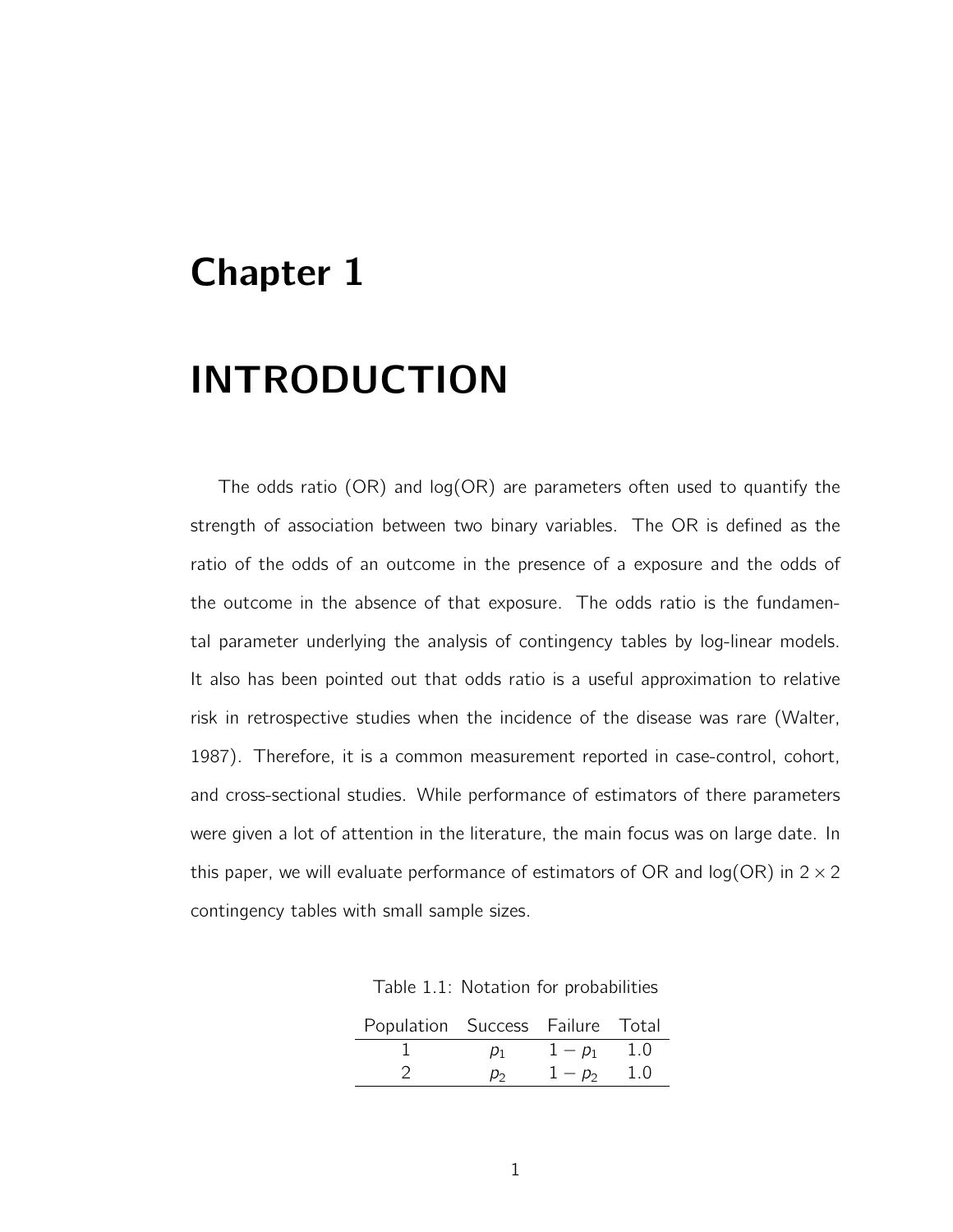In the cohort design, two populations of individuals are distinguished by a dichotomous exposure variable. The probabilities of disease for individuals in each populations are equal to  $p_1$  and  $p_2$ , respectively. Table 1.1 displays notations for probabilities in  $2 \times 2$  classification tables. With investigation sample sizes  $n_{1+}$  and  $n_{2+}$ , we organize the observed data as follow:

Table 1.2: Data frame

|                                 | Outcome  |          |          |
|---------------------------------|----------|----------|----------|
| Treatment Success Failure Total |          |          |          |
|                                 | $n_{11}$ | $n_{12}$ | $n_{1+}$ |
|                                 | $n_{21}$ | $n_{22}$ | $n_{2+}$ |
| Total                           | $n_{+1}$ | $n_{+2}$ |          |

For a probability  $p_i$  of success, the *odds* for treatment *i* are defined as  $p_i/(1$  $p_i$ ). Refer to Table 1.1, the odds ratio is denoted by  $\theta$  and defined as

$$
\theta = \frac{p_1(1 - p_2)}{p_2(1 - p_1)}.\tag{1.1}
$$

and its logarithm, log odds ratio, is defined as

$$
\psi = \log(\theta) \tag{1.2}
$$

Parameter  $\theta$  has a range from 0 to  $\infty$ , while  $\psi$  ranges from  $-\infty$  to  $\infty$ . We are concerned about the statistical properties of estimators of  $\theta$  and  $\psi$  in sparse contingency tables. Not only the asymptotic normality of estimates is not necessarily true in small samples, but there are likely zero counts in the table which leads to undefined estimators, such as maximum likelihood estimator  $(MLE)$ . These zero entries, due to sampling variation, are called sampling zeros and usually will disappear when the sample size increases. Sometimes tables with zero counts are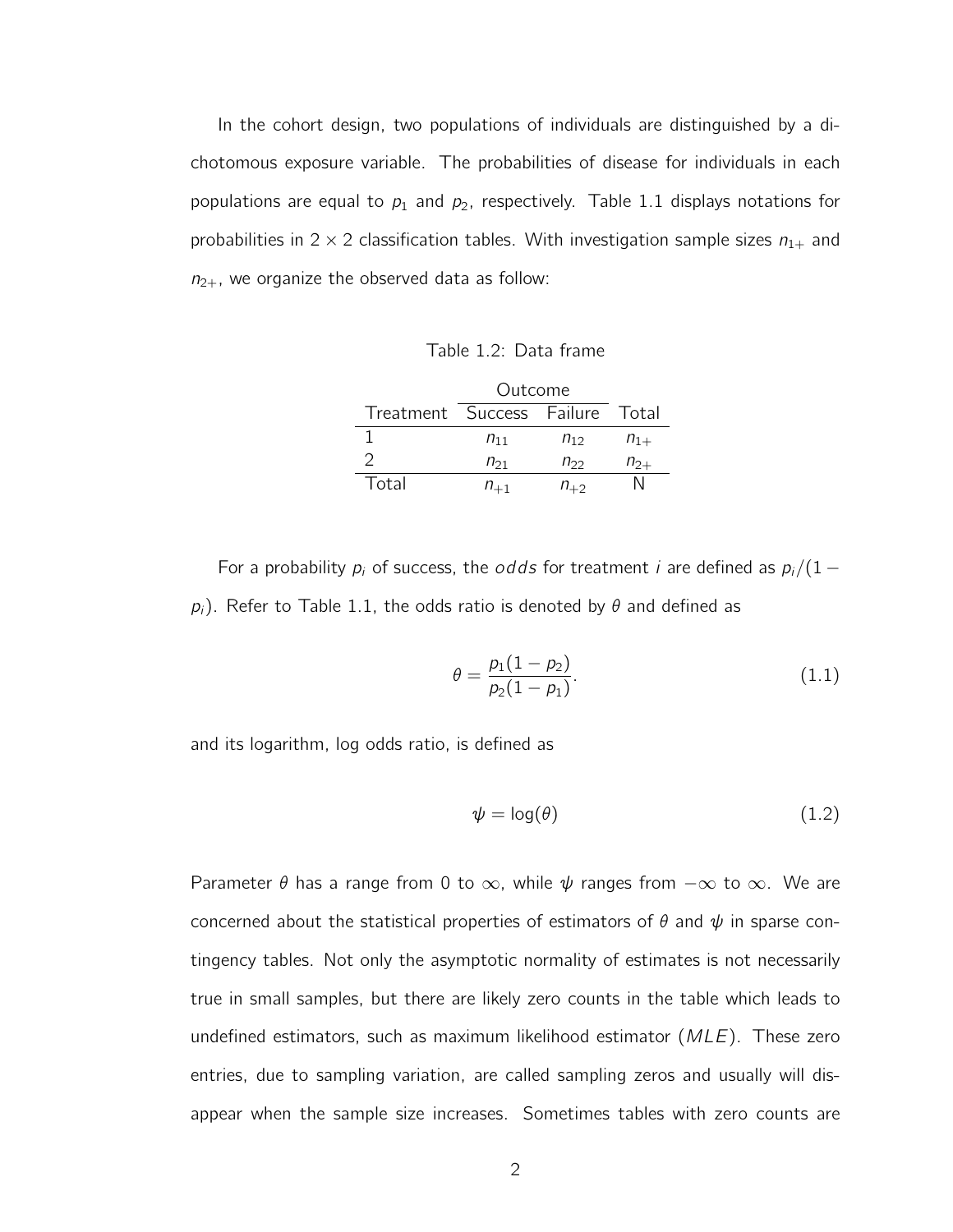

Figure 1.1: Histogram of generated values with  $p_1=0.8$ ,  $p_2=0.1$ 

disregarded but it could make the analysis biased. Figures 1.1 and 1.2 illustrate the distribution of estimated log odds ratio for selected values of  $(p_1, p_2)$  and small sample sizes. It can easily be seen that the lack of normality disappears when the sample size increases.

We will assume binomial model for each treatment variable so that  $n_{11} \sim$ BIN( $n_{1+}$ ,  $p_1$ ) and  $n_{21} \sim BIN(n_{2+}, p_2)$ . The probability of at least one zero cell in the table is obtained as:

$$
P(n_{11}n_{12}n_{21}n_{22} = 0) = 1 - P(n_{11}n_{12}n_{21}n_{22} \neq 0)
$$
  
= 1 - [1 - p<sub>1</sub><sup>n<sub>1+</sub></sup> - (1 - p<sub>1</sub>)<sup>n<sub>1+</sub></sup>] × [1 - p<sub>2</sub><sup>n<sub>2+</sub></sup> - (1 - p<sub>2</sub>)<sup>n<sub>2+</sub></sup>] (1.3)

The probability (1.3) depends on sample sizes  $n_{1+}$  and  $n_{2+}$  and on different values of  $p_1$ ,  $p_2$ . Table 1.3 contains probabilities of one or more zero cells in the table under balanced small samples ( $n_{i+} \leq 25$ ), while Table 1.4 contains such probabilities in selected unbalanced samples. When at least one probability ( $p_1$  or  $p_2$ ) is close to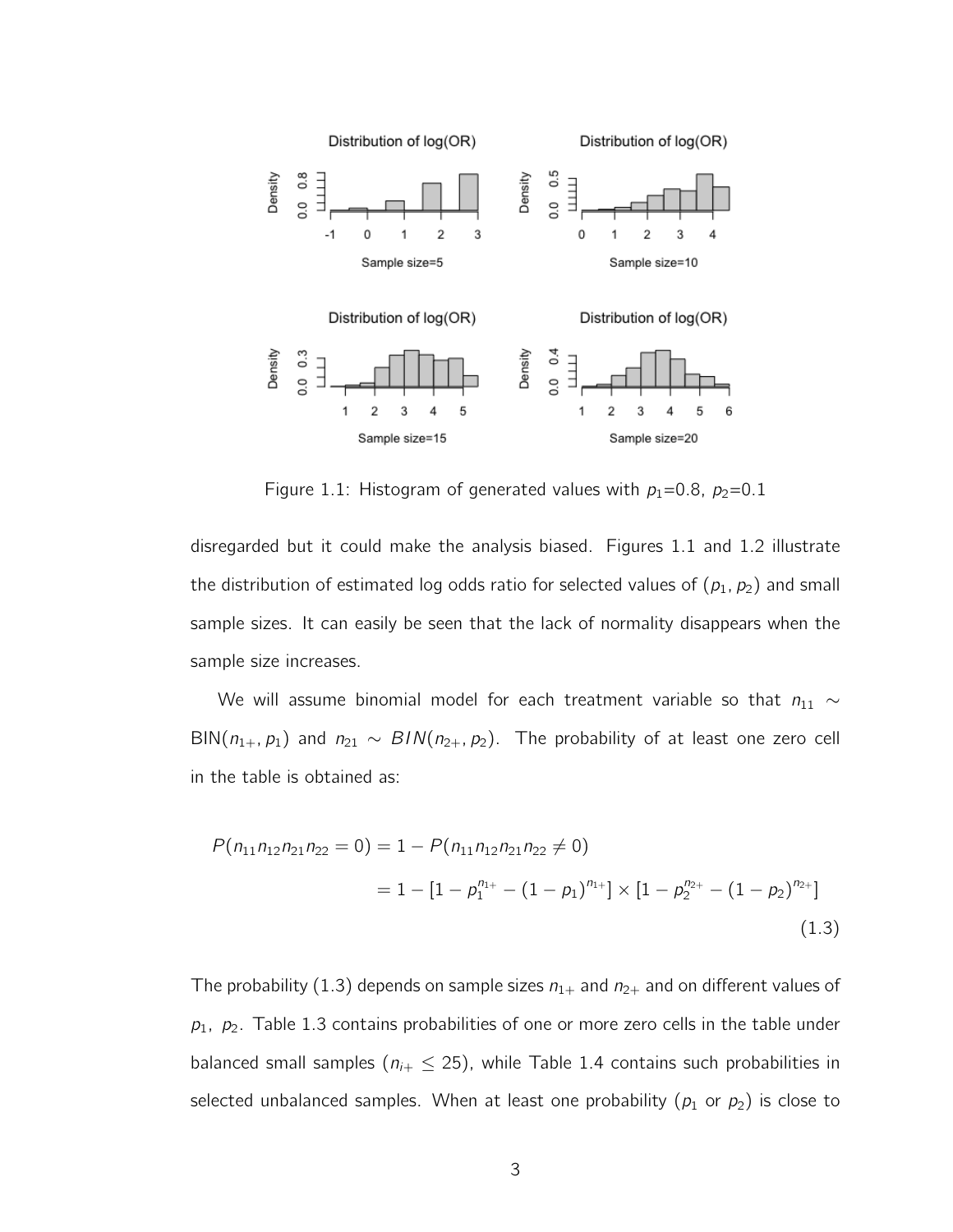

Figure 1.2: Histogram of generated values with  $p_1=0.9$ ,  $p_2=0.2$ 

0 or 1, probabilities (1.3) can be large.

| $(p_1, p_2)$ | $n_{i+} = 5$ | $n_{i+} = 10$ | $n_{i+} = 15$ | $n_{i+} = 20$ | $n_{i+} = 25$ |
|--------------|--------------|---------------|---------------|---------------|---------------|
| (0.1, 0.5)   | 0.6161       | 0.3500        | 0.2059        | 0.1216        | 0.0718        |
| (0.1, 0.9)   | 0.8323       | 0.5758        | 0.3694        | 0.2284        | 0.1384        |
| (0.2, 0.3)   | 0.4426       | 0.1326        | 0.0398        | 0.0123        | 0.0039        |
| (0.2, 0.8)   | 0.5484       | 0.2032        | 0.0691        | 0.0229        | 0.0075        |
| (0.4, 0.5)   | 0.1450       | 0.0081        | 0.0005        | 0.0000        | 0.0000        |
| (0.5, 0.5)   | 0.1211       | 0.0039        | 0.0001        | 0.0000        | 0.0000        |
| (0.6, 0.7)   | 0.2435       | 0.0342        | 0.0052        | 0.0008        | 0.0001        |
| (0.7, 0.9)   | 0.6603       | 0.3671        | 0.2097        | 0.1223        | 0.0719        |
| (0.8, 0.9)   | 0.7248       | 0.4186        | 0.2338        | 0.1317        | 0.0753        |
| (0.9, 0.3)   | 0.6603       | 0.3671        | 0.2097        | 0.1223        | 0.0719        |

Table 1.3: Probabilities of at least one zero in balanced samples

Various types of estimators had been proposed to deal with zero cells when estimating  $\theta$  or  $\psi$ . We will review these estimators and their properties in Chapter 2.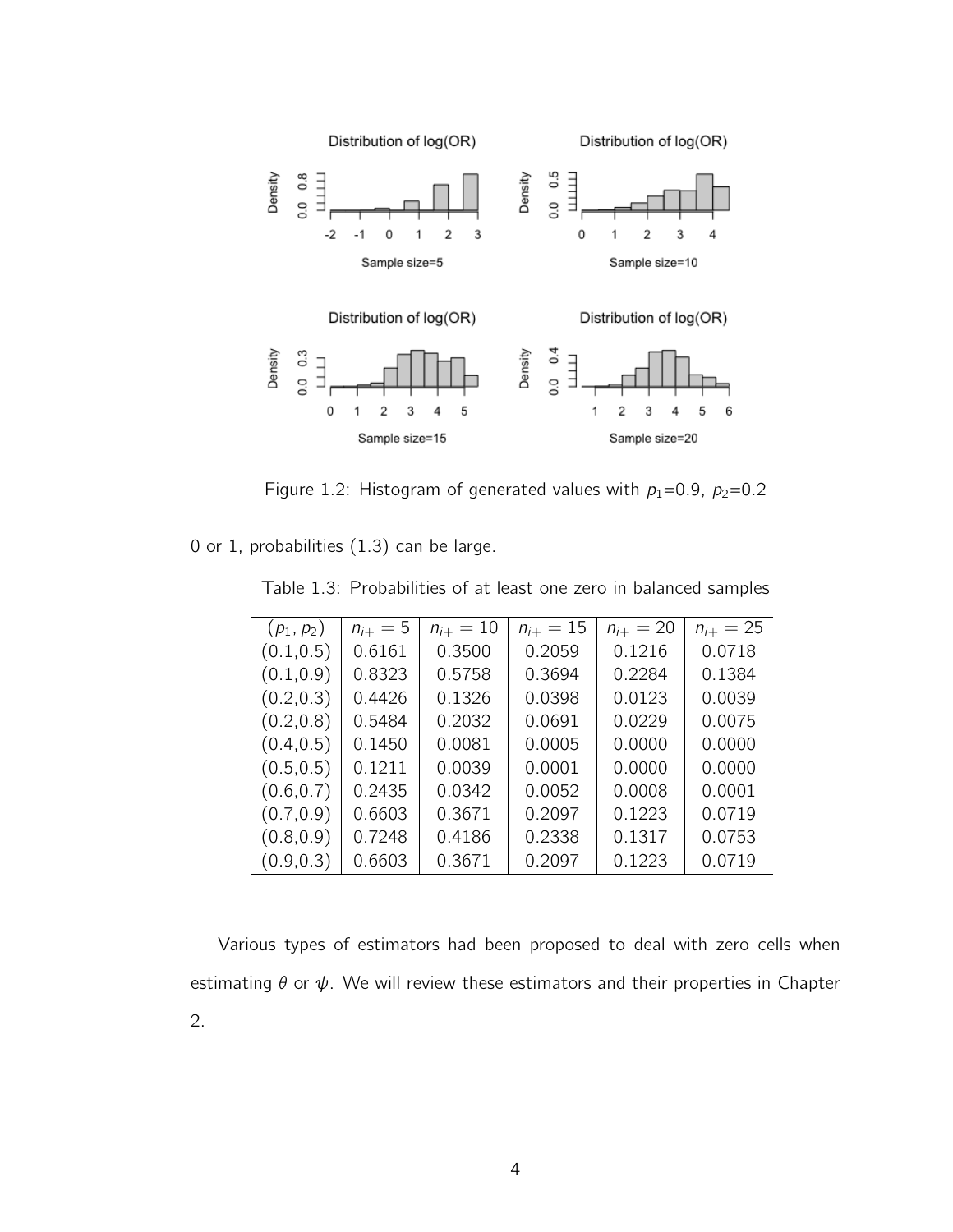|              | $n_{1+} = 5$  | $n_{1+} = 10$ | $n_{1+} = 15$ | $n_{1+} = 20$ | $n_{1+} = 25$ |
|--------------|---------------|---------------|---------------|---------------|---------------|
| $(p_1, p_2)$ | $n_{2+} = 10$ | $n_{2+} = 15$ | $n_{2+} = 20$ | $n_{2+} = 25$ | $n_{2+} = 30$ |
| (0.1, 0.5)   | 0.5913        | 0.3487        | 0.2059        | 0.1216        | 0.0718        |
| (0.1, 0.9)   | 0.7333        | 0.4828        | 0.3024        | 0.1846        | 0.1111        |
| (0.2, 0.3)   | 0.3470        | 0.1116        | 0.0360        | 0.0117        | 0.0038        |
| (0.2, 0.8)   | 0.4001        | 0.1388        | 0.0463        | 0.0153        | 0.0050        |
| (0.4, 0.5)   | 0.0898        | 0.0062        | 0.0005        | 0.0000        | 0.0000        |
| (0.5, 0.5)   | 0.0643        | 0.0020        | 0.0001        | 0.0000        | 0.0000        |
| (0.6, 0.7)   | 0.1138        | 0.0109        | 0.0013        | 0.0002        | 0.0000        |
| (0.7, 0.9)   | 0.4597        | 0.2283        | 0.1257        | 0.0725        | 0.0425        |
| (0.8, 0.9)   | 0.5623        | 0.2912        | 0.1525        | 0.0825        | 0.0460        |
| (0.9, 0.3)   | 0.6021        | 0.3518        | 0.2065        | 0.1217        | 0.0718        |

Table 1.4: Probabilities of at least one zero in unbalanced samples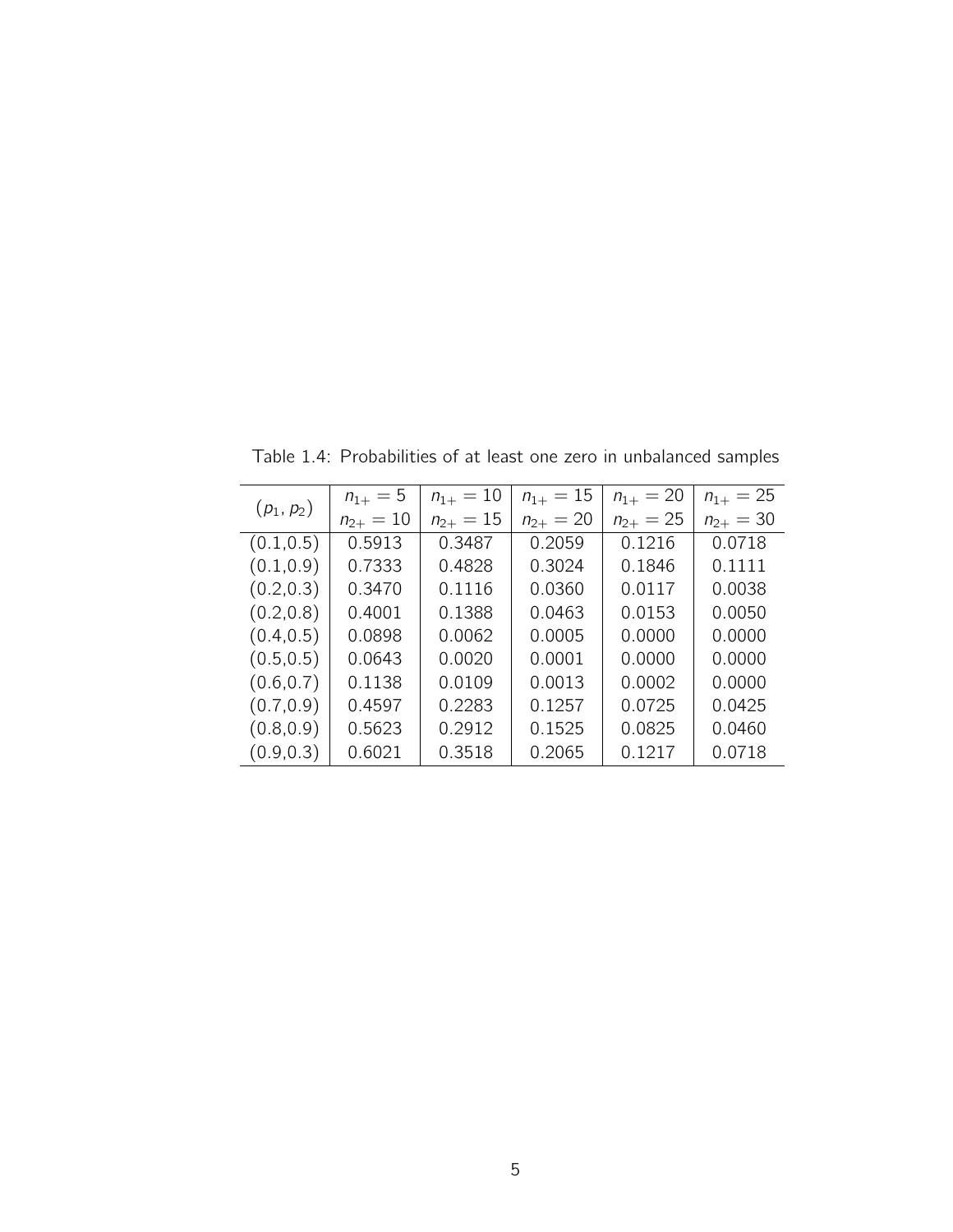## Chapter 2

## LITERATURE REVIEW

#### Review of Estimators

Zero cells in contingency tables are of two types: structural or sampling zeros. Structural zeros occur when it is impossible to observe values for certain combinations of the variable categories. For example, one will never observe a positive count from a male patient suffering from cervical cancer. Sampling zeros are due to sampling variations and can be seen in relatively small sample sizes. Such tables should not be discarded (what is often happening) but should be included in the analysis. They have non-negative expected values and, depending on the model, have zero or positive estimated values. In this paper, we only focus on sampling zeros due to small sample counts in the table.

For  $2 \times 2$  contingency tables with two independent row variables (treatment) following binomial distribution (see Table 1.1 and 1.2), MLE estimates of  $p_1$  and  $p_2$  are  $n_{11}/n_{1+}$ ,  $n_{21}/n_{2+}$ , and the maximum likelihood estimator of the odds ratio is:

$$
\hat{\theta}_{MLE} = \frac{n_{11}n_{22}}{n_{12}n_{21}}.\tag{2.1}
$$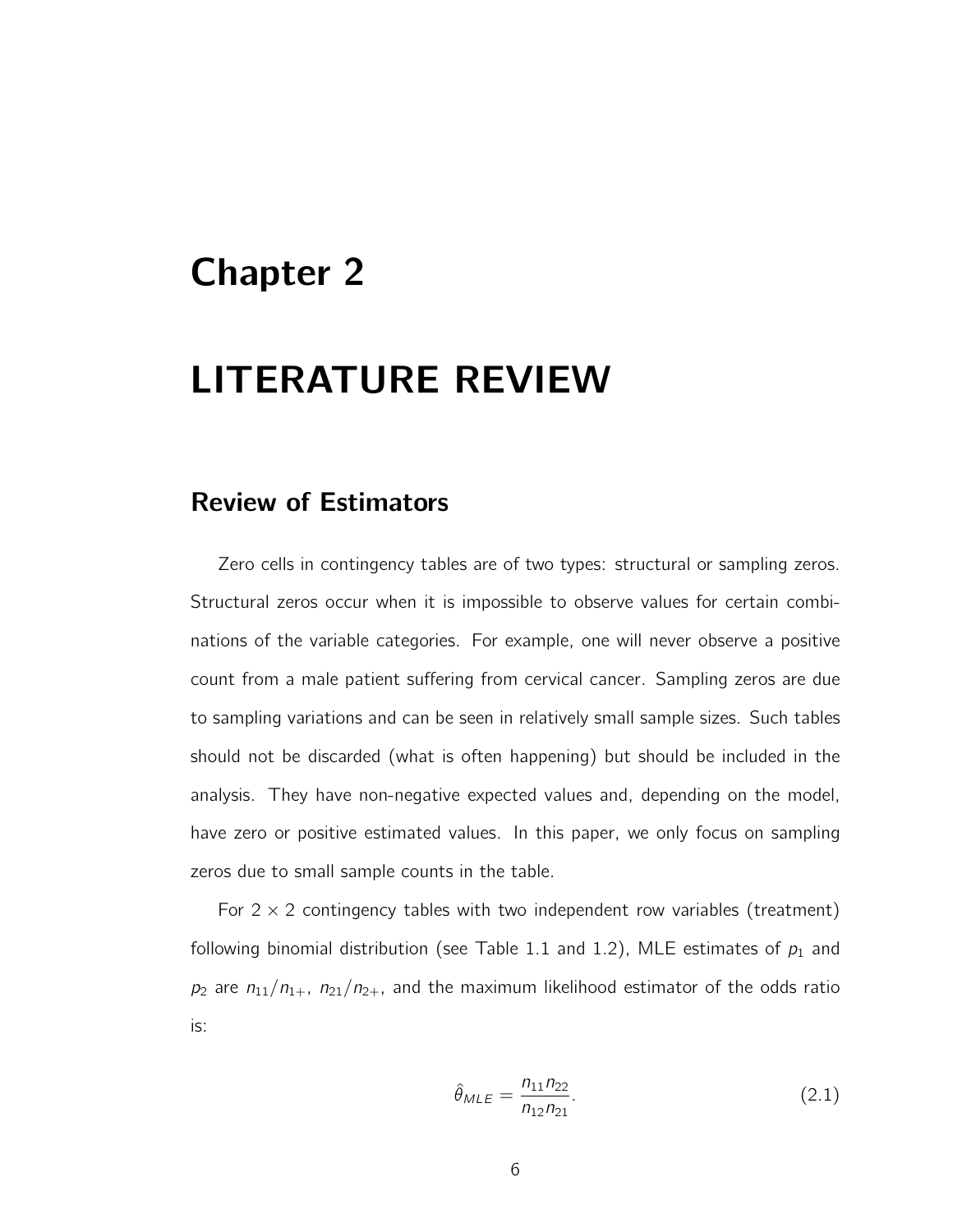The corresponding estimator of log odds ratio is defined as

$$
\hat{\psi}_{MLE} = \log\left(\hat{\theta}_{MLE}\right) = \log\frac{n_{11}n_{22}}{n_{12}n_{21}}.\tag{2.2}
$$

Estimator (2.1) will be undefined if  $n_{12}n_{21} = 0$  and  $\hat{\psi}_{MLE}$  is undefined if there is any zero count in particular table. So if  $n_{11}n_{12}n_{21}n_{22} = 0$ , some modifications need to be applied to the estimators to avoid the problem. The first type of modification is to always add a positive constant,  $\epsilon$  to each cell. This type of estimator is then defined as:

$$
\hat{\theta}_{\epsilon} = \frac{(n_{11} + \epsilon)(n_{22} + \epsilon)}{(n_{12} + \epsilon)(n_{21} + \epsilon)}.
$$
\n(2.3)

and the corresponding log estimator of log odds ratio is,

$$
\hat{\psi}_{\epsilon} = \log\left(\hat{\theta}_{\epsilon}\right) = \log\frac{(n_{11} + \epsilon)(n_{22} + \epsilon)}{(n_{12} + \epsilon)(n_{21} + \epsilon)}.\tag{2.4}
$$

Haldane (1956) suggested that one use 0.5 as the correction applied to each cell. He had shown that the first order bias term can be eliminated by using  $\epsilon = 0.5$ based on the Taylor series expansion of log  $(p/(1-p))$ . The Haldane's estimator is defined as:

$$
\hat{\psi}_H = \log \frac{(n_{11} + 0.5)(n_{22} + 0.5)}{(n_{12} + 0.5)(n_{21} + 0.5)}.
$$
\n(2.5)

Gart et al. (1985) had found the bias of log  $\{(n_{11} + \epsilon) / (n_{21} + \epsilon)\}\)$  as a estimator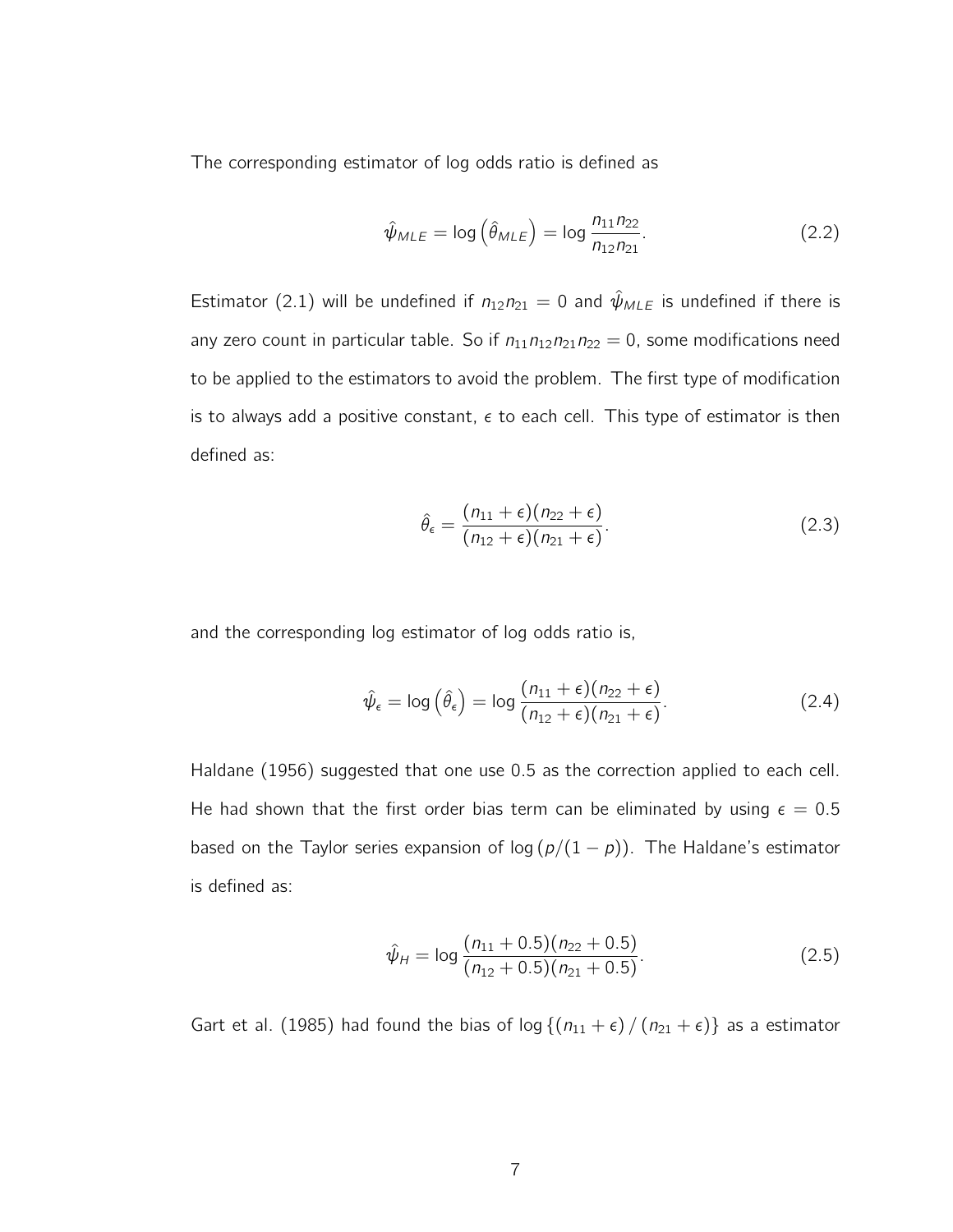of  $log (p/(1-p))$  to be:

$$
B_{\epsilon}(p) = \frac{(p-q)(0.5-\epsilon)}{npq} + \frac{(p-q)}{12(npq)^2} \left\{ 6\epsilon^2 - 12(1-pq)\epsilon + (5-6pq) \right\} + O(n^{-3})
$$
  
where  $q = 1-p$ . (2.6)

In agreement with the result of Haldane (1956), for  $\epsilon = 0.5$ , the first order bias term vanishes if  $n \to \infty$ . Pettigrew et al. (1986) provided a method to find the second order term of the bias of  $\log \{(n_{11} + 0.5) / (n_{21} + 0.5)\}\)$  as a estimator of log  $(p/(1-p))$ . Assuming  $X \sim BIN(p, n)$ , the author defined an estimator of  $log(x/n)$  as

$$
I_{0.5}(x) = \log [(x + 0.5)/(n + 0.5)].
$$

The second order bias item of  $l_{0.5}(x)$  is:

$$
b_{0.5}(x) = -\{(1-p)(1+p)\}/\{24(np)^2\} + O(n^{-3}).
$$

Thus, the estimator of log odds with  $\epsilon = 0.5$  added to both cell counts can be expressed as  $L_{0.5}(x) = I_{0.5}(x + 0.5) - I_{0.5}(n - x + 0.5)$  with the second order bias:

$$
b_{0.5}(x) - b_{0.5}(n - x) = (2p - 1)/\left\{24(np)^2\right\} + O(n^{-3}).\tag{2.7}
$$

Gart et al. (1985) also found the variance of  $L_{0.5}(x)$ , log odds with  $\epsilon = 0.5$  added,

$$
Var(L_{0.5}(x)) = \frac{1}{npq} + \frac{(p-q)^2}{2(npq)^2} + O(n^{-3}).
$$
 (2.8)

Gart (1966) had proposed an unbiased estimator of the  $Var(L_{0.5}(x))$  except for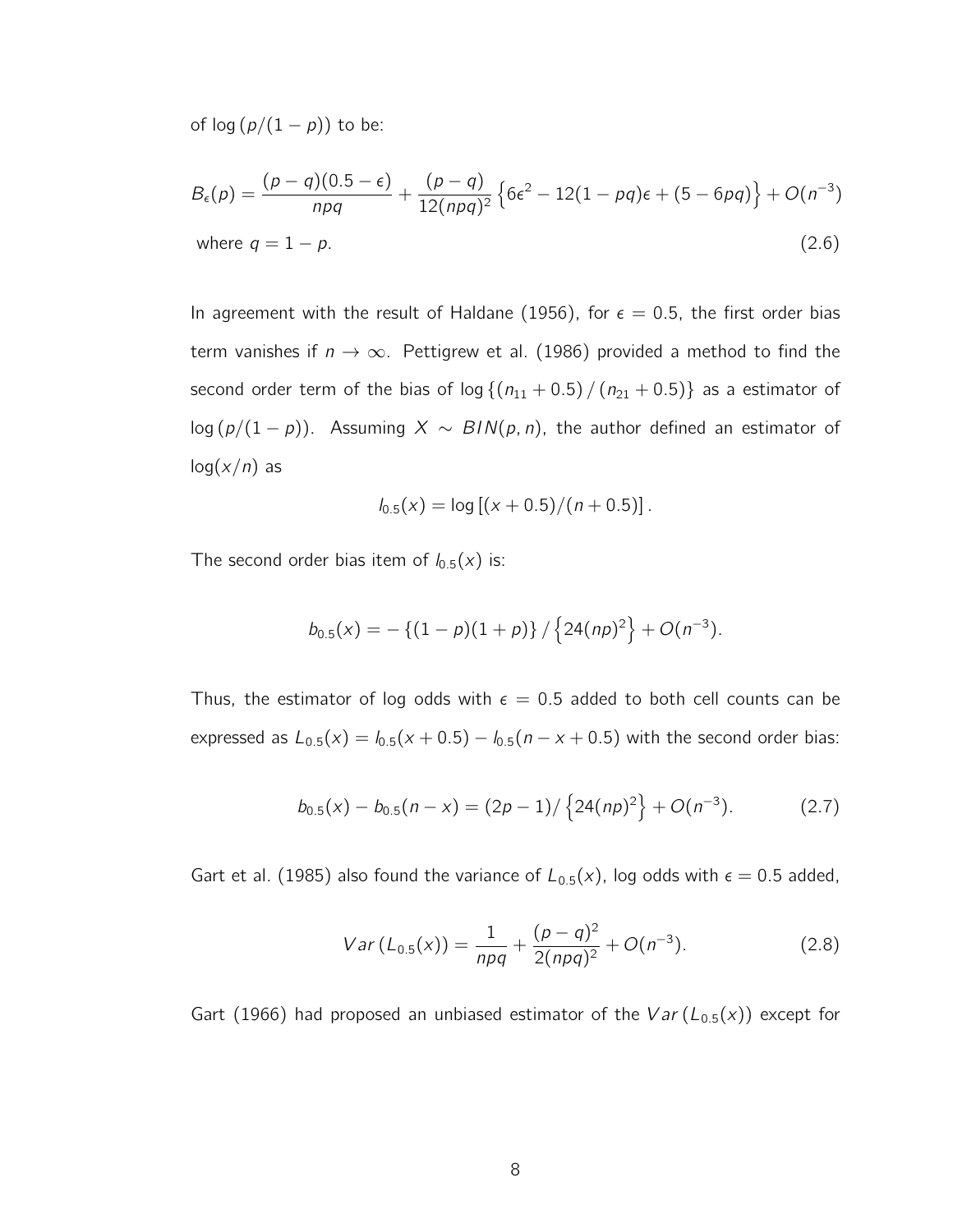terms of  $O(n^{-3})$ :

$$
\widehat{Var}\left(L_{0.5}(x)\right) = \frac{1}{x + 0.5} + \frac{1}{n - x + 0.5}.\tag{2.9}
$$

Bedrick (1984) proposed a general estimator of variance of log odds with  $\epsilon = 0.5$ added:

$$
\widehat{Var}\left(L_{\epsilon}(x)\right) = \frac{x + 2\epsilon - 0.5}{(x + \epsilon)^2} + \frac{n - x + 2\epsilon - 0.5}{(n - x + \epsilon)^2}.
$$
\n(2.10)

The estimator proposed by Gart et al. (1985) is a special case of the Bedrick's estimator for  $\epsilon = 0.5$ . Bedrick (1984) also suggested to use  $\epsilon = 0.3$  as such estimator had a smaller percentage of bias compared with  $\epsilon = 0.5$ . Gart and Zweifel (1967) proved that  $\widehat{Var}(L_{0.5}(x))$  defined in (2.9) tends to overestimate the true variance.

Agresti and Yang (1987) suggested that if adding a constant is necessary to ensure existence of the estimator it is preferable to select a very small one, because of the appearance of adding "fake data". Greenland et al. (2000) had made an adjustment when apply Haldane's correction to avoid the change in overall frequencies. After the correction of 0.5 has been applied to each cell in the table, the counts were multiplied by  $\frac{N}{N+0.5\times(num.\ of\ cells)}$ . So that the total number of counts is restored to its original total. In the example he used, with six discordant-pair cells and 56 discordant pairs, adding 0.5 to each cell added 3 to the total count, so the counts were multiplied by 56/59 to restore the total discordant-pair count to 56.

Walter (1985) suggested a very similar modification of  $\hat{\psi}_{MLE}$  by only adding 0.5 to cells only as necessary, that is when a zero cell occured. He estimated the log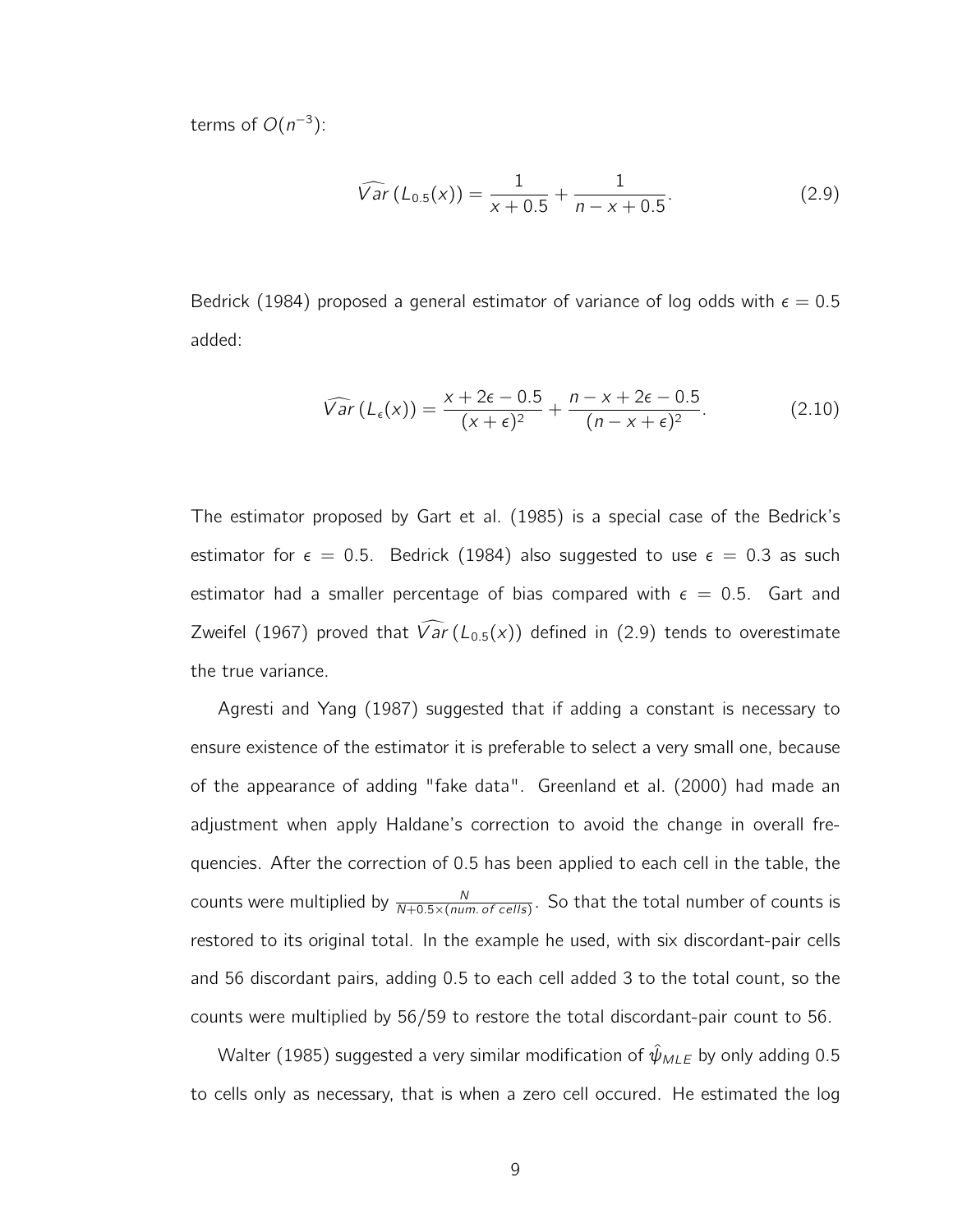odds ratio as:

$$
\hat{\psi}_W = \begin{cases}\n\hat{\psi}_{MLE}; & \text{if } n_{11}n_{12}n_{21}n_{22} \neq 0 \\
\hat{\psi}_H = \log \frac{(n_{11} + 0.5)(n_{22} + 0.5)}{(n_{12} + 0.5)(n_{21} + 0.5)}; & \text{otherwise}\n\end{cases}
$$
\n(2.11)

Walter (1985) compared properties of those two modified estimators in a simulation study. The bias of  $\hat{\psi}_W$  (2.11) is usually greater than the bias of Haldane's estimator  $\hat{\psi}_H$  (2.5), exceptions were samples with a very small sample size ( $n = 5$ ) and small  $p_2$ . Also, the bias in  $\hat{\psi}_H$  is usually negative, which means that  $\hat{\psi}_H$  might underestimate the true value of the parameter. Moreover,  $\hat{\psi}_H$  usually has lower MSE than the MSE of estimator  $\hat{\psi}_W$ , but the differences are quite small.

Jewell (1986) suggested that there were few advantages to work on the original scale of odds ratio rather than log odds ratio. The reason was that odds ratio was easier to interpret. Cornfield (1956) provided a method to estimate the confidence interval of odds ratio without transforming to log scale. Jewell (1986) proposed an adjusted version of  $\hat{\theta}_{MLE}$ , in which constant 1 was added to counts in denominator only:

$$
\hat{\theta}_J = \frac{n_{11}n_{22}}{(n_{12}+1)(n_{21}+1)}
$$
(2.12)

Using notation from Tables 1.1 and 1.2, the expectation and bias of  $\hat{\theta}_J$  are:

$$
E(\hat{\theta}_J) = \theta (1 - p_1^{n_{1+}}) [1 - (1 - p_2)^{n_{2+}}]
$$
\n(2.13)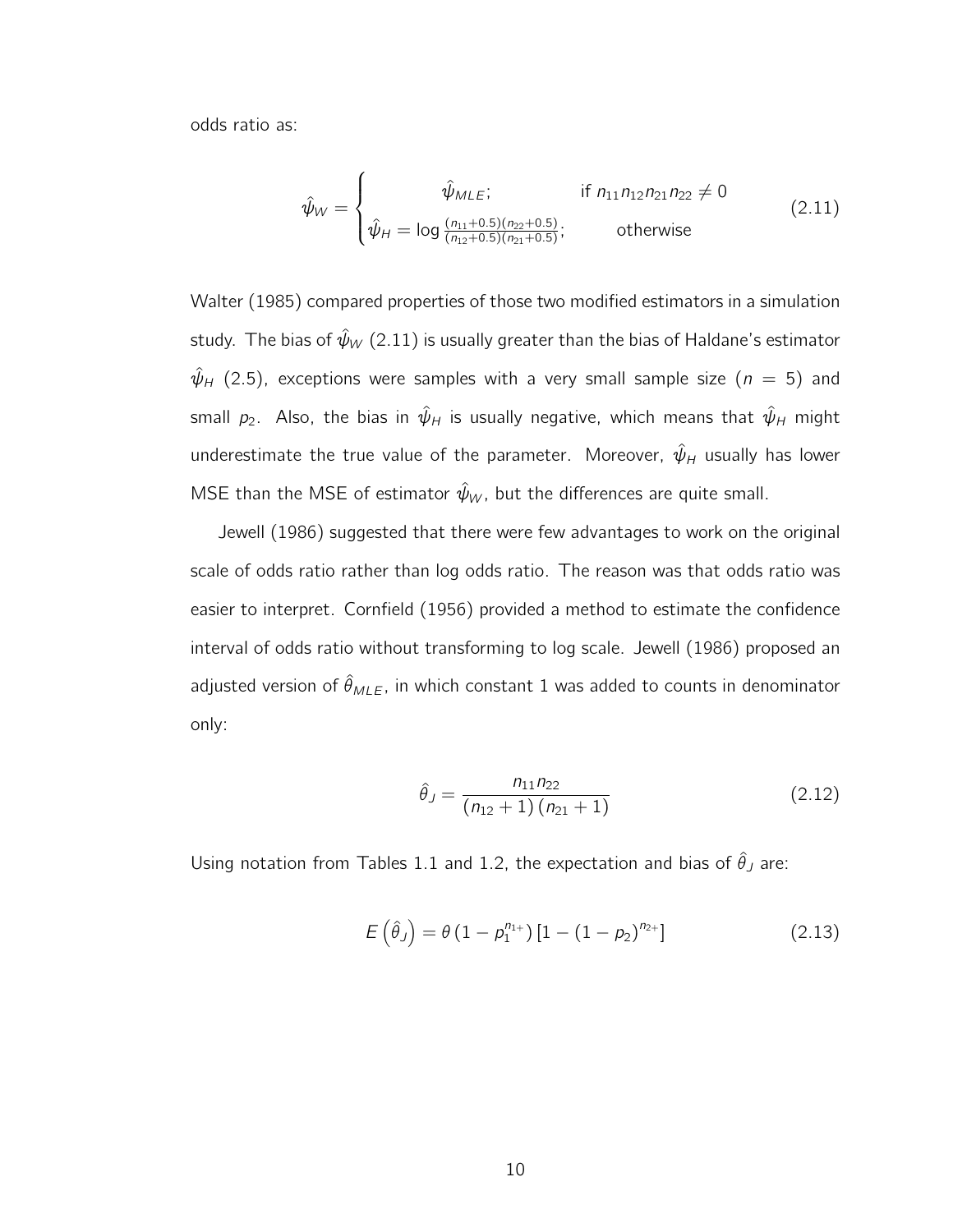$$
B(\hat{\theta}_J) = E(\hat{\theta}_J) - \theta = \theta \left[ p_1^{n_{1+}} q_2^{n_{2+}} - p_1^{n_{1+}} - q_2^{n_{2+}} \right], \text{ where } q_2 = 1 - p_2, \quad (2.14)
$$

respectively. The bias (2.14) in  $\hat{\theta}_J$  is small and it decreases fast as  $n_{1+}$ ,  $n_{2+}$  become large. Based on the simulation results, the adjusted estimator,  $\hat{\theta}_J$ , can effectively reduce the average bias. It is also preferable to  $\hat{\theta}_{MLE}$  as point estimator of odds ratio in terms of MSE. The variance of  $\hat{\theta}_J$  is asymptotically the same as the estimated variance of  $\hat{\theta}_{MLE}$ :

$$
\widehat{Var}(\hat{\theta}_{MLE}) = \hat{\theta}_{MLE}^2 \left(\frac{1}{n_{11}} + \frac{1}{n_{12}} + \frac{1}{n_{21}} + \frac{1}{n_{22}}\right). \tag{2.15}
$$

However, equation (2.15) tends to overestimate the sample variance of  $\hat{\theta}_J$  in small samples.

Becker (1989) made a further comparison of  $\hat{\theta}_J$  and  $\hat{\theta}_{MLE}$  and adding to Jewell's comparisons of biases in these two estimators. Becker (1989) also compared positions of  $\hat{\theta}_J$  (2.12) and  $\hat{\theta}_{MLE}$  (2.3) in the confidence intervals obtained as a distance between midpoints of the respective confidence intervals and the estimated values. Then the author compared maximized conditional likelihoods given the Jewell estimates with the unconditional maximum likelihood and concluded under what conditions would he recommend the Jewell estimators. Becker (1989) also provided a formula for the bias in  $\hat{\theta}_{MLE}$ . :

$$
B\left(\hat{\theta}_{MLE}\right) = \sum_{n_{11}=1}^{n_{1+}-1} \sum_{n_{21}=1}^{n_{2+}-1} \frac{n_{11}n_{22}}{n_{12}n_{21}} \times \frac{\binom{n_{1+}}{n_{11}}\binom{n_{2+}}{n_{21}}p_1^{n_{11}}(1-p_1)^{n_{12}}p_2^{n_{21}}(1-p_2)^{n_{22}}}{\left[1-\left(p_1^{n_{1+}}+(1-p_1)^{n_{1+}}\right)\right]\left[1-\left(p_2^{n_{2+}}+(1-p_2)^{n_{2+}}\right)\right]}
$$
\n(2.16)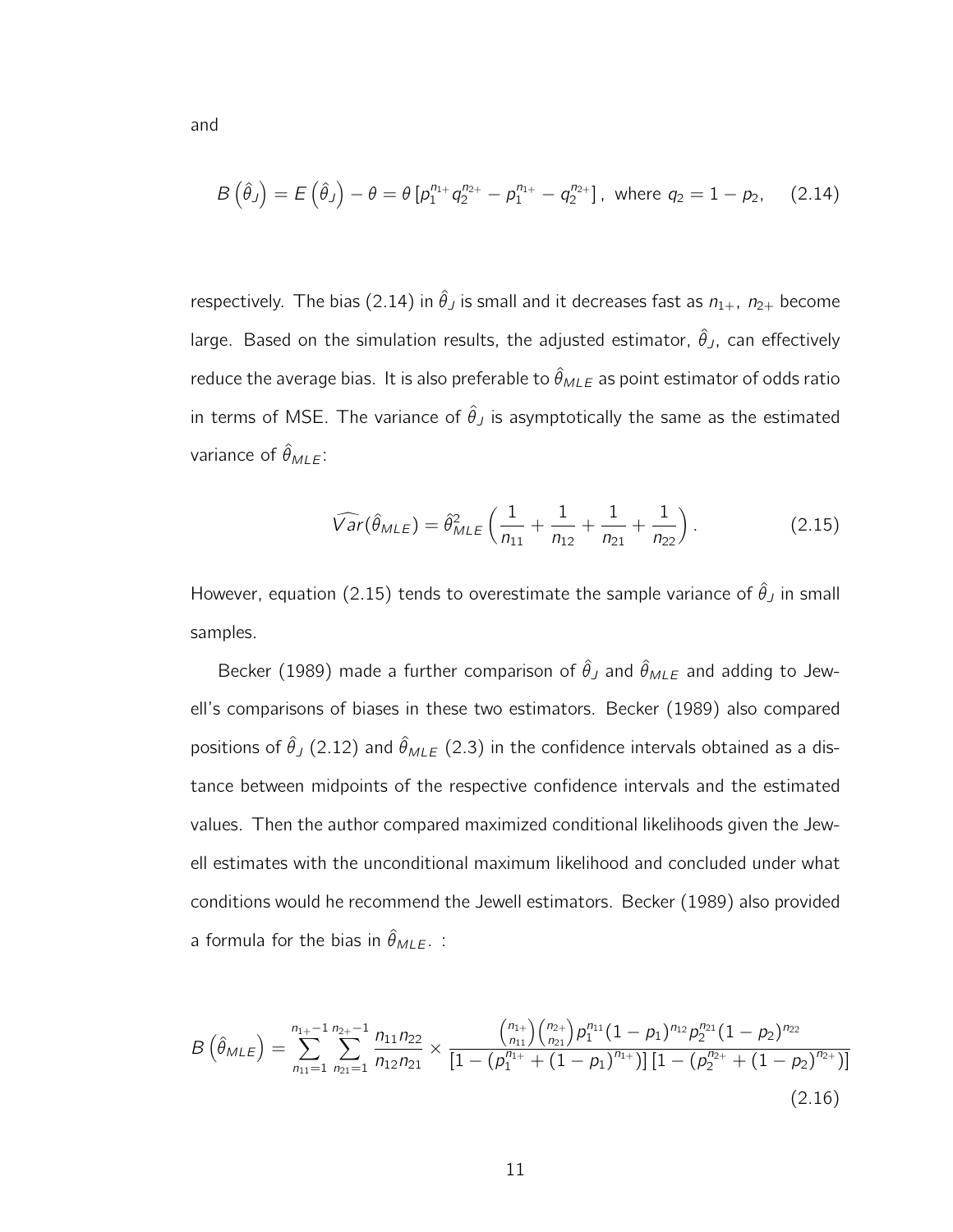To avoid the null value caused by 0 cells, only non-zero tables were used for the estimation. Consequently, the  $\hat{\theta}_{MLE}$  could have a substantial bias even for a sample size as large as 80, and the bias will increase as the true odds ratio increases. The bias of  $\hat{\theta}_J$  is less than that of  $\hat{\theta}_{MLE}$  for the conditions shown in the simulation study, and  $\hat{\theta}_J$  has virtually zero bias for  $n > 40$  and  $p_2 > 0.25$ . However, when  $n_{12}$  or  $n_{21}$  =1,2,3 for odds ratio, the average values of Jewell's estimator are far below the midpoint of the respective confidence intervals. An additional problem with Jewell's estimators is that they are not invariant to switching population 1 and 2 or cases and controls, while the  $\hat{\theta}_{MLE}$  are invariant. To use  $\hat{\theta}_J$ , one should decide which parameter is to be estimated.

Walter and Cook (1991) also have compared statistical properties of  $\hat{\theta}_J$  and  $\hat{\theta}_{MLE}$ . They believed that it is inappropriate to simply discard tables with zero cells and work within a restricted distribution over other tables. To avoid the undefined value caused by the zero cells, the author added  $\epsilon = 0.5$  to every cell before calculating  $\hat{\theta}_{MLE}$ . So this is actually a comparison between Haldane's estimator of log odds ratio,  $\hat{\psi}_H$  (2.5), in odds ratio scale,  $\hat{\theta}_H$  and  $\hat{\theta}_J$ . Bias, MSE, and the average absolute error (AAE) were computed and compared between the estimators. Based on the result,  $\hat{\theta}_J$  consistently had the smallest bias for all combinations of  $p_1$  and  $p_2$  when  $n \geq 25$ . When the sample sizes were 5 or 10,  $\hat{\theta}_J$  still had smaller average bias in most cases. Absolute bias decreases as sample size increases with  $p_1$  and  $p_2$  fixed. When  $n \le 25$ ,  $\hat{\theta}_J$  was preferred most of time in terms of MSE and AAE. Overall, for the odds ratio, Jewell's estimator usually had smaller bias, MSE, and AAE under most cases. However, agreeing with Becker (1989), if exchange ability with respect to table orientation is important,  $\hat{\theta}_{MLE}$  should be considered.

Estimator  $\hat{\theta}_J$  (2.12) is always defined, under any values of  $n_{11}$ ,  $n_{12}$ ,  $n_{21}$ , and  $n_{22}$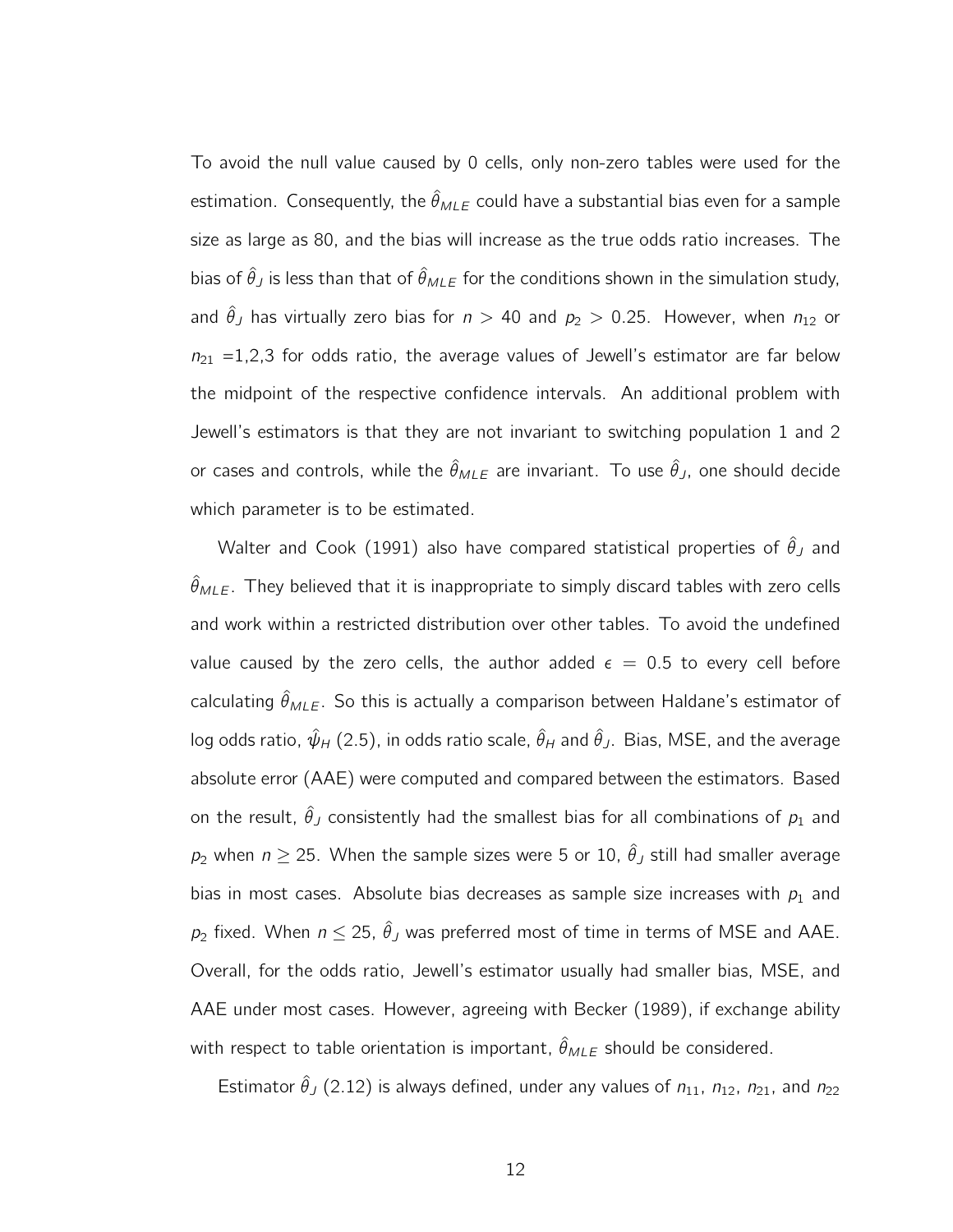but log( $\hat{\theta}_J$ ) is undefined if  $n_{11}n_{22} = 0$ . Walter and Cook (1991) offered possible modifications to log scale of the Jewell-type estimator,  $\hat{\theta}_J$  (2.12). First,  $\epsilon = 0.5$ was added to zero cells only when they arose. Second,  $\epsilon = 0.5$  was always added to the  $n_{11}$  and  $n_{22}$  counts when one or both of them were zero. Third,  $\epsilon = 0.5$ was always added to the  $n_{11}$  or  $n_{22}$  cell. The third modification was proved to be the most successful by far in terms of bias, MSE, and AAE. So, the modified Jewell-type estimator of log odd ratio is:

$$
\hat{\psi}_J = \log \frac{(n_{11} + 0.5)(n_{22} + 0.5)}{(n_{12} + 1)(n_{21} + 1)}
$$
(2.17)

which is defined even if  $n_{11}n_{12}n_{21}n_{22} = 0$ . The author has evaluated the bias, MSE and AAE in  $\hat{\psi}_J$  and compared with the same in  $\hat{\psi}_H$ . For  $n \geq 25$ ,  $\hat{\psi}_H$  as smaller bias than  $\hat{\psi}_J$  in any combination of probabilities considered. For  $n = 5$  and  $n = 10$ ,  $\hat{\psi}_H$ appears to have smaller bias under most cases. Two estimators have very similar MSEs and AAE when sample sizes were greater than 25. When sample size was small  $(n_{1+} = n_{2+} \le 10)$ , the results were very mixed in MSE or AAE especially when n=5. Each of the estimators had the lower MSE or AAE for at least one configuration of  $p_1$  and  $p_2$ .

For small samples, another popular method to obtain the estimator of odds ratio was conditional likelihood. It is formed by conditioning on the column totals of the  $2 \times 2$  table, i.e., row totals, are assumed fixed (Parzen et al., 2002). The probability of observing data (1.2) conditional on all marginal totals  $n_{1+}$ ,  $n_{2+}$ ,  $n_{+1}$ ,  $n_{+2}$ remaining fixed is: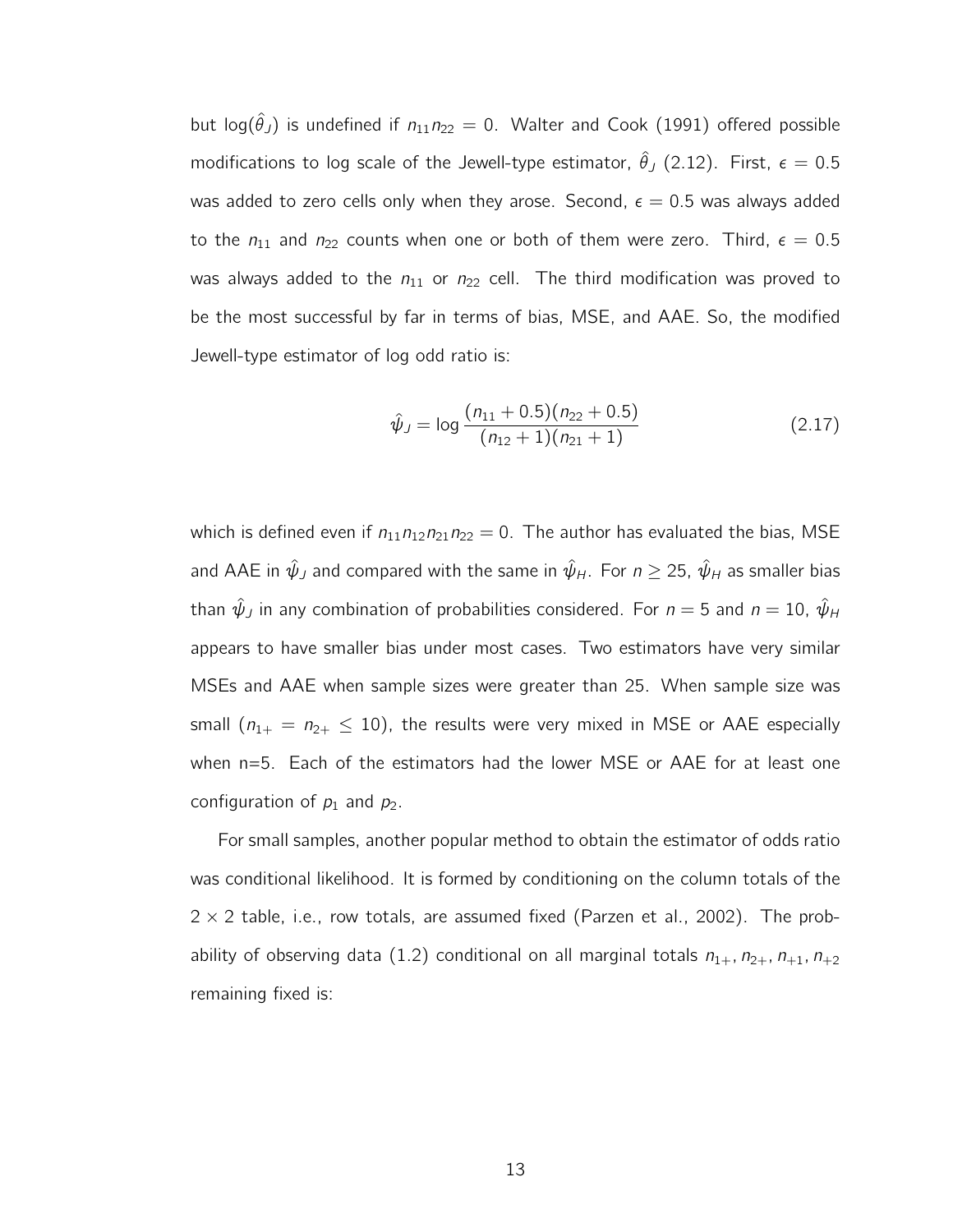$$
P(n_{11} | n_{1+}, n_{2+}, n_{+1}, n_{+2}; \theta) = \frac{\binom{n_{1+}}{n_{11}} \binom{n_{2+}}{n_{1+1}-n_{11}} \theta^{n_{11}}}{\sum_{i}^{n_{11}} \binom{n_{1+}}{i} \binom{n_{2+}}{n_{1+1}-i} \theta^{i}}
$$
(2.18)

Breslow and Day (1980) found that the conditional maximum likelihood estimator of odds ratio,  $\hat{\theta}_C$ , the value which maximizes (2.18), is given by the solution to the equation:

$$
n_{11} = E(n_{11} | n_{1+}, n_{2+}, n_{+1}, n_{+2}; \theta). \tag{2.19}
$$

where E denotes the expectation of the conditional noncentral hypergeometric distribution. Breslow and Day (1980) also have come up with the formula of confidence intervals with lower confidence limit,  $\theta_L$  satisfying the equation:

$$
\alpha/2 = \sum_{i \ge n_{11}} P(i \mid n_{1+}, n_{2+}, n_{+1}, n_{+2}; \theta_L).
$$
 (2.20)

and upper limit,  $\theta_U$ , satisfying:

$$
\alpha/2 = \sum_{i \le n_{11}} P(i \mid n_{1+}, n_{2+}, n_{+1}, n_{+2}; \theta_U).
$$
 (2.21)

Similarly,  $\hat{\theta}_C$ , is undefined if  $n_{12}n_{21} = 0$ ,  $n_{+1} = 0$ , or  $n_{+2} = 0$ . Walter and Cook (1991) had offered following modifications of  $\hat{\theta}_C$  according to which  $\hat{\theta}_C^*$  was a solution to equation:

• 
$$
n_{11} = E[n_{11} | n_{1+}, n_{2+}, n_{+1}, n_{+2}; \hat{\theta}_C^*]
$$
, if  $n_{11}n_{12}n_{21}n_{22} \neq 0$ ;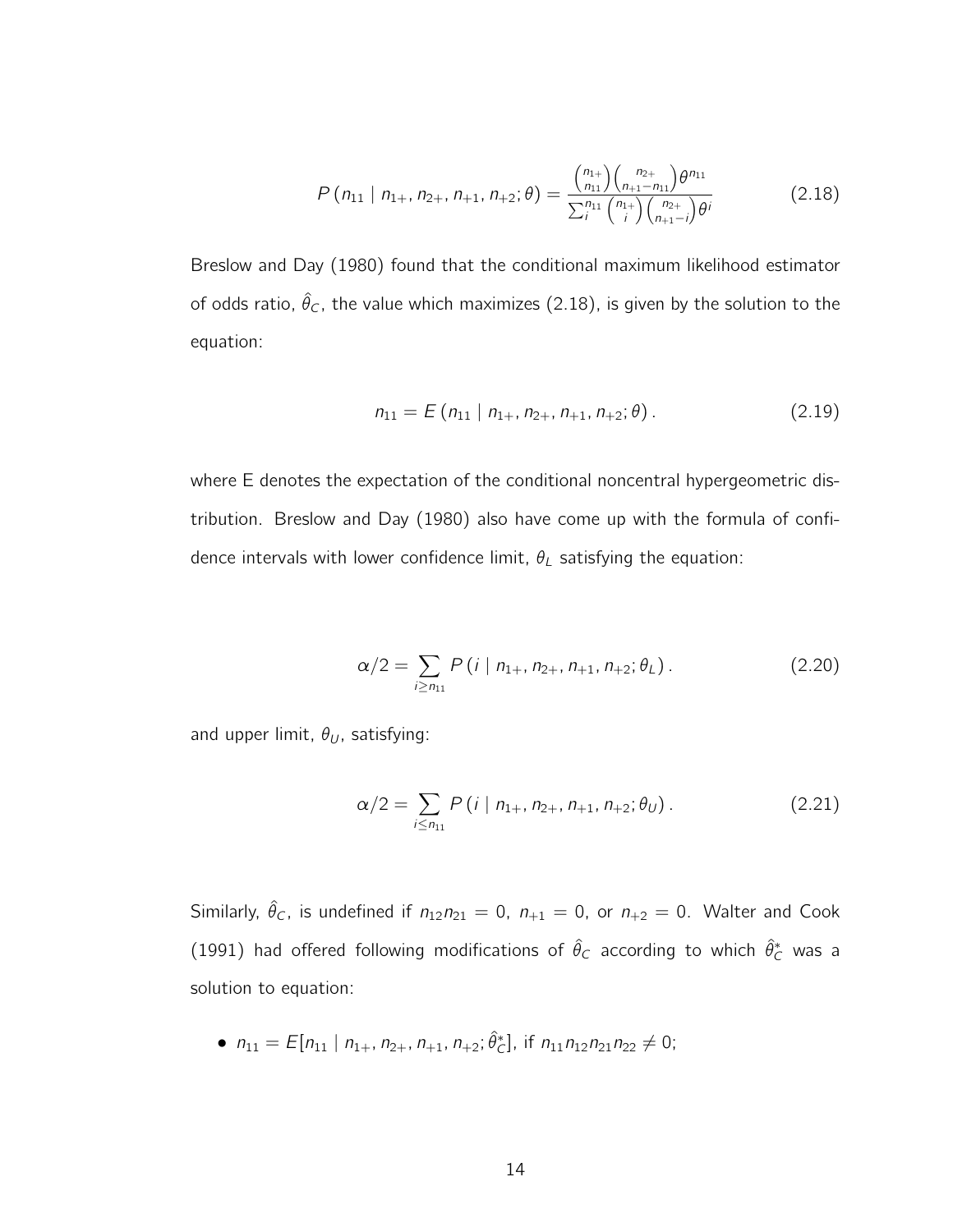• 
$$
n_{11} + 0.5 = E[n_{11} | n_{1+}, n_{2+}, n_{+1}, n_{+2}; \hat{\theta}_C^*]
$$
, if  $n_{11} = 0$  or  $n_{22} = 0$  only;

• 
$$
n_{11} - 0.5 = E[n_{11} | n_{1+}, n_{2+}, n_{+1}, n_{+2}; \hat{\theta}_C^*]
$$
, if  $n_{21} = 0$  or  $n_{12} = 0$  only;

• 
$$
\hat{\theta}_C^* = 1.0
$$
, if  $n_{+1} = 0$ , or  $n_{+2} = 0$ .

Walter and Cook (1991) evaluated the modified conditional maximum likelihood estimator of odds ratio,  $\hat{\theta}_{\mathcal{C}}^*$ , and compared with  $\hat{\theta}_{MLE}$  as well as their corresponding log odds ratio where 0.5 was added to each cell before estimating  $\hat{\theta}_{MLE}$ . So it's also a Haldane-type modification in odds ratio scale,  $\hat{\psi}_H$ . Based on their study,  $\hat{\theta}_H$ is preferable in terms of bias. For  $\hat{\theta}_H$ , the absolute bias usually decreases as sample size increases. While, the trend of bias in  $\hat{\theta}_{\mathsf{C}}^*$  sometimes erratic as the sample size changes, in some cases increase trends were observed when  $\hat{\theta} > 1$ . And the bias in both estimators is larger when  $\theta$  is large. In terms of MSE,  $\hat{\theta}_{\mathsf{C}}^*$  is better than  $\hat{\theta}_{\mathsf{H}}$ in term of MSE when  $n \le 25$ , especially for the sample sizes as small as 5.  $\hat{\theta}_H$  has smaller MSE when sample sizes are large, i.e.,  $n = 50$ , but the difference in MSE is slight under large sample sizes. For log odds ratio,  $\hat{\theta}_H$  is overall better in bias and MSE. Estimator  $\hat{\psi}_\mathcal{C}^*$  only have a slight advantage under some combinations of  $\rho_1$ and  $p_1$  with the sample sizes equal to 5 or 10.

Some other estimators of odds ratio or log odds ratio were suggested but could be undefined under small sample size. There is a bias-corrected estimator  $\hat{\psi}_1$ generated from the special case of logistic regression where there is just one binary independent variable. The estimator is defined as:

$$
\hat{\psi}_1 = \hat{\psi}_{MLE} + \frac{1}{2} \left[ \frac{n_{12} - n_{11}}{n_{11} n_{12}} + \frac{n_{21} - n_{22}}{n_{21} n_{22}} \right]
$$
(2.22)

It is the general form of Schaefer's correction applied on log odds ratio (Walter,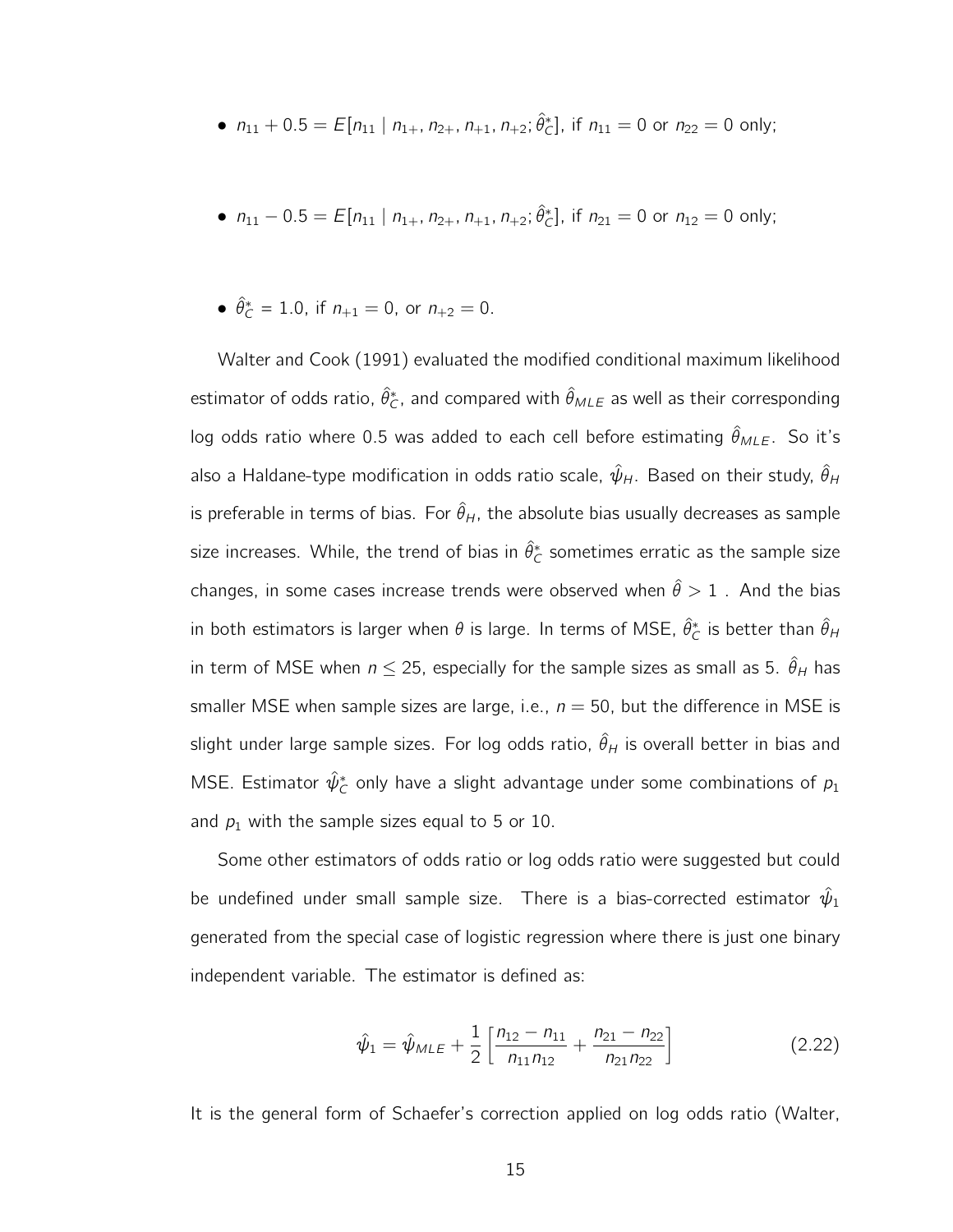1985). The estimator is undefined if there are zero counts in the table. An estimator Haldane-type estimator is based on the correction for the second order bias term:

$$
\hat{\psi}_2 = \hat{\psi}_H + \frac{1}{24} \left[ \frac{1}{n_{11}^2} - \frac{1}{n_{12}^2} - \frac{1}{n_{21}^2} + \frac{1}{n_{22}^2} \right]
$$
(2.23)

Another estimator is a special case of Birch's estimator for  $k \times 2 \times 2$  tables when  $k=1$ .

$$
\hat{\psi}_3 = \frac{(n_{11}n_{22} - n_{12}n_{21})(n_{1+} + n_{2+})(n_{1+} + n_{2+} - 1)}{n_1n_2(n_{11} + n_{21})(n_{12} + n_{22})}
$$
(2.24)

Hauck et al. (1982) mentioned that Birch's estimator is an inconsistent estimator of θ.

### 2.1 Method of Obtaining Confidence Intervals

A precision of estimators is characterized by standard errors (standard deviation). Sampling distributions are usually skewed unless the sample size is very large. For a multinomial sample, these estimators have asymptotic normal distributions around  $\theta$ . The log transform, having an additive rather than multiplicative structure, converges more rapidly to normality (Agresti, 2012). The estimated standard error of  $\hat{\psi}_{MLE}$  is:

$$
\hat{\sigma}(\hat{\psi}_{MLE}) = \sqrt{\frac{1}{n_{11}} + \frac{1}{n_{12}} + \frac{1}{n_{21}} + \frac{1}{n_{22}}}.
$$
\n(2.25)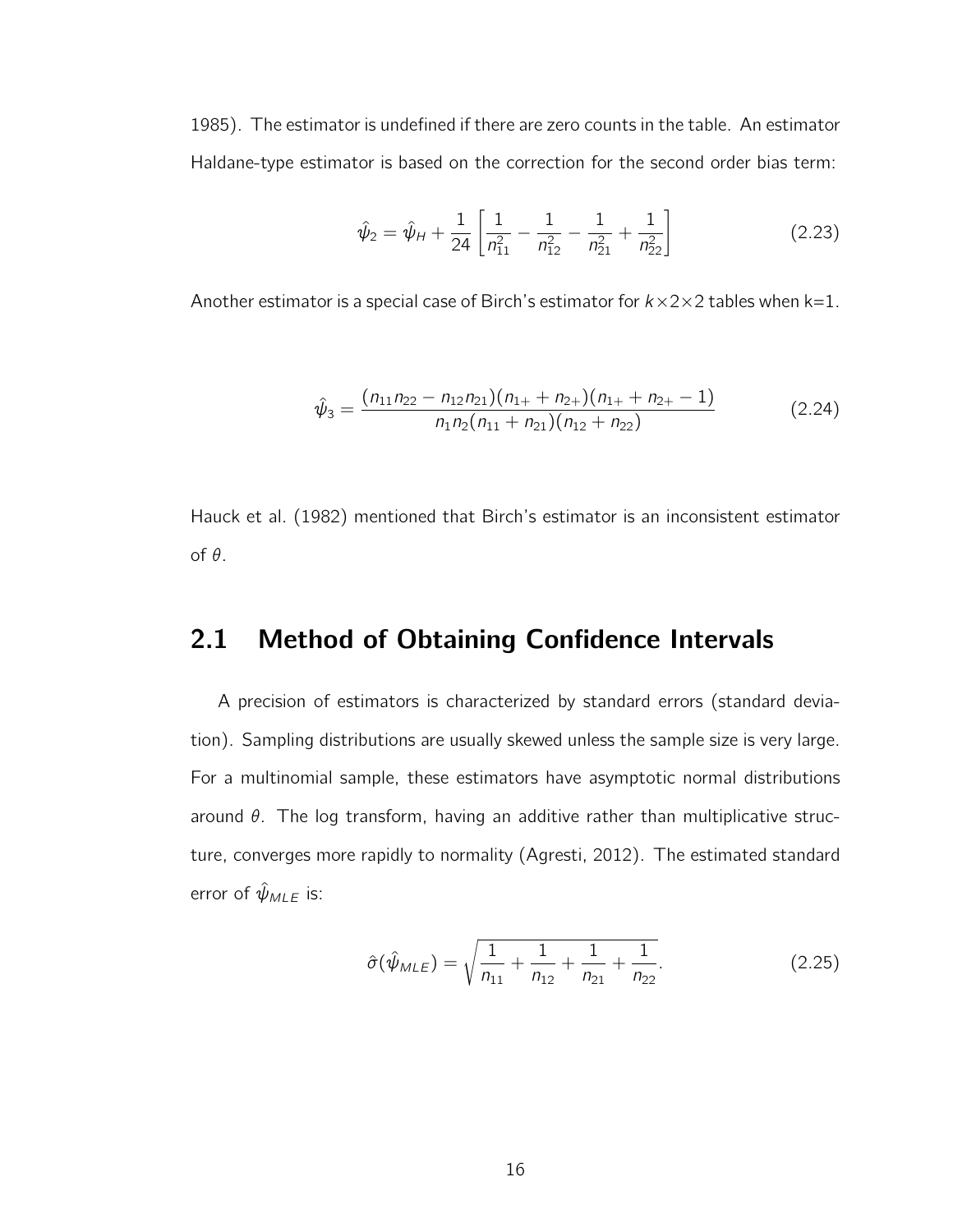Since  $\hat{\psi}_{MLE}$  is approximately normally distributed, the approximately  $(1 - \alpha)100\%$ confidence interval is

$$
\hat{\psi}_{MLE} \pm z_{\alpha/2} \hat{\sigma}(\hat{\psi}_{MLE}) \tag{2.26}
$$

The formula (2.26) was proposed by Woolf (1955). Gart and Thomas (1982) made a correction by adding 0.5 to each cell and turn it into  $\hat{\psi}_H$ , and the corresponding  $(1 - \alpha)100\%$  CI is:

$$
\hat{\psi}_H \pm \chi_\alpha \hat{\sigma}(\hat{\psi}_H). \tag{2.27}
$$

Cornfield (1956) proposed a method to estimate confidence limits of odds ratio without transforming into log odds ratio. Fisher (1962) simplified the Cornfield's method. Considering testing  $\theta = \theta_0$ , he constructed a statistic having chi-square with one degree of freedom:

$$
\chi_0^2 = \{n_{11} - E_{\theta_0}(n_{11})\}^2 \sum_{i=1,j=1}^2 \{1/E_{\theta_0}(n_{ij})\},\tag{2.28}
$$

where  $E_1(\theta_0)$  is the unique solution to the quadratic equation such that  $0 \leq$  $E_1(\theta_0) \leq \min(n_{1+}, n_{+1})$ , where

$$
\theta_0 = \frac{E_{\theta_0}(n_{11}) \left[ E_{\theta_0}(n_{11}) + n_{+2} - n_{1+} \right]}{[n_{1+} - E_{\theta_0}(n_{11})] \left[ n_{+1} - E_{\theta_0}(n_{11}) \right]}
$$
(2.29)

Confidence limits are found by reversing the process and substituting  $\chi_0^2$  in equation (2.28) with  $\chi^2_{\alpha,1}$  and solving for the  $E_\theta(n_{11})$ . Threshold  $\chi^2_{\alpha,1}$  is the upper  $\alpha$ percentage point of the chi-square distribution.

Miettinen (1976) proposed a formula with a theoretical bias based on chi-square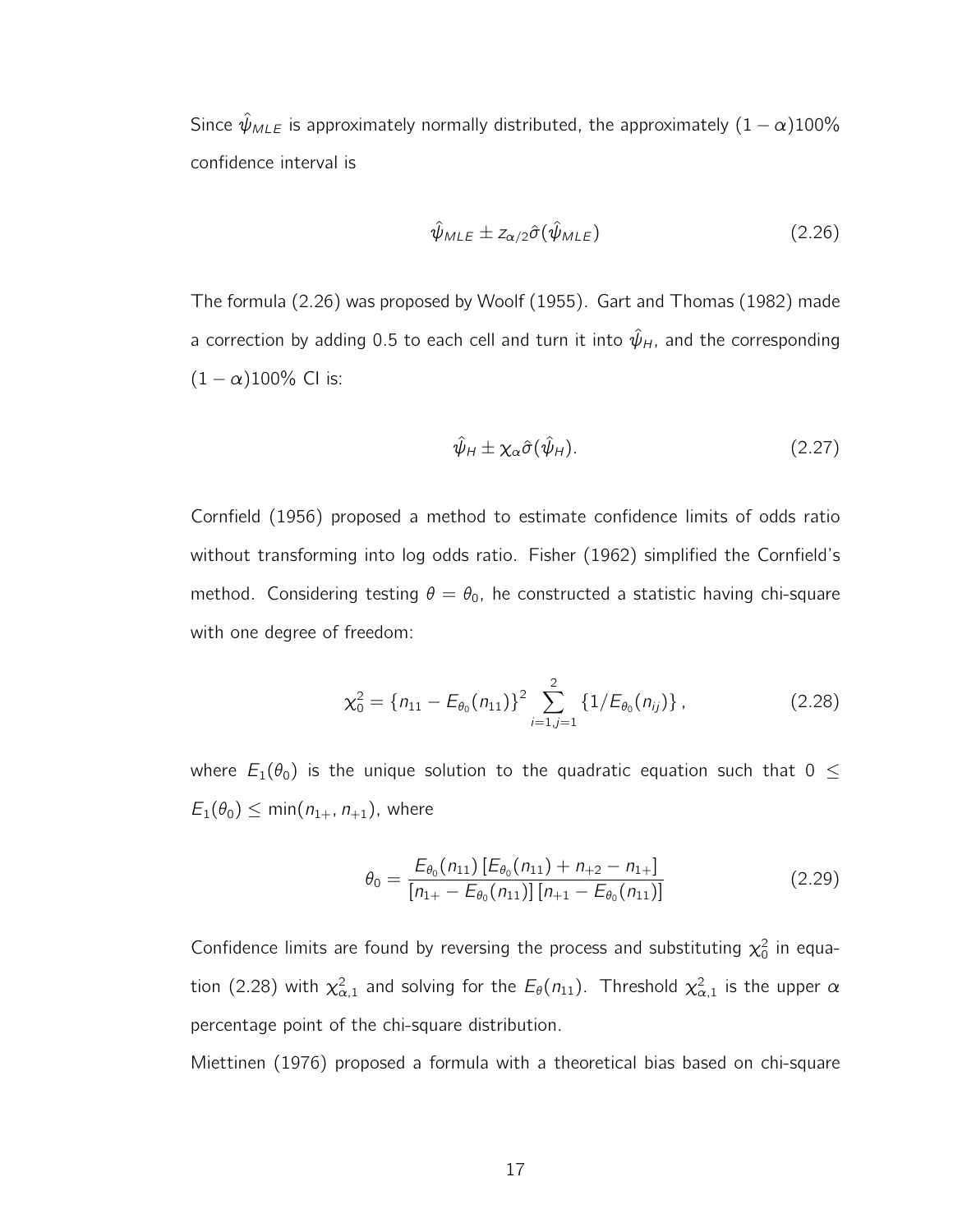test of association which can be written as

$$
\hat{\psi}_{MLE} \pm \chi_{\alpha,1}^2 \sqrt{(\hat{\psi}_{MLE})^2/\chi^2}
$$
 (2.30)

where  $\chi^2$  represents the 1 d.f. chi-square statistic for testing the hypothesis of no association which is:

$$
\chi^2 = \sum_{i,j}^2 \frac{(O_{ij} - E_{ij})^2}{E_{ij}}
$$

Gart and Thomas (1982) compared methods of estimating confidence intervals. They found that Cornfield's method came closest to attaining the nominal confidence coefficient. The logit method was generally displaced to the left for the important case when  $\theta > 1$ . Thus it tends to underestimate the upper limit (highest possible risk) in the unconditional sample space. The test-based method will yield limits too wide when  $\theta = 1$  and too narrow when  $\theta > 1$ . Although the Cornfield and test-based methods have the same confidence coefficients for  $\theta = 1$ , the test-based method is more likely to cover distant values of  $\theta \neq 1$  when in fact  $\theta = 1$ . It was concluded that Cornfield's method without the continuity correction was the preferred approximate method in the unconditional sample space.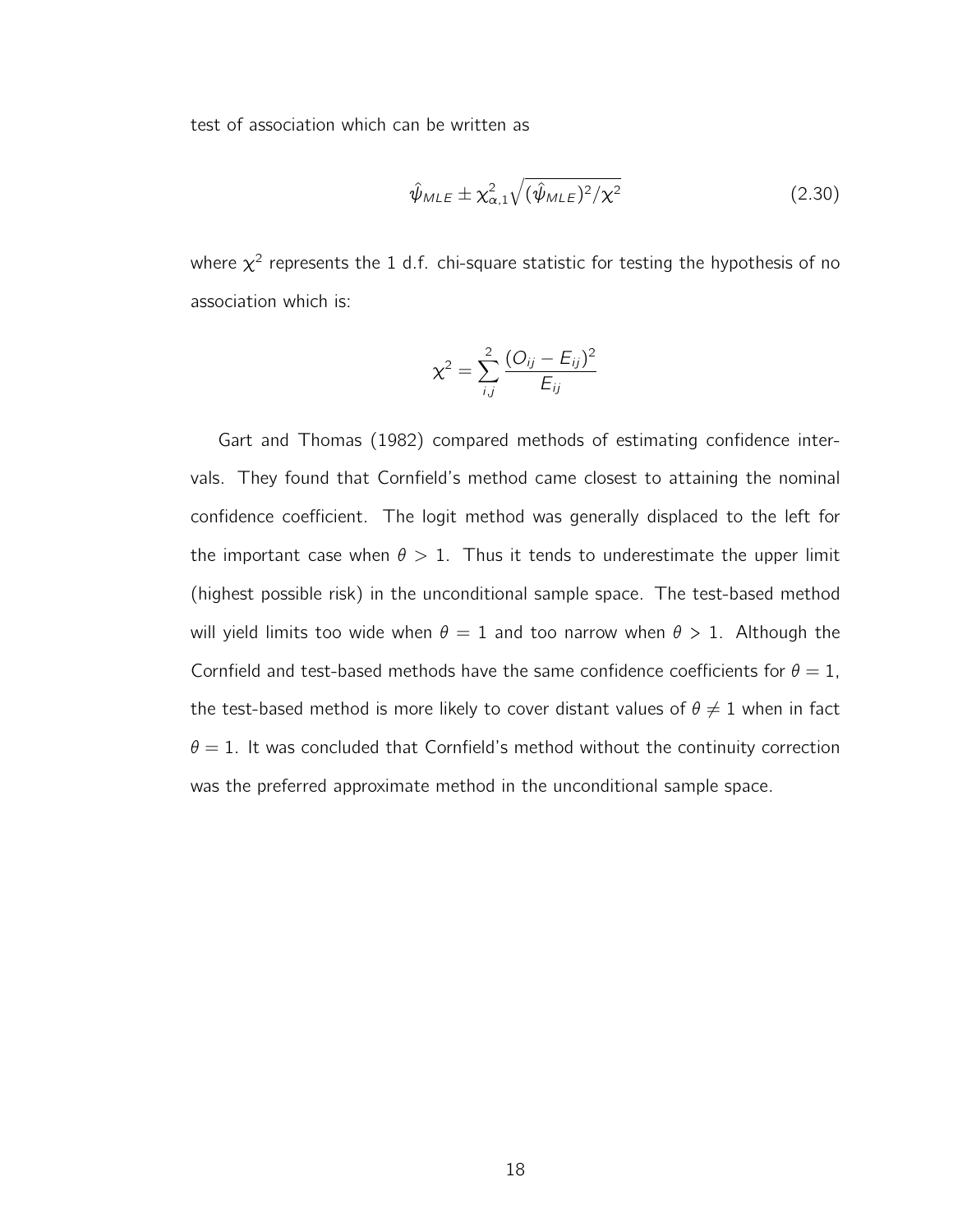## Chapter 3

## METHODOLOGY

### 3.1 Estimators of  $\psi_{\epsilon}$  with Bias Correction Item

Estimators of odds ratio are undefined if either  $n_{12}$  or  $n_{21}$  counts in the 2  $\times$  2 contingency tables are zero. Estimator of it logarithm,  $\psi = \log \theta$ , are undefined if any count in the tables equals zero. Most research proposes adding a constant,  $\epsilon$ to the counts in the table either if there are zeros, or always. The constants could be equal or not  $(\hat{\psi}_J (2.17), 0.5$  was added to  $n_{11}$  and  $n_{22}$ , 1 was added to  $n_{12}$  and  $n_{21}$ ). And sometimes they are added to  $n_{12}$  and  $n_{21}$  only (e.g., estimator (2.1)). Most often  $\epsilon = 0.5$ , since Haldane (1956) had proved that adding 0.5 to each cell of the table can eliminate the first order bias term of log odds ratio. However, Hitchcock (1962) suggested  $\epsilon = 0.25$  for a bioassay logistic model with three dose levels. Hauck et al. (1982) also have used  $\epsilon = 0.25$  in  $2 \times 2 \times k$  tables to estimate the common odds ratio. We would like to check the properties of  $\hat{\psi}_{\epsilon}$  with different  $\epsilon$ , compare their bias, variance, AAE and MSE. In addition we will be focused on the small sample sizes when  $n_{1+} = n_{2+} = 5$ , 10, 15. We will also propose a correction that will be reducing the bias of the estimator.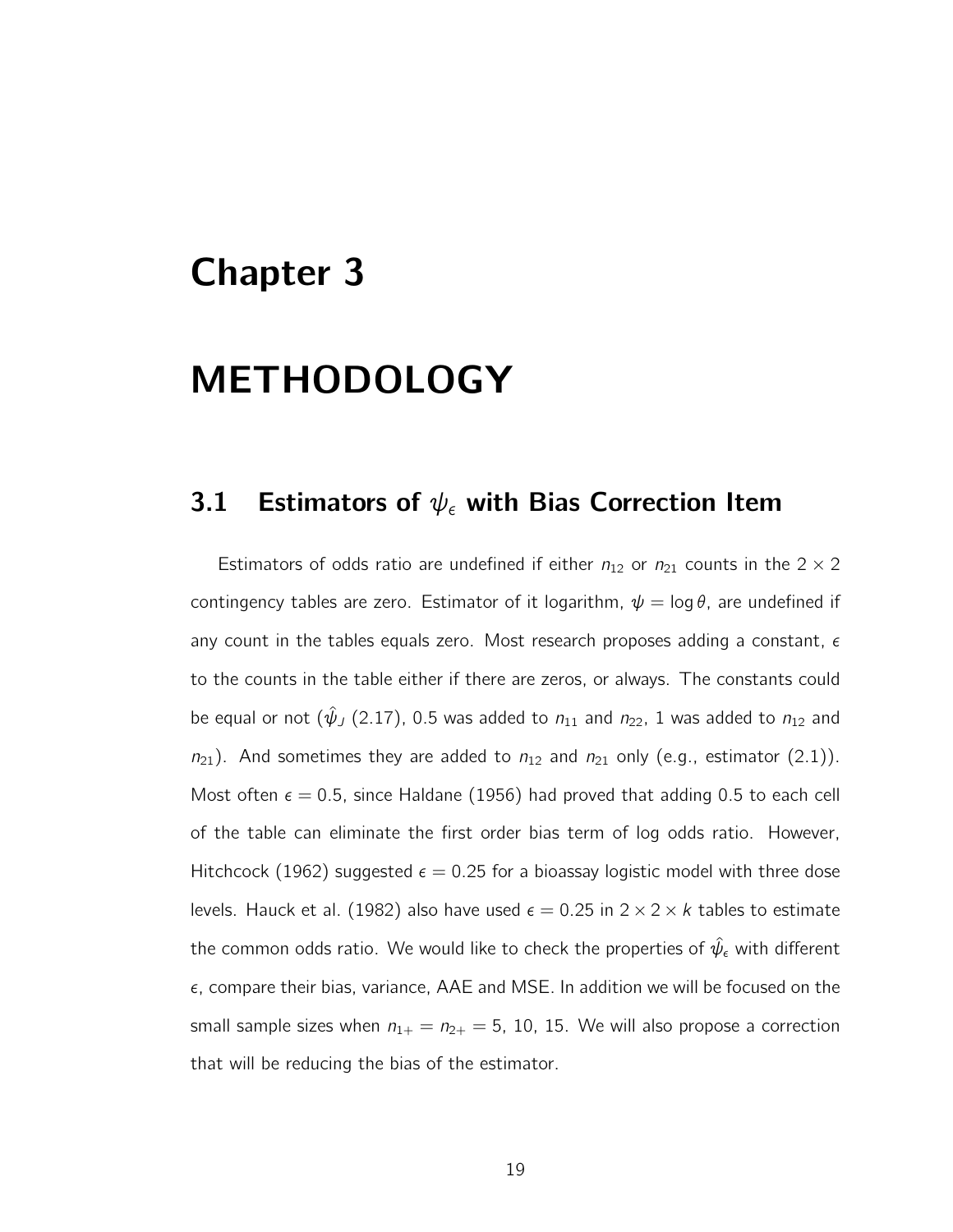Let us define  $\psi_{\epsilon}$  as:

$$
\psi_{\epsilon} = \log \frac{p_1 + \epsilon/n}{1 - p_1 + \epsilon/n} - \log \frac{p_2 + \epsilon/n}{1 - p_2 + \epsilon/n}
$$
(3.1)

The difference between  $\psi_{\epsilon}$  and  $\psi$  is positive, will increase as  $\epsilon$  increasing but decreases with  $n$ . Table 3.1 is offering an example of these trends.

| $\epsilon$       | n  | ψ        | $\psi_{\epsilon}$ | Difference |
|------------------|----|----------|-------------------|------------|
|                  | 10 | $-0.847$ | $-0.802$          | 0.045      |
|                  | 15 | $-0.847$ | $-0.817$          | 0.031      |
| $\epsilon = .25$ | 20 | $-0.847$ | $-0.824$          | 0.023      |
|                  | 30 | $-0.847$ | $-0.832$          | 0.016      |
|                  | 10 | $-0.847$ | $-0.762$          | 0.085      |
|                  | 15 | $-0.847$ | $-0.788$          | 0.059      |
| $\epsilon = .5$  | 20 | $-0.847$ | $-0.802$          | 0.04       |
|                  | 30 | $-0.847$ | 0.817             | 0.030      |
|                  | 10 | $-0.847$ | $-0.726$          | 0.121      |
| $\epsilon = .75$ | 15 | $-0.847$ | $-0.762$          | 0.085      |
|                  | 20 | $-0.847$ | $-0.782$          | 0.066      |
|                  | 30 | $-0.847$ | $-0.802$          | 0.045      |
|                  | 10 | -0.847   | $-0.693$          | 0.154      |
| $\epsilon = 1$   | 15 | $-0.847$ | $-0.738$          | 0.110      |
|                  | 20 | $-0.847$ | $-0.762$          | 0.085      |
|                  | 30 | $-0.847$ | $-0.788$          | 0.059      |
|                  |    |          |                   |            |

Table 3.1:  $p_1 = 0.3$ ,  $p_2 = 0.5$ 

We have:

$$
f(\epsilon, n) = \psi_{\epsilon} - \psi
$$
  
= 
$$
\log \frac{p_1 + \epsilon/n}{1 - p_1 + \epsilon/n} - \log \frac{p_2 + \epsilon/n}{1 - p_2 + \epsilon/n} - \log \frac{p_1}{1 - p_1} + \log \frac{p_2}{1 - p_2}
$$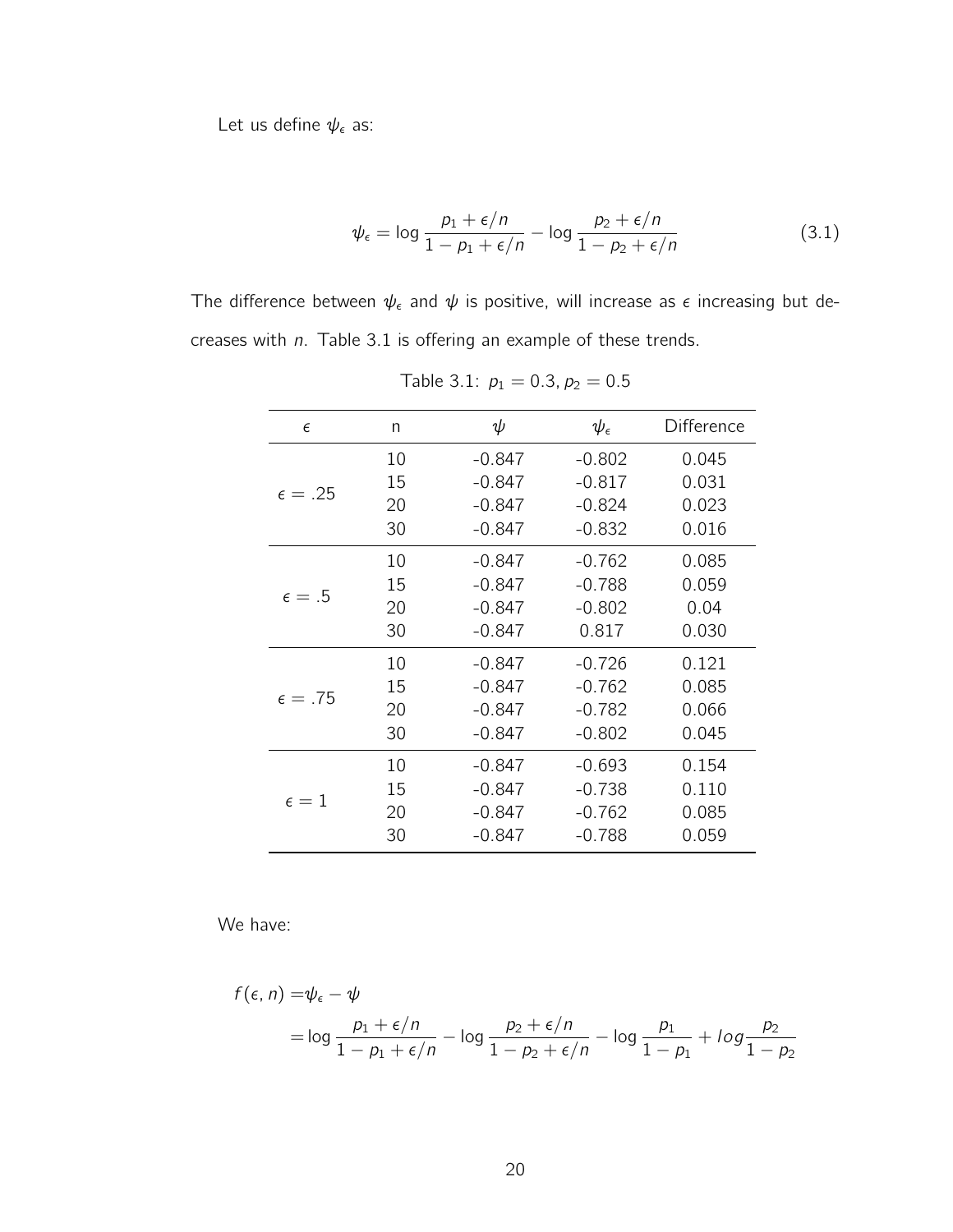Now, let

$$
f_1(\epsilon, n) = \log \frac{p_1 + \epsilon/n}{1 - p_1 + \epsilon/n} - \log \frac{p_1}{1 - p_1}
$$

then

$$
\lim_{n\to\infty}f_1(\epsilon,n)=0
$$

Similarly,  $\lim_{n\to\infty} f_2(\epsilon, n) = 0$ , and also  $\lim_{n\to\infty} f(\epsilon, n) = 0$ , where  $f(\epsilon, n) =$  $f_1(\epsilon, n) - f_2(\epsilon, n)$ . Since

$$
\log x = \sum_{n=1}^{\infty} \frac{(-1)^{n+1}}{n} \approx x - 1
$$

for small values of x, we have:

$$
f_1(\epsilon, n) = \log \frac{(p_1 + \epsilon/n)(1 - p_1)}{(1 - p_1 + \epsilon/n)p_1}
$$
  
= 
$$
\log \frac{1 + \frac{\epsilon}{np_1}}{1 + \frac{\epsilon}{n(1 - p_1)}}
$$
  
= 
$$
\log \left(1 + \frac{\epsilon}{np_1}\right) - \log \left(1 + \frac{\epsilon}{n(1 - p_1)}\right)
$$
  

$$
\approx \frac{\epsilon}{n} \left(\frac{1}{p_1} - \frac{1}{1 - p_1}\right)
$$

In the same way, we have

$$
f_2(\epsilon, n) \approx \frac{\epsilon}{n} \left( \frac{1}{p_2} - \frac{1}{1-p_2} \right),
$$

and consequently:

$$
f(\epsilon, n) \approx \frac{\epsilon}{n} \left[ \frac{1}{p_1} - \frac{1}{1 - p_1} - \frac{1}{p_2} + \frac{1}{1 - p_2} \right].
$$
 (3.2)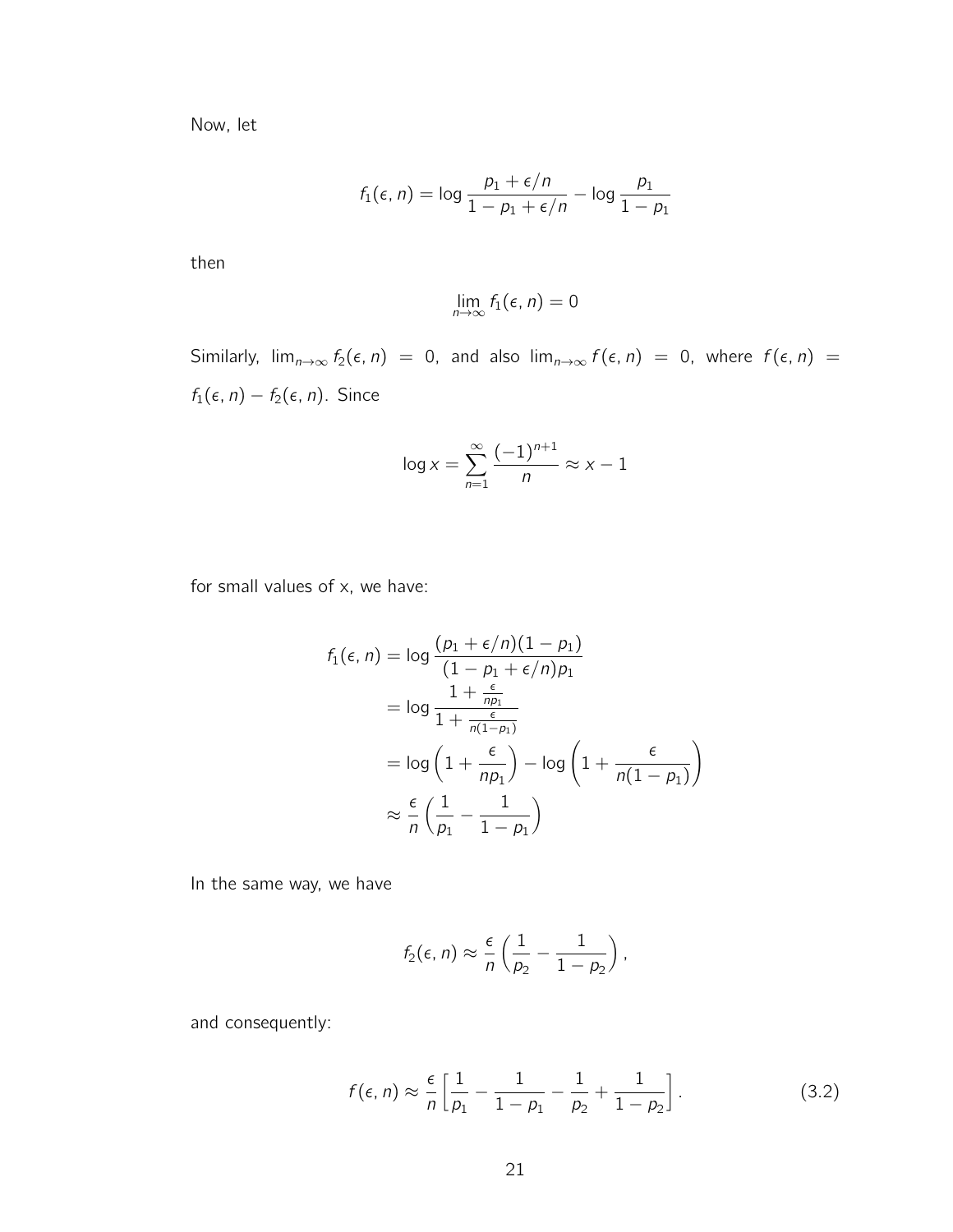Based on the approximation of the difference between  $\psi$  and  $\psi_{\epsilon}$ , the first proposed estimator with correction is defined as:

$$
\hat{\psi}_{\epsilon,A} = \log \frac{(n_{11} + \epsilon)(n_{22} + \epsilon)}{(n_{12} + \epsilon)(n_{22} + \epsilon)} - \frac{2\epsilon}{n} \frac{n_{21}/n - n_{11}/n}{A(1 - A)}
$$
(3.3)

where  $A = \max \{ \hat{p}_1 (1 - \hat{p}_1), \ \hat{p}_2 (1 - \hat{p}_2) \}, \ \hat{p}_1 = \frac{n_{11}}{n_{11}}$  $\frac{n_{11}}{n_{1+}}$  and  $\hat{p}_2 = \frac{n_{21}}{n_{2+}}$  $\frac{n_{21}}{n_{2+}}$ . Estimator  $\hat{\psi}_A$ can be undefined when more than one zero cell arises in tables with probability that depends on the the value of n and  $p_1$ ,  $p_2$ . Since  $0 < p < 1$ , then  $p(1 - p) \le 0.25$ . Thus

$$
f(\epsilon, n) \approx \frac{\epsilon}{n} \left[ \frac{1}{p_1} - \frac{1}{1 - p_1} - \frac{1}{p_2} + \frac{1}{1 - p_2} \right]
$$
  
=  $\frac{\epsilon}{n} \left[ \frac{1 - 2p_1}{p_1(1 - p_1)} + \frac{2p_2 - 1}{p_2(1 - p_2)} \right]$   
 $\geq \frac{\epsilon}{n} [4(1 - 2p_1) + 4(2p_2 - 1)]$   
=  $\frac{8\epsilon}{n} (p_2 - p_1)$ 

This motivates another correction term :

$$
\frac{8\epsilon}{n} \left( \frac{n_{21}}{n} - \frac{n_{11}}{n} \right) \tag{3.4}
$$

and an estimator that is defined as:

$$
\hat{\psi}_{\epsilon,0.5} = \log \frac{(n_{11} + \epsilon)(n_{22} + \epsilon)}{(n_{12} + \epsilon)(n_{22} + \epsilon)} - \frac{8\epsilon}{n} \left(\frac{n_{21}}{n} - \frac{n_{11}}{n}\right)
$$
(3.5)

The estimator  $\hat{\psi}_{\epsilon,0.5}$  is defined under any values of  $n_{11}$ ,  $n_{12}$ ,  $n_{21}$  and  $n_{22}$ .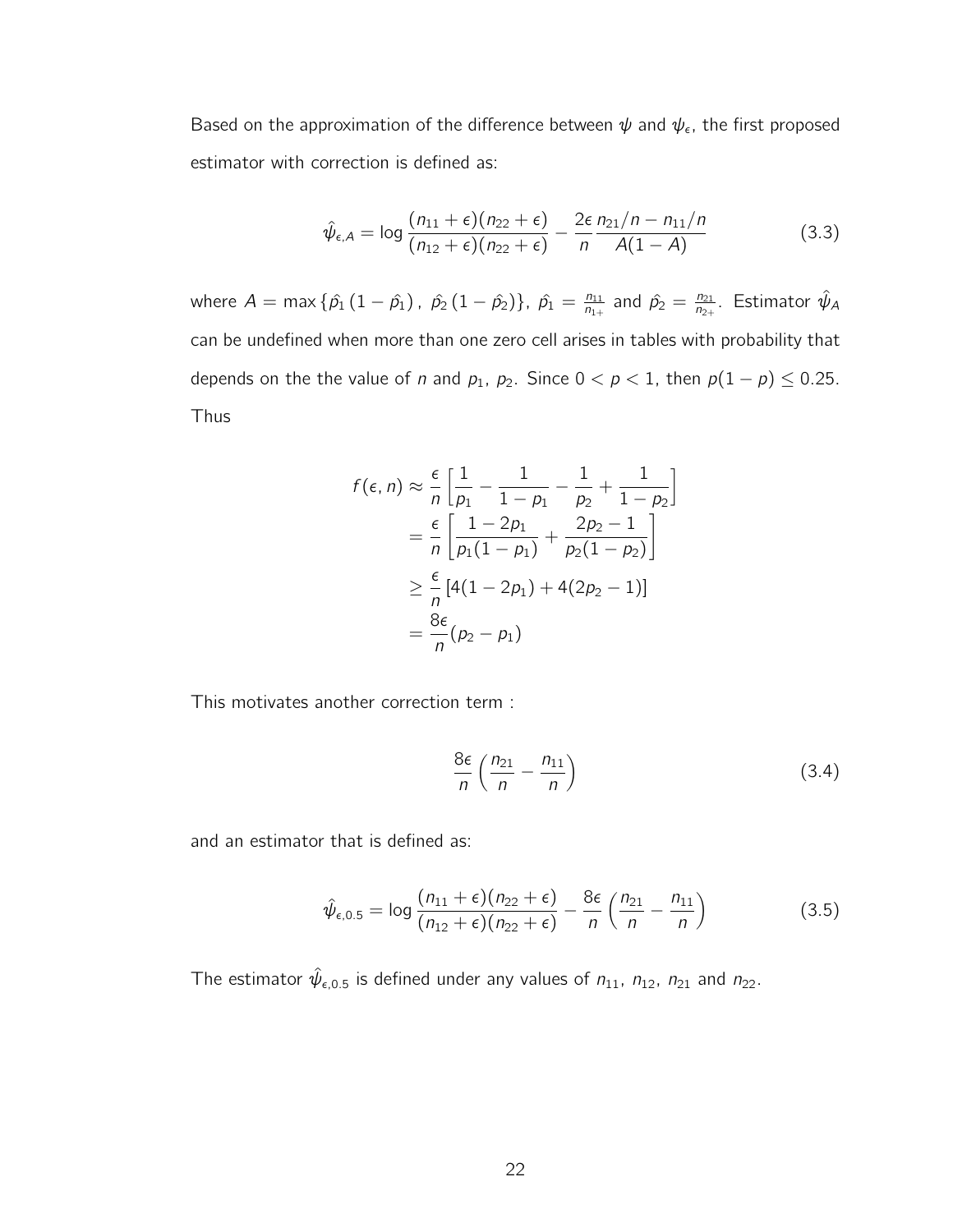### 3.2 Variance of the Estimator  $\hat{\psi}_{\epsilon}$

We are assuming that counts in the table are values of two independent binomial variables (rows).

For a Bernoulli Distribution:  $BIN(1, p)$ , we have

$$
f(x) = p^{x}(1-p)^{1-x}, \quad x = 0, 1,
$$

and

$$
log(f(x)) = x log p + (1 - x) log(1 - p).
$$

Since

$$
\frac{\partial \log f}{\partial p} = \frac{x}{p} - \frac{1-x}{1-p},
$$

$$
\frac{\partial^2 \log f}{\partial p^2} = \frac{-x}{p^2} - \frac{1-x}{(1-p)^2},
$$

and  $E(x) = p$ , then:

$$
-E\left[\frac{-x}{p^2} - \frac{1-x}{(1-p)^2}\right] = \frac{E(x)}{p^2} + \frac{E(1-x)}{(1-p)^2}
$$

$$
= \frac{p}{p^2} + \frac{1-p}{(1-p)^2}
$$

$$
= \frac{1}{p(1-p)}
$$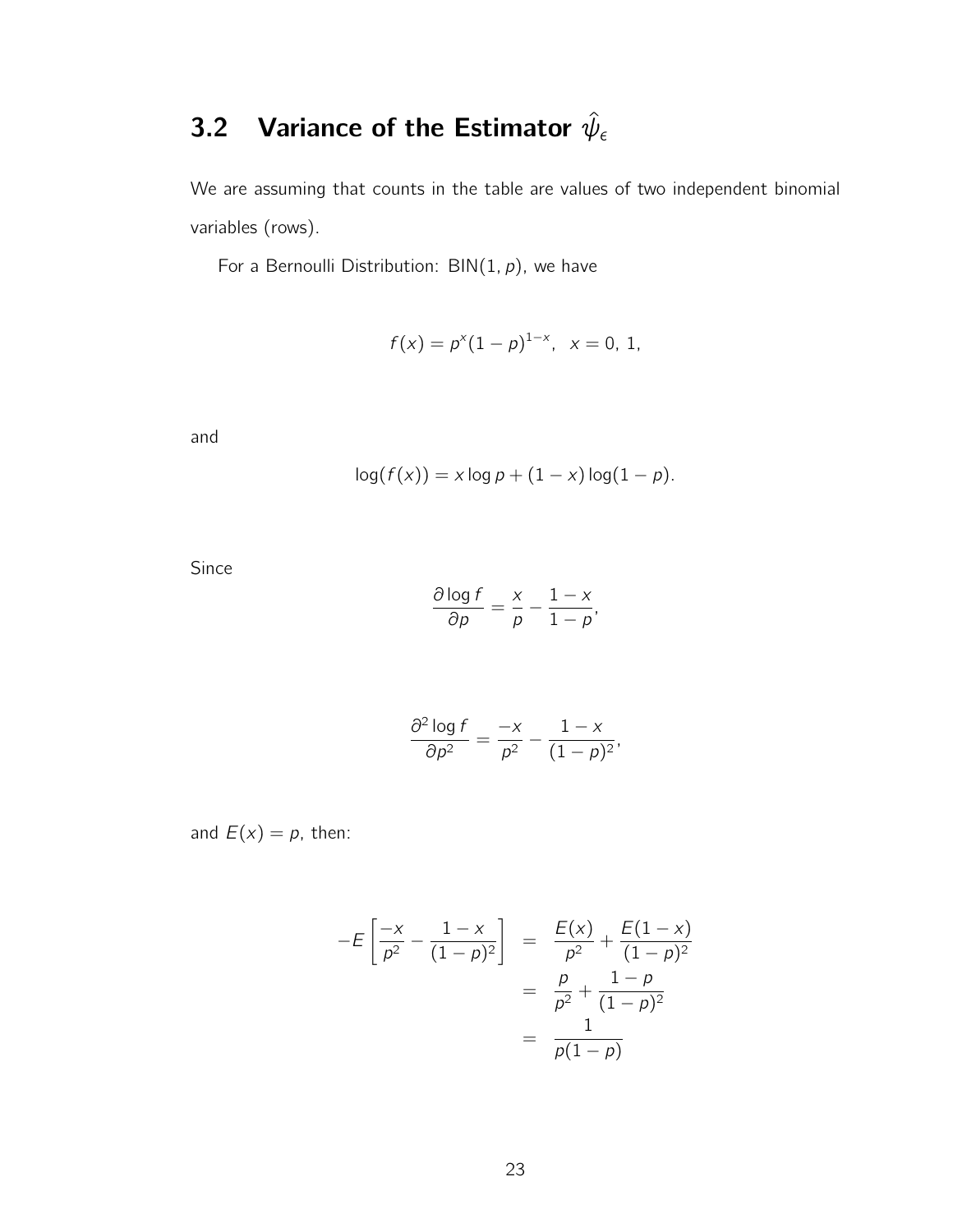and the CRLB for unbiased estimators of p is

$$
\frac{p(1-p)}{n},
$$

and the asymptotic variance is:

$$
\frac{[m'(p)]^2}{n!(p)}
$$

.

For

$$
m(p) = \log \frac{p + \epsilon/n}{1 - p + \epsilon/n}
$$

$$
m'(p) = \frac{1 - p + \epsilon/n}{p + \epsilon/n} \cdot \left(\frac{1}{1 - p + \epsilon/n} + \frac{p + \epsilon/n}{(1 - p + \epsilon/n)^2}\right)
$$
  
= 
$$
\frac{1 - p + \epsilon/n}{p + \epsilon/n} \cdot \frac{1 + 2\epsilon/n}{(1 - p + \epsilon/n)^2}
$$
  
= 
$$
\frac{1 + 2\epsilon/n}{(p + \epsilon/n)(1 - p + \epsilon/n)}
$$

Then we have:

$$
Var(\hat{p}) = \frac{p(1-p)}{n} \cdot \frac{(1+2\epsilon/n)^2}{(p+\epsilon/n)^2(1-p+\epsilon/n)^2}.
$$

Now, since

$$
\psi_{\epsilon} = \log \frac{p_1 + \epsilon/n}{1 - p_1 + \epsilon/n} - \log \frac{p_2 + \epsilon/n}{1 - p_2 + \epsilon/n},
$$

 $Var(\psi_{\epsilon})$  is: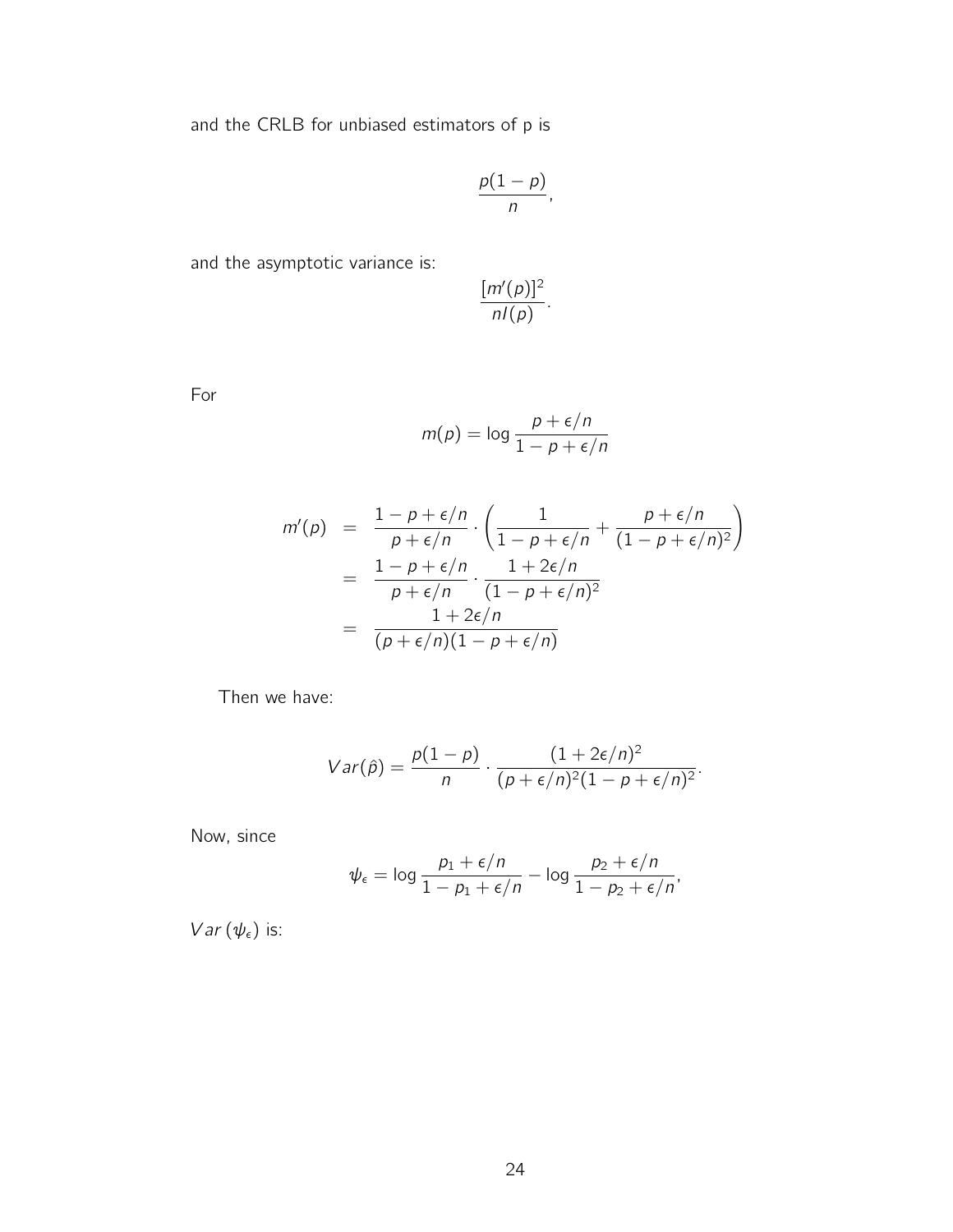$$
Var (\psi_{\epsilon}) = Var \left( \log \frac{p_1 + \epsilon/n}{1 - p_1 + \epsilon/n} \right) + Var \left( \log \frac{p_2 + \epsilon/n}{1 - p_2 + \epsilon/n} \right)
$$
  
=  $\frac{p_1(1 - p_1)}{n} \cdot \frac{(1 + 2\epsilon/n)^2}{(p_1 + \epsilon/n)^2 (1 - p_1 + \epsilon/n)^2}$   
+  $\frac{p_2(1 - p_2)}{n} \cdot \frac{(1 + 2\epsilon/n)^2}{(p_2 + \epsilon/n)^2 (1 - p_2 + \epsilon/n)^2}$  (3.6)

and:

$$
\widehat{Var}_p(\psi_\epsilon) = \frac{n_{11}n_{12}}{n} \times \frac{(n+2\epsilon)^2}{(n_{11}+\epsilon)^2(n_{12}+\epsilon)^2} + \frac{n_{21}n_{22}}{n} \times \frac{(n+2\epsilon)^2}{(n_{21}+\epsilon)^2(n_{22}+\epsilon)^2}
$$
(3.7)

We will be comparing if (3.7) with the commonly used formula based on asymptotic normality:

$$
\widehat{Var}_1(\psi_{\epsilon}) = \frac{1}{n_{11} + \epsilon} + \frac{1}{n_{12} + \epsilon} + \frac{1}{n_{21} + \epsilon} + \frac{1}{n_{22} + \epsilon}
$$
(3.8)

and with the estimated variance proposed in Bedrick (1984):

$$
\widehat{Var}_2(\psi_{\epsilon}) = \sum_{i=1, j=1}^2 \frac{n_{ij} + 2\epsilon - 0.5}{(n_{ij} + \epsilon)^2}.
$$
\n(3.9)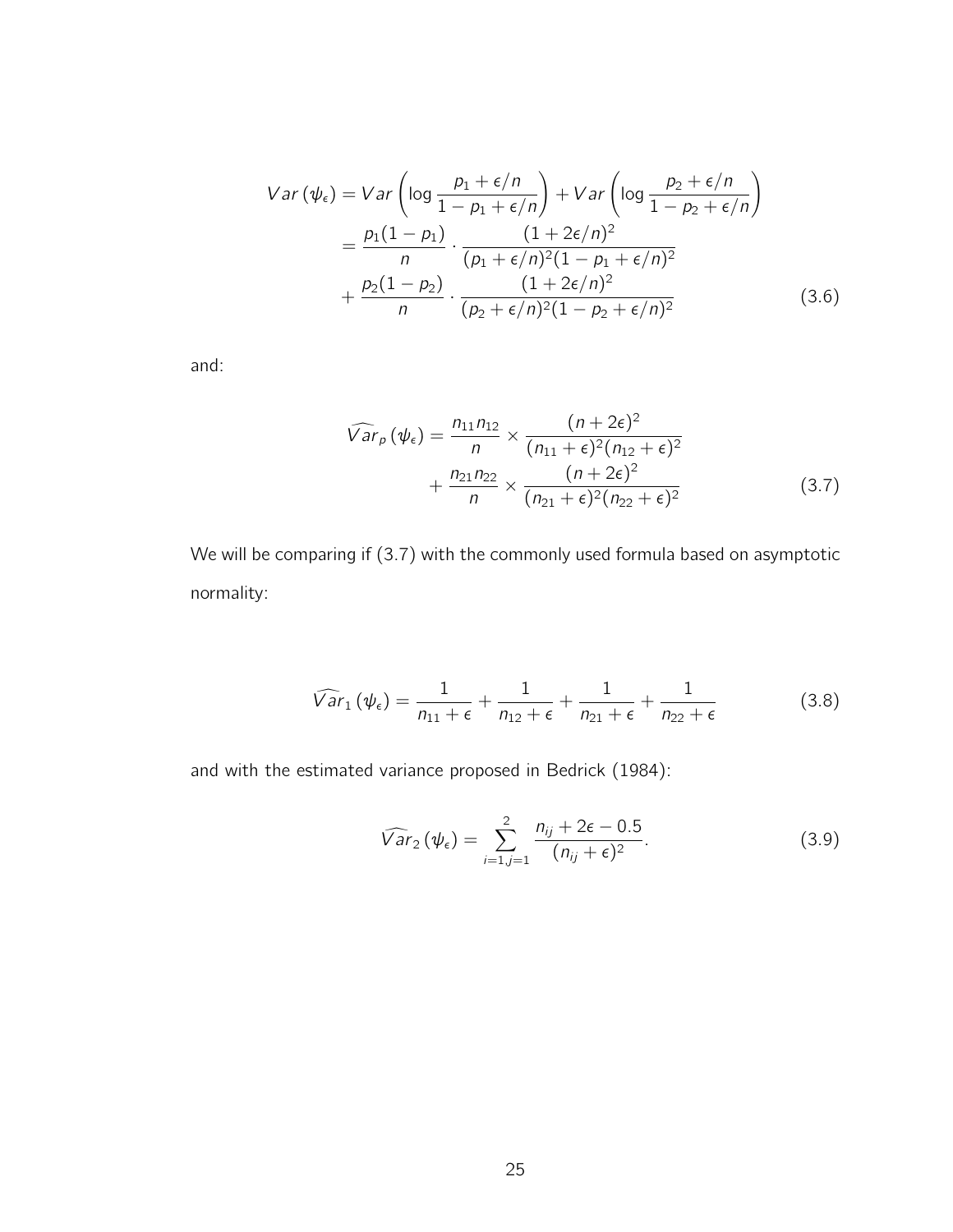## Chapter 4

# SIMULATION STUDY

#### 4.1 Estimators of  $\psi$  for Comparison

We noticed that the performance of the estimators depends on the true value of  $|\psi| = |\log \theta|$ . And therefore for the trends to become more visible, the tables are arranged in order of magnitude of  $|\psi|$  from small to large. Bias, AAE, and MSE of estimators were compared under two scenarios: with  $\epsilon$  always added to cell counts  $(\hat{\psi}_{\epsilon})$  defined in (2.4)) and when  $\epsilon$  was added to all counts only when there was at least one zero in the table  $(\hat \psi_\epsilon^*)$ . Moreover, we studied the effect of correction term defined in (3.4)).

Each table generation and following computations were repeated 5000 times. Counts in the tables were generated assuming independent binomial distributions for the rows representing treatments (or treatment vs. control) groups  $\text{BIN}(n_{1+}, p_1)$ , and BIN( $n_{2+}$ ,  $p_2$ ), respectively. Probabilities  $p_1$  (and  $p_2$ ) were equal 0.05, 0.1, 0.2, 0.3, 0.4, 0.5, 0.6, 0.7, 0.8, 0.9, 0.95. Total row counts were selected as  $n_{1+} = n_{2+} = n = 5, 10, 15$ , sometimes also 30 and 50 to verify convergence. All simulations were run in R. Results can be seen in Tables 4.1-4.6. The choice of  $\epsilon$ will be discussed below.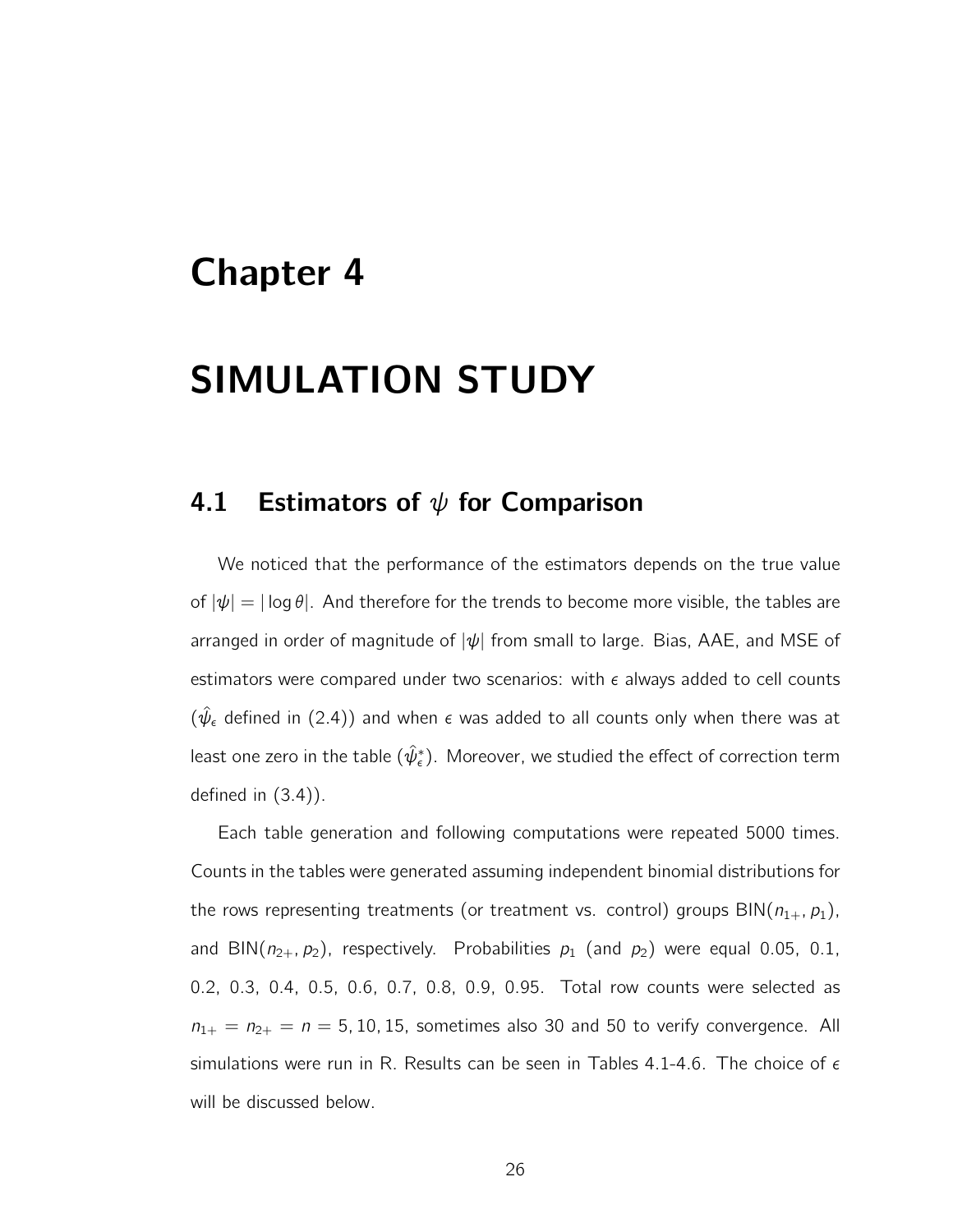|                   |          |                 |                | $\epsilon$ added to all tables |              | $\epsilon$ added to tables with zero counts<br>$\epsilon = 0.25$<br>$\epsilon=0.5$<br>$\epsilon=0.75$<br>$\epsilon = 1.25$<br>$\epsilon=1$<br>$-0.0144$<br>$-0.0278$<br>$-0.0222$<br>$-0.0190$<br>$-0.0169$<br>$-0.0006$<br>$-0.0026$<br>$-0.0017$<br>$-0.0014$<br>$-0.0012$<br>$-0.0056$<br>$-0.0106$<br>$-0.0070$<br>$-0.0048$<br>$-0.0032$ |           |           |           |           |                 |
|-------------------|----------|-----------------|----------------|--------------------------------|--------------|-----------------------------------------------------------------------------------------------------------------------------------------------------------------------------------------------------------------------------------------------------------------------------------------------------------------------------------------------|-----------|-----------|-----------|-----------|-----------------|
|                   | n        | $\epsilon=0.25$ | $\epsilon=0.5$ | $\epsilon = 0.75$              | $\epsilon=1$ |                                                                                                                                                                                                                                                                                                                                               |           |           |           |           | $\epsilon=1.25$ |
|                   | $n=5$    | $-0.0275$       | $-0.0216$      | $-0.0183$                      | $-0.0161$    |                                                                                                                                                                                                                                                                                                                                               |           |           |           |           | $-0.0154$       |
| $p_1 = 0.1$       | $n=10$   | $-0.0024$       | $-0.0014$      | $-0.0010$                      | $-0.0008$    |                                                                                                                                                                                                                                                                                                                                               |           |           |           |           | $-0.0011$       |
| $p_2 = 0.1$       | $n=15$   | $-0.0117$       | $-0.0089$      | $-0.0074$                      | $-0.0063$    |                                                                                                                                                                                                                                                                                                                                               |           |           |           |           | $-0.0019$       |
| $ \psi =0$        | $n=30$   | 0.0147          | 0.0099         | 0.0076                         | 0.0061       | 0.0052                                                                                                                                                                                                                                                                                                                                        | $-0.0044$ | $-0.0051$ | $-0.0056$ | $-0.0059$ | $-0.0061$       |
|                   | $n=50$   | $-0.0035$       | $-0.0036$      | $-0.0035$                      | $-0.0034$    | $-0.0032$                                                                                                                                                                                                                                                                                                                                     | $-0.0044$ | $-0.0051$ | $-0.0056$ | $-0.0059$ | $-0.0061$       |
|                   | $n=5$    | $-0.0323$       | $-0.0241$      | $-0.0198$                      | $-0.0171$    | $-0.0151$                                                                                                                                                                                                                                                                                                                                     | $-0.0321$ | $-0.0238$ | $-0.0195$ | $-0.0167$ | $-0.0147$       |
| $p_1 = 0.2$       | $n=10$   | $-0.0036$       | $-0.0020$      | $-0.0013$                      | $-0.0008$    | $-0.0006$                                                                                                                                                                                                                                                                                                                                     | $-0.0035$ | $-0.0019$ | $-0.0011$ | $-0.0006$ | $-0.0003$       |
| $p_2 = 0.2$       | $n=15$   | $-0.0067$       | $-0.0066$      | $-0.0063$                      | $-0.0060$    | $-0.0058$                                                                                                                                                                                                                                                                                                                                     | $-0.0075$ | $-0.0081$ | $-0.0084$ | $-0.0087$ | $-0.0089$       |
| $ \psi =0$        | $n=30$   | 0.0059          | 0.0057         | 0.0054                         | 0.0051       | 0.0048                                                                                                                                                                                                                                                                                                                                        | $-0.0010$ | $-0.0010$ | $-0.0010$ | $-0.0010$ | $-0.0010$       |
|                   | $n=50$   | $-0.0011$       | $-0.0011$      | $-0.0011$                      | $-0.0011$    | $-0.0011$                                                                                                                                                                                                                                                                                                                                     | $-0.0010$ | $-0.0010$ | $-0.0010$ | $-0.0010$ | $-0.0010$       |
|                   | $n=5$    | $-0.0266$       | $-0.0224$      | $-0.0197$                      | $-0.0178$    | $-0.0162$                                                                                                                                                                                                                                                                                                                                     | $-0.0289$ | $-0.0265$ | $-0.0253$ | $-0.0245$ | $-0.0240$       |
| $p_1 = 0.3$       | $n=10$   | 0.0022          | 0.0019         | 0.0018                         | 0.0017       | 0.0016                                                                                                                                                                                                                                                                                                                                        | 0.0026    | 0.0027    | 0.0029    | 0.0030    | 0.0032          |
| $p_2 = 0.3$       | $n = 15$ | $-0.0034$       | $-0.0030$      | $-0.0028$                      | $-0.0026$    | $-0.0025$                                                                                                                                                                                                                                                                                                                                     | $-0.0033$ | $-0.0027$ | $-0.0025$ | $-0.0023$ | $-0.0021$       |
| $ \psi =0$        | $n=30$   | 0.0049          | 0.0047         | 0.0045                         | 0.0043       | 0.0041                                                                                                                                                                                                                                                                                                                                        | $-0.0003$ | $-0.0003$ | $-0.0003$ | $-0.0003$ | $-0.0003$       |
|                   | $n=50$   | $-0.0003$       | $-0.0003$      | $-0.0003$                      | $-0.0003$    | $-0.0003$                                                                                                                                                                                                                                                                                                                                     | $-0.0003$ | $-0.0003$ | $-0.0003$ | $-0.0003$ | $-0.0003$       |
|                   | $n=5$    | $-0.0303$       | $-0.0256$      | $-0.0226$                      | $-0.0203$    | $-0.0186$                                                                                                                                                                                                                                                                                                                                     | $-0.0318$ | $-0.0282$ | $-0.0259$ | $-0.0243$ | $-0.0230$       |
| $p_1 = 0.4$       | $n=10$   | $-0.0022$       | $-0.0022$      | $-0.0021$                      | $-0.0020$    | $-0.0019$                                                                                                                                                                                                                                                                                                                                     | $-0.0025$ | $-0.0028$ | $-0.0029$ | $-0.0029$ | $-0.0030$       |
| $p_2 = 0.4$       | $n=15$   | $-0.0067$       | $-0.0064$      | $-0.0062$                      | $-0.0060$    | $-0.0057$                                                                                                                                                                                                                                                                                                                                     | $-0.0070$ | $-0.0070$ | $-0.0070$ | $-0.0070$ | $-0.0070$       |
| $ \psi =0$        | $n=30$   | 0.0053          | 0.0052         | 0.0050                         | 0.0049       | 0.0048                                                                                                                                                                                                                                                                                                                                        | $-0.0012$ | $-0.0012$ | $-0.0012$ | $-0.0012$ | $-0.0012$       |
|                   | $n=50$   | $-0.0012$       | $-0.0012$      | $-0.0012$                      | $-0.0011$    | $-0.0011$                                                                                                                                                                                                                                                                                                                                     | $-0.0012$ | $-0.0012$ | $-0.0012$ | $-0.0012$ | $-0.0012$       |
|                   | $n=5$    | $-0.0472$       | $-0.0389$      | $-0.0339$                      | $-0.0303$    | $-0.0276$                                                                                                                                                                                                                                                                                                                                     | $-0.0494$ | $-0.0429$ | $-0.0394$ | $-0.0369$ | $-0.0352$       |
| $p_1 = 0.5$       | $n=10$   | $-0.0016$       | $-0.0016$      | $-0.0015$                      | $-0.0015$    | $-0.0014$                                                                                                                                                                                                                                                                                                                                     | $-0.0018$ | $-0.0019$ | $-0.0020$ | $-0.0020$ | $-0.0021$       |
| $p_2 = 0.5$       | $n=15$   | $-0.0025$       | $-0.0025$      | $-0.0025$                      | $-0.0025$    | $-0.0025$                                                                                                                                                                                                                                                                                                                                     | $-0.0025$ | $-0.0027$ | $-0.0027$ | $-0.0028$ | $-0.0028$       |
| $ \psi =0$        | $n=30$   | 0.0052          | 0.0051         | 0.0050                         | 0.0049       | 0.0048                                                                                                                                                                                                                                                                                                                                        | $-0.0008$ | $-0.0008$ | $-0.0008$ | $-0.0008$ | $-0.0008$       |
|                   | $n=50$   | $-0.0008$       | $-0.0008$      | $-0.0008$                      | $-0.0008$    | $-0.0008$                                                                                                                                                                                                                                                                                                                                     | $-0.0008$ | $-0.0008$ | $-0.0008$ | $-0.0008$ | $-0.0008$       |
|                   | $n=5$    | $-0.1117$       | $-0.0338$      | 0.0166                         | 0.0542       | 0.0840                                                                                                                                                                                                                                                                                                                                        | $-0.1459$ | $-0.0946$ | $-0.0656$ | $-0.0458$ | $-0.0309$       |
| $p_1 = 0.4$       | $n=10$   | $-0.0304$       | $-0.0028$      | 0.0202                         | 0.0402       | 0.0579                                                                                                                                                                                                                                                                                                                                        | $-0.0583$ | $-0.0546$ | $-0.0525$ | $-0.0510$ | $-0.0499$       |
| $p_2 = 0.5$       | $n=15$   | $-0.0206$       | $-0.0045$      | 0.0102                         | 0.0238       | 0.0364                                                                                                                                                                                                                                                                                                                                        | $-0.0381$ | $-0.0380$ | $-0.0379$ | $-0.0379$ | $-0.0379$       |
| $ \psi  = 0.4055$ | $n=30$   | $-0.0025$       | 0.0048         | 0.0118                         | 0.0185       | 0.0250                                                                                                                                                                                                                                                                                                                                        | $-0.0100$ | $-0.0100$ | $-0.0100$ | $-0.0100$ | $-0.0100$       |
|                   | $n=50$   | $-0.0052$       | $-0.0009$      | 0.0033                         | 0.0075       | 0.0115                                                                                                                                                                                                                                                                                                                                        | $-0.0096$ | $-0.0096$ | $-0.0096$ | $-0.0096$ | $-0.0096$       |
|                   | $n=5$    | $-0.0549$       | 0.0144         | 0.0593                         | 0.0928       | 0.1193                                                                                                                                                                                                                                                                                                                                        | $-0.0843$ | $-0.0378$ | $-0.0113$ | 0.0070    | 0.0207          |
| $p_1 = 0.5$       | $n=10$   | $-0.0360$       | $-0.0082$      | 0.0150                         | 0.0351       | 0.0529                                                                                                                                                                                                                                                                                                                                        | $-0.0635$ | $-0.0593$ | $-0.0569$ | $-0.0553$ | $-0.0540$       |
| $p_2 = 0.6$       | $n=15$   | $-0.0113$       | 0.0044         | 0.0187                         | 0.0320       | 0.0442                                                                                                                                                                                                                                                                                                                                        | $-0.0284$ | $-0.0284$ | $-0.0284$ | $-0.0284$ | $-0.0284$       |
| $ \psi  = 0.4055$ | $n=30$   | $-0.0059$       | 0.0015         | 0.0086                         | 0.0154       | 0.0219                                                                                                                                                                                                                                                                                                                                        | $-0.0135$ | $-0.0135$ | $-0.0135$ | $-0.0135$ | $-0.0135$       |
|                   | $n=50$   | $-0.0047$       | $-0.0004$      | 0.0038                         | 0.0080       | 0.0120                                                                                                                                                                                                                                                                                                                                        | $-0.0092$ | $-0.0092$ | $-0.0092$ | $-0.0092$ | $-0.0092$       |
|                   | $n=5$    | $-0.0861$       | 0.0016         | 0.0560                         | 0.0955       | 0.1262                                                                                                                                                                                                                                                                                                                                        | $-0.1141$ | $-0.0479$ | $-0.0110$ | 0.0142    | 0.0329          |
| $p_1 = 0.3$       | $n=10$   | $-0.0410$       | $-0.0007$      | 0.0298                         | 0.0549       | 0.0763                                                                                                                                                                                                                                                                                                                                        | $-0.0730$ | $-0.0594$ | $-0.0516$ | $-0.0463$ | $-0.0423$       |
| $p_2 = 0.4$       | $n=15$   | $-0.0296$       | $-0.0062$      | 0.0137                         | 0.0314       | 0.0473                                                                                                                                                                                                                                                                                                                                        | $-0.0533$ | $-0.0508$ | $-0.0494$ | $-0.0484$ | $-0.0476$       |
| $ \psi  = 0.4418$ | $n=30$   | $-0.0052$       | 0.0044         | 0.0135                         | 0.0222       | 0.0305                                                                                                                                                                                                                                                                                                                                        | $-0.0153$ | $-0.0153$ | $-0.0153$ | $-0.0153$ | $-0.0153$       |
|                   | $n=50$   | $-0.0070$       | $-0.0013$      | 0.0042                         | 0.0095       | 0.0147                                                                                                                                                                                                                                                                                                                                        | $-0.0128$ | $-0.0128$ | $-0.0128$ | $-0.0128$ | $-0.0128$       |
|                   | $n=5$    | $-0.0536$       | 0.0618         | 0.1286                         | 0.1751       | 0.2102                                                                                                                                                                                                                                                                                                                                        | $-0.0741$ | 0.0255    | 0.0796    | 0.1156    | 0.1420          |
| $p_1 = 0.2$       | $n=10$   | $-0.0648$       | 0.0137         | 0.0645                         | 0.1028       | 0.1334                                                                                                                                                                                                                                                                                                                                        | $-0.0991$ | $-0.0481$ | $-0.0200$ | $-0.0011$ | 0.0128          |
| $p_2 = 0.3$       | $n=15$   | $-0.0571$       | $-0.0068$      | 0.0300                         | 0.0598       | 0.0849                                                                                                                                                                                                                                                                                                                                        | $-0.0924$ | $-0.0715$ | $-0.0598$ | $-0.0519$ | $-0.0459$       |
| $ \psi  = 0.5390$ | $n=30$   | $-0.0138$       | 0.0047         | 0.0213                         | 0.0365       | 0.0506                                                                                                                                                                                                                                                                                                                                        | $-0.0329$ | $-0.0317$ | $-0.0310$ | $-0.0305$ | $-0.0301$       |
|                   | $n=50$   | $-0.0111$       | $-0.0009$      | 0.0088                         | 0.0180       | 0.0269                                                                                                                                                                                                                                                                                                                                        | $-0.0217$ | $-0.0217$ | $-0.0217$ | $-0.0217$ | $-0.0217$       |

Table 4.1: Bias of  $\hat{\psi}_{\epsilon}$  with  $\epsilon$  added to all tables vs. with  $\epsilon$  added to tables containing zero counts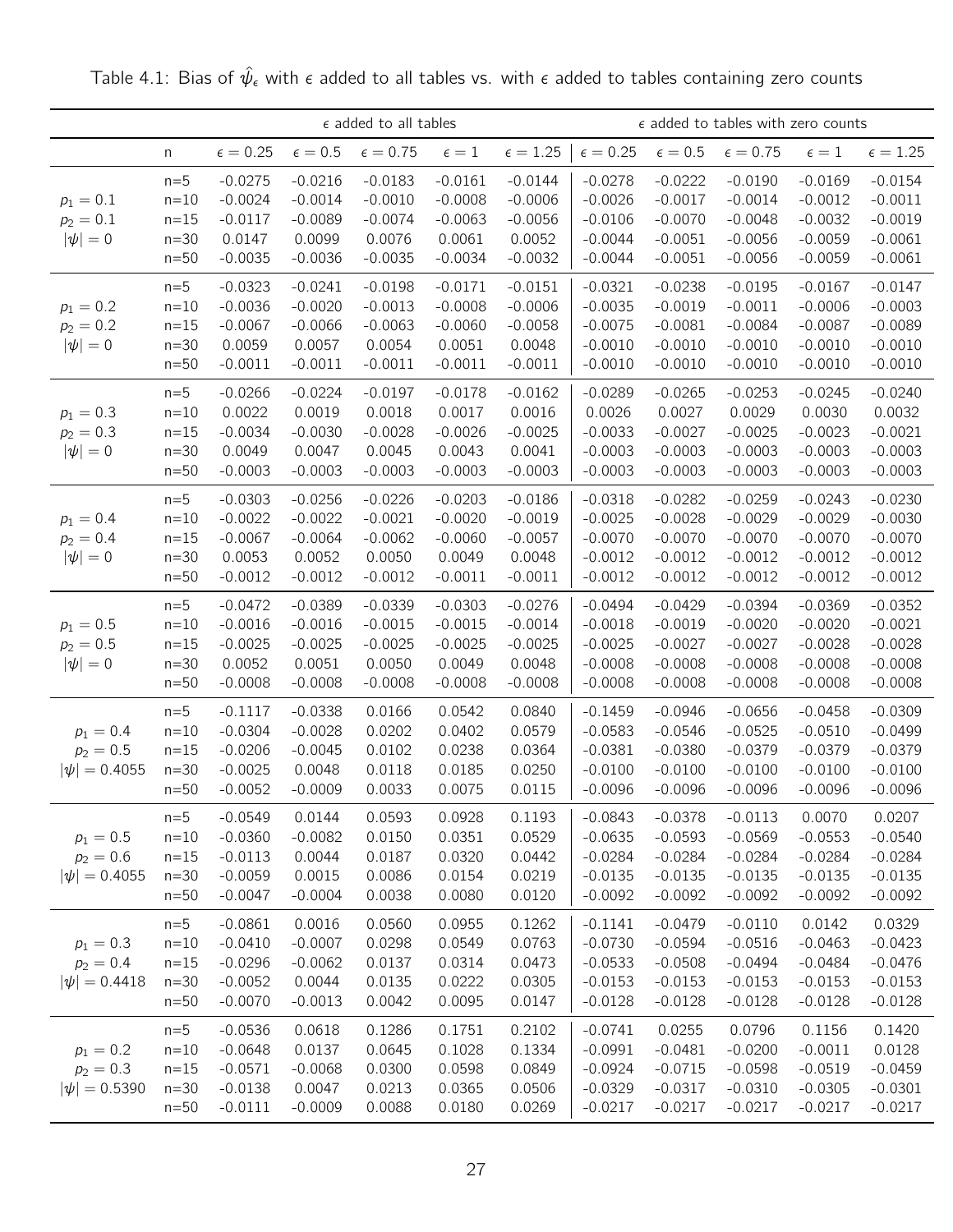|                                                 |                                                 |                                                               |                                                            | $\epsilon$ added to all tables                 |                                                |                                                |                                                               |                                                               | $\epsilon$ added to tables with zero counts                   |                                                               |                                                            |
|-------------------------------------------------|-------------------------------------------------|---------------------------------------------------------------|------------------------------------------------------------|------------------------------------------------|------------------------------------------------|------------------------------------------------|---------------------------------------------------------------|---------------------------------------------------------------|---------------------------------------------------------------|---------------------------------------------------------------|------------------------------------------------------------|
|                                                 | n                                               | $\epsilon = 0.25$                                             | $\epsilon = 0.5$                                           | $\epsilon = 0.75$                              | $\epsilon=1$                                   | $\epsilon = 1.25$                              | $\epsilon = 0.25$                                             | $\epsilon = 0.5$                                              | $\epsilon = 0.75$                                             | $\epsilon=1$                                                  | $\epsilon=1.25$                                            |
| $p_1 = 0.1$<br>$p_2 = 0.2$<br>$ \psi  = 0.8109$ | $n=5$<br>$n=10$<br>$n = 15$<br>$n=30$<br>$n=50$ | 0.0977<br>$-0.0527$<br>$-0.0945$<br>$-0.0572$<br>$-0.0395$    | 0.2642<br>0.1169<br>0.0452<br>0.0088<br>$-0.0053$          | 0.3539<br>0.2130<br>0.1307<br>0.0586<br>0.0244 | 0.4132<br>0.2789<br>0.1925<br>0.0994<br>0.0509 | 0.4565<br>0.3283<br>0.2406<br>0.1344<br>0.0750 | 0.0883<br>$-0.0788$<br>$-0.1385$<br>$-0.1083$<br>$-0.0740$    | 0.2476<br>0.0707<br>$-0.0334$<br>$-0.0849$<br>$-0.0704$       | 0.3316<br>0.1506<br>0.0239<br>$-0.0717$<br>$-0.0684$          | 0.3863<br>0.2032<br>0.0621<br>$-0.0628$<br>$-0.0669$          | 0.4257<br>0.2413<br>0.0902<br>$-0.0560$<br>$-0.0659$       |
| $p_1 = 0.4$<br>$p_2 = 0.6$<br>$ \psi  = 0.8109$ | $n=5$<br>$n=10$<br>$n = 15$<br>$n=30$<br>$n=50$ | $-0.1195$<br>$-0.0648$<br>$-0.0294$<br>$-0.0135$<br>$-0.0092$ | 0.0195<br>$-0.0094$<br>0.0024<br>0.0012<br>$-0.0005$       | 0.1098<br>0.0367<br>0.0315<br>0.0153<br>0.0079 | 0.1773<br>0.0768<br>0.0583<br>0.0290<br>0.0162 | 0.2309<br>0.1122<br>0.0831<br>0.0421<br>0.0243 | $-0.1795$<br>$-0.1197$<br>$-0.0640$<br>$-0.0288$<br>$-0.0180$ | $-0.0873$<br>$-0.1116$<br>$-0.0637$<br>$-0.0288$<br>$-0.0180$ | $-0.0346$<br>$-0.1068$<br>$-0.0636$<br>$-0.0288$<br>$-0.0180$ | 0.0018<br>$-0.1035$<br>$-0.0635$<br>$-0.0288$<br>$-0.0180$    | 0.0292<br>$-0.1009$<br>$-0.0634$<br>$-0.0288$<br>$-0.0180$ |
| $p_1 = 0.3$<br>$p_2 = 0.5$<br>$ \psi  = 0.8473$ | $n=5$<br>$n=10$<br>$n = 15$<br>$n=30$<br>$n=50$ | $-0.1675$<br>$-0.0692$<br>$-0.0435$<br>$-0.0130$<br>$-0.0110$ | $-0.0066$<br>$-0.0013$<br>$-0.0043$<br>0.0040<br>$-0.0010$ | 0.0952<br>0.0521<br>0.0301<br>0.0202<br>0.0087 | 0.1700<br>0.0971<br>0.0612<br>0.0358<br>0.0182 | 0.2288<br>0.1361<br>0.0895<br>0.0506<br>0.0274 | $-0.2259$<br>$-0.1284$<br>$-0.0844$<br>$-0.0308$<br>$-0.0212$ | $-0.1103$<br>$-0.1105$<br>$-0.0817$<br>$-0.0308$<br>$-0.0212$ | $-0.0451$<br>$-0.1002$<br>$-0.0801$<br>$-0.0308$<br>$-0.0212$ | $-0.0005$<br>$-0.0930$<br>$-0.0790$<br>$-0.0308$<br>$-0.0212$ | 0.0328<br>$-0.0876$<br>$-0.0782$<br>$-0.0308$<br>$-0.0212$ |
| $p_1 = 0.5$<br>$p_2 = 0.7$<br>$ \psi  = 0.8473$ | $n=5$<br>$n=10$<br>$n = 15$<br>$n=30$<br>$n=50$ | $-0.1145$<br>$-0.0792$<br>$-0.0374$<br>$-0.0160$<br>$-0.0114$ | 0.0384<br>$-0.0108$<br>0.0011<br>0.0012<br>$-0.0014$       | 0.1350<br>0.0430<br>0.0352<br>0.0176<br>0.0083 | 0.2060<br>0.0883<br>0.0660<br>0.0333<br>0.0178 | 0.2618<br>0.1276<br>0.0941<br>0.0483<br>0.0271 | $-0.1694$<br>$-0.1383$<br>$-0.0784$<br>$-0.0339$<br>$-0.0216$ | $-0.0592$<br>$-0.1200$<br>$-0.0764$<br>$-0.0339$<br>$-0.0216$ | 0.0032<br>$-0.1095$<br>$-0.0752$<br>$-0.0339$<br>$-0.0216$    | 0.0458<br>$-0.1022$<br>$-0.0744$<br>$-0.0339$<br>$-0.0216$    | 0.0778<br>$-0.0966$<br>$-0.0737$<br>$-0.0339$<br>$-0.0216$ |
| $p_1 = 0.2$<br>$p_2 = 0.4$<br>$ \psi  = 0.9808$ | $n=5$<br>$n=10$<br>$n = 15$<br>$n=30$<br>$n=50$ | $-0.1132$<br>$-0.1080$<br>$-0.0832$<br>$-0.0239$<br>$-0.0177$ | 0.0858<br>0.0110<br>$-0.0100$<br>0.0044<br>$-0.0019$       | 0.2043<br>0.0925<br>0.0465<br>0.0304<br>0.0133 | 0.2883<br>0.1560<br>0.0938<br>0.0544<br>0.0279 | 0.3527<br>0.2081<br>0.1348<br>0.0769<br>0.0420 | $-0.1561$<br>$-0.1728$<br>$-0.1418$<br>$-0.0533$<br>$-0.0342$ | 0.0097<br>$-0.1067$<br>$-0.1183$<br>$-0.0521$<br>$-0.0342$    | 0.1015<br>$-0.0696$<br>$-0.1050$<br>$-0.0514$<br>$-0.0342$    | 0.1636<br>$-0.0443$<br>$-0.0958$<br>$-0.0509$<br>$-0.0342$    | 0.2095<br>$-0.0253$<br>$-0.0889$<br>$-0.0505$<br>$-0.0342$ |
| $p_1 = 0.4$<br>$p_2 = 0.7$<br>$ \psi  = 1.2528$ | $n=5$<br>$n=10$<br>$n = 15$<br>$n=30$<br>$n=50$ | $-0.1791$<br>$-0.1080$<br>$-0.0556$<br>$-0.0236$<br>$-0.0158$ | 0.0435<br>$-0.0121$<br>$-0.0009$<br>0.0009<br>$-0.0015$    | 0.1855<br>0.0647<br>0.0480<br>0.0243<br>0.0124 | 0.2905<br>0.1300<br>0.0923<br>0.0468<br>0.0261 | 0.3733<br>0.1869<br>0.1330<br>0.0684<br>0.0394 | $-0.2615$<br>$-0.1941$<br>$-0.1140$<br>$-0.0492$<br>$-0.0305$ | $-0.1030$<br>$-0.1713$<br>$-0.1116$<br>$-0.0492$<br>$-0.0305$ | $-0.0125$<br>$-0.1580$<br>$-0.1102$<br>$-0.0492$<br>$-0.0305$ | 0.0499<br>$-0.1487$<br>$-0.1092$<br>$-0.0492$<br>$-0.0305$    | 0.0968<br>$-0.1414$<br>$-0.1085$<br>$-0.0492$<br>$-0.0305$ |
| $p_1 = 0.3$<br>$p_2 = 0.6$<br>$ \psi  = 1.2528$ | $n=5$<br>$n=10$<br>$n=15$<br>$n=30$<br>$n=50$   | $-0.1753$<br>$-0.1036$<br>$-0.0523$<br>$-0.0240$<br>$-0.0149$ | 0.0467<br>$-0.0080$<br>0.0026<br>0.0004<br>$-0.0006$       | 0.1884<br>0.0686<br>0.0514<br>0.0238<br>0.0133 | 0.2931<br>0.1336<br>0.0957<br>0.0462<br>0.0269 | 0.3757<br>0.1904<br>0.1362<br>0.0678<br>0.0402 | $-0.2567$<br>$-0.1893$<br>$-0.1102$<br>$-0.0496$<br>$-0.0296$ | $-0.0979$<br>$-0.1665$<br>$-0.1073$<br>$-0.0496$<br>$-0.0296$ | $-0.0072$<br>$-0.1532$<br>$-0.1056$<br>$-0.0496$<br>$-0.0296$ | 0.0554<br>$-0.1439$<br>$-0.1044$<br>$-0.0496$<br>$-0.0296$    | 0.1025<br>$-0.1366$<br>$-0.1035$<br>$-0.0496$<br>$-0.0296$ |
| $p_1 = 0.1$<br>$p_2 = 0.3$<br>$ \psi  = 1.3499$ | $n=5$<br>$n=10$<br>$n = 15$<br>$n=30$<br>$n=50$ | 0.0764<br>$-0.1139$<br>$-0.1449$<br>$-0.0770$<br>$-0.0495$    | 0.3500<br>0.1326<br>0.0449<br>0.0078<br>$-0.0051$          | 0.5023<br>0.2788<br>0.1669<br>0.0745<br>0.0343 | 0.6054<br>0.3825<br>0.2583<br>0.1309<br>0.0701 | 0.6819<br>0.4623<br>0.3313<br>0.1801<br>0.1030 | 0.0528<br>$-0.1671$<br>$-0.2186$<br>$-0.1474$<br>$-0.0946$    | 0.3083<br>0.0376<br>$-0.0881$<br>$-0.1227$<br>$-0.0909$       | 0.4460<br>0.1497<br>$-0.0154$<br>$-0.1087$<br>$-0.0888$       | 0.5372<br>0.2249<br>0.0340<br>$-0.0989$<br>$-0.0874$          | 0.6037<br>0.2804<br>0.0709<br>$-0.0915$<br>$-0.0862$       |
| $p_1 = 0.5$<br>$p_2 = 0.8$<br>$ \psi  = 1.3863$ | $n=5$<br>$n=10$<br>$n=15$<br>$n=30$<br>$n=50$   | $-0.1358$<br>$-0.1404$<br>$-0.0878$<br>$-0.0357$<br>$-0.0214$ | 0.1243<br>0.0048<br>0.0009<br>0.0002<br>$-0.0012$          | 0.2834<br>0.1088<br>0.0715<br>0.0335<br>0.0182 | 0.3981<br>0.1919<br>0.1318<br>0.0647<br>0.0369 | 0.4871<br>0.2616<br>0.1848<br>0.0940<br>0.0551 | $-0.2040$<br>$-0.2310$<br>$-0.1622$<br>$-0.0736$<br>$-0.0423$ | 0.0033<br>$-0.1607$<br>$-0.1377$<br>$-0.0729$<br>$-0.0423$    | 0.1201<br>$-0.1206$<br>$-0.1236$<br>$-0.0725$<br>$-0.0423$    | 0.1999<br>$-0.0927$<br>$-0.1137$<br>$-0.0723$<br>$-0.0423$    | 0.2595<br>$-0.0716$<br>$-0.1062$<br>$-0.0720$<br>$-0.0423$ |

Table 4.1: Bias of  $\hat{\psi}_{\epsilon}$  with  $\epsilon$  added to all tables vs. with  $\epsilon$  added to tables containing zero counts (cont.)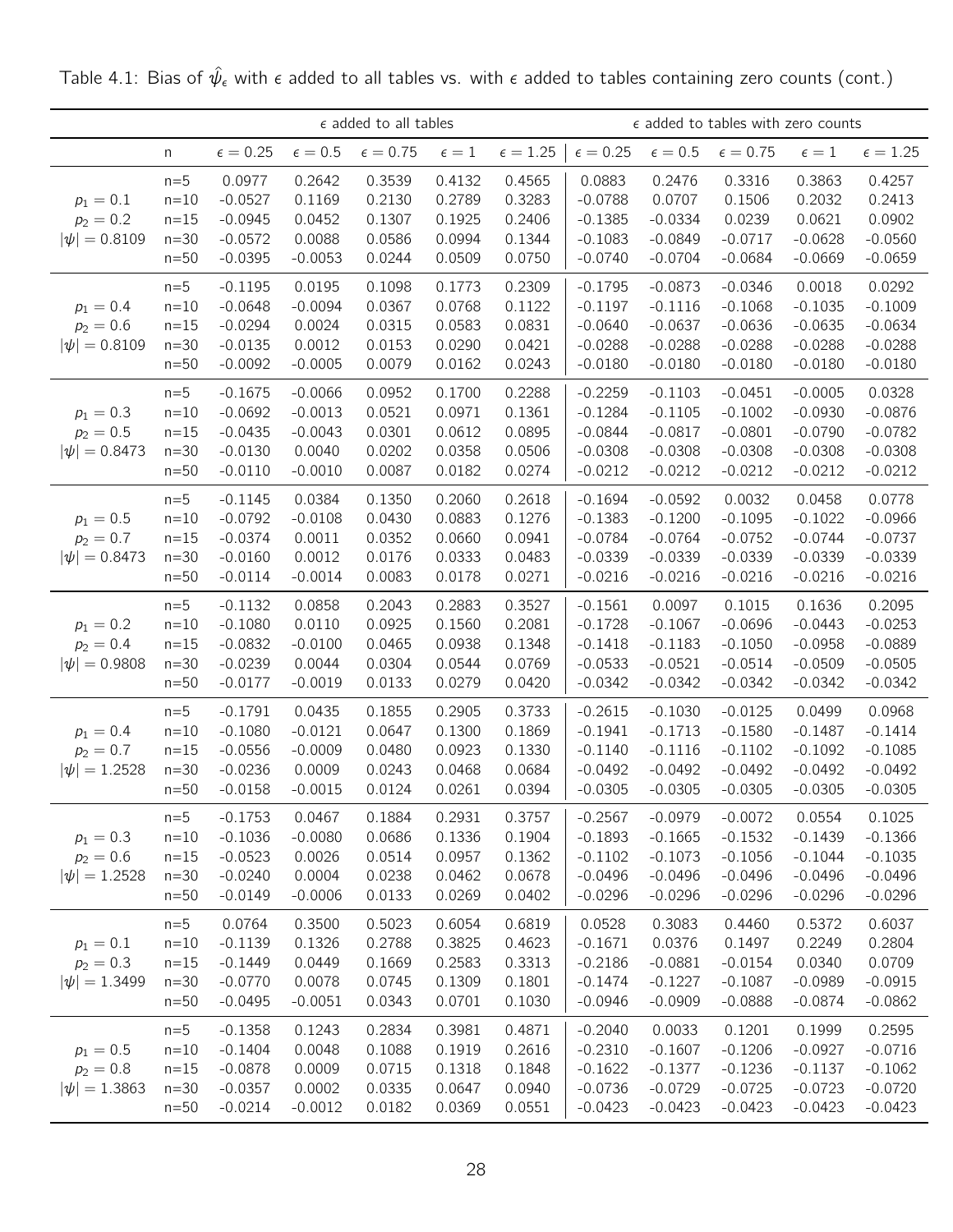|                   |          |                   |                | $\epsilon$ added to all tables |              |                   |                   |                  | $\epsilon$ added to tables with zero counts |                |                   |
|-------------------|----------|-------------------|----------------|--------------------------------|--------------|-------------------|-------------------|------------------|---------------------------------------------|----------------|-------------------|
|                   | n        | $\epsilon = 0.25$ | $\epsilon=0.5$ | $\epsilon = 0.75$              | $\epsilon=1$ | $\epsilon = 1.25$ | $\epsilon = 0.25$ | $\epsilon = 0.5$ | $\epsilon = 0.75$                           | $\epsilon = 1$ | $\epsilon = 1.25$ |
|                   | $n=5$    | $-0.1946$         | 0.0776         | 0.2435                         | 0.3628       | 0.4552            | $-0.2635$         | $-0.0448$        | 0.0780                                      | 0.1619         | 0.2245            |
| $p_1 = 0.2$       | $n=10$   | $-0.1362$         | 0.0104         | 0.1149                         | 0.1982       | 0.2679            | $-0.2261$         | $-0.1540$        | $-0.1128$                                   | $-0.0843$      | $-0.0627$         |
| $p_2 = 0.5$       | $n = 15$ | $-0.0971$         | $-0.0081$      | 0.0629                         | 0.1236       | 0.1769            | $-0.1723$         | $-0.1482$        | $-0.1342$                                   | $-0.1245$      | $-0.1171$         |
| $ \psi  = 1.3863$ | $n=30$   | $-0.0317$         | 0.0040         | 0.0371                         | 0.0680       | 0.0971            | $-0.0687$         | $-0.0675$        | $-0.0668$                                   | $-0.0663$      | $-0.0659$         |
|                   | $n=50$   | $-0.0218$         | $-0.0016$      | 0.0178                         | 0.0365       | 0.0546            | $-0.0426$         | $-0.0426$        | $-0.0426$                                   | $-0.0426$      | $-0.0426$         |
|                   | $n=5$    | $-0.2349$         | 0.0707         | 0.2641                         | 0.4063       | 0.5181            | $-0.3337$         | $-0.1049$        | 0.0267                                      | 0.1178         | 0.1866            |
| $p_1 = 0.3$       | $n=10$   | $-0.1468$         | $-0.0106$      | 0.0966                         | 0.1868       | 0.2651            | $-0.2623$         | $-0.2238$        | $-0.2010$                                   | $-0.1847$      | $-0.1721$         |
| $p_2 = 0.7$       | $n = 15$ | $-0.0785$         | $-0.0007$      | 0.0679                         | 0.1297       | 0.1860            | $-0.1600$         | $-0.1549$        | $-0.1518$                                   | $-0.1496$      | $-0.1479$         |
| $ \psi  = 1.6946$ | $n=30$   | $-0.0341$         | 0.0001         | 0.0328                         | 0.0641       | 0.0941            | $-0.0700$         | $-0.0700$        | $-0.0700$                                   | $-0.0700$      | $-0.0700$         |
|                   | $n=50$   | $-0.0216$         | $-0.0017$      | 0.0178                         | 0.0367       | 0.0552            | $-0.0421$         | $-0.0421$        | $-0.0421$                                   | $-0.0421$      | $-0.0421$         |
|                   | $n=5$    | $-0.2004$         | 0.1293         | 0.3339                         | 0.4826       | 0.5987            | $-0.2915$         | $-0.0324$        | 0.1155                                      | 0.2174         | 0.2941            |
| $p_1 = 0.4$       | $n=10$   | $-0.1692$         | 0.0036         | 0.1305                         | 0.2336       | 0.3209            | $-0.2844$         | $-0.2076$        | $-0.1629$                                   | $-0.1314$      | $-0.1073$         |
| $p_2 = 0.8$       | $n = 15$ | $-0.1060$         | $-0.0011$      | 0.0843                         | 0.1581       | 0.2237            | $-0.1972$         | $-0.1718$        | $-0.1570$                                   | $-0.1466$      | $-0.1385$         |
| $ \psi  = 1.7918$ | $n=30$   | $-0.0434$         | $-0.0001$      | 0.0403                         | 0.0783       | 0.1142            | $-0.0889$         | $-0.0882$        | $-0.0878$                                   | $-0.0875$      | $-0.0873$         |
|                   | $n=50$   | $-0.0258$         | $-0.0014$      | 0.0223                         | 0.0452       | 0.0674            | $-0.0511$         | $-0.0511$        | $-0.0511$                                   | $-0.0511$      | $-0.0511$         |
|                   | $n=5$    | 0.0169            | 0.3740         | 0.5780                         | 0.7186       | 0.8243            | $-0.0221$         | 0.3051           | 0.4851                                      | 0.6059         | 0.6951            |
| $p_1 = 0.1$       | $n=10$   | $-0.1571$         | 0.1299         | 0.3068                         | 0.4357       | 0.5370            | $-0.2331$         | $-0.0068$        | 0.1199                                      | 0.2064         | 0.2711            |
| $p_2 = 0.4$       | $n=15$   | $-0.1710$         | 0.0417         | 0.1835                         | 0.2923       | 0.3812            | $-0.2642$         | $-0.1278$        | $-0.0504$                                   | 0.0031         | 0.0434            |
| $ \psi  = 1.7918$ | $n=30$   | $-0.0871$         | 0.0075         | 0.0835                         | 0.1487       | 0.2064            | $-0.1674$         | $-0.1425$        | $-0.1281$                                   | $-0.1180$      | $-0.1103$         |
|                   | $n=50$   | $-0.0562$         | $-0.0061$      | 0.0388                         | 0.0799       | 0.1181            | $-0.1070$         | $-0.1033$        | $-0.1012$                                   | $-0.0997$      | $-0.0986$         |
|                   | $n=5$    | $-0.2024$         | 0.1309         | 0.3367                         | 0.4859       | 0.6021            | $-0.2893$         | $-0.0236$        | 0.1279                                      | 0.2323         | 0.3108            |
| $p_1 = 0.2$       | $n=10$   | $-0.1706$         | 0.0038         | 0.1314                         | 0.2347       | 0.3222            | $-0.2843$         | $-0.2049$        | $-0.1587$                                   | $-0.1261$      | $-0.1010$         |
| $p_2 = 0.6$       | $n = 15$ | $-0.1060$         | $-0.0012$      | 0.0841                         | 0.1580       | 0.2236            | $-0.1977$         | $-0.1729$        | $-0.1585$                                   | $-0.1483$      | $-0.1405$         |
| $ \psi  = 1.7918$ | $n=30$   | $-0.0427$         | 0.0004         | 0.0406                         | 0.0785       | 0.1142            | $-0.0875$         | $-0.0863$        | $-0.0855$                                   | $-0.0850$      | $-0.0846$         |
|                   | $n=50$   | $-0.0257$         | $-0.0013$      | 0.0224                         | 0.0452       | 0.0674            | $-0.0510$         | $-0.0510$        | $-0.0510$                                   | $-0.0510$      | $-0.0510$         |
|                   | $n=5$    | $-0.0106$         | 0.4101         | 0.6556                         | 0.8275       | 0.9581            | $-0.0635$         | 0.3163           | 0.5291                                      | 0.6740         | 0.7819            |
| $p_1 = 0.5$       | $n=10$   | $-0.1907$         | 0.1232         | 0.3228                         | 0.4716       | 0.5905            | $-0.2852$         | $-0.0480$        | 0.0875                                      | 0.1815         | 0.2527            |
| $p_2 = 0.9$       | $n = 15$ | $-0.1707$         | 0.0549         | 0.2095                         | 0.3306       | 0.4310            | $-0.2774$         | $-0.1405$        | $-0.0616$                                   | $-0.0065$      | 0.0356            |
| $ \psi  = 2.1972$ | $n=30$   | $-0.1076$         | $-0.0009$      | 0.0845                         | 0.1580       | 0.2232            | $-0.1938$         | $-0.1624$        | $-0.1442$                                   | $-0.1314$      | $-0.1216$         |
|                   | $n=50$   | $-0.0574$         | $-0.0029$      | 0.0461                         | 0.0912       | 0.1333            | $-0.1119$         | $-0.1075$        | $-0.1049$                                   | $-0.1031$      | $-0.1017$         |
|                   | $n=5$    | $-0.0645$         | 0.3658         | 0.6172                         | 0.7931       | 0.9269            | $-0.1200$         | 0.2676           | 0.4846                                      | 0.6323         | 0.7424            |
| $p_1 = 0.1$       | $n=10$   | $-0.1853$         | 0.1293         | 0.3291                         | 0.4780       | 0.5968            | $-0.2795$         | $-0.0413$        | 0.0947                                      | 0.1889         | 0.2603            |
| $p_2 = 0.5$       | $n=15$   | $-0.1850$         | 0.0436         | 0.1999                         | 0.3221       | 0.4233            | $-0.2918$         | $-0.1520$        | $-0.0715$                                   | $-0.0153$      | 0.0277            |
| $ \psi  = 2.1972$ | $n=30$   | $-0.0948$         | 0.0071         | 0.0902                         | 0.1623       | 0.2266            | $-0.1826$         | $-0.1574$        | $-0.1427$                                   | $-0.1324$      | $-0.1245$         |
|                   | $n=50$   | $-0.0602$         | $-0.0058$      | 0.0433                         | 0.0885       | 0.1307            | $-0.1155$         | $-0.1117$        | $-0.1096$                                   | $-0.1081$      | $-0.1069$         |
|                   | $n=5$    | $-0.2619$         | 0.1549         | 0.4124                         | 0.5991       | 0.7446            | $-0.3612$         | $-0.0215$        | 0.1741                                      | 0.3096         | 0.4120            |
| $p_1 = 0.2$       | $n=10$   | $-0.2138$         | 0.0012         | 0.1594                         | 0.2879       | 0.3969            | $-0.3543$         | $-0.2566$        | $-0.1987$                                   | $-0.1574$      | $-0.1254$         |
| $p_2 = 0.7$       | $n = 15$ | $-0.1321$         | $-0.0044$      | 0.1007                         | 0.1921       | 0.2735            | $-0.2466$         | $-0.2188$        | $-0.2023$                                   | $-0.1905$      | $-0.1813$         |
| $ \psi  = 2.2336$ | $n=30$   | $-0.0528$         | 0.0001         | 0.0497                         | 0.0963       | 0.1405            | $-0.1079$         | $-0.1067$        | $-0.1059$                                   | $-0.1054$      | $-0.1050$         |
|                   | $n=50$   | $-0.0324$         | $-0.0023$      | 0.0269                         | 0.0551       | 0.0824            | $-0.0635$         | $-0.0635$        | $-0.0635$                                   | $-0.0635$      | $-0.0635$         |
|                   | $n=5$    | $-0.2562$         | 0.1566         | 0.4125                         | 0.5984       | 0.7435            | $-0.3587$         | $-0.0254$        | 0.1667                                      | 0.2999         | 0.4006            |
| $p_1 = 0.3$       | $n=10$   | $-0.2080$         | 0.0051         | 0.1624                         | 0.2904       | 0.3991            | $-0.3493$         | $-0.2541$        | $-0.1976$                                   | $-0.1573$      | $-0.1260$         |
| $p_2 = 0.8$       | $n=15$   | $-0.1289$         | $-0.0009$      | 0.1042                         | 0.1955       | 0.2768            | $-0.2423$         | $-0.2133$        | $-0.1961$                                   | $-0.1838$      | $-0.1743$         |
| $ \psi  = 2.2336$ | $n=30$   | $-0.0539$         | $-0.0009$      | 0.0487                         | 0.0955       | 0.1399            | $-0.1097$         | $-0.1090$        | $-0.1086$                                   | $-0.1083$      | $-0.1080$         |
|                   | $n=50$   | $-0.0316$         | $-0.0015$      | 0.0276                         | 0.0559       | 0.0832            | $-0.0627$         | $-0.0627$        | $-0.0627$                                   | $-0.0627$      | $-0.0627$         |

Table 4.1: Bias of  $\hat{\psi}_{\epsilon}$  with  $\epsilon$  added to all tables vs. with  $\epsilon$  added to tables containing zero counts (cont.)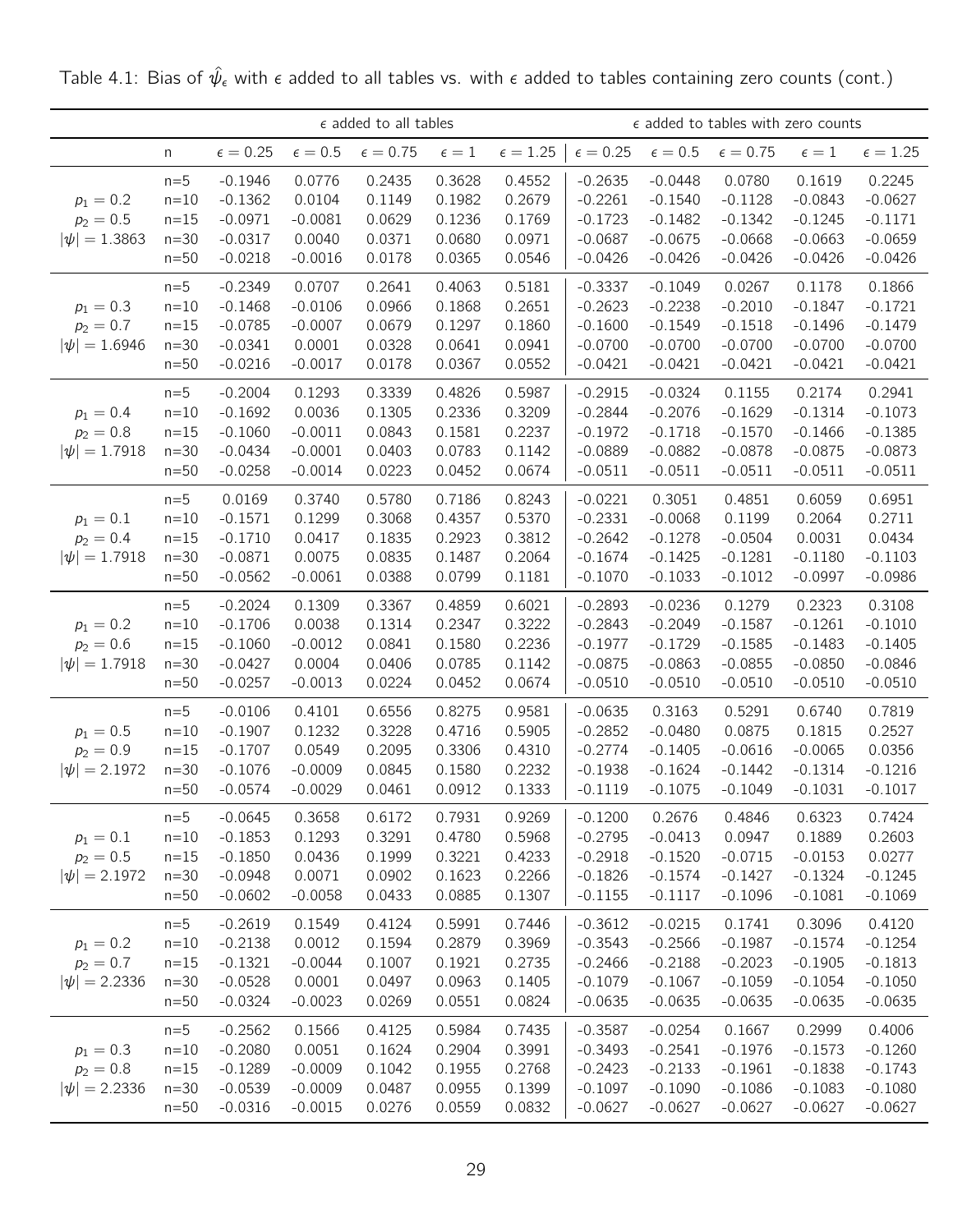|                                                 |                                                   | $\epsilon$ added to all tables<br>$\epsilon=0.25$<br>$\epsilon=0.5$<br>$\epsilon = 0.75$<br>$\epsilon=1$<br>$-0.0751$<br>0.7061<br>0.4151<br>0.9120<br>$-0.2195$<br>0.1219<br>0.3445<br>0.5133<br>$-0.1888$<br>0.0529<br>0.2223<br>0.3569<br>$-0.0012$<br>0.0912<br>0.1716<br>$-0.1153$ |                                                         |                                                |                                                |                                                |                                                               |                                                            | $\epsilon$ added to tables with zero counts                |                                                            |                                                            |
|-------------------------------------------------|---------------------------------------------------|-----------------------------------------------------------------------------------------------------------------------------------------------------------------------------------------------------------------------------------------------------------------------------------------|---------------------------------------------------------|------------------------------------------------|------------------------------------------------|------------------------------------------------|---------------------------------------------------------------|------------------------------------------------------------|------------------------------------------------------------|------------------------------------------------------------|------------------------------------------------------------|
|                                                 | n                                                 |                                                                                                                                                                                                                                                                                         |                                                         |                                                |                                                | $\epsilon = 1.25$                              | $\epsilon=0.25$                                               | $\epsilon=0.5$                                             | $\epsilon = 0.75$                                          | $\epsilon = 1$                                             | $\epsilon = 1.25$                                          |
| $p_1 = 0.4$<br>$p_2 = 0.9$<br>$ \psi  = 2.6027$ | $n=5$<br>$n = 10$<br>$n = 15$<br>$n=30$<br>$n=50$ | $-0.0618$                                                                                                                                                                                                                                                                               | $-0.0030$                                               | 0.0502                                         | 0.0995                                         | 1.0696<br>0.6498<br>0.4699<br>0.2434<br>0.1456 | $-0.1411$<br>$-0.3318$<br>$-0.3096$<br>$-0.2087$<br>$-0.1207$ | 0.2981<br>$-0.0823$<br>$-0.1693$<br>$-0.1770$<br>$-0.1163$ | 0.5481<br>0.0628<br>$-0.0874$<br>$-0.1585$<br>$-0.1137$    | 0.7202<br>0.1649<br>$-0.0295$<br>$-0.1454$<br>$-0.1119$    | 0.8495<br>0.2432<br>0.0152<br>$-0.1353$<br>$-0.1104$       |
| $p_1 = 0.1$<br>$p_2 = 0.6$<br>$ \psi  = 2.6027$ | $n=5$<br>$n = 10$<br>$n=15$<br>$n=30$<br>$n=50$   | $-0.0723$<br>$-0.2197$<br>$-0.1938$<br>$-0.1059$<br>$-0.0641$                                                                                                                                                                                                                           | 0.4191<br>0.1227<br>0.0505<br>0.0035<br>$-0.0054$       | 0.7104<br>0.3456<br>0.2211<br>0.0938<br>0.0478 | 0.9162<br>0.5145<br>0.3565<br>0.1728<br>0.0973 | 1.0738<br>0.6511<br>0.4701<br>0.2438<br>0.1435 | $-0.1384$<br>$-0.3315$<br>$-0.3144$<br>$-0.2012$<br>$-0.1238$ | 0.3019<br>$-0.0807$<br>$-0.1713$<br>$-0.1757$<br>$-0.1200$ | 0.5522<br>0.0651<br>$-0.0880$<br>$-0.1609$<br>$-0.1178$    | 0.7242<br>0.1675<br>$-0.0291$<br>$-0.1503$<br>$-0.1163$    | 0.8534<br>0.2461<br>0.0163<br>$-0.1422$<br>$-0.1151$       |
| $p_1 = 0.2$<br>$p_2 = 0.8$<br>$ \psi  = 2.7726$ | $n=5$<br>$n=10$<br>$n = 15$<br>$n=30$<br>$n=50$   | $-0.2832$<br>$-0.2750$<br>$-0.1825$<br>$-0.0726$<br>$-0.0424$                                                                                                                                                                                                                           | 0.2408<br>0.0168<br>$-0.0047$<br>$-0.0009$<br>$-0.0021$ | 0.5608<br>0.2252<br>0.1370<br>0.0656<br>0.0367 | 0.7913<br>0.3915<br>0.2579<br>0.1278<br>0.0742 | 0.9699<br>0.5309<br>0.3642<br>0.1863<br>0.1104 | $-0.3819$<br>$-0.4361$<br>$-0.3267$<br>$-0.1475$<br>$-0.0841$ | 0.0655<br>$-0.2777$<br>$-0.2733$<br>$-0.1455$<br>$-0.0841$ | 0.3241<br>$-0.1828$<br>$-0.2412$<br>$-0.1443$<br>$-0.0841$ | 0.5039<br>$-0.1147$<br>$-0.2180$<br>$-0.1434$<br>$-0.0841$ | 0.6399<br>$-0.0616$<br>$-0.1997$<br>$-0.1427$<br>$-0.0841$ |
| $p_1 = 0.3$<br>$p_2 = 0.9$<br>$ \psi  = 3.0445$ | $n=5$<br>$n = 10$<br>$n = 15$<br>$n=30$<br>$n=50$ | $-0.1309$<br>$-0.2583$<br>$-0.2117$<br>$-0.1258$<br>$-0.0676$                                                                                                                                                                                                                           | 0.4424<br>0.1234<br>0.0531<br>$-0.0020$<br>$-0.0031$    | 0.7847<br>0.3764<br>0.2422<br>0.0997<br>0.0556 | 1.0278<br>0.5701<br>0.3943<br>0.1888<br>0.1102 | 1.2144<br>0.7280<br>0.5230<br>0.2691<br>0.1615 | $-0.2035$<br>$-0.3884$<br>$-0.3506$<br>$-0.2290$<br>$-0.1323$ | 0.3137<br>$-0.1135$<br>$-0.2031$<br>$-0.1969$<br>$-0.1278$ | 0.6109<br>0.0493<br>$-0.1157$<br>$-0.1780$<br>$-0.1252$    | 0.8168<br>0.1653<br>$-0.0531$<br>$-0.1645$<br>$-0.1233$    | 0.9722<br>0.2552<br>$-0.0043$<br>$-0.1540$<br>$-0.1219$    |
| $p_1 = 0.1$<br>$p_2 = 0.7$<br>$ \psi  = 3.0445$ | $n=5$<br>$n=10$<br>$n = 15$<br>$n = 30$<br>$n=50$ | $-0.1319$<br>$-0.2629$<br>$-0.2199$<br>$-0.1160$<br>$-0.0708$                                                                                                                                                                                                                           | 0.4431<br>0.1201<br>0.0473<br>0.0033<br>$-0.0064$       | 0.7861<br>0.3736<br>0.2376<br>0.1028<br>0.0523 | 1.0294<br>0.5677<br>0.3906<br>0.1907<br>0.1071 | 1.2162<br>0.7258<br>0.5199<br>0.2701<br>0.1586 | $-0.2041$<br>$-0.3938$<br>$-0.3593$<br>$-0.2212$<br>$-0.1362$ | 0.3150<br>$-0.1184$<br>$-0.2098$<br>$-0.1954$<br>$-0.1325$ | 0.6131<br>0.0444<br>$-0.1213$<br>$-0.1803$<br>$-0.1302$    | 0.8195<br>0.1602<br>$-0.0581$<br>$-0.1694$<br>$-0.1286$    | 0.9752<br>0.2499<br>$-0.0089$<br>$-0.1610$<br>$-0.1274$    |
| $p_1 = 0.2$<br>$p_2 = 0.9$<br>$ \psi  = 3.5835$ | $n=5$<br>$n=10$<br>$n = 15$<br>$n=30$<br>$n=50$   | $-0.1580$<br>$-0.3253$<br>$-0.2653$<br>$-0.1445$<br>$-0.0783$                                                                                                                                                                                                                           | 0.5266<br>0.1352<br>0.0493<br>$-0.0020$<br>$-0.0037$    | 0.9330<br>0.4392<br>0.2750<br>0.1166<br>0.0646 | 1.2206<br>0.6712<br>0.4567<br>0.2211<br>0.1285 | 1.4409<br>0.8598<br>0.6104<br>0.3155<br>0.1887 | $-0.2262$<br>$-0.4688$<br>$-0.4281$<br>$-0.2659$<br>$-0.1536$ | 0.4054<br>$-0.1257$<br>$-0.2506$<br>$-0.2317$<br>$-0.1491$ | 0.7695<br>0.0795<br>$-0.1435$<br>$-0.2112$<br>$-0.1464$    | 1.0221<br>0.2266<br>$-0.0659$<br>$-0.1964$<br>$-0.1445$    | 1.2130<br>0.3410<br>$-0.0050$<br>$-0.1847$<br>$-0.1430$    |
| $p_1 = 0.1$<br>$p_2 = 0.8$<br>$ \psi  = 3.5835$ | $n=5$<br>$n=10$<br>$n=15$<br>$n=30$<br>$n=50$     | $-0.1532$<br>$-0.3241$<br>$-0.2703$<br>$-0.1358$<br>$-0.0808$                                                                                                                                                                                                                           | 0.5290<br>0.1357<br>0.0470<br>0.0022<br>$-0.0063$       | 0.9345<br>0.4394<br>0.2739<br>0.1187<br>0.0622 | 1.2216<br>0.6713<br>0.4564<br>0.2221<br>0.1262 | 1.4416<br>0.8598<br>0.6106<br>0.3158<br>0.1866 | $-0.2232$<br>$-0.4674$<br>$-0.4317$<br>$-0.2602$<br>$-0.1568$ | 0.4049<br>$-0.1249$<br>$-0.2503$<br>$-0.2330$<br>$-0.1530$ | 0.7670<br>0.0801<br>$-0.1409$<br>$-0.2168$<br>$-0.1507$    | 1.0183<br>0.2272<br>$-0.0617$<br>$-0.2051$<br>$-0.1491$    | 1.2082<br>0.3416<br>0.0005<br>$-0.1959$<br>$-0.1478$       |
| $p_1 = 0.1$<br>$p_2 = 0.9$<br>$ \psi  = 4.3944$ | $n=5$<br>$n=10$<br>$n=15$<br>$n=30$<br>$n=50$     | $-0.0279$<br>$-0.3744$<br>$-0.3532$<br>$-0.2077$<br>$-0.1168$                                                                                                                                                                                                                           | 0.8148<br>0.2540<br>0.1011<br>0.0011<br>$-0.0079$       | 1.3067<br>0.6535<br>0.4119<br>0.1697<br>0.0901 | 1.6509<br>0.9510<br>0.6552<br>0.3154<br>0.1805 | 1.9125<br>1.1887<br>0.8568<br>0.4450<br>0.2648 | $-0.0759$<br>$-0.4970$<br>$-0.5237$<br>$-0.3748$<br>$-0.2258$ | 0.7298<br>0.0321<br>$-0.2111$<br>$-0.3122$<br>$-0.2171$    | 1.1920<br>0.3484<br>$-0.0213$<br>$-0.2739$<br>$-0.2118$    | 1.5118<br>0.5749<br>0.1166<br>$-0.2459$<br>$-0.2079$       | 1.7529<br>0.7509<br>0.2250<br>$-0.2237$<br>$-0.2048$       |

Table 4.1: Bias of  $\hat{\psi}_{\epsilon}$  with  $\epsilon$  added to all tables vs. with  $\epsilon$  added to tables containing zero counts (cont.)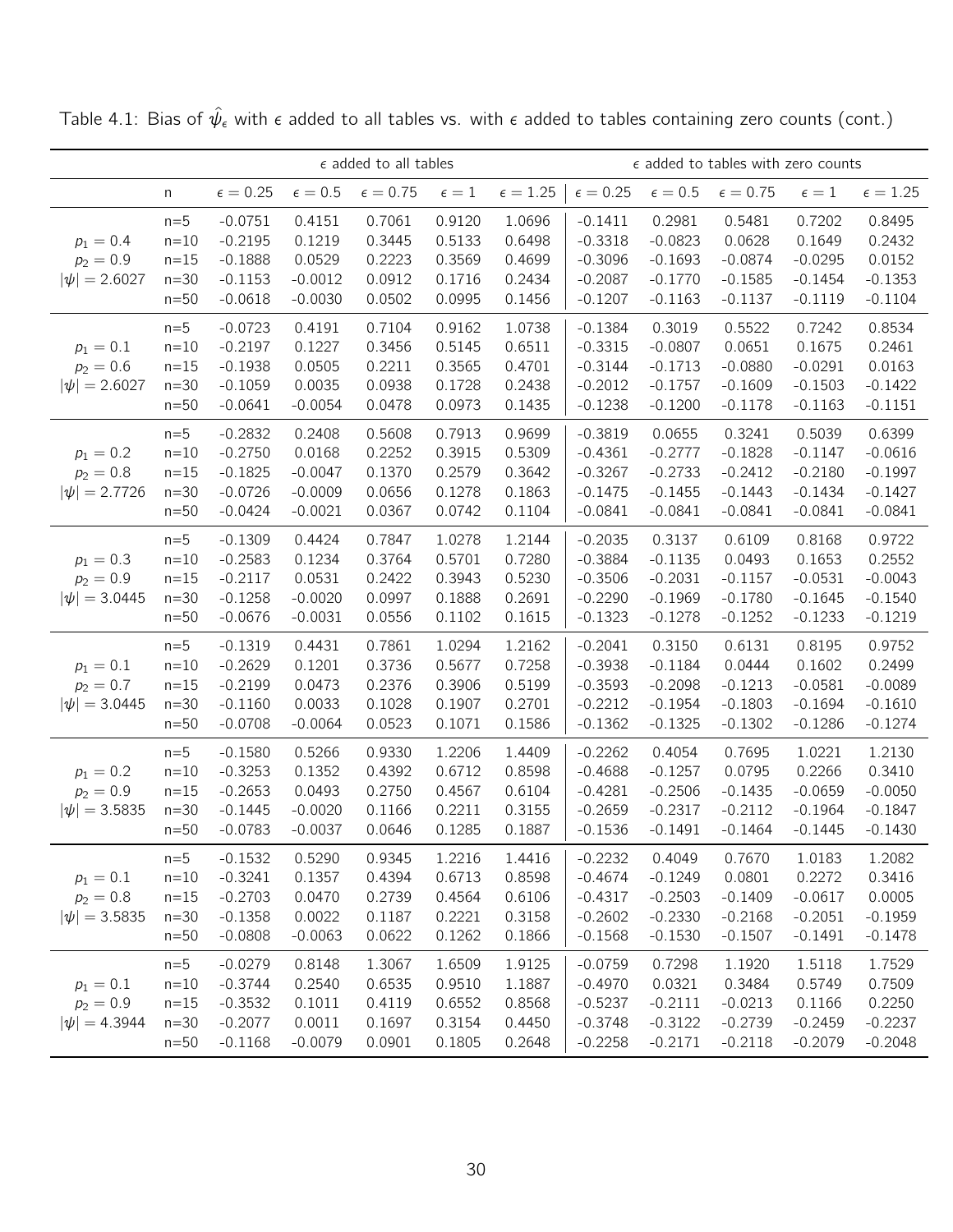Table 4.1 compares bias when a constant  $\epsilon$  is always added to all cell counts  $(\hat{\psi}_{\epsilon})$  with a bias obtained when it is added when at least one of the cell counts is a zero  $(\hat \psi_\epsilon^*)$ . In general, a bias increases as values of  $\epsilon$  increase (in most cases) and it increases monotonically if bias is positive when  $\epsilon = 0.25$ . As *n* increases, the bias usually decreases but they are few cases when it increased as sample size changes from 5 to 10. These can be observed for some combinations of  $(p_1, p_2)$ with  $\epsilon\,=\,0.25.$  When  $n\,=\,5,\,\,\hat{\psi}_\epsilon^*$  is less biased compared with  $\hat{\psi}_\epsilon$  which could be caused by increased number of possible outcomes in simulations. Considering  $n = 10$  and 15, it's better to always add  $\epsilon$  to tables only when  $|\psi|$  is small. As  $|\psi|$ increases, we start to observe cases in which  $\hat \psi_\epsilon^*$  is preferred in terms of bias. And when  $n \geq 30$ , always adding  $\epsilon$  to cell counts has a smaller bias.

Table 4.2 shows comparison of biases when a constant  $\epsilon$  is always added to all cell counts  $(\hat{\psi}_{\epsilon})$  and when  $\epsilon$  is added and correction term is applied  $(\hat{\psi}_{\epsilon,0.5})$ . For  $\hat\psi_{\epsilon,0.5}$ , the bias increases as values of  $\epsilon$  increase and  $\hat\psi_{\epsilon,0.5}$  tends to underestimate the true values of  $\psi$  especially when  $\epsilon = 0.25, 0.5$ . As *n* increases, the bias usually decreases but there are few cases that it increases when sample size changes from 5 to 10 or from 10 to 15. It could be caused by increased number of possible outcomes in simulations. When  $|\psi|$  is large ( $\geq$  1.3499), applying bias correction term can reduce the bias in most cases for  $n \leq 15$ .

Trends observed in bias (Tables 4.1 and 4.2) are interesting. For  $\hat{\psi}_{\epsilon}$ , bias increases with the value of  $\epsilon$  sometimes it changes from negative to positive. Compared with bias with correction used, it often becomes closer to 0. Also, there is no optimal selections of estimator or  $\epsilon$ , none of them works best in all cases. Because of these competing trends we decided to focus more on the AAE and MSE in assessment.

Table 4.3 shows comparisons of AAE for two estimators  $\hat{\psi}_{\epsilon}$  and  $\hat{\psi}_{\epsilon}^*$ . For small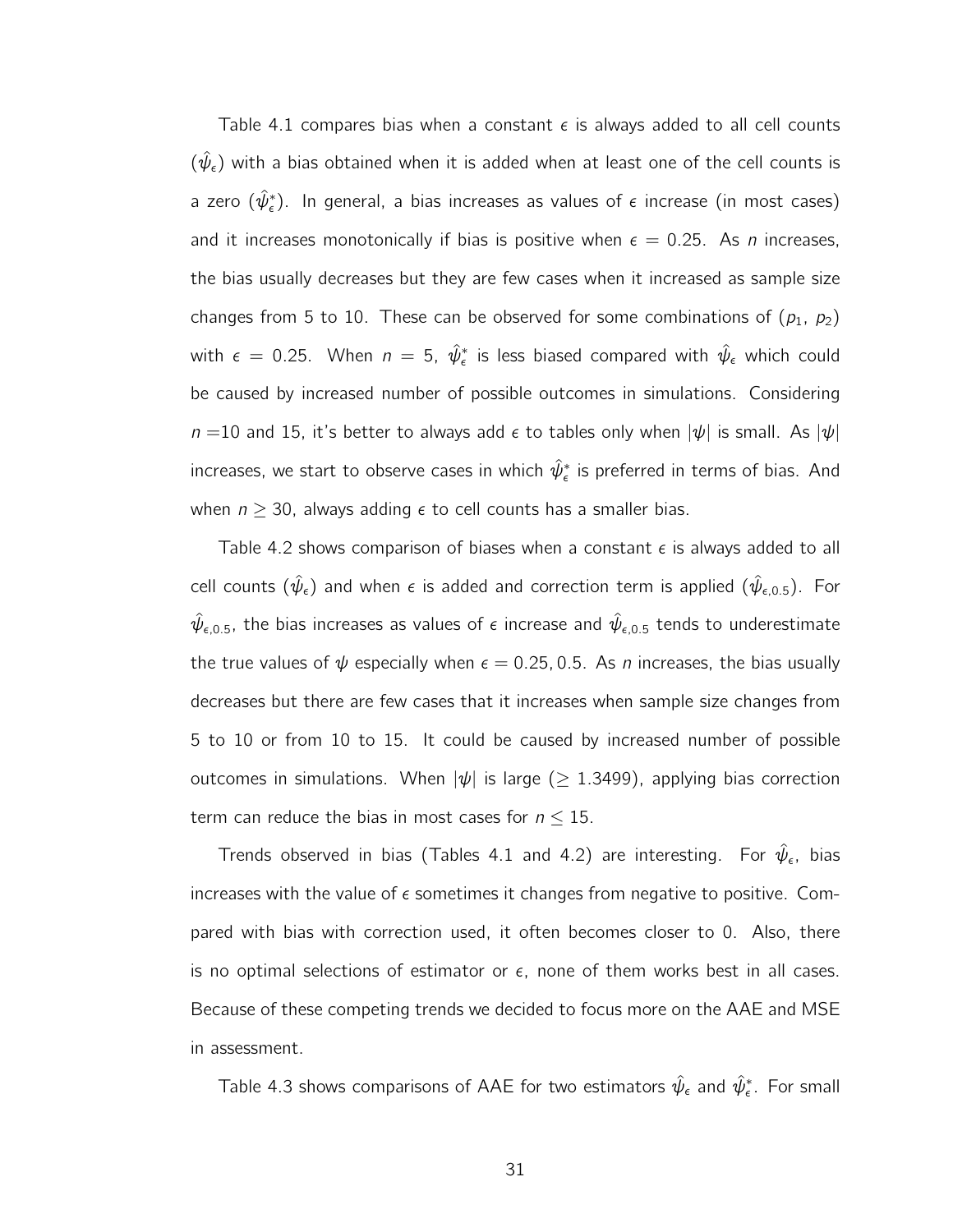$|\psi|$ , AAE decreases monotonically as the values of  $\epsilon$  increases which means that using larger values of  $\epsilon$  leads to a smaller AAE in these combinations of  $p_1$  and  $p_2$ . When  $|\psi|$  is larger than 2.6027, we start to observe an increasing trend for  $\epsilon$ . With n increasing, there is usually a decreasing trend in AAE but there are few cases when bias increased as sample size changes from 5 to 10 or from 10 to 15 like  $(p_1, p_2) = (0.1, 0.1)$ . This is caused by an increase in variance and more likely to happen when both  $p_1$  and  $p_2$  are either close to 0 or 1. When  $|\psi|$  is large, adding  $\epsilon$ only to tables containing zero counts can lower the AAE for  $n \leq 15$ . In cases with either  $|\psi|$  is small or  $n=$  30, 50,  $\hat{\psi}_{\epsilon}$  has smaller AAE than  $\hat{\psi}_{\epsilon}^*$ .

Table 4.4 shows comparisons of AAE of two estimators  $\hat{\psi}_{\epsilon}$  and  $\hat{\psi}_{\epsilon,0.5}$ . In general,  $\hat\psi_{\epsilon,0.5}$  has similar trends in AAE as  $\epsilon$  increases as estimators  $\hat\psi_\epsilon$  and  $\hat\psi_\epsilon^*$ . We start to observe an increasing trend when  $\epsilon$  is greater than 1 with  $n = 5$  for  $|\psi| > 0.8473$ . As n increases, there is usually a decreasing trend on AAE but there are a few cases when AAE increases when sample size changes from 5 to 10 as well. It is caused by an increasing trend in variance. When  $|\psi|$  is really large, the correction term reduces the AAE but the thresholds value of  $|\psi|$  is higher than for  $\hat\psi^*_{\epsilon,0.5}.$ 

Table 4.5 shows comparisons and trends of MSE of  $\hat\psi_\epsilon$  and  $\hat\psi_\epsilon^*$ . Similar trends as for AAE were observed as  $\epsilon$  and n changed. MSE of these two estimators in general decreases with increasing  $\epsilon$  and decreases with sample size n. In few cases, MSE increased when sample size changed from 5 to 10. When  $n = 5$ , the number of posible values is too limited and variances in some cases increase as  $n$  increase. When  $|\psi|$  is large, by adding  $\epsilon$  only to tables containing zero counts produces smaller MSE. Compared with AAE, the thresholds value of  $|\psi|$  for which  $\hat{\psi}_{\epsilon}^*$  has smaller MSE is higher.

Table 4.6 shows comparisons and trends of MSE of  $\hat{\psi}_{\epsilon}$  and  $\hat{\psi}_{\epsilon,0.5}$ . Trends of MSE are similar, MSEs for all three estimators in general decrease with increasing  $\epsilon$ 

32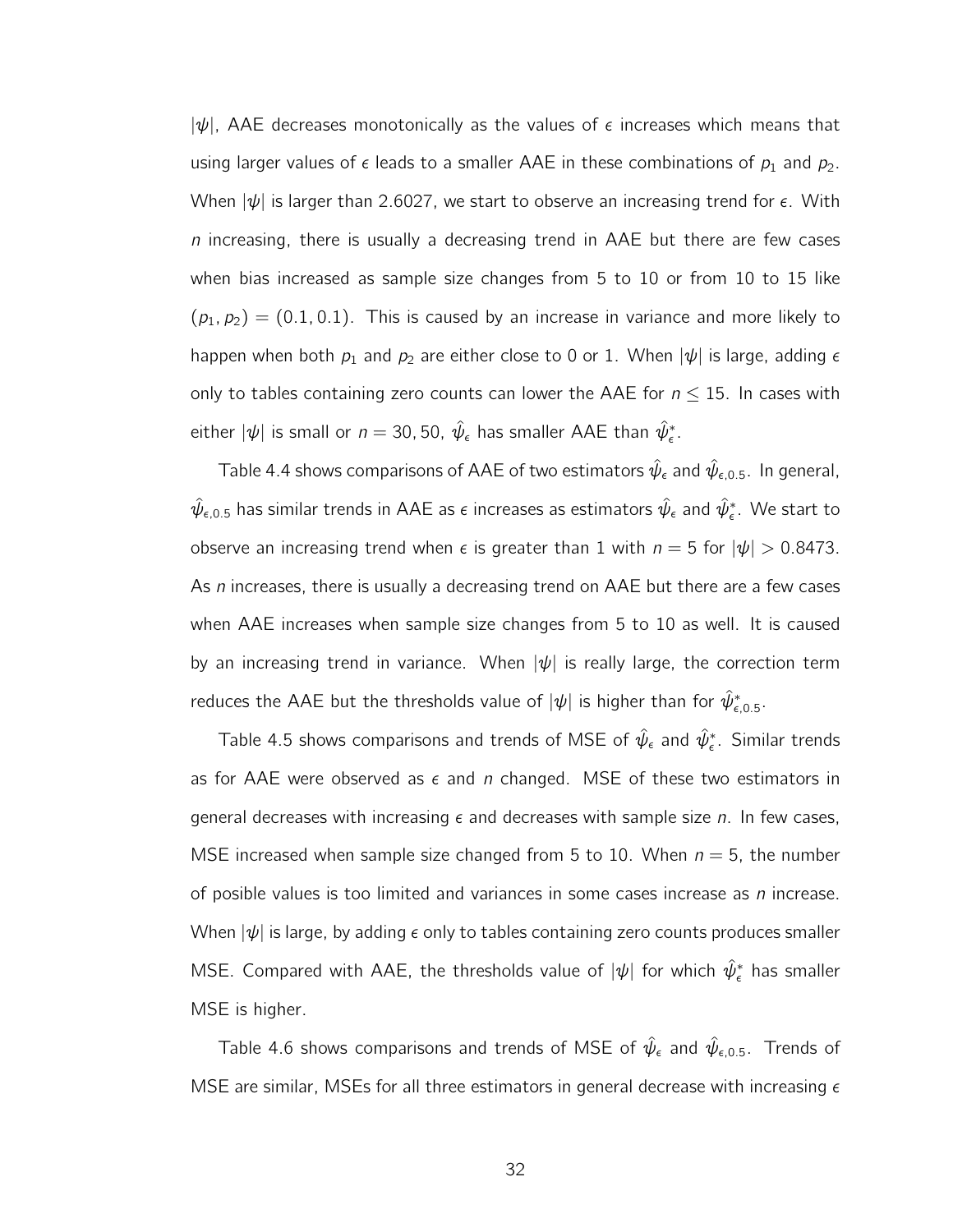and decreases with sample size n. When  $|\psi|$  is small, applying the correction term will not help in reducing MSE. When  $|\psi|$  is large, applying correction lowers the MSE in some case compared with  $\hat\psi_\epsilon$  but not as much as with  $\hat\psi_\epsilon^*.$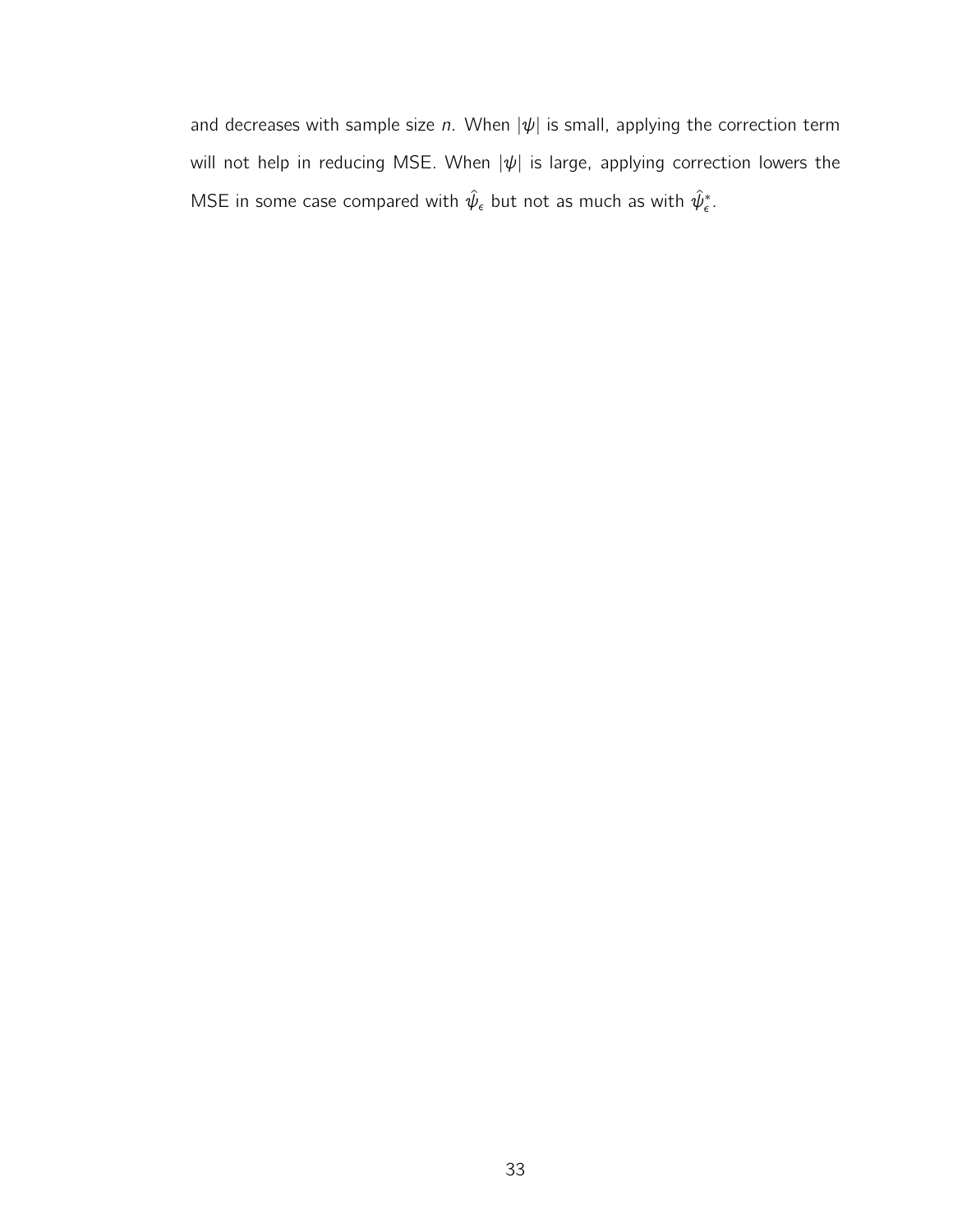$\epsilon$  added to all tables  $\epsilon$  and correction added all tables n  $\epsilon = 0.25$   $\epsilon = 0.5$   $\epsilon = 0.75$   $\epsilon = 1$   $\epsilon = 1.25$   $\epsilon = 0.25$   $\epsilon = 0.5$   $\epsilon = 0.75$   $\epsilon = 1$   $\epsilon = 1.25$  $p_1 = 0.1$  $p_2 = 0.1$  $|\psi| = 0$ n=5 -0.0275 -0.0216 -0.0183 -0.0161 -0.0144 -0.0293 -0.0252 -0.0237 -0.0232 -0.0233 n=10 -0.0024 -0.0014 -0.0010 -0.0008 -0.0006 -0.0024 -0.0015 -0.0010 -0.0008 -0.0006 n=15 -0.0117 -0.0089 -0.0074 -0.0063 -0.0056 -0.0117 -0.0090 -0.0076 -0.0067 -0.0060 n=30 0.0147 0.0099 0.0076 0.0061 0.0052 0.0147 0.0100 0.0076 0.0062 0.0052 n=50 -0.0035 -0.0036 -0.0035 -0.0034 -0.0032 -0.0035 -0.0036 -0.0035 -0.0034 -0.0033  $p_1 = 0.2$  $p_2 = 0.2$  $|\psi| = 0$ n=5 -0.0323 -0.0241 -0.0198 -0.0171 -0.0151 -0.0341 -0.0276 -0.0251 -0.0241 -0.0239 n=10 -0.0036 -0.0020 -0.0013 -0.0008 -0.0006 -0.0036 -0.0019 -0.0012 -0.0008 -0.0005 n=15 -0.0067 -0.0066 -0.0063 -0.0060 -0.0058 -0.0068 -0.0069 -0.0068 -0.0067 -0.0066 n=30 0.0059 0.0057 0.0054 0.0051 0.0048 0.0060 0.0058 0.0055 0.0053 0.0050 n=50 -0.0011 -0.0011 -0.0011 -0.0011 -0.0011 -0.0011 -0.0011 -0.0011 -0.0011 -0.0011  $p_1 = 0.3$  $p_2 = 0.3$  $|\psi| = 0$ n=5 -0.0266 -0.0224 -0.0197 -0.0178 -0.0162 -0.0287 -0.0267 -0.0262 -0.0265 -0.0271 n=10 0.0022 0.0019 0.0018 0.0017 0.0016 0.0022 0.0021 0.0021 0.0020 0.0020 n=15 -0.0034 -0.0030 -0.0028 -0.0026 -0.0025 -0.0035 -0.0032 -0.0030 -0.0030 -0.0029 n=30 0.0049 0.0047 0.0045 0.0043 0.0041 0.0049 0.0048 0.0046 0.0045 0.0044 n=50 -0.0003 -0.0003 -0.0003 -0.0003 -0.0003 -0.0003 -0.0003 -0.0003 -0.0003 -0.0003  $p_1 = 0.4$  $p_2 = 0.4$  $|\psi| = 0$ n=5 -0.0303 -0.0256 -0.0226 -0.0203 -0.0186 -0.0328 -0.0306 -0.0300 -0.0302 -0.0309 n=10 -0.0022 -0.0022 -0.0021 -0.0020 -0.0019 -0.0023 -0.0024 -0.0024 -0.0024 -0.0024 n=15 -0.0067 -0.0064 -0.0062 -0.0060 -0.0057 -0.0069 -0.0068 -0.0068 -0.0068 -0.0068 n=30 0.0053 0.0052 0.0050 0.0049 0.0048 0.0054 0.0053 0.0053 0.0052 0.0052 n=50 -0.0012 -0.0012 -0.0012 -0.0011 -0.0011 -0.0012 -0.0012 -0.0012 -0.0012 -0.0012  $p_1 = 0.5$  $p_2 = 0.5$  $|\psi| = 0$ n=5 -0.0472 -0.0389 -0.0339 -0.0303 -0.0276 -0.0508 -0.0462 -0.0448 -0.0449 -0.0457 n=10 -0.0016 -0.0016 -0.0015 -0.0015 -0.0014 -0.0017 -0.0017 -0.0017 -0.0017 -0.0018 n=15 -0.0025 -0.0025 -0.0025 -0.0025 -0.0025 -0.0026 -0.0028 -0.0029 -0.0030 -0.0031 n=30 0.0052 0.0051 0.0050 0.0049 0.0048 0.0053 0.0053 0.0052 0.0052 0.0052 n=50 -0.0008 -0.0008 -0.0008 -0.0008 -0.0008 -0.0008 -0.0008 -0.0008 -0.0008 -0.0008  $p_1 = 0.4$  $p_2 = 0.5$  $|\psi| = 0.4055$ n=5 -0.1117 -0.0338 0.0166 0.0542 0.0840 -0.1554 -0.1211 -0.1144 -0.1204 -0.1343 n=10 -0.0304 -0.0028 0.0202 0.0402 0.0579 -0.0505 -0.0429 -0.0399 -0.0400 -0.0423 n=15 -0.0206 -0.0045 0.0102 0.0238 0.0364 -0.0341 -0.0315 -0.0302 -0.0301 -0.0310 n=30 -0.0025 0.0048 0.0118 0.0185 0.0250 | -0.0091 -0.0084 -0.0080 -0.0079 -0.0080 n=50 -0.0052 -0.0009 0.0033 0.0075 0.0115 -0.0092 -0.0089 -0.0087 -0.0085 -0.0085  $p_1 = 0.5$  $p_2 = 0.6$  $|\psi| = 0.4055$ n=5 -0.0549 0.0144 0.0593 0.0928 0.1193 -0.0938 -0.0633 -0.0572 -0.0626 -0.0748 n=10 -0.0360 -0.0082 0.0150 0.0351 0.0529 -0.0564 -0.0490 -0.0463 -0.0466 -0.0492 n=15 -0.0113 0.0044 0.0187 0.0320 0.0442 -0.0245 -0.0220 -0.0209 -0.0208 -0.0218 n=30 -0.0059 0.0015 0.0086 0.0154 0.0219 -0.0125 -0.0118 -0.0114 -0.0112 -0.0113 n=50 -0.0047 -0.0004 0.0038 0.0080 0.0120 -0.0087 -0.0084 -0.0082 -0.0080 -0.0080  $p_1 = 0.3$  $p_2 = 0.4$  $|\psi| = 0.4418$ n=5 -0.0861 0.0016 0.0560 0.0955 0.1262 -0.1281 -0.0823 -0.0699 -0.0724 -0.0836 n=10 -0.0410 -0.0007 0.0298 0.0549 0.0763 |-0.0610 -0.0407 -0.0302 -0.0251 -0.0237 n=15 -0.0296 -0.0062 0.0137 0.0314 0.0473 -0.0431 -0.0332 -0.0267 -0.0225 -0.0201 n=30 -0.0052 0.0044 0.0135 0.0222 0.0305 -0.0118 -0.0089 -0.0064 -0.0043 -0.0026 n=50 -0.0070 -0.0013 0.0042 0.0095 0.0147 -0.0110 -0.0093 -0.0078 -0.0065 -0.0053  $p_1 = 0.2$  $p_2 = 0.3$  $|\psi| = 0.5390$ n=5 -0.0536 0.0618 0.1286 0.1751 0.2102 -0.0956 -0.0221 0.0027 0.0072 0.0004 n=10 -0.0648 0.0137 0.0645 0.1028 0.1334 -0.0847 -0.0261 0.0049 0.0233 0.0341 n=15 -0.0571 -0.0068 0.0300 0.0598 0.0849 -0.0706 -0.0338 -0.0105 0.0057 0.0174 n=30 -0.0138 0.0047 0.0213 0.0365 0.0506 -0.0204 -0.0085 0.0015 0.0100 0.0175 n=50 -0.0111 -0.0009 0.0088 0.0180 0.0269 -0.0151 -0.0089 -0.0032 0.0020 0.0069

Table 4.2: Bias of  $\hat{\psi}_{\epsilon}$  with  $\epsilon$  added to all tables vs. with  $\epsilon$  and correction added to all tables  $(\hat{\psi}_{\epsilon,0.5})$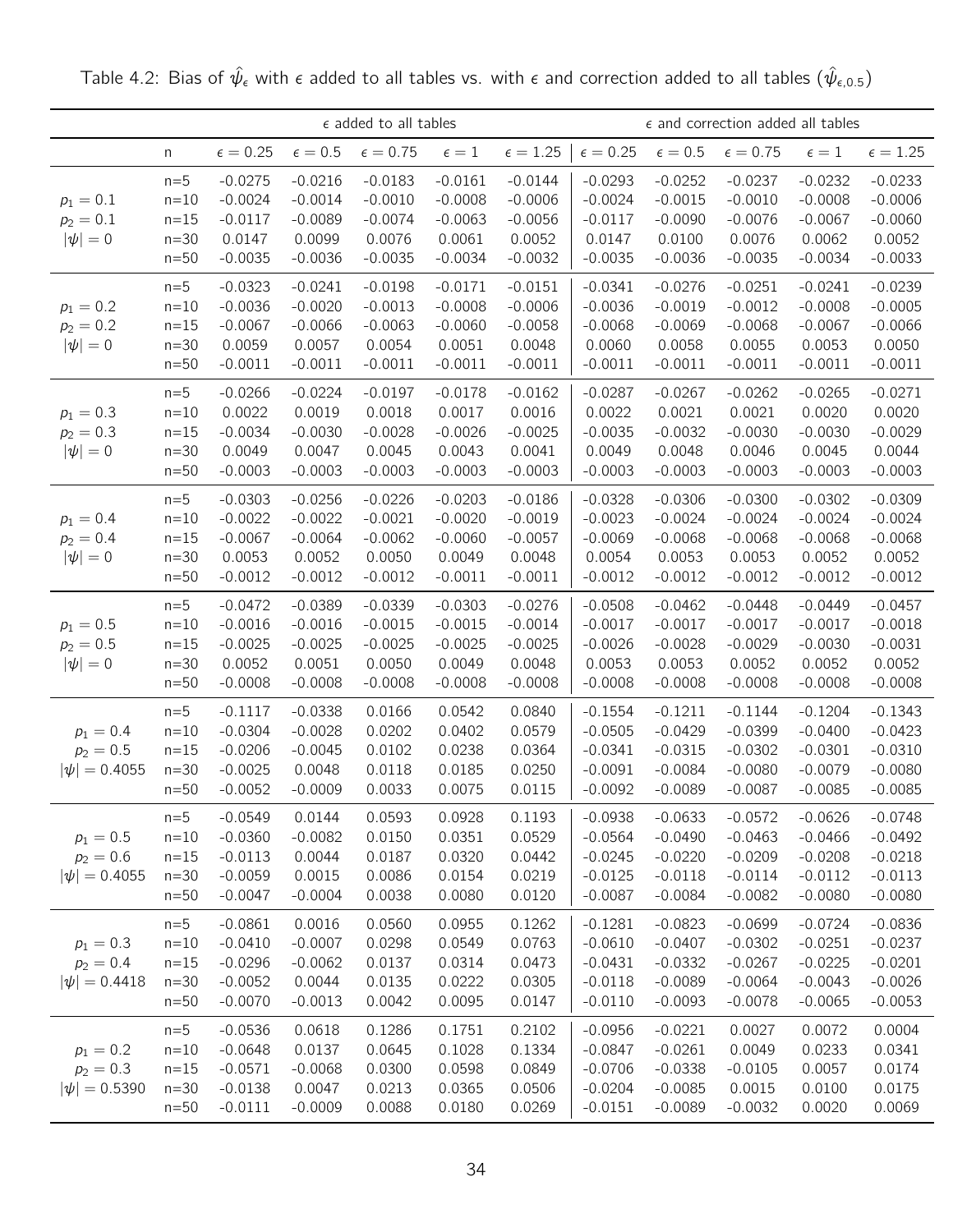|                                                 |                                               |                                                               |                                                            | $\epsilon$ added to all tables                 |                                                |                                                |                                                               |                                                               | $\epsilon$ and correction added all tables                    |                                                               |                                                               |
|-------------------------------------------------|-----------------------------------------------|---------------------------------------------------------------|------------------------------------------------------------|------------------------------------------------|------------------------------------------------|------------------------------------------------|---------------------------------------------------------------|---------------------------------------------------------------|---------------------------------------------------------------|---------------------------------------------------------------|---------------------------------------------------------------|
|                                                 | n                                             | $\epsilon = 0.25$                                             | $\epsilon=0.5$                                             | $\epsilon=0.75$                                | $\epsilon=1$                                   | $\epsilon = 1.25$                              | $\epsilon = 0.25$                                             | $\epsilon=0.5$                                                | $\epsilon = 0.75$                                             | $\epsilon=1$                                                  | $\epsilon = 1.25$                                             |
| $p_1 = 0.1$<br>$p_2 = 0.2$<br>$ \psi  = 0.8109$ | $n=5$<br>$n=10$<br>$n=15$<br>$n=30$<br>$n=50$ | 0.0977<br>$-0.0527$<br>$-0.0945$<br>$-0.0572$<br>$-0.0395$    | 0.2642<br>0.1169<br>0.0452<br>0.0088<br>$-0.0053$          | 0.3539<br>0.2130<br>0.1307<br>0.0586<br>0.0244 | 0.4132<br>0.2789<br>0.1925<br>0.0994<br>0.0509 | 0.4565<br>0.3283<br>0.2406<br>0.1344<br>0.0750 | 0.0555<br>$-0.0727$<br>$-0.1080$<br>$-0.0639$<br>$-0.0435$    | 0.1796<br>0.0769<br>0.0182<br>$-0.0045$<br>$-0.0133$          | 0.2271<br>0.1529<br>0.0902<br>0.0386<br>0.0124                | 0.2442<br>0.1988<br>0.1386<br>0.0728<br>0.0349                | 0.2452<br>0.2282<br>0.1733<br>0.1011<br>0.0550                |
| $p_1 = 0.4$<br>$p_2 = 0.6$<br>$ \psi  = 0.8109$ | $n=5$<br>$n=10$<br>$n=15$<br>$n=30$<br>$n=50$ | $-0.1195$<br>$-0.0648$<br>$-0.0294$<br>$-0.0135$<br>$-0.0092$ | 0.0195<br>$-0.0094$<br>0.0024<br>0.0012<br>$-0.0005$       | 0.1098<br>0.0367<br>0.0315<br>0.0153<br>0.0079 | 0.1773<br>0.0768<br>0.0583<br>0.0290<br>0.0162 | 0.2309<br>0.1122<br>0.0831<br>0.0421<br>0.0243 | $-0.1983$<br>$-0.1052$<br>$-0.0560$<br>$-0.0268$<br>$-0.0172$ | $-0.1382$<br>$-0.0902$<br>$-0.0508$<br>$-0.0255$<br>$-0.0165$ | $-0.1268$<br>$-0.0845$<br>$-0.0482$<br>$-0.0246$<br>$-0.0161$ | $-0.1381$<br>$-0.0848$<br>$-0.0480$<br>$-0.0243$<br>$-0.0158$ | $-0.1634$<br>$-0.0898$<br>$-0.0497$<br>$-0.0245$<br>$-0.0157$ |
| $p_1 = 0.3$<br>$p_2 = 0.5$<br>$ \psi  = 0.8473$ | $n=5$<br>$n=10$<br>$n=15$<br>$n=30$<br>$n=50$ | $-0.1675$<br>$-0.0692$<br>$-0.0435$<br>$-0.0130$<br>$-0.0110$ | $-0.0066$<br>$-0.0013$<br>$-0.0043$<br>0.0040<br>$-0.0010$ | 0.0952<br>0.0521<br>0.0301<br>0.0202<br>0.0087 | 0.1700<br>0.0971<br>0.0612<br>0.0358<br>0.0182 | 0.2288<br>0.1361<br>0.0895<br>0.0506<br>0.0274 | $-0.2507$<br>$-0.1092$<br>$-0.0703$<br>$-0.0263$<br>$-0.0190$ | $-0.1729$<br>$-0.0812$<br>$-0.0579$<br>$-0.0226$<br>$-0.0170$ | $-0.1543$<br>$-0.0677$<br>$-0.0502$<br>$-0.0196$<br>$-0.0153$ | $-0.1626$<br>$-0.0627$<br>$-0.0459$<br>$-0.0174$<br>$-0.0138$ | $-0.1870$<br>$-0.0636$<br>$-0.0444$<br>$-0.0158$<br>$-0.0126$ |
| $p_1 = 0.5$<br>$p_2 = 0.7$<br>$ \psi  = 0.8473$ | $n=5$<br>$n=10$<br>$n=15$<br>$n=30$<br>$n=50$ | $-0.1145$<br>$-0.0792$<br>$-0.0374$<br>$-0.0160$<br>$-0.0114$ | 0.0384<br>$-0.0108$<br>0.0011<br>0.0012<br>$-0.0014$       | 0.1350<br>0.0430<br>0.0352<br>0.0176<br>0.0083 | 0.2060<br>0.0883<br>0.0660<br>0.0333<br>0.0178 | 0.2618<br>0.1276<br>0.0941<br>0.0483<br>0.0271 | $-0.1931$<br>$-0.1197$<br>$-0.0640$<br>$-0.0293$<br>$-0.0194$ | $-0.1189$<br>$-0.0918$<br>$-0.0521$<br>$-0.0254$<br>$-0.0174$ | $-0.1009$<br>$-0.0785$<br>$-0.0446$<br>$-0.0223$<br>$-0.0157$ | $-0.1085$<br>$-0.0737$<br>$-0.0404$<br>$-0.0200$<br>$-0.0142$ | $-0.1313$<br>$-0.0749$<br>$-0.0390$<br>$-0.0182$<br>$-0.0130$ |
| $p_1 = 0.2$<br>$p_2 = 0.4$<br>$ \psi  = 0.9808$ | $n=5$<br>$n=10$<br>$n=15$<br>$n=30$<br>$n=50$ | $-0.1132$<br>$-0.1080$<br>$-0.0832$<br>$-0.0239$<br>$-0.0177$ | 0.0858<br>0.0110<br>$-0.0100$<br>0.0044<br>$-0.0019$       | 0.2043<br>0.0925<br>0.0465<br>0.0304<br>0.0133 | 0.2883<br>0.1560<br>0.0938<br>0.0544<br>0.0279 | 0.3527<br>0.2081<br>0.1348<br>0.0769<br>0.0420 | $-0.1949$<br>$-0.1479$<br>$-0.1101$<br>$-0.0372$<br>$-0.0257$ | $-0.0777$<br>$-0.0689$<br>$-0.0638$<br>$-0.0221$<br>$-0.0179$ | $-0.0410$<br>$-0.0273$<br>$-0.0342$<br>$-0.0095$<br>$-0.0108$ | $-0.0388$<br>$-0.0039$<br>$-0.0139$<br>0.0013<br>$-0.0041$    | $-0.0561$<br>0.0083<br>0.0002<br>0.0105<br>0.0019             |
| $p_1 = 0.4$<br>$p_2 = 0.7$<br>$ \psi  = 1.2528$ | $n=5$<br>$n=10$<br>$n=15$<br>$n=30$<br>$n=50$ | $-0.1791$<br>$-0.1080$<br>$-0.0556$<br>$-0.0236$<br>$-0.0158$ | 0.0435<br>$-0.0121$<br>$-0.0009$<br>0.0009<br>$-0.0015$    | 0.1855<br>0.0647<br>0.0480<br>0.0243<br>0.0124 | 0.2905<br>0.1300<br>0.0923<br>0.0468<br>0.0261 | 0.3733<br>0.1869<br>0.1330<br>0.0684<br>0.0394 | $-0.2977$<br>$-0.1685$<br>$-0.0956$<br>$-0.0436$<br>$-0.0278$ | $-0.1938$<br>$-0.1330$<br>$-0.0808$<br>$-0.0391$<br>$-0.0255$ | $-0.1704$<br>$-0.1167$<br>$-0.0719$<br>$-0.0356$<br>$-0.0236$ | $-0.1841$<br>$-0.1119$<br>$-0.0676$<br>$-0.0331$<br>$-0.0220$ | $-0.2199$<br>$-0.1155$<br>$-0.0669$<br>$-0.0315$<br>$-0.0207$ |
| $p_1 = 0.3$<br>$p_2 = 0.6$<br>$ \psi  = 1.2528$ | $n=5$<br>$n=10$<br>$n=15$<br>$n=30$<br>$n=50$ | $-0.1753$<br>$-0.1036$<br>$-0.0523$<br>$-0.0240$<br>$-0.0149$ | 0.0467<br>$-0.0080$<br>0.0026<br>0.0004<br>$-0.0006$       | 0.1884<br>0.0686<br>0.0514<br>0.0238<br>0.0133 | 0.2931<br>0.1336<br>0.0957<br>0.0462<br>0.0269 | 0.3757<br>0.1904<br>0.1362<br>0.0678<br>0.0402 | $-0.2937$<br>$-0.1639$<br>$-0.0922$<br>$-0.0440$<br>$-0.0269$ | $-0.1900$<br>$-0.1285$<br>$-0.0771$<br>$-0.0396$<br>$-0.0246$ | $-0.1667$<br>$-0.1123$<br>$-0.0682$<br>$-0.0362$<br>$-0.0227$ | $-0.1803$<br>$-0.1075$<br>$-0.0638$<br>$-0.0338$<br>$-0.0211$ | $-0.2161$<br>$-0.1110$<br>$-0.0631$<br>$-0.0323$<br>$-0.0198$ |
| $p_1 = 0.1$<br>$p_2 = 0.3$<br>$ \psi  = 1.3499$ | $n=5$<br>$n=10$<br>$n=15$<br>$n=30$<br>$n=50$ | 0.0764<br>$-0.1139$<br>$-0.1449$<br>$-0.0770$<br>$-0.0495$    | 0.3500<br>0.1326<br>0.0449<br>0.0078<br>$-0.0051$          | 0.5023<br>0.2788<br>0.1669<br>0.0745<br>0.0343 | 0.6054<br>0.3825<br>0.2583<br>0.1309<br>0.0701 | 0.6819<br>0.4623<br>0.3313<br>0.1801<br>0.1030 | $-0.0060$<br>$-0.1538$<br>$-0.1717$<br>$-0.0903$<br>$-0.0575$ | 0.1851<br>0.0527<br>$-0.0087$<br>$-0.0188$<br>$-0.0211$       | 0.2549<br>0.1591<br>0.0865<br>0.0345<br>0.0102                | 0.2755<br>0.2229<br>0.1510<br>0.0776<br>0.0380                | 0.2695<br>0.2627<br>0.1973<br>0.1136<br>0.0630                |
| $p_1 = 0.5$<br>$p_2 = 0.8$<br>$ \psi  = 1.3863$ | $n=5$<br>$n=10$<br>$n=15$<br>$n=30$<br>$n=50$ | $-0.1358$<br>$-0.1404$<br>$-0.0878$<br>$-0.0357$<br>$-0.0214$ | 0.1243<br>0.0048<br>0.0009<br>0.0002<br>$-0.0012$          | 0.2834<br>0.1088<br>0.0715<br>0.0335<br>0.0182 | 0.3981<br>0.1919<br>0.1318<br>0.0647<br>0.0369 | 0.4871<br>0.2616<br>0.1848<br>0.0940<br>0.0551 | $-0.2546$<br>$-0.2008$<br>$-0.1278$<br>$-0.0557$<br>$-0.0334$ | $-0.1134$<br>$-0.1160$<br>$-0.0790$<br>$-0.0397$<br>$-0.0252$ | $-0.0731$<br>$-0.0724$<br>$-0.0483$<br>$-0.0264$<br>$-0.0178$ | $-0.0772$<br>$-0.0497$<br>$-0.0280$<br>$-0.0152$<br>$-0.0111$ | $-0.1070$<br>$-0.0404$<br>$-0.0149$<br>$-0.0058$<br>$-0.0050$ |

Table 4.2: Bias of  $\hat\psi_\epsilon$  with  $\epsilon$  added to all tables vs. with  $\epsilon$  and correction added to all tables  $(\hat\psi_{\epsilon,0.5})$  (cont.)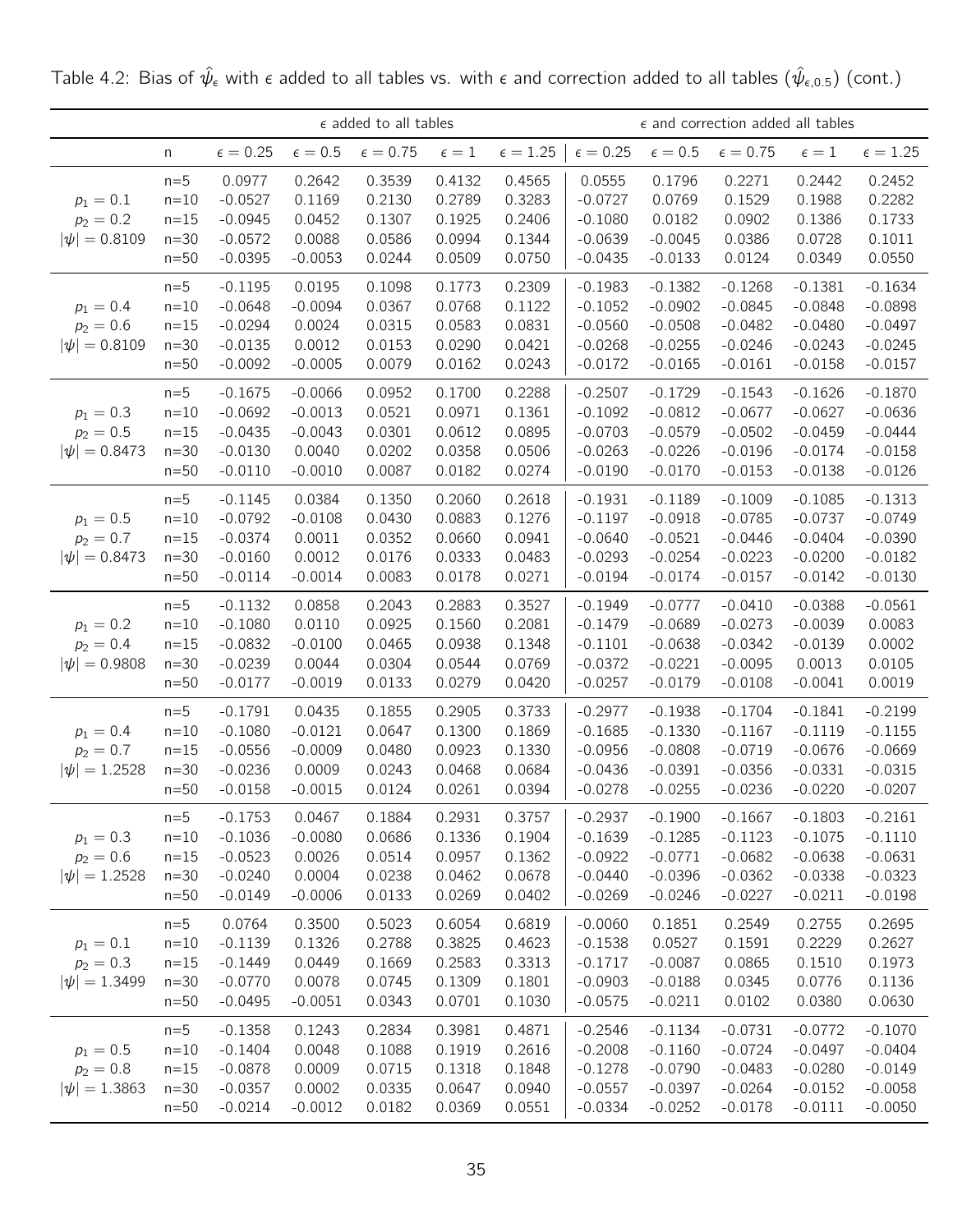|                                                 |                                               |                                                               |                                                         | $\epsilon$ added to all tables                 |                                                |                                                |                                                               |                                                               | $\epsilon$ and correction added all tables                    |                                                               |                                                               |
|-------------------------------------------------|-----------------------------------------------|---------------------------------------------------------------|---------------------------------------------------------|------------------------------------------------|------------------------------------------------|------------------------------------------------|---------------------------------------------------------------|---------------------------------------------------------------|---------------------------------------------------------------|---------------------------------------------------------------|---------------------------------------------------------------|
|                                                 | n                                             | $\epsilon = 0.25$                                             | $\epsilon=0.5$                                          | $\epsilon = 0.75$                              | $\epsilon=1$                                   | $\epsilon=1.25$                                | $\epsilon = 0.25$                                             | $\epsilon=0.5$                                                | $\epsilon = 0.75$                                             | $\epsilon=1$                                                  | $\epsilon=1.25$                                               |
| $p_1 = 0.2$<br>$p_2 = 0.5$<br>$ \psi  = 1.3863$ | $n=5$<br>$n=10$<br>$n=15$<br>$n=30$<br>$n=50$ | $-0.1946$<br>$-0.1362$<br>$-0.0971$<br>$-0.0317$<br>$-0.0218$ | 0.0776<br>0.0104<br>$-0.0081$<br>0.0040<br>$-0.0016$    | 0.2435<br>0.1149<br>0.0629<br>0.0371<br>0.0178 | 0.3628<br>0.1982<br>0.1236<br>0.0680<br>0.0365 | 0.4552<br>0.2679<br>0.1769<br>0.0971<br>0.0546 | $-0.3175$<br>$-0.1961$<br>$-0.1373$<br>$-0.0516$<br>$-0.0338$ | $-0.1683$<br>$-0.1094$<br>$-0.0885$<br>$-0.0359$<br>$-0.0256$ | $-0.1254$<br>$-0.0649$<br>$-0.0577$<br>$-0.0228$<br>$-0.0182$ | $-0.1290$<br>$-0.0414$<br>$-0.0372$<br>$-0.0118$<br>$-0.0115$ | $-0.1595$<br>$-0.0316$<br>$-0.0240$<br>$-0.0027$<br>$-0.0054$ |
| $p_1 = 0.3$<br>$p_2 = 0.7$<br>$ \psi  = 1.6946$ | $n=5$<br>$n=10$<br>$n=15$<br>$n=30$<br>$n=50$ | $-0.2349$<br>$-0.1468$<br>$-0.0785$<br>$-0.0341$<br>$-0.0216$ | 0.0707<br>$-0.0106$<br>$-0.0007$<br>0.0001<br>$-0.0017$ | 0.2641<br>0.0966<br>0.0679<br>0.0328<br>0.0178 | 0.4063<br>0.1868<br>0.1297<br>0.0641<br>0.0367 | 0.5181<br>0.2651<br>0.1860<br>0.0941<br>0.0552 | $-0.3930$<br>$-0.2272$<br>$-0.1317$<br>$-0.0608$<br>$-0.0376$ | $-0.2456$<br>$-0.1713$<br>$-0.1072$<br>$-0.0532$<br>$-0.0337$ | $-0.2103$<br>$-0.1445$<br>$-0.0919$<br>$-0.0472$<br>$-0.0302$ | $-0.2263$<br>$-0.1347$<br>$-0.0833$<br>$-0.0426$<br>$-0.0273$ | $-0.2726$<br>$-0.1368$<br>$-0.0803$<br>$-0.0392$<br>$-0.0248$ |
| $p_1 = 0.4$<br>$p_2 = 0.8$<br>$ \psi  = 1.7918$ | $n=5$<br>$n=10$<br>$n=15$<br>$n=30$<br>$n=50$ | $-0.2004$<br>$-0.1692$<br>$-0.1060$<br>$-0.0434$<br>$-0.0258$ | 0.1293<br>0.0036<br>$-0.0011$<br>$-0.0001$<br>$-0.0014$ | 0.3339<br>0.1305<br>0.0843<br>0.0403<br>0.0223 | 0.4826<br>0.2336<br>0.1581<br>0.0783<br>0.0452 | 0.5987<br>0.3209<br>0.2237<br>0.1142<br>0.0674 | $-0.3592$<br>$-0.2496$<br>$-0.1593$<br>$-0.0700$<br>$-0.0418$ | $-0.1884$<br>$-0.1572$<br>$-0.1077$<br>$-0.0534$<br>$-0.0333$ | $-0.1426$<br>$-0.1106$<br>$-0.0757$<br>$-0.0397$<br>$-0.0257$ | $-0.1528$<br>$-0.0879$<br>$-0.0551$<br>$-0.0283$<br>$-0.0188$ | $-0.1956$<br>$-0.0810$<br>$-0.0429$<br>$-0.0190$<br>$-0.0126$ |
| $p_1 = 0.1$<br>$p_2 = 0.4$<br>$ \psi  = 1.7918$ | $n=5$<br>$n=10$<br>$n=15$<br>$n=30$<br>$n=50$ | 0.0169<br>$-0.1571$<br>$-0.1710$<br>$-0.0871$<br>$-0.0562$    | 0.3740<br>0.1299<br>0.0417<br>0.0075<br>$-0.0061$       | 0.5780<br>0.3068<br>0.1835<br>0.0835<br>0.0388 | 0.7186<br>0.4357<br>0.2923<br>0.1487<br>0.0799 | 0.8243<br>0.5370<br>0.3812<br>0.2064<br>0.1181 | $-0.1054$<br>$-0.2171$<br>$-0.2112$<br>$-0.1070$<br>$-0.0682$ | 0.1295<br>0.0099<br>$-0.0387$<br>$-0.0324$<br>$-0.0301$       | 0.2112<br>0.1268<br>0.0628<br>0.0236<br>0.0027                | 0.2295<br>0.1957<br>0.1315<br>0.0689<br>0.0319                | 0.2130<br>0.2370<br>0.1801<br>0.1066<br>0.0580                |
| $p_1 = 0.2$<br>$p_2 = 0.6$<br>$ \psi  = 1.7918$ | $n=5$<br>$n=10$<br>$n=15$<br>$n=30$<br>$n=50$ | $-0.2024$<br>$-0.1706$<br>$-0.1060$<br>$-0.0427$<br>$-0.0257$ | 0.1309<br>0.0038<br>$-0.0012$<br>0.0004<br>$-0.0013$    | 0.3367<br>0.1314<br>0.0841<br>0.0406<br>0.0224 | 0.4859<br>0.2347<br>0.1580<br>0.0785<br>0.0452 | 0.6021<br>0.3222<br>0.2236<br>0.1142<br>0.0674 | $-0.3605$<br>$-0.2508$<br>$-0.1592$<br>$-0.0694$<br>$-0.0417$ | $-0.1854$<br>$-0.1567$<br>$-0.1078$<br>$-0.0529$<br>$-0.0333$ | $-0.1377$<br>$-0.1094$<br>$-0.0757$<br>$-0.0394$<br>$-0.0256$ | $-0.1467$<br>$-0.0863$<br>$-0.0551$<br>$-0.0282$<br>$-0.0187$ | $-0.1886$<br>$-0.0790$<br>$-0.0427$<br>$-0.0191$<br>$-0.0126$ |
| $p_1 = 0.5$<br>$p_2 = 0.9$<br>$ \psi  = 2.1972$ | $n=5$<br>$n=10$<br>$n=15$<br>$n=30$<br>$n=50$ | $-0.0106$<br>$-0.1907$<br>$-0.1707$<br>$-0.1076$<br>$-0.0574$ | 0.4101<br>0.1232<br>0.0549<br>$-0.0009$<br>$-0.0029$    | 0.6556<br>0.3228<br>0.2095<br>0.0845<br>0.0461 | 0.8275<br>0.4716<br>0.3306<br>0.1580<br>0.0912 | 0.9581<br>0.5905<br>0.4310<br>0.2232<br>0.1333 | $-0.1699$<br>$-0.2711$<br>$-0.2240$<br>$-0.1343$<br>$-0.0734$ | 0.0914<br>$-0.0377$<br>$-0.0517$<br>$-0.0542$<br>$-0.0349$    | 0.1777<br>0.0816<br>0.0495<br>0.0046<br>$-0.0019$             | 0.1902<br>0.1499<br>0.1173<br>0.0515<br>0.0272                | 0.1615<br>0.1885<br>0.1644<br>0.0901<br>0.0533                |
| $p_1 = 0.1$<br>$p_2 = 0.5$<br>$ \psi  = 2.1972$ | $n=5$<br>$n=10$<br>$n=15$<br>$n=30$<br>$n=50$ | $-0.0645$<br>$-0.1853$<br>$-0.1850$<br>$-0.0948$<br>$-0.0602$ | 0.3658<br>0.1293<br>0.0436<br>0.0071<br>$-0.0058$       | 0.6172<br>0.3291<br>0.1999<br>0.0902<br>0.0433 | 0.7931<br>0.4780<br>0.3221<br>0.1623<br>0.0885 | 0.9269<br>0.5968<br>0.4233<br>0.2266<br>0.1307 | $-0.2280$<br>$-0.2652$<br>$-0.2385$<br>$-0.1215$<br>$-0.0762$ | 0.0389<br>$-0.0306$<br>$-0.0634$<br>$-0.0461$<br>$-0.0378$    | 0.1268<br>0.0893<br>0.0394<br>0.0103<br>$-0.0048$             | 0.1393<br>0.1581<br>0.1081<br>0.0558<br>0.0245                | 0.1096<br>0.1971<br>0.1559<br>0.0934<br>0.0507                |
| $p_1 = 0.2$<br>$p_2 = 0.7$<br>$ \psi  = 2.2336$ | $n=5$<br>$n=10$<br>$n=15$<br>$n=30$<br>$n=50$ | $-0.2619$<br>$-0.2138$<br>$-0.1321$<br>$-0.0528$<br>$-0.0324$ | 0.1549<br>0.0012<br>$-0.0044$<br>0.0001<br>$-0.0023$    | 0.4124<br>0.1594<br>0.1007<br>0.0497<br>0.0269 | 0.5991<br>0.2879<br>0.1921<br>0.0963<br>0.0551 | 0.7446<br>0.3969<br>0.2735<br>0.1405<br>0.0824 | $-0.4599$<br>$-0.3141$<br>$-0.1988$<br>$-0.0862$<br>$-0.0524$ | $-0.2410$<br>$-0.1995$<br>$-0.1378$<br>$-0.0665$<br>$-0.0423$ | $-0.1814$<br>$-0.1417$<br>$-0.0994$<br>$-0.0504$<br>$-0.0331$ | $-0.1926$<br>$-0.1134$<br>$-0.0747$<br>$-0.0370$<br>$-0.0249$ | $-0.2451$<br>$-0.1048$<br>$-0.0599$<br>$-0.0261$<br>$-0.0176$ |
| $p_1 = 0.3$<br>$p_2 = 0.8$<br>$ \psi  = 2.2336$ | $n=5$<br>$n=10$<br>$n=15$<br>$n=30$<br>$n=50$ | $-0.2562$<br>$-0.2080$<br>$-0.1289$<br>$-0.0539$<br>$-0.0316$ | 0.1566<br>0.0051<br>$-0.0009$<br>$-0.0009$<br>$-0.0015$ | 0.4125<br>0.1624<br>0.1042<br>0.0487<br>0.0276 | 0.5984<br>0.2904<br>0.1955<br>0.0955<br>0.0559 | 0.7435<br>0.3991<br>0.2768<br>0.1399<br>0.0832 | $-0.4545$<br>$-0.3083$<br>$-0.1955$<br>$-0.0872$<br>$-0.0516$ | $-0.2401$<br>$-0.1955$<br>$-0.1341$<br>$-0.0676$<br>$-0.0415$ | $-0.1826$<br>$-0.1384$<br>$-0.0956$<br>$-0.0513$<br>$-0.0323$ | $-0.1950$<br>$-0.1106$<br>$-0.0709$<br>$-0.0378$<br>$-0.0241$ | $-0.2483$<br>$-0.1022$<br>$-0.0562$<br>$-0.0268$<br>$-0.0168$ |

Table 4.2: Bias of  $\hat\psi_\epsilon$  with  $\epsilon$  added to all tables vs. with  $\epsilon$  and correction added to all tables  $(\hat\psi_{\epsilon,0.5})$  (cont.)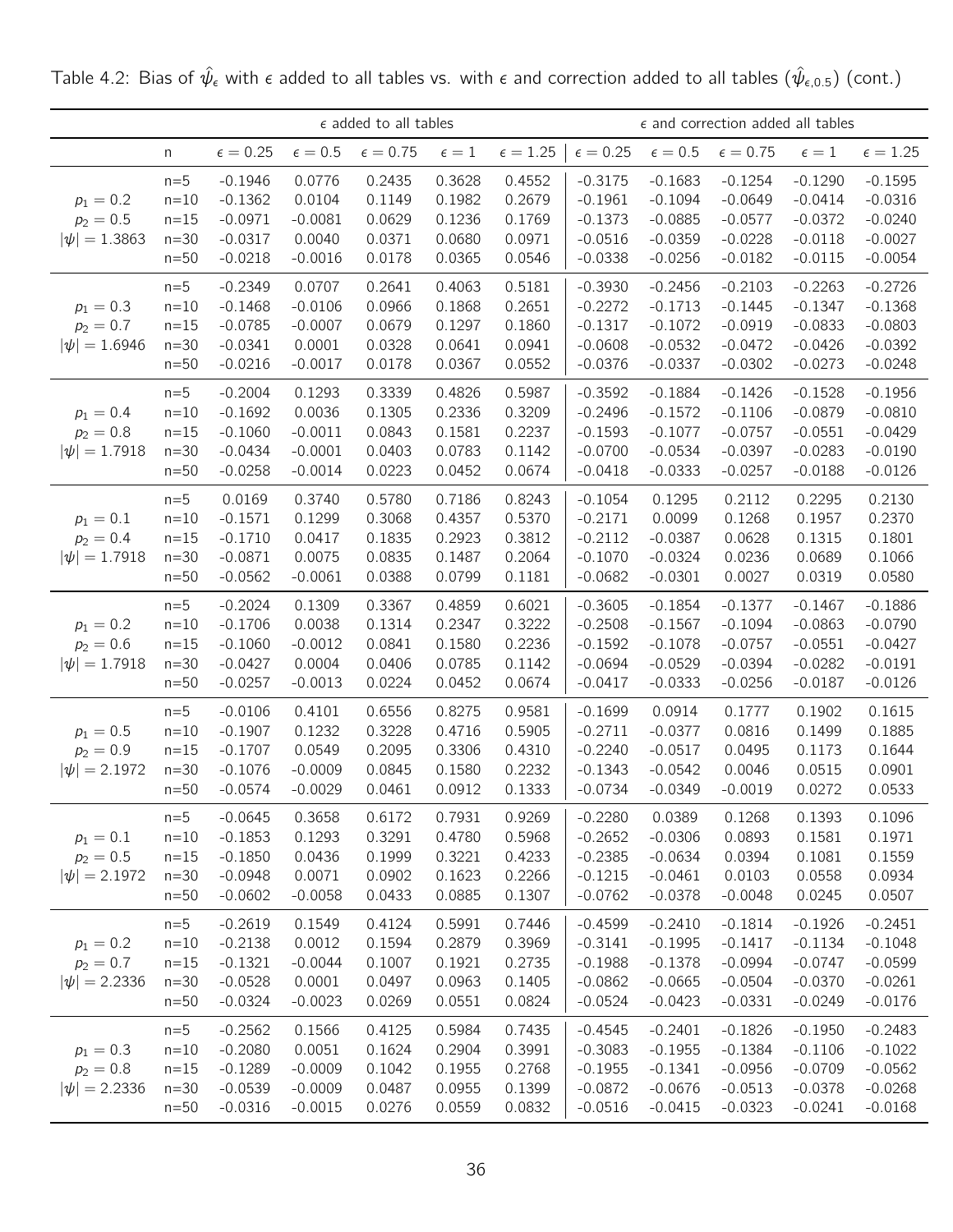|                                                 |                                                 |                                                               | $\epsilon$ added to all tables                          |                                                |                                                |                                                | $\epsilon$ and correction added all tables                    |                                                               |                                                               |                                                               |                                                               |
|-------------------------------------------------|-------------------------------------------------|---------------------------------------------------------------|---------------------------------------------------------|------------------------------------------------|------------------------------------------------|------------------------------------------------|---------------------------------------------------------------|---------------------------------------------------------------|---------------------------------------------------------------|---------------------------------------------------------------|---------------------------------------------------------------|
|                                                 | n                                               | $\epsilon = 0.25$                                             | $\epsilon = 0.5$                                        | $\epsilon = 0.75$                              | $\epsilon=1$                                   | $\epsilon = 1.25$                              | $\epsilon = 0.25$                                             | $\epsilon = 0.5$                                              | $\epsilon = 0.75$                                             | $\epsilon = 1$                                                | $\epsilon = 1.25$                                             |
| $p_1 = 0.4$<br>$p_2 = 0.9$<br>$ \psi  = 2.6027$ | $n=5$<br>$n=10$<br>$n=15$<br>$n=30$<br>$n=50$   | $-0.0751$<br>$-0.2195$<br>$-0.1888$<br>$-0.1153$<br>$-0.0618$ | 0.4151<br>0.1219<br>0.0529<br>$-0.0012$<br>$-0.0030$    | 0.7061<br>0.3445<br>0.2223<br>0.0912<br>0.0502 | 0.9120<br>0.5133<br>0.3569<br>0.1716<br>0.0995 | 1.0696<br>0.6498<br>0.4699<br>0.2434<br>0.1456 | $-0.2744$<br>$-0.3199$<br>$-0.2555$<br>$-0.1486$<br>$-0.0818$ | 0.0164<br>$-0.0788$<br>$-0.0805$<br>$-0.0678$<br>$-0.0430$    | 0.1081<br>0.0434<br>0.0222<br>$-0.0087$<br>$-0.0098$          | 0.1146<br>0.1117<br>0.0901<br>0.0384<br>0.0195                | 0.0729<br>0.1479<br>0.1364<br>0.0769<br>0.0456                |
| $p_1 = 0.1$<br>$p_2 = 0.6$<br>$ \psi  = 2.6027$ | $n=5$<br>$n=10$<br>$n=15$<br>$n=30$<br>$n=50$   | $-0.0723$<br>$-0.2197$<br>$-0.1938$<br>$-0.1059$<br>$-0.0641$ | 0.4191<br>0.1227<br>0.0505<br>0.0035<br>$-0.0054$       | 0.7104<br>0.3456<br>0.2211<br>0.0938<br>0.0478 | 0.9162<br>0.5145<br>0.3565<br>0.1728<br>0.0973 | 1.0738<br>0.6511<br>0.4701<br>0.2438<br>0.1435 | $-0.2710$<br>$-0.3200$<br>$-0.2604$<br>$-0.1393$<br>$-0.0841$ | 0.0218<br>$-0.0779$<br>$-0.0827$<br>$-0.0632$<br>$-0.0454$    | 0.1144<br>0.0448<br>0.0214<br>$-0.0063$<br>$-0.0121$          | 0.1216<br>0.1133<br>0.0902<br>0.0394<br>0.0173                | 0.0805<br>0.1496<br>0.1372<br>0.0770<br>0.0435                |
| $p_1 = 0.2$<br>$p_2 = 0.8$<br>$ \psi  = 2.7726$ | $n=5$<br>$n=10$<br>$n = 15$<br>$n=30$<br>$n=50$ | $-0.2832$<br>$-0.2750$<br>$-0.1825$<br>$-0.0726$<br>$-0.0424$ | 0.2408<br>0.0168<br>$-0.0047$<br>$-0.0009$<br>$-0.0021$ | 0.5608<br>0.2252<br>0.1370<br>0.0656<br>0.0367 | 0.7913<br>0.3915<br>0.2579<br>0.1278<br>0.0742 | 0.9699<br>0.5309<br>0.3642<br>0.1863<br>0.1104 | $-0.5214$<br>$-0.3952$<br>$-0.2625$<br>$-0.1126$<br>$-0.0663$ | $-0.2355$<br>$-0.2236$<br>$-0.1647$<br>$-0.0809$<br>$-0.0501$ | $-0.1536$<br>$-0.1355$<br>$-0.1031$<br>$-0.0544$<br>$-0.0353$ | $-0.1613$<br>$-0.0894$<br>$-0.0622$<br>$-0.0322$<br>$-0.0218$ | $-0.2208$<br>$-0.0702$<br>$-0.0359$<br>$-0.0137$<br>$-0.0095$ |
| $p_1 = 0.3$<br>$p_2 = 0.9$<br>$ \psi  = 3.0445$ | $n=5$<br>$n=10$<br>$n=15$<br>$n=30$<br>$n=50$   | $-0.1309$<br>$-0.2583$<br>$-0.2117$<br>$-0.1258$<br>$-0.0676$ | 0.4424<br>0.1234<br>0.0531<br>$-0.0020$<br>$-0.0031$    | 0.7847<br>0.3764<br>0.2422<br>0.0997<br>0.0556 | 1.0278<br>0.5701<br>0.3943<br>0.1888<br>0.1102 | 1.2144<br>0.7280<br>0.5230<br>0.2691<br>0.1615 | $-0.3698$<br>$-0.3786$<br>$-0.2917$<br>$-0.1658$<br>$-0.0916$ | $-0.0353$<br>$-0.1172$<br>$-0.1068$<br>$-0.0820$<br>$-0.0511$ | 0.0682<br>0.0156<br>0.0023<br>$-0.0203$<br>$-0.0164$          | 0.0724<br>0.0890<br>0.0744<br>0.0289<br>0.0142                | 0.0202<br>0.1266<br>0.1231<br>0.0691<br>0.0415                |
| $p_1 = 0.1$<br>$p_2 = 0.7$<br>$ \psi  = 3.0445$ | $n=5$<br>$n=10$<br>$n = 15$<br>$n=30$<br>$n=50$ | $-0.1319$<br>$-0.2629$<br>$-0.2199$<br>$-0.1160$<br>$-0.0708$ | 0.4431<br>0.1201<br>0.0473<br>0.0033<br>$-0.0064$       | 0.7861<br>0.3736<br>0.2376<br>0.1028<br>0.0523 | 1.0294<br>0.5677<br>0.3906<br>0.1907<br>0.1071 | 1.2162<br>0.7258<br>0.5199<br>0.2701<br>0.1586 | $-0.3703$<br>$-0.3832$<br>$-0.2999$<br>$-0.1560$<br>$-0.0948$ | $-0.0338$<br>$-0.1207$<br>$-0.1127$<br>$-0.0768$<br>$-0.0545$ | 0.0708<br>0.0125<br>$-0.0023$<br>$-0.0173$<br>$-0.0197$       | 0.0757<br>0.0862<br>0.0707<br>0.0306<br>0.0111                | 0.0240<br>0.1239<br>0.1200<br>0.0700<br>0.0385                |
| $p_1 = 0.2$<br>$p_2 = 0.9$<br>$ \psi  = 3.5835$ | $n=5$<br>$n=10$<br>$n=15$<br>$n=30$<br>$n=50$   | $-0.1580$<br>$-0.3253$<br>$-0.2653$<br>$-0.1445$<br>$-0.0783$ | 0.5266<br>0.1352<br>0.0493<br>$-0.0020$<br>$-0.0037$    | 0.9330<br>0.4392<br>0.2750<br>0.1166<br>0.0646 | 1.2206<br>0.6712<br>0.4567<br>0.2211<br>0.1285 | 1.4409<br>0.8598<br>0.6104<br>0.3155<br>0.1887 | $-0.4366$<br>$-0.4655$<br>$-0.3587$<br>$-0.1912$<br>$-0.1063$ | $-0.0307$<br>$-0.1453$<br>$-0.1375$<br>$-0.0953$<br>$-0.0597$ | 0.0971<br>0.0184<br>$-0.0053$<br>$-0.0234$<br>$-0.0193$       | 0.1060<br>0.1102<br>0.0831<br>0.0344<br>0.0165                | 0.0477<br>0.1586<br>0.1434<br>0.0822<br>0.0487                |
| $p_1 = 0.1$<br>$p_2 = 0.8$<br>$ \psi  = 3.5835$ | $n=5$<br>$n=10$<br>$n = 15$<br>$n=30$<br>$n=50$ | $-0.1532$<br>$-0.3241$<br>$-0.2703$<br>$-0.1358$<br>$-0.0808$ | 0.5290<br>0.1357<br>0.0470<br>0.0022<br>$-0.0063$       | 0.9345<br>0.4394<br>0.2739<br>0.1187<br>0.0622 | 1.2216<br>0.6713<br>0.4564<br>0.2221<br>0.1262 | 1.4416<br>0.8598<br>0.6106<br>0.3158<br>0.1866 | $-0.4318$<br>$-0.4644$<br>$-0.3637$<br>$-0.1824$<br>$-0.1088$ | $-0.0283$<br>$-0.1448$<br>$-0.1396$<br>$-0.0911$<br>$-0.0623$ | 0.0985<br>0.0186<br>$-0.0060$<br>$-0.0213$<br>$-0.0218$       | 0.1070<br>0.1102<br>0.0831<br>0.0354<br>0.0142                | 0.0483<br>0.1585<br>0.1440<br>0.0824<br>0.0466                |
| $p_1 = 0.1$<br>$p_2 = 0.9$<br>$ \psi  = 4.3944$ | $n=5$<br>$n=10$<br>$n=15$<br>$n=30$<br>$n=50$   | $-0.0279$<br>$-0.3744$<br>$-0.3532$<br>$-0.2077$<br>$-0.1168$ | 0.8148<br>0.2540<br>0.1011<br>0.0011<br>$-0.0079$       | 1.3067<br>0.6535<br>0.4119<br>0.1697<br>0.0901 | 1.6509<br>0.9510<br>0.6552<br>0.3154<br>0.1805 | 1.9125<br>1.1887<br>0.8568<br>0.4450<br>0.2648 | $-0.3471$<br>$-0.5346$<br>$-0.4599$<br>$-0.2610$<br>$-0.1488$ | 0.1765<br>$-0.0665$<br>$-0.1124$<br>$-0.1056$<br>$-0.0719$    | 0.3493<br>0.1726<br>0.0918<br>0.0096<br>$-0.0059$             | 0.3743<br>0.3098<br>0.2284<br>0.1020<br>0.0525                | 0.3168<br>0.3873<br>0.3233<br>0.1783<br>0.1048                |

Table 4.2: Bias of  $\hat\psi_\epsilon$  with  $\epsilon$  added to all tables vs. with  $\epsilon$  and correction added to all tables  $(\hat\psi_{\epsilon,0.5})$  (cont.)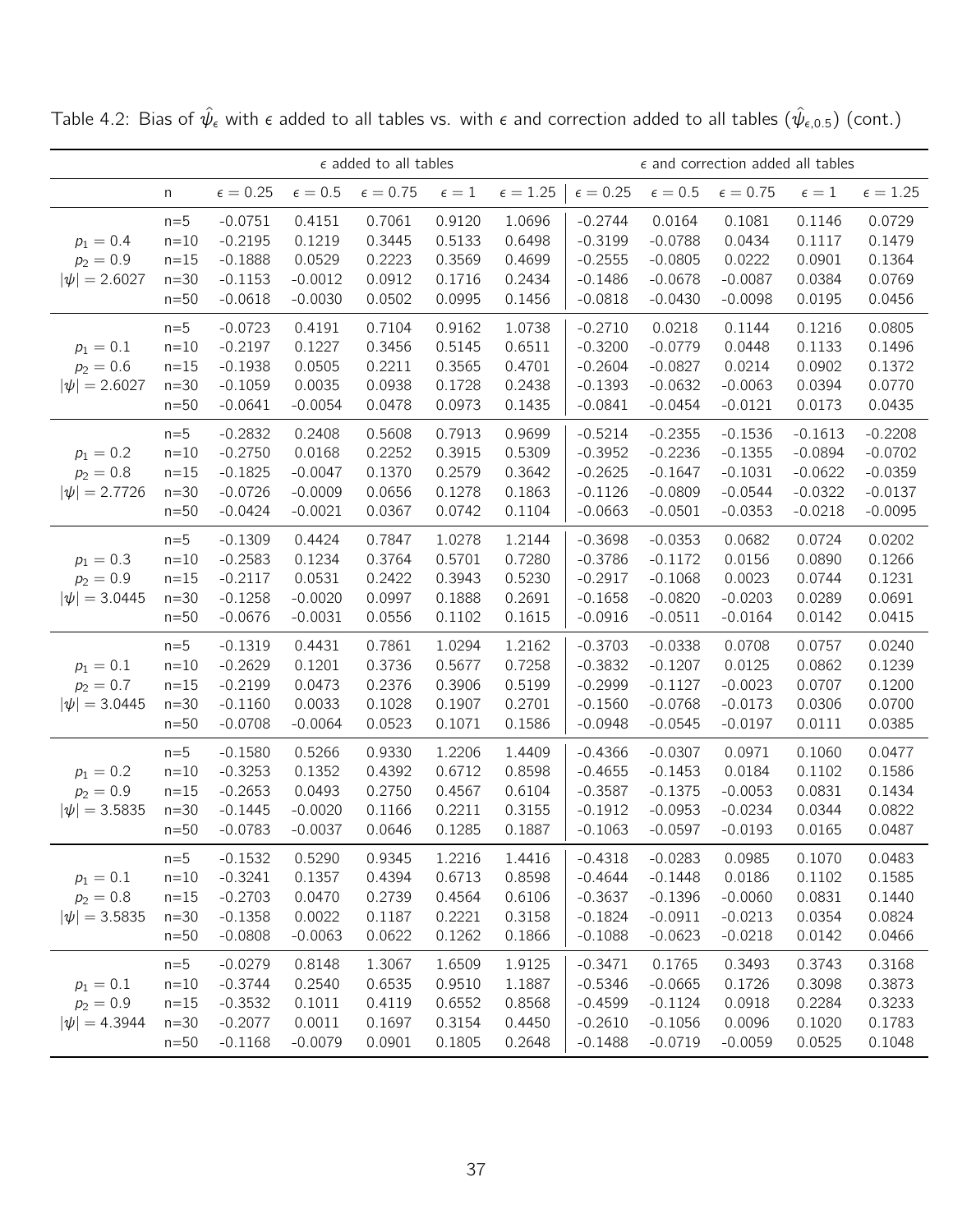|                                                 |                                               |                                                |                                                | $\epsilon$ added to all tables                 |                                                |                                                |                                                |                                                | $\epsilon$ added to tables with zero counts    |                                                |                                                |
|-------------------------------------------------|-----------------------------------------------|------------------------------------------------|------------------------------------------------|------------------------------------------------|------------------------------------------------|------------------------------------------------|------------------------------------------------|------------------------------------------------|------------------------------------------------|------------------------------------------------|------------------------------------------------|
|                                                 | n                                             | $\epsilon = 0.25$                              | $\epsilon = 0.5$                               | $\epsilon = 0.75$                              | $\epsilon=1$                                   | $\epsilon = 1.25$                              | $\epsilon = 0.25$                              | $\epsilon = 0.5$                               | $\epsilon = 0.75$                              | $\epsilon=1$                                   | $\epsilon = 1.25$                              |
| $p_1 = 0.1$<br>$p_2 = 0.1$<br>$ \psi =0$        | $n=5$<br>$n=10$<br>$n=15$<br>$n=30$<br>$n=50$ | 1.0180<br>1.1414<br>1.0386<br>0.7619<br>0.5780 | 0.7515<br>0.8692<br>0.8241<br>0.6707<br>0.5415 | 0.6138<br>0.7240<br>0.7035<br>0.6091<br>0.5121 | 0.5256<br>0.6288<br>0.6214<br>0.5620<br>0.4870 | 0.4629<br>0.5600<br>0.5604<br>0.5237<br>0.4651 | 1.0256<br>1.1675<br>1.0827<br>0.8156<br>0.6121 | 0.7649<br>0.9151<br>0.9016<br>0.7672<br>0.6046 | 0.6318<br>0.7853<br>0.8074<br>0.7411<br>0.6005 | 0.5473<br>0.7027<br>0.7470<br>0.7238<br>0.5977 | 0.4876<br>0.6443<br>0.7041<br>0.7112<br>0.5956 |
| $p_1 = 0.2$<br>$p_2 = 0.2$<br>$ \psi =0$        | $n=5$<br>$n=10$<br>$n=15$<br>$n=30$<br>$n=50$ | 1.2074<br>0.9957<br>0.8022<br>0.5296<br>0.4130 | 0.9376<br>0.8388<br>0.7154<br>0.5067<br>0.4034 | 0.7897<br>0.7427<br>0.6555<br>0.4867<br>0.3943 | 0.6906<br>0.6733<br>0.6090<br>0.4689<br>0.3858 | 0.6177<br>0.6192<br>0.5707<br>0.4527<br>0.3777 | 1.2407<br>1.0547<br>0.8568<br>0.5533<br>0.4231 | 0.9965<br>0.9439<br>0.8140<br>0.5515<br>0.4231 | 0.8689<br>0.8851<br>0.7908<br>0.5505<br>0.4231 | 0.7864<br>0.8467<br>0.7755<br>0.5498<br>0.4231 | 0.7273<br>0.8190<br>0.7642<br>0.5493<br>0.4231 |
| $p_1 = 0.3$<br>$p_2 = 0.3$<br>$ \psi =0$        | $n=5$<br>$n=10$<br>$n=15$<br>$n=30$<br>$n=50$ | 1.1862<br>0.8455<br>0.6616<br>0.4523<br>0.3565 | 0.9709<br>0.7639<br>0.6240<br>0.4411<br>0.3513 | 0.8424<br>0.7048<br>0.5925<br>0.4306<br>0.3464 | 0.7513<br>0.6575<br>0.5652<br>0.4206<br>0.3416 | 0.6814<br>0.6179<br>0.5409<br>0.4112<br>0.3369 | 1.2502<br>0.9058<br>0.7000<br>0.4642<br>0.3618 | 1.0843<br>0.8735<br>0.6954<br>0.4642<br>0.3618 | 0.9953<br>0.8558<br>0.6929<br>0.4642<br>0.3618 | 0.9368<br>0.8440<br>0.6911<br>0.4642<br>0.3618 | 0.8942<br>0.8353<br>0.6898<br>0.4642<br>0.3618 |
| $p_1 = 0.4$<br>$p_2 = 0.4$<br>$ \psi =0$        | $n=5$<br>$n=10$<br>$n=15$<br>$n=30$<br>$n=50$ | 1.1127<br>0.7693<br>0.6023<br>0.4207<br>0.3330 | 0.9474<br>0.7186<br>0.5785<br>0.4128<br>0.3293 | 0.8396<br>0.6769<br>0.5569<br>0.4053<br>0.3257 | 0.7590<br>0.6410<br>0.5371<br>0.3980<br>0.3222 | 0.6949<br>0.6093<br>0.5189<br>0.3911<br>0.3188 | 1.1984<br>0.8196<br>0.6282<br>0.4289<br>0.3368 | 1.0997<br>0.8119<br>0.6279<br>0.4289<br>0.3368 | 1.0455<br>0.8077<br>0.6278<br>0.4289<br>0.3368 | 1.0091<br>0.8048<br>0.6277<br>0.4289<br>0.3368 | 0.9824<br>0.8026<br>0.6276<br>0.4289<br>0.3368 |
| $p_1 = 0.5$<br>$p_2 = 0.5$<br>$ \psi =0$        | $n=5$<br>$n=10$<br>$n=15$<br>$n=30$<br>$n=50$ | 1.0938<br>0.7497<br>0.5893<br>0.4113<br>0.3253 | 0.9443<br>0.7062<br>0.5684<br>0.4042<br>0.3220 | 0.8429<br>0.6689<br>0.5491<br>0.3975<br>0.3188 | 0.7655<br>0.6360<br>0.5312<br>0.3909<br>0.3156 | 0.7031<br>0.6065<br>0.5144<br>0.3846<br>0.3125 | 1.1858<br>0.7957<br>0.6118<br>0.4186<br>0.3287 | 1.1082<br>0.7923<br>0.6117<br>0.4186<br>0.3287 | 1.0648<br>0.7904<br>0.6116<br>0.4186<br>0.3287 | 1.0353<br>0.7890<br>0.6115<br>0.4186<br>0.3287 | 1.0134<br>0.7880<br>0.6115<br>0.4186<br>0.3287 |
| $p_1 = 0.4$<br>$p_2 = 0.5$<br>$ \psi  = 0.4055$ | $n=5$<br>$n=10$<br>$n=15$<br>$n=30$<br>$n=50$ | 1.1607<br>0.7624<br>0.6071<br>0.4164<br>0.3297 | 0.9937<br>0.7167<br>0.5843<br>0.4092<br>0.3263 | 0.8824<br>0.6796<br>0.5635<br>0.4023<br>0.3231 | 0.7982<br>0.6473<br>0.5443<br>0.3959<br>0.3200 | 0.7307<br>0.6194<br>0.5265<br>0.3897<br>0.3169 | 1.2540<br>0.8105<br>0.6318<br>0.4242<br>0.3333 | 1.1597<br>0.8050<br>0.6317<br>0.4242<br>0.3333 | 1.1071<br>0.8019<br>0.6316<br>0.4242<br>0.3333 | 1.0714<br>0.7998<br>0.6316<br>0.4242<br>0.3333 | 1.0448<br>0.7982<br>0.6316<br>0.4242<br>0.3333 |
| $p_1 = 0.5$<br>$p_2 = 0.6$<br>$ \psi  = 0.4055$ | $n=5$<br>$n=10$<br>$n=15$<br>$n=30$<br>$n=50$ | 1.1817<br>0.7516<br>0.6109<br>0.4186<br>0.3278 | 1.0152<br>0.7061<br>0.5880<br>0.4114<br>0.3245 | 0.9040<br>0.6692<br>0.5671<br>0.4046<br>0.3212 | 0.8198<br>0.6372<br>0.5478<br>0.3981<br>0.3181 | 0.7523<br>0.6098<br>0.5299<br>0.3919<br>0.3151 | 1.2749<br>0.7990<br>0.6357<br>0.4263<br>0.3314 | 1.1809<br>0.7931<br>0.6354<br>0.4263<br>0.3314 | 1.1283<br>0.7897<br>0.6352<br>0.4263<br>0.3314 | 1.0924<br>0.7874<br>0.6351<br>0.4263<br>0.3314 | 1.0657<br>0.7856<br>0.6351<br>0.4263<br>0.3314 |
| $p_1 = 0.3$<br>$p_2 = 0.4$<br>$ \psi  = 0.4418$ | $n=5$<br>$n=10$<br>$n=15$<br>$n=30$<br>$n=50$ | 1.2146<br>0.8175<br>0.6410<br>0.4376<br>0.3467 | 1.0143<br>0.7509<br>0.6098<br>0.4281<br>0.3423 | 0.8893<br>0.7015<br>0.5828<br>0.4193<br>0.3381 | 0.7982<br>0.6625<br>0.5589<br>0.4110<br>0.3340 | 0.7270<br>0.6293<br>0.5372<br>0.4031<br>0.3301 | 1.2926<br>0.8726<br>0.6739<br>0.4477<br>0.3513 | 1.1526<br>0.8518<br>0.6711<br>0.4477<br>0.3513 | 1.0762<br>0.8402<br>0.6696<br>0.4477<br>0.3513 | 1.0251<br>0.8323<br>0.6685<br>0.4477<br>0.3513 | 0.9875<br>0.8264<br>0.6677<br>0.4477<br>0.3513 |
| $p_1 = 0.2$<br>$p_2 = 0.3$<br>$ \psi  = 0.5390$ | $n=5$<br>$n=10$<br>$n=15$<br>$n=30$<br>$n=50$ | 1.2923<br>0.9509<br>0.7467<br>0.4956<br>0.3873 | 1.0289<br>0.8269<br>0.6826<br>0.4783<br>0.3798 | 0.8785<br>0.7470<br>0.6360<br>0.4631<br>0.3728 | 0.7749<br>0.6908<br>0.6000<br>0.4497<br>0.3663 | 0.6971<br>0.6483<br>0.5696<br>0.4376<br>0.3602 | 1.3420<br>1.0089<br>0.7947<br>0.5134<br>0.3952 | 1.1167<br>0.9308<br>0.7700<br>0.5122<br>0.3952 | 0.9967<br>0.8883<br>0.7562<br>0.5115<br>0.3952 | 0.9180<br>0.8601<br>0.7469<br>0.5110<br>0.3952 | 0.8610<br>0.8394<br>0.7400<br>0.5107<br>0.3952 |

Table 4.3: AAE of  $\hat{\psi}_{\epsilon}$  with  $\epsilon$  added to all tables vs. with  $\epsilon$  added to tables containing zero counts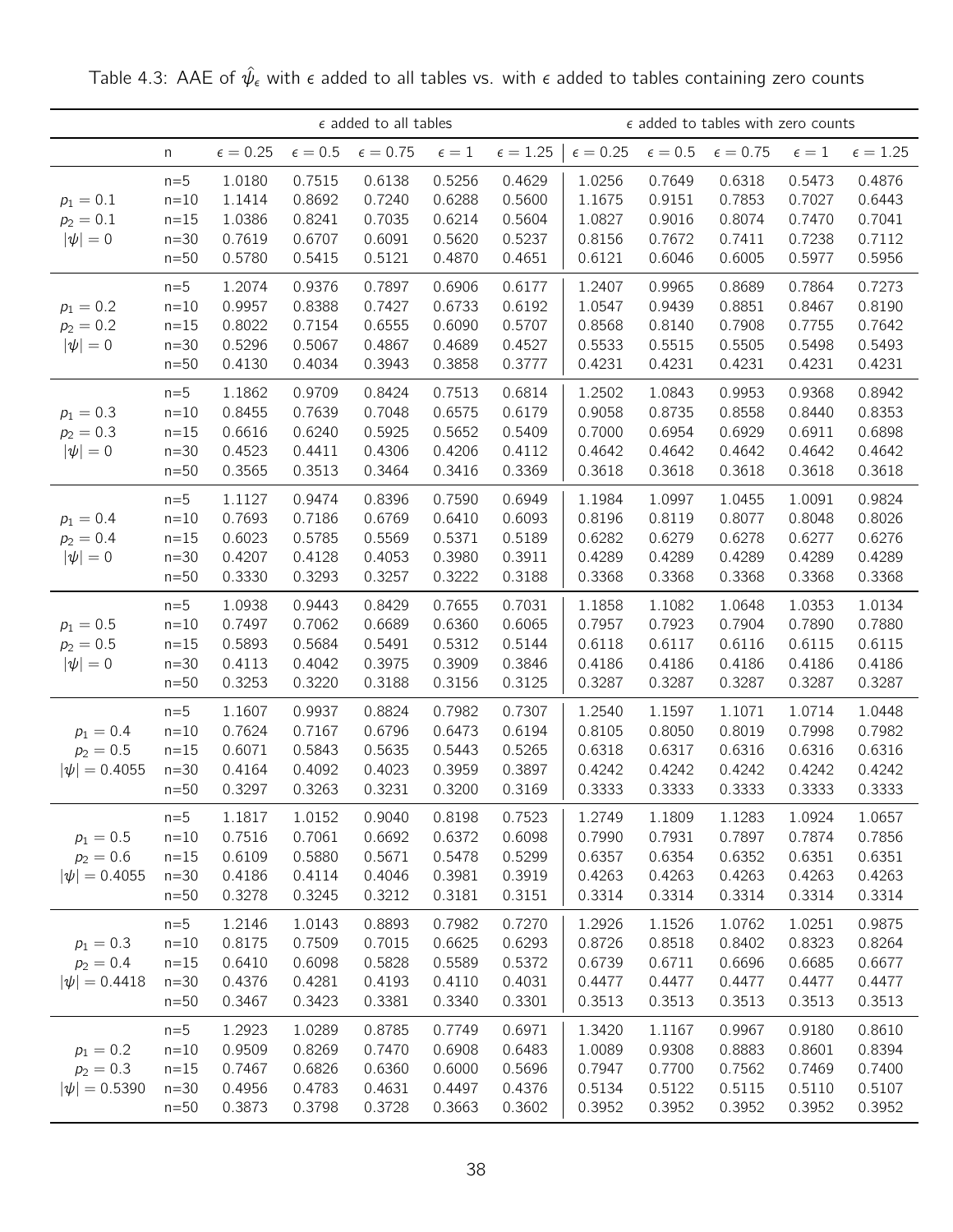|                                                 |                                               | $\epsilon$ added to all tables<br>$\epsilon=0.5$<br>$\epsilon=0.75$<br>$\epsilon=1$<br>$\epsilon = 0.25$<br>n<br>1.0938<br>0.9443<br>0.8429<br>0.7655<br>$n=5$<br>$n=10$<br>0.7497<br>0.7062<br>0.6689<br>0.6360<br>$n=15$<br>0.5893<br>0.5684<br>0.5491<br>0.5312 |                                                |                                                |                                                |                                                |                                                |                                                | $\epsilon$ added to tables with zero counts    |                                                |                                                |
|-------------------------------------------------|-----------------------------------------------|--------------------------------------------------------------------------------------------------------------------------------------------------------------------------------------------------------------------------------------------------------------------|------------------------------------------------|------------------------------------------------|------------------------------------------------|------------------------------------------------|------------------------------------------------|------------------------------------------------|------------------------------------------------|------------------------------------------------|------------------------------------------------|
|                                                 |                                               |                                                                                                                                                                                                                                                                    |                                                |                                                |                                                | $\epsilon = 1.25$                              | $\epsilon = 0.25$                              | $\epsilon=0.5$                                 | $\epsilon = 0.75$                              | $\epsilon=1$                                   | $\epsilon = 1.25$                              |
| $p_1 = 0.1$<br>$p_2 = 0.2$<br>$ \psi  = 0.8109$ | $n=30$<br>$n=50$                              | 0.4113<br>0.3253                                                                                                                                                                                                                                                   | 0.4042<br>0.3220                               | 0.3975<br>0.3188                               | 0.3909<br>0.3156                               | 0.7031<br>0.6065<br>0.5144<br>0.3846<br>0.3125 | 1.1858<br>0.7957<br>0.6118<br>0.4186<br>0.3287 | 1.1082<br>0.7923<br>0.6117<br>0.4186<br>0.3287 | 1.0648<br>0.7904<br>0.6116<br>0.4186<br>0.3287 | 1.0353<br>0.7890<br>0.6115<br>0.4186<br>0.3287 | 1.0134<br>0.7880<br>0.6115<br>0.4186<br>0.3287 |
| $p_1 = 0.4$<br>$p_2 = 0.6$<br>$ \psi  = 0.8109$ | $n=5$<br>$n=10$<br>$n=15$<br>$n=30$<br>$n=50$ | 1.1592<br>0.7631<br>0.6129<br>0.4232<br>0.3315                                                                                                                                                                                                                     | 0.9936<br>0.7167<br>0.5904<br>0.4160<br>0.3281 | 0.8964<br>0.6791<br>0.5715<br>0.4093<br>0.3249 | 0.8253<br>0.6491<br>0.5543<br>0.4031<br>0.3219 | 0.7706<br>0.6228<br>0.5389<br>0.3971<br>0.3190 | 1.2397<br>0.8143<br>0.6396<br>0.4317<br>0.3354 | 1.1243<br>0.8059<br>0.6393<br>0.4317<br>0.3354 | 1.0589<br>0.8010<br>0.6391<br>0.4317<br>0.3354 | 1.0140<br>0.7975<br>0.6390<br>0.4317<br>0.3354 | 0.9814<br>0.7949<br>0.6389<br>0.4317<br>0.3354 |
| $p_1 = 0.3$<br>$p_2 = 0.5$<br>$ \psi  = 0.8473$ | $n=5$<br>$n=10$<br>$n=15$<br>$n=30$<br>$n=50$ | 1.1769<br>0.8085<br>0.6311<br>0.4330<br>0.3432                                                                                                                                                                                                                     | 0.9933<br>0.7466<br>0.6033<br>0.4239<br>0.3390 | 0.8835<br>0.7031<br>0.5793<br>0.4159<br>0.3350 | 0.8048<br>0.6680<br>0.5594<br>0.4082<br>0.3313 | 0.7492<br>0.6380<br>0.5420<br>0.4014<br>0.3278 | 1.2538<br>0.8596<br>0.6626<br>0.4426<br>0.3476 | 1.1074<br>0.8403<br>0.6599<br>0.4426<br>0.3476 | 1.0257<br>0.8292<br>0.6583<br>0.4426<br>0.3476 | 0.9702<br>0.8215<br>0.6572<br>0.4426<br>0.3476 | 0.9340<br>0.8157<br>0.6564<br>0.4426<br>0.3476 |
| $p_1 = 0.5$<br>$p_2 = 0.7$<br>$ \psi  = 0.8473$ | $n=5$<br>$n=10$<br>$n=15$<br>$n=30$<br>$n=50$ | 1.1855<br>0.7980<br>0.6396<br>0.4373<br>0.3410                                                                                                                                                                                                                     | 1.0091<br>0.7356<br>0.6119<br>0.4282<br>0.3368 | 0.9033<br>0.6920<br>0.5879<br>0.4200<br>0.3329 | 0.8272<br>0.6569<br>0.5679<br>0.4122<br>0.3292 | 0.7724<br>0.6270<br>0.5502<br>0.4053<br>0.3258 | 1.2625<br>0.8488<br>0.6715<br>0.4470<br>0.3455 | 1.1227<br>0.8288<br>0.6692<br>0.4470<br>0.3455 | 1.0445<br>0.8174<br>0.6679<br>0.4470<br>0.3455 | 0.9912<br>0.8094<br>0.6669<br>0.4470<br>0.3455 | 0.9556<br>0.8035<br>0.6662<br>0.4470<br>0.3455 |
| $p_1 = 0.2$<br>$p_2 = 0.4$<br>$ \psi  = 0.9808$ | $n=5$<br>$n=10$<br>$n=15$<br>$n=30$<br>$n=50$ | 1.2536<br>0.9195<br>0.7173<br>0.4793<br>0.3770                                                                                                                                                                                                                     | 1.0157<br>0.8092<br>0.6598<br>0.4637<br>0.3704 | 0.8816<br>0.7374<br>0.6190<br>0.4503<br>0.3641 | 0.8065<br>0.6920<br>0.5898<br>0.4393<br>0.3588 | 0.7559<br>0.6565<br>0.5664<br>0.4296<br>0.3539 | 1.2739<br>0.9675<br>0.7580<br>0.4961<br>0.3844 | 1.0521<br>0.8957<br>0.7343<br>0.4948<br>0.3844 | 0.9310<br>0.8560<br>0.7209<br>0.4941<br>0.3844 | 0.8668<br>0.8301<br>0.7116<br>0.4937<br>0.3844 | 0.8253<br>0.8107<br>0.7045<br>0.4933<br>0.3844 |
| $p_1 = 0.4$<br>$p_2 = 0.7$<br>$ \psi  = 1.2528$ | $n=5$<br>$n=10$<br>$n=15$<br>$n=30$<br>$n=50$ | 1.2351<br>0.8085<br>0.6509<br>0.4416<br>0.3445                                                                                                                                                                                                                     | 1.0225<br>0.7450<br>0.6182<br>0.4326<br>0.3403 | 0.8964<br>0.7020<br>0.5900<br>0.4244<br>0.3364 | 0.8246<br>0.6671<br>0.5710<br>0.4171<br>0.3328 | 0.7884<br>0.6396<br>0.5566<br>0.4102<br>0.3295 | 1.2925<br>0.8629<br>0.6854<br>0.4518<br>0.3493 | 1.1245<br>0.8398<br>0.6830<br>0.4518<br>0.3493 | 1.0342<br>0.8264<br>0.6816<br>0.4518<br>0.3493 | 0.9725<br>0.8169<br>0.6806<br>0.4518<br>0.3493 | 0.9259<br>0.8097<br>0.6799<br>0.4518<br>0.3493 |
| $p_1 = 0.3$<br>$p_2 = 0.6$<br>$ \psi  = 1.2528$ | $n=5$<br>$n=10$<br>$n=15$<br>$n=30$<br>$n=50$ | 1.2420<br>0.8067<br>0.6483<br>0.4398<br>0.3452                                                                                                                                                                                                                     | 1.0244<br>0.7440<br>0.6160<br>0.4310<br>0.3410 | 0.8978<br>0.7020<br>0.5883<br>0.4231<br>0.3372 | 0.8266<br>0.6680<br>0.5698<br>0.4160<br>0.3335 | 0.7915<br>0.6407<br>0.5560<br>0.4094<br>0.3302 | 1.2987<br>0.8604<br>0.6817<br>0.4501<br>0.3499 | 1.1252<br>0.8376<br>0.6788<br>0.4501<br>0.3499 | 1.0340<br>0.8243<br>0.6771<br>0.4501<br>0.3499 | 0.9719<br>0.8150<br>0.6759<br>0.4501<br>0.3499 | 0.9249<br>0.8078<br>0.6750<br>0.4501<br>0.3499 |
| $p_1 = 0.1$<br>$p_2 = 0.3$<br>$ \psi  = 1.3499$ | $n=5$<br>$n=10$<br>$n=15$<br>$n=30$<br>$n=50$ | 1.2585<br>1.0877<br>0.9127<br>0.6230<br>0.4820                                                                                                                                                                                                                     | 0.9495<br>0.8782<br>0.7642<br>0.5714<br>0.4606 | 0.8832<br>0.7770<br>0.6947<br>0.5366<br>0.4441 | 0.8435<br>0.7285<br>0.6530<br>0.5154<br>0.4318 | 0.8172<br>0.7149<br>0.6278<br>0.5008<br>0.4222 | 1.2616<br>1.0882<br>0.9427<br>0.6613<br>0.5045 | 0.9552<br>0.8785<br>0.8115<br>0.6367<br>0.5008 | 0.8871<br>0.7776<br>0.7401<br>0.6227<br>0.4987 | 0.8389<br>0.7181<br>0.6963<br>0.6130<br>0.4972 | 0.8054<br>0.6932<br>0.6660<br>0.6057<br>0.4961 |
| $p_1 = 0.5$<br>$p_2 = 0.8$<br>$ \psi  = 1.3863$ | $n=5$<br>$n=10$<br>$n=15$<br>$n=30$<br>$n=50$ | 1.2588<br>0.8956<br>0.7174<br>0.4817<br>0.3721                                                                                                                                                                                                                     | 1.0065<br>0.7906<br>0.6636<br>0.4658<br>0.3655 | 0.9014<br>0.7245<br>0.6293<br>0.4535<br>0.3600 | 0.8417<br>0.6846<br>0.6033<br>0.4435<br>0.3553 | 0.8071<br>0.6584<br>0.5848<br>0.4353<br>0.3514 | 1.2986<br>0.9377<br>0.7605<br>0.4991<br>0.3797 | 1.0774<br>0.8664<br>0.7358<br>0.4985<br>0.3797 | 0.9724<br>0.8259<br>0.7215<br>0.4981<br>0.3797 | 0.8997<br>0.7986<br>0.7116<br>0.4978<br>0.3797 | 0.8542<br>0.7787<br>0.7040<br>0.4976<br>0.3797 |

Table 4.3: AAE of  $\hat{\psi}_{\epsilon}$  with  $\epsilon$  added to all tables vs. with  $\epsilon$  added to tables containing zero counts (cont.)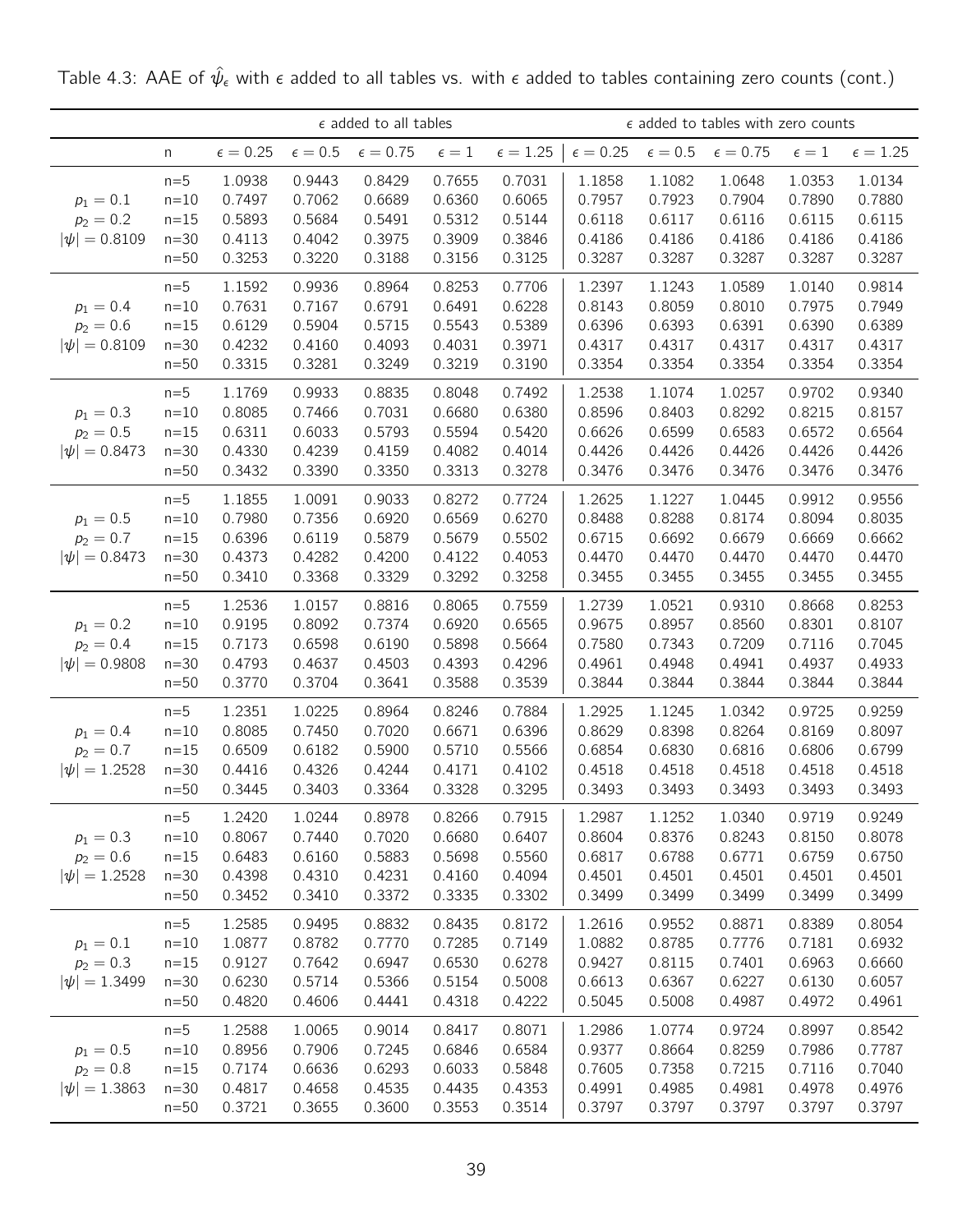|                                                 |                                                 |                                                | $\epsilon$ added to all tables                 |                                                |                                                |                                                | $\epsilon$ added to tables with zero counts    |                                                |                                                |                                                |                                                |
|-------------------------------------------------|-------------------------------------------------|------------------------------------------------|------------------------------------------------|------------------------------------------------|------------------------------------------------|------------------------------------------------|------------------------------------------------|------------------------------------------------|------------------------------------------------|------------------------------------------------|------------------------------------------------|
|                                                 | n                                               | $\epsilon = 0.25$                              | $\epsilon=0.5$                                 | $\epsilon=0.75$                                | $\epsilon=1$                                   | $\epsilon=1.25$                                | $\epsilon = 0.25$                              | $\epsilon=0.5$                                 | $\epsilon=0.75$                                | $\epsilon=1$                                   | $\epsilon=1.25$                                |
| $p_1 = 0.2$<br>$p_2 = 0.5$<br>$ \psi  = 1.3863$ | $n=5$<br>$n=10$<br>$n=15$<br>$n=30$<br>$n=50$   | 1.2441<br>0.9100<br>0.7105<br>0.4750<br>0.3737 | 0.9792<br>0.8035<br>0.6558<br>0.4591<br>0.3672 | 0.8735<br>0.7368<br>0.6203<br>0.4471<br>0.3616 | 0.8149<br>0.6958<br>0.5930<br>0.4374<br>0.3567 | 0.7811<br>0.6683<br>0.5737<br>0.4292<br>0.3526 | 1.2861<br>0.9523<br>0.7548<br>0.4917<br>0.3811 | 1.0540<br>0.8798<br>0.7306<br>0.4905<br>0.3811 | 0.9468<br>0.8391<br>0.7167<br>0.4897<br>0.3811 | 0.8725<br>0.8115<br>0.7070<br>0.4892<br>0.3811 | 0.8253<br>0.7914<br>0.6996<br>0.4889<br>0.3811 |
| $p_1 = 0.3$<br>$p_2 = 0.7$<br>$ \psi  = 1.6946$ | $n=5$<br>$n=10$<br>$n=15$<br>$n = 30$<br>$n=50$ | 1.2582<br>0.8460<br>0.6774<br>0.4564<br>0.3571 | 1.0490<br>0.7731<br>0.6434<br>0.4464<br>0.3524 | 0.9334<br>0.7222<br>0.6175<br>0.4376<br>0.3483 | 0.8702<br>0.6865<br>0.5962<br>0.4300<br>0.3446 | 0.8249<br>0.6584<br>0.5784<br>0.4229<br>0.3410 | 1.2834<br>0.9102<br>0.7179<br>0.4695<br>0.3630 | 1.0593<br>0.8716<br>0.7128<br>0.4695<br>0.3630 | 0.9314<br>0.8488<br>0.7097<br>0.4695<br>0.3630 | 0.8578<br>0.8325<br>0.7075<br>0.4695<br>0.3630 | 0.8036<br>0.8201<br>0.7058<br>0.4695<br>0.3630 |
| $p_1 = 0.4$<br>$p_2 = 0.8$<br>$ \psi  = 1.7918$ | $n=5$<br>$n=10$<br>$n=15$<br>$n=30$<br>$n=50$   | 1.2664<br>0.9067<br>0.7298<br>0.4865<br>0.3753 | 1.0357<br>0.7972<br>0.6721<br>0.4697<br>0.3687 | 0.9171<br>0.7349<br>0.6349<br>0.4580<br>0.3636 | 0.8637<br>0.6950<br>0.6102<br>0.4486<br>0.3591 | 0.8453<br>0.6790<br>0.5972<br>0.4426<br>0.3560 | 1.2478<br>0.9483<br>0.7697<br>0.5047<br>0.3835 | 1.0024<br>0.8715<br>0.7444<br>0.5040<br>0.3835 | 0.8717<br>0.8272<br>0.7296<br>0.5036<br>0.3835 | 0.8083<br>0.7969<br>0.7191<br>0.5033<br>0.3835 | 0.7596<br>0.7745<br>0.7111<br>0.5031<br>0.3835 |
| $p_1 = 0.1$<br>$p_2 = 0.4$<br>$ \psi  = 1.7918$ | $n=5$<br>$n=10$<br>$n=15$<br>$n=30$<br>$n=50$   | 1.1745<br>1.0584<br>0.8867<br>0.6100<br>0.4736 | 0.9745<br>0.8541<br>0.7480<br>0.5577<br>0.4523 | 0.8946<br>0.7750<br>0.6793<br>0.5285<br>0.4375 | 0.9157<br>0.7453<br>0.6523<br>0.5097<br>0.4264 | 0.9354<br>0.7431<br>0.6389<br>0.4996<br>0.4191 | 1.1527<br>1.0452<br>0.9099<br>0.6471<br>0.4960 | 0.9359<br>0.8308<br>0.7744<br>0.6221<br>0.4923 | 0.8426<br>0.7327<br>0.7000<br>0.6077<br>0.4901 | 0.8527<br>0.6804<br>0.6542<br>0.5977<br>0.4886 | 0.8579<br>0.6576<br>0.6239<br>0.5901<br>0.4875 |
| $p_1 = 0.2$<br>$p_2 = 0.6$<br>$ \psi  = 1.7918$ | $n=5$<br>$n=10$<br>$n=15$<br>$n=30$<br>$n=50$   | 1.2684<br>0.9087<br>0.7231<br>0.4831<br>0.3752 | 1.0395<br>0.7990<br>0.6651<br>0.4662<br>0.3686 | 0.9227<br>0.7364<br>0.6280<br>0.4549<br>0.3634 | 0.8707<br>0.6957<br>0.6039<br>0.4460<br>0.3590 | 0.8510<br>0.6794<br>0.5904<br>0.4399<br>0.3559 | 1.2458<br>0.9477<br>0.7645<br>0.5009<br>0.3832 | 0.9990<br>0.8687<br>0.7397<br>0.4996<br>0.3832 | 0.8675<br>0.8233<br>0.7253<br>0.4989<br>0.3832 | 0.8032<br>0.7921<br>0.7153<br>0.4984<br>0.3832 | 0.7539<br>0.7690<br>0.7076<br>0.4980<br>0.3832 |
| $p_1 = 0.5$<br>$p_2 = 0.9$<br>$ \psi  = 2.1972$ | $n=5$<br>$n=10$<br>$n=15$<br>$n=30$<br>$n=50$   | 1.2100<br>1.0423<br>0.8896<br>0.6220<br>0.4671 | 0.9745<br>0.8375<br>0.7565<br>0.5662<br>0.4459 | 0.9583<br>0.7705<br>0.6973<br>0.5366<br>0.4315 | 0.9891<br>0.7553<br>0.6735<br>0.5184<br>0.4221 | 1.0523<br>0.7621<br>0.6710<br>0.5107<br>0.4164 | 1.1901<br>1.0223<br>0.9062<br>0.6573<br>0.4893 | 0.9391<br>0.8000<br>0.7697<br>0.6260<br>0.4849 | 0.8902<br>0.6982<br>0.6936<br>0.6078<br>0.4823 | 0.8940<br>0.6511<br>0.6439<br>0.5950<br>0.4805 | 0.9345<br>0.6268<br>0.6105<br>0.5852<br>0.4791 |
| $p_1 = 0.1$<br>$p_2 = 0.5$<br>$ \psi  = 2.1972$ | $n=5$<br>$n=10$<br>$n=15$<br>$n=30$<br>$n=50$   | 1.1871<br>1.0531<br>0.8851<br>0.6067<br>0.4707 | 0.9454<br>0.8490<br>0.7471<br>0.5547<br>0.4498 | 0.9208<br>0.7786<br>0.6846<br>0.5268<br>0.4355 | 0.9520<br>0.7619<br>0.6598<br>0.5098<br>0.4259 | 1.0211<br>0.7685<br>0.6599<br>0.5036<br>0.4199 | 1.1688<br>1.0329<br>0.9046<br>0.6448<br>0.4933 | 0.9128<br>0.8115<br>0.7655<br>0.6196<br>0.4896 | 0.8539<br>0.7071<br>0.6881<br>0.6049<br>0.4874 | 0.8568<br>0.6595<br>0.6383<br>0.5946<br>0.4859 | 0.9022<br>0.6359<br>0.6078<br>0.5868<br>0.4847 |
| $p_1 = 0.2$<br>$p_2 = 0.7$<br>$ \psi  = 2.2336$ | $n=5$<br>$n=10$<br>$n=15$<br>$n=30$<br>$n=50$   | 1.3235<br>0.9492<br>0.7532<br>0.4987<br>0.3872 | 1.0291<br>0.8226<br>0.6872<br>0.4821<br>0.3799 | 0.9343<br>0.7594<br>0.6497<br>0.4685<br>0.3738 | 0.9179<br>0.7207<br>0.6324<br>0.4603<br>0.3703 | 0.9328<br>0.7138<br>0.6200<br>0.4567<br>0.3681 | 1.3161<br>0.9909<br>0.8083<br>0.5187<br>0.3956 | 1.0051<br>0.8935<br>0.7805<br>0.5174<br>0.3956 | 0.8484<br>0.8363<br>0.7640<br>0.5167<br>0.3956 | 0.7809<br>0.7970<br>0.7523<br>0.5162<br>0.3956 | 0.7527<br>0.7677<br>0.7433<br>0.5157<br>0.3956 |
| $p_1 = 0.3$<br>$p_2 = 0.8$<br>$ \psi  = 2.2336$ | $n=5$<br>$n=10$<br>$n=15$<br>$n=30$<br>$n=50$   | 1.3235<br>0.9451<br>0.7559<br>0.5011<br>0.3881 | 1.0296<br>0.8205<br>0.6913<br>0.4844<br>0.3805 | 0.9372<br>0.7585<br>0.6553<br>0.4703<br>0.3744 | 0.9203<br>0.7211<br>0.6392<br>0.4621<br>0.3707 | 0.9337<br>0.7150<br>0.6277<br>0.4586<br>0.3685 | 1.3188<br>0.9874<br>0.8081<br>0.5213<br>0.3967 | 1.0097<br>0.8924<br>0.7791<br>0.5206<br>0.3967 | 0.8535<br>0.8364<br>0.7619<br>0.5202<br>0.3967 | 0.7839<br>0.7978<br>0.7496<br>0.5199<br>0.3967 | 0.7530<br>0.7693<br>0.7401<br>0.5196<br>0.3967 |

Table 4.3: AAE of  $\hat{\psi}_{\epsilon}$  with  $\epsilon$  added to all tables vs. with  $\epsilon$  added to tables containing zero counts (cont.)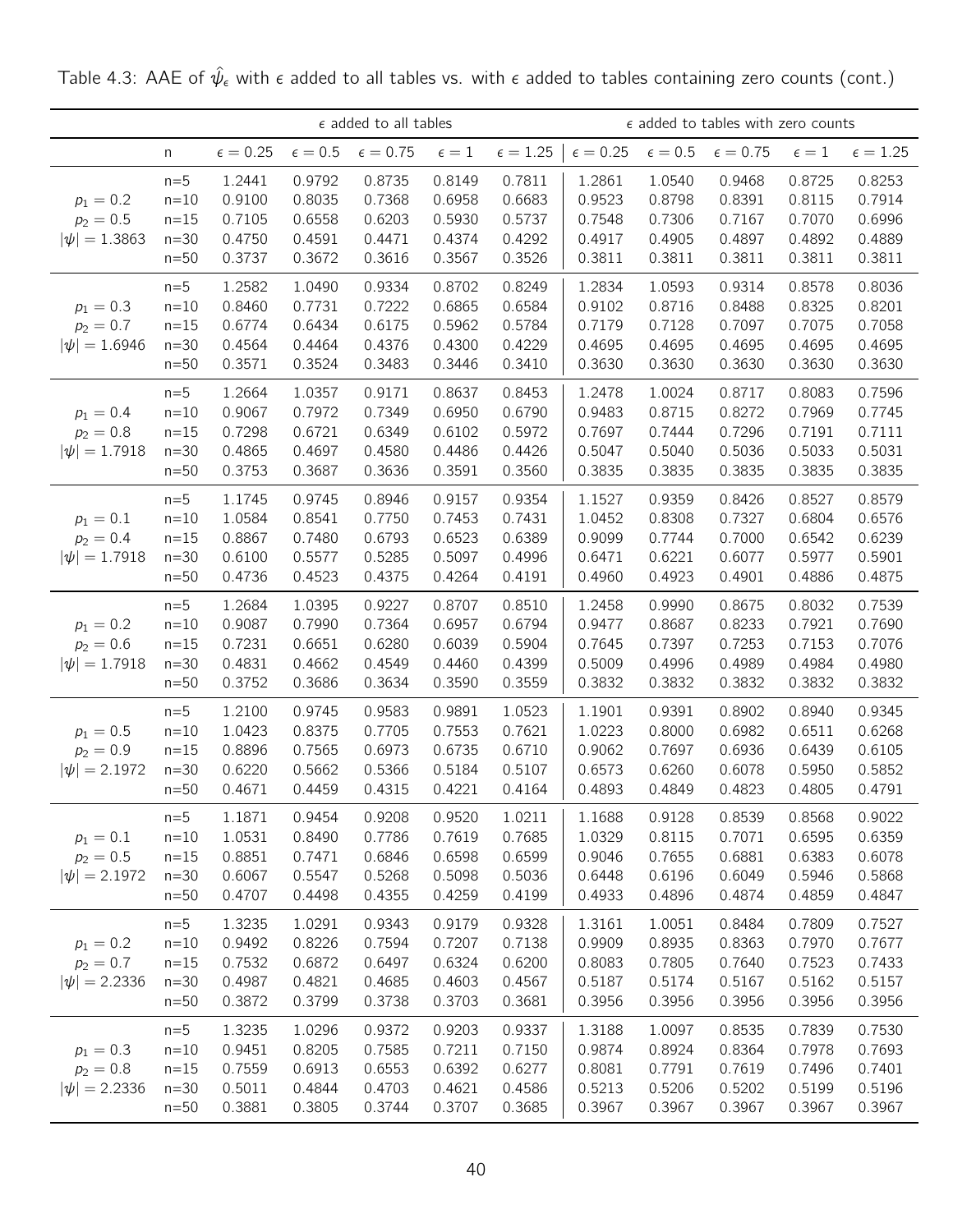|                                                 |                                                   | $\epsilon$ added to all tables<br>$\epsilon=0.25$<br>$\epsilon=0.5$<br>$\epsilon=0.75$<br>$\epsilon=1$<br>0.9941<br>1.1883<br>0.9867<br>1.0391<br>1.0538<br>0.8425<br>0.7804<br>0.7774<br>0.8965<br>0.7609<br>0.7074<br>0.6857<br>0.6260<br>0.5701<br>0.5410<br>0.5256 |                                                |                                                |                                                |                                                |                                                |                                                | $\epsilon$ added to tables with zero counts    |                                                |                                                |
|-------------------------------------------------|---------------------------------------------------|------------------------------------------------------------------------------------------------------------------------------------------------------------------------------------------------------------------------------------------------------------------------|------------------------------------------------|------------------------------------------------|------------------------------------------------|------------------------------------------------|------------------------------------------------|------------------------------------------------|------------------------------------------------|------------------------------------------------|------------------------------------------------|
|                                                 | n                                                 |                                                                                                                                                                                                                                                                        |                                                |                                                |                                                | $\epsilon = 1.25$                              | $\epsilon = 0.25$                              | $\epsilon=0.5$                                 | $\epsilon = 0.75$                              | $\epsilon=1$                                   | $\epsilon=1.25$                                |
| $p_1 = 0.4$<br>$p_2 = 0.9$<br>$ \psi  = 2.6027$ | $n=5$<br>$n=10$<br>$n=15$<br>$n = 30$<br>$n=50$   | 0.4700                                                                                                                                                                                                                                                                 | 0.4487                                         | 0.4346                                         | 0.4263                                         | 1.1261<br>0.8039<br>0.6923<br>0.5211<br>0.4226 | 1.1511<br>1.0328<br>0.9144<br>0.6620<br>0.4924 | 0.8985<br>0.7983<br>0.7747<br>0.6303<br>0.4880 | 0.8649<br>0.6895<br>0.6956<br>0.6118<br>0.4854 | 0.8762<br>0.6455<br>0.6439<br>0.5987<br>0.4836 | 0.9348<br>0.6313<br>0.6108<br>0.5886<br>0.4822 |
| $p_1 = 0.1$<br>$p_2 = 0.6$<br>$ \psi  = 2.6027$ | $n=5$<br>$n=10$<br>$n=15$<br>$n=30$<br>$n=50$     | 1.1884<br>1.0494<br>0.8965<br>0.6140<br>0.4722                                                                                                                                                                                                                         | 0.9871<br>0.8407<br>0.7557<br>0.5625<br>0.4511 | 0.9983<br>0.7796<br>0.7000<br>0.5342<br>0.4372 | 1.0476<br>0.7762<br>0.6797<br>0.5199<br>0.4290 | 1.1344<br>0.8027<br>0.6894<br>0.5163<br>0.4254 | 1.1511<br>1.0285<br>0.9188<br>0.6521<br>0.4953 | 0.8987<br>0.7947<br>0.7767<br>0.6266<br>0.4916 | 0.8689<br>0.6854<br>0.6970<br>0.6118<br>0.4894 | 0.8844<br>0.6395<br>0.6479<br>0.6012<br>0.4878 | 0.9428<br>0.6244<br>0.6196<br>0.5931<br>0.4866 |
| $p_1 = 0.2$<br>$p_2 = 0.8$<br>$ \psi  = 2.7726$ | $n=5$<br>$n=10$<br>$n = 15$<br>$n = 30$<br>$n=50$ | 1.3580<br>1.0295<br>0.8260<br>0.5408<br>0.4155                                                                                                                                                                                                                         | 1.0424<br>0.8781<br>0.7451<br>0.5189<br>0.4070 | 0.9684<br>0.7988<br>0.6932<br>0.5024<br>0.3999 | 0.9580<br>0.7692<br>0.6731<br>0.4931<br>0.3956 | 1.0617<br>0.7861<br>0.6732<br>0.4931<br>0.3952 | 1.2593<br>1.0693<br>0.8845<br>0.5683<br>0.4272 | 0.8672<br>0.9114<br>0.8312<br>0.5662<br>0.4272 | 0.7317<br>0.8189<br>0.7990<br>0.5650<br>0.4272 | 0.6706<br>0.7558<br>0.7759<br>0.5642<br>0.4272 | 0.7316<br>0.7136<br>0.7581<br>0.5635<br>0.4272 |
| $p_1 = 0.3$<br>$p_2 = 0.9$<br>$ \psi  = 3.0445$ | $n=5$<br>$n=10$<br>$n=15$<br>$n=30$<br>$n=50$     | 1.2580<br>1.0946<br>0.9210<br>0.6392<br>0.4803                                                                                                                                                                                                                         | 1.0272<br>0.8599<br>0.7856<br>0.5823<br>0.4584 | 0.9897<br>0.8034<br>0.7265<br>0.5538<br>0.4452 | 1.1352<br>0.8137<br>0.7165<br>0.5393<br>0.4369 | 1.2492<br>0.8614<br>0.7276<br>0.5400<br>0.4356 | 1.1855<br>1.0641<br>0.9425<br>0.6767<br>0.5039 | 0.8985<br>0.8033<br>0.7954<br>0.6446<br>0.4994 | 0.8160<br>0.6859<br>0.7113<br>0.6257<br>0.4968 | 0.9242<br>0.6385<br>0.6573<br>0.6122<br>0.4949 | 1.0070<br>0.6343<br>0.6244<br>0.6017<br>0.4935 |
| $p_1 = 0.1$<br>$p_2 = 0.7$<br>$ \psi  = 3.0445$ | $n=5$<br>$n=10$<br>$n=15$<br>$n=30$<br>$n=50$     | 1.2466<br>1.0919<br>0.9259<br>0.6276<br>0.4820                                                                                                                                                                                                                         | 1.0215<br>0.8589<br>0.7836<br>0.5752<br>0.4604 | 0.9895<br>0.8011<br>0.7197<br>0.5479<br>0.4475 | 1.1359<br>0.8096<br>0.7100<br>0.5340<br>0.4394 | 1.2507<br>0.8581<br>0.7231<br>0.5355<br>0.4382 | 1.1743<br>1.0631<br>0.9518<br>0.6673<br>0.5063 | 0.8934<br>0.8052<br>0.8027<br>0.6415<br>0.5026 | 0.8165<br>0.6859<br>0.7186<br>0.6263<br>0.5003 | 0.9260<br>0.6359<br>0.6678<br>0.6154<br>0.4987 | 1.0097<br>0.6319<br>0.6395<br>0.6071<br>0.4975 |
| $p_1 = 0.2$<br>$p_2 = 0.9$<br>$ \psi  = 3.5835$ | $n=5$<br>$n=10$<br>$n=15$<br>$n = 30$<br>$n=50$   | 1.2640<br>1.1789<br>0.9871<br>0.6765<br>0.5045                                                                                                                                                                                                                         | 0.9853<br>0.9134<br>0.8255<br>0.6116<br>0.4811 | 1.1185<br>0.8517<br>0.7709<br>0.5850<br>0.4682 | 1.2206<br>0.8830<br>0.7549<br>0.5732<br>0.4610 | 1.4409<br>0.9599<br>0.7934<br>0.5771<br>0.4622 | 1.1957<br>1.1178<br>1.0131<br>0.7205<br>0.5313 | 0.8641<br>0.8006<br>0.8362<br>0.6862<br>0.5267 | 0.9550<br>0.6629<br>0.7341<br>0.6657<br>0.5241 | 1.0221<br>0.6093<br>0.6690<br>0.6509<br>0.5221 | 1.2130<br>0.6121<br>0.6328<br>0.6393<br>0.5206 |
| $p_1 = 0.1$<br>$p_2 = 0.8$<br>$ \psi  = 3.5835$ | $n=5$<br>$n=10$<br>$n=15$<br>$n=30$<br>$n=50$     | 1.2602<br>1.1760<br>0.9964<br>0.6660<br>0.5073                                                                                                                                                                                                                         | 0.9780<br>0.9138<br>0.8292<br>0.6056<br>0.4838 | 1.1161<br>0.8495<br>0.7706<br>0.5807<br>0.4710 | 1.2216<br>0.8790<br>0.7562<br>0.5697<br>0.4636 | 1.4416<br>0.9573<br>0.7963<br>0.5742<br>0.4651 | 1.1903<br>1.1133<br>1.0235<br>0.7134<br>0.5351 | 0.8539<br>0.7980<br>0.8428<br>0.6863<br>0.5312 | 0.9486<br>0.6573<br>0.7396<br>0.6700<br>0.5289 | 1.0183<br>0.6019<br>0.6788<br>0.6583<br>0.5273 | 1.2082<br>0.6061<br>0.6467<br>0.6492<br>0.5260 |
| $p_1 = 0.1$<br>$p_2 = 0.9$<br>$ \psi  = 4.3944$ | $n=5$<br>$n=10$<br>$n=15$<br>$n=30$<br>$n=50$     | 1.1325<br>1.2773<br>1.1545<br>0.7884<br>0.5885                                                                                                                                                                                                                         | 1.0896<br>0.9468<br>0.9092<br>0.6981<br>0.5517 | 1.3067<br>0.8884<br>0.8379<br>0.6542<br>0.5317 | 1.6509<br>1.0523<br>0.8683<br>0.6492<br>0.5280 | 1.9125<br>1.1887<br>0.9453<br>0.6657<br>0.5312 | 1.0846<br>1.1546<br>1.1246<br>0.8484<br>0.6289 | 1.0046<br>0.7248<br>0.8164<br>0.7858<br>0.6202 | 1.1920<br>0.5833<br>0.6582<br>0.7476<br>0.6149 | 1.5118<br>0.6762<br>0.5831<br>0.7198<br>0.6110 | 1.7529<br>0.7509<br>0.5670<br>0.6986<br>0.6079 |

Table 4.3: AAE of  $\hat{\psi}_{\epsilon}$  with  $\epsilon$  added to all tables vs. with  $\epsilon$  added to tables containing zero counts (cont.)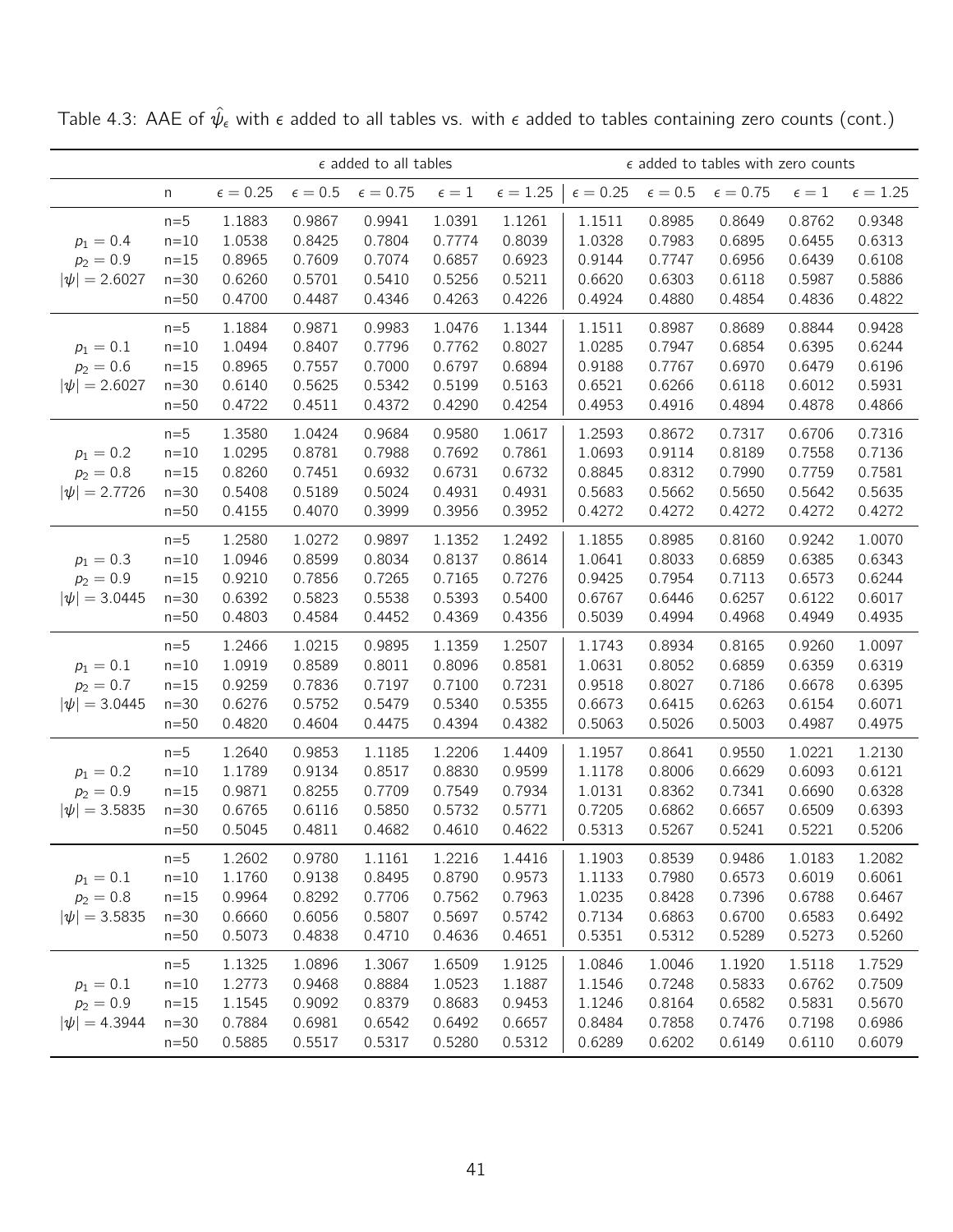|                                                 | $\epsilon$ added to all tables<br>$\epsilon=0.75$<br>$\epsilon = 0.25$<br>$\epsilon=0.5$<br>$\epsilon=1$<br>n<br>0.6138<br>1.0180<br>0.7515<br>0.5256<br>$n=5$ |                                                |                                                |                                                |                                                |                                                |                                                |                                                | $\epsilon$ and correction added all tables     |                                                |                                                |
|-------------------------------------------------|----------------------------------------------------------------------------------------------------------------------------------------------------------------|------------------------------------------------|------------------------------------------------|------------------------------------------------|------------------------------------------------|------------------------------------------------|------------------------------------------------|------------------------------------------------|------------------------------------------------|------------------------------------------------|------------------------------------------------|
|                                                 |                                                                                                                                                                |                                                |                                                |                                                |                                                | $\epsilon = 1.25$                              | $\epsilon = 0.25$                              | $\epsilon=0.5$                                 | $\epsilon = 0.75$                              | $\epsilon=1$                                   | $\epsilon = 1.25$                              |
| $p_1 = 0.1$<br>$p_2 = 0.1$<br>$ \psi =0$        | $n=10$<br>$n=15$<br>$n=30$<br>$n=50$                                                                                                                           | 1.1414<br>1.0386<br>0.7619<br>0.5780           | 0.8692<br>0.8241<br>0.6707<br>0.5415           | 0.7240<br>0.7035<br>0.6091<br>0.5121           | 0.6288<br>0.6214<br>0.5620<br>0.4870           | 0.4629<br>0.5600<br>0.5604<br>0.5237<br>0.4651 | 1.0699<br>1.1618<br>1.0497<br>0.7659<br>0.5800 | 0.8552<br>0.9100<br>0.8461<br>0.6787<br>0.5454 | 0.7694<br>0.7852<br>0.7365<br>0.6211<br>0.5179 | 0.7330<br>0.7104<br>0.6655<br>0.5780<br>0.4947 | 0.7222<br>0.6620<br>0.6155<br>0.5437<br>0.4746 |
| $p_1 = 0.2$<br>$p_2 = 0.2$<br>$ \psi =0$        | $n=5$<br>$n=10$<br>$n=15$<br>$n=30$<br>$n=50$                                                                                                                  | 1.2074<br>0.9957<br>0.8022<br>0.5296<br>0.4130 | 0.9376<br>0.8388<br>0.7154<br>0.5067<br>0.4034 | 0.7897<br>0.7427<br>0.6555<br>0.4867<br>0.3943 | 0.6906<br>0.6733<br>0.6090<br>0.4689<br>0.3858 | 0.6177<br>0.6192<br>0.5707<br>0.4527<br>0.3777 | 1.2824<br>1.0237<br>0.8174<br>0.5350<br>0.4155 | 1.0877<br>0.8948<br>0.7458<br>0.5174<br>0.4085 | 1.0148<br>0.8267<br>0.7012<br>0.5029<br>0.4021 | 0.9908<br>0.7853<br>0.6699<br>0.4904<br>0.3961 | 0.9929<br>0.7592<br>0.6469<br>0.4796<br>0.3905 |
| $p_1 = 0.3$<br>$p_2 = 0.3$<br>$ \psi =0$        | $n=5$<br>$n=10$<br>$n=15$<br>$n=30$<br>$n=50$                                                                                                                  | 1.1862<br>0.8455<br>0.6616<br>0.4523<br>0.3565 | 0.9709<br>0.7639<br>0.6240<br>0.4411<br>0.3513 | 0.8424<br>0.7048<br>0.5925<br>0.4306<br>0.3464 | 0.7513<br>0.6575<br>0.5652<br>0.4206<br>0.3416 | 0.6814<br>0.6179<br>0.5409<br>0.4112<br>0.3369 | 1.2749<br>0.8779<br>0.6791<br>0.4585<br>0.3594 | 1.1482<br>0.8287<br>0.6591<br>0.4535<br>0.3573 | 1.1084<br>0.8021<br>0.6452<br>0.4492<br>0.3552 | 1.1059<br>0.7873<br>0.6354<br>0.4454<br>0.3534 | 1.1246<br>0.7801<br>0.6287<br>0.4422<br>0.3517 |
| $p_1 = 0.4$<br>$p_2 = 0.4$<br>$ \psi =0$        | $n=5$<br>$n=10$<br>$n=15$<br>$n=30$<br>$n=50$                                                                                                                  | 1.1127<br>0.7693<br>0.6023<br>0.4207<br>0.3330 | 0.9474<br>0.7186<br>0.5785<br>0.4128<br>0.3293 | 0.8396<br>0.6769<br>0.5569<br>0.4053<br>0.3257 | 0.7590<br>0.6410<br>0.5371<br>0.3980<br>0.3222 | 0.6949<br>0.6093<br>0.5189<br>0.3911<br>0.3188 | 1.2072<br>0.8042<br>0.6209<br>0.4273<br>0.3362 | 1.1364<br>0.7884<br>0.6159<br>0.4261<br>0.3356 | 1.1231<br>0.7816<br>0.6130<br>0.4252<br>0.3352 | 1.1369<br>0.7805<br>0.6119<br>0.4246<br>0.3349 | 1.1673<br>0.7837<br>0.6123<br>0.4243<br>0.3346 |
| $p_1 = 0.5$<br>$p_2 = 0.5$<br>$ \psi =0$        | $n=5$<br>$n=10$<br>$n=15$<br>$n=30$<br>$n=50$                                                                                                                  | 1.0938<br>0.7497<br>0.5893<br>0.4113<br>0.3253 | 0.9443<br>0.7062<br>0.5684<br>0.4042<br>0.3220 | 0.8429<br>0.6689<br>0.5491<br>0.3975<br>0.3188 | 0.7655<br>0.6360<br>0.5312<br>0.3909<br>0.3156 | 0.7031<br>0.6065<br>0.5144<br>0.3846<br>0.3125 | 1.1908<br>0.7853<br>0.6084<br>0.4180<br>0.3286 | 1.1383<br>0.7775<br>0.6067<br>0.4178<br>0.3285 | 1.1340<br>0.7758<br>0.6065<br>0.4178<br>0.3285 | 1.1536<br>0.7785<br>0.6077<br>0.4180<br>0.3286 | 1.1883<br>0.7847<br>0.6102<br>0.4185<br>0.3287 |
| $p_1 = 0.4$<br>$p_2 = 0.5$<br>$ \psi  = 0.4055$ | $n=5$<br>$n=10$<br>$n=15$<br>$n=30$<br>$n=50$                                                                                                                  | 1.1607<br>0.7624<br>0.6071<br>0.4164<br>0.3297 | 0.9937<br>0.7167<br>0.5843<br>0.4092<br>0.3263 | 0.8824<br>0.6796<br>0.5635<br>0.4023<br>0.3231 | 0.7982<br>0.6473<br>0.5443<br>0.3959<br>0.3200 | 0.7307<br>0.6194<br>0.5265<br>0.3897<br>0.3169 | 1.2635<br>0.7970<br>0.6264<br>0.4231<br>0.3329 | 1.1993<br>0.7852<br>0.6230<br>0.4224<br>0.3326 | 1.1908<br>0.7813<br>0.6215<br>0.4219<br>0.3323 | 1.2093<br>0.7827<br>0.6216<br>0.4217<br>0.3322 | 1.2446<br>0.7883<br>0.6231<br>0.4218<br>0.3321 |
| $p_1 = 0.5$<br>$p_2 = 0.6$<br>$ \psi  = 0.4055$ | $n=5$<br>$n=10$<br>$n=15$<br>$n = 30$<br>$n=50$                                                                                                                | 1.1817<br>0.7516<br>0.6109<br>0.4186<br>0.3278 | 1.0152<br>0.7061<br>0.5880<br>0.4114<br>0.3245 | 0.9040<br>0.6692<br>0.5671<br>0.4046<br>0.3212 | 0.8198<br>0.6372<br>0.5478<br>0.3981<br>0.3181 | 0.7523<br>0.6098<br>0.5299<br>0.3919<br>0.3151 | 1.2846<br>0.7859<br>0.6302<br>0.4252<br>0.3310 | 1.2209<br>0.7739<br>0.6267<br>0.4244<br>0.3307 | 1.2126<br>0.7699<br>0.6251<br>0.4239<br>0.3304 | 1.2312<br>0.7712<br>0.6251<br>0.4237<br>0.3303 | 1.2666<br>0.7767<br>0.6265<br>0.4237<br>0.3302 |
| $p_1 = 0.3$<br>$p_2 = 0.4$<br>$ \psi  = 0.4418$ | $n=5$<br>$n=10$<br>$n=15$<br>$n=30$<br>$n=50$                                                                                                                  | 1.2146<br>0.8175<br>0.6410<br>0.4376<br>0.3467 | 1.0143<br>0.7509<br>0.6098<br>0.4281<br>0.3423 | 0.8893<br>0.7015<br>0.5828<br>0.4193<br>0.3381 | 0.7982<br>0.6625<br>0.5589<br>0.4110<br>0.3340 | 0.7270<br>0.6293<br>0.5372<br>0.4031<br>0.3301 | 1.3127<br>0.8502<br>0.6597<br>0.4440<br>0.3497 | 1.2103<br>0.8163<br>0.6469<br>0.4409<br>0.3483 | 1.1834<br>0.7985<br>0.6386<br>0.4382<br>0.3471 | 1.1904<br>0.7895<br>0.6332<br>0.4360<br>0.3459 | 1.2172<br>0.7867<br>0.6302<br>0.4341<br>0.3449 |
| $p_1 = 0.2$<br>$p_2 = 0.3$<br>$ \psi  = 0.5390$ | $n=5$<br>$n=10$<br>$n=15$<br>$n=30$<br>$n=50$                                                                                                                  | 1.2923<br>0.9509<br>0.7467<br>0.4956<br>0.3873 | 1.0289<br>0.8269<br>0.6826<br>0.4783<br>0.3798 | 0.8785<br>0.7470<br>0.6360<br>0.4631<br>0.3728 | 0.7749<br>0.6908<br>0.6000<br>0.4497<br>0.3663 | 0.6971<br>0.6483<br>0.5696<br>0.4376<br>0.3602 | 1.3820<br>0.9802<br>0.7637<br>0.5013<br>0.3900 | 1.2083<br>0.8856<br>0.7163<br>0.4897<br>0.3853 | 1.1476<br>0.8350<br>0.6860<br>0.4802<br>0.3809 | 1.1336<br>0.8046<br>0.6653<br>0.4720<br>0.3769 | 1.1453<br>0.7863<br>0.6506<br>0.4649<br>0.3732 |

Table 4.4: AAE of  $\hat{\psi}_{\epsilon}$  with  $\epsilon$  added to all tables vs. with  $\epsilon$  and correction added to all tables  $(\hat{\psi}_{\epsilon,0.5})$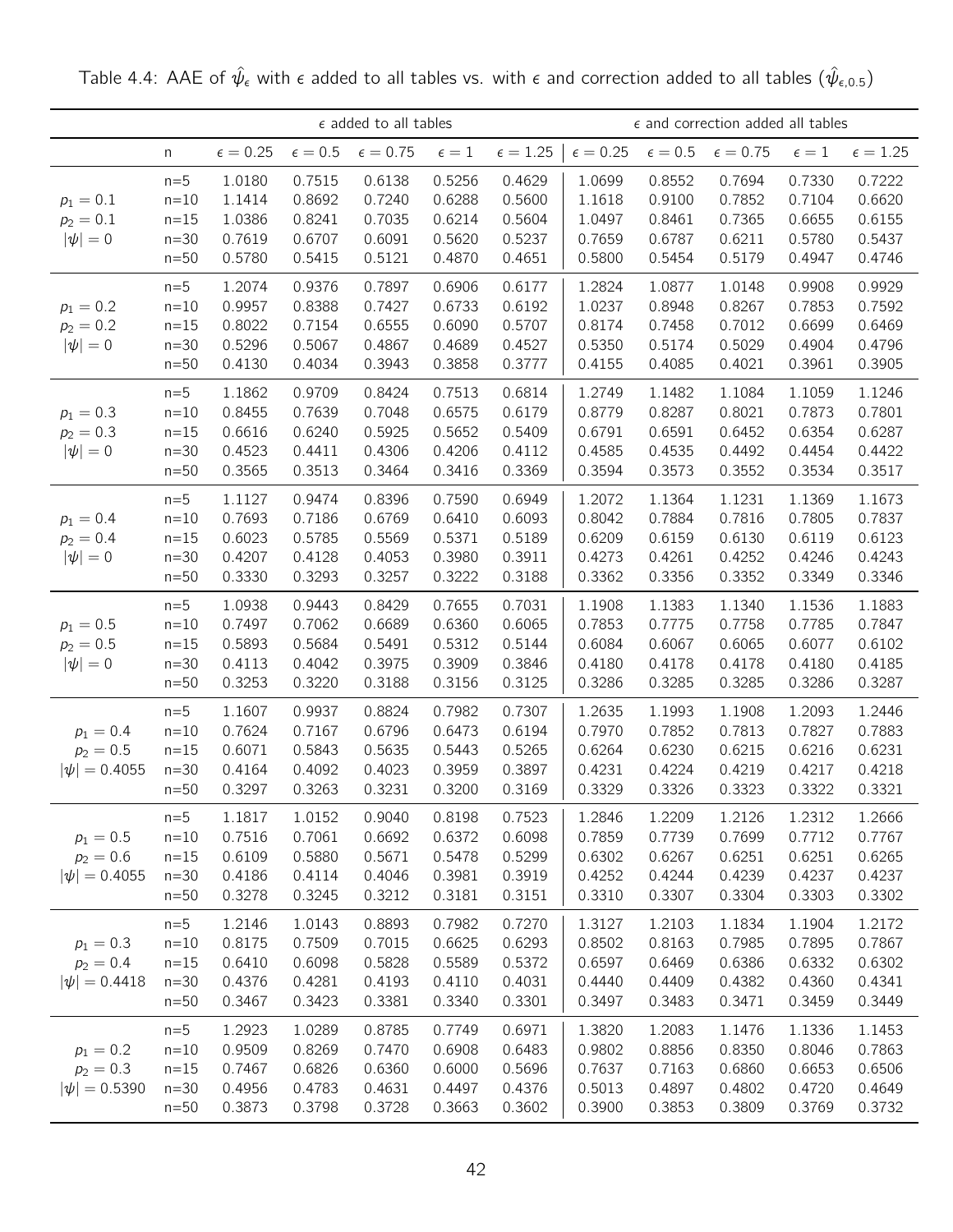|                                                 |                                               |                                                |                                                | $\epsilon$ added to all tables                 |                                                |                                                | $\epsilon$ and correction added all tables     |                                                |                                                |                                                |                                                |
|-------------------------------------------------|-----------------------------------------------|------------------------------------------------|------------------------------------------------|------------------------------------------------|------------------------------------------------|------------------------------------------------|------------------------------------------------|------------------------------------------------|------------------------------------------------|------------------------------------------------|------------------------------------------------|
|                                                 | n                                             | $\epsilon = 0.25$                              | $\epsilon=0.5$                                 | $\epsilon=0.75$                                | $\epsilon=1$                                   | $\epsilon = 1.25$                              | $\epsilon = 0.25$                              | $\epsilon=0.5$                                 | $\epsilon = 0.75$                              | $\epsilon=1$                                   | $\epsilon = 1.25$                              |
| $p_1 = 0.1$<br>$p_2 = 0.2$<br>$ \psi  = 0.8109$ | $n=5$<br>$n=10$<br>$n=15$<br>$n=30$<br>$n=50$ | 1.2776<br>1.1485<br>0.9727<br>0.6559<br>0.5060 | 0.9761<br>0.9123<br>0.8084<br>0.5993<br>0.4825 | 0.8231<br>0.7836<br>0.7129<br>0.5592<br>0.4630 | 0.7246<br>0.7033<br>0.6495<br>0.5289<br>0.4472 | 0.6789<br>0.6624<br>0.6118<br>0.5067<br>0.4341 | 1.3495<br>1.1714<br>0.9854<br>0.6605<br>0.5082 | 1.1128<br>0.9580<br>0.8323<br>0.6080<br>0.4865 | 1.0209<br>0.8520<br>0.7489<br>0.5717<br>0.4690 | 0.9857<br>0.7888<br>0.6953<br>0.5447<br>0.4546 | 0.9802<br>0.7544<br>0.6626<br>0.5245<br>0.4427 |
| $p_1 = 0.4$<br>$p_2 = 0.6$<br>$ \psi  = 0.8109$ | $n=5$<br>$n=10$<br>$n=15$<br>$n=30$<br>$n=50$ | 1.1592<br>0.7631<br>0.6129<br>0.4232<br>0.3315 | 0.9936<br>0.7167<br>0.5904<br>0.4160<br>0.3281 | 0.8964<br>0.6791<br>0.5715<br>0.4093<br>0.3249 | 0.8253<br>0.6491<br>0.5543<br>0.4031<br>0.3219 | 0.7706<br>0.6228<br>0.5389<br>0.3971<br>0.3190 | 1.2570<br>0.7987<br>0.6318<br>0.4300<br>0.3348 | 1.1808<br>0.7828<br>0.6265<br>0.4288<br>0.3342 | 1.1698<br>0.7765<br>0.6238<br>0.4279<br>0.3338 | 1.1900<br>0.7767<br>0.6230<br>0.4273<br>0.3334 | 1.2297<br>0.7816<br>0.6241<br>0.4271<br>0.3331 |
| $p_1 = 0.3$<br>$p_2 = 0.5$<br>$ \psi  = 0.8473$ | $n=5$<br>$n=10$<br>$n=15$<br>$n=30$<br>$n=50$ | 1.1769<br>0.8085<br>0.6311<br>0.4330<br>0.3432 | 0.9933<br>0.7466<br>0.6033<br>0.4239<br>0.3390 | 0.8835<br>0.7031<br>0.5793<br>0.4159<br>0.3350 | 0.8048<br>0.6680<br>0.5594<br>0.4082<br>0.3313 | 0.7492<br>0.6380<br>0.5420<br>0.4014<br>0.3278 | 1.2776<br>0.8406<br>0.6498<br>0.4394<br>0.3463 | 1.1729<br>0.8106<br>0.6382<br>0.4368<br>0.3451 | 1.1475<br>0.7952<br>0.6306<br>0.4346<br>0.3440 | 1.1614<br>0.7887<br>0.6259<br>0.4327<br>0.3430 | 1.1970<br>0.7886<br>0.6234<br>0.4313<br>0.3422 |
| $p_1 = 0.5$<br>$p_2 = 0.7$<br>$ \psi  = 0.8473$ | $n=5$<br>$n=10$<br>$n=15$<br>$n=30$<br>$n=50$ | 1.1855<br>0.7980<br>0.6396<br>0.4373<br>0.3410 | 1.0091<br>0.7356<br>0.6119<br>0.4282<br>0.3368 | 0.9033<br>0.6920<br>0.5879<br>0.4200<br>0.3329 | 0.8272<br>0.6569<br>0.5679<br>0.4122<br>0.3292 | 0.7724<br>0.6270<br>0.5502<br>0.4053<br>0.3258 | 1.2848<br>0.8302<br>0.6581<br>0.4437<br>0.3441 | 1.1854<br>0.7999<br>0.6464<br>0.4408<br>0.3429 | 1.1620<br>0.7843<br>0.6387<br>0.4384<br>0.3418 | 1.1765<br>0.7778<br>0.6338<br>0.4365<br>0.3409 | 1.2121<br>0.7777<br>0.6311<br>0.4349<br>0.3400 |
| $p_1 = 0.2$<br>$p_2 = 0.4$<br>$ \psi  = 0.9808$ | $n=5$<br>$n=10$<br>$n=15$<br>$n=30$<br>$n=50$ | 1.2536<br>0.9195<br>0.7173<br>0.4793<br>0.3770 | 1.0157<br>0.8092<br>0.6598<br>0.4637<br>0.3704 | 0.8816<br>0.7374<br>0.6190<br>0.4503<br>0.3641 | 0.8065<br>0.6920<br>0.5898<br>0.4393<br>0.3588 | 0.7559<br>0.6565<br>0.5664<br>0.4296<br>0.3539 | 1.3314<br>0.9495<br>0.7339<br>0.4855<br>0.3799 | 1.1713<br>0.8691<br>0.6930<br>0.4754<br>0.3758 | 1.1150<br>0.8271<br>0.6677<br>0.4675<br>0.3722 | 1.1010<br>0.8036<br>0.6510<br>0.4608<br>0.3688 | 1.1102<br>0.7905<br>0.6393<br>0.4551<br>0.3658 |
| $p_1 = 0.4$<br>$p_2 = 0.7$<br>$ \psi  = 1.2528$ | $n=5$<br>$n=10$<br>$n=15$<br>$n=30$<br>$n=50$ | 1.2351<br>0.8085<br>0.6509<br>0.4416<br>0.3445 | 1.0225<br>0.7450<br>0.6182<br>0.4326<br>0.3403 | 0.8964<br>0.7020<br>0.5900<br>0.4244<br>0.3364 | 0.8246<br>0.6671<br>0.5710<br>0.4171<br>0.3328 | 0.7884<br>0.6396<br>0.5566<br>0.4102<br>0.3295 | 1.3366<br>0.8409<br>0.6706<br>0.4479<br>0.3477 | 1.2255<br>0.8065<br>0.6576<br>0.4446<br>0.3462 | 1.1955<br>0.7892<br>0.6489<br>0.4418<br>0.3449 | 1.2030<br>0.7826<br>0.6433<br>0.4394<br>0.3437 | 1.2310<br>0.7831<br>0.6401<br>0.4375<br>0.3427 |
| $p_1 = 0.3$<br>$p_2 = 0.6$<br>$ \psi  = 1.2528$ | $n=5$<br>$n=10$<br>$n=15$<br>$n=30$<br>$n=50$ | 1.2420<br>0.8067<br>0.6483<br>0.4398<br>0.3452 | 1.0244<br>0.7440<br>0.6160<br>0.4310<br>0.3410 | 0.8978<br>0.7020<br>0.5883<br>0.4231<br>0.3372 | 0.8266<br>0.6680<br>0.5698<br>0.4160<br>0.3335 | 0.7915<br>0.6407<br>0.5560<br>0.4094<br>0.3302 | 1.3441<br>0.8389<br>0.6675<br>0.4463<br>0.3483 | 1.2286<br>0.8048<br>0.6543<br>0.4431<br>0.3468 | 1.1967<br>0.7877<br>0.6456<br>0.4404<br>0.3455 | 1.2039<br>0.7812<br>0.6399<br>0.4382<br>0.3444 | 1.2317<br>0.7818<br>0.6367<br>0.4363<br>0.3433 |
| $p_1 = 0.1$<br>$p_2 = 0.3$<br>$ \psi  = 1.3499$ | $n=5$<br>$n=10$<br>$n=15$<br>$n=30$<br>$n=50$ | 1.2585<br>1.0877<br>0.9127<br>0.6230<br>0.4820 | 0.9495<br>0.8782<br>0.7642<br>0.5714<br>0.4606 | 0.8832<br>0.7770<br>0.6947<br>0.5366<br>0.4441 | 0.8435<br>0.7285<br>0.6530<br>0.5154<br>0.4318 | 0.8172<br>0.7149<br>0.6278<br>0.5008<br>0.4222 | 1.3404<br>1.1118<br>0.9283<br>0.6280<br>0.4843 | 1.0927<br>0.9226<br>0.7888<br>0.5801<br>0.4646 | 1.0271<br>0.8436<br>0.7203<br>0.5487<br>0.4493 | 1.0263<br>0.7970<br>0.6837<br>0.5258<br>0.4366 | 1.0371<br>0.7677<br>0.6626<br>0.5092<br>0.4270 |
| $p_1 = 0.5$<br>$p_2 = 0.8$<br>$ \psi  = 1.3863$ | $n=5$<br>$n=10$<br>$n=15$<br>$n=30$<br>$n=50$ | 1.2588<br>0.8956<br>0.7174<br>0.4817<br>0.3721 | 1.0065<br>0.7906<br>0.6636<br>0.4658<br>0.3655 | 0.9014<br>0.7245<br>0.6293<br>0.4535<br>0.3600 | 0.8417<br>0.6846<br>0.6033<br>0.4435<br>0.3553 | 0.8071<br>0.6584<br>0.5848<br>0.4353<br>0.3514 | 1.3620<br>0.9250<br>0.7361<br>0.4881<br>0.3751 | 1.2052<br>0.8494<br>0.6948<br>0.4780<br>0.3710 | 1.1648<br>0.8103<br>0.6712<br>0.4697<br>0.3674 | 1.1675<br>0.7878<br>0.6554<br>0.4629<br>0.3643 | 1.1912<br>0.7756<br>0.6447<br>0.4573<br>0.3614 |

Table 4.4: AAE of  $\hat\psi_\epsilon$  with  $\epsilon$  added to all tables vs. with  $\epsilon$  and correction added to all tables  $(\hat\psi_{\epsilon,0.5})$  (cont.)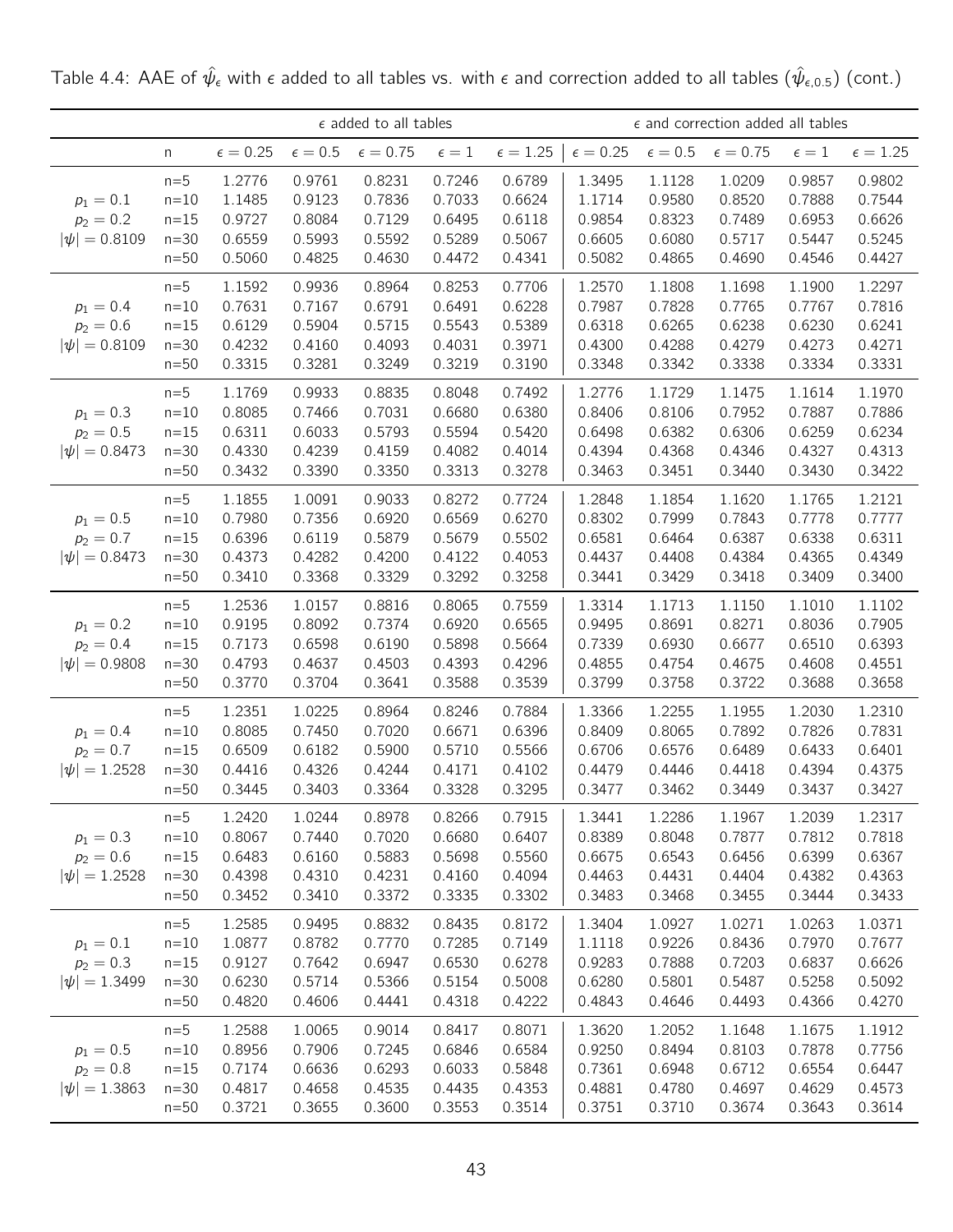|                                                 |                                               |                                                |                                                | $\epsilon$ added to all tables                 |                                                |                                                | $\epsilon$ and correction added all tables     |                                                |                                                |                                                |                                                |
|-------------------------------------------------|-----------------------------------------------|------------------------------------------------|------------------------------------------------|------------------------------------------------|------------------------------------------------|------------------------------------------------|------------------------------------------------|------------------------------------------------|------------------------------------------------|------------------------------------------------|------------------------------------------------|
|                                                 | n                                             | $\epsilon = 0.25$                              | $\epsilon=0.5$                                 | $\epsilon=0.75$                                | $\epsilon=1$                                   | $\epsilon = 1.25$                              | $\epsilon = 0.25$                              | $\epsilon=0.5$                                 | $\epsilon = 0.75$                              | $\epsilon=1$                                   | $\epsilon = 1.25$                              |
| $p_1 = 0.2$<br>$p_2 = 0.5$<br>$ \psi  = 1.3863$ | $n=5$<br>$n=10$<br>$n=15$<br>$n=30$<br>$n=50$ | 1.2441<br>0.9100<br>0.7105<br>0.4750<br>0.3737 | 0.9792<br>0.8035<br>0.6558<br>0.4591<br>0.3672 | 0.8735<br>0.7368<br>0.6203<br>0.4471<br>0.3616 | 0.8149<br>0.6958<br>0.5930<br>0.4374<br>0.3567 | 0.7811<br>0.6683<br>0.5737<br>0.4292<br>0.3526 | 1.3521<br>0.9398<br>0.7300<br>0.4815<br>0.3767 | 1.1861<br>0.8629<br>0.6889<br>0.4717<br>0.3727 | 1.1444<br>0.8237<br>0.6656<br>0.4636<br>0.3691 | 1.1478<br>0.8011<br>0.6499<br>0.4571<br>0.3660 | 1.1728<br>0.7889<br>0.6394<br>0.4518<br>0.3631 |
| $p_1 = 0.3$<br>$p_2 = 0.7$<br>$ \psi  = 1.6946$ | $n=5$<br>$n=10$<br>$n=15$<br>$n=30$<br>$n=50$ | 1.2582<br>0.8460<br>0.6774<br>0.4564<br>0.3571 | 1.0490<br>0.7731<br>0.6434<br>0.4464<br>0.3524 | 0.9334<br>0.7222<br>0.6175<br>0.4376<br>0.3483 | 0.8702<br>0.6865<br>0.5962<br>0.4300<br>0.3446 | 0.8249<br>0.6584<br>0.5784<br>0.4229<br>0.3410 | 1.3490<br>0.8826<br>0.6943<br>0.4631<br>0.3603 | 1.2030<br>0.8303<br>0.6730<br>0.4576<br>0.3579 | 1.1659<br>0.8021<br>0.6583<br>0.4530<br>0.3558 | 1.1755<br>0.7883<br>0.6478<br>0.4491<br>0.3538 | 1.2127<br>0.7843<br>0.6415<br>0.4458<br>0.3520 |
| $p_1 = 0.4$<br>$p_2 = 0.8$<br>$ \psi  = 1.7918$ | $n=5$<br>$n=10$<br>$n=15$<br>$n=30$<br>$n=50$ | 1.2664<br>0.9067<br>0.7298<br>0.4865<br>0.3753 | 1.0357<br>0.7972<br>0.6721<br>0.4697<br>0.3687 | 0.9171<br>0.7349<br>0.6349<br>0.4580<br>0.3636 | 0.8637<br>0.6950<br>0.6102<br>0.4486<br>0.3591 | 0.8453<br>0.6790<br>0.5972<br>0.4426<br>0.3560 | 1.3408<br>0.9358<br>0.7461<br>0.4931<br>0.3787 | 1.1780<br>0.8553<br>0.7046<br>0.4825<br>0.3743 | 1.1206<br>0.8131<br>0.6785<br>0.4737<br>0.3704 | 1.1250<br>0.7883<br>0.6605<br>0.4664<br>0.3670 | 1.1593<br>0.7741<br>0.6477<br>0.4603<br>0.3639 |
| $p_1 = 0.1$<br>$p_2 = 0.4$<br>$ \psi  = 1.7918$ | $n=5$<br>$n=10$<br>$n=15$<br>$n=30$<br>$n=50$ | 1.1745<br>1.0584<br>0.8867<br>0.6100<br>0.4736 | 0.9745<br>0.8541<br>0.7480<br>0.5577<br>0.4523 | 0.8946<br>0.7750<br>0.6793<br>0.5285<br>0.4375 | 0.9157<br>0.7453<br>0.6523<br>0.5097<br>0.4264 | 0.9354<br>0.7431<br>0.6389<br>0.4996<br>0.4191 | 1.2569<br>1.0834<br>0.8999<br>0.6155<br>0.4761 | 1.0939<br>0.9042<br>0.7721<br>0.5665<br>0.4558 | 1.0462<br>0.8296<br>0.7074<br>0.5360<br>0.4412 | 1.0417<br>0.7916<br>0.6688<br>0.5147<br>0.4297 | 1.0591<br>0.7685<br>0.6448<br>0.5001<br>0.4204 |
| $p_1 = 0.2$<br>$p_2 = 0.6$<br>$ \psi  = 1.7918$ | $n=5$<br>$n=10$<br>$n=15$<br>$n=30$<br>$n=50$ | 1.2684<br>0.9087<br>0.7231<br>0.4831<br>0.3752 | 1.0395<br>0.7990<br>0.6651<br>0.4662<br>0.3686 | 0.9227<br>0.7364<br>0.6280<br>0.4549<br>0.3634 | 0.8707<br>0.6957<br>0.6039<br>0.4460<br>0.3590 | 0.8510<br>0.6794<br>0.5904<br>0.4399<br>0.3559 | 1.3419<br>0.9372<br>0.7398<br>0.4901<br>0.3784 | 1.1771<br>0.8559<br>0.6983<br>0.4796<br>0.3741 | 1.1191<br>0.8136<br>0.6722<br>0.4711<br>0.3703 | 1.1231<br>0.7889<br>0.6541<br>0.4640<br>0.3670 | 1.1571<br>0.7746<br>0.6414<br>0.4582<br>0.3639 |
| $p_1 = 0.5$<br>$p_2 = 0.9$<br>$ \psi  = 2.1972$ | $n=5$<br>$n=10$<br>$n=15$<br>$n=30$<br>$n=50$ | 1.2100<br>1.0423<br>0.8896<br>0.6220<br>0.4671 | 0.9745<br>0.8375<br>0.7565<br>0.5662<br>0.4459 | 0.9583<br>0.7705<br>0.6973<br>0.5366<br>0.4315 | 0.9891<br>0.7553<br>0.6735<br>0.5184<br>0.4221 | 1.0523<br>0.7621<br>0.6710<br>0.5107<br>0.4164 | 1.3025<br>1.0687<br>0.9044<br>0.6273<br>0.4698 | 1.1087<br>0.8871<br>0.7738<br>0.5741<br>0.4494 | 1.0398<br>0.8096<br>0.7104<br>0.5407<br>0.4342 | 1.0417<br>0.7749<br>0.6778<br>0.5183<br>0.4228 | 1.0528<br>0.7546<br>0.6562<br>0.5025<br>0.4133 |
| $p_1 = 0.1$<br>$p_2 = 0.5$<br>$ \psi  = 2.1972$ | $n=5$<br>$n=10$<br>$n=15$<br>$n=30$<br>$n=50$ | 1.1871<br>1.0531<br>0.8851<br>0.6067<br>0.4707 | 0.9454<br>0.8490<br>0.7471<br>0.5547<br>0.4498 | 0.9208<br>0.7786<br>0.6846<br>0.5268<br>0.4355 | 0.9520<br>0.7619<br>0.6598<br>0.5098<br>0.4259 | 1.0211<br>0.7685<br>0.6599<br>0.5036<br>0.4199 | 1.2821<br>1.0796<br>0.9012<br>0.6125<br>0.4733 | 1.0884<br>0.8992<br>0.7667<br>0.5635<br>0.4531 | 1.0200<br>0.8211<br>0.7011<br>0.5322<br>0.4381 | 1.0214<br>0.7849<br>0.6673<br>0.5110<br>0.4268 | 1.0335<br>0.7635<br>0.6448<br>0.4960<br>0.4173 |
| $p_1 = 0.2$<br>$p_2 = 0.7$<br>$ \psi  = 2.2336$ | $n=5$<br>$n=10$<br>$n=15$<br>$n=30$<br>$n=50$ | 1.3235<br>0.9492<br>0.7532<br>0.4987<br>0.3872 | 1.0291<br>0.8226<br>0.6872<br>0.4821<br>0.3799 | 0.9343<br>0.7594<br>0.6497<br>0.4685<br>0.3738 | 0.9179<br>0.7207<br>0.6324<br>0.4603<br>0.3703 | 0.9328<br>0.7138<br>0.6200<br>0.4567<br>0.3681 | 1.4346<br>0.9786<br>0.7742<br>0.5056<br>0.3902 | 1.2242<br>0.8788<br>0.7243<br>0.4931<br>0.3853 | 1.1537<br>0.8254<br>0.6929<br>0.4831<br>0.3807 | 1.1437<br>0.7933<br>0.6709<br>0.4746<br>0.3765 | 1.1593<br>0.7737<br>0.6553<br>0.4673<br>0.3727 |
| $p_1 = 0.3$<br>$p_2 = 0.8$<br>$ \psi  = 2.2336$ | $n=5$<br>$n=10$<br>$n=15$<br>$n=30$<br>$n=50$ | 1.3235<br>0.9451<br>0.7559<br>0.5011<br>0.3881 | 1.0296<br>0.8205<br>0.6913<br>0.4844<br>0.3805 | 0.9372<br>0.7585<br>0.6553<br>0.4703<br>0.3744 | 0.9203<br>0.7211<br>0.6392<br>0.4621<br>0.3707 | 0.9337<br>0.7150<br>0.6277<br>0.4586<br>0.3685 | 1.4356<br>0.9744<br>0.7754<br>0.5075<br>0.3913 | 1.2265<br>0.8763<br>0.7258<br>0.4951<br>0.3862 | 1.1566<br>0.8236<br>0.6945<br>0.4850<br>0.3816 | 1.1471<br>0.7918<br>0.6726<br>0.4762<br>0.3773 | 1.1633<br>0.7724<br>0.6569<br>0.4687<br>0.3734 |

Table 4.4: AAE of  $\hat\psi_\epsilon$  with  $\epsilon$  added to all tables vs. with  $\epsilon$  and correction added to all tables  $(\hat\psi_{\epsilon,0.5})$  (cont.)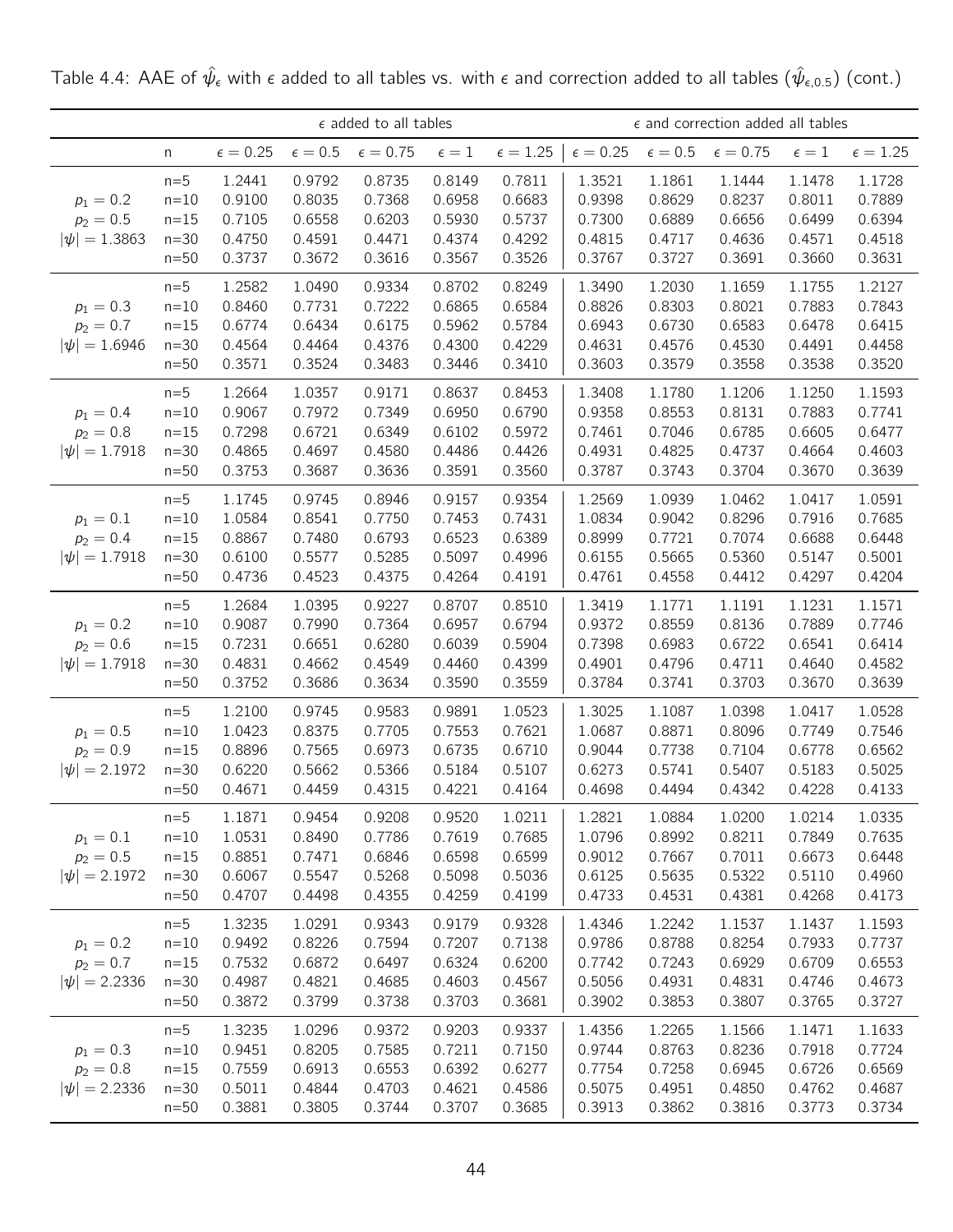|                                                 |                                               |                                                | $\epsilon$ added to all tables                 |                                                | $\epsilon$ and correction added all tables     |                                                |                                                |                                                |                                                |                                                |                                                |
|-------------------------------------------------|-----------------------------------------------|------------------------------------------------|------------------------------------------------|------------------------------------------------|------------------------------------------------|------------------------------------------------|------------------------------------------------|------------------------------------------------|------------------------------------------------|------------------------------------------------|------------------------------------------------|
|                                                 | n                                             | $\epsilon = 0.25$                              | $\epsilon=0.5$                                 | $\epsilon = 0.75$                              | $\epsilon=1$                                   | $\epsilon = 1.25$                              | $\epsilon = 0.25$                              | $\epsilon = 0.5$                               | $\epsilon = 0.75$                              | $\epsilon=1$                                   | $\epsilon = 1.25$                              |
| $p_1 = 0.4$<br>$p_2 = 0.9$<br>$ \psi  = 2.6027$ | $n=5$<br>$n=10$<br>$n=15$<br>$n=30$<br>$n=50$ | 1.1883<br>1.0538<br>0.8965<br>0.6260<br>0.4700 | 0.9867<br>0.8425<br>0.7609<br>0.5701<br>0.4487 | 0.9941<br>0.7804<br>0.7074<br>0.5410<br>0.4346 | 1.0391<br>0.7774<br>0.6857<br>0.5256<br>0.4263 | 1.1261<br>0.8039<br>0.6923<br>0.5211<br>0.4226 | 1.2965<br>1.0850<br>0.9108<br>0.6315<br>0.4728 | 1.0985<br>0.8951<br>0.7830<br>0.5776<br>0.4520 | 1.0567<br>0.8118<br>0.7176<br>0.5436<br>0.4363 | 1.0537<br>0.7741<br>0.6775<br>0.5198<br>0.4244 | 1.0727<br>0.7513<br>0.6519<br>0.5031<br>0.4147 |
| $p_1 = 0.1$<br>$p_2 = 0.6$<br>$ \psi  = 2.6027$ | $n=5$<br>$n=10$<br>$n=15$<br>$n=30$<br>$n=50$ | 1.1884<br>1.0494<br>0.8965<br>0.6140<br>0.4722 | 0.9871<br>0.8407<br>0.7557<br>0.5625<br>0.4511 | 0.9983<br>0.7796<br>0.7000<br>0.5342<br>0.4372 | 1.0476<br>0.7762<br>0.6797<br>0.5199<br>0.4290 | 1.1344<br>0.8027<br>0.6894<br>0.5163<br>0.4254 | 1.2944<br>1.0811<br>0.9120<br>0.6198<br>0.4750 | 1.0987<br>0.8921<br>0.7801<br>0.5706<br>0.4544 | 1.0565<br>0.8093<br>0.7126<br>0.5390<br>0.4386 | 1.0533<br>0.7715<br>0.6717<br>0.5165<br>0.4267 | 1.0721<br>0.7489<br>0.6469<br>0.5002<br>0.4170 |
| $p_1 = 0.2$<br>$p_2 = 0.8$<br>$ \psi  = 2.7726$ | $n=5$<br>$n=10$<br>$n=15$<br>$n=30$<br>$n=50$ | 1.3580<br>1.0295<br>0.8260<br>0.5408<br>0.4155 | 1.0424<br>0.8781<br>0.7451<br>0.5189<br>0.4070 | 0.9684<br>0.7988<br>0.6932<br>0.5024<br>0.3999 | 0.9580<br>0.7692<br>0.6731<br>0.4931<br>0.3956 | 1.0617<br>0.7861<br>0.6732<br>0.4931<br>0.3952 | 1.4380<br>1.0676<br>0.8450<br>0.5466<br>0.4185 | 1.1838<br>0.9181<br>0.7642<br>0.5279<br>0.4110 | 1.0869<br>0.8395<br>0.7174<br>0.5126<br>0.4042 | 1.0567<br>0.7921<br>0.6859<br>0.4998<br>0.3984 | 1.0863<br>0.7636<br>0.6625<br>0.4889<br>0.3931 |
| $p_1 = 0.3$<br>$p_2 = 0.9$<br>$ \psi  = 3.0445$ | $n=5$<br>$n=10$<br>$n=15$<br>$n=30$<br>$n=50$ | 1.2580<br>1.0946<br>0.9210<br>0.6392<br>0.4803 | 1.0272<br>0.8599<br>0.7856<br>0.5823<br>0.4584 | 0.9897<br>0.8034<br>0.7265<br>0.5538<br>0.4452 | 1.1352<br>0.8137<br>0.7165<br>0.5393<br>0.4369 | 1.2492<br>0.8614<br>0.7276<br>0.5400<br>0.4356 | 1.3597<br>1.1256<br>0.9416<br>0.6450<br>0.4833 | 1.1093<br>0.9174<br>0.7990<br>0.5893<br>0.4619 | 1.0174<br>0.8248<br>0.7274<br>0.5545<br>0.4459 | 0.9910<br>0.7786<br>0.6865<br>0.5288<br>0.4325 | 0.9947<br>0.7494<br>0.6587<br>0.5107<br>0.4226 |
| $p_1 = 0.1$<br>$p_2 = 0.7$<br>$ \psi  = 3.0445$ | $n=5$<br>$n=10$<br>$n=15$<br>$n=30$<br>$n=50$ | 1.2466<br>1.0919<br>0.9259<br>0.6276<br>0.4820 | 1.0215<br>0.8589<br>0.7836<br>0.5752<br>0.4604 | 0.9895<br>0.8011<br>0.7197<br>0.5479<br>0.4475 | 1.1359<br>0.8096<br>0.7100<br>0.5340<br>0.4394 | 1.2507<br>0.8581<br>0.7231<br>0.5355<br>0.4382 | 1.3481<br>1.1234<br>0.9479<br>0.6337<br>0.4850 | 1.0999<br>0.9168<br>0.8010<br>0.5828<br>0.4637 | 1.0091<br>0.8247<br>0.7268<br>0.5503<br>0.4476 | 0.9833<br>0.7776<br>0.6845<br>0.5258<br>0.4343 | 0.9872<br>0.7480<br>0.6561<br>0.5084<br>0.4245 |
| $p_1 = 0.2$<br>$p_2 = 0.9$<br>$ \psi  = 3.5835$ | $n=5$<br>$n=10$<br>$n=15$<br>$n=30$<br>$n=50$ | 1.2640<br>1.1789<br>0.9871<br>0.6765<br>0.5045 | 0.9853<br>0.9134<br>0.8255<br>0.6116<br>0.4811 | 1.1185<br>0.8517<br>0.7709<br>0.5850<br>0.4682 | 1.2206<br>0.8830<br>0.7549<br>0.5732<br>0.4610 | 1.4409<br>0.9599<br>0.7934<br>0.5771<br>0.4622 | 1.3784<br>1.2081<br>1.0057<br>0.6827<br>0.5079 | 1.1134<br>0.9560<br>0.8384<br>0.6213<br>0.4840 | 1.0217<br>0.8468<br>0.7516<br>0.5798<br>0.4660 | 0.9914<br>0.7838<br>0.6967<br>0.5510<br>0.4521 | 0.9940<br>0.7466<br>0.6678<br>0.5313<br>0.4421 |
| $p_1 = 0.1$<br>$p_2 = 0.8$<br>$ \psi  = 3.5835$ | $n=5$<br>$n=10$<br>$n=15$<br>$n=30$<br>$n=50$ | 1.2602<br>1.1760<br>0.9964<br>0.6660<br>0.5073 | 0.9780<br>0.9138<br>0.8292<br>0.6056<br>0.4838 | 1.1161<br>0.8495<br>0.7706<br>0.5807<br>0.4710 | 1.2216<br>0.8790<br>0.7562<br>0.5697<br>0.4636 | 1.4416<br>0.9573<br>0.7963<br>0.5742<br>0.4651 | 1.3747<br>1.2044<br>1.0157<br>0.6725<br>0.5108 | 1.1090<br>0.9560<br>0.8440<br>0.6160<br>0.4868 | 1.0166<br>0.8468<br>0.7547<br>0.5764<br>0.4686 | 0.9863<br>0.7834<br>0.6991<br>0.5489<br>0.4545 | 0.9895<br>0.7458<br>0.6694<br>0.5300<br>0.4444 |
| $p_1 = 0.1$<br>$p_2 = 0.9$<br>$ \psi  = 4.3944$ | $n=5$<br>$n=10$<br>$n=15$<br>$n=30$<br>$n=50$ | 1.1325<br>1.2773<br>1.1545<br>0.7884<br>0.5885 | 1.0896<br>0.9468<br>0.9092<br>0.6981<br>0.5517 | 1.3067<br>0.8884<br>0.8379<br>0.6542<br>0.5317 | 1.6509<br>1.0523<br>0.8683<br>0.6492<br>0.5280 | 1.9125<br>1.1887<br>0.9453<br>0.6657<br>0.5312 | 1.2385<br>1.3199<br>1.1619<br>0.7923<br>0.5907 | 0.9992<br>0.9727<br>0.9217<br>0.7006<br>0.5540 | 0.9514<br>0.8399<br>0.8032<br>0.6443<br>0.5265 | 0.9147<br>0.7910<br>0.7333<br>0.6032<br>0.5059 | 0.8814<br>0.7568<br>0.6978<br>0.5810<br>0.4929 |

Table 4.4: AAE of  $\hat\psi_\epsilon$  with  $\epsilon$  added to all tables vs. with  $\epsilon$  and correction added to all tables  $(\hat\psi_{\epsilon,0.5})$  (cont.)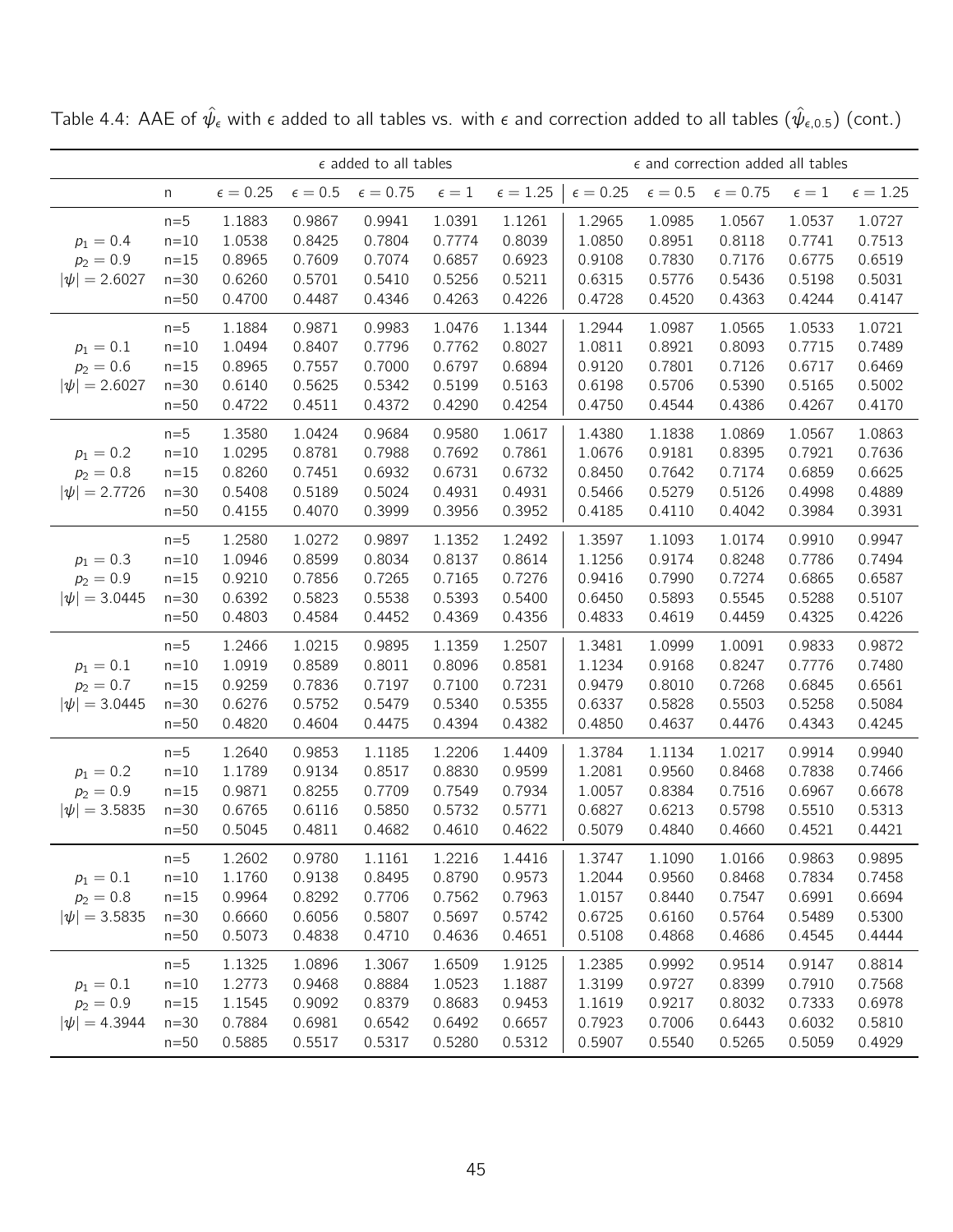|                                                 |                                                 |                                                |                                                | $\epsilon$ added to all tables                 |                                                |                                                | $\epsilon$ added to tables with zero counts    |                                                |                                                |                                                |                                                |
|-------------------------------------------------|-------------------------------------------------|------------------------------------------------|------------------------------------------------|------------------------------------------------|------------------------------------------------|------------------------------------------------|------------------------------------------------|------------------------------------------------|------------------------------------------------|------------------------------------------------|------------------------------------------------|
|                                                 | n                                               | $\epsilon = 0.25$                              | $\epsilon = 0.5$                               | $\epsilon = 0.75$                              | $\epsilon=1$                                   | $\epsilon = 1.25$                              | $\epsilon = 0.25$                              | $\epsilon=0.5$                                 | $\epsilon = 0.75$                              | $\epsilon=1$                                   | $\epsilon = 1.25$                              |
| $p_1 = 0.1$<br>$p_2 = 0.1$<br>$ \psi =0$        | $n=5$<br>$n=10$<br>$n=15$<br>$n=30$<br>$n=50$   | 2.0541<br>2.2445<br>1.9230<br>1.1158<br>0.5996 | 1.1269<br>1.2848<br>1.1631<br>0.8038<br>0.5032 | 0.7571<br>0.8893<br>0.8340<br>0.6413<br>0.4399 | 0.5587<br>0.6716<br>0.6460<br>0.5355<br>0.3921 | 0.4357<br>0.5341<br>0.5237<br>0.4594<br>0.3538 | 2.0705<br>2.2947<br>2.0094<br>1.2301<br>0.6714 | 1.1545<br>1.3690<br>1.3084<br>1.0004<br>0.6307 | 0.7926<br>0.9976<br>1.0216<br>0.8999<br>0.6122 | 0.6001<br>0.7981<br>0.8655<br>0.8425<br>0.6013 | 0.4816<br>0.6745<br>0.7679<br>0.8054<br>0.5940 |
| $p_1 = 0.2$<br>$p_2 = 0.2$<br>$ \psi =0$        | $n=5$<br>$n=10$<br>$n=15$<br>$n=30$<br>$n=50$   | 2.5638<br>1.7918<br>1.1900<br>0.4862<br>0.2729 | 1.5311<br>1.2078<br>0.8875<br>0.4359<br>0.2595 | 1.0854<br>0.9275<br>0.7243<br>0.3975<br>0.2473 | 0.8314<br>0.7544<br>0.6151<br>0.3660<br>0.2362 | 0.6666<br>0.6347<br>0.5349<br>0.3391<br>0.2258 | 2.6438<br>1.9283<br>1.3139<br>0.5341<br>0.2876 | 1.6656<br>1.4407<br>1.1021<br>0.5233<br>0.2876 | 1.2591<br>1.2321<br>1.0083<br>0.5182<br>0.2876 | 1.0346<br>1.1146<br>0.9542<br>0.5152<br>0.2876 | 0.8924<br>1.0389<br>0.9188<br>0.5132<br>0.2876 |
| $p_1 = 0.3$<br>$p_2 = 0.3$<br>$ \psi =0$        | $n=5$<br>$n=10$<br>$n = 15$<br>$n=30$<br>$n=50$ | 2.5193<br>1.2847<br>0.7509<br>0.3360<br>0.2005 | 1.6369<br>1.0010<br>0.6523<br>0.3187<br>0.1946 | 1.2183<br>0.8356<br>0.5812<br>0.3030<br>0.1890 | 0.9638<br>0.7194<br>0.5248<br>0.2886<br>0.1837 | 0.7906<br>0.6312<br>0.4781<br>0.2753<br>0.1786 | 2.6919<br>1.4391<br>0.8420<br>0.3550<br>0.2068 | 1.9282<br>1.2706<br>0.8154<br>0.3550<br>0.2068 | 1.5956<br>1.1947<br>0.8031<br>0.3550<br>0.2068 | 1.4058<br>1.1503<br>0.7958<br>0.3550<br>0.2068 | 1.2827<br>1.1208<br>0.7908<br>0.3550<br>0.2068 |
| $p_1 = 0.4$<br>$p_2 = 0.4$<br>$ \psi =0$        | $n=5$<br>$n=10$<br>$n=15$<br>$n=30$<br>$n=50$   | 2.2745<br>1.0166<br>0.6010<br>0.2860<br>0.1736 | 1.5821<br>0.8671<br>0.5514<br>0.2752<br>0.1697 | 1.2212<br>0.7610<br>0.5091<br>0.2650<br>0.1660 | 0.9886<br>0.6778<br>0.4722<br>0.2554<br>0.1623 | 0.8239<br>0.6098<br>0.4396<br>0.2464<br>0.1589 | 2.5257<br>1.1502<br>0.6570<br>0.2975<br>0.1776 | 2.0072<br>1.1060<br>0.6554<br>0.2975<br>0.1776 | 1.7728<br>1.0854<br>0.6547<br>0.2975<br>0.1776 | 1.6357<br>1.0731<br>0.6542<br>0.2975<br>0.1776 | 1.5452<br>1.0648<br>0.6539<br>0.2975<br>0.1776 |
| $p_1 = 0.5$<br>$p_2 = 0.5$<br>$ \psi =0$        | $n=5$<br>$n=10$<br>$n=15$<br>$n=30$<br>$n=50$   | 2.2319<br>0.9597<br>0.5661<br>0.2732<br>0.1653 | 1.5897<br>0.8376<br>0.5249<br>0.2638<br>0.1620 | 1.2418<br>0.7448<br>0.4886<br>0.2549<br>0.1587 | 1.0126<br>0.6693<br>0.4563<br>0.2465<br>0.1555 | 0.8481<br>0.6062<br>0.4273<br>0.2385<br>0.1525 | 2.5061<br>1.0817<br>0.6115<br>0.2831<br>0.1688 | 2.0542<br>1.0580<br>0.6104<br>0.2831<br>0.1688 | 1.8451<br>1.0464<br>0.6098<br>0.2831<br>0.1688 | 1.7208<br>1.0393<br>0.6094<br>0.2831<br>0.1688 | 1.6379<br>1.0343<br>0.6092<br>0.2831<br>0.1688 |
| $p_1 = 0.4$<br>$p_2 = 0.5$<br>$ \psi  = 0.4055$ | $n=5$<br>$n=10$<br>$n=15$<br>$n=30$<br>$n=50$   | 2.2733<br>0.9840<br>0.5850<br>0.2787<br>0.1692 | 1.5885<br>0.8486<br>0.5395<br>0.2687<br>0.1656 | 1.2314<br>0.7502<br>0.5003<br>0.2593<br>0.1621 | 1.0025<br>0.6726<br>0.4661<br>0.2506<br>0.1588 | 0.8418<br>0.6090<br>0.4360<br>0.2424<br>0.1556 | 2.5254<br>1.1132<br>0.6373<br>0.2894<br>0.1730 | 2.0131<br>1.0796<br>0.6367<br>0.2894<br>0.1730 | 1.7801<br>1.0637<br>0.6365<br>0.2894<br>0.1730 | 1.6438<br>1.0540<br>0.6363<br>0.2894<br>0.1730 | 1.5541<br>1.0473<br>0.6362<br>0.2894<br>0.1730 |
| $p_1 = 0.5$<br>$p_2 = 0.6$<br>$ \psi  = 0.4055$ | $n=5$<br>$n=10$<br>$n=15$<br>$n = 30$<br>$n=50$ | 2.3622<br>0.9691<br>0.5939<br>0.2785<br>0.1724 | 1.6593<br>0.8326<br>0.5473<br>0.2684<br>0.1687 | 1.2910<br>0.7345<br>0.5076<br>0.2590<br>0.1651 | 1.0542<br>0.6575<br>0.4730<br>0.2502<br>0.1617 | 0.8875<br>0.5948<br>0.4426<br>0.2419<br>0.1585 | 2.6222<br>1.0950<br>0.6461<br>0.2894<br>0.1763 | 2.0975<br>1.0575<br>0.6444<br>0.2894<br>0.1763 | 1.8575<br>1.0395<br>0.6436<br>0.2894<br>0.1763 | 1.7166<br>1.0285<br>0.6431<br>0.2894<br>0.1763 | 1.6236<br>1.0210<br>0.6427<br>0.2894<br>0.1763 |
| $p_1 = 0.3$<br>$p_2 = 0.4$<br>$ \psi  = 0.4418$ | $n=5$<br>$n=10$<br>$n=15$<br>$n=30$<br>$n=50$   | 2.3992<br>1.1534<br>0.6785<br>0.3093<br>0.1875 | 1.6079<br>0.9346<br>0.6024<br>0.2954<br>0.1826 | 1.2224<br>0.7996<br>0.5454<br>0.2828<br>0.1779 | 0.9852<br>0.7019<br>0.4993<br>0.2712<br>0.1735 | 0.8233<br>0.6265<br>0.4609<br>0.2606<br>0.1693 | 2.5996<br>1.2970<br>0.7526<br>0.3246<br>0.1928 | 1.9445<br>1.1865<br>0.7361<br>0.3246<br>0.1928 | 1.6565<br>1.1362<br>0.7283<br>0.3246<br>0.1928 | 1.4918<br>1.1066<br>0.7237<br>0.3246<br>0.1928 | 1.3852<br>1.0869<br>0.7205<br>0.3246<br>0.1928 |
| $p_1 = 0.2$<br>$p_2 = 0.3$<br>$ \psi  = 0.5390$ | $n=5$<br>$n=10$<br>$n=15$<br>$n=30$<br>$n=50$   | 2.5627<br>1.5504<br>0.9726<br>0.4127<br>0.2358 | 1.5992<br>1.1108<br>0.7704<br>0.3779<br>0.2261 | 1.1765<br>0.8908<br>0.6544<br>0.3511<br>0.2174 | 0.9345<br>0.7519<br>0.5743<br>0.3289<br>0.2094 | 0.7778<br>0.6545<br>0.5145<br>0.3101<br>0.2022 | 2.6686<br>1.6908<br>1.0817<br>0.4457<br>0.2464 | 1.7758<br>1.3507<br>0.9597<br>0.4383<br>0.2464 | 1.4027<br>1.2045<br>0.9051<br>0.4348<br>0.2464 | 1.1970<br>1.1222<br>0.8735<br>0.4327<br>0.2464 | 1.0675<br>1.0696<br>0.8528<br>0.4313<br>0.2464 |

Table 4.5: MSE of  $\hat{\psi}_{\epsilon}$  with  $\epsilon$  added to all tables vs. with  $\epsilon$  added to tables containing zero counts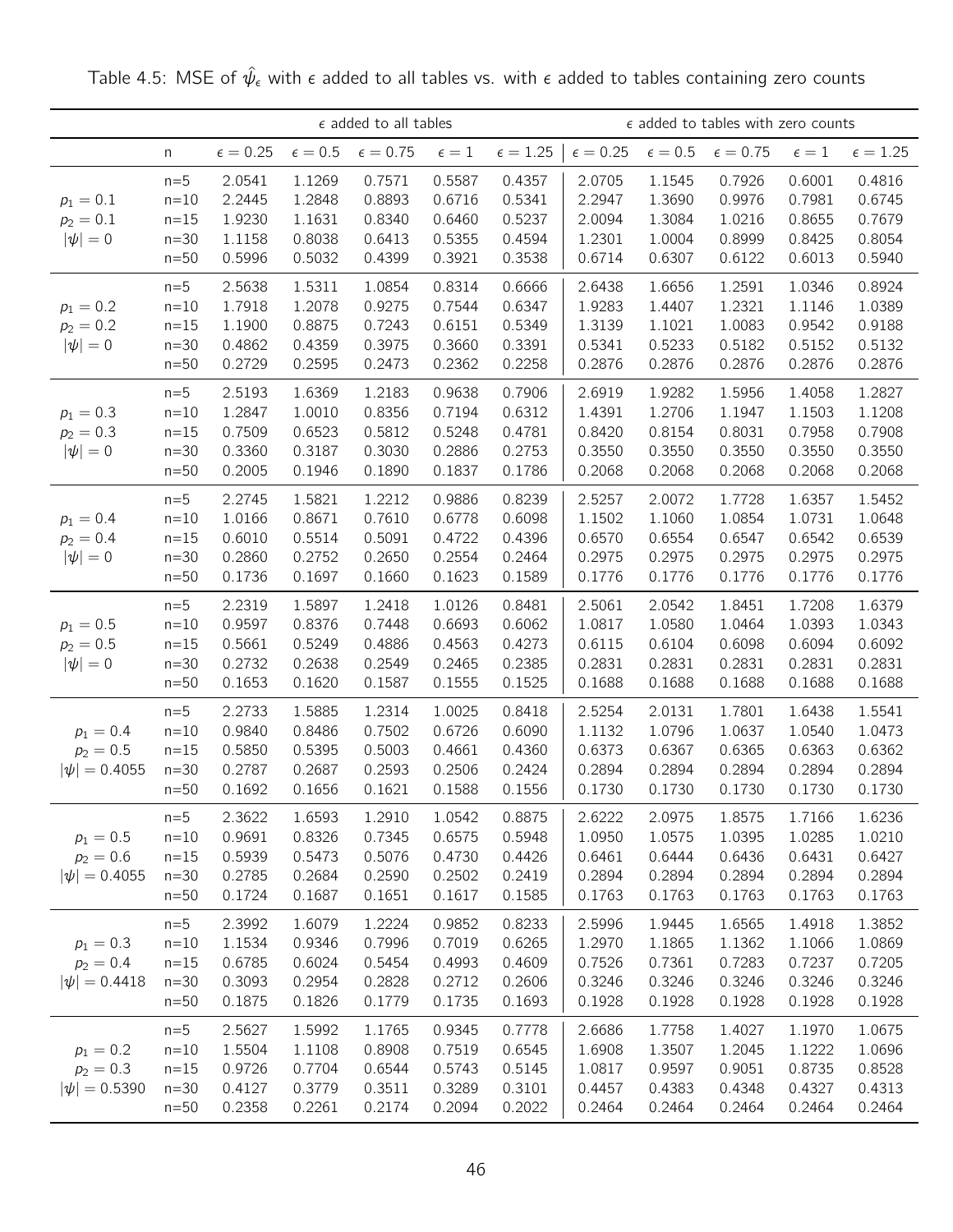|                                                 |                                                 |                                                |                                                | $\epsilon$ added to all tables                 |                                                |                                                | $\epsilon$ added to tables with zero counts    |                                                |                                                |                                                |                                                |
|-------------------------------------------------|-------------------------------------------------|------------------------------------------------|------------------------------------------------|------------------------------------------------|------------------------------------------------|------------------------------------------------|------------------------------------------------|------------------------------------------------|------------------------------------------------|------------------------------------------------|------------------------------------------------|
|                                                 | n                                               | $\epsilon = 0.25$                              | $\epsilon=0.5$                                 | $\epsilon = 0.75$                              | $\epsilon=1$                                   | $\epsilon = 1.25$                              | $\epsilon = 0.25$                              | $\epsilon = 0.5$                               | $\epsilon = 0.75$                              | $\epsilon=1$                                   | $\epsilon = 1.25$                              |
| $p_1 = 0.1$<br>$p_2 = 0.2$<br>$ \psi  = 0.8109$ | $n=5$<br>$n=10$<br>$n=15$<br>$n=30$<br>$n=50$   | 2.2897<br>2.0115<br>1.5846<br>0.7792<br>0.4365 | 1.3836<br>1.2551<br>1.0359<br>0.6079<br>0.3816 | 1.0367<br>0.9505<br>0.8011<br>0.5160<br>0.3449 | 0.8589<br>0.7884<br>0.6707<br>0.4564<br>0.3176 | 0.7543<br>0.6903<br>0.5893<br>0.4147<br>0.2964 | 2.3161<br>2.0745<br>1.6641<br>0.8628<br>0.4839 | 1.4266<br>1.3583<br>1.1664<br>0.7499<br>0.4651 | 1.0907<br>1.0809<br>0.9658<br>0.7002<br>0.4565 | 0.9204<br>0.9379<br>0.8593<br>0.6718<br>0.4514 | 0.8211<br>0.8534<br>0.7948<br>0.6536<br>0.4481 |
| $p_1 = 0.4$<br>$p_2 = 0.6$<br>$ \psi  = 0.8109$ | $n=5$<br>$n=10$<br>$n=15$<br>$n=30$<br>$n=50$   | 2.4081<br>1.0016<br>0.6112<br>0.2841<br>0.1766 | 1.6581<br>0.8473<br>0.5599<br>0.2732<br>0.1725 | 1.2885<br>0.7433<br>0.5179<br>0.2634<br>0.1688 | 1.0632<br>0.6658<br>0.4828<br>0.2545<br>0.1653 | 0.9123<br>0.6056<br>0.4533<br>0.2465<br>0.1621 | 2.6309<br>1.1355<br>0.6710<br>0.2962<br>0.1809 | 2.0271<br>1.0822<br>0.6689<br>0.2962<br>0.1809 | 1.7582<br>1.0563<br>0.6678<br>0.2962<br>0.1809 | 1.6045<br>1.0405<br>0.6672<br>0.2962<br>0.1809 | 1.5060<br>1.0296<br>0.6667<br>0.2962<br>0.1809 |
| $p_1 = 0.3$<br>$p_2 = 0.5$<br>$ \psi  = 0.8473$ | $n=5$<br>$n=10$<br>$n=15$<br>$n=30$<br>$n=50$   | 2.4008<br>1.1233<br>0.6625<br>0.3021<br>0.1832 | 1.6094<br>0.9164<br>0.5898<br>0.2888<br>0.1785 | 1.2355<br>0.7904<br>0.5366<br>0.2772<br>0.1741 | 1.0139<br>0.7017<br>0.4949<br>0.2668<br>0.1701 | 0.8689<br>0.6353<br>0.4612<br>0.2576<br>0.1664 | 2.5939<br>1.2634<br>0.7347<br>0.3170<br>0.1884 | 1.9277<br>1.1593<br>0.7188<br>0.3170<br>0.1884 | 1.6389<br>1.1111<br>0.7113<br>0.3170<br>0.1884 | 1.4772<br>1.0825<br>0.7068<br>0.3170<br>0.1884 | 1.3752<br>1.0635<br>0.7037<br>0.3170<br>0.1884 |
| $p_1 = 0.5$<br>$p_2 = 0.7$<br>$ \psi  = 0.8473$ | $n=5$<br>$n=10$<br>$n=15$<br>$n=30$<br>$n=50$   | 2.4275<br>1.1054<br>0.6716<br>0.3032<br>0.1871 | 1.6494<br>0.8975<br>0.5996<br>0.2896<br>0.1822 | 1.2778<br>0.7719<br>0.5464<br>0.2776<br>0.1777 | 1.0560<br>0.6838<br>0.5043<br>0.2670<br>0.1736 | 0.9097<br>0.6181<br>0.4703<br>0.2576<br>0.1698 | 2.6274<br>1.2419<br>0.7457<br>0.3186<br>0.1924 | 1.9796<br>1.1339<br>0.7320<br>0.3186<br>0.1924 | 1.6973<br>1.0839<br>0.7256<br>0.3186<br>0.1924 | 1.5387<br>1.0542<br>0.7216<br>0.3186<br>0.1924 | 1.4384<br>1.0344<br>0.7190<br>0.3186<br>0.1924 |
| $p_1 = 0.2$<br>$p_2 = 0.4$<br>$ \psi  = 0.9808$ | $n=5$<br>$n=10$<br>$n=15$<br>$n=30$<br>$n=50$   | 2.4582<br>1.4240<br>0.9013<br>0.3860<br>0.2231 | 1.5804<br>1.0438<br>0.7193<br>0.3543<br>0.2143 | 1.2068<br>0.8580<br>0.6187<br>0.3309<br>0.2065 | 1.0022<br>0.7449<br>0.5524<br>0.3125<br>0.1998 | 0.8769<br>0.6694<br>0.5054<br>0.2977<br>0.1939 | 2.5651<br>1.5484<br>0.9951<br>0.4162<br>0.2332 | 1.7539<br>1.2527<br>0.8797<br>0.4087<br>0.2332 | 1.4235<br>1.1266<br>0.8278<br>0.4052<br>0.2332 | 1.2477<br>1.0566<br>0.7978<br>0.4030<br>0.2332 | 1.1418<br>1.0127<br>0.7782<br>0.4015<br>0.2332 |
| $p_1 = 0.4$<br>$p_2 = 0.7$<br>$ \psi  = 1.2528$ | $n=10$<br>$n = 15$<br>$n=30$<br>$n=50$          | 1.1399<br>0.6889<br>0.3089<br>0.1913           | 0.9119<br>0.6114<br>0.2944<br>0.1860           | 0.7816<br>0.5563<br>0.2822<br>0.1814           | 0.6962<br>0.5152<br>0.2719<br>0.1773           | 0.6376<br>0.4841<br>0.2633<br>0.1738           | 1.2872<br>0.7726<br>0.3260<br>0.1973           | 1.1605<br>0.7581<br>0.3260<br>0.1973           | 1.1015<br>0.7512<br>0.3260<br>0.1973           | 1.0664<br>0.7469<br>0.3260<br>0.1973           | 1.0431<br>0.7440<br>0.3260<br>0.1973           |
| $p_1 = 0.3$<br>$p_2 = 0.6$<br>$ \psi  = 1.2528$ | $n=5$<br>$n=10$<br>$n=15$<br>$n=30$<br>$n=50$   | 2.5356<br>1.1317<br>0.6873<br>0.3072<br>0.1912 | 1.6753<br>0.9083<br>0.6088<br>0.2929<br>0.1860 | 1.2997<br>0.7801<br>0.5539<br>0.2809<br>0.1813 | 1.0958<br>0.6959<br>0.5131<br>0.2707<br>0.1773 | 0.9752<br>0.6381<br>0.4825<br>0.2623<br>0.1738 | 2.6821<br>1.2801<br>0.7685<br>0.3239<br>0.1971 | 1.9058<br>1.1590<br>0.7513<br>0.3239<br>0.1971 | 1.5791<br>1.1026<br>0.7431<br>0.3239<br>0.1971 | 1.4030<br>1.0691<br>0.7381<br>0.3239<br>0.1971 | 1.2969<br>1.0471<br>0.7347<br>0.3239<br>0.1971 |
| $p_1 = 0.1$<br>$p_2 = 0.3$<br>$ \psi  = 1.3499$ | $n=5$<br>$n=10$<br>$n = 15$<br>$n=30$<br>$n=50$ | 2.2783<br>1.7721<br>1.3770<br>0.7097<br>0.4004 | 1.4980<br>1.1593<br>0.9195<br>0.5507<br>0.3484 | 1.2365<br>0.9401<br>0.7415<br>0.4718<br>0.3156 | 1.1255<br>0.8422<br>0.6563<br>0.4257<br>0.2930 | 1.0767<br>0.7968<br>0.6137<br>0.3979<br>0.2771 | 2.2977<br>1.8093<br>1.4277<br>0.7818<br>0.4456 | 1.5252<br>1.2127<br>0.9940<br>0.6686<br>0.4263 | 1.2655<br>0.9986<br>0.8247<br>0.6187<br>0.4175 | 1.1532<br>0.8992<br>0.7391<br>0.5903<br>0.4122 | 1.1011<br>0.8486<br>0.6906<br>0.5722<br>0.4088 |
| $p_1 = 0.5$<br>$p_2 = 0.8$<br>$ \psi  = 1.3863$ | $n=5$<br>$n=10$<br>$n=15$<br>$n=30$<br>$n=50$   | 2.4564<br>1.3741<br>0.9055<br>0.3824<br>0.2253 | 1.6097<br>1.0056<br>0.7229<br>0.3517<br>0.2162 | 1.2721<br>0.8332<br>0.6260<br>0.3292<br>0.2085 | 1.1043<br>0.7357<br>0.5658<br>0.3121<br>0.2021 | 1.0149<br>0.6772<br>0.5266<br>0.2992<br>0.1968 | 2.5502<br>1.4918<br>0.9998<br>0.4162<br>0.2362 | 1.7522<br>1.1962<br>0.8808<br>0.4117<br>0.2362 | 1.4386<br>1.0691<br>0.8273<br>0.4096<br>0.2362 | 1.2806<br>0.9988<br>0.7964<br>0.4082<br>0.2362 | 1.1924<br>0.9552<br>0.7765<br>0.4073<br>0.2362 |

Table 4.5: MSE of  $\hat{\psi}_{\epsilon}$  with  $\epsilon$  added to all tables vs. with  $\epsilon$  added to tables containing zero counts (cont.)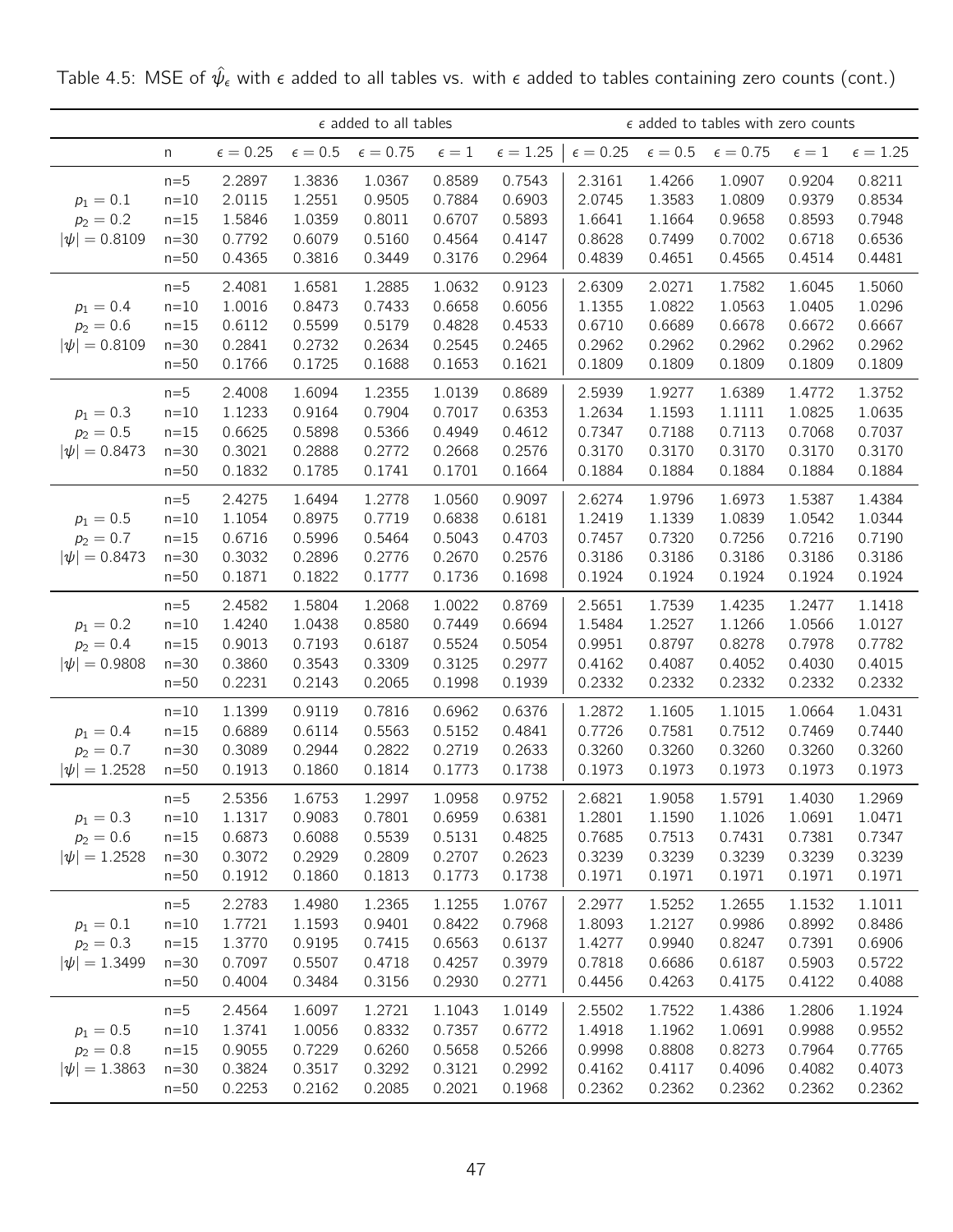|                                                 |                                               |                                                |                                                | $\epsilon$ added to all tables                 |                                                |                                                |                                                |                                                | $\epsilon$ added to tables with zero counts    |                                                |                                                |
|-------------------------------------------------|-----------------------------------------------|------------------------------------------------|------------------------------------------------|------------------------------------------------|------------------------------------------------|------------------------------------------------|------------------------------------------------|------------------------------------------------|------------------------------------------------|------------------------------------------------|------------------------------------------------|
|                                                 | n                                             | $\epsilon = 0.25$                              | $\epsilon=0.5$                                 | $\epsilon=0.75$                                | $\epsilon=1$                                   | $\epsilon = 1.25$                              | $\epsilon = 0.25$                              | $\epsilon=0.5$                                 | $\epsilon = 0.75$                              | $\epsilon=1$                                   | $\epsilon = 1.25$                              |
| $p_1 = 0.2$<br>$p_2 = 0.5$<br>$ \psi  = 1.3863$ | $n=5$<br>$n=10$<br>$n=15$<br>$n=30$<br>$n=50$ | 2.4488<br>1.3951<br>0.8868<br>0.3790<br>0.2189 | 1.5719<br>1.0238<br>0.7067<br>0.3476<br>0.2101 | 1.2258<br>0.8504<br>0.6112<br>0.3255<br>0.2028 | 1.0554<br>0.7522<br>0.5518<br>0.3089<br>0.1967 | 0.9657<br>0.6932<br>0.5132<br>0.2965<br>0.1917 | 2.5359<br>1.5135<br>0.9797<br>0.4096<br>0.2292 | 1.7029<br>1.2161<br>0.8623<br>0.4021<br>0.2292 | 1.3772<br>1.0889<br>0.8092<br>0.3985<br>0.2292 | 1.2137<br>1.0189<br>0.7785<br>0.3963<br>0.2292 | 1.1229<br>0.9756<br>0.7585<br>0.3948<br>0.2292 |
| $p_1 = 0.3$<br>$p_2 = 0.7$<br>$ \psi  = 1.6946$ | $n=5$<br>$n=10$<br>$n=15$<br>$n=30$<br>$n=50$ | 2.6213<br>1.2718<br>0.7674<br>0.3320<br>0.2061 | 1.6718<br>0.9721<br>0.6613<br>0.3139<br>0.1996 | 1.3101<br>0.8198<br>0.5938<br>0.2996<br>0.1941 | 1.1463<br>0.7321<br>0.5488<br>0.2886<br>0.1896 | 1.0733<br>0.6817<br>0.5193<br>0.2804<br>0.1861 | 2.6944<br>1.4327<br>0.8748<br>0.3544<br>0.2139 | 1.7668<br>1.2323<br>0.8438<br>0.3544<br>0.2139 | 1.4009<br>1.1399<br>0.8289<br>0.3544<br>0.2139 | 1.2188<br>1.0859<br>0.8198<br>0.3544<br>0.2139 | 1.1202<br>1.0509<br>0.8136<br>0.3544<br>0.2139 |
| $p_1 = 0.4$<br>$p_2 = 0.8$<br>$ \psi  = 1.7918$ | $n=5$<br>$n=10$<br>$n=15$<br>$n=30$<br>$n=50$ | 2.5176<br>1.4102<br>0.9245<br>0.3885<br>0.2297 | 1.6110<br>1.0185<br>0.7347<br>0.3567<br>0.2201 | 1.2927<br>0.8447<br>0.6370<br>0.3341<br>0.2123 | 1.1649<br>0.7558<br>0.5803<br>0.3179<br>0.2062 | 1.1216<br>0.7118<br>0.5477<br>0.3068<br>0.2015 | 2.5585<br>1.5335<br>1.0292<br>0.4248<br>0.2414 | 1.6525<br>1.2096<br>0.9067<br>0.4203<br>0.2414 | 1.3150<br>1.0693<br>0.8512<br>0.4181<br>0.2414 | 1.1584<br>0.9918<br>0.8191<br>0.4167<br>0.2414 | 1.0816<br>0.9444<br>0.7983<br>0.4158<br>0.2414 |
| $p_1 = 0.1$<br>$p_2 = 0.4$<br>$ \psi  = 1.7918$ | $n=5$<br>$n=10$<br>$n=15$<br>$n=30$<br>$n=50$ | 2.1608<br>1.6509<br>1.3105<br>0.6833<br>0.3889 | 1.4949<br>1.0924<br>0.8681<br>0.5265<br>0.3370 | 1.3248<br>0.9199<br>0.7104<br>0.4522<br>0.3053 | 1.2918<br>0.8655<br>0.6477<br>0.4124<br>0.2846 | 1.3111<br>0.8613<br>0.6290<br>0.3921<br>0.2713 | 2.1589<br>1.6578<br>1.3423<br>0.7543<br>0.4347 | 1.4799<br>1.0865<br>0.9032<br>0.6398<br>0.4151 | 1.2921<br>0.8912<br>0.7329<br>0.5891<br>0.4060 | 1.2398<br>0.8091<br>0.6485<br>0.5603<br>0.4006 | 1.2395<br>0.7747<br>0.6026<br>0.5419<br>0.3970 |
| $p_1 = 0.2$<br>$p_2 = 0.6$<br>$ \psi  = 1.7918$ | $n=5$<br>$n=10$<br>$n=15$<br>$n=30$<br>$n=50$ | 2.5553<br>1.4289<br>0.9043<br>0.3849<br>0.2286 | 1.6307<br>1.0259<br>0.7200<br>0.3522<br>0.2192 | 1.3069<br>0.8482<br>0.6253<br>0.3298<br>0.2116 | 1.1768<br>0.7578<br>0.5706<br>0.3141<br>0.2055 | 1.1323<br>0.7130<br>0.5395<br>0.3034<br>0.2010 | 2.5917<br>1.5453<br>1.0076<br>0.4180<br>0.2401 | 1.6656<br>1.2052<br>0.8894<br>0.4104<br>0.2401 | 1.3219<br>1.0575<br>0.8361<br>0.4067<br>0.2401 | 1.1628<br>0.9757<br>0.8053<br>0.4044<br>0.2401 | 1.0852<br>0.9255<br>0.7854<br>0.4029<br>0.2401 |
| $p_1 = 0.5$<br>$p_2 = 0.9$<br>$ \psi  = 2.1972$ | $n=5$<br>$n=10$<br>$n=15$<br>$n=30$<br>$n=50$ | 2.2032<br>1.6049<br>1.3101<br>0.7203<br>0.3914 | 1.5669<br>1.0510<br>0.8715<br>0.5398<br>0.3366 | 1.4598<br>0.9004<br>0.7238<br>0.4581<br>0.3047 | 1.4946<br>0.8751<br>0.6755<br>0.4172<br>0.2850 | 1.5798<br>0.9034<br>0.6739<br>0.3991<br>0.2735 | 2.1680<br>1.5940<br>1.3359<br>0.7906<br>0.4361 | 1.4879<br>1.0052<br>0.8899<br>0.6498<br>0.4121 | 1.3353<br>0.8080<br>0.7161<br>0.5877<br>0.4009 | 1.3257<br>0.7302<br>0.6306<br>0.5527<br>0.3942 | 1.3687<br>0.7035<br>0.5851<br>0.5306<br>0.3898 |
| $p_1 = 0.1$<br>$p_2 = 0.5$<br>$ \psi  = 2.1972$ | $n=5$<br>$n=10$<br>$n=15$<br>$n=30$<br>$n=50$ | 2.1340<br>1.6271<br>1.2989<br>0.6769<br>0.3848 | 1.4834<br>1.0733<br>0.8563<br>0.5197<br>0.3327 | 1.3740<br>0.9225<br>0.7078<br>0.4473<br>0.3016 | 1.4098<br>0.8969<br>0.6594<br>0.4113<br>0.2823 | 1.4971<br>0.9249<br>0.6580<br>0.3960<br>0.2709 | 2.0983<br>1.6169<br>1.3261<br>0.7495<br>0.4316 | 1.4026<br>1.0290<br>0.8772<br>0.6338<br>0.4118 | 1.2462<br>0.8321<br>0.7033<br>0.5824<br>0.4026 | 1.2359<br>0.7547<br>0.6184<br>0.5532<br>0.3972 | 1.2794<br>0.7282<br>0.5737<br>0.5346<br>0.3936 |
| $p_1 = 0.2$<br>$p_2 = 0.7$<br>$ \psi  = 2.2336$ | $n=5$<br>$n=10$<br>$n=15$<br>$n=30$<br>$n=50$ | 2.6566<br>1.5740<br>0.9855<br>0.4097<br>0.2439 | 1.6374<br>1.0891<br>0.7712<br>0.3729<br>0.2330 | 1.3435<br>0.8910<br>0.6654<br>0.3487<br>0.2246 | 1.2735<br>0.8045<br>0.6098<br>0.3329<br>0.2184 | 1.2968<br>0.7761<br>0.5844<br>0.3237<br>0.2142 | 2.6230<br>1.6976<br>1.1149<br>0.4495<br>0.2576 | 1.5427<br>1.2660<br>0.9785<br>0.4417<br>0.2576 | 1.1777<br>1.0790<br>0.9160<br>0.4380<br>0.2576 | 1.0342<br>0.9769<br>0.8797<br>0.4357<br>0.2576 | 0.9853<br>0.9158<br>0.8563<br>0.4341<br>0.2576 |
| $p_1 = 0.3$<br>$p_2 = 0.8$<br>$ \psi  = 2.2336$ | $n=5$<br>$n=10$<br>$n=15$<br>$n=30$<br>$n=50$ | 2.6551<br>1.5462<br>1.0043<br>0.4122<br>0.2447 | 1.6374<br>1.0787<br>0.7839<br>0.3763<br>0.2336 | 1.3424<br>0.8869<br>0.6754<br>0.3520<br>0.2251 | 1.2714<br>0.8034<br>0.6184<br>0.3359<br>0.2189 | 1.2939<br>0.7766<br>0.5921<br>0.3263<br>0.2147 | 2.6204<br>1.6762<br>1.1323<br>0.4549<br>0.2585 | 1.5396<br>1.2663<br>0.9887<br>0.4503<br>0.2585 | 1.1714<br>1.0888<br>0.9228<br>0.4480<br>0.2585 | 1.0246<br>0.9921<br>0.8844<br>0.4466<br>0.2585 | 0.9728<br>0.9344<br>0.8597<br>0.4456<br>0.2585 |

Table 4.5: MSE of  $\hat{\psi}_{\epsilon}$  with  $\epsilon$  added to all tables vs. with  $\epsilon$  added to tables containing zero counts (cont.)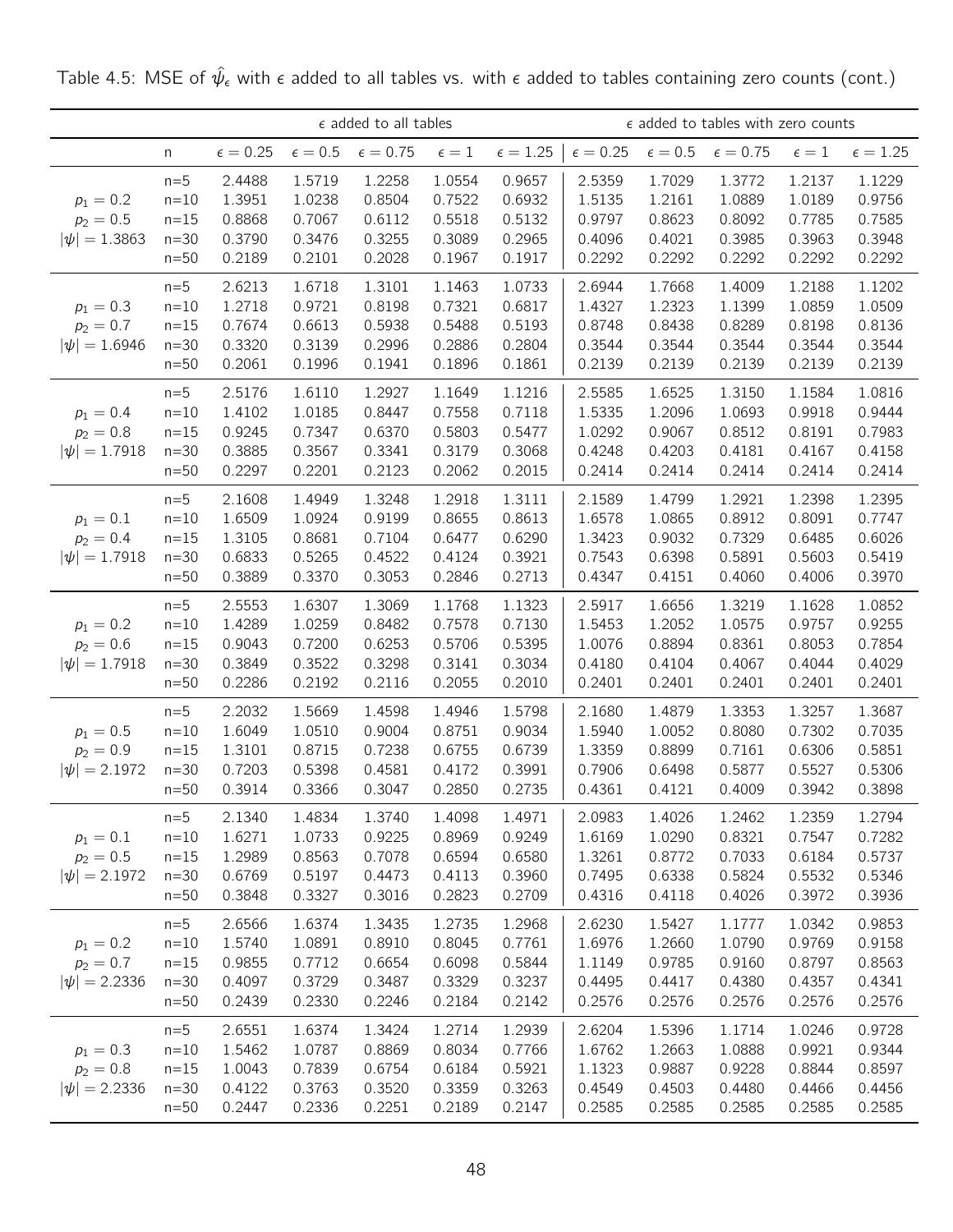|                                                 |                                                 |                                                |                                                | $\epsilon$ added to all tables                 |                                                |                                                |                                                |                                                | $\epsilon$ added to tables with zero counts    |                                                |                                                |
|-------------------------------------------------|-------------------------------------------------|------------------------------------------------|------------------------------------------------|------------------------------------------------|------------------------------------------------|------------------------------------------------|------------------------------------------------|------------------------------------------------|------------------------------------------------|------------------------------------------------|------------------------------------------------|
|                                                 | n                                               | $\epsilon = 0.25$                              | $\epsilon=0.5$                                 | $\epsilon = 0.75$                              | $\epsilon=1$                                   | $\epsilon = 1.25$                              | $\epsilon=0.25$                                | $\epsilon=0.5$                                 | $\epsilon = 0.75$                              | $\epsilon=1$                                   | $\epsilon = 1.25$                              |
| $p_1 = 0.4$<br>$p_2 = 0.9$<br>$ \psi  = 2.6027$ | $n=5$<br>$n=10$<br>$n=15$<br>$n=30$<br>$n=50$   | 2.2310<br>1.6417<br>1.3334<br>0.7270<br>0.3961 | 1.5642<br>1.0625<br>0.8836<br>0.5444<br>0.3405 | 1.5145<br>0.9205<br>0.7386<br>0.4633<br>0.3087 | 1.6258<br>0.9182<br>0.7007<br>0.4252<br>0.2900 | 1.7904<br>0.9767<br>0.7143<br>0.4117<br>0.2801 | 2.1476<br>1.6229<br>1.3637<br>0.8006<br>0.4425 | 1.3944<br>0.9922<br>0.9029<br>0.6583<br>0.4183 | 1.2614<br>0.7820<br>0.7227<br>0.5953<br>0.4070 | 1.2950<br>0.7032<br>0.6348<br>0.5597<br>0.4002 | 1.3877<br>0.6814<br>0.5892<br>0.5373<br>0.3957 |
| $p_1 = 0.1$<br>$p_2 = 0.6$<br>$ \psi  = 2.6027$ | $n=5$<br>$n=10$<br>$n = 15$<br>$n=30$<br>$n=50$ | 2.2390<br>1.6532<br>1.3220<br>0.6774<br>0.3973 | 1.5703<br>1.0670<br>0.8754<br>0.5200<br>0.3429 | 1.5217<br>0.9233<br>0.7328<br>0.4490<br>0.3112 | 1.6341<br>0.9205<br>0.6966<br>0.4160<br>0.2921 | 1.7994<br>0.9790<br>0.7115<br>0.4054<br>0.2820 | 2.1555<br>1.6304<br>1.3576<br>0.7559<br>0.4458 | 1.4002<br>0.9901<br>0.9040<br>0.6425<br>0.4244 | 1.2683<br>0.7764<br>0.7295<br>0.5925<br>0.4143 | 1.3029<br>0.6958<br>0.6460<br>0.5643<br>0.4082 | 1.3963<br>0.6730<br>0.6040<br>0.5466<br>0.4040 |
| $p_1 = 0.2$<br>$p_2 = 0.8$<br>$ \psi  = 2.7726$ | $n=5$<br>$n=10$<br>$n=15$<br>$n=30$<br>$n=50$   | 2.6816<br>1.8601<br>1.2281<br>0.4908<br>0.2827 | 1.6121<br>1.1974<br>0.8944<br>0.4354<br>0.2670 | 1.4163<br>0.9671<br>0.7499<br>0.4016<br>0.2558 | 1.4701<br>0.8971<br>0.6880<br>0.3822<br>0.2483 | 1.6174<br>0.9065<br>0.6735<br>0.3739<br>0.2444 | 2.5604<br>1.9422<br>1.3757<br>0.5527<br>0.3032 | 1.3605<br>1.2824<br>1.1163<br>0.5398<br>0.3032 | 1.0369<br>1.0098<br>0.9988<br>0.5335<br>0.3032 | 0.9701<br>0.8707<br>0.9319<br>0.5296<br>0.3032 | 1.0052<br>0.7951<br>0.8901<br>0.5269<br>0.3032 |
| $p_1 = 0.3$<br>$p_2 = 0.9$<br>$ \psi  = 3.0445$ | $n=5$<br>$n=10$<br>$n = 15$<br>$n=30$<br>$n=50$ | 2.3582<br>1.7839<br>1.4170<br>0.7514<br>0.4112 | 1.6078<br>1.1249<br>0.9328<br>0.5637<br>0.3538 | 1.6238<br>0.9779<br>0.7825<br>0.4819<br>0.3217 | 1.8325<br>0.9988<br>0.7536<br>0.4463<br>0.3037 | 2.0996<br>1.0940<br>0.7848<br>0.4378<br>0.2956 | 2.2219<br>1.7530<br>1.4596<br>0.8326<br>0.4607 | 1.3401<br>1.0193<br>0.9629<br>0.6883<br>0.4364 | 1.2342<br>0.7753<br>0.7672<br>0.6243<br>0.4250 | 1.3316<br>0.6880<br>0.6724<br>0.5881<br>0.4182 | 1.4974<br>0.6702<br>0.6248<br>0.5653<br>0.4136 |
| $p_1 = 0.1$<br>$p_2 = 0.7$<br>$ \psi  = 3.0445$ | $n=5$<br>$n=10$<br>$n=15$<br>$n=30$<br>$n=50$   | 2.3274<br>1.8034<br>1.4081<br>0.7025<br>0.4139 | 1.5927<br>1.1303<br>0.9264<br>0.5401<br>0.3572 | 1.6163<br>0.9787<br>0.7773<br>0.4684<br>0.3248 | 1.8294<br>0.9976<br>0.7492<br>0.4379<br>0.3063 | 2.0992<br>1.0917<br>0.7809<br>0.4323<br>0.2977 | 2.1937<br>1.7739<br>1.4612<br>0.7891<br>0.4657 | 1.3297<br>1.0268<br>0.9748<br>0.6742<br>0.4439 | 1.2331<br>0.7785<br>0.7863<br>0.6233<br>0.4335 | 1.3363<br>0.6893<br>0.6970<br>0.5947<br>0.4272 | 1.5061<br>0.6704<br>0.6536<br>0.5767<br>0.4229 |
| $p_1 = 0.2$<br>$p_2 = 0.9$<br>$ \psi  = 3.5835$ | $n=5$<br>$n=10$<br>$n=15$<br>$n=30$<br>$n=50$   | 2.3880<br>2.1046<br>1.6530<br>0.8327<br>0.4502 | 1.6377<br>1.2456<br>1.0448<br>0.6229<br>0.3874 | 1.8134<br>1.0842<br>0.8674<br>0.5335<br>0.3530 | 2.2011<br>1.1485<br>0.8491<br>0.4990<br>0.3353 | 2.6400<br>1.3103<br>0.9101<br>0.4977<br>0.3297 | 2.2056<br>2.0307<br>1.6981<br>0.9338<br>0.5083 | 1.2879<br>1.0482<br>1.0605<br>0.7765<br>0.4837 | 1.3129<br>0.7399<br>0.8096<br>0.7058<br>0.4722 | 1.5653<br>0.6469<br>0.6909<br>0.6656<br>0.4653 | 1.8829<br>0.6483<br>0.6349<br>0.6404<br>0.4607 |
| $p_1 = 0.1$<br>$p_2 = 0.8$<br>$ \psi  = 3.5835$ | $n=5$<br>$n=10$<br>$n=15$<br>$n=30$<br>$n=50$   | 2.3420<br>2.0916<br>1.6604<br>0.7875<br>0.4537 | 1.6137<br>1.2398<br>1.0503<br>0.6034<br>0.3915 | 1.7977<br>1.0810<br>0.8722<br>0.5235<br>0.3566 | 2.1896<br>1.1465<br>0.8538<br>0.4936<br>0.3383 | 2.6310<br>1.3088<br>0.9148<br>0.4947<br>0.3322 | 2.1566<br>2.0175<br>1.7102<br>0.8985<br>0.5141 | 1.2578<br>1.0424<br>1.0744<br>0.7741<br>0.4917 | 1.2881<br>0.7367<br>0.8262<br>0.7185<br>0.4810 | 1.5421<br>0.6449<br>0.7101<br>0.6870<br>0.4744 | 1.8597<br>0.6471<br>0.6566<br>0.6674<br>0.4700 |
| $p_1 = 0.1$<br>$p_2 = 0.9$<br>$ \psi  = 4.3944$ | $n=5$<br>$n=10$<br>$n=15$<br>$n=30$<br>$n=50$   | 2.0871<br>2.3343<br>2.1067<br>1.1354<br>0.6236 | 1.8077<br>1.3145<br>1.2080<br>0.7894<br>0.5114 | 2.4756<br>1.2897<br>1.0279<br>0.6599<br>0.4548 | 3.2920<br>1.5547<br>1.0936<br>0.6273<br>0.4305 | 4.0994<br>1.9294<br>1.2725<br>0.6514<br>0.4290 | 1.8940<br>2.1539<br>2.0541<br>1.2821<br>0.7256 | 1.4459<br>0.9284<br>1.0290<br>0.9963<br>0.6756 | 1.9664<br>0.6912<br>0.6832<br>0.8697<br>0.6515 | 2.6533<br>0.7459<br>0.5619<br>0.8000<br>0.6369 | 3.3463<br>0.9167<br>0.5430<br>0.7587<br>0.6271 |

Table 4.5: MSE of  $\hat{\psi}_{\epsilon}$  with  $\epsilon$  added to all tables vs. with  $\epsilon$  added to tables containing zero counts (cont.)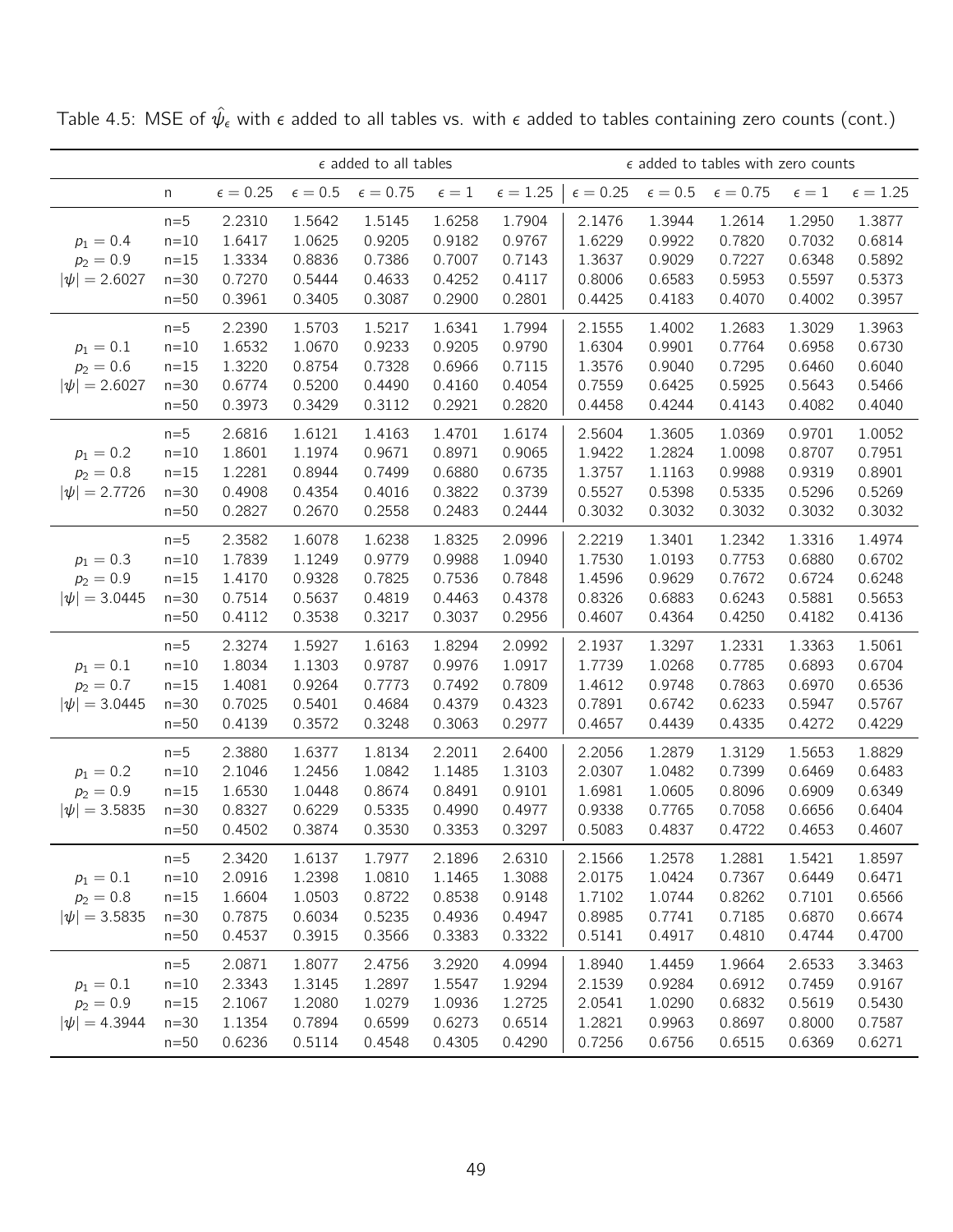|                                                 |                                                 |                                                |                                                | $\epsilon$ added to all tables                 |                                                |                                                | $\epsilon$ and correction added all tables     |                                                |                                                |                                                |                                                |
|-------------------------------------------------|-------------------------------------------------|------------------------------------------------|------------------------------------------------|------------------------------------------------|------------------------------------------------|------------------------------------------------|------------------------------------------------|------------------------------------------------|------------------------------------------------|------------------------------------------------|------------------------------------------------|
|                                                 | n                                               | $\epsilon = 0.25$                              | $\epsilon=0.5$                                 | $\epsilon=0.75$                                | $\epsilon=1$                                   | $\epsilon = 1.25$                              | $\epsilon = 0.25$                              | $\epsilon=0.5$                                 | $\epsilon=0.75$                                | $\epsilon=1$                                   | $\epsilon = 1.25$                              |
| $p_1 = 0.1$<br>$p_2 = 0.1$<br>$ \psi =0$        | $n=5$<br>$n=10$<br>$n = 15$<br>$n=30$<br>$n=50$ | 2.0541<br>2.2445<br>1.9230<br>1.1158<br>0.5996 | 1.1269<br>1.2848<br>1.1631<br>0.8038<br>0.5032 | 0.7571<br>0.8893<br>0.8340<br>0.6413<br>0.4399 | 0.5587<br>0.6716<br>0.6460<br>0.5355<br>0.3921 | 0.4357<br>0.5341<br>0.5237<br>0.4594<br>0.3538 | 2.2708<br>2.3226<br>1.9602<br>1.1257<br>0.6031 | 1.4655<br>1.4075<br>1.2233<br>0.8213<br>0.5097 | 1.1986<br>1.0470<br>0.9124<br>0.6652<br>0.4492 | 1.0979<br>0.8597<br>0.7400<br>0.5650<br>0.4038 | 1.0735<br>0.7499<br>0.6316<br>0.4939<br>0.3679 |
| $p_1 = 0.2$<br>$p_2 = 0.2$<br>$ \psi =0$        | $n=5$<br>$n=10$<br>$n=15$<br>$n=30$<br>$n=50$   | 2.5638<br>1.7918<br>1.1900<br>0.4862<br>0.2729 | 1.5311<br>1.2078<br>0.8875<br>0.4359<br>0.2595 | 1.0854<br>0.9275<br>0.7243<br>0.3975<br>0.2473 | 0.8314<br>0.7544<br>0.6151<br>0.3660<br>0.2362 | 0.6666<br>0.6347<br>0.5349<br>0.3391<br>0.2258 | 2.8843<br>1.8835<br>1.2296<br>0.4954<br>0.2762 | 2.0592<br>1.3659<br>0.9588<br>0.4536<br>0.2660 | 1.7966<br>1.1429<br>0.8235<br>0.4233<br>0.2569 | 1.7196<br>1.0222<br>0.7397<br>0.3992<br>0.2486 | 1.7340<br>0.9518<br>0.6833<br>0.3794<br>0.2412 |
| $p_1 = 0.3$<br>$p_2 = 0.3$<br>$ \psi =0$        | $n=5$<br>$n=10$<br>$n = 15$<br>$n=30$<br>$n=50$ | 2.5193<br>1.2847<br>0.7509<br>0.3360<br>0.2005 | 1.6369<br>1.0010<br>0.6523<br>0.3187<br>0.1946 | 1.2183<br>0.8356<br>0.5812<br>0.3030<br>0.1890 | 0.9638<br>0.7194<br>0.5248<br>0.2886<br>0.1837 | 0.7906<br>0.6312<br>0.4781<br>0.2753<br>0.1786 | 2.8872<br>1.3762<br>0.7888<br>0.3450<br>0.2038 | 2.2718<br>1.1695<br>0.7247<br>0.3365<br>0.2012 | 2.0961<br>1.0745<br>0.6858<br>0.3292<br>0.1987 | 2.0790<br>1.0246<br>0.6600<br>0.3230<br>0.1965 | 2.1471<br>1.0002<br>0.6428<br>0.3178<br>0.1944 |
| $p_1 = 0.4$<br>$p_2 = 0.4$<br>$ \psi =0$        | $n=5$<br>$n=10$<br>$n=15$<br>$n=30$<br>$n=50$   | 2.2745<br>1.0166<br>0.6010<br>0.2860<br>0.1736 | 1.5821<br>0.8671<br>0.5514<br>0.2752<br>0.1697 | 1.2212<br>0.7610<br>0.5091<br>0.2650<br>0.1660 | 0.9886<br>0.6778<br>0.4722<br>0.2554<br>0.1623 | 0.8239<br>0.6098<br>0.4396<br>0.2464<br>0.1589 | 2.6486<br>1.1061<br>0.6380<br>0.2950<br>0.1769 | 2.2495<br>1.0379<br>0.6236<br>0.2930<br>0.1762 | 2.1608<br>1.0084<br>0.6150<br>0.2915<br>0.1757 | 2.1960<br>0.9989<br>0.6108<br>0.2904<br>0.1753 | 2.3041<br>1.0026<br>0.6101<br>0.2897<br>0.1750 |
| $p_1 = 0.5$<br>$p_2 = 0.5$<br>$ \psi =0$        | $n=5$<br>$n=10$<br>$n=15$<br>$n=30$<br>$n=50$   | 2.2319<br>0.9597<br>0.5661<br>0.2732<br>0.1653 | 1.5897<br>0.8376<br>0.5249<br>0.2638<br>0.1620 | 1.2418<br>0.7448<br>0.4886<br>0.2549<br>0.1587 | 1.0126<br>0.6693<br>0.4563<br>0.2465<br>0.1555 | 0.8481<br>0.6062<br>0.4273<br>0.2385<br>0.1525 | 2.6143<br>1.0493<br>0.6029<br>0.2822<br>0.1686 | 2.2788<br>1.0100<br>0.5969<br>0.2817<br>0.1685 | 2.2169<br>0.9959<br>0.5948<br>0.2815<br>0.1684 | 2.2699<br>0.9964<br>0.5958<br>0.2817<br>0.1685 | 2.3930<br>1.0077<br>0.5994<br>0.2821<br>0.1686 |
| $p_1 = 0.4$<br>$p_2 = 0.5$<br>$ \psi  = 0.4055$ | $n=5$<br>$n=10$<br>$n=15$<br>$n=30$<br>$n=50$   | 2.2733<br>0.9840<br>0.5850<br>0.2787<br>0.1692 | 1.5885<br>0.8486<br>0.5395<br>0.2687<br>0.1656 | 1.2314<br>0.7502<br>0.5003<br>0.2593<br>0.1621 | 1.0025<br>0.6726<br>0.4661<br>0.2506<br>0.1588 | 0.8418<br>0.6090<br>0.4360<br>0.2424<br>0.1556 | 2.6630<br>1.0748<br>0.6227<br>0.2878<br>0.1726 | 2.2791<br>1.0214<br>0.6128<br>0.2866<br>0.1722 | 2.1995<br>0.9998<br>0.6075<br>0.2858<br>0.1719 | 2.2434<br>0.9955<br>0.6059<br>0.2853<br>0.1717 | 2.3613<br>1.0033<br>0.6074<br>0.2852<br>0.1716 |
| $p_1 = 0.5$<br>$p_2 = 0.6$<br>$ \psi  = 0.4055$ | $n=5$<br>$n=10$<br>$n=15$<br>$n=30$<br>$n=50$   | 2.3622<br>0.9691<br>0.5939<br>0.2785<br>0.1724 | 1.6593<br>0.8326<br>0.5473<br>0.2684<br>0.1687 | 1.2910<br>0.7345<br>0.5076<br>0.2590<br>0.1651 | 1.0542<br>0.6575<br>0.4730<br>0.2502<br>0.1617 | 0.8875<br>0.5948<br>0.4426<br>0.2419<br>0.1585 | 2.7635<br>1.0582<br>0.6318<br>0.2876<br>0.1758 | 2.3716<br>1.0019<br>0.6211<br>0.2863<br>0.1754 | 2.2902<br>0.9789<br>0.6155<br>0.2855<br>0.1751 | 2.3355<br>0.9735<br>0.6137<br>0.2850<br>0.1749 | 2.4569<br>0.9804<br>0.6151<br>0.2848<br>0.1748 |
| $p_1 = 0.3$<br>$p_2 = 0.4$<br>$ \psi  = 0.4418$ | $n=5$<br>$n=10$<br>$n=15$<br>$n=30$<br>$n=50$   | 2.3992<br>1.1534<br>0.6785<br>0.3093<br>0.1875 | 1.6079<br>0.9346<br>0.6024<br>0.2954<br>0.1826 | 1.2224<br>0.7996<br>0.5454<br>0.2828<br>0.1779 | 0.9852<br>0.7019<br>0.4993<br>0.2712<br>0.1735 | 0.8233<br>0.6265<br>0.4609<br>0.2606<br>0.1693 | 2.7791<br>1.2459<br>0.7170<br>0.3184<br>0.1909 | 2.2660<br>1.1060<br>0.6757<br>0.3132<br>0.1892 | 2.1332<br>1.0429<br>0.6511<br>0.3089<br>0.1877 | 2.1434<br>1.0128<br>0.6357<br>0.3054<br>0.1864 | 2.2337<br>1.0023<br>0.6265<br>0.3025<br>0.1852 |
| $p_1 = 0.2$<br>$p_2 = 0.3$<br>$ \psi  = 0.5390$ | $n=5$<br>$n=10$<br>$n=15$<br>$n=30$<br>$n=50$   | 2.5627<br>1.5504<br>0.9726<br>0.4127<br>0.2358 | 1.5992<br>1.1108<br>0.7704<br>0.3779<br>0.2261 | 1.1765<br>0.8908<br>0.6544<br>0.3511<br>0.2174 | 0.9345<br>0.7519<br>0.5743<br>0.3289<br>0.2094 | 0.7778<br>0.6545<br>0.5145<br>0.3101<br>0.2022 | 2.9156<br>1.6454<br>1.0132<br>0.4221<br>0.2392 | 2.1813<br>1.2755<br>0.8435<br>0.3958<br>0.2327 | 1.9597<br>1.1151<br>0.7557<br>0.3767<br>0.2269 | 1.9120<br>1.0300<br>0.7010<br>0.3616<br>0.2217 | 1.9531<br>0.9830<br>0.6644<br>0.3494<br>0.2171 |

Table 4.6: MSE of  $\hat{\psi}_{\epsilon}$  with  $\epsilon$  added to all tables vs. with  $\epsilon$  and correction added to all tables  $(\hat{\psi}_{\epsilon,0.5})$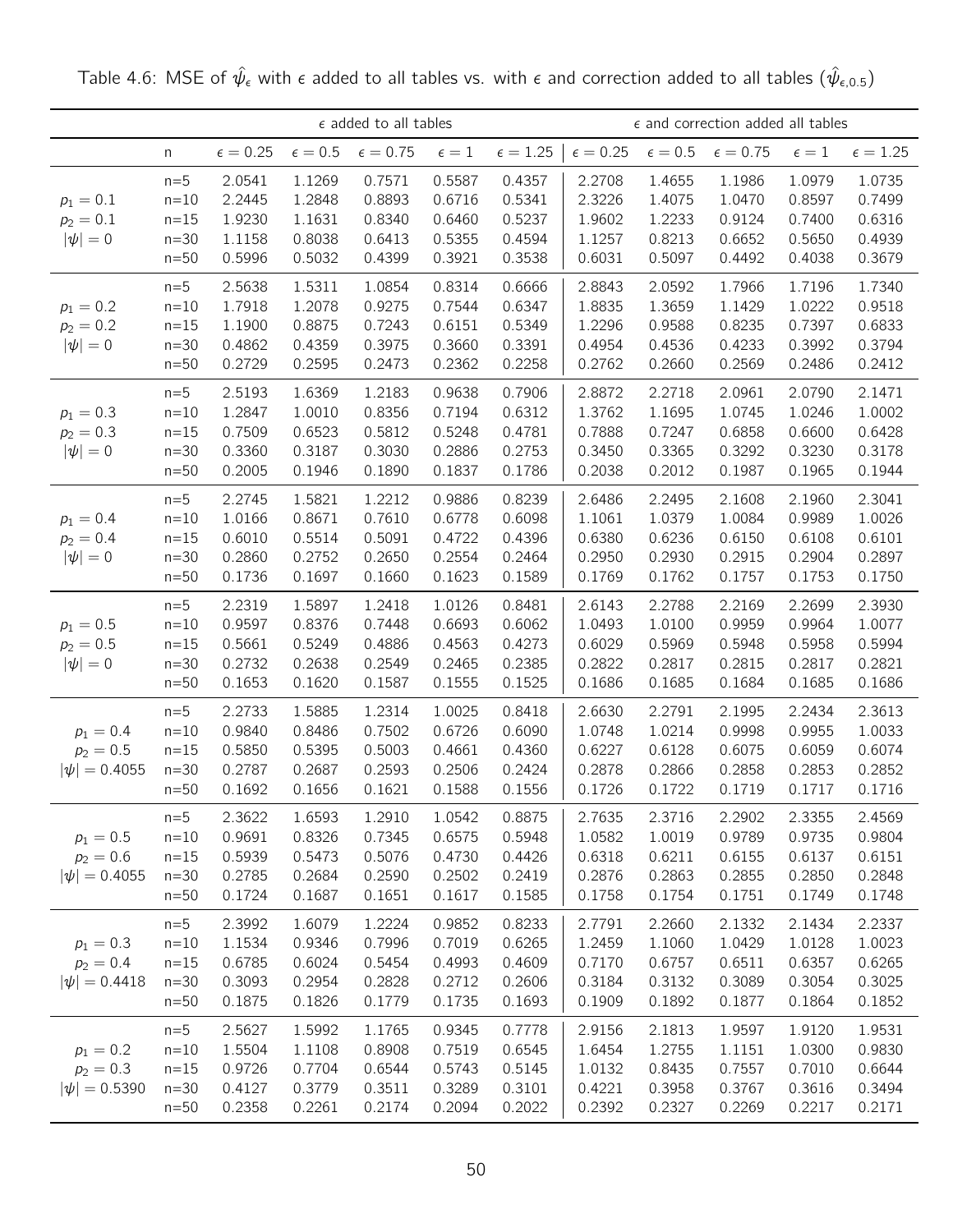|                                                 |                                                 |                                                |                                                | $\epsilon$ added to all tables                 |                                                |                                                |                                                |                                                | $\epsilon$ and correction added all tables     |                                                |                                                |
|-------------------------------------------------|-------------------------------------------------|------------------------------------------------|------------------------------------------------|------------------------------------------------|------------------------------------------------|------------------------------------------------|------------------------------------------------|------------------------------------------------|------------------------------------------------|------------------------------------------------|------------------------------------------------|
|                                                 | n                                               | $\epsilon = 0.25$                              | $\epsilon=0.5$                                 | $\epsilon=0.75$                                | $\epsilon=1$                                   | $\epsilon = 1.25$                              | $\epsilon = 0.25$                              | $\epsilon=0.5$                                 | $\epsilon=0.75$                                | $\epsilon=1$                                   | $\epsilon=1.25$                                |
| $p_1 = 0.1$<br>$p_2 = 0.2$<br>$ \psi  = 0.8109$ | $n=5$<br>$n=10$<br>$n = 15$<br>$n=30$<br>$n=50$ | 2.2897<br>2.0115<br>1.5846<br>0.7792<br>0.4365 | 1.3836<br>1.2551<br>1.0359<br>0.6079<br>0.3816 | 1.0367<br>0.9505<br>0.8011<br>0.5160<br>0.3449 | 0.8589<br>0.7884<br>0.6707<br>0.4564<br>0.3176 | 0.7543<br>0.6903<br>0.5893<br>0.4147<br>0.2964 | 2.5491<br>2.0986<br>1.6260<br>0.7895<br>0.4402 | 1.7754<br>1.3873<br>1.1003<br>0.6254<br>0.3883 | 1.5345<br>1.1145<br>0.8812<br>0.5389<br>0.3539 | 1.4557<br>0.9774<br>0.7625<br>0.4832<br>0.3283 | 1.4521<br>0.9002<br>0.6898<br>0.4443<br>0.3085 |
| $p_1 = 0.4$<br>$p_2 = 0.6$<br>$ \psi  = 0.8109$ | $n=5$<br>$n=10$<br>$n=15$<br>$n=30$<br>$n=50$   | 2.4081<br>1.0016<br>0.6112<br>0.2841<br>0.1766 | 1.6581<br>0.8473<br>0.5599<br>0.2732<br>0.1725 | 1.2885<br>0.7433<br>0.5179<br>0.2634<br>0.1688 | 1.0632<br>0.6658<br>0.4828<br>0.2545<br>0.1653 | 0.9123<br>0.6056<br>0.4533<br>0.2465<br>0.1621 | 2.8243<br>1.0955<br>0.6511<br>0.2936<br>0.1801 | 2.3727<br>1.0213<br>0.6358<br>0.2916<br>0.1795 | 2.2706<br>0.9891<br>0.6268<br>0.2901<br>0.1789 | 2.3067<br>0.9783<br>0.6225<br>0.2891<br>0.1784 | 2.4243<br>0.9816<br>0.6219<br>0.2884<br>0.1781 |
| $p_1 = 0.3$<br>$p_2 = 0.5$<br>$ \psi  = 0.8473$ | $n=5$<br>$n=10$<br>$n = 15$<br>$n=30$<br>$n=50$ | 2.4008<br>1.1233<br>0.6625<br>0.3021<br>0.1832 | 1.6094<br>0.9164<br>0.5898<br>0.2888<br>0.1785 | 1.2355<br>0.7904<br>0.5366<br>0.2772<br>0.1741 | 1.0139<br>0.7017<br>0.4949<br>0.2668<br>0.1701 | 0.8689<br>0.6353<br>0.4612<br>0.2576<br>0.1664 | 2.8094<br>1.2207<br>0.7029<br>0.3116<br>0.1867 | 2.2988<br>1.0930<br>0.6654<br>0.3071<br>0.1853 | 2.1733<br>1.0366<br>0.6437<br>0.3035<br>0.1840 | 2.1934<br>1.0114<br>0.6307<br>0.3005<br>0.1828 | 2.2969<br>1.0050<br>0.6236<br>0.2982<br>0.1818 |
| $p_1 = 0.5$<br>$p_2 = 0.7$<br>$ \psi  = 0.8473$ | $n=5$<br>$n=10$<br>$n=15$<br>$n=30$<br>$n=50$   | 2.4275<br>1.1054<br>0.6716<br>0.3032<br>0.1871 | 1.6494<br>0.8975<br>0.5996<br>0.2896<br>0.1822 | 1.2778<br>0.7719<br>0.5464<br>0.2776<br>0.1777 | 1.0560<br>0.6838<br>0.5043<br>0.2670<br>0.1736 | 0.9097<br>0.6181<br>0.4703<br>0.2576<br>0.1698 | 2.8363<br>1.2016<br>0.7123<br>0.3128<br>0.1907 | 2.3421<br>1.0716<br>0.6760<br>0.3080<br>0.1891 | 2.2226<br>1.0142<br>0.6545<br>0.3040<br>0.1878 | 2.2462<br>0.9884<br>0.6415<br>0.3009<br>0.1866 | 2.3522<br>0.9815<br>0.6344<br>0.2983<br>0.1855 |
| $p_1 = 0.2$<br>$p_2 = 0.4$<br>$ \psi  = 0.9808$ | $n=5$<br>$n=10$<br>$n=15$<br>$n=30$<br>$n=50$   | 2.4582<br>1.4240<br>0.9013<br>0.3860<br>0.2231 | 1.5804<br>1.0438<br>0.7193<br>0.3543<br>0.2143 | 1.2068<br>0.8580<br>0.6187<br>0.3309<br>0.2065 | 1.0022<br>0.7449<br>0.5524<br>0.3125<br>0.1998 | 0.8769<br>0.6694<br>0.5054<br>0.2977<br>0.1939 | 2.8343<br>1.5252<br>0.9448<br>0.3960<br>0.2267 | 2.1827<br>1.2138<br>0.7950<br>0.3725<br>0.2211 | 1.9999<br>1.0829<br>0.7204<br>0.3562<br>0.2161 | 1.9780<br>1.0167<br>0.6754<br>0.3437<br>0.2118 | 2.0409<br>0.9833<br>0.6467<br>0.3337<br>0.2079 |
| $p_1 = 0.4$<br>$p_2 = 0.7$<br>$ \psi  = 1.2528$ | $n=5$<br>$n=10$<br>$n=15$<br>$n=30$<br>$n=50$   | 2.4867<br>1.1399<br>0.6889<br>0.3089<br>0.1913 | 1.6511<br>0.9119<br>0.6114<br>0.2944<br>0.1860 | 1.2846<br>0.7816<br>0.5563<br>0.2822<br>0.1814 | 1.0851<br>0.6962<br>0.5152<br>0.2719<br>0.1773 | 0.9670<br>0.6376<br>0.4841<br>0.2633<br>0.1738 | 2.9239<br>1.2446<br>0.7331<br>0.3192<br>0.1952 | 2.3547<br>1.0940<br>0.6914<br>0.3136<br>0.1934 | 2.2113<br>1.0267<br>0.6662<br>0.3090<br>0.1917 | 2.2259<br>0.9951<br>0.6504<br>0.3052<br>0.1902 | 2.3310<br>0.9848<br>0.6412<br>0.3022<br>0.1889 |
| $p_1 = 0.3$<br>$p_2 = 0.6$<br>$ \psi  = 1.2528$ | $n=5$<br>$n=10$<br>$n=15$<br>$n=30$<br>$n=50$   | 2.5356<br>1.1317<br>0.6873<br>0.3072<br>0.1912 | 1.6753<br>0.9083<br>0.6088<br>0.2929<br>0.1860 | 1.2997<br>0.7801<br>0.5539<br>0.2809<br>0.1813 | 1.0958<br>0.6959<br>0.5131<br>0.2707<br>0.1773 | 0.9752<br>0.6381<br>0.4825<br>0.2623<br>0.1738 | 2.9756<br>1.2356<br>0.7309<br>0.3175<br>0.1950 | 2.3819<br>1.0892<br>0.6879<br>0.3122<br>0.1932 | 2.2292<br>1.0234<br>0.6624<br>0.3078<br>0.1916 | 2.2389<br>0.9926<br>0.6465<br>0.3042<br>0.1902 | 2.3410<br>0.9827<br>0.6373<br>0.3013<br>0.1889 |
| $p_1 = 0.1$<br>$p_2 = 0.3$<br>$ \psi  = 1.3499$ | $n=5$<br>$n=10$<br>$n=15$<br>$n=30$<br>$n=50$   | 2.2783<br>1.7721<br>1.3770<br>0.7097<br>0.4004 | 1.4980<br>1.1593<br>0.9195<br>0.5507<br>0.3484 | 1.2365<br>0.9401<br>0.7415<br>0.4718<br>0.3156 | 1.1255<br>0.8422<br>0.6563<br>0.4257<br>0.2930 | 1.0767<br>0.7968<br>0.6137<br>0.3979<br>0.2771 | 2.5639<br>1.8676<br>1.4234<br>0.7214<br>0.4046 | 1.8955<br>1.2902<br>0.9843<br>0.5687<br>0.3553 | 1.7078<br>1.0862<br>0.8132<br>0.4926<br>0.3240 | 1.6614<br>0.9925<br>0.7275<br>0.4467<br>0.3018 | 1.6808<br>0.9450<br>0.6796<br>0.4170<br>0.2854 |
| $p_1 = 0.5$<br>$p_2 = 0.8$<br>$ \psi  = 1.3863$ | $n=5$<br>$n=10$<br>$n=15$<br>$n = 30$<br>$n=50$ | 2.4564<br>1.3741<br>0.9055<br>0.3824<br>0.2253 | 1.6097<br>1.0056<br>0.7229<br>0.3517<br>0.2162 | 1.2721<br>0.8332<br>0.6260<br>0.3292<br>0.2085 | 1.1043<br>0.7357<br>0.5658<br>0.3121<br>0.2021 | 1.0149<br>0.6772<br>0.5266<br>0.2992<br>0.1968 | 2.8631<br>1.4836<br>0.9533<br>0.3933<br>0.2294 | 2.2323<br>1.1810<br>0.8025<br>0.3712<br>0.2235 | 2.0642<br>1.0551<br>0.7283<br>0.3550<br>0.2183 | 2.0557<br>0.9926<br>0.6842<br>0.3424<br>0.2138 | 2.1338<br>0.9622<br>0.6564<br>0.3324<br>0.2099 |

Table 4.6: MSE of  $\hat\psi_\epsilon$  with  $\epsilon$  added to all tables vs. with  $\epsilon$  and correction added to all tables  $(\hat\psi_{\epsilon,0.5})$  (cont.)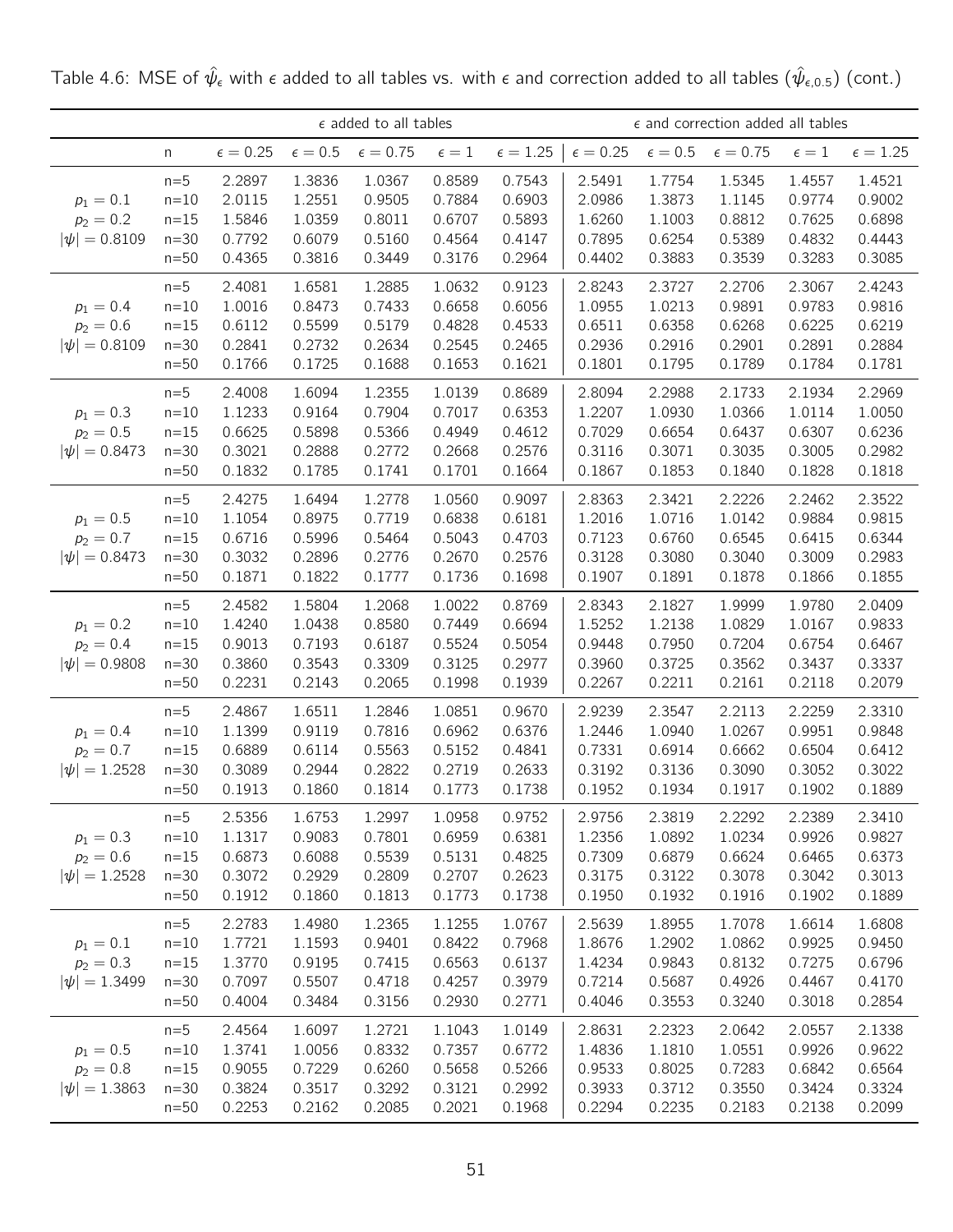|                                                 |                                                 |                                                |                                                | $\epsilon$ added to all tables                 |                                                |                                                | $\epsilon$ and correction added all tables     |                                                |                                                |                                                |                                                |
|-------------------------------------------------|-------------------------------------------------|------------------------------------------------|------------------------------------------------|------------------------------------------------|------------------------------------------------|------------------------------------------------|------------------------------------------------|------------------------------------------------|------------------------------------------------|------------------------------------------------|------------------------------------------------|
|                                                 | n                                               | $\epsilon = 0.25$                              | $\epsilon=0.5$                                 | $\epsilon=0.75$                                | $\epsilon=1$                                   | $\epsilon = 1.25$                              | $\epsilon = 0.25$                              | $\epsilon=0.5$                                 | $\epsilon = 0.75$                              | $\epsilon=1$                                   | $\epsilon = 1.25$                              |
| $p_1 = 0.2$<br>$p_2 = 0.5$<br>$ \psi  = 1.3863$ | $n=5$<br>$n=10$<br>$n=15$<br>$n=30$<br>$n=50$   | 2.4488<br>1.3951<br>0.8868<br>0.3790<br>0.2189 | 1.5719<br>1.0238<br>0.7067<br>0.3476<br>0.2101 | 1.2258<br>0.8504<br>0.6112<br>0.3255<br>0.2028 | 1.0554<br>0.7522<br>0.5518<br>0.3089<br>0.1967 | 0.9657<br>0.6932<br>0.5132<br>0.2965<br>0.1917 | 2.8638<br>1.5056<br>0.9345<br>0.3898<br>0.2228 | 2.2034<br>1.2011<br>0.7864<br>0.3667<br>0.2173 | 2.0261<br>1.0750<br>0.7135<br>0.3507<br>0.2124 | 2.0138<br>1.0126<br>0.6703<br>0.3386<br>0.2082 | 2.0907<br>0.9824<br>0.6431<br>0.3291<br>0.2045 |
| $p_1 = 0.3$<br>$p_2 = 0.7$<br>$ \psi  = 1.6946$ | $n=5$<br>$n=10$<br>$n=15$<br>$n=30$<br>$n=50$   | 2.6213<br>1.2718<br>0.7674<br>0.3320<br>0.2061 | 1.6718<br>0.9721<br>0.6613<br>0.3139<br>0.1996 | 1.3101<br>0.8198<br>0.5938<br>0.2996<br>0.1941 | 1.1463<br>0.7321<br>0.5488<br>0.2886<br>0.1896 | 1.0733<br>0.6817<br>0.5193<br>0.2804<br>0.1861 | 3.0954<br>1.3905<br>0.8171<br>0.3435<br>0.2105 | 2.3736<br>1.1644<br>0.7462<br>0.3344<br>0.2074 | 2.1784<br>1.0623<br>0.7037<br>0.3268<br>0.2046 | 2.1679<br>1.0104<br>0.6760<br>0.3204<br>0.2021 | 2.2602<br>0.9868<br>0.6580<br>0.3151<br>0.1998 |
| $p_1 = 0.4$<br>$p_2 = 0.8$<br>$ \psi  = 1.7918$ | $n=5$<br>$n=10$<br>$n = 15$<br>$n=30$<br>$n=50$ | 2.5176<br>1.4102<br>0.9245<br>0.3885<br>0.2297 | 1.6110<br>1.0185<br>0.7347<br>0.3567<br>0.2201 | 1.2927<br>0.8447<br>0.6370<br>0.3341<br>0.2123 | 1.1649<br>0.7558<br>0.5803<br>0.3179<br>0.2062 | 1.1216<br>0.7118<br>0.5477<br>0.3068<br>0.2015 | 2.9624<br>1.5324<br>0.9778<br>0.4007<br>0.2342 | 2.2421<br>1.2038<br>0.8196<br>0.3773<br>0.2278 | 2.0468<br>1.0657<br>0.7404<br>0.3602<br>0.2223 | 2.0282<br>0.9961<br>0.6927<br>0.3468<br>0.2175 | 2.1057<br>0.9614<br>0.6622<br>0.3360<br>0.2132 |
| $p_1 = 0.1$<br>$p_2 = 0.4$<br>$ \psi  = 1.7918$ | $n=5$<br>$n=10$<br>$n=15$<br>$n=30$<br>$n=50$   | 2.1608<br>1.6509<br>1.3105<br>0.6833<br>0.3889 | 1.4949<br>1.0924<br>0.8681<br>0.5265<br>0.3370 | 1.3248<br>0.9199<br>0.7104<br>0.4522<br>0.3053 | 1.2918<br>0.8655<br>0.6477<br>0.4124<br>0.2846 | 1.3111<br>0.8613<br>0.6290<br>0.3921<br>0.2713 | 2.4677<br>1.7573<br>1.3633<br>0.6966<br>0.3938 | 1.8764<br>1.2227<br>0.9343<br>0.5452<br>0.3444 | 1.7284<br>1.0449<br>0.7731<br>0.4710<br>0.3134 | 1.7050<br>0.9692<br>0.6961<br>0.4273<br>0.2916 | 1.7405<br>0.9342<br>0.6554<br>0.3998<br>0.2759 |
| $p_1 = 0.2$<br>$p_2 = 0.6$<br>$ \psi  = 1.7918$ | $n=5$<br>$n=10$<br>$n=15$<br>$n=30$<br>$n=50$   | 2.5553<br>1.4289<br>0.9043<br>0.3849<br>0.2286 | 1.6307<br>1.0259<br>0.7200<br>0.3522<br>0.2192 | 1.3069<br>0.8482<br>0.6253<br>0.3298<br>0.2116 | 1.1768<br>0.7578<br>0.5706<br>0.3141<br>0.2055 | 1.1323<br>0.7130<br>0.5395<br>0.3034<br>0.2010 | 3.0036<br>1.5516<br>0.9569<br>0.3970<br>0.2331 | 2.2651<br>1.2111<br>0.8037<br>0.3727<br>0.2269 | 2.0637<br>1.0685<br>0.7271<br>0.3558<br>0.2216 | 2.0421<br>0.9965<br>0.6811<br>0.3428<br>0.2168 | 2.1175<br>0.9604<br>0.6518<br>0.3324<br>0.2126 |
| $p_1 = 0.5$<br>$p_2 = 0.9$<br>$ \psi  = 2.1972$ | $n=5$<br>$n=10$<br>$n=15$<br>$n=30$<br>$n=50$   | 2.2032<br>1.6049<br>1.3101<br>0.7203<br>0.3914 | 1.5669<br>1.0510<br>0.8715<br>0.5398<br>0.3366 | 1.4598<br>0.9004<br>0.7238<br>0.4581<br>0.3047 | 1.4946<br>0.8751<br>0.6755<br>0.4172<br>0.2850 | 1.5798<br>0.9034<br>0.6739<br>0.3991<br>0.2735 | 2.5408<br>1.7235<br>1.3694<br>0.7362<br>0.3969 | 1.9370<br>1.1806<br>0.9392<br>0.5603<br>0.3444 | 1.7921<br>1.0014<br>0.7772<br>0.4759<br>0.3122 | 1.7726<br>0.9255<br>0.6996<br>0.4268<br>0.2899 | 1.8137<br>0.8901<br>0.6585<br>0.3960<br>0.2739 |
| $p_1 = 0.1$<br>$p_2 = 0.5$<br>$ \psi  = 2.1972$ | $n=5$<br>$n=10$<br>$n=15$<br>$n=30$<br>$n=50$   | 2.1340<br>1.6271<br>1.2989<br>0.6769<br>0.3848 | 1.4834<br>1.0733<br>0.8563<br>0.5197<br>0.3327 | 1.3740<br>0.9225<br>0.7078<br>0.4473<br>0.3016 | 1.4098<br>0.8969<br>0.6594<br>0.4113<br>0.2823 | 1.4971<br>0.9249<br>0.6580<br>0.3960<br>0.2709 | 2.4793<br>1.7467<br>1.3588<br>0.6920<br>0.3903 | 1.8617<br>1.2046<br>0.9250<br>0.5394<br>0.3406 | 1.7135<br>1.0261<br>0.7622<br>0.4645<br>0.3093 | 1.6936<br>0.9506<br>0.6846<br>0.4204<br>0.2874 | 1.7358<br>0.9156<br>0.6437<br>0.3925<br>0.2715 |
| $p_1 = 0.2$<br>$p_2 = 0.7$<br>$ \psi  = 2.2336$ | $n=5$<br>$n=10$<br>$n = 15$<br>$n=30$<br>$n=50$ | 2.6566<br>1.5740<br>0.9855<br>0.4097<br>0.2439 | 1.6374<br>1.0891<br>0.7712<br>0.3729<br>0.2330 | 1.3435<br>0.8910<br>0.6654<br>0.3487<br>0.2246 | 1.2735<br>0.8045<br>0.6098<br>0.3329<br>0.2184 | 1.2968<br>0.7761<br>0.5844<br>0.3237<br>0.2142 | 3.1502<br>1.7166<br>1.0465<br>0.4235<br>0.2490 | 2.2641<br>1.2882<br>0.8626<br>0.3950<br>0.2414 | 2.0161<br>1.1068<br>0.7678<br>0.3746<br>0.2348 | 1.9727<br>1.0129<br>0.7095<br>0.3587<br>0.2289 | 2.0379<br>0.9626<br>0.6710<br>0.3458<br>0.2237 |
| $p_1 = 0.3$<br>$p_2 = 0.8$<br>$ \psi  = 2.2336$ | $n=5$<br>$n=10$<br>$n=15$<br>$n = 30$<br>$n=50$ | 2.6551<br>1.5462<br>1.0043<br>0.4122<br>0.2447 | 1.6374<br>1.0787<br>0.7839<br>0.3763<br>0.2336 | 1.3424<br>0.8869<br>0.6754<br>0.3520<br>0.2251 | 1.2714<br>0.8034<br>0.6184<br>0.3359<br>0.2189 | 1.2939<br>0.7766<br>0.5921<br>0.3263<br>0.2147 | 3.1465<br>1.6872<br>1.0654<br>0.4260<br>0.2497 | 2.2620<br>1.2759<br>0.8750<br>0.3987<br>0.2420 | 2.0135<br>1.1009<br>0.7774<br>0.3782<br>0.2353 | 1.9697<br>1.0102<br>0.7173<br>0.3620<br>0.2293 | 2.0347<br>0.9617<br>0.6778<br>0.3489<br>0.2241 |

Table 4.6: MSE of  $\hat\psi_\epsilon$  with  $\epsilon$  added to all tables vs. with  $\epsilon$  and correction added to all tables  $(\hat\psi_{\epsilon,0.5})$  (cont.)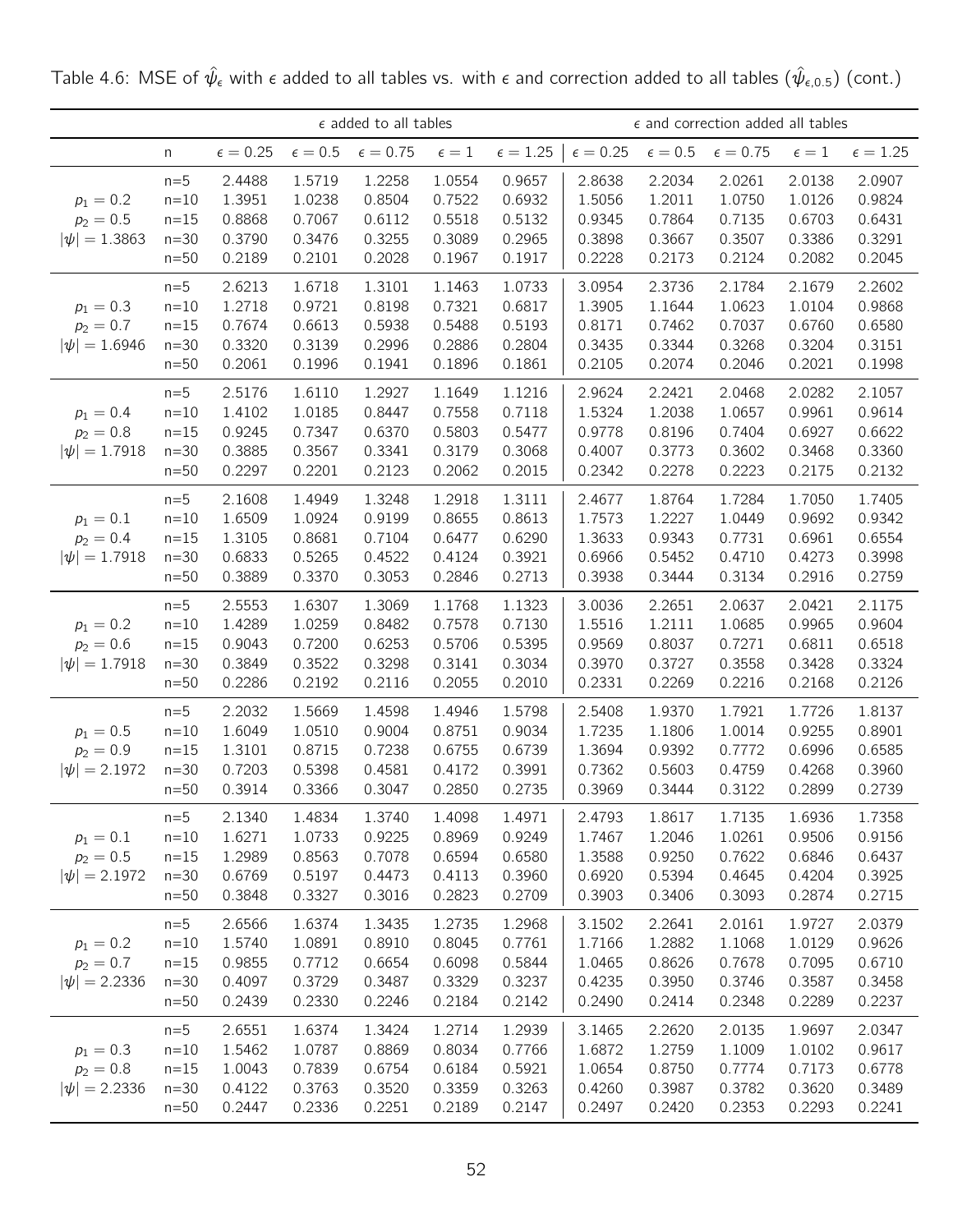|                                                 |                                               |                                                | $\epsilon$ added to all tables                 |                                                | $\epsilon$ and correction added all tables     |                                                |                                                |                                                |                                                |                                                |                                                |
|-------------------------------------------------|-----------------------------------------------|------------------------------------------------|------------------------------------------------|------------------------------------------------|------------------------------------------------|------------------------------------------------|------------------------------------------------|------------------------------------------------|------------------------------------------------|------------------------------------------------|------------------------------------------------|
|                                                 | n                                             | $\epsilon = 0.25$                              | $\epsilon=0.5$                                 | $\epsilon = 0.75$                              | $\epsilon=1$                                   | $\epsilon = 1.25$                              | $\epsilon = 0.25$                              | $\epsilon=0.5$                                 | $\epsilon = 0.75$                              | $\epsilon=1$                                   | $\epsilon = 1.25$                              |
| $p_1 = 0.4$<br>$p_2 = 0.9$<br>$ \psi  = 2.6027$ | $n=5$<br>$n=10$<br>$n=15$<br>$n=30$<br>$n=50$ | 2.2310<br>1.6417<br>1.3334<br>0.7270<br>0.3961 | 1.5642<br>1.0625<br>0.8836<br>0.5444<br>0.3405 | 1.5145<br>0.9205<br>0.7386<br>0.4633<br>0.3087 | 1.6258<br>0.9182<br>0.7007<br>0.4252<br>0.2900 | 1.7904<br>0.9767<br>0.7143<br>0.4117<br>0.2801 | 2.6044<br>1.7770<br>1.4014<br>0.7452<br>0.4024 | 1.9085<br>1.1958<br>0.9553<br>0.5664<br>0.3490 | 1.7357<br>0.9996<br>0.7843<br>0.4800<br>0.3160 | 1.7025<br>0.9133<br>0.7005<br>0.4291<br>0.2930 | 1.7368<br>0.8704<br>0.6545<br>0.3968<br>0.2763 |
| $p_1 = 0.1$<br>$p_2 = 0.6$<br>$ \psi  = 2.6027$ | $n=5$<br>$n=10$<br>$n=15$<br>$n=30$<br>$n=50$ | 2.2390<br>1.6532<br>1.3220<br>0.6774<br>0.3973 | 1.5703<br>1.0670<br>0.8754<br>0.5200<br>0.3429 | 1.5217<br>0.9233<br>0.7328<br>0.4490<br>0.3112 | 1.6341<br>0.9205<br>0.6966<br>0.4160<br>0.2921 | 1.7994<br>0.9790<br>0.7115<br>0.4054<br>0.2820 | 2.6110<br>1.7887<br>1.3899<br>0.6948<br>0.4038 | 1.9114<br>1.2002<br>0.9469<br>0.5414<br>0.3516 | 1.7381<br>1.0018<br>0.7781<br>0.4652<br>0.3187 | 1.7044<br>0.9148<br>0.6959<br>0.4197<br>0.2956 | 1.7377<br>0.8716<br>0.6509<br>0.3906<br>0.2786 |
| $p_1 = 0.2$<br>$p_2 = 0.8$<br>$ \psi  = 2.7726$ | $n=5$<br>$n=10$<br>$n=15$<br>$n=30$<br>$n=50$ | 2.6816<br>1.8601<br>1.2281<br>0.4908<br>0.2827 | 1.6121<br>1.1974<br>0.8944<br>0.4354<br>0.2670 | 1.4163<br>0.9671<br>0.7499<br>0.4016<br>0.2558 | 1.4701<br>0.8971<br>0.6880<br>0.3822<br>0.2483 | 1.6174<br>0.9065<br>0.6735<br>0.3739<br>0.2444 | 3.1984<br>2.0309<br>1.3038<br>0.5075<br>0.2887 | 2.1455<br>1.4024<br>0.9937<br>0.4597<br>0.2762 | 1.8471<br>1.1459<br>0.8422<br>0.4260<br>0.2654 | 1.7713<br>1.0138<br>0.7516<br>0.4003<br>0.2561 | 1.8085<br>0.9396<br>0.6923<br>0.3799<br>0.2480 |
| $p_1 = 0.3$<br>$p_2 = 0.9$<br>$ \psi  = 3.0445$ | $n=5$<br>$n=10$<br>$n=15$<br>$n=30$<br>$n=50$ | 2.3582<br>1.7839<br>1.4170<br>0.7514<br>0.4112 | 1.6078<br>1.1249<br>0.9328<br>0.5637<br>0.3538 | 1.6238<br>0.9779<br>0.7825<br>0.4819<br>0.3217 | 1.8325<br>0.9988<br>0.7536<br>0.4463<br>0.3037 | 2.0996<br>1.0940<br>0.7848<br>0.4378<br>0.2956 | 2.7762<br>1.9425<br>1.4958<br>0.7725<br>0.4185 | 1.9093<br>1.2641<br>1.0092<br>0.5878<br>0.3631 | 1.6841<br>1.0280<br>0.8173<br>0.4971<br>0.3285 | 1.6228<br>0.9199<br>0.7205<br>0.4431<br>0.3042 | 1.6389<br>0.8625<br>0.6652<br>0.4082<br>0.2865 |
| $p_1 = 0.1$<br>$p_2 = 0.7$<br>$ \psi  = 3.0445$ | $n=5$<br>$n=10$<br>$n=15$<br>$n=30$<br>$n=50$ | 2.3274<br>1.8034<br>1.4081<br>0.7025<br>0.4139 | 1.5927<br>1.1303<br>0.9264<br>0.5401<br>0.3572 | 1.6163<br>0.9787<br>0.7773<br>0.4684<br>0.3248 | 1.8294<br>0.9976<br>0.7492<br>0.4379<br>0.3063 | 2.0992<br>1.0917<br>0.7809<br>0.4323<br>0.2977 | 2.7427<br>1.9634<br>1.4878<br>0.7227<br>0.4213 | 1.8899<br>1.2714<br>1.0043<br>0.5633<br>0.3668 | 1.6708<br>1.0310<br>0.8141<br>0.4829<br>0.3321 | 1.6126<br>0.9211<br>0.7183<br>0.4342<br>0.3075 | 1.6300<br>0.8628<br>0.6638<br>0.4024<br>0.2893 |
| $p_1 = 0.2$<br>$p_2 = 0.9$<br>$ \psi  = 3.5835$ | $n=5$<br>$n=10$<br>$n=15$<br>$n=30$<br>$n=50$ | 2.3880<br>2.1046<br>1.6530<br>0.8327<br>0.4502 | 1.6377<br>1.2456<br>1.0448<br>0.6229<br>0.3874 | 1.8134<br>1.0842<br>0.8674<br>0.5335<br>0.3530 | 2.2011<br>1.1485<br>0.8491<br>0.4990<br>0.3353 | 2.6400<br>1.3103<br>0.9101<br>0.4977<br>0.3297 | 2.8286<br>2.2983<br>1.7504<br>0.8579<br>0.4588 | 1.8046<br>1.3851<br>1.1282<br>0.6495<br>0.3976 | 1.5416<br>1.0731<br>0.8821<br>0.5451<br>0.3587 | 1.4519<br>0.9315<br>0.7585<br>0.4824<br>0.3313 | 1.4373<br>0.8547<br>0.6881<br>0.4421<br>0.3114 |
| $p_1 = 0.1$<br>$p_2 = 0.8$<br>$ \psi  = 3.5835$ | $n=5$<br>$n=10$<br>$n=15$<br>$n=30$<br>$n=50$ | 2.3420<br>2.0916<br>1.6604<br>0.7875<br>0.4537 | 1.6137<br>1.2398<br>1.0503<br>0.6034<br>0.3915 | 1.7977<br>1.0810<br>0.8722<br>0.5235<br>0.3566 | 2.1896<br>1.1465<br>0.8538<br>0.4936<br>0.3383 | 2.6310<br>1.3088<br>0.9148<br>0.4947<br>0.3322 | 2.7744<br>2.2849<br>1.7588<br>0.8118<br>0.4625 | 1.7692<br>1.3790<br>1.1347<br>0.6292<br>0.4020 | 1.5121<br>1.0696<br>0.8881<br>0.5346<br>0.3629 | 1.4245<br>0.9293<br>0.7642<br>0.4768<br>0.3350 | 1.4103<br>0.8534<br>0.6937<br>0.4392<br>0.3146 |
| $p_1 = 0.1$<br>$p_2 = 0.9$<br>$ \psi  = 4.3944$ | $n=5$<br>$n=10$<br>$n=15$<br>$n=30$<br>$n=50$ | 2.0871<br>2.3343<br>2.1067<br>1.1354<br>0.6236 | 1.8077<br>1.3145<br>1.2080<br>0.7894<br>0.5114 | 2.4756<br>1.2897<br>1.0279<br>0.6599<br>0.4548 | 3.2920<br>1.5547<br>1.0936<br>0.6273<br>0.4305 | 4.0994<br>1.9294<br>1.2725<br>0.6514<br>0.4290 | 2.4266<br>2.5555<br>2.2317<br>1.1701<br>0.6356 | 1.5181<br>1.3728<br>1.2722<br>0.8177<br>0.5232 | 1.3371<br>1.0445<br>0.9471<br>0.6548<br>0.4561 | 1.2525<br>0.9274<br>0.8130<br>0.5674<br>0.4126 | 1.1875<br>0.8741<br>0.7535<br>0.5194<br>0.3841 |

Table 4.6: MSE of  $\hat\psi_\epsilon$  with  $\epsilon$  added to all tables vs. with  $\epsilon$  and correction added to all tables  $(\hat\psi_{\epsilon,0.5})$  (cont.)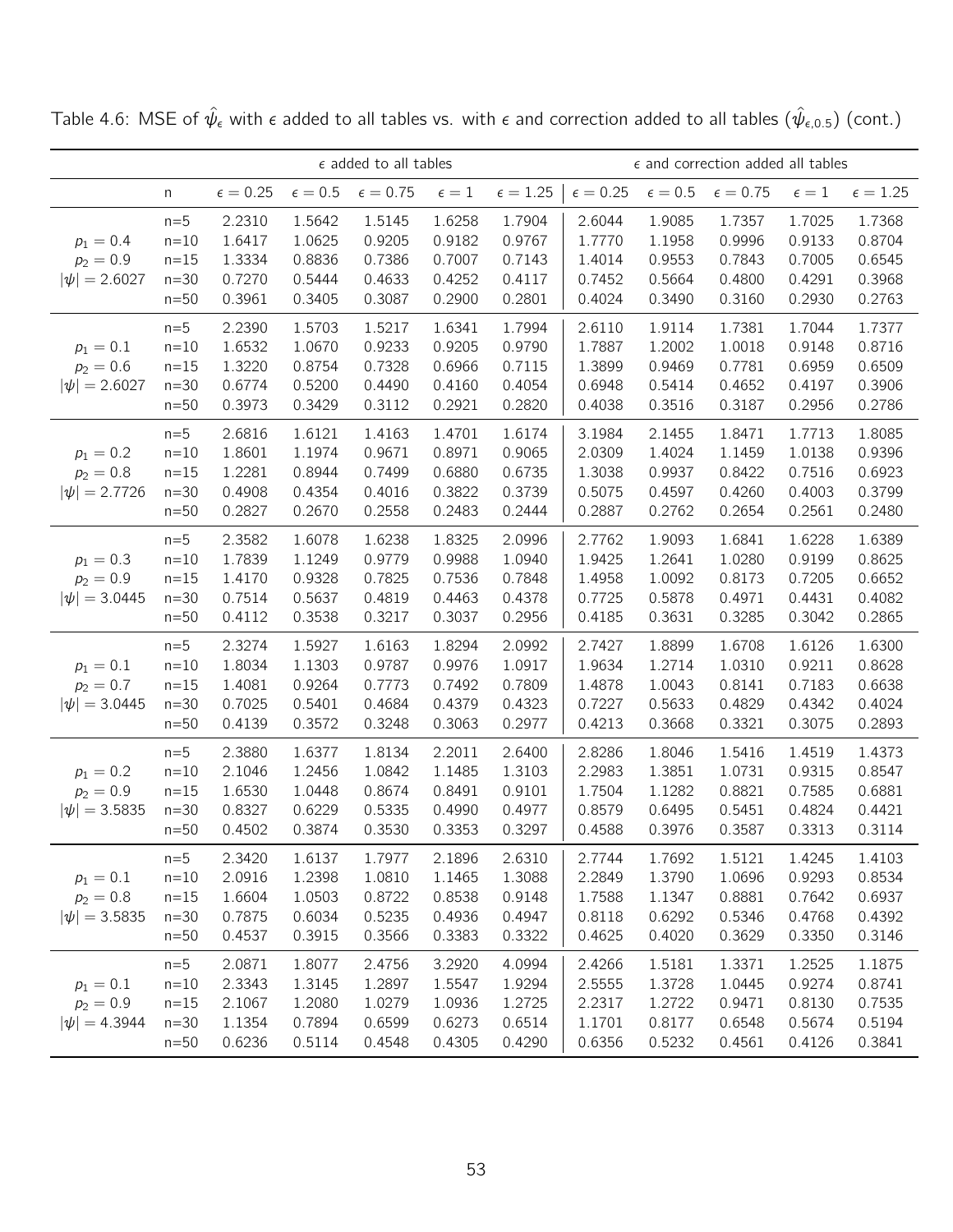#### 4.2 Variances of Estimators of  $\psi_\epsilon$

With 2 × 2 tables generated under different  $p_1, p_2$  and n, estimates of  $Var(\hat{\psi})$ were calculated with different estimators and compared with the actual value of the variance. Table 4.7 shows an example of the percentage of bias of three estimators of variance when  $n \leq 15$ . In this part of the simulation study, we only considered three values of  $\epsilon$ : 0.5, 0.75 and 1, based on our conclusions of the comparison of estimators of  $\psi$ .

According to the result, the proposed estimator of variance,  $\widehat{Var}_p(\psi)$  (3.7) tends to underestimate the true variance regardless of  $|\psi|$ . The percentage of bias decreases with increasing *n* and also with  $\epsilon$ . The performance of  $\widehat{Var}_1(\psi)$ (3.8) is highly related to  $|\psi|$ . When  $|\psi|$  is 0 or large, it tends to overestimate the true variance especially for  $n = 5$ .  $\widehat{Var}_2(\psi)$  (3.9) almost always overestimates the sample variance. When  $\epsilon = 0.5$ ,  $\widehat{Var}_1(\psi)$  and  $\widehat{Var}_2(\psi)$  coincide. When  $\epsilon > 0.5$ ,  $\widehat{Var}_2(\psi)$  has large percentage of bias than  $\widehat{Var}_1(\psi)$ .

In other words, obtaining confidence intervals using variance/standard deviation estimated by  $\widehat{Var}_p(\psi)$  could produce a narrower width and likely losing information. However, the confidence interval obtained based on  $\widehat{Var}_1(\psi)$  or  $\widehat{Var}_2(\psi)$  could be too wide especially when  $n = 5$  for  $\psi$  either equal to 0 or very large.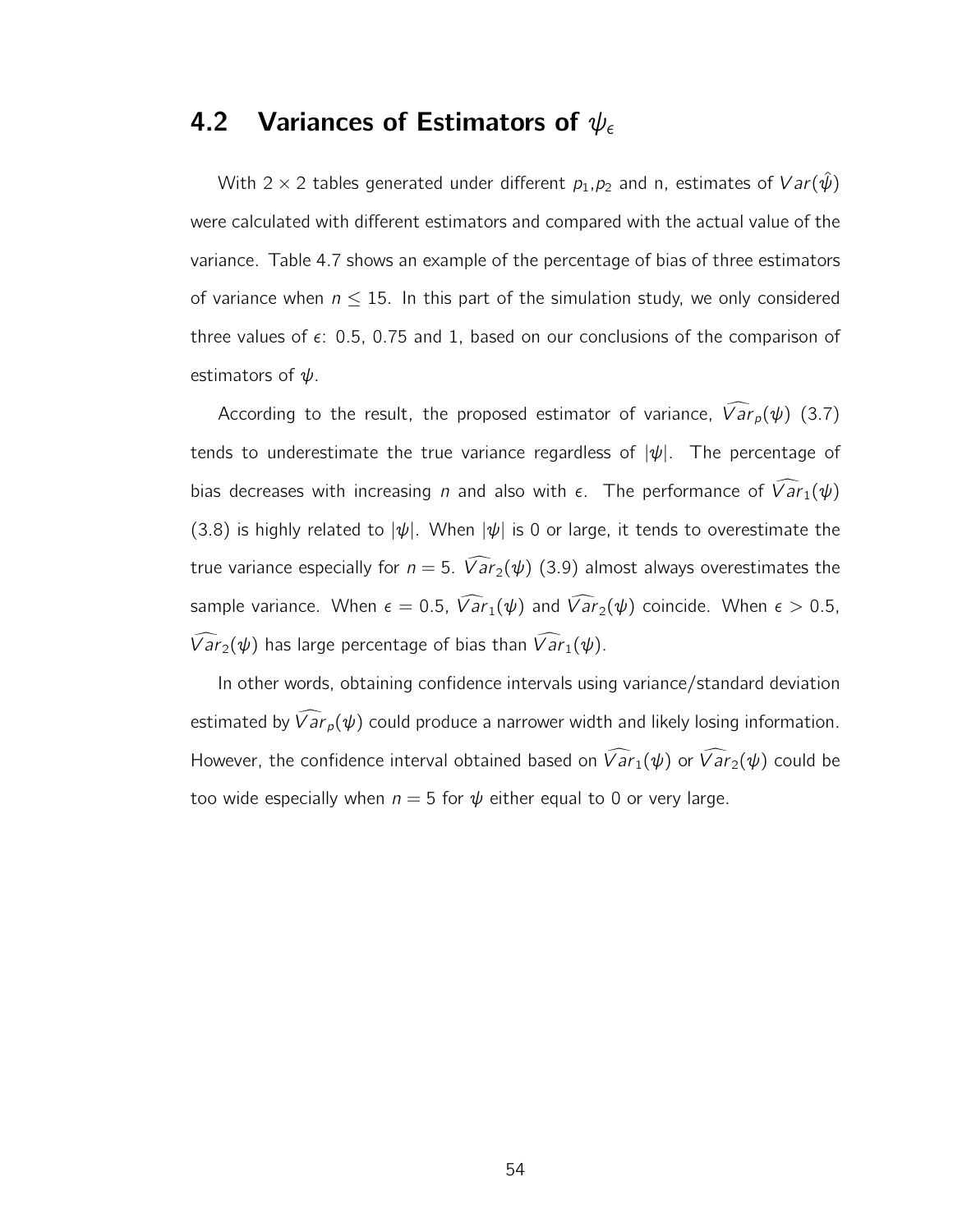|                   |              |         | $\widehat{Var}_p(\hat{\psi}_\epsilon)$ |              |          | $\widehat{Var}_1(\hat{\psi}_{\epsilon})$ |              | $\widehat{Var}_2(\hat{\psi}_\epsilon)$ |        |              |
|-------------------|--------------|---------|----------------------------------------|--------------|----------|------------------------------------------|--------------|----------------------------------------|--------|--------------|
|                   | $\mathsf{n}$ | 0.5     | 0.75                                   | $\mathbf{1}$ | 0.5      | 0.75                                     | $\mathbf{1}$ | 0.5                                    | 0.75   | $\mathbf{1}$ |
| $p_1 = 0.1$       | $n=5$        | 190.98  | 216.86                                 | 246.11       | $-54.58$ | $-46.87$                                 | $-41.56$     | 190.98                                 | 296.48 | 374.22       |
| $p_2 = 0.1$       | $n=10$       | 79.52   | 97.15                                  | 115.78       | $-49.32$ | $-41.71$                                 | $-36.55$     | 79.52                                  | 140.81 | 186.65       |
| $ \psi =0$        | $n=15$       | 45.49   | 59.30                                  | 73.61        | $-44.34$ | $-37.46$                                 | $-32.92$     | 45.49                                  | 90.25  | 124.18       |
| $p_1 = 0.2$       | $n=5$        | 60.47   | 75.95                                  | 92.63        | $-48.41$ | $-41.82$                                 | $-37.53$     | 60.47                                  | 111.85 | 151.46       |
| $p_2 = 0.2$       | $n = 10$     | 17.22   | 27.96                                  | 38.59        | $-36.17$ | $-30.66$                                 | $-27.20$     | 17.22                                  | 46.52  | 69.54        |
| $ \psi =0$        | $n=15$       | 4.98    | 13.47                                  | 21.51        | $-26.29$ | $-22.66$                                 | $-20.45$     | 4.98                                   | 25.10  | 41.62        |
| $p_1 = 0.3$       | $n=5$        | 17.20   | 29.57                                  | 42.06        | $-36.22$ | $-31.62$                                 | $-28.87$     | 17.20                                  | 48.61  | 75.00        |
| $p_2 = 0.4$       | $n=10$       | 0.39    | 7.60                                   | 14.48        | $-21.40$ | $-19.08$                                 | $-17.70$     | 0.39                                   | 16.21  | 29.97        |
| $ \psi  = 0.4418$ | $n=15$       | $-2.76$ | 2.14                                   | 6.78         | $-14.34$ | $-13.41$                                 | $-12.83$     | $-2.76$                                | 7.22   | 16.36        |
| $p_1 = 0.5$       | $n=5$        | 12.55   | 24.48                                  | 36.47        | $-36.89$ | $-32.59$                                 | $-30.02$     | 12.55                                  | 42.27  | 67.42        |
| $p_2 = 0.7$       | $n=10$       | $-1.15$ | 5.92                                   | 12.63        | $-21.24$ | $-19.03$                                 | $-17.70$     | $-1.15$                                | 13.98  | 27.27        |
| $ \psi  = 0.8573$ | $n=15$       | 2.91    | 7.81                                   | 12.49        | $-8.49$  | $-7.75$                                  | $-7.28$      | 2.91                                   | 12.91  | 22.16        |
| $p_1 = 0.2$       | $n=5$        | 33.95   | 46.57                                  | 59.92        | $-41.12$ | $-35.63$                                 | $-32.23$     | 33.95                                  | 71.86  | 102.13       |
| $p_2 = 0.4$       | $n=10$       | 9.69    | 17.94                                  | 25.99        | $-28.33$ | $-24.04$                                 | $-21.47$     | 9.69                                   | 31.31  | 48.52        |
| $ \psi  = 0.9808$ | $n=15$       | 2.34    | 8.73                                   | 14.68        | $-19.92$ | $-17.32$                                 | $-15.80$     | 2.34                                   | 17.16  | 29.39        |
| $p_1 = 0.3$       | $n=5$        | 42.04   | 55.95                                  | 70.68        | $-43.75$ | $-37.68$                                 | $-33.85$     | 42.04                                  | 84.66  | 118.29       |
| $p_2 = 0.8$       | $n=10$       | 9.78    | 19.25                                  | 28.40        | $-31.16$ | $-26.42$                                 | $-23.50$     | 9.78                                   | 33.77  | 52.96        |
| $ \psi  = 2.2336$ | $n = 15$     | 6.09    | 13.74                                  | 20.89        | $-18.96$ | $-15.80$                                 | $-13.87$     | 6.09                                   | 23.29  | 37.63        |
| $p_1 = 0.1$       | $n=5$        | 86.32   | 100.05                                 | 116.01       | $-46.77$ | $-40.34$                                 | $-36.24$     | 86.32                                  | 142.75 | 184.59       |
| $p_2 = 0.7$       | $n = 10$     | 46.51   | 55.75                                  | 65.73        | $-38.17$ | $-31.69$                                 | $-27.66$     | 46.51                                  | 83.33  | 109.43       |
| $ \psi  = 3.0445$ | $n=15$       | 30.07   | 38.95                                  | 47.80        | $-32.68$ | $-26.34$                                 | $-22.41$     | 30.07                                  | 59.88  | 81.25        |
| $p_1 = 0.2$       | $n=5$        | 109.44  | 126.93                                 | 146.78       | $-52.56$ | $-45.63$                                 | $-41.02$     | 109.44                                 | 179.22 | 230.91       |
| $p_2 = 0.9$       | $n = 10$     | 50.80   | 63.49                                  | 76.75        | $-42.14$ | $-35.17$                                 | $-30.67$     | 50.80                                  | 94.57  | 126.91       |
| $ \psi  = 3.5835$ | $n=15$       | 32.01   | 43.08                                  | 54.20        | $-34.97$ | $-28.40$                                 | $-24.19$     | 32.01                                  | 65.98  | 91.52        |

Table 4.7: Bias of Variance Estimators in Percentage with different  $\epsilon$ 

 $\sqrt[1]{ar_p(\hat{\psi}_\epsilon)}$ : Proposed estimator of variance defined as equation (3.7).

 $\sqrt[2]{a}r_1(\hat{\psi}_{\epsilon})$ : Estimator based assumption of asymptotic normality defined as equation (3.8).

<sup>3</sup>  $\widehat{Var}_2(\hat{\psi}_\epsilon)$ : Estimator proposed by Berdick defined as equation (3.9).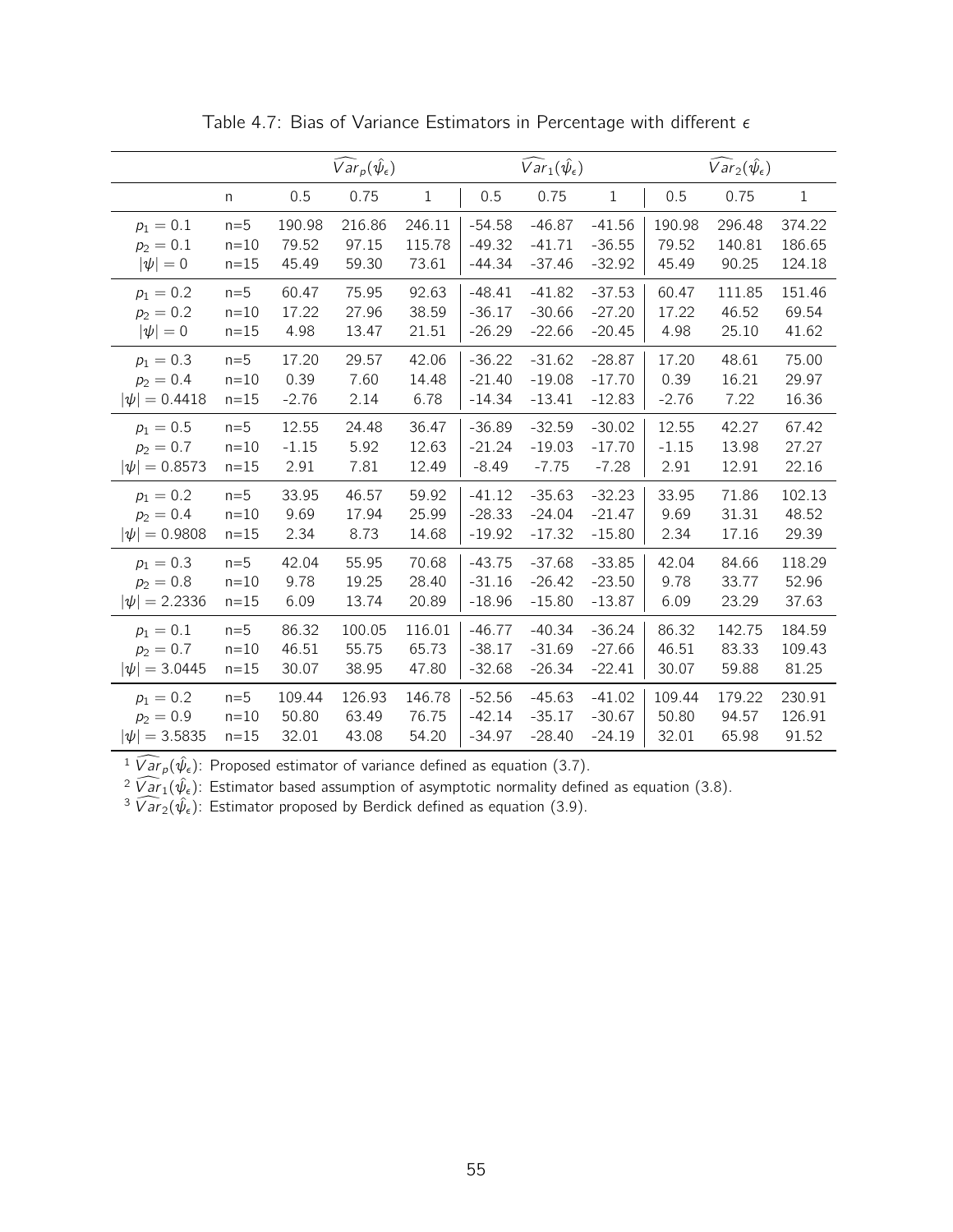## Chapter 5

### Results and Future Research

#### 5.1 Results

**Bias** Bias is increasing with the value of  $\epsilon$  increasing from 0.25 to 1.25. In most cases, bias is negative for  $\epsilon = 0.25$  and getting closer to 0 and then becoming positive. In these cases, the absolute value of average bias is not increasing monotonically as  $\epsilon$  increases. Considering n=5, 10, 15, 30, and 50, absolute values of bias decrease with the increasing  $n$  in most cases. To lower the bias if  $n$  is small  $(n = 5)$ , it is better to add  $\epsilon$  only if there are zeros in the table or always add epsilon to cell counts and apply correction (3.5). For larger  $n$  ( $n = 10, 15$ ) it is better to always add epsilon to cell counts when  $|\psi|$  is small  $(|\psi| < 1.2528)$ . When  $|\psi|$  is large ( $|\psi| \geq 1.2528$ ), it is better to add epsilon to cell counts and follow with correction or add epsilon only when there is a zero count for  $n = 10$  and 15.

AAE In general, one can observe a decreasing trend in AAE with increasing  $\epsilon$  but eventually the trend will start to reverse. This is caused by the bias that increases with epsilon and is more obvious when  $|\psi|$  is large, values of  $\epsilon$  that have the smallest AAE are usually among 0.5, 0.75 and 1. AAE decreases with  $n$  increasing (from 5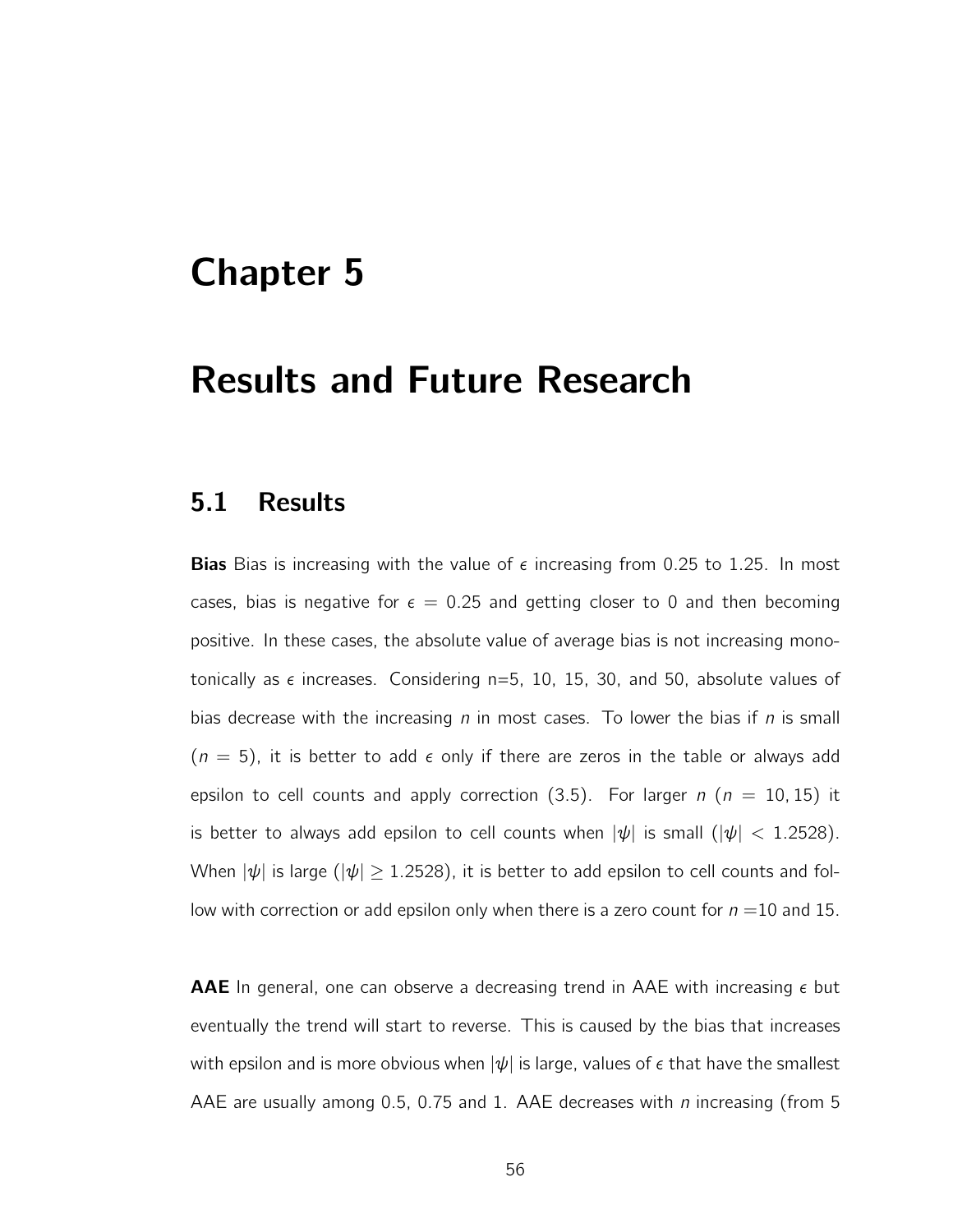to 50). When  $|\psi|$  is low  $(|\psi| < 1.7918)$ , AAE is lower if  $\epsilon$  is always added to the cell counts and correction is not used. When the value of  $|\psi|$  is large ( $|\psi| \ge 1.7918$ ) then adding  $\epsilon$  only when there are zeros in the table would lower AAE. When the value of  $|\psi|$  is even larger ( $|\psi| > 3.0445$ ) then always adding  $\epsilon$  and applying correction term usually lowers AAE.

MSE Similarly to AAE, one can observe a decreasing trend in MSE with increasing  $\epsilon$  but eventually the trend will start to reverse. The selections of  $\epsilon$  that minimizes MSE are usually among 0.5, 0.75 and 1. MSE decreases with increasing  $n$  in most cases. When the  $|\psi|$  value is low ( $|\psi|$  < 2.1972), MSE is lower if  $\epsilon$  is always added to the cell counts and correction is not used. When the value of  $|\psi|$  is large  $(|\psi| \geq 2.1972)$  then adding  $\epsilon$  only when there are zeros in the table would lower MSE. Adding  $\epsilon$  and applying correction term can lower MSE when  $|\psi| \geq 4.3944$ .

The results mentioned above are based on the value of  $\psi$ . Therefore, for these results to be meaningful we need to make recommendations for the practical use when  $\psi$  is unknown (estimated). In practice, a researcher has one, or few, 2  $\times$  2 tables. Then, to estimate  $\psi$  with the lowest MSE and AAE he/she should:

- Find out if  $|\psi|$  is large ( $\geq$  1.7918) or low (< 1.7918).
- Add  $\epsilon$  to all cell counts when  $\psi$  is low while for  $\psi$  large use the MLE estimator  $(2.2)$  if there are no zero counts while add  $\epsilon$  when there is at least one cell count equal zero.
- If  $|\psi|$  is very large ( $\geq$  3), one could also add  $\epsilon$  to all cell counts regardless if any of them is a zero and use correction (3.5).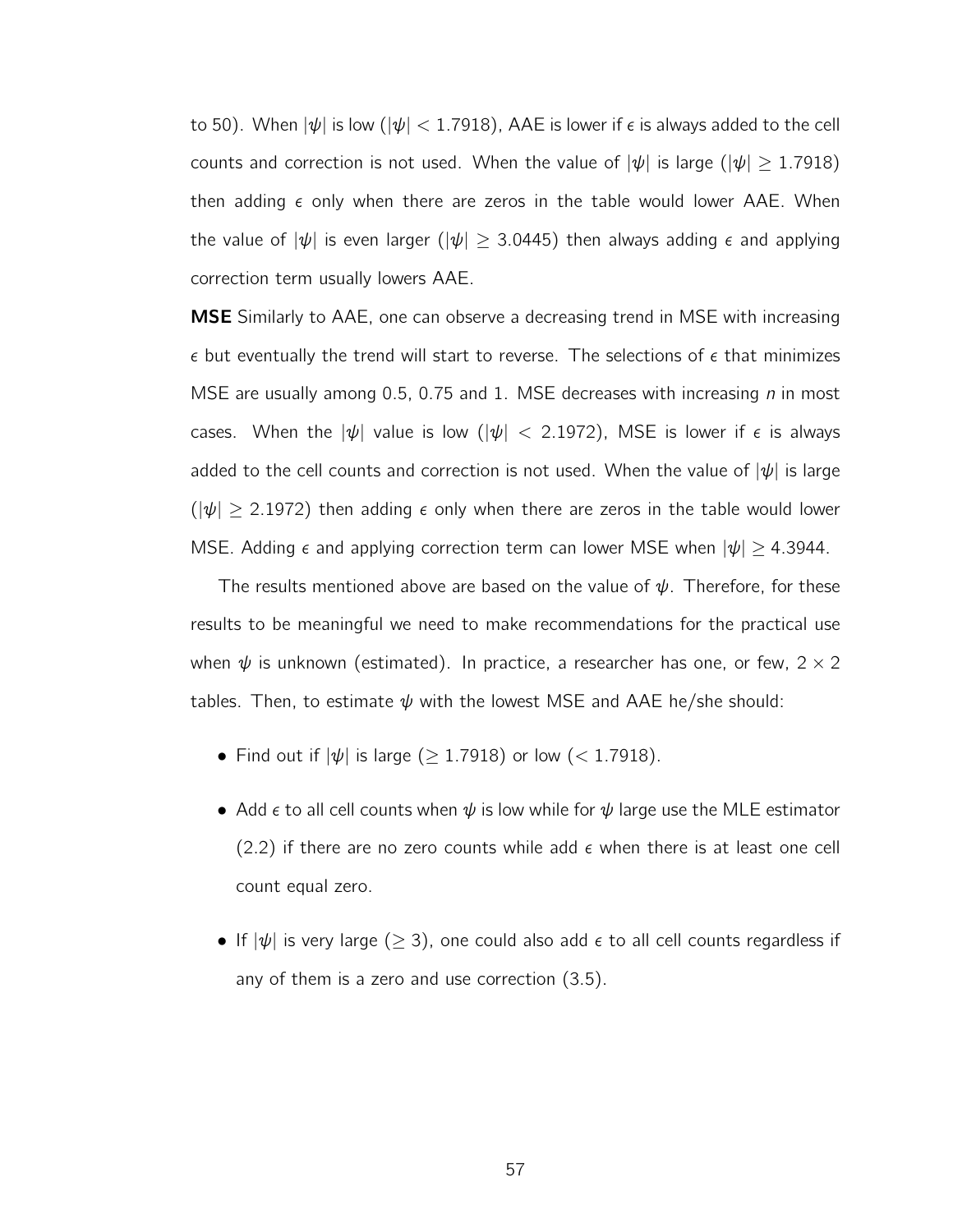

Figure 5.1: n=5, Correction term (3.4),  $\epsilon = 0.75$ , an average in 5000 repetitions.



Figure 5.2: n=10 Correction term (3.4),  $\epsilon = 0.75$ , average in 5000 repetitions.

Two questions still need to be answered:

- How to find out if  $|\psi|$  is large or low?
- What value of  $\epsilon$  should be used?

The value of  $\psi$  is strongly correlated with the difference between the estimator  $\hat{\psi}_{\epsilon}$  and  $\hat{\psi}_{\epsilon,0.5}$  - so with the correction term (3.4). The trend, independent of the value of  $\epsilon$  can be seen in Figures 5.1 - 5.4. Of course it does not need to be true for any particular  $2 \times 2$  table and related estimators, and further research is needed here. Another recommendation is related to the value of  $\epsilon$  to be added. Since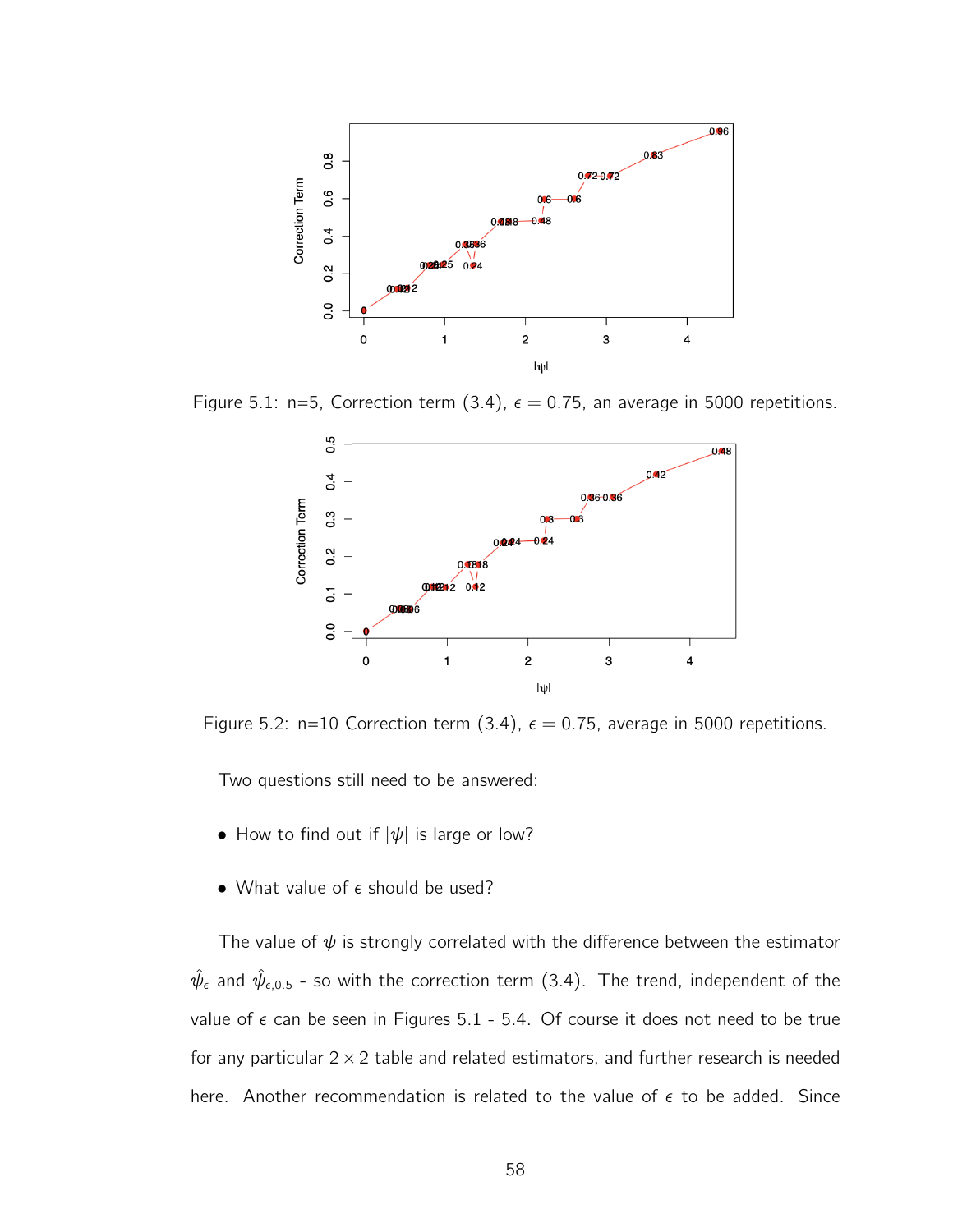

Figure 5.3: n=5, Correction term (3.4),  $\epsilon = 1$ , an average in 5000 repetitions.



Figure 5.4: n=10, Correction term (3.4),  $\epsilon = 1$ , an average in 5000 repetitions.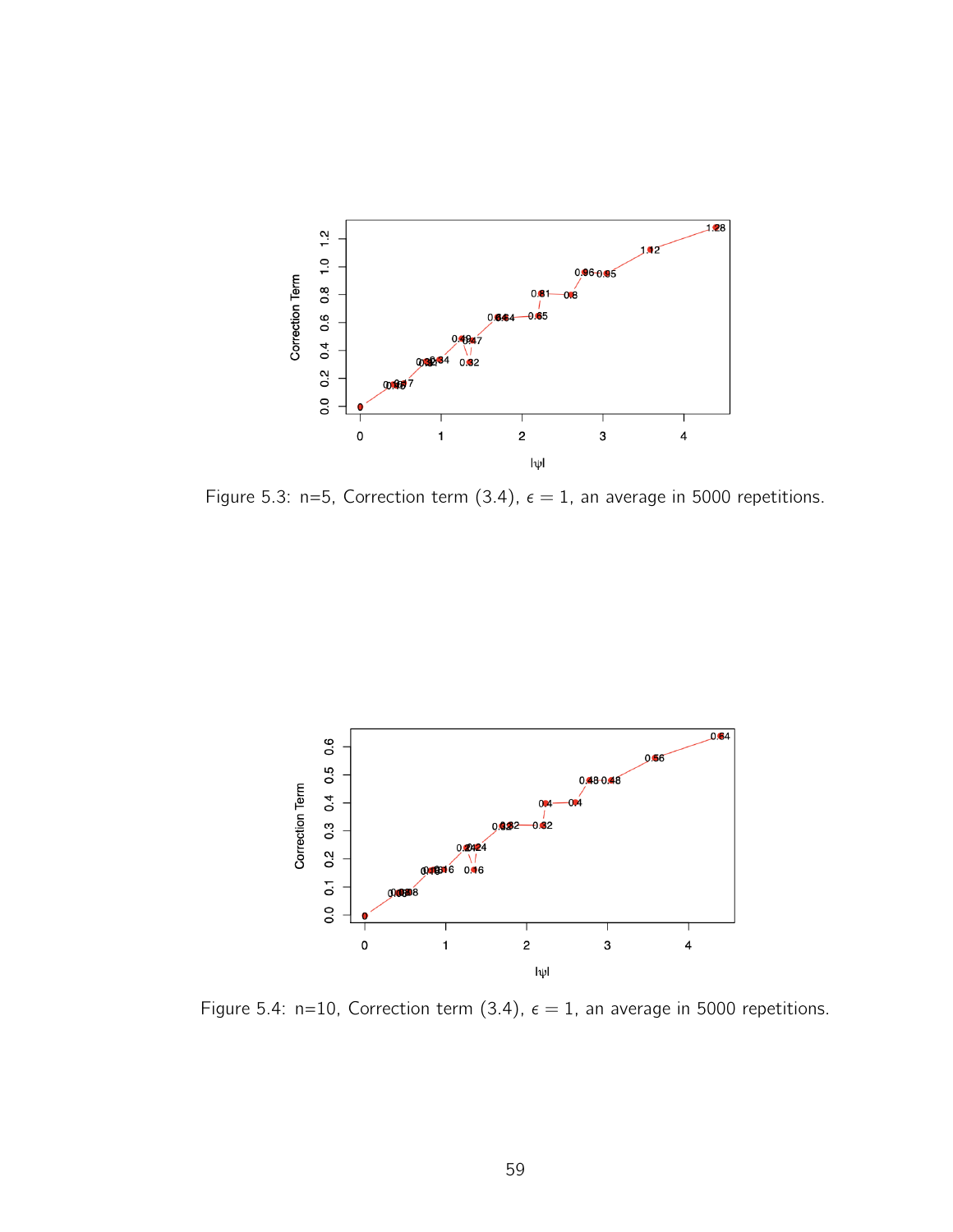AAE and MSE first decrease with increasing  $\epsilon$  and then start to increase, we were looking for a value of  $\epsilon$  that minimizes AAE and MSE. Such value is not the same for all pairs  $p_1$ ,  $p_2$ .

| E    | AAE   | <b>MSE</b> |
|------|-------|------------|
| 0.5  | 5/31  | 5/30       |
| 0.75 | 12/31 | 12/30      |
|      | 14/31 | 13/30      |

Table 5.1: Frequencies of values of  $\epsilon$  minimizing AAE and MSE

Table 5.1 shows proportions of values of  $\epsilon$  that minimize AAE and MSE for 31 pairs of  $(p_1, p_2)$ . Based on these results we would suggest that either  $\epsilon = 0.75$ or  $\epsilon = 1$  should be used. While  $\epsilon = 0.5$  is the most common selection of  $\epsilon$  in statistical practice, its use is not recommended considering AAE and MSE of the estimators. While  $\epsilon = 0.5$  could reduce the bias in some pairs of  $p_1$  and  $p_2$  (large n), in small sample sizes, the selection of  $\epsilon$  is erratic. To make a suggestion on the choice of  $\epsilon$  value for small tables, one could base the choice on the performance of the other two characteristics (AAE and MSE). For larger values of  $n (n > 15)$  the value of  $\epsilon$  makes no difference in bias, AAE, and MSE what can be seen in Tables 4.1-4.6.

Based on the results of simulations, we noticed that the performance of the estimators depends on the true value of  $|\psi|$ . For different values of  $|\psi|$ , different estimators or strategies should be used in order to have a less biased estimation. Therefore it motivated our idea of combined strategies of using estimator in estimating  $|\psi|$ . In the combined strategies, the estimator selection was determined by the comparison of the estimated  $|\psi|$  and the values of thresholds we found in the results of previous simulation. By using the suggested values of  $\epsilon$  we suggested to users, for  $\epsilon$ =0.75 and 1, we tried several combined strategies: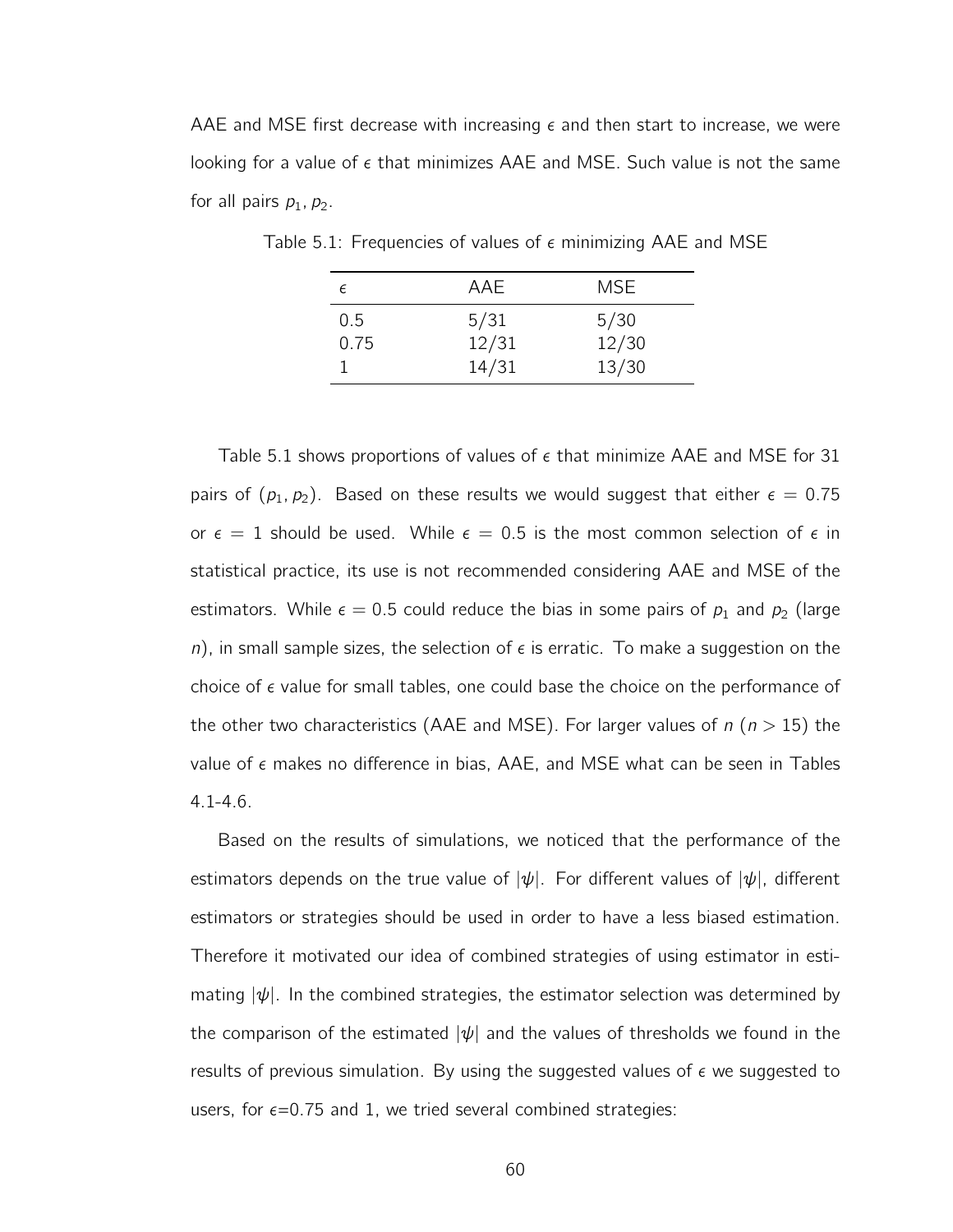- $\hat{\psi}_{Com1}$ : The true value of  $|\psi|$  is estimated by the correction term calculated. When the correction term is less than then threshold  $(0.49$  for  $n=5, 0.3$  for n=10, 0.2 for n=15),  $\epsilon$  is added to all tables  $(\hat{\psi}_{\epsilon})$ , otherwise  $\epsilon$  is only added when there are zero counts in the table.
- $\hat{\psi}_{\text{Com2}}$ : The true value of  $|\psi|$  is estimated by the correction term calculated. When the correction term is less than then threshold (0.84 for n=5, 0.42 for n=10, 0.32 for n=15),  $\epsilon$  is added to all tables  $(\hat{\psi}_{\epsilon})$ , otherwise  $\epsilon$  is always added and correction term (3.5 ) is applied.
- $\hat{\psi}_{\text{Com3}}$ : The true values of  $|\psi|$  is estimated by  $\hat{\psi}_{\epsilon}$ . When the correction term is less than then threshold  $(3.57$  for  $n=5$ ,  $3.5735$  for  $n=10$ ,  $3.49$  for  $n=15$ ),  $\epsilon$  was added to all tables  $(\hat{\psi}_{\epsilon})$ , otherwise  $\epsilon$  was always added and applying correction term at the same time  $(\hat{\psi}_{\epsilon,0.5})$ .
- $\hat{\psi}_{Com4}$ : The true value of  $|\psi|$  is estimated by the correction term calculated. When the correction term is less than then threshold 1 (0.72 for n=5, 0.36 for n=10, 0.24 for n=15),  $\epsilon$  is added to all tables  $(\hat{\psi}_{\epsilon})$ . When the value is larger than thresholds 2 (0.84 for n=5, 0.42 for n=10, 0.28 for n=15),  $\epsilon$  is always added and correction terms is applied at the same time  $(\hat{\psi}_{\epsilon,0.5})$ . When the estimated value is in between,  $\epsilon$  is only added when there are zero counts in the table..
- $\hat\psi_{\mathsf{Com5}}$ : The true value of  $|\psi|$  is estimated by  $\hat\psi_\epsilon$  calculated from the table. When the correction term is less than then threshold (3.4835 for n=5, 3.5735 for n=10, 3.9 for n=15),  $\epsilon$  was added to all tables  $(\hat{\psi}_{\epsilon})$ , otherwise  $\epsilon$  is added to tables contains zero counts and correction term is applied.

Table 5.2 to 5.5 show examples of how the estimators with combined strategies work for pairs of  $(p_1, p_2)$ . Since  $|\psi|$  is estimated either by estimators or based on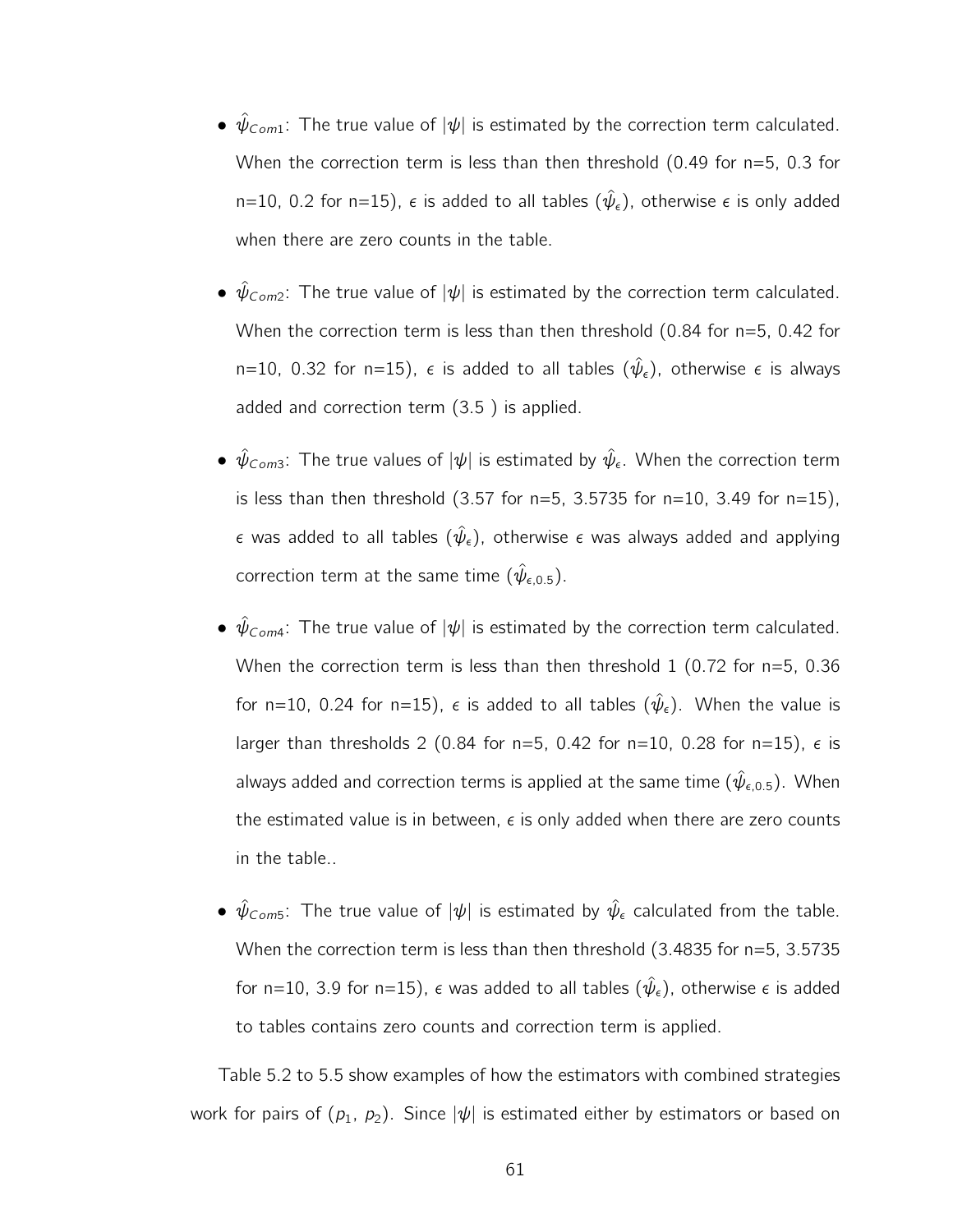the value of correction term, it is very likely to have incorrect selection of strategies for a specific table. This kind of variation increases the MSE or AAE in many cases especially when  $p_1$  and  $p_2$  are close to 0.5 or  $n = 5$ . So in these cases, MSE or AAE are not reduced by the using the combined estimators. The tables that contains all combinations of  $(p_1, p_2)$  can be found in Appendix.

|                   | n        | $\hat{\psi}_{\epsilon}$ | $\hat{\psi}^*_\epsilon$ | $\psi_{Com1}$ | $\psi_{Com2}$ | $\hat{\psi}_{\text{Com3}}$ | $\psi_{Com4}$ | $\psi$ Com5 |
|-------------------|----------|-------------------------|-------------------------|---------------|---------------|----------------------------|---------------|-------------|
| $p_1 = 0.1$       | $n=5$    | 0.6260                  | 0.6432                  | 0.6262        | 0.6260        | 0.6260                     | 0.6262        | 0.6260      |
| $p_2 = 0.1$       | $n = 10$ | 0.7101                  | 0.7700                  | 0.7101        | 0.7101        | 0.7101                     | 0.7101        | 0.7101      |
| $ \psi =0$        | $n=15$   | 0.7283                  | 0.8318                  | 0.7283        | 0.7283        | 0.7283                     | 0.7283        | 0.7283      |
| $p_1 = 0.2$       | $n=5$    | 0.8142                  | 0.8934                  | 0.8167        | 0.8155        | 0.8144                     | 0.8180        | 0.8144      |
| $p_2 = 0.2$       | $n=10$   | 0.7325                  | 0.8730                  | 0.7338        | 0.7325        | 0.7325                     | 0.7326        | 0.7325      |
| $ \psi =0$        | $n = 15$ | 0.6707                  | 0.8097                  | 0.6708        | 0.6707        | 0.6707                     | 0.6707        | 0.6707      |
| $p_1 = 0.3$       | $n=5$    | 0.9035                  | 1.0900                  | 0.9230        | 0.9218        | 0.9049                     | 0.9414        | 0.9049      |
| $p_2 = 0.4$       | $n = 10$ | 0.6846                  | 0.8193                  | 0.7004        | 0.6862        | 0.6847                     | 0.6898        | 0.6847      |
| $ \psi  = 0.4418$ | $n=15$   | 0.6003                  | 0.6885                  | 0.6045        | 0.6003        | 0.6004                     | 0.6014        | 0.6004      |
| $p_1 = 0.5$       | $n=5$    | 0.8905                  | 1.0327                  | 0.9363        | 0.9313        | 0.8951                     | 0.9771        | 0.8951      |
| $p_2 = 0.7$       | $n=10$   | 0.6936                  | 0.8206                  | 0.7454        | 0.7008        | 0.6942                     | 0.7171        | 0.6942      |
| $ \psi  = 0.8573$ | $n = 15$ | 0.5845                  | 0.6638                  | 0.5991        | 0.5845        | 0.5849                     | 0.5911        | 0.5849      |
| $p_1 = 0.2$       | $n=5$    | 0.8895                  | 0.9427                  | 0.9122        | 0.9212        | 0.8922                     | 0.9438        | 0.8922      |
| $p_2 = 0.4$       | $n=10$   | 0.7193                  | 0.8370                  | 0.7509        | 0.7234        | 0.7198                     | 0.7306        | 0.7198      |
| $ \psi  = 0.9808$ | $n=15$   | 0.6359                  | 0.7419                  | 0.6481        | 0.6360        | 0.6363                     | 0.6405        | 0.6363      |
| $p_1 = 0.3$       | $n=5$    | 0.9231                  | 0.8373                  | 0.9657        | 1.1625        | 0.9889                     | 1.2050        | 0.9889      |
| $p_2 = 0.8$       | $n=10$   | 0.7576                  | 0.8383                  | 0.9208        | 0.8608        | 0.7869                     | 0.9662        | 0.7869      |
| $ \psi  = 2.2336$ | $n=15$   | 0.6493                  | 0.7595                  | 0.8360        | 0.6614        | 0.6658                     | 0.7828        | 0.6594      |
| $p_1 = 0.1$       | $n=5$    | 0.9835                  | 0.8120                  | 0.8909        | 1.3439        | 1.0967                     | 1.2513        | 1.0967      |
| $p_2 = 0.7$       | $n=10$   | 0.8024                  | 0.6851                  | 0.7350        | 0.9540        | 0.8813                     | 0.8567        | 0.8813      |
| $ \psi  = 3.0445$ | $n = 15$ | 0.7148                  | 0.7085                  | 0.7702        | 0.7527        | 0.7791                     | 0.8067        | 0.7623      |
| $p_1 = 0.2$       | $n=5$    | 1.1125                  | 0.9506                  | 1.0066        | 1.2909        | 1.3386                     | 1.1849        | 1.3386      |
| $p_2 = 0.9$       | $n=10$   | 0.8490                  | 0.6642                  | 0.6816        | 0.9604        | 1.0080                     | 0.8248        | 1.0080      |
| $ \psi  = 3.5835$ | $n = 15$ | 0.7604                  | 0.7360                  | 0.7531        | 0.8684        | 0.8856                     | 0.7171        | 0.8322      |

Table 5.2: AAE of Combined Strategies with  $\epsilon = 0.75$ 

<sup>1</sup>  $\hat{\psi}_{\epsilon}$ : Estimator with  $\epsilon$  added to all tables.

 $^2$   $\hat \psi_\epsilon^*$ : Estimator with  $\epsilon$  added only to tables contains zero counts.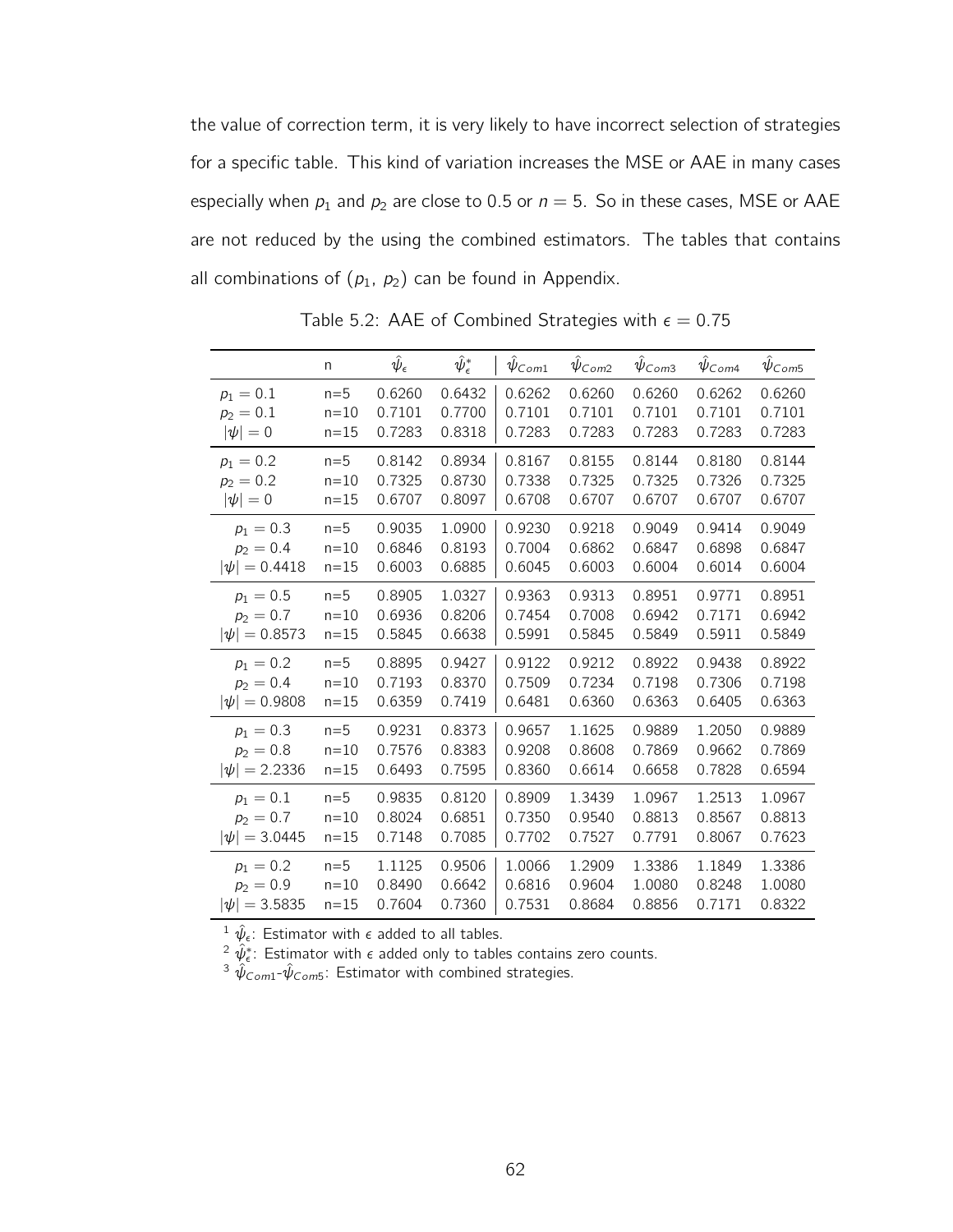|                   | n        | $\hat\psi_\epsilon$ | $\hat\psi_\epsilon^*$ | $\psi_{Com1}$ | $\psi_{Com2}$ | $\psi$ Com3 | $\psi_{Com4}$ | $\psi$ Com5 |
|-------------------|----------|---------------------|-----------------------|---------------|---------------|-------------|---------------|-------------|
| $p_1 = 0.1$       | $n=5$    | 0.7749              | 0.8094                | 0.7756        | 0.7749        | 0.7749      | 0.7756        | 0.7749      |
| $p_2 = 0.1$       | $n=10$   | 0.8583              | 0.9594                | 0.8583        | 0.8583        | 0.8583      | 0.8583        | 0.8583      |
| $ \psi =0$        | $n = 15$ | 0.8794              | 1.0682                | 0.8794        | 0.8794        | 0.8794      | 0.8794        | 0.8794      |
| $p_1 = 0.2$       | $n=5$    | 1.1234              | 1.2964                | 1.1352        | 1.1328        | 1.1256      | 1.1447        | 1.1256      |
| $p_2 = 0.2$       | $n=10$   | 0.9031              | 1.1970                | 0.9092        | 0.9031        | 0.9031      | 0.9038        | 0.9031      |
| $ \psi =0$        | $n = 15$ | 0.7580              | 1.0589                | 0.7586        | 0.7580        | 0.7580      | 0.7580        | 0.7580      |
| $p_1 = 0.3$       | $n=5$    | 1.2518              | 1.6871                | 1.3277        | 1.3679        | 1.2640      | 1.4438        | 1.2640      |
| $p_2 = 0.4$       | $n = 10$ | 0.7777              | 1.0956                | 0.8399        | 0.7873        | 0.7786      | 0.8024        | 0.7786      |
| $ \psi  = 0.4418$ | $n = 15$ | 0.5830              | 0.7737                | 0.6022        | 0.5830        | 0.5838      | 0.5888        | 0.5838      |
| $p_1 = 0.5$       | $n=5$    | 1.2441              | 1.6578                | 1.3849        | 1.4719        | 1.2798      | 1.6126        | 1.2798      |
| $p_2 = 0.7$       | $n=10$   | 0.7737              | 1.0989                | 0.9469        | 0.8095        | 0.7774      | 0.8706        | 0.7774      |
| $ \psi  = 0.8573$ | $n = 15$ | 0.5485              | 0.7244                | 0.6039        | 0.5485        | 0.5508      | 0.5774        | 0.5508      |
| $p_1 = 0.2$       | $n=5$    | 1.2214              | 1.4486                | 1.2850        | 1.3879        | 1.2409      | 1.4515        | 1.2409      |
| $p_2 = 0.4$       | $n=10$   | 0.8298              | 1.0876                | 0.9258        | 0.8501        | 0.8330      | 0.8742        | 0.8330      |
| $ \psi  = 0.9808$ | $n = 15$ | 0.6533              | 0.8787                | 0.6971        | 0.6537        | 0.6557      | 0.6724        | 0.6557      |
| $p_1 = 0.3$       | $n=5$    | 1.3133              | 1.1469                | 1.3463        | 2.0794        | 1.6344      | 2.1124        | 1.6344      |
| $p_2 = 0.8$       | $n=10$   | 0.8911              | 1.0934                | 1.2157        | 1.1784        | 1.0181      | 1.2884        | 1.0181      |
| $ \psi  = 2.2336$ | $n=15$   | 0.6753              | 0.9106                | 0.9996        | 0.7261        | 0.7416      | 0.9243        | 0.7188      |
| $p_1 = 0.1$       | $n=5$    | 1.6061              | 1.2277                | 1.4839        | 2.2127        | 1.9753      | 2.0905        | 1.9753      |
| $p_2 = 0.7$       | $n=10$   | 0.9790              | 0.7797                | 0.9189        | 1.2704        | 1.1924      | 1.1880        | 1.1924      |
| $ \psi  = 3.0445$ | $n = 15$ | 0.7712              | 0.7672                | 0.8924        | 0.8760        | 0.9242      | 0.9314        | 0.8914      |
| $p_1 = 0.2$       | $n=5$    | 1.7968              | 1.3025                | 1.5428        | 2.2442        | 2.2900      | 1.9902        | 2.290       |
| $p_2 = 0.9$       | $n=10$   | 1.0821              | 0.7434                | 0.8119        | 1.3360        | 1.3950      | 1.1662        | 1.395       |
| $ \psi  = 3.5835$ | $n = 15$ | 0.8541              | 0.8145                | 0.8690        | 1.0499        | 1.0637      | 0.9042        | 1.012       |

Table 5.3: MSE of Combined Strategies with  $\epsilon = 0.75$ 

 $^2$   $\hat \psi_\epsilon^*$ : Estimator with  $\epsilon$  added only to tables contains zero counts.

 $^3$   $\hat{\psi}_{Com1}$ - $\hat{\psi}_{Com5}$ : Estimator with combined strategies.

#### 5.2 Future Research

As a part of future work, we will try to find a reliable way to estimate the values of  $\psi$  based on a specific table. The method of using the difference between  $\hat{\psi}_{\epsilon}$  and  $\hat\psi_{\epsilon,0.5}$  (the bias correction term) to estimate the true values of  $\psi$  need further investigation. We will also study the properties of estimators under unbalanced samples, when  $n_{1+} \neq n_{2+}$ . Resampling techniques like bootstrap could be a way of better estimating the threshold values and is certainly worthy investigating. Bayesian ap-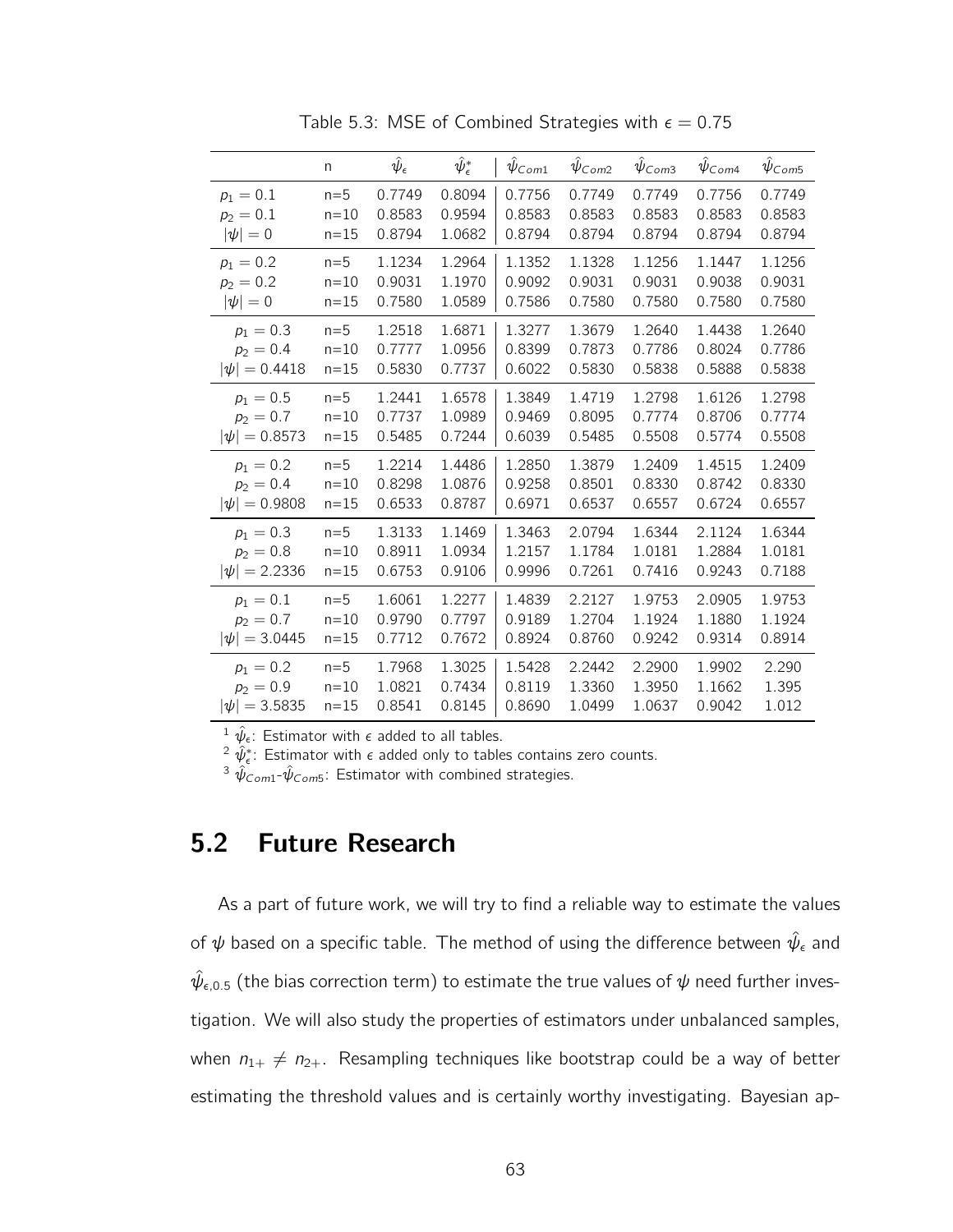|                   | n        | $\hat{\psi}_{\epsilon}$ | $\hat\psi_\epsilon^*$ | $\psi_{Com1}$ | $\psi_{Com2}$ | $\psi$ Com <sub>3</sub> | $\psi_{Com4}$ | $\hat{\psi}_{\textit{Com5}}$ |
|-------------------|----------|-------------------------|-----------------------|---------------|---------------|-------------------------|---------------|------------------------------|
| $p_1 = 0.1$       | $n=5$    | 0.5359                  | 0.5567                | 0.5381        | 0.5359        | 0.5359                  | 0.5359        | 0.5359                       |
| $p_2 = 0.1$       | $n=10$   | 0.6160                  | 0.6882                | 0.6160        | 0.6160        | 0.6160                  | 0.6160        | 0.6160                       |
| $ \psi =0$        | $n = 15$ | 0.6432                  | 0.7683                | 0.6432        | 0.6432        | 0.6432                  | 0.6432        | 0.6432                       |
| $p_1 = 0.2$       | $n=5$    | 0.7119                  | 0.8077                | 0.7273        | 0.7137        | 0.7122                  | 0.7137        | 0.7122                       |
| $p_2 = 0.2$       | $n = 10$ | 0.6635                  | 0.8347                | 0.6651        | 0.6635        | 0.6635                  | 0.6637        | 0.6635                       |
| $ \psi =0$        | $n = 15$ | 0.6231                  | 0.7940                | 0.6233        | 0.6231        | 0.6231                  | 0.6231        | 0.6231                       |
| $p_1 = 0.3$       | $n=5$    | 0.8105                  | 1.0369                | 0.8979        | 0.8349        | 0.8124                  | 0.8349        | 0.8124                       |
| $p_2 = 0.4$       | $n = 10$ | 0.6458                  | 0.8105                | 0.6654        | 0.6480        | 0.6459                  | 0.6522        | 0.6459                       |
| $ \psi  = 0.4418$ | $n = 15$ | 0.5753                  | 0.6868                | 0.5806        | 0.5753        | 0.5754                  | 0.5767        | 0.5754                       |
| $p_1 = 0.5$       | $n=5$    | 0.8153                  | 0.9802                | 0.9622        | 0.8697        | 0.8214                  | 0.8697        | 0.8214                       |
| $p_2 = 0.7$       | $n = 10$ | 0.6583                  | 0.8130                | 0.7227        | 0.6679        | 0.6583                  | 0.6876        | 0.6583                       |
| $ \psi  = 0.8573$ | $n = 15$ | 0.5637                  | 0.6622                | 0.5820        | 0.5637        | 0.5639                  | 0.5720        | 0.5639                       |
| $p_1 = 0.2$       | $n=5$    | 0.8134                  | 0.8781                | 0.9052        | 0.8555        | 0.8169                  | 0.8555        | 0.8169                       |
| $p_2 = 0.4$       | $n=10$   | 0.6741                  | 0.8107                | 0.7131        | 0.6796        | 0.6742                  | 0.6882        | 0.6742                       |
| $ \psi  = 0.9808$ | $n = 15$ | 0.6058                  | 0.7326                | 0.6210        | 0.6058        | 0.6062                  | 0.6115        | 0.6062                       |
| $p_1 = 0.3$       | $n=5$    | 0.9072                  | 0.7704                | 0.8035        | 1.2263        | 0.9949                  | 1.2263        | 0.9949                       |
| $p_2 = 0.8$       | $n = 10$ | 0.7184                  | 0.7989                | 0.9025        | 0.8560        | 0.7361                  | 0.9759        | 0.7361                       |
| $ \psi  = 2.2336$ | $n = 15$ | 0.6313                  | 0.7459                | 0.8481        | 0.6369        | 0.6440                  | 0.8016        | 0.6425                       |
| $p_1 = 0.1$       | $n=5$    | 1.1338                  | 0.9257                | 0.9454        | 1.4442        | 1.2849                  | 1.4442        | 1.2849                       |
| $p_2 = 0.7$       | $n = 10$ | 0.8088                  | 0.6351                | 0.6971        | 0.9872        | 0.8564                  | 0.8582        | 0.8564                       |
| $ \psi  = 3.0445$ | $n = 15$ | 0.7032                  | 0.6551                | 0.7326        | 0.7212        | 0.7545                  | 0.7856        | 0.7495                       |
| $p_1 = 0.2$       | $n=5$    | 1.2161                  | 1.0197                | 1.0306        | 1.3525        | 1.5176                  | 1.3525        | 1.5176                       |
| $p_2 = 0.9$       | $n = 10$ | 0.8766                  | 0.6062                | 0.6280        | 0.9328        | 1.0073                  | 0.8049        | 1.0073                       |
| $ \psi  = 3.5835$ | $n = 15$ | 0.7463                  | 0.6759                | 0.6975        | 0.8172        | 0.8556                  | 0.6713        | 0.8334                       |

Table 5.4: AAE of Combined Strategies with  $\epsilon = 1$ 

 $^2$   $\hat \psi_\epsilon^*$ : Estimator with  $\epsilon$  added only to tables contains zero counts.

 $^3$   $\hat{\psi}_{Com1}$ - $\hat{\psi}_{Com5}$ : Estimator with combined strategies.

proach is another statistical method that could be applied in our study in estimating  $\psi$ . Instead of using the frequencies, one could use a proper prior distribution. Also, we would like to explore how to obtain confidence intervals based on one  $2 \times 2$ contingency table and use them to detect heterogeneity of odds ratio in several  $2 \times 2$  tables with small counts.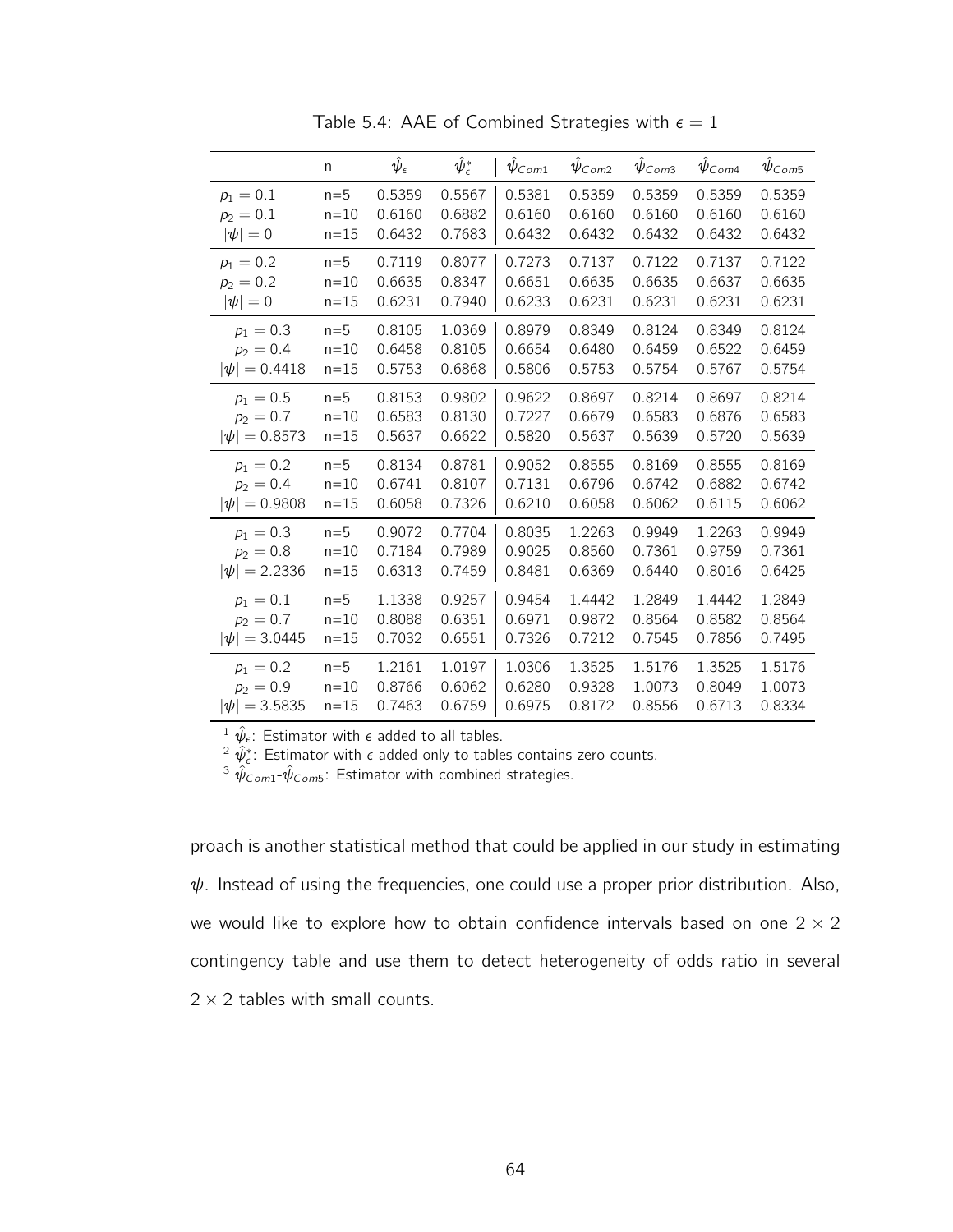|                   | n        | $\hat\psi_\epsilon$ | $\hat\psi_\epsilon^*$ | $\psi_{Com1}$ | $\bar{\psi}_{Com2}$ | $\hat{\psi}_{\textit{Com3}}$ | $\hat{\psi}_{\mathsf{Com4}}$ | $\hat{\psi}_{\textit{Com5}}$ |
|-------------------|----------|---------------------|-----------------------|---------------|---------------------|------------------------------|------------------------------|------------------------------|
| $p_1 = 0.1$       | $n=5$    | 0.5717              | 0.6119                | 0.5785        | 0.5717              | 0.5717                       | 0.5717                       | 0.5717                       |
| $p_2 = 0.1$       | $n=10$   | 0.6462              | 0.7641                | 0.6462        | 0.6462              | 0.6462                       | 0.6462                       | 0.6462                       |
| $ \psi =0$        | $n = 15$ | 0.6812              | 0.9021                | 0.6812        | 0.6812              | 0.6812                       | 0.6812                       | 0.6812                       |
| $p_1 = 0.2$       | $n=5$    | 0.8600              | 1.0621                | 0.9108        | 0.8720              | 0.8628                       | 0.8720                       | 0.8628                       |
| $p_2 = 0.2$       | $n=10$   | 0.7326              | 1.0797                | 0.7400        | 0.7326              | 0.7326                       | 0.7334                       | 0.7326                       |
| $ \psi =0$        | $n = 15$ | 0.6445              | 1.0038                | 0.6453        | 0.6445              | 0.6445                       | 0.6445                       | 0.6445                       |
| $p_1 = 0.3$       | $n=5$    | 1.0085              | 1.5166                | 1.2312        | 1.1546              | 1.0236                       | 1.1546                       | 1.0236                       |
| $p_2 = 0.4$       | $n = 10$ | 0.6799              | 1.0618                | 0.7548        | 0.6920              | 0.6810                       | 0.7097                       | 0.6810                       |
| $ \psi  = 0.4418$ | $n=15$   | 0.5322              | 0.7663                | 0.5556        | 0.5322              | 0.5328                       | 0.5394                       | 0.5328                       |
| $p_1 = 0.5$       | $n=5$    | 1.0293              | 1.5048                | 1.3098        | 1.3134              | 1.0734                       | 1.3134                       | 1.0734                       |
| $p_2 = 0.7$       | $n=10$   | 0.6857              | 1.0721                | 0.8927        | 0.7307              | 0.6857                       | 0.8019                       | 0.6857                       |
| $ \psi  = 0.8573$ | $n=15$   | 0.5043              | 0.7176                | 0.5718        | 0.5043              | 0.5052                       | 0.5396                       | 0.5052                       |
| $p_1 = 0.2$       | $n=5$    | 1.0157              | 1.2738                | 1.1549        | 1.2227              | 1.0396                       | 1.2227                       | 1.0396                       |
| $p_2 = 0.4$       | $n=10$   | 0.7171              | 1.0153                | 0.8308        | 0.7424              | 0.7181                       | 0.7701                       | 0.7181                       |
| $ \psi  = 0.9808$ | $n = 15$ | 0.5834              | 0.8485                | 0.6362        | 0.5834              | 0.5852                       | 0.6065                       | 0.5852                       |
| $p_1 = 0.3$       | $n=5$    | 1.2435              | 1.0036                | 1.0806        | 2.1366              | 1.6206                       | 2.1366                       | 1.6206                       |
| $p_2 = 0.8$       | $n=10$   | 0.8020              | 0.9914                | 1.1528        | 1.1378              | 0.8823                       | 1.2532                       | 0.8823                       |
| $ \psi  = 2.2336$ | $n=15$   | 0.6152              | 0.8670                | 0.9889        | 0.6414              | 0.6664                       | 0.9073                       | 0.6604                       |
| $p_1 = 0.1$       | $n=5$    | 1.8236              | 1.3363                | 1.4214        | 2.4322              | 2.2282                       | 2.4322                       | 2.2282                       |
| $p_2 = 0.7$       | $n=10$   | 0.9954              | 0.6896                | 0.8680        | 1.2817              | 1.1338                       | 1.1814                       | 1.1338                       |
| $ \psi  = 3.0445$ | $n = 15$ | 0.7391              | 0.6721                | 0.8367        | 0.7971              | 0.8602                       | 0.8902                       | 0.8480                       |
| $p_1 = 0.2$       | $n=5$    | 2.1853              | 1.5575                | 1.6180        | 2.4566              | 2.6678                       | 2.4566                       | 2.6678                       |
| $p_2 = 0.9$       | $n=10$   | 1.1426              | 0.6469                | 0.7345        | 1.3029              | 1.3993                       | 1.0966                       | 1.3993                       |
| $ \psi  = 3.5835$ | $n = 15$ | 0.8399              | 0.7031                | 0.7739        | 0.9908              | 1.0262                       | 0.8111                       | 0.9962                       |

Table 5.5: MSE of Combined Strategies with  $\epsilon = 1$ 

 $^2$   $\hat \psi_\epsilon^*$ : Estimator with  $\epsilon$  added only to tables contains zero counts.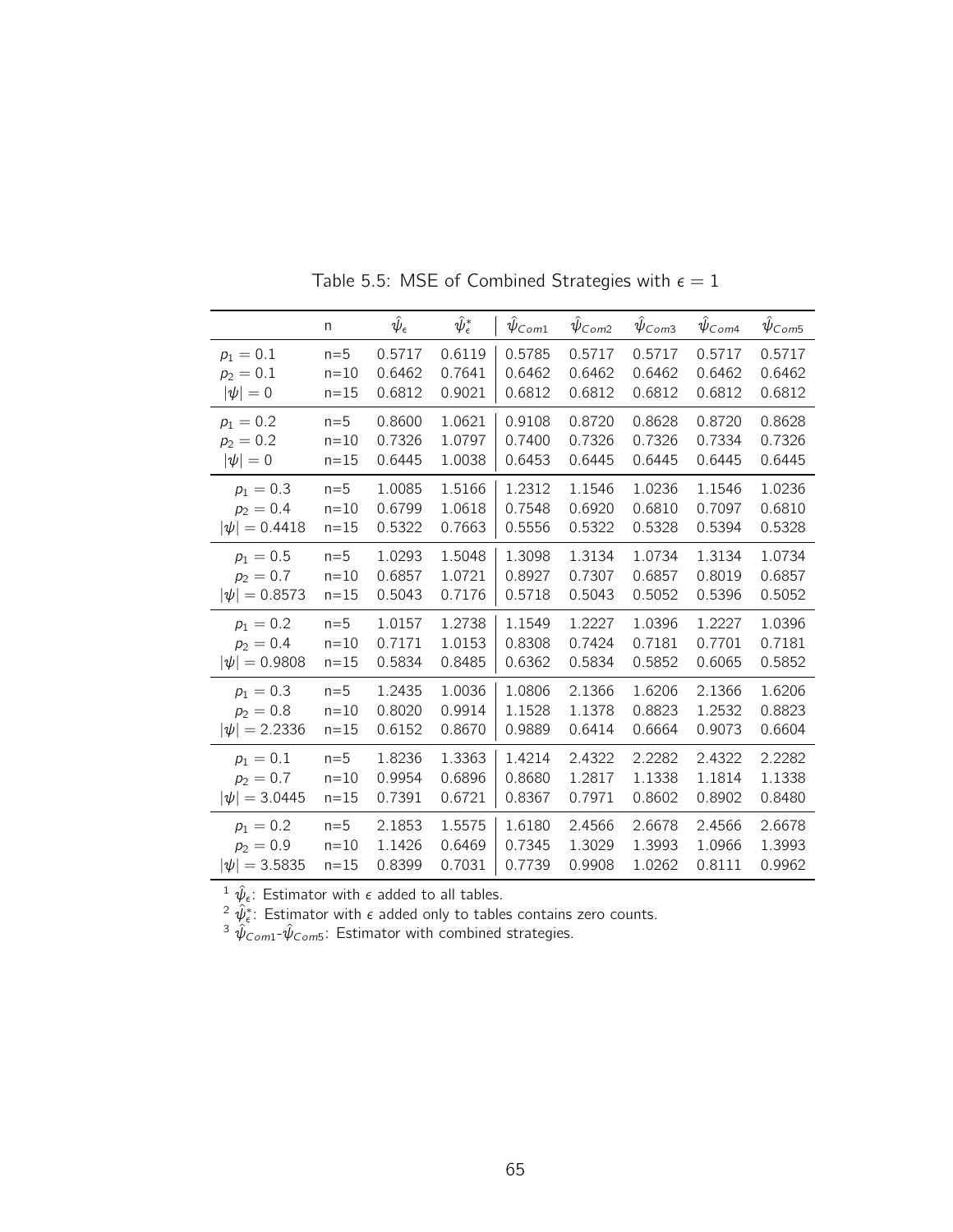#### Appendix A

### R code

```
### Table generate
tableobt5 <- function (p1, p2) {
        x <- matrix (0, 5000, 11) for (i in 1:5000) {
                 x[i, 1] = rbinom(1, 5, p1)x[i, 2] = rbinom(1, 5, p2)x[i, 3] = \text{rbinom}(1, 10, p1)x[i, 4] = rbinom (1, 10, p2)x[i, 5] = \text{rbinom}(1, 15, p1)x[i, 6] = \text{rbinom}(1, 15, p2)x[, 7] = \log(p1 * (1 - p2)/p2/(1 - p1)) x[i, 8] = rbinom(1, 30, p1)
                  x[i, 9] = rbinom (1, 30, p2) x[i, 10] = rbinom (1, 50, p1) x[i, 11] =rbinom (1 , 50 , p2 )
         }
         return(x)}
### Estimators
## \left\{ \text{epsilon} = 0.25 \right.nci_0.25 < - function (a) {
        tv <- mean ( a [ ,7])
         esth <- matrix (0 ,5000 ,5)
         estp <- matrix (0 ,5000 ,5)
         ci1 <- matrix (0 ,5 ,4)
         ci2 < -matrix (0, 5, 4)for (i in 1:5000) {
```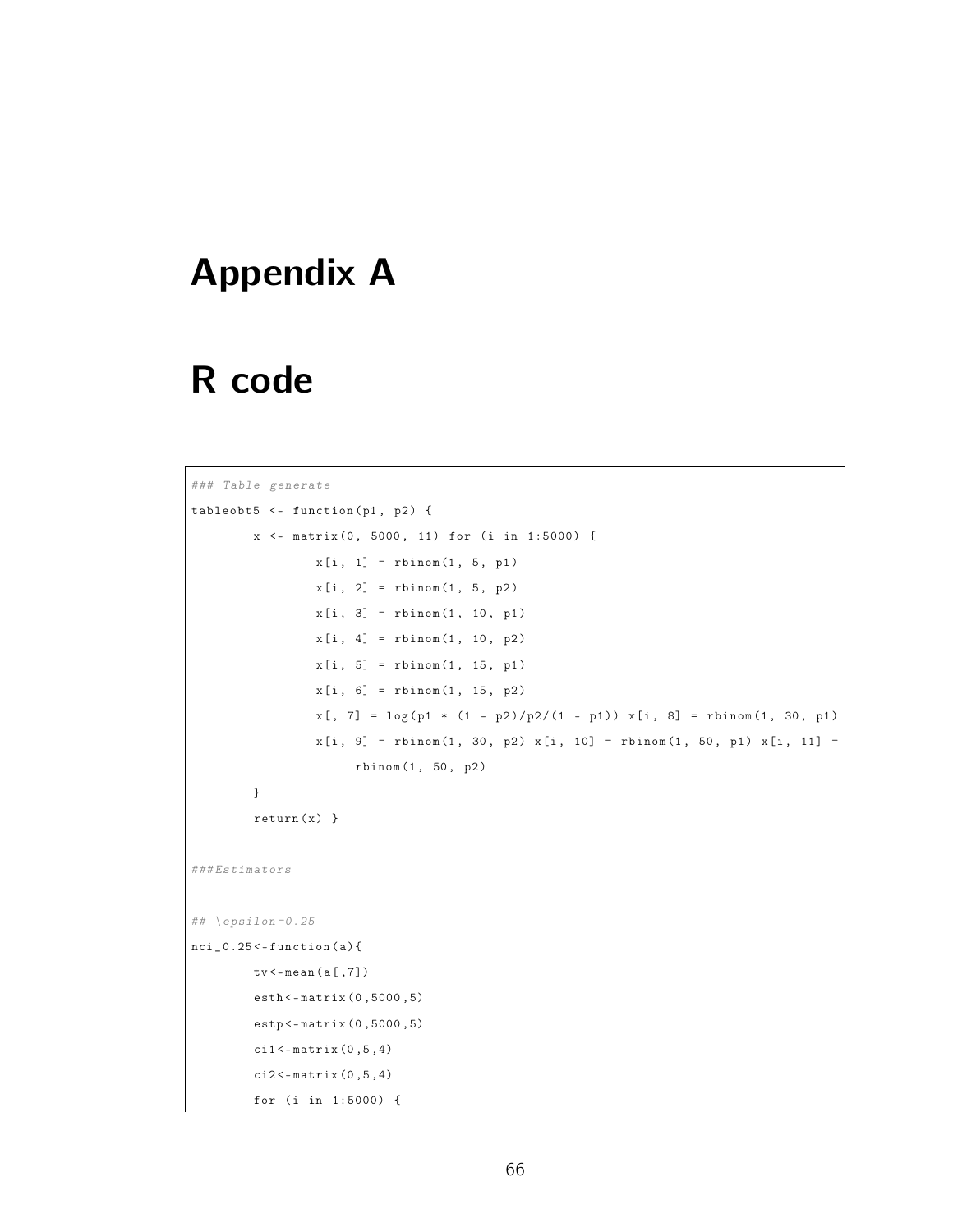```
esth [i ,1] <- log (( a [i ,1]+0.25) * (5 - a [i ,2]+0.25) / ( a [i ,2]+0.25) / (5 - a [i
                          , 1] + 0.25))
                    esth [i ,2] <- log (( a [i ,3]+0.25) * (10 - a [i ,4]+0.25) / ( a [i ,4]+0.25) / (10 - a [i
                          ,3]+0.25) )
                     esth [i ,3] <- log (( a [i ,5]+0.25) * (15 - a [i ,6]+0.25) / ( a [i ,6]+0.25) / (15 - a [i
                          ,5]+0.25) )
                    esth [i ,4] <- log (( a [i ,8]+0.25) * (30 - a [i ,9]+0.25) / ( a [i ,9]+0.25) / (30 - a [i
                          ,8]+0.25) )
                    esth [i, 5] <-1og ((a[i, 10] +0.25) * (50 - a[i, 11] +0.25) / (a[i, 11] +0.25) / (50 -
                          a[i,10]+0.25))
                    estp [i ,1] <- log (( a [i ,1]+0.25) * (5 - a [i ,2]+0.25) / ( a [i ,2]+0.25) / (5 - a [i
                          ,1]+0.25)) -8*0.25/5^2*(a[i,2] -a[i,1])
                    estp [i ,2] <- log (( a [i ,3]+0.25) * (10 - a [i ,4]+0.25) / ( a [i ,4]+0.25) / (10 - a [i
                          ,3]+0.25)) -8*0.25/10^2*(a[i,4] -a[i,3])
                    estp [i ,3] <- log (( a [i ,5]+0.25) * (15 - a [i ,6]+0.25) / ( a [i ,6]+0.25) / (15 - a [i
                          , 5]+0.25)) -8*0.25/15^2*(a[i, 6] -a[i,5])
                    estp [i ,4] <- log (( a [i ,8]+0.25) * (30 - a [i ,9]+0.25) / ( a [i ,9]+0.25) / (30 - a [i
                          ,8] + 0.25) ) -8*0.25/30^2*(a[i,9] - a[i,8])
                    estp [i, 5] <- log ((a[i, 10] +0.25) * (50 - a[i, 11] +0.25) / (a[i, 11] +0.25) / (50 -
                          a[i,10]+0.25)) -8*0.25/50^2*(a[i,11] -a[i,10])
          }
          std1<-apply(esth, 2, sd); std2<-apply(estp, 2, sd)
          avg1 <- apply (esth, 2, mean); avg2 <- apply (estp, 2, mean)
          AAE1 <- apply (abs (tv - esth), 2, mean); AAE2 <- apply (abs (tv - estp), 2, mean)
          for (j in 1:5) {
                    cil[j, ] < -c (tv - avg1 [j], std1 [j] \hat{2}, (tv - avg1 [j]) \hat{2}+std1 [j]\hat{2}, AAE1 [j])
                    \text{ci2}[j, ] \leftarrow c (tv - avg2[j], std2[j] \text{2}, (tv - avg2[j]) \text{2+std2}[j] \text{2}, AAE2[j])
          }
          tmp1 <- rbind ( ci2 [1 ,] , ci2 [2 ,] , ci2 [3 ,] , ci2 [4 ,] , ci2 [5 ,] , ci1 [1 ,] , ci1 [2 ,] , ci1
                [3,], \text{ci1}[4,], \text{ci1}[5,])compare_table < -round(tmp1, digits = 4)colnames ( compare _ table ) <- c ( " Bias " ," Variance " ," MSE " ," AAE " )
          return ( compare _ table )
\# \# \neq \text{epsilon}nci_0.5 < - function (a) {
          tv < -mean(a[, 7])esth <- matrix (0 ,5000 ,5)
```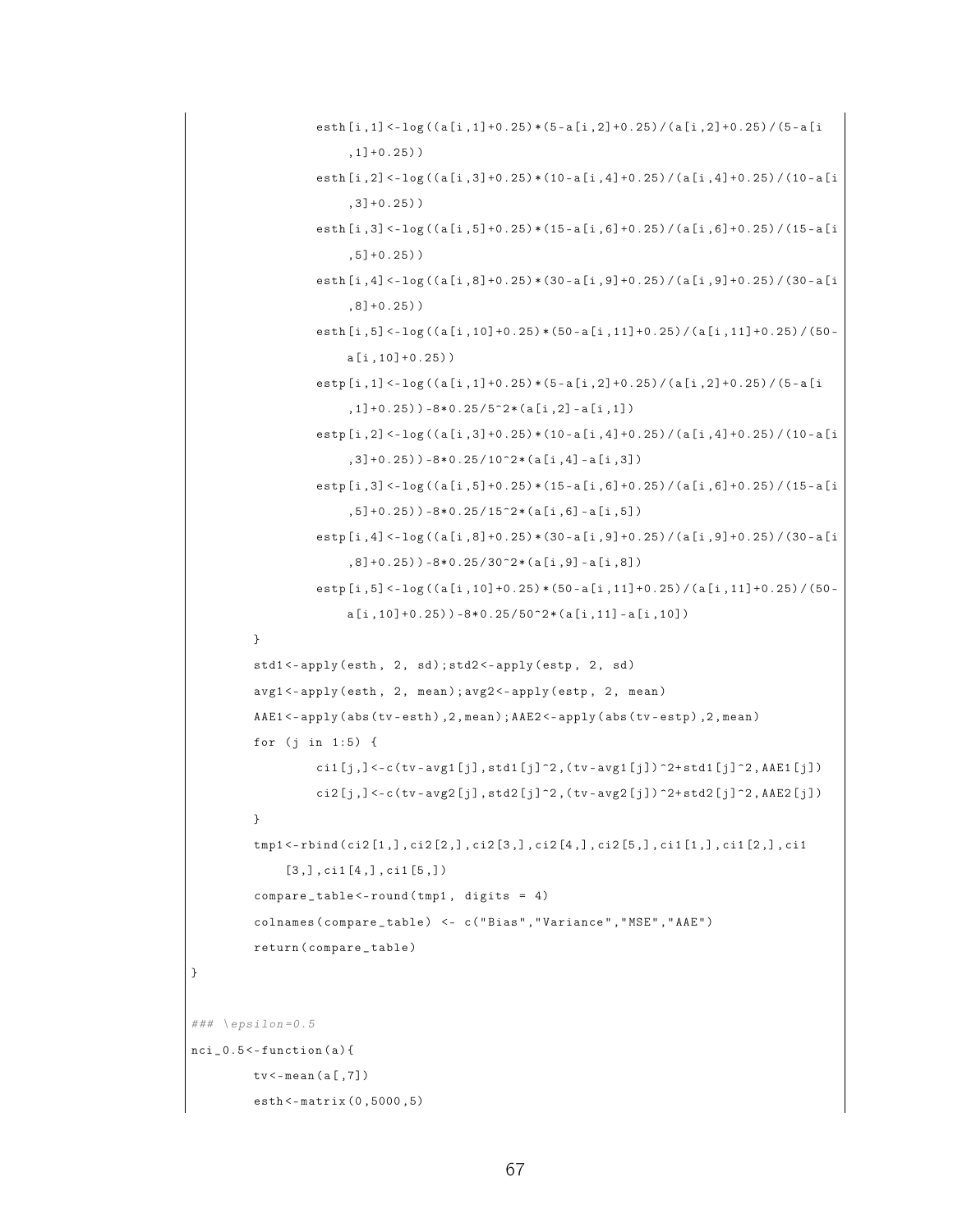```
estp <- matrix (0 ,5000 ,5)
cil < -matrix (0, 5, 4)ci2 < -matrix (0, 5, 4)for (i in 1:5000) {
          esth [i ,1] <- log (( a [i ,1]+0.5) * (5 - a [i ,2]+0.5) / ( a [i ,2]+0.5) / (5 - a [i
                , 1] + 0.5))
          esth [i ,2] <- log (( a [i ,3]+0.5) * (10 - a [i ,4]+0.5) / ( a [i ,4]+0.5) / (10 - a [i
                , 3] + 0.5)esth [i ,3] <- log (( a [i ,5]+0.5) * (15 - a [i ,6]+0.5) / ( a [i ,6]+0.5) / (15 - a [i
                , 5] + 0.5)esth [i ,4] <- log (( a [i ,8]+0.5) * (30 - a [i ,9]+0.5) / ( a [i ,9]+0.5) / (30 - a [i
                ,8]+0.5) )
          esth [i ,5] <- log (( a [i ,10]+0.5) * (50 - a [i ,11]+0.5) / ( a [i ,11]+0.5) / (50 - a [i
                ,10]+0.5) )
          estp [i ,1] <- log (( a [i ,1]+0.5) * (5 - a [i ,2]+0.5) / ( a [i ,2]+0.5) / (5 - a [i
                ,1]+0.5) ) -8*0.5/5^2*(a[i,2] - a[i,1])estp [i ,2] <- log (( a [i ,3]+0.5) * (10 - a [i ,4]+0.5) / ( a [i ,4]+0.5) / (10 - a [i
                ,3]+0.5)) -8*0.5/10^2*(a[i,4] -a[i,3])
          estp [i ,3] <- log (( a [i ,5]+0.5) * (15 - a [i ,6]+0.5) / ( a [i ,6]+0.5) / (15 - a [i
                , 5] + 0.5)) -8*0.5/15^2*(a[i,6] -a[i,5])
          estp [i ,4] <- log (( a [i ,8]+0.5) * (30 - a [i ,9]+0.5) / ( a [i ,9]+0.5) / (30 - a [i
                , 8] + 0.5)) -8*0.5/30^2*(a[i,9] -a[i,8])
          estp [i ,5] <- log (( a [i ,10]+0.5) * (50 - a [i ,11]+0.5) / ( a [i ,11]+0.5) / (50 - a [i
                ,10] + 0.5) ) -8 * 0.5 / 50^2 * (a[i,11] - a[i,10])}
std1<-apply(esth, 2, sd); std2<-apply(estp, 2, sd)
avg1 <- apply (esth, 2, mean); avg2 <- apply (estp, 2, mean)
AAE1<-apply(abs(tv-esth), 2, mean); AAE2<-apply(abs(tv-estp), 2, mean)
for (j \in 1:5) {
          ci1 [j, ] < -c (tv - avg1 [j], std1 [j] ^2, (tv - avg1 [j]) ^2+ std1 [j] ^2, AAE1 [j])
          ci2[j, ] < -c (tv - avg2 [j], std2 [j] \gamma2, (tv - avg2 [j]) \gamma2+ std2 [j]\gamma2, AAE2 [j])
}
tmp1 <- rbind ( ci2 [1 ,] , ci2 [2 ,] , ci2 [3 ,] , ci2 [4 ,] , ci2 [5 ,] , ci1 [1 ,] , ci1 [2 ,] , ci1
     [3,], \text{ci1}[4,], \text{ci1}[5,])compare_table < -round(tmp1, digits = 4)colnames ( compare _ table ) <- c ( " Bias " ," Variance " ," MSE " ," AAE " )
return ( compare _ table )
```

```
68
```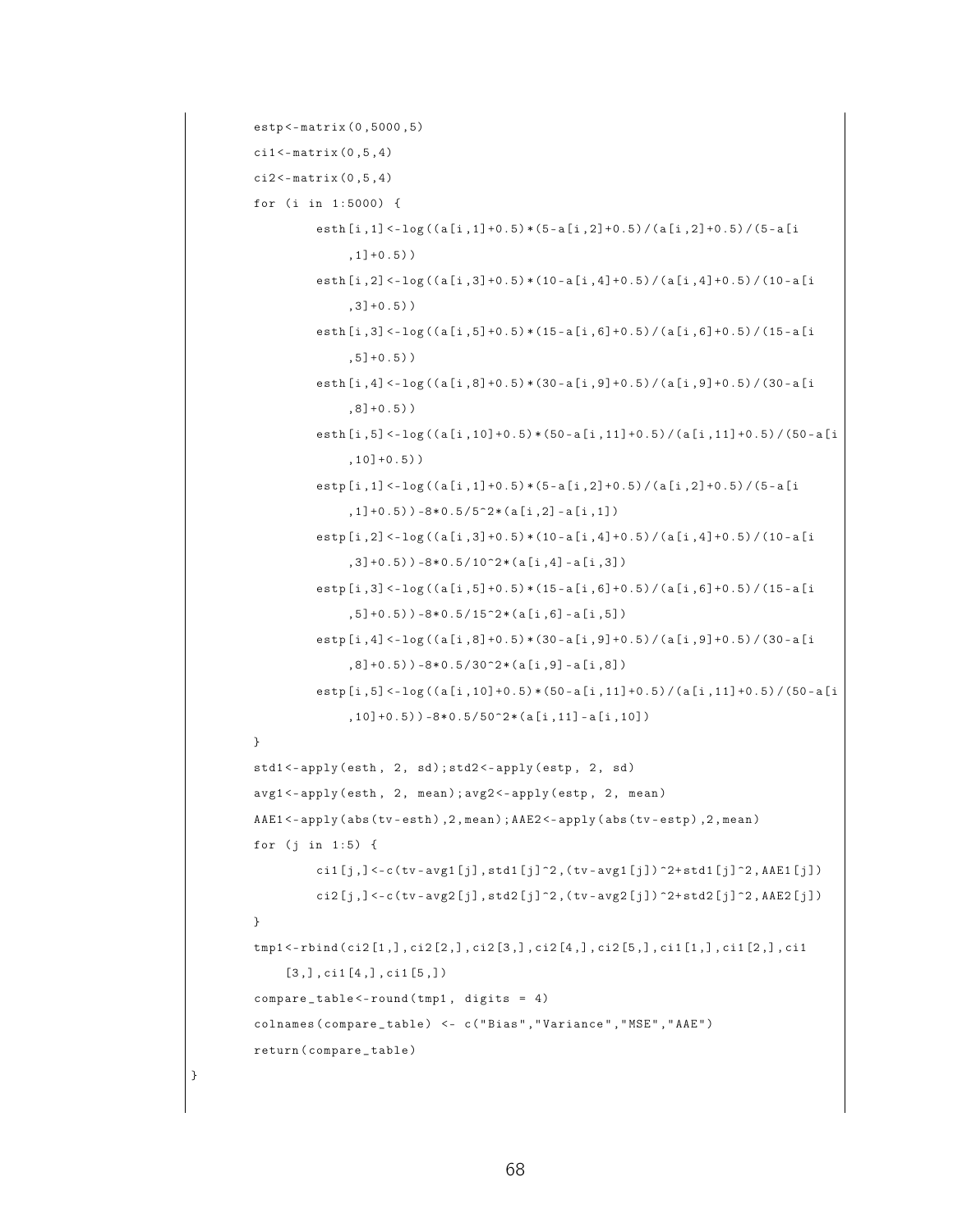```
## \epsilon \epsilon=0.75
nci_0.75 < -function(a){
          tv <- mean ( a [ ,7])
          esth <- matrix (0 ,5000 ,5)
          estp <- matrix (0 ,5000 ,5)
          cil < -matrix (0, 5, 4)ci2 < -matrix (0, 5, 4)for (i in 1:5000) {
                    esth [i ,1] <- log (( a [i ,1]+0.75) * (5 - a [i ,2]+0.75) / ( a [i ,2]+0.75) / (5 - a [i
                         ,1]+0.75) )
                    esth [i ,2] <- log (( a [i ,3]+0.75) * (10 - a [i ,4]+0.75) / ( a [i ,4]+0.75) / (10 - a [i
                         ,3]+0.75) )
                    esth [i ,3] <- log (( a [i ,5]+0.75) * (15 - a [i ,6]+0.75) / ( a [i ,6]+0.75) / (15 - a [i
                         ,5]+0.75) )
                    esth [i ,4] <- log (( a [i ,8]+0.75) * (30 - a [i ,9]+0.75) / ( a [i ,9]+0.75) / (30 - a [i
                         ,8]+0.75) )
                    esth[i, 5] < -log((a[i, 10]+0.75)*(50-a[i, 11]+0.75)/(a[i, 11]+0.75)/(50-a [i ,10]+0.75) )
                    estp [i ,1] <- log (( a [i ,1]+0.75) * (5 - a [i ,2]+0.75) / ( a [i ,2]+0.75) / (5 - a [i
                         ,1]+0.75)) -8*0.75/5^2*(a[i,2] - a[i,1])
                    estp [i ,2] <- log (( a [i ,3]+0.75) * (10 - a [i ,4]+0.75) / ( a [i ,4]+0.75) / (10 - a [i
                         ,3]+0.75)) -8*0.75/10^2*(a[i,4] -a[i,3])
                    estp [i ,3] <- log (( a [i ,5]+0.75) * (15 - a [i ,6]+0.75) / ( a [i ,6]+0.75) / (15 - a [i
                         , 5] + 0.75)) -8*0.75/15^2*(a[i, 6] -a[i,5])
                    estp [i ,4] <- log (( a [i ,8]+0.75) * (30 - a [i ,9]+0.75) / ( a [i ,9]+0.75) / (30 - a [i
                         ,8] + 0.75) ) -8*0.75/30^2*(a[i,9] - a[i,8])
                    estp [i, 5] <- log ((a[i, 10] +0.75) * (50 - a[i, 11] +0.75) / (a[i, 11] +0.75) / (50 -
                         a[i,10]+0.75)) -8*0.75/50^2*(a[i,11] -a[i,10])
          }
          std1<-apply(esth, 2, sd); std2<-apply(estp, 2, sd)
          avg1 <- apply (esth, 2, mean); avg2 <- apply (estp, 2, mean)
          AAE1 <- apply (abs (tv - esth), 2, mean); AAE2 <- apply (abs (tv - estp), 2, mean)
          for (j \in 1:5) {
                    ci1 [j, ] < -c (tv - avg1 [j], std1 [j] ^2, (tv - avg1 [j]) ^2+ std1 [j] ^2, AAE1 [j])
                    c12[j,] <-c (tv-avg2[j], std2[j]^2,(tv-avg2[j]) ^2+ std2[j]^2, AAE2 [j])
          }
          tmp1 <- rbind ( ci2 [1 ,] , ci2 [2 ,] , ci2 [3 ,] , ci2 [4 ,] , ci2 [5 ,] , ci1 [1 ,] , ci1 [2 ,] , ci1
               [3,], \text{ci1}[4,], \text{ci1}[5,])
```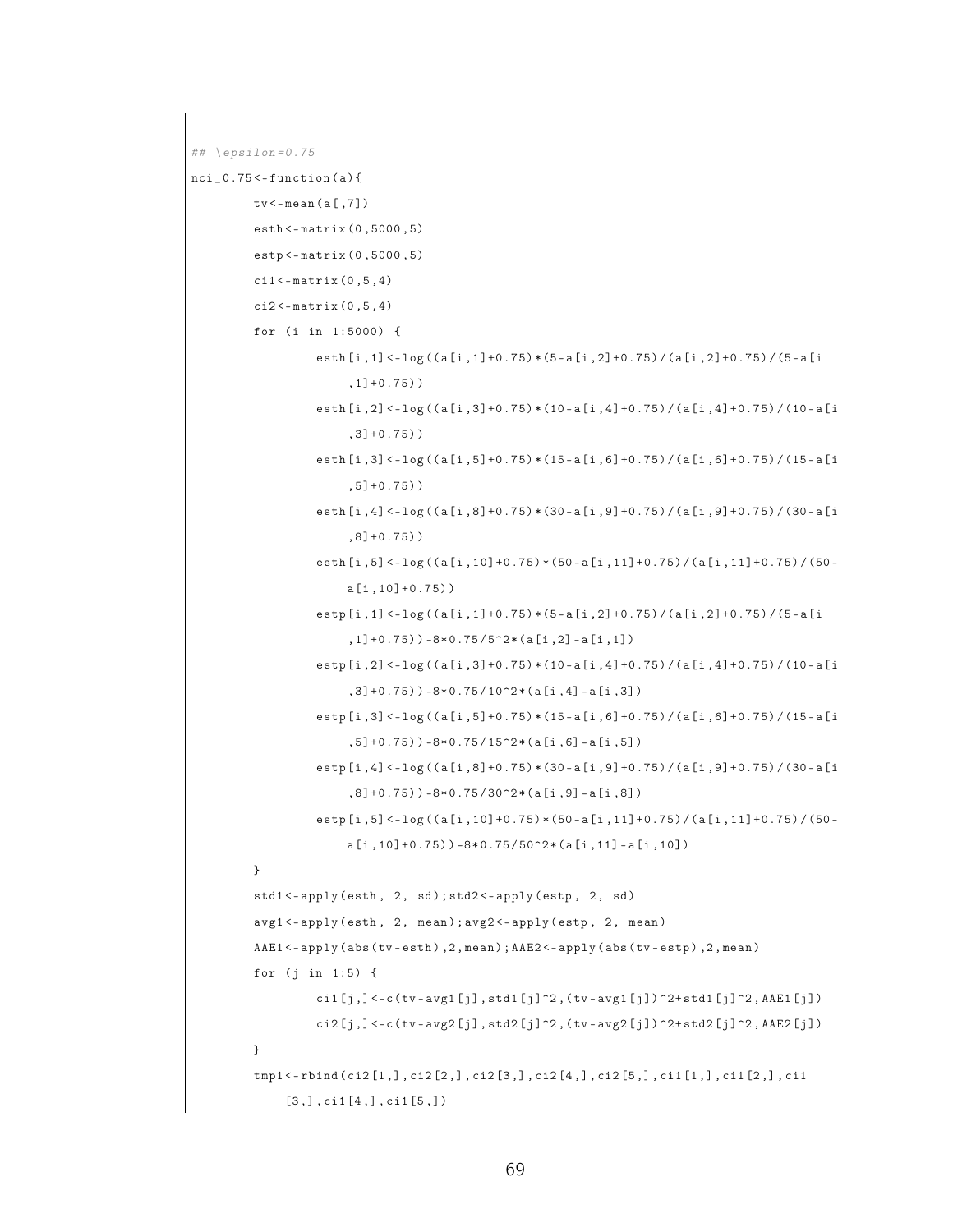```
compare _ table <- round ( tmp1 , digits = 4)
          colnames ( compare _ table ) <- c ( " Bias " ," Variance " ," MSE " ," AAE " )
          return ( compare _ table )
}
## \left\{ \text{epsilon1} - 1 \right\}nci_1 < - function (a) {
         tv <- mean ( a [ ,7])
         esth <- matrix (0 ,5000 ,5)
         estp <- matrix (0 ,5000 ,5)
          cil < -matrix (0, 5, 4)ci2 < -matrix (0, 5, 4)for (i in 1:5000) {
                    esth[i,1]<-log((a[i,1]+1)*(5-a[i,2]+1)/(a[i,2]+1)/(5-a[i,1]+1))esth[i,2] < -log((a[i,3]+1)*(10-a[i,4]+1)/(a[i,4]+1)/(10-a[i,3]+1))esth [i, 3] < -log((a[i, 5]+1) * (15-a[i, 6]+1) / (a[i, 6]+1) / (15-a[i, 5]+1))esth [i, 4] < -log((a[i, 8]+1) * (30 - a[i, 9]+1) / (a[i, 9]+1) / (30 - a[i, 8]+1))esth [i ,5] <- log (( a [i ,10]+1) * (50 - a [i ,11]+1) / ( a [i ,11]+1) / (50 - a [i
                         ,10]+1) )
                    estp [i, 1] <- log ((a[i, 1] +1) * (5 - a[i, 2] +1) / (a[i, 2] +1) / (5 - a[i, 1] +1)) -8*1
                         /5<sup>2</sup> * (a [i, 2] - a [i, 1])
                    estp [i, 2] < -log((a[i, 3]+1) * (10-a[i, 4]+1) / (a[i, 4]+1) / (10-a[i, 3]+1)) -8*1/10^2 * (a[i,4] - a[i,3])estp [i, 3] < -log((a[i, 5]+1) * (15-a[i, 6]+1) / (a[i, 6]+1) / (15-a[i, 5]+1)) -8*1/15^2 * (a[i, 6] - a[i,5])estp [i, 4] < -log((a[i, 8]+1) * (30 - a[i, 9]+1) / (a[i, 9]+1) / (30 - a[i, 8]+1)) -8*1/30^2 * (a[i,9] - a[i,8])estp [i ,5] <- log (( a [i ,10]+1) * (50 - a [i ,11]+1) / ( a [i ,11]+1) / (50 - a [i
                         (10]+1)) -8*1/50^2*(a[i,11]-a[i,10])}
         std1<-apply(esth, 2, sd); std2<-apply(estp, 2, sd)
          avg1 <- apply (esth, 2, mean); avg2 <- apply (estp, 2, mean)
         AAE1 <- apply (abs (tv - esth), 2, mean); AAE2 <- apply (abs (tv - estp), 2, mean)
         for (j \in 1:5) {
                   ci1 [j, ] < -c (tv - avg1 [j], std1 [j] ^2, (tv - avg1 [j]) ^2+ std1 [j] ^2, AAE1 [j])
                    ci2[j, ] < -c (tv - avg2 [j], std2 [j] \gamma2, (tv - avg2 [j]) \gamma2+ std2 [j]\gamma2, AAE2 [j])
         }
```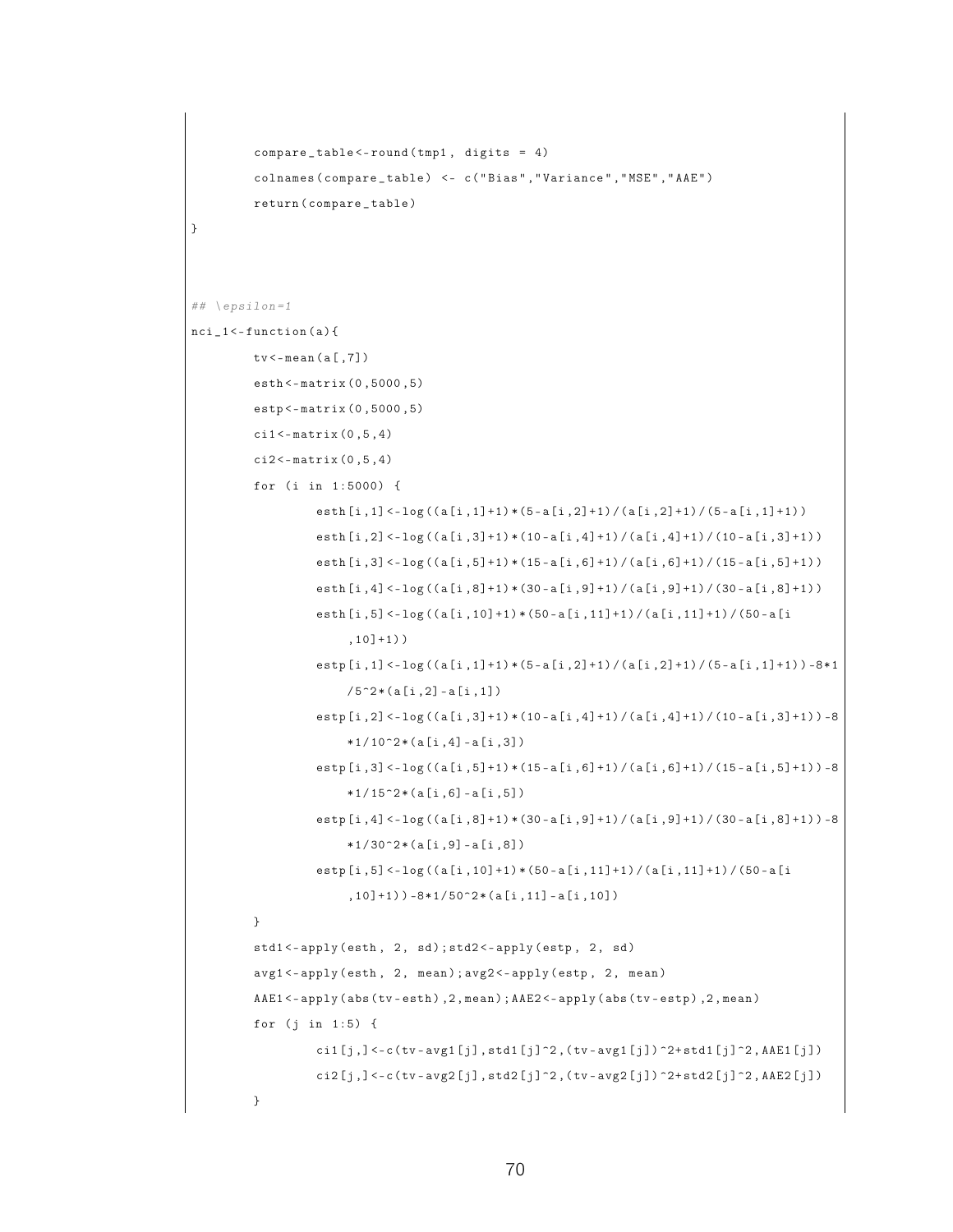```
tmp1 <- rbind ( ci2 [1 ,] , ci2 [2 ,] , ci2 [3 ,] , ci2 [4 ,] , ci2 [5 ,] , ci1 [1 ,] , ci1 [2 ,] , ci1
               [3,], \text{ci1}[4,], \text{ci1}[5,])compare _ table <- round ( tmp1 , digits = 4)
          colnames ( compare _ table ) <- c ( " Bias " ," Variance " ," MSE " ," AAE " )
          return ( compare _ table )
}
## \left\{ \text{epsilon1} . 25 \right\}nci_1.25 < -function(a){
         tv < - mean (a[, 7])esth <- matrix (0 ,5000 ,5)
          estp <- matrix (0 ,5000 ,5)
          cil < -matrix (0, 5, 4)ci2 < -matrix (0, 5, 4)for (i in 1:5000) {
                    esth [i, 1] <-1og((a[i, 1]+1.25)*(5-a[i, 2]+1.25)/(a[i, 2]+1.25)/(5-a[i, 2]+1.25),1]+1.25) )
                    esth [i ,2] <- log (( a [i ,3]+1.25) * (10 - a [i ,4]+1.25) / ( a [i ,4]+1.25) / (10 - a [i
                          ,3]+1.25) )
                    esth [i ,3] <- log (( a [i ,5]+1.25) * (15 - a [i ,6]+1.25) / ( a [i ,6]+1.25) / (15 - a [i
                          ,5]+1.25) )
                    esth [i ,4] <- log (( a [i ,8]+1.25) * (30 - a [i ,9]+1.25) / ( a [i ,9]+1.25) / (30 - a [i
                          ,8]+1.25) )
                    esth [i, 5] <- log ((a[i, 10] +1.25) * (50 - a[i, 11] +1.25) / (a[i, 11] +1.25) / (50 -
                         a [i ,10]+1.25) )
                    estp [i ,1] <- log (( a [i ,1]+1.25) * (5 - a [i ,2]+1.25) / ( a [i ,2]+1.25) / (5 - a [i
                          ,1]+1.25)) -8*1.25/5^2*(a[i,2] -a[i,1])
                    \exp[i, 2] < -\log((a[i, 3]+1.25) * (10-a[i, 4]+1.25) / (a[i, 4]+1.25) / (10-a[i, 4]+1.25),3]+1.25)) -8*1.25/10^2*(a[i,4] - a[i,3])
                    estp[i,3] < -log((a[i,5]+1.25)*(15-a[i,6]+1.25)/(a[i,6]+1.25)/(15-a[i, 5] + 1.25)) -8 * 1.25 / 15<sup>\text{2}</sup> * (a [i,6] - a [i,5])
                    estp [i ,4] <- log (( a [i ,8]+1.25) * (30 - a [i ,9]+1.25) / ( a [i ,9]+1.25) / (30 - a [i
                          , 8] + 1.25) ) -8 * 1.25 / 30^2 * (a[i, 9] - a[i, 8])estp[i,5] < -log((a[i,10]+1.25)*(50-a[i,11]+1.25)/(a[i,11]+1.25)/(50-a[i,10]+1.25) ) -8*1.25/50^2*(a[i,11]-a[i,10])}
          std1<-apply(esth, 2, sd); std2<-apply(estp, 2, sd)
          avg1 <- apply (esth, 2, mean); avg2 <- apply (estp, 2, mean)
```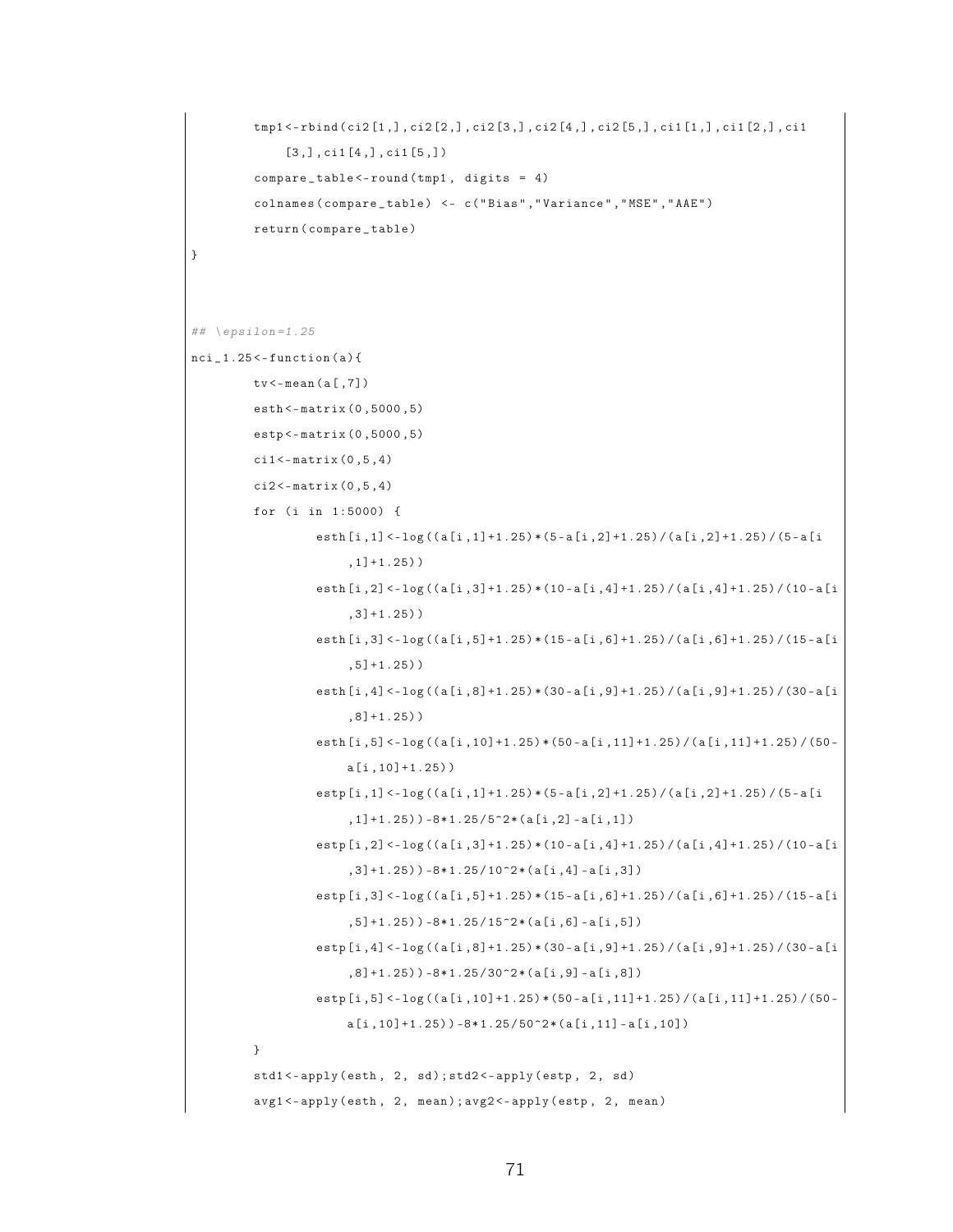```
AAE1 <- apply (abs (tv - esth), 2, mean); AAE2 <- apply (abs (tv - estp), 2, mean)
          for (j in 1:5) {
                     \text{ci1}[j, ] \leftarrow c (tv - avg1[j], std1[j] \supseteq, (tv - avg1[j]) \supseteq + std1[j]\supseteq, AAE1[j])
                     c12[j, ] < -c (tv - avg2 [j], std2 [j] \hat{2}, (tv - avg2 [j]) \hat{2} + std2 [j] \hat{2}, AAE2 [j])
          }
          tmp1 <- rbind ( ci2 [1 ,] , ci2 [2 ,] , ci2 [3 ,] , ci2 [4 ,] , ci2 [5 ,] , ci1 [1 ,] , ci1 [2 ,] , ci1
                [3,], \text{ci1}[4,], \text{ci1}[5,])compare _ table <- round ( tmp1 , digits = 4)
           colnames ( compare _ table ) <- c ( " Bias " ," Variance " ," MSE " ," AAE " )
          return ( compare _ table )
### Estimators
## \left\{ \text{epsilon} = 0.25 \right.nci1_0.25 < - function (a) {
          tv <- mean ( a [ ,7])
          esth <- matrix (0 ,5000 ,5)
          estp <- matrix (0 ,5000 ,5)
          c11 < - matrix (0, 5, 4)ci2 < -matrix (0, 5, 4)for (i in 1:5000) {
                     if (a[i,1] * (5-a[i,1]) * a[i,2] * (5-a[i,2]) == 0)esth [i ,1] <- log (( a [i ,1]+0.25) * (5 - a [i ,2]+0.25) / ( a [i ,2]+0.25) /
                                     (5 - a[i], 1] + 0.25) )
                                estp [i ,1] <- log (( a [i ,1]+0.25) * (5 - a [i ,2]+0.25) / ( a [i ,2]+0.25) /
                                      (5 - a[i, 1] + 0.25) ) -8 * 0.25 / 5^2 * (a[i, 2] - a[i, 1])} else {
                                esth [i ,1]= estp [i ,1]= log (( a [i ,1]) * (5 - a [i ,2]) / ( a [i ,2]) / (5 - a [i
                                      ,1]) )
                     }
                     if (a[i,3] * (10-a[i,3]) * a[i,4] * (10-a[i,4]) == 0)esth[i,2]<-log((a[i,3]+0.25)*(10-a[i,4]+0.25)/(a[i,4]+0.25)/(10 - a[i, 3] + 0.25))\exp[i, 2] \leq -\log((a[i, 3] + 0.25) * (10 - a[i, 4] + 0.25) / (a[i, 4] + 0.25)/(10 - a[i, 3] + 0.25) - 8 * 0.25 / 10^2 * (a[i, 4] - a[i, 3])} else {
                                esth [i, 2]= estp [i, 2]= log((a[i, 3]) * (10 - a[i, 4]) / (a[i, 4]) / (10 -a [i ,3]) )
                     }
```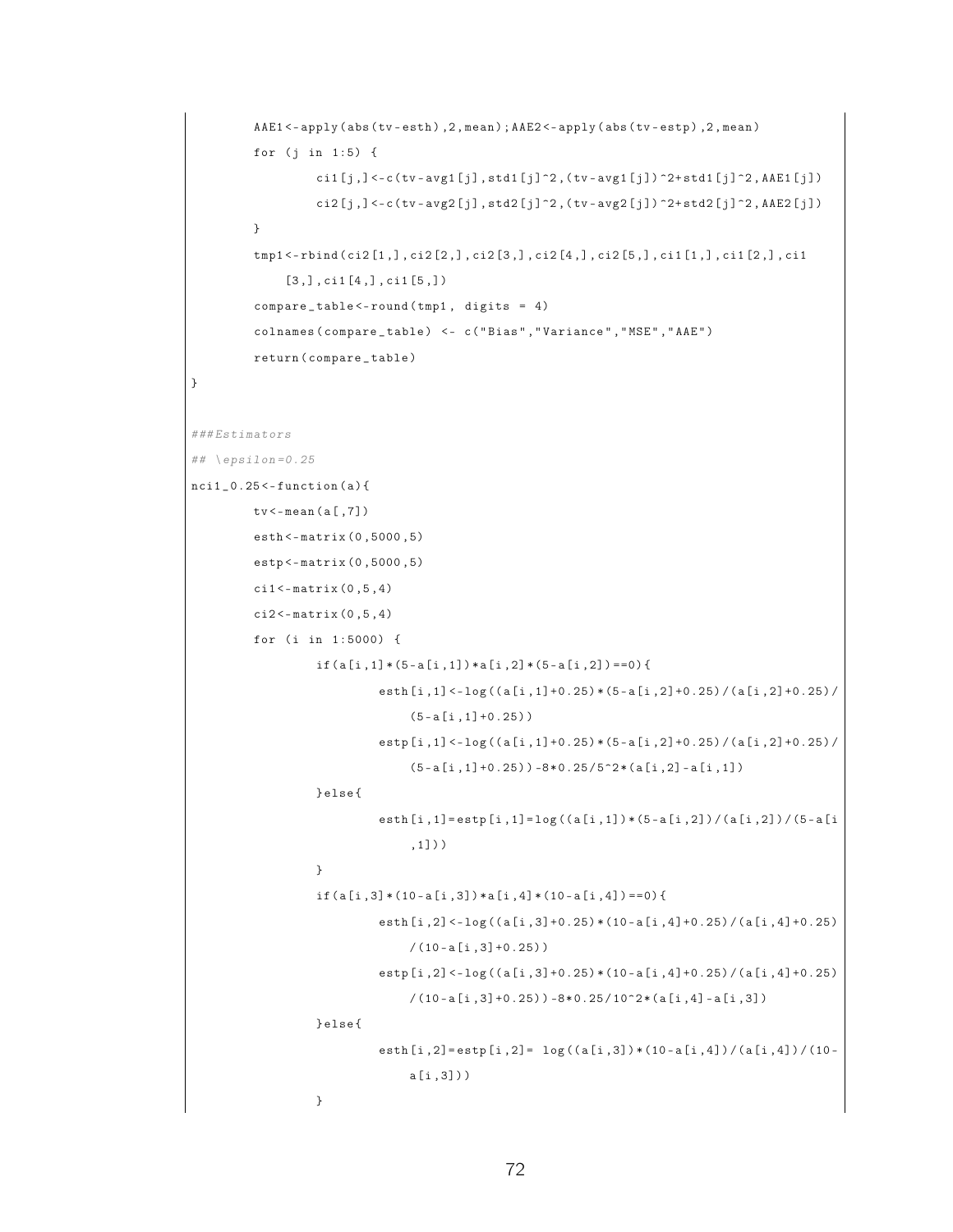```
if ( a[i, 5] * (15 - a[i, 5]) * a[i, 6] * (15 - a[i, 6]) == 0 )esth[i,3] < -log((a[i,5]+0.25)*(15-a[i,6]+0.25)/(a[i,6]+0.25)/(15 - a[i, 5] + 0.25)estp [i ,3] <- log (( a [i ,5]+0.25) * (15 - a [i ,6]+0.25) / ( a [i ,6]+0.25)
                         /(15 - a[i, 5] + 0.25) - 8 * 0.25 / 15^2 * (a[i, 6] - a[i, 5])} else {
                    esth [i ,3]= estp [i ,3]= log (( a [i ,5]) * (15 - a [i ,6]) / ( a [i ,6]) / (15 - a
                         [i, 5])}
          if (a[i,8)*(30-a[i,8])*a[i,9)*(30-a[i,9])==0){
                    esth [i ,4] <- log (( a [i ,8]+0.25) * (30 - a [i ,9]+0.25) / ( a [i ,9]+0.25)
                         /(30 - a[i, 8] + 0.25))estp [i ,4] <- log (( a [i ,8]+0.25) * (30 - a [i ,9]+0.25) / ( a [i ,9]+0.25)
                         /(30 - a[i, 8] + 0.25) - 8 * 0.25 / 30^2 * (a[i, 9] - a[i, 8])} else {
                    esth [i, 4] = estp [i, 4] = log((a[i, 8]) * (30 - a[i, 9])/ (a[i, 9])/a [i ,8]) )
          }
          if ( a [i,10] * (50 - a [i,10]) * a [i,11] * (50 - a [i,11]) = 0 )esth [i ,5] <- log (( a [i ,10]+0.25) * (50 - a [i ,11]+0.25) / ( a [i
                         ,11]+0.25 / (50 - a [i, 10] +0.25) )
                    estp [i ,5] <- log (( a [i ,10]+0.25) * (50 - a [i ,11]+0.25) / ( a [i
                         ,11]+0.25 ) / (50 - a[i, 10]+0.25) ) -8*0.25/50^2*(a[i, 11]-a[i,11]),10])
         } else {
                    esth[i, 5] = estp[i, 5] = log((a[i, 10]) * (50 - a[i, 11])/ (a[i, 11])/(50 - a[i, 10])}
}
std1<-apply(esth, 2, sd); std2<-apply(estp, 2, sd)
avg1 <- apply (esth, 2, mean); avg2 <- apply (estp, 2, mean)
AAE1 <- apply (abs (tv - esth), 2, mean); AAE2 <- apply (abs (tv - estp), 2, mean)
for (j \in 1:5) {
         ci1 [j, ] < -c (tv - avg1 [j], std1 [j] ^2, (tv - avg1 [j]) ^2+ std1 [j] ^2, AAE1 [j])
         c12[j,] <-c (tv-avg2[j], std2[j]^2,(tv-avg2[j]) ^2+ std2[j]^2, AAE2 [j])
}
tmp1 <- rbind ( ci2 [1 ,] , ci2 [2 ,] , ci2 [3 ,] , ci2 [4 ,] , ci2 [5 ,] , ci1 [1 ,] , ci1 [2 ,] , ci1
     [3,], \text{ci1}[4,], \text{ci1}[5,])compare_table < -round(tmp1, digits = 4)
```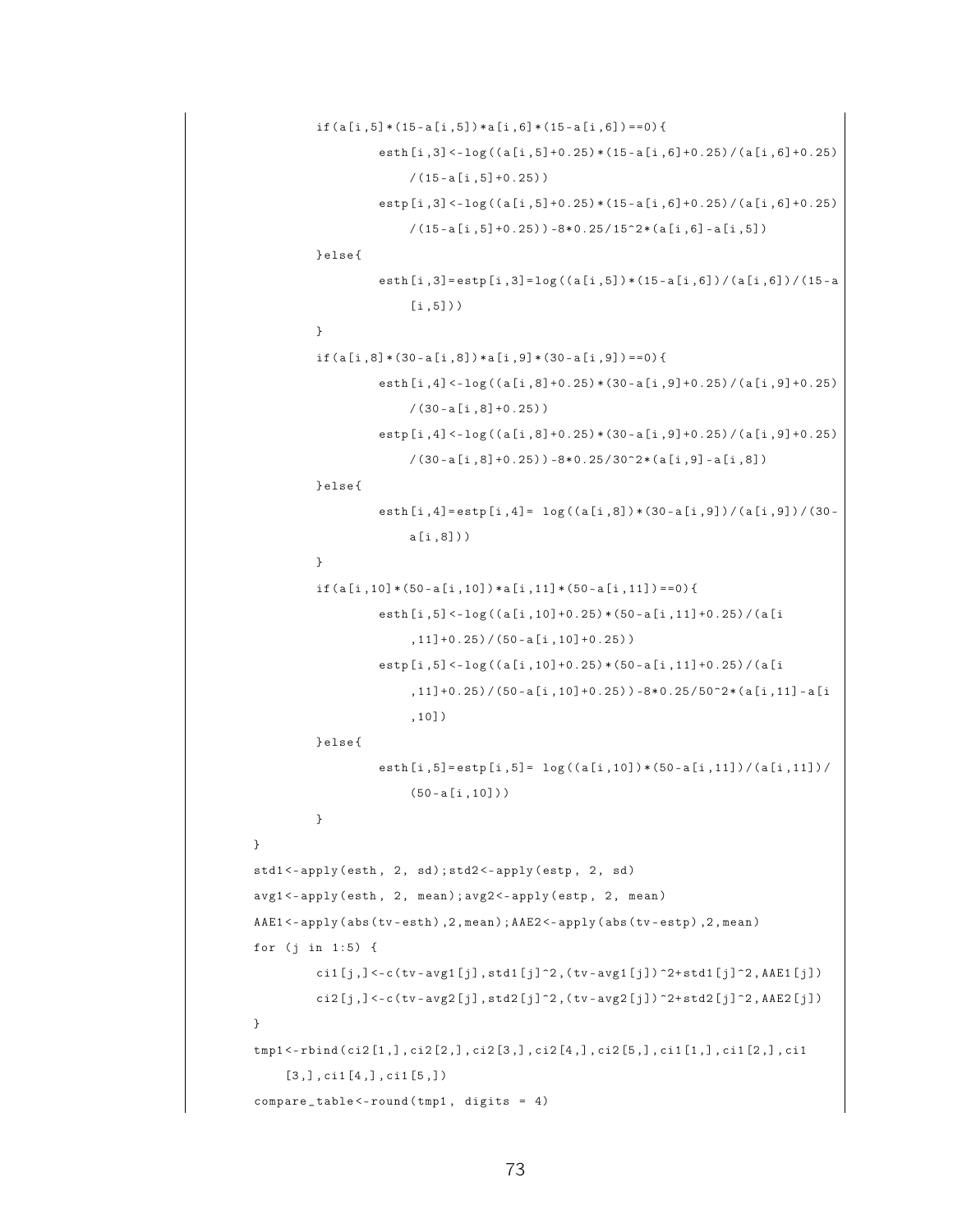```
colnames ( compare _ table ) <- c ( " Bias " ," Variance " ," MSE " ," AAE " )
         return ( compare _ table )
}
nci1_0.5 < - function (a) {
         tv <- mean ( a [ ,7])
         esth <- matrix (0 ,5000 ,5)
         estp <- matrix (0 ,5000 ,5)
         \text{ci1} < - matrix (0, 5, 4)ci2 < -matrix (0, 5, 4)for (i in 1:5000) {
                   if (a[i,1] * (5-a[i,1]) * a[i,2] * (5-a[i,2]) == 0)esth [i, 1] < -log((a[i, 1]+0.5) * (5-a[i, 2]+0.5) / (a[i, 2]+0.5) / (5-a[i,1]+0.5))
                             \exp[i,1] < -\log((a[i,1]+0.5)*(5-a[i,2]+0.5)/(a[i,2]+0.5)/(5-a[i,1]+0.5)) -8*0.5/5^2*(a[i,2] - a[i,1])
                   } else {
                             esth [i ,1]= estp [i ,1]= log (( a [i ,1]) * (5 - a [i ,2]) / ( a [i ,2]) / (5 - a [i
                                   ,1]) )
                   }
                   if ( a[i,3] * (10-a[i,3]) * a[i,4] * (10-a[i,4]) == 0 )esth [i, 2] < -log((a[i, 3]+0.5) * (10-a[i, 4]+0.5) / (a[i, 4]+0.5) /(10 - a[i, 3] + 0.5)\exp[i, 2] \leq -\log((a[i, 3] + 0.5) * (10 - a[i, 4] + 0.5) / (a[i, 4] + 0.5) /(10 - a[i, 3] + 0.5) ) -8 * 0.5 / 10^2 * (a[i, 4] - a[i, 3])} else {
                             esth [i, 2]= estp [i, 2]= log((a[i, 3]) * (10 - a[i, 4]) / (a[i, 4]) / (10 -a [i ,3]) )
                   }
                   if ( a[i, 5] * (15 - a[i, 5]) * a[i, 6] * (15 - a[i, 6]) = 0 )esth[i,3] < -log((a[i,5]+0.5)*(15-a[i,6]+0.5)/(a[i,6]+0.5)/(15 - a[i, 5] + 0.5)estp[i,3]<-log((a[i,5]+0.5)*(15-a[i,6]+0.5)/ (a[i,6]+0.5)/(15 - a[i, 5] + 0.5) ) -8 * 0.5 / 15^2 * (a[i, 6] - a[i, 5])} else {
                             esth [i, 3] = estp [i, 3] = log((a[i, 5]) * (15 - a[i, 6]) / (a[i, 6]) / (15 - a[i, 5])}
                   if (a[i,8] * (30-a[i,8]) * a[i,9] * (30-a[i,9]) == 0)
```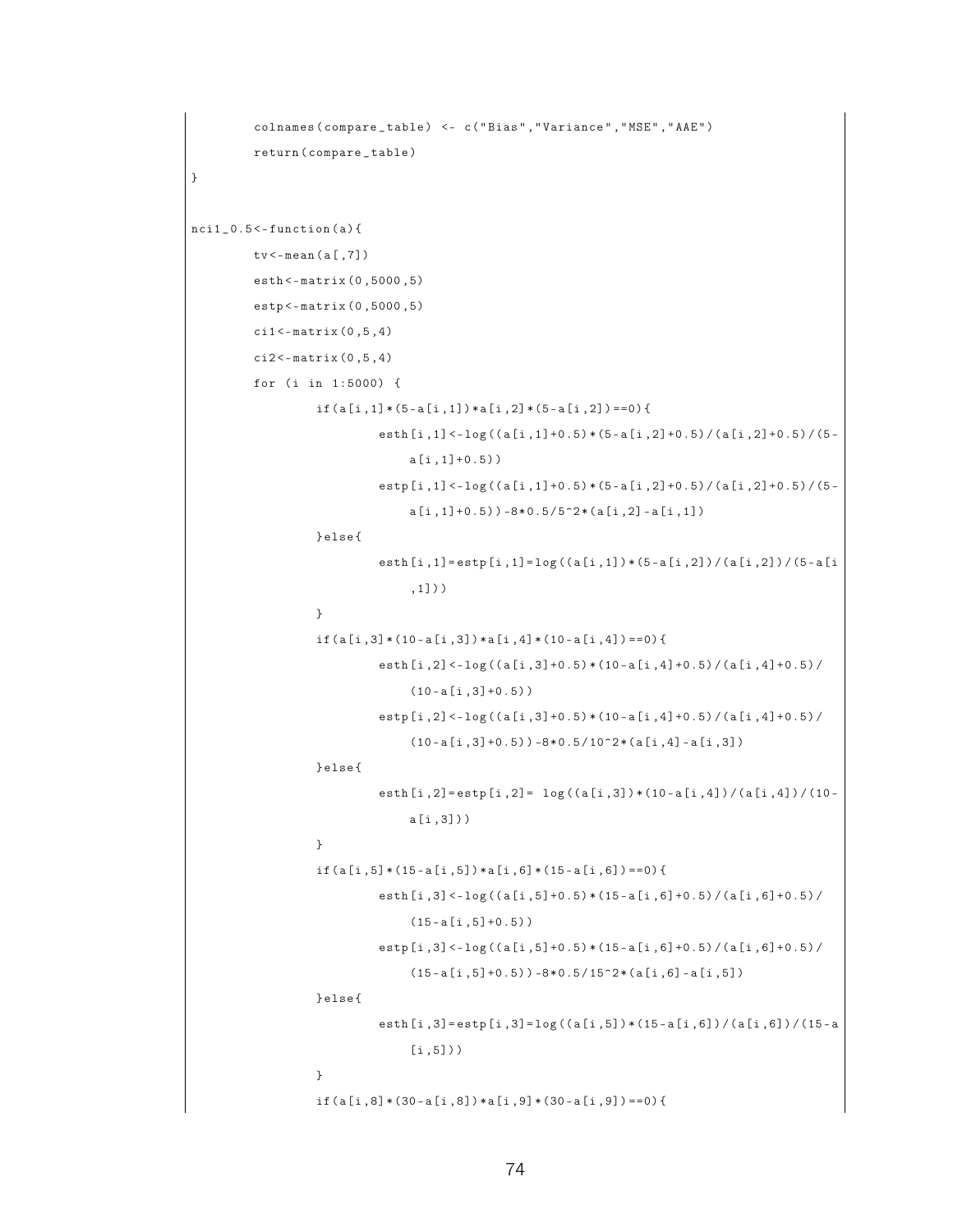```
esth[i,4]<-log((a[i,8]+0.5)*(30-a[i,9]+0.5)/(a[i,9]+0.5)/(30 - a[i, 8] + 0.5)estp[i,4] < -log((a[i,8]+0.5)*(30-a[i,9]+0.5)/(a[i,9]+0.5)/(30 - a[i, 8] + 0.5) ) -8 * 0.5 / 30^2 * (a[i, 9] - a[i, 8])} else {
                             esth [i, 4] = estp [i, 4] = log((a[i, 8]) * (30 - a[i, 9]) / (a[i, 9]) / (30 -a [i ,8]) )
                   }
                   if ( a [i,10] * (50 - a [i,10]) * a [i,11] * (50 - a [i,11]) = 0)esth [i ,5] <- log (( a [i ,10]+0.5) * (50 - a [i ,11]+0.5) / ( a [i ,11]+0.5)
                                  /(50 - a[i, 10] + 0.5)\exp[i, 5] < -\log((a[i, 10] + 0.5) * (50 - a[i, 11] + 0.5) / (a[i, 11] + 0.5)/(50 - a[i, 10] + 0.5) ) -8 * 0.5 / 50^2 * (a[i, 11] - a[i, 10])} else {
                             esth[i, 5] = estp[i, 5] = log((a[i, 10]) * (50 - a[i, 11])/ (a[i, 11])/(50 - a[i, 10])}
         }
         std1<-apply(esth, 2, sd); std2<-apply(estp, 2, sd)
         avg1 <- apply (esth, 2, mean); avg2 <- apply (estp, 2, mean)
         AAE1<-apply(abs(tv-esth), 2, mean); AAE2<-apply(abs(tv-estp), 2, mean)
         for (j in 1:5) {
                   ci1 [j,] <-c(tv-avg1 [j],std1 [j]^2,(tv-avg1 [j]) ^2+ std1 [j]^2,AAE1 [j])
                   ci2[j, ] < -c (tv - avg2 [j], std2 [j]\hat{ } 2, (tv - avg2 [j]) \hat{ } 2+ std2 [j]\hat{ } 2, AAE2 [j])
         }
         tmp1 <- rbind ( ci2 [1 ,] , ci2 [2 ,] , ci2 [3 ,] , ci2 [4 ,] , ci2 [5 ,] , ci1 [1 ,] , ci1 [2 ,] , ci1
              [3,], ci1[4,], ci1[5,])
          compare _ table <- round ( tmp1 , digits = 4)
          colnames ( compare _ table ) <- c ( " Bias " ," Variance " ," MSE " ," AAE " )
          return ( compare _ table )
}
nci1_0.75 < - function (a) {
         tv < -mean(a[, 7])esth <- matrix (0 ,5000 ,5)
         estp <- matrix (0 ,5000 ,5)
         c11 < - matrix (0, 5, 4)ci2 < -matrix (0, 5, 4)for (i in 1:5000) {
```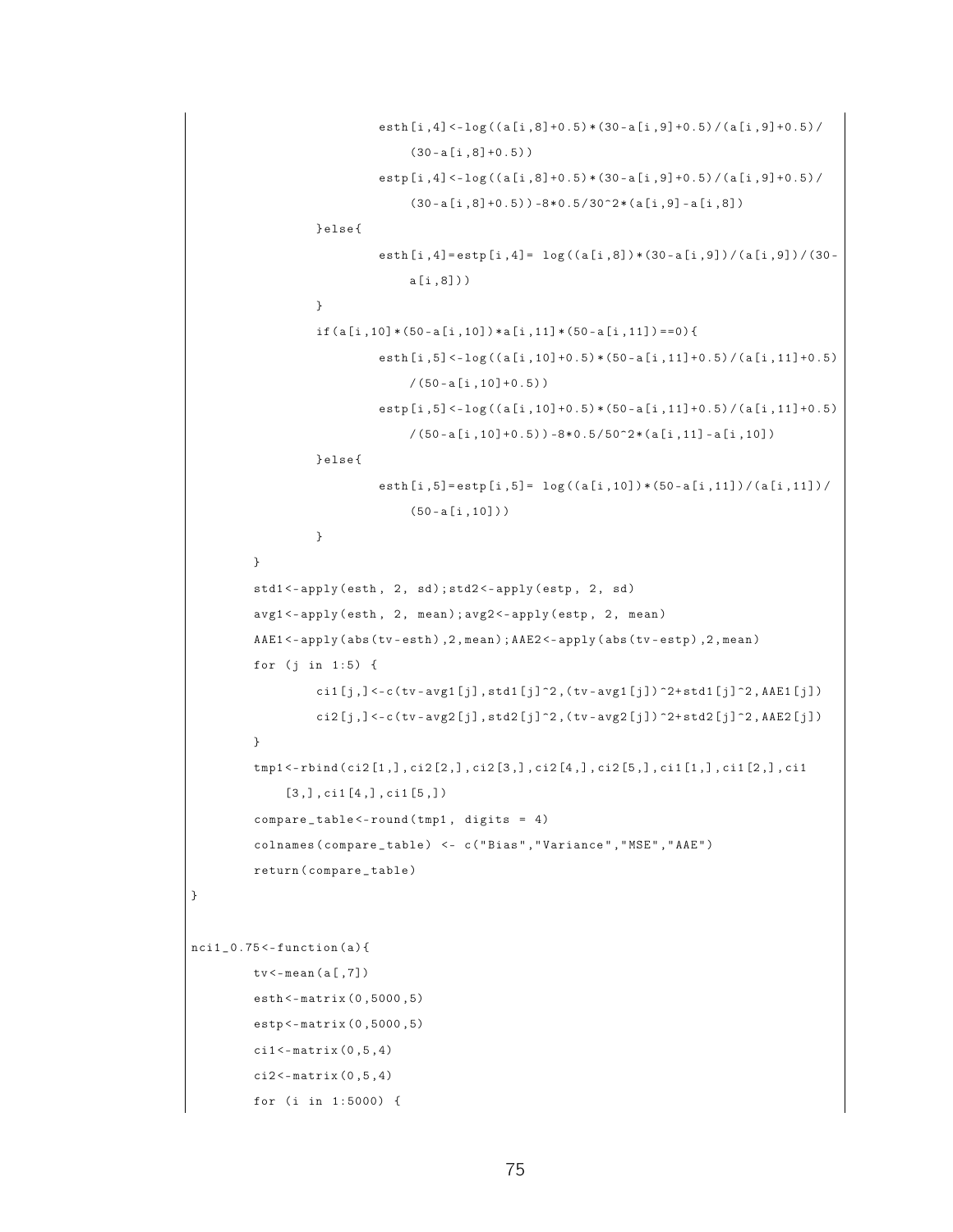```
if ( a[i,1] * (5-a[i,1]) * a[i,2] * (5-a[i,2]) == 0 )esth [i ,1] <- log (( a [i ,1]+0.75) * (5 - a [i ,2]+0.75) / ( a [i ,2]+0.75) /
               (5 - a[i, 1] + 0.75)estp[i,1]<-log((a[i,1]+0.75)*(5-a[i,2]+0.75)/(a[i,2]+0.75)/(5 - a[i, 1] + 0.75) ) -8 * 0.75 / 5^2 * (a[i, 2] - a[i, 1])} else {
          esth [i,1] = estp [i,1] = \log ((a[i,1]) * (5-a[i,2]) / (a[i,2]) / (5-a[i,2]),1]) )
}
if (a[i,3] * (10-a[i,3]) * a[i,4] * (10-a[i,4]) == 0)esth [i ,2] <- log (( a [i ,3]+0.75) * (10 - a [i ,4]+0.75) / ( a [i ,4]+0.75)
               /(10 - a[i, 3] + 0.75)estp [i ,2] <- log (( a [i ,3]+0.75) * (10 - a [i ,4]+0.75) / ( a [i ,4]+0.75)
               /(10 - a[i, 3] + 0.75) -8 * 0.75 / 10^2 * (a[i, 4] - a[i, 3])} else {
          esth [i, 2]= estp [i, 2]= log((a[i, 3]) * (10 - a[i, 4]) / (a[i, 4]) / (10 -a [i ,3]) )
}
if ( a [i, 5] * (15 - a [i, 5]) * a [i, 6] * (15 - a [i, 6]) == 0)esth [i ,3] <- log (( a [i ,5]+0.75) * (15 - a [i ,6]+0.75) / ( a [i ,6]+0.75)
               /(15 - a[i, 5] + 0.75))estp [i ,3] <- log (( a [i ,5]+0.75) * (15 - a [i ,6]+0.75) / ( a [i ,6]+0.75)
               /(15 - a[i, 5] + 0.75)) - 8 * 0.75 / 15^2 * (a[i, 6] - a[i, 5])} else {
          esth [i ,3]= estp [i ,3]= log (( a [i ,5]) * (15 - a [i ,6]) / ( a [i ,6]) / (15 - a
                [i, 5])}
if ( a [i,8] * (30 - a [i,8]) * a [i,9] * (30 - a [i,9]) == 0 )esth [i ,4] <- log (( a [i ,8]+0.75) * (30 - a [i ,9]+0.75) / ( a [i ,9]+0.75)
               / (30 - a [i ,8]+0.75) )
          estp[i, 4] < -log((a[i, 8]+0.75) * (30-a[i, 9]+0.75) / (a[i, 9]+0.75)/(30 - a[i, 8] + 0.75) - 8 * 0.75 / 30^2 * (a[i, 9] - a[i, 8])} else {
          esth [i, 4]= estp [i, 4]= log((a[i, 8]) * (30 - a[i, 9])/ (a[i, 9])/a [i ,8]) )
}
if ( a [i,10] * (50 - a [i,10]) * a [i,11] * (50 - a [i,11]) = 0 )esth [i ,5] <- log (( a [i ,10]+0.75) * (50 - a [i ,11]+0.75) / ( a [i
                ,11]+0.75 / (50 - a [i, 10] +0.75) )
```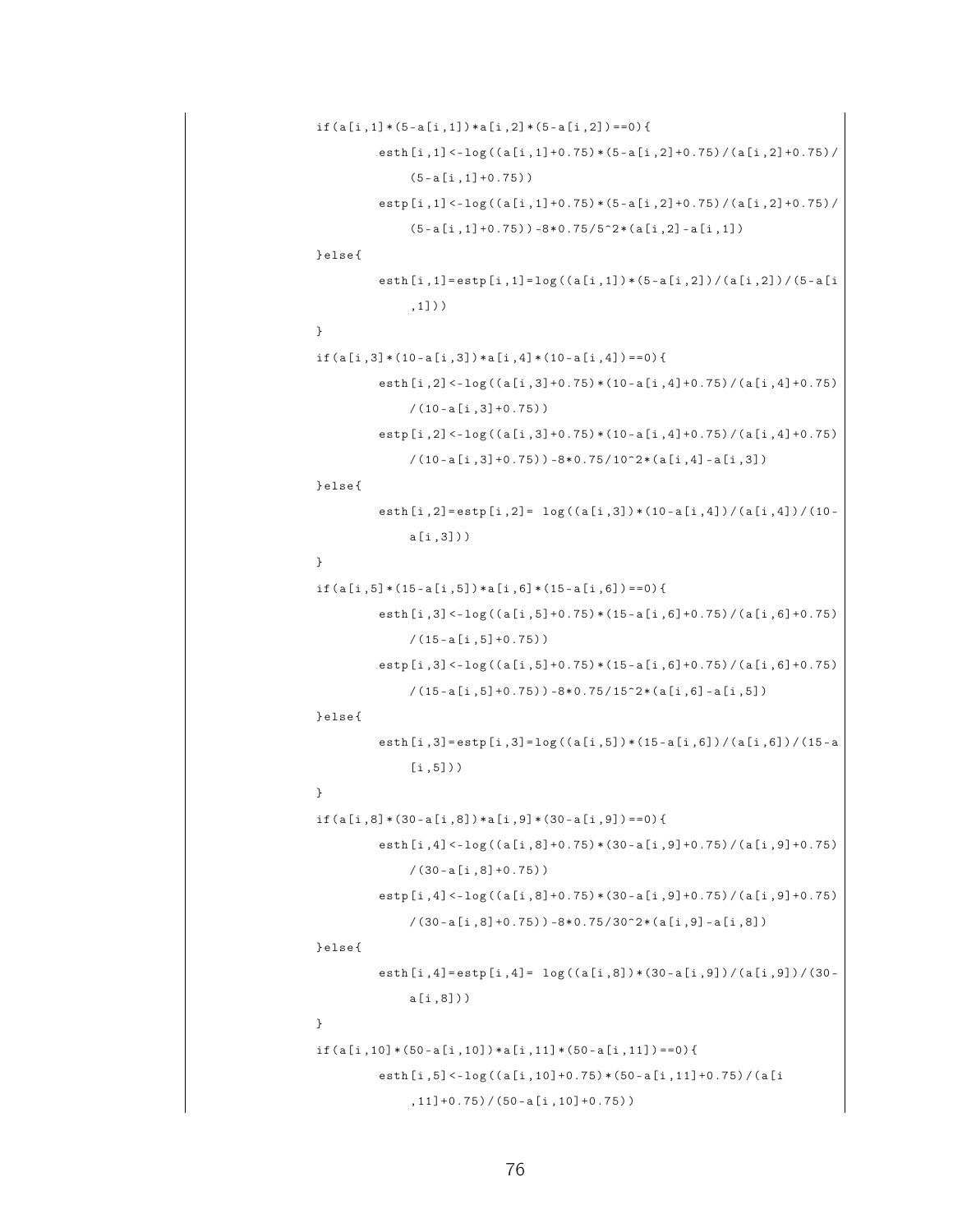```
estp [i ,5] <- log (( a [i ,10]+0.75) * (50 - a [i ,11]+0.75) / ( a [i
                                   ,11]+0.75 ) / (50-a[i,10]+0.75) ) -8*0.75/50^2*(a[i,11]-a[i,11]),10])
                   } else {
                              esth[i, 5] = estp[i, 5] = log((a[i, 10]) * (50 - a[i, 11])/ (a[i, 11])/(50 - a[i, 10])}
         }
         std1<-apply(esth, 2, sd); std2<-apply(estp, 2, sd)
         avg1 <- apply (esth, 2, mean); avg2 <- apply (estp, 2, mean)
         AAE1<-apply(abs(tv-esth), 2, mean); AAE2<-apply(abs(tv-estp), 2, mean)
         for (j in 1:5) {
                    cil[j], \leq c (tv - avg1 [j], std1 [j] \supset 2, (tv - avg1 [j]) \supset 2+ std1 [j] \supset 2, AAE1 [j])
                   ci2[j, ] < -c (tv - avg2 [j], std2 [j]\hat{ } 2, (tv - avg2 [j]) \hat{ } 2+ std2 [j]\hat{ } 2, AAE2 [j])
         }
         tmp1 <- rbind ( ci2 [1 ,] , ci2 [2 ,] , ci2 [3 ,] , ci2 [4 ,] , ci2 [5 ,] , ci1 [1 ,] , ci1 [2 ,] , ci1
               [3,], ci1[4,], ci1[5,])compare _ table <- round ( tmp1 , digits = 4)
          colnames ( compare _ table ) <- c ( " Bias " ," Variance " ," MSE " ," AAE " )
          return ( compare _ table )
}
nci1_1 < - function (a) {
         tv <- mean ( a [ ,7])
         esth <- matrix (0 ,5000 ,5)
         estp <- matrix (0 ,5000 ,5)
         c11 < - matrix (0, 5, 4)ci2 < -matrix (0, 5, 4)for (i in 1:5000) {
                   if (a[i,1] * (5-a[i,1]) * a[i,2] * (5-a[i,2]) == 0)esth[i,1] < -log((a[i,1]+1)*(5-a[i,2]+1)/(a[i,2]+1)/(5-a[i, 1] + 1))
                              estp[i,1]<-log((a[i,1]+1)*(5-a[i,2]+1)/(a[i,2]+1)/(5-a[i,2]+1),1]+1)) -8*1/5<sup>^</sup>2* (a [i,2] - a [i,1])
                   } else {
                              esth [i,1]= estp [i,1]= \log ((a[i,1]) * (5-a[i,2]) / (a[i,2]) / (5-a[i,1]) )
                    }
                    if (a[i,3] * (10-a[i,3]) * a[i,4] * (10-a[i,4]) == 0)
```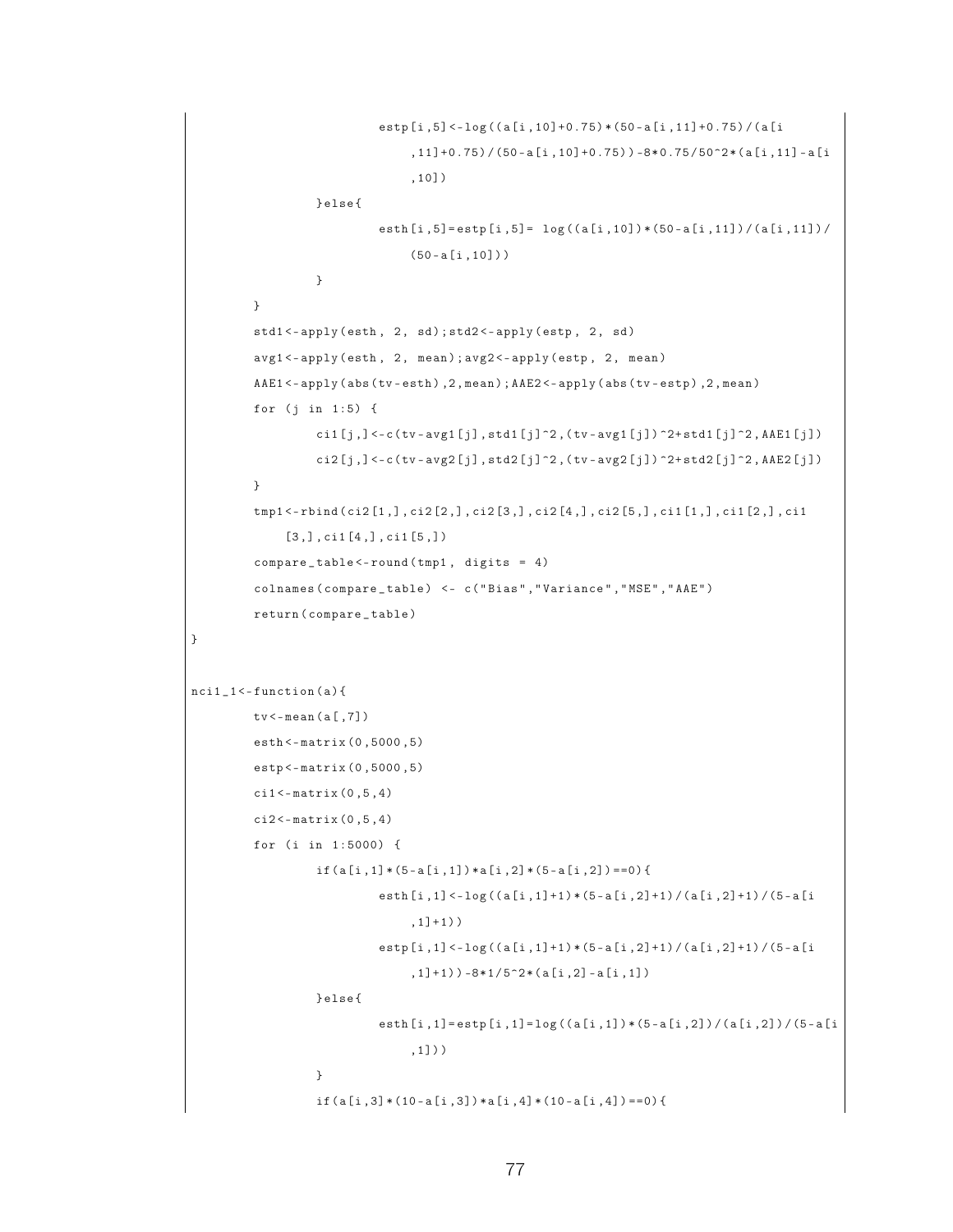```
esth [i ,2] <- log (( a [i ,3]+1) * (10 - a [i ,4]+1) / ( a [i ,4]+1) / (10 - a [i
                          , 3] + 1))
                     estp [i ,2] <- log (( a [i ,3]+1) * (10 - a [i ,4]+1) / ( a [i ,4]+1) / (10 - a [i
                          ,3]+1)) -8*1/10^2*(a[i,4] - a[i,3])
          } else {
                     esth [i, 2]= estp [i, 2]= log((a[i, 3]) * (10 - a[i, 4]) / (a[i, 4]) / (10 -a [i ,3]) )
          }
          if ( a [i, 5] * (15 - a [i, 5]) * a [i, 6] * (15 - a [i, 6]) == 0 )esth [i ,3] <- log (( a [i ,5]+1) * (15 - a [i ,6]+1) / ( a [i ,6]+1) / (15 - a [i
                          , 5] + 1))
                     estp [i ,3] <- log (( a [i ,5]+1) * (15 - a [i ,6]+1) / ( a [i ,6]+1) / (15 - a [i
                          , 5] + 1)) -8*1/15^2*(a[i,6] -a[i,5])
          } else {
                     esth [i ,3]= estp [i ,3]= log (( a [i ,5]) * (15 - a [i ,6]) / ( a [i ,6]) / (15 - a
                          [i, 5])}
          if (a[i, 8] * (30 - a[i, 8]) * a[i, 9] * (30 - a[i, 9]) == 0)esth [i ,4] <- log (( a [i ,8]+1) * (30 - a [i ,9]+1) / ( a [i ,9]+1) / (30 - a [i
                          , 8] + 1)estp [i ,4] <- log (( a [i ,8]+1) * (30 - a [i ,9]+1) / ( a [i ,9]+1) / (30 - a [i
                          , 8] + 1)) -8*1/30^2*(a[i,9] - a[i,8])
          } else {
                     esth [i, 4] = estp [i, 4] = log((a[i, 8]) * (30 - a[i, 9])/ (a[i, 9])/a [i ,8]) )
          }
          if ( a [i,10] * (50 - a [i,10]) * a [i,11] * (50 - a [i,11]) == 0)esth [i ,5] <- log (( a [i ,10]+1) * (50 - a [i ,11]+1) / ( a [i ,11]+1) / (50 - a
                          [i, 10]+1))
                     estp [i ,5] <- log (( a [i ,10]+1) * (50 - a [i ,11]+1) / ( a [i ,11]+1) / (50 - a
                          [i, 10]+1) ) -8*1/50^2*(a[i,11]-a[i,10])} else {
                     esth[i, 5] = estp[i, 5] = log((a[i, 10]) * (50 - a[i, 11])/a[i, 11])/(50 - a[i, 10]))}
}
std1<-apply(esth, 2, sd); std2<-apply(estp, 2, sd)
avg1 <- apply (esth, 2, mean); avg2 <- apply (estp, 2, mean)
AAE1 <- apply (abs (tv - esth), 2, mean); AAE2 <- apply (abs (tv - estp), 2, mean)
```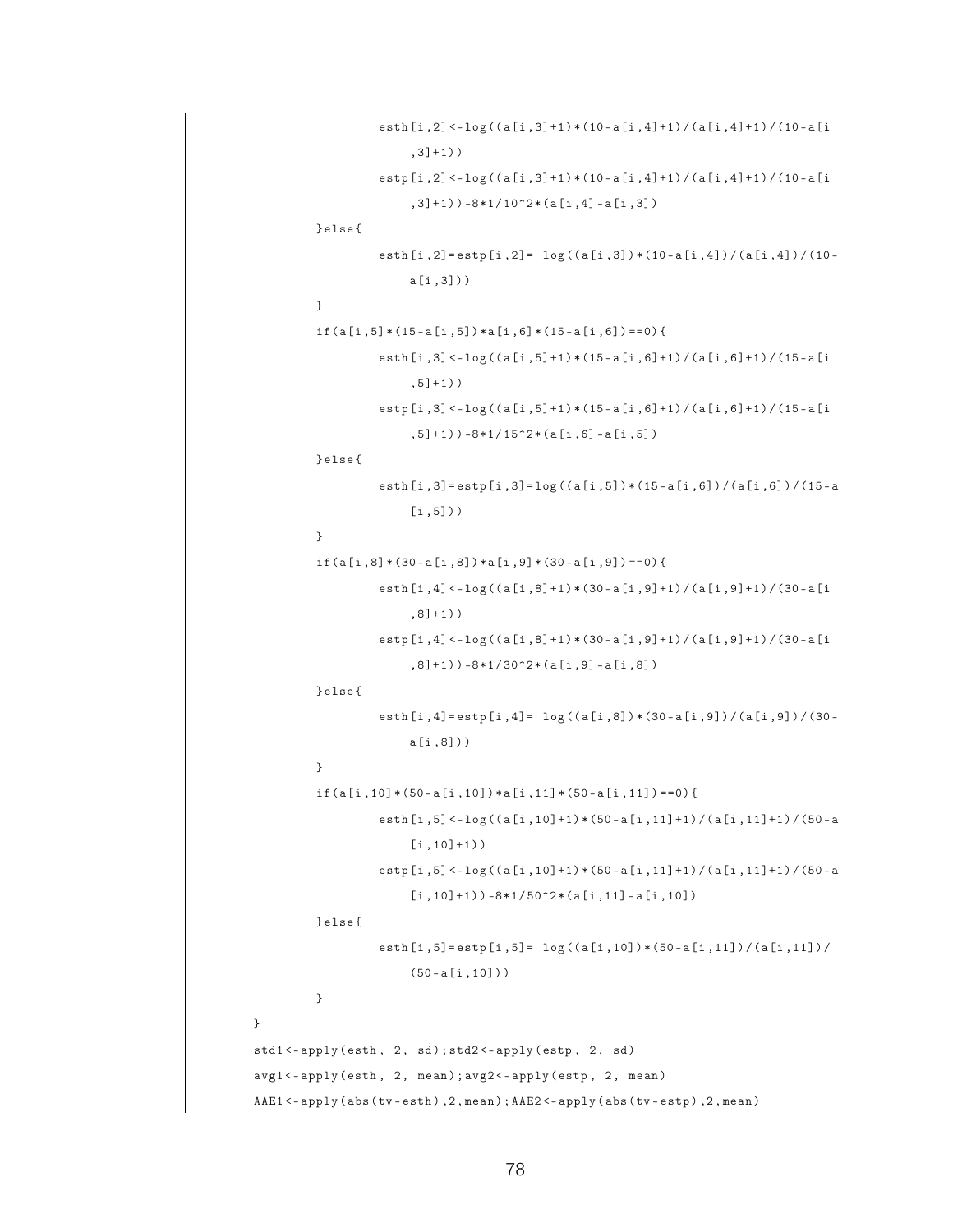```
for (j in 1:5) {
                    cil[j], \leq c (tv - avg1 [j], std1 [j] \geq, (tv - avg1 [j]) \geq + std1 [j] \geq, AAE1 [j])
                    c12[j, ] < -c (tv - avg2 [j], std2 [j] \hat{2}, (tv - avg2 [j]) \hat{2} + std2 [j] \hat{2}, AAE2 [j])
          }
          tmp1 <- rbind ( ci2 [1 ,] , ci2 [2 ,] , ci2 [3 ,] , ci2 [4 ,] , ci2 [5 ,] , ci1 [1 ,] , ci1 [2 ,] , ci1
               [3,], \text{ci1}[4,], \text{ci1}[5,])compare _ table <- round ( tmp1 , digits = 4)
          colnames ( compare _ table ) <- c ( " Bias " ," Variance " ," MSE " ," AAE " )
          return ( compare _ table )
}
nci1_1.25 < -function(a){
          tv <- mean ( a [ ,7])
          esth <- matrix (0 ,5000 ,5)
          estp <- matrix (0 ,5000 ,5)
          cil < -matrix (0, 5, 4)ci2 < -matrix (0, 5, 4)for (i in 1:5000) {
                    if ( a[i,1] * (5-a[i,1]) * a[i,2] * (5-a[i,2]) == 0 ){
                              esth [i ,1] <- log (( a [i ,1]+1.25) * (5 - a [i ,2]+1.25) / ( a [i ,2]+1.25) /
                                    (5 - a[i, 1] + 1.25))
                               estp [i ,1] <- log (( a [i ,1]+1.25) * (5 - a [i ,2]+1.25) / ( a [i ,2]+1.25) /
                                    (5 - a[i, 1]+1.25) ) -8 * 1.25 / 5^2 * (a[i, 2] - a[i, 1])} else {
                               esth [i ,1]= estp [i ,1]= log (( a [i ,1]) * (5 - a [i ,2]) / ( a [i ,2]) / (5 - a [i
                                    ,1]) )
                    }
                    if ( a[i,3] * (10-a[i,3]) * a[i,4] * (10-a[i,4]) == 0 ){
                              esth[i,2]<-log((a[i,3]+1.25)*(10-a[i,4]+1.25)/(a[i,4]+1.25)/(10 - a[i, 3] + 1.25))estp[i,2] < -log((a[i,3]+1.25)*(10-a[i,4]+1.25)/(a[i,4]+1.25)/(10 - a[i, 3]+1.25) -8*1.25/10^2*(a[i, 4] - a[i,3])} else {
                              esth [i, 2]= estp [i, 2]= log((a[i, 3]) * (10 - a[i, 4]) / (a[i, 4]) / (10 -a [i ,3]) )
                    }
                    if ( a[i, 5] * (15 - a[i, 5]) * a[i, 6] * (15 - a[i, 6]) == 0 )esth[i,3] < -log((a[i,5]+1.25)*(15-a[i,6]+1.25)/(a[i,6]+1.25)/(15 - a[i, 5] + 1.25))
```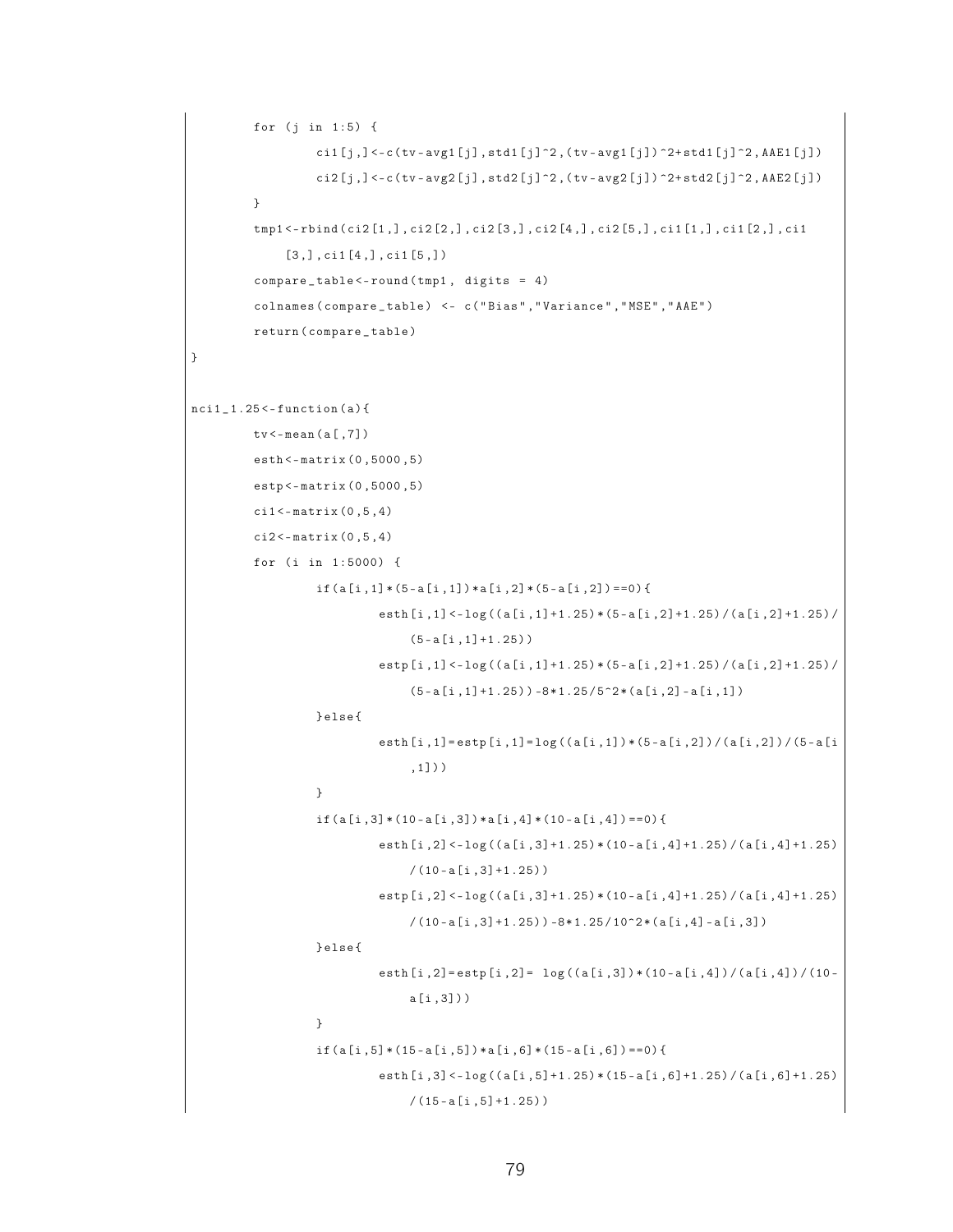```
estp[i,3]<-log((a[i,5]+1.25)*(15-a[i,6]+1.25)/(a[i,6]+1.25)/(15 - a[i, 5]+1.25) -8*1.25/15^2 * (a[i, 6] - a[i, 5])} else {
                    esth [i ,3]= estp [i ,3]= log (( a [i ,5]) * (15 - a [i ,6]) / ( a [i ,6]) / (15 - a
                         [i, 5])}
          if (a[i,8)*(30-a[i,8])*a[i,9)*(30-a[i,9]) == 0)esth [i ,4] <- log (( a [i ,8]+1.25) * (30 - a [i ,9]+1.25) / ( a [i ,9]+1.25)
                         /(30 - a[i, 8] + 1.25))estp [i ,4] <- log (( a [i ,8]+1.25) * (30 - a [i ,9]+1.25) / ( a [i ,9]+1.25)
                         /(30 - a[i, 8]+1.25) -8*1.25/30^2*(a[i, 9]-a[i, 8])} else {
                    esth [i, 4] = estp [i, 4] = log((a[i, 8]) * (30 - a[i, 9]) / (a[i, 9]) / (30 -a [i ,8]) )
          }
          if ( a [i,10] * (50 - a [i,10]) * a [i,11] * (50 - a [i,11]) = 0 )esth [i ,5] <- log (( a [i ,10]+1.25) * (50 - a [i ,11]+1.25) / ( a [i
                         ,11]+1.25 / (50 - a [i, 10] +1.25) )
                    estp [i ,5] <- log (( a [i ,10]+1.25) * (50 - a [i ,11]+1.25) / ( a [i
                         ,11]+1.25) / (50 - a[i, 10] + 1.25) ) -8 * 1.25 / 50^2 * (a[i, 11] - a[i],10])
         } else {
                    esth[i, 5] = estp[i, 4] = log((a[i, 10]) * (50 - a[i, 11])/ (a[i, 11])/(50 - a[i, 10]))
         }
}
std1<-apply(esth, 2, sd); std2<-apply(estp, 2, sd)
avg1 <- apply (esth, 2, mean); avg2 <- apply (estp, 2, mean)
AAE1 <- apply (abs (tv - esth), 2, mean); AAE2 <- apply (abs (tv - estp), 2, mean)
for (j in 1:5) {
          ci1 [j, ] < -c (tv - avg1 [j], std1 [j] ^2, (tv - avg1 [j]) ^2+ std1 [j] ^2, AAE1 [j])
         c12[j,] <-c (tv-avg2[j], std2[j]^2,(tv-avg2[j]) ^2+ std2[j]^2, AAE2 [j])
}
tmp1 <- rbind ( ci2 [1 ,] , ci2 [2 ,] , ci2 [3 ,] , ci2 [4 ,] , ci2 [5 ,] , ci1 [1 ,] , ci1 [2 ,] , ci1
     [3,], \text{ci1}[4,], \text{ci1}[5,])compare_table < -round(tmp1, digits = 4)colnames ( compare _ table ) <- c ( " Bias " ," Variance " ," MSE " ," AAE " )
return ( compare _ table )
```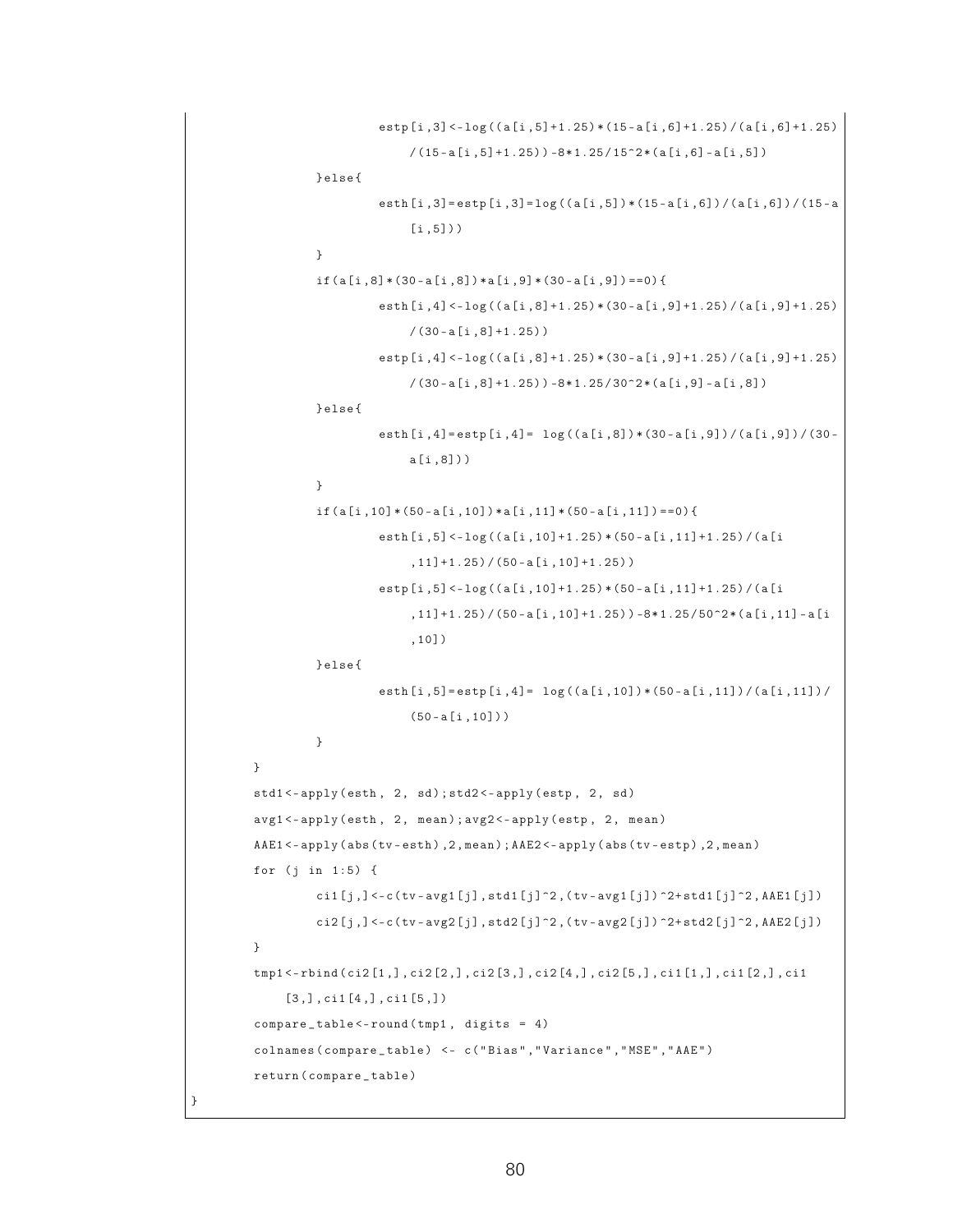## Appendix B

# Tables of AAE and MSE of Combined Estimators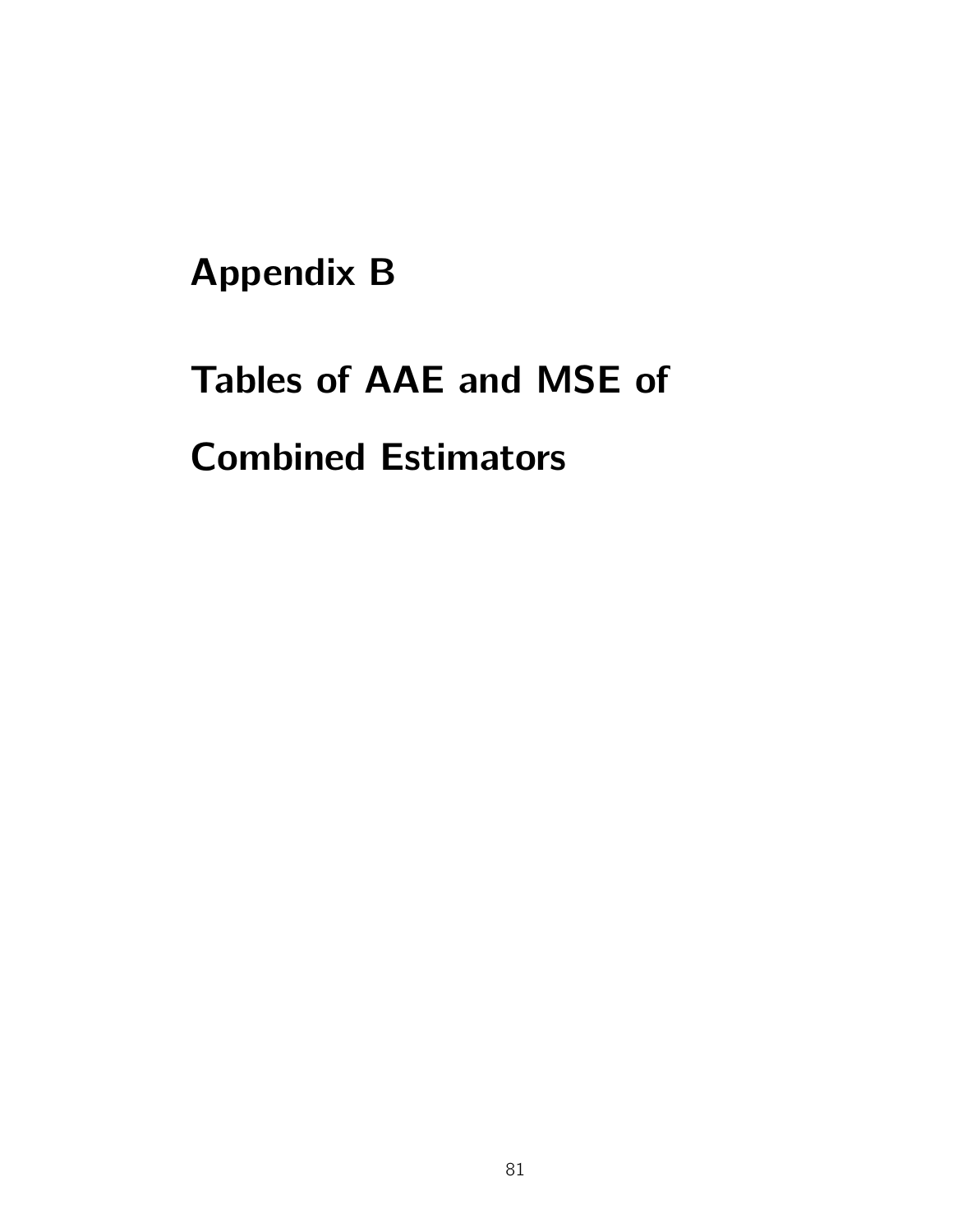|                                               | n                             | $\hat{\psi}_{\epsilon}$    | $\hat\psi_\epsilon^*$      | $\psi_{Com1}$              | $\hat{\psi}_{\textit{Com2}}$ | $\psi$ Com <sub>3</sub>    | $\psi_{Com4}$              | $\hat{\psi}_{\mathsf{Com5}}$ |
|-----------------------------------------------|-------------------------------|----------------------------|----------------------------|----------------------------|------------------------------|----------------------------|----------------------------|------------------------------|
| $p_1 = 0.1$                                   | $n=5$                         | 0.6260                     | 0.6432                     | 0.6262                     | 0.6260                       | 0.6260                     | 0.6262                     | 0.6260                       |
| $p_2 = 0.1$                                   | $n=10$                        | 0.7101                     | 0.7700                     | 0.7101                     | 0.7101                       | 0.7101                     | 0.7101                     | 0.7101                       |
| $ \psi =0$                                    | $n = 15$                      | 0.7283                     | 0.8318                     | 0.7283                     | 0.7283                       | 0.7283                     | 0.7283                     | 0.7283                       |
| $p_1 = 0.2$                                   | $n=5$                         | 0.8142                     | 0.8934                     | 0.8167                     | 0.8155                       | 0.8144                     | 0.8180                     | 0.8144                       |
| $p_2 = 0.2$                                   | $n = 10$                      | 0.7325                     | 0.8730                     | 0.7338                     | 0.7325                       | 0.7325                     | 0.7326                     | 0.7325                       |
| $ \psi =0$                                    | $n = 15$                      | 0.6707                     | 0.8097                     | 0.6708                     | 0.6707                       | 0.6707                     | 0.6707                     | 0.6707                       |
| $p_1 = 0.3$<br>$p_2 = 0.3$                    | $n=5$<br>$n = 10$<br>$n = 15$ | 0.8620<br>0.6939<br>0.6083 | 1.0140<br>0.8387<br>0.7088 | 0.8698<br>0.6977<br>0.6089 | 0.8678<br>0.6940<br>0.6083   | 0.8625<br>0.6940<br>0.6083 | 0.8755<br>0.6949<br>0.6084 | 0.8625<br>0.6940<br>0.6083   |
| $\frac{1}{2} \frac{\overline{\psi}}{1} = 0.4$ | $n=5$                         | 0.8578                     | 1.0685                     | 0.8742                     | 0.8650                       | 0.8590                     | 0.8815                     | 0.8590                       |
| $p_2 = 0.4$                                   | $n = 10$                      | 0.6587                     | 0.7870                     | 0.6668                     | 0.6589                       | 0.6587                     | 0.6609                     | 0.6587                       |
| $ \psi =0$                                    | $n = 15$                      | 0.5763                     | 0.6501                     | 0.5774                     | 0.5763                       | 0.5763                     | 0.5767                     | 0.5763                       |
| $p_1 = 0.5$                                   | $n=5$                         | 0.8499                     | 1.0814                     | 0.8717                     | 0.8598                       | 0.8519                     | 0.8815                     | 0.8519                       |
| $p_2 = 0.5$                                   | $n = 10$                      | 0.6481                     | 0.7670                     | 0.6574                     | 0.6485                       | 0.6481                     | 0.6510                     | 0.6481                       |
| $ \psi =0$                                    | $n=15$                        | 0.5667                     | 0.6319                     | 0.5680                     | 0.5667                       | 0.5667                     | 0.5669                     | 0.5667                       |
| $p_1 = 0.4$                                   | $n=5$                         | 0.8997                     | 1.1273                     | 0.9326                     | 0.9235                       | 0.9021                     | 0.9564                     | 0.9021                       |
| $p_2 = 0.5$                                   | $n=10$                        | 0.6608                     | 0.7826                     | 0.6834                     | 0.6625                       | 0.6608                     | 0.6707                     | 0.6608                       |
| $ \psi  = 0.4055$                             | $n = 15$                      | 0.5825                     | 0.6534                     | 0.5873                     | 0.5825                       | 0.5825                     | 0.5844                     | 0.5825                       |
| $p_1 = 0.5$                                   | $n=5$                         | 0.8847                     | 1.1104                     | 0.9163                     | 0.9066                       | 0.8873                     | 0.9382                     | 0.8873                       |
| $p_2 = 0.6$                                   | $n=10$                        | 0.6682                     | 0.7902                     | 0.6932                     | 0.6706                       | 0.6682                     | 0.6783                     | 0.6682                       |
| $ \psi  = 0.4055$                             | $n = 15$                      | 0.5666                     | 0.6358                     | 0.5714                     | 0.5666                       | 0.5666                     | 0.5688                     | 0.5666                       |
| $p_1 = 0.3$                                   | $n=5$                         | 0.9035                     | 1.0900                     | 0.9230                     | 0.9218                       | 0.9049                     | 0.9414                     | 0.9049                       |
| $p_2 = 0.4$                                   | $n=10$                        | 0.6846                     | 0.8193                     | 0.7004                     | 0.6862                       | 0.6847                     | 0.6898                     | 0.6847                       |
| $ \psi  = 0.4418$                             | $n = 15$                      | 0.6003                     | 0.6885                     | 0.6045                     | 0.6003                       | 0.6004                     | 0.6014                     | 0.6004                       |
| $p_1 = 0.2$                                   | $n=5$                         | 0.8946                     | 1.0111                     | 0.9030                     | 0.9062                       | 0.8949                     | 0.9146                     | 0.8949                       |
| $p_2 = 0.3$                                   | $n=10$                        | 0.7342                     | 0.8729                     | 0.7429                     | 0.7348                       | 0.7343                     | 0.7369                     | 0.7343                       |
| $ \psi  = 0.5390$                             | $n = 15$                      | 0.6517                     | 0.7739                     | 0.6529                     | 0.6517                       | 0.6517                     | 0.6524                     | 0.6517                       |

Table B.1: AAE of Combined Strategies with  $\epsilon = 0.75$ 

<sup>2</sup>  $\hat{\psi}_{\epsilon}^*$ : Estimator with  $\epsilon$  added only to tables contains zero counts.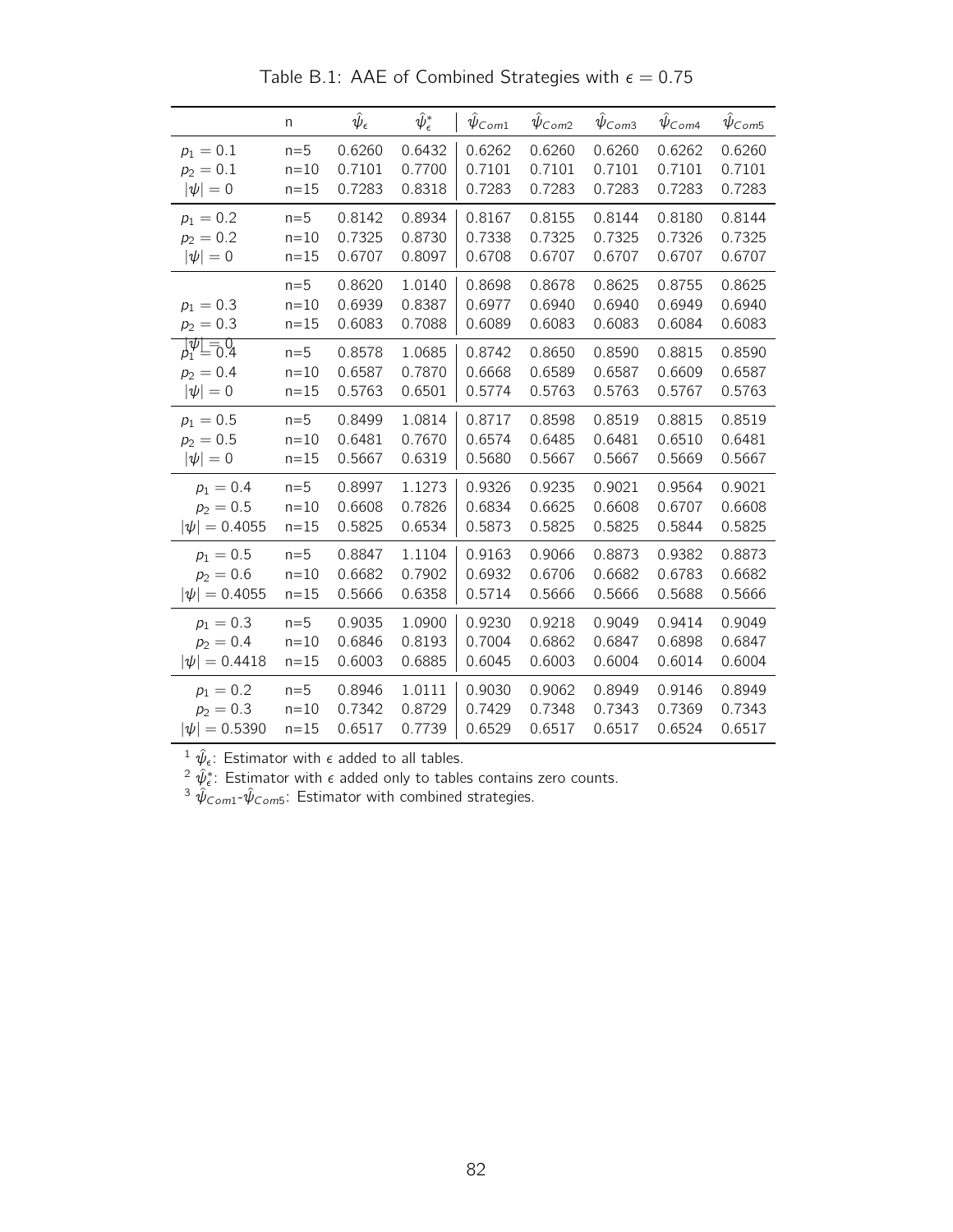|                   | n        | $\hat{\psi}_{\epsilon}$ | $\hat\psi_\epsilon^*$ | $\psi_{Com1}$ | $\hat{\psi}_{Com2}$ | $\hat{\psi}_{\textit{Com3}}$ | $\hat\psi_{\mathsf{Com4}}$ | $\hat{\psi}_{\textit{Com5}}$ |
|-------------------|----------|-------------------------|-----------------------|---------------|---------------------|------------------------------|----------------------------|------------------------------|
| $p_1 = 0.1$       | $n=5$    | 0.8485                  | 0.8702                | 0.8505        | 0.8523              | 0.8485                       | 0.8543                     | 0.8485                       |
| $p_2 = 0.2$       | $n=10$   | 0.7721                  | 0.8136                | 0.7736        | 0.7721              | 0.7721                       | 0.7721                     | 0.7721                       |
| $ \psi  = 0.8109$ | $n = 15$ | 0.7351                  | 0.8201                | 0.7353        | 0.7351              | 0.7351                       | 0.7351                     | 0.7351                       |
| $p_1 = 0.4$       | $n=5$    | 0.8855                  | 1.0534                | 0.9348        | 0.9293              | 0.8917                       | 0.9786                     | 0.8917                       |
| $p_2 = 0.6$       | $n=10$   | 0.6780                  | 0.8032                | 0.7354        | 0.6852              | 0.6789                       | 0.7049                     | 0.6789                       |
| $ \psi  = 0.8109$ | $n = 15$ | 0.5710                  | 0.6404                | 0.5866        | 0.5710              | 0.5712                       | 0.5782                     | 0.5712                       |
| $p_1 = 0.3$       | $n=5$    | 0.8983                  | 1.0389                | 0.9430        | 0.9431              | 0.9046                       | 0.9878                     | 0.9046                       |
| $p_2 = 0.5$       | $n = 10$ | 0.6856                  | 0.8097                | 0.7325        | 0.6922              | 0.6866                       | 0.7053                     | 0.6866                       |
| $ \psi  = 0.8473$ | $n = 15$ | 0.5975                  | 0.6784                | 0.6134        | 0.5977              | 0.5979                       | 0.6046                     | 0.5978                       |
| $p_1 = 0.5$       | $n=5$    | 0.8905                  | 1.0327                | 0.9363        | 0.9313              | 0.8951                       | 0.9771                     | 0.8951                       |
| $p_2 = 0.7$       | $n = 10$ | 0.6936                  | 0.8206                | 0.7454        | 0.7008              | 0.6942                       | 0.7171                     | 0.6942                       |
| $ \psi  = 0.8473$ | $n=15$   | 0.5845                  | 0.6638                | 0.5991        | 0.5845              | 0.5849                       | 0.5911                     | 0.5849                       |
| $p_1 = 0.2$       | $n=5$    | 0.8895                  | 0.9427                | 0.9122        | 0.9212              | 0.8922                       | 0.9438                     | 0.8922                       |
| $p_2 = 0.4$       | $n = 10$ | 0.7193                  | 0.8370                | 0.7509        | 0.7234              | 0.7198                       | 0.7306                     | 0.7198                       |
| $ \psi  = 0.9808$ | $n = 15$ | 0.6359                  | 0.7419                | 0.6481        | 0.6360              | 0.6363                       | 0.6405                     | 0.6363                       |
| $p_1 = 0.4$       | $n=5$    | 0.8920                  | 1.0302                | 0.9627        | 0.9747              | 0.9037                       | 1.0455                     | 0.9037                       |
| $p_2 = 0.7$       | $n = 10$ | 0.7038                  | 0.8300                | 0.8127        | 0.7236              | 0.7071                       | 0.7633                     | 0.7071                       |
| $ \psi  = 1.2528$ | $n = 15$ | 0.5870                  | 0.6775                | 0.6319        | 0.5877              | 0.5884                       | 0.6094                     | 0.5879                       |
| $p_1 = 0.3$       | $n=5$    | 0.8920                  | 1.0302                | 0.9497        | 0.9657              | 0.8987                       | 1.0316                     | 0.8987                       |
| $p_2 = 0.6$       | $n = 10$ | 0.7038                  | 0.8300                | 0.8094        | 0.7207              | 0.7052                       | 0.7607                     | 0.7052                       |
| $ \psi  = 1.2528$ | $n = 15$ | 0.5870                  | 0.6775                | 0.6322        | 0.5879              | 0.5884                       | 0.6080                     | 0.5876                       |
| $p_1 = 0.1$       | $n=5$    | 0.8992                  | 0.9011                | 0.9063        | 0.9178              | 0.9011                       | 0.9250                     | 0.9011                       |
| $p_2 = 0.3$       | $n=10$   | 0.7635                  | 0.7617                | 0.7715        | 0.7655              | 0.7638                       | 0.7664                     | 0.7638                       |
| $ \psi  = 1.3499$ | $n = 15$ | 0.7163                  | 0.7626                | 0.7214        | 0.7163              | 0.7166                       | 0.7171                     | 0.7166                       |
| $p_1 = 0.5$       | $n=5$    | 0.8843                  | 0.9547                | 0.9369        | 0.9569              | 0.8959                       | 1.0095                     | 0.8959                       |
| $p_2 = 0.8$       | $n=10$   | 0.7222                  | 0.8276                | 0.8110        | 0.7397              | 0.7258                       | 0.7660                     | 0.7258                       |
| $ \psi  = 1.3863$ | $n = 15$ | 0.6236                  | 0.7191                | 0.6633        | 0.6239              | 0.6259                       | 0.6413                     | 0.6257                       |

Table B.1: AAE of Combined Strategies with  $\epsilon = 0.75$ 

 $^{2} \hat{\psi}_{\epsilon}^*$ : Estimator with  $\epsilon$  added only to tables contains zero counts.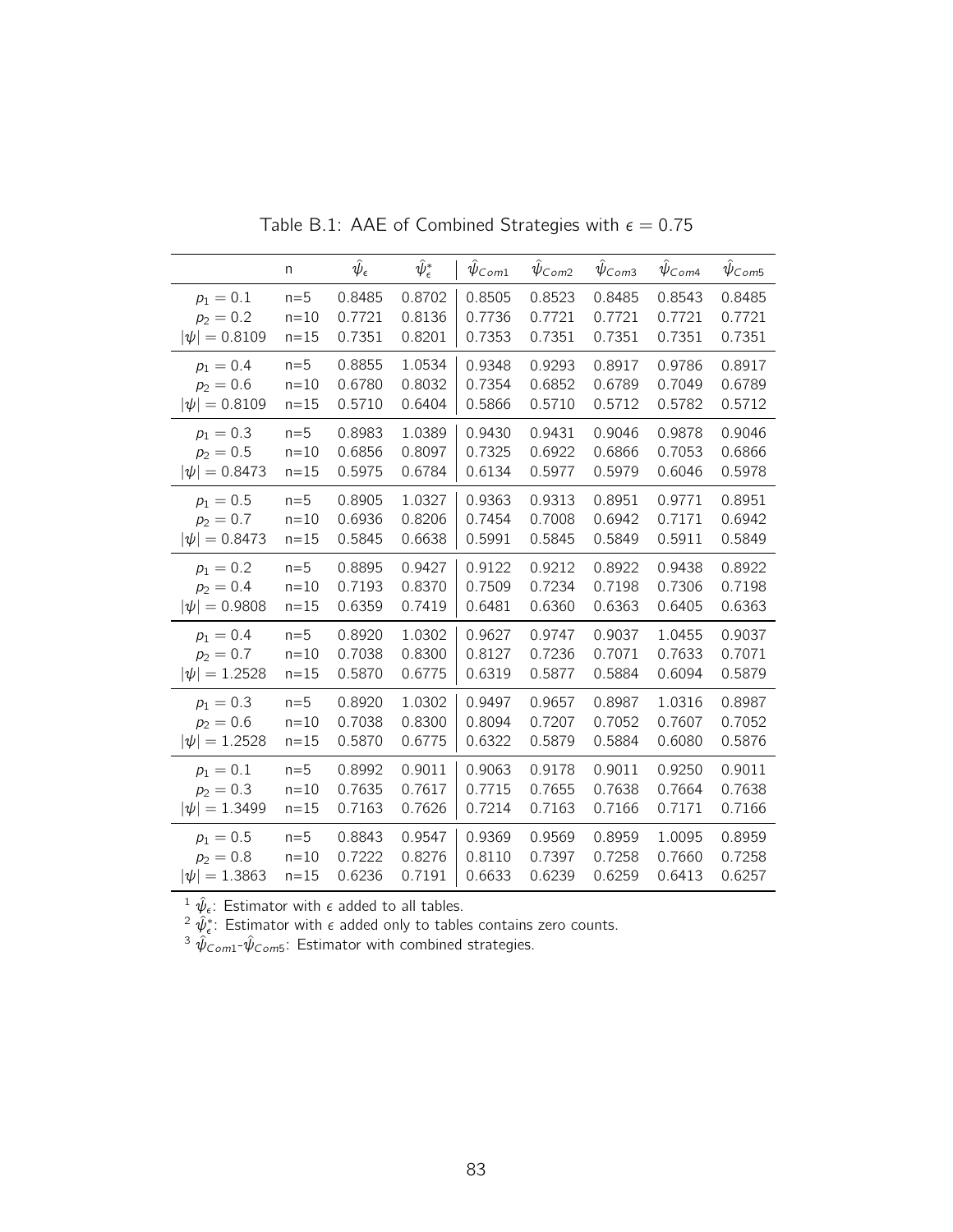|                   | n        | $\hat{\psi}_{\epsilon}$ | $\hat\psi_\epsilon^*$ | $\hat{\psi}_{\mathsf{Com1}}$ | $\hat{\psi}_{Com2}$ | $\hat{\psi}_{\textit{Com3}}$ | $\hat\psi_{\mathsf{Com4}}$ | $\hat{\psi}_{\textit{Com5}}$ |
|-------------------|----------|-------------------------|-----------------------|------------------------------|---------------------|------------------------------|----------------------------|------------------------------|
| $p_1 = 0.2$       | $n=5$    | 0.8920                  | 0.9621                | 0.9432                       | 0.9687              | 0.9047                       | 1.0199                     | 0.9047                       |
| $p_2 = 0.5$       | $n=10$   | 0.7185                  | 0.8218                | 0.8060                       | 0.7342              | 0.7210                       | 0.7574                     | 0.7210                       |
| $ \psi  = 1.3863$ | $n = 15$ | 0.6371                  | 0.7369                | 0.6814                       | 0.6379              | 0.6394                       | 0.6583                     | 0.6390                       |
| $p_1 = 0.3$       | $n=5$    | 0.9246                  | 0.9184                | 1.0175                       | 1.0738              | 0.9555                       | 1.1667                     | 0.9555                       |
| $p_2 = 0.7$       | $n=10$   | 0.7250                  | 0.8504                | 0.9143                       | 0.7741              | 0.7356                       | 0.8482                     | 0.7356                       |
| $ \psi  = 1.6946$ | $n = 15$ | 0.6135                  | 0.7056                | 0.7202                       | 0.6170              | 0.6187                       | 0.6756                     | 0.6162                       |
| $p_1 = 0.4$       | $n=5$    | 0.9090                  | 0.8645                | 0.9929                       | 1.0459              | 0.9366                       | 1.1298                     | 0.9366                       |
| $p_2 = 0.8$       | $n = 10$ | 0.7334                  | 0.8296                | 0.9061                       | 0.7798              | 0.7447                       | 0.8420                     | 0.7447                       |
| $ \psi  = 1.7918$ | $n = 15$ | 0.6298                  | 0.7260                | 0.7343                       | 0.6327              | 0.6361                       | 0.6897                     | 0.6347                       |
| $p_1 = 0.1$       | $n=5$    | 0.9051                  | 0.8548                | 0.9230                       | 0.9585              | 0.9120                       | 0.9765                     | 0.9120                       |
| $p_2 = 0.4$       | $n = 10$ | 0.7576                  | 0.7124                | 0.7971                       | 0.7674              | 0.7602                       | 0.7715                     | 0.7602                       |
| $ \psi  = 1.7918$ | $n=15$   | 0.7011                  | 0.7241                | 0.7253                       | 0.7015              | 0.7035                       | 0.7121                     | 0.7034                       |
| $p_1 = 0.2$       | $n=5$    | 0.9049                  | 0.8553                | 0.9866                       | 1.0389              | 0.9344                       | 1.1206                     | 0.9344                       |
| $p_2 = 0.6$       | $n = 10$ | 0.7360                  | 0.8282                | 0.9046                       | 0.7808              | 0.7473                       | 0.8410                     | 0.7473                       |
| $ \psi  = 1.7918$ | $n = 15$ | 0.6280                  | 0.7274                | 0.7330                       | 0.6311              | 0.6337                       | 0.6878                     | 0.6319                       |
| $p_1 = 0.5$       | $n=5$    | 0.9485                  | 0.8823                | 0.9697                       | 1.0691              | 0.9704                       | 1.0902                     | 0.9704                       |
| $p_2 = 0.9$       | $n = 10$ | 0.7668                  | 0.6988                | 0.8352                       | 0.8050              | 0.7779                       | 0.8279                     | 0.7779                       |
| $ \psi  = 2.1972$ | $n = 15$ | 0.6861                  | 0.6926                | 0.7630                       | 0.6880              | 0.6951                       | 0.7270                     | 0.6943                       |
| $p_1 = 0.1$       | $n=5$    | 0.9411                  | 0.8708                | 0.9590                       | 1.0674              | 0.9631                       | 1.0853                     | 0.9631                       |
| $p_2 = 0.5$       | $n = 10$ | 0.7606                  | 0.6879                | 0.8231                       | 0.7952              | 0.7694                       | 0.8156                     | 0.7694                       |
| $ \psi  = 2.1972$ | $n = 15$ | 0.7058                  | 0.7123                | 0.7825                       | 0.7076              | 0.7165                       | 0.7460                     | 0.7160                       |
| $p_1 = 0.2$       | $n=5$    | 0.9270                  | 0.8438                | 0.9704                       | 1.1660              | 0.9894                       | 1.2094                     | 0.9894                       |
| $p_2 = 0.7$       | $n=10$   | 0.7619                  | 0.8416                | 0.9243                       | 0.8651              | 0.7918                       | 0.9695                     | 0.7918                       |
| $ \psi  = 2.2336$ | $n = 15$ | 0.6479                  | 0.7620                | 0.8392                       | 0.6592              | 0.6644                       | 0.7843                     | 0.6572                       |
| $p_1 = 0.3$       | $n=5$    | 0.9231                  | 0.8373                | 0.9657                       | 1.1625              | 0.9889                       | 1.2050                     | 0.9889                       |
| $p_2 = 0.8$       | $n=10$   | 0.7576                  | 0.8383                | 0.9208                       | 0.8608              | 0.7869                       | 0.9662                     | 0.7869                       |
| $ \psi  = 2.2336$ | $n = 15$ | 0.6493                  | 0.7595                | 0.8360                       | 0.6614              | 0.6658                       | 0.7828                     | 0.6594                       |

Table B.1: AAE of Combined Strategies with  $\epsilon = 0.75$ 

 $^{2} \hat{\psi}_{\epsilon}^*$ : Estimator with  $\epsilon$  added only to tables contains zero counts.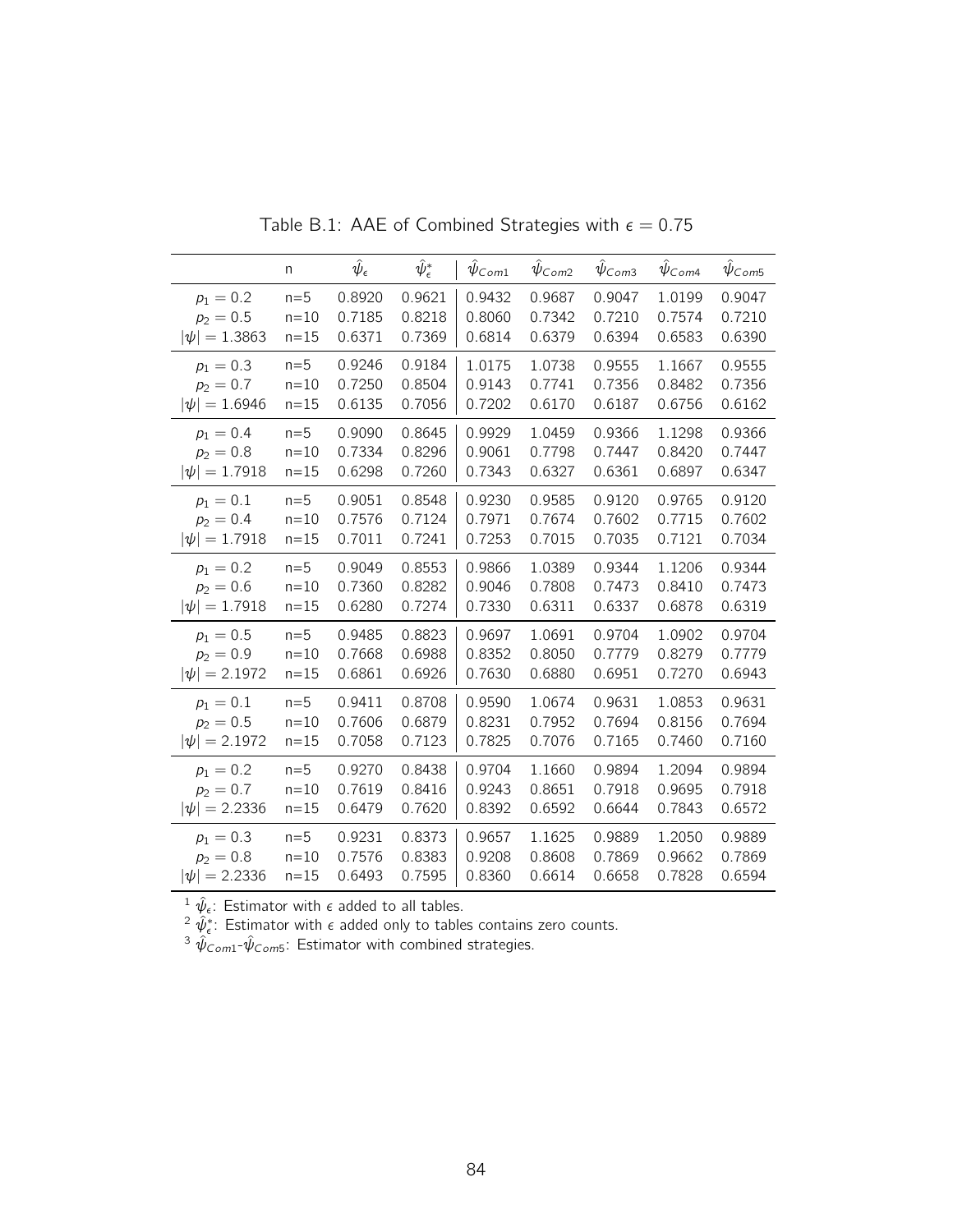|                   | n        | $\hat{\psi}_{\epsilon}$ | $\hat\psi_\epsilon^*$ | $\psi_{Com1}$ | $\hat{\psi}_{\textit{Com2}}$ | $\hat{\psi}_{\textit{Com3}}$ | $\hat{\psi}_{\mathsf{Com4}}$ | $\hat{\psi}_{\textit{Com5}}$ |
|-------------------|----------|-------------------------|-----------------------|---------------|------------------------------|------------------------------|------------------------------|------------------------------|
| $p_1 = 0.4$       | $n=5$    | 0.9923                  | 0.8633                | 0.9531        | 1.2162                       | 1.0442                       | 1.1770                       | 1.0442                       |
| $p_2 = 0.9$       | $n=10$   | 0.7785                  | 0.6919                | 0.7877        | 0.8752                       | 0.8102                       | 0.8822                       | 0.8102                       |
| $ \psi  = 2.6027$ | $n=15$   | 0.6980                  | 0.6958                | 0.8086        | 0.7076                       | 0.7252                       | 0.8021                       | 0.7215                       |
| $p_1 = 0.1$       | $n=5$    | 0.9877                  | 0.8592                | 0.9487        | 1.2024                       | 1.0388                       | 1.1634                       | 1.0388                       |
| $p_2 = 0.6$       | $n=10$   | 0.7780                  | 0.6846                | 0.7816        | 0.8724                       | 0.8091                       | 0.8748                       | 0.8091                       |
| $ \psi  = 2.6027$ | $n=15$   | 0.6976                  | 0.6920                | 0.8045        | 0.7068                       | 0.7244                       | 0.7996                       | 0.7213                       |
| $p_1 = 0.2$       | $n=5$    | 0.9560                  | 0.7274                | 0.8288        | 1.3324                       | 1.0784                       | 1.2052                       | 1.0784                       |
| $p_2 = 0.8$       | $n=10$   | 0.7954                  | 0.8255                | 0.8691        | 0.9887                       | 0.8656                       | 0.9724                       | 0.8656                       |
| $ \psi  = 2.7726$ | $n = 15$ | 0.6878                  | 0.7966                | 0.8448        | 0.7292                       | 0.7350                       | 0.8306                       | 0.7097                       |
| $p_1 = 0.3$       | $n=5$    | 0.9855                  | 0.8116                | 0.8910        | 1.3499                       | 1.1076                       | 1.2554                       | 1.1076                       |
| $p_2 = 0.9$       | $n = 10$ | 0.8032                  | 0.6888                | 0.7368        | 0.9540                       | 0.8825                       | 0.8594                       | 0.8825                       |
| $ \psi  = 3.0445$ | $n=15$   | 0.7155                  | 0.7117                | 0.7725        | 0.7534                       | 0.7774                       | 0.8100                       | 0.7607                       |
| $p_1 = 0.1$       | $n=5$    | 0.9835                  | 0.8120                | 0.8909        | 1.3439                       | 1.0967                       | 1.2513                       | 1.0967                       |
| $p_2 = 0.7$       | $n=10$   | 0.8024                  | 0.6851                | 0.7350        | 0.9540                       | 0.8813                       | 0.8567                       | 0.8813                       |
| $ \psi  = 3.0445$ | $n=15$   | 0.7148                  | 0.7085                | 0.7702        | 0.7527                       | 0.7791                       | 0.8067                       | 0.7623                       |
| $p_1 = 0.2$       | $n=5$    | 1.1125                  | 0.9506                | 1.0066        | 1.2909                       | 1.3386                       | 1.1849                       | 1.3386                       |
| $p_2 = 0.9$       | $n=10$   | 0.8490                  | 0.6642                | 0.6816        | 0.9604                       | 1.0080                       | 0.8248                       | 1.0080                       |
| $ \psi  = 3.5835$ | $n=15$   | 0.7604                  | 0.7360                | 0.7531        | 0.8684                       | 0.8856                       | 0.7171                       | 0.8322                       |
| $p_1 = 0.1$       | $n=5$    | 1.1119                  | 0.9522                | 1.0065        | 1.2856                       | 1.3330                       | 1.1801                       | 1.3330                       |
| $p_2 = 0.8$       | $n=10$   | 0.8487                  | 0.6557                | 0.6708        | 0.9591                       | 1.0093                       | 0.8225                       | 1.0093                       |
| $ \psi  = 3.5835$ | $n=15$   | 0.7622                  | 0.7330                | 0.7504        | 0.8701                       | 0.8881                       | 0.7205                       | 0.8365                       |
| $p_1 = 0.1$       | $n=5$    | 1.3077                  | 1.1977                | 1.2233        | 1.1117                       | 1.4959                       | 1.0273                       | 1.4959                       |
| $p_2 = 0.9$       | $n = 10$ | 0.8859                  | 0.5808                | 0.5838        | 0.8829                       | 1.0364                       | 0.8157                       | 1.0364                       |
| $ \psi  = 4.3944$ | $n = 15$ | 0.8248                  | 0.6507                | 0.6525        | 0.8889                       | 0.8823                       | 0.7716                       | 0.9297                       |

Table B.1: AAE of Combined Strategies with  $\epsilon = 0.75$ 

<sup>2</sup>  $\hat{\psi}_{\epsilon}^*$ : Estimator with  $\epsilon$  added only to tables contains zero counts.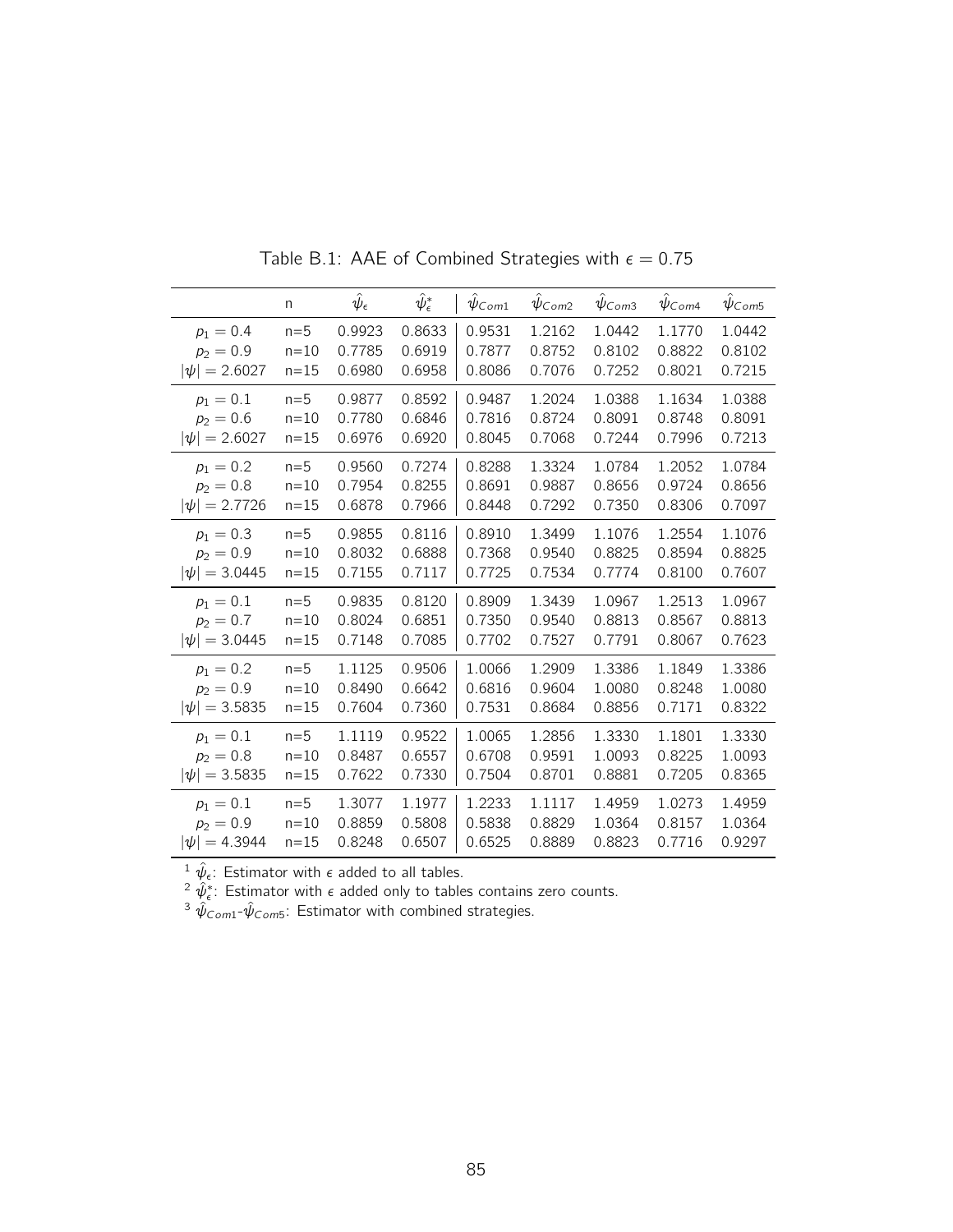|                   | n        | $\hat{\psi}_{\epsilon}$ | $\hat\psi_\epsilon^*$ | $\psi_{Com1}$ | $\psi_{Com2}$ | $\psi$ Com <sub>3</sub> | $\hat{\psi}_{\textit{Com4}}$ | $\hat{\psi}_{\textit{Com5}}$ |
|-------------------|----------|-------------------------|-----------------------|---------------|---------------|-------------------------|------------------------------|------------------------------|
| $p_1 = 0.1$       | $n=5$    | 0.5359                  | 0.5567                | 0.5381        | 0.5359        | 0.5359                  | 0.5359                       | 0.5359                       |
| $p_2 = 0.1$       | $n = 10$ | 0.6160                  | 0.6882                | 0.6160        | 0.6160        | 0.6160                  | 0.6160                       | 0.6160                       |
| $ \psi =0$        | $n=15$   | 0.6432                  | 0.7683                | 0.6432        | 0.6432        | 0.6432                  | 0.6432                       | 0.6432                       |
| $p_1 = 0.2$       | $n=5$    | 0.7119                  | 0.8077                | 0.7273        | 0.7137        | 0.7122                  | 0.7137                       | 0.7122                       |
| $p_2 = 0.2$       | $n=10$   | 0.6635                  | 0.8347                | 0.6651        | 0.6635        | 0.6635                  | 0.6637                       | 0.6635                       |
| $ \psi =0$        | $n=15$   | 0.6231                  | 0.7940                | 0.6233        | 0.6231        | 0.6231                  | 0.6231                       | 0.6231                       |
| $p_1 = 0.3$       | $n=5$    | 0.7684                  | 0.9527                | 0.8117        | 0.7760        | 0.7690                  | 0.7760                       | 0.7690                       |
| $p_2 = 0.3$       | $n = 10$ | 0.6466                  | 0.8254                | 0.6513        | 0.6467        | 0.6466                  | 0.6479                       | 0.6466                       |
| $ \psi =0$        | $n = 15$ | 0.5797                  | 0.7059                | 0.5804        | 0.5797        | 0.5797                  | 0.5798                       | 0.5797                       |
| $p_1 = 0.4$       | $n=5$    | 0.7756                  | 1.0316                | 0.8464        | 0.7852        | 0.7772                  | 0.7852                       | 0.7772                       |
| $p_2 = 0.4$       | $n=10$   | 0.6237                  | 0.7843                | 0.6337        | 0.6239        | 0.6237                  | 0.6264                       | 0.6237                       |
| $ \psi =0$        | $n=15$   | 0.5556                  | 0.6498                | 0.5569        | 0.5556        | 0.5556                  | 0.5560                       | 0.5556                       |
| $p_1 = 0.5$       | $n=5$    | 0.7725                  | 1.0539                | 0.8569        | 0.7857        | 0.7750                  | 0.7857                       | 0.7750                       |
| $p_2 = 0.5$       | $n=10$   | 0.6166                  | 0.7663                | 0.6281        | 0.6170        | 0.6166                  | 0.6202                       | 0.6166                       |
| $ \psi =0$        | $n = 15$ | 0.5481                  | 0.6319                | 0.5497        | 0.5481        | 0.5481                  | 0.5484                       | 0.5481                       |
| $p_1 = 0.4$       | $n=5$    | 0.8156                  | 1.0923                | 0.9362        | 0.8474        | 0.8188                  | 0.8474                       | 0.8188                       |
| $p_2 = 0.5$       | $n=10$   | 0.6291                  | 0.7808                | 0.6573        | 0.6314        | 0.6291                  | 0.6414                       | 0.6291                       |
| $ \psi  = 0.4055$ | $n=15$   | 0.5625                  | 0.6533                | 0.5685        | 0.5625        | 0.5625                  | 0.5649                       | 0.5625                       |
| $p_1 = 0.5$       | $n=5$    | 0.8024                  | 1.0767                | 0.9175        | 0.8316        | 0.8059                  | 0.8316                       | 0.8059                       |
| $p_2 = 0.6$       | $n=10$   | 0.6365                  | 0.7886                | 0.6676        | 0.6397        | 0.6365                  | 0.6491                       | 0.6365                       |
| $ \psi  = 0.4055$ | $n=15$   | 0.5470                  | 0.6356                | 0.5531        | 0.5470        | 0.5470                  | 0.5497                       | 0.5470                       |
| $p_1 = 0.3$       | $n=5$    | 0.8105                  | 1.0369                | 0.8979        | 0.8349        | 0.8124                  | 0.8349                       | 0.8124                       |
| $p_2 = 0.4$       | $n=10$   | 0.6458                  | 0.8105                | 0.6654        | 0.6480        | 0.6459                  | 0.6522                       | 0.6459                       |
| $ \psi  = 0.4418$ | $n=15$   | 0.5753                  | 0.6868                | 0.5806        | 0.5753        | 0.5754                  | 0.5767                       | 0.5754                       |
| $p_1 = 0.2$       | $n=5$    | 0.7899                  | 0.9310                | 0.8366        | 0.8053        | 0.7902                  | 0.8053                       | 0.7902                       |
| $p_2 = 0.3$       | $n=10$   | 0.6777                  | 0.8435                | 0.6884        | 0.6784        | 0.6777                  | 0.6810                       | 0.6777                       |
| $ \psi  = 0.5390$ | $n = 15$ | 0.6145                  | 0.7642                | 0.6160        | 0.6145        | 0.6145                  | 0.6154                       | 0.6145                       |

Table B.2: AAE of Combined Strategies with  $\epsilon = 1$ 

 $^{2} \hat{\psi}_{\epsilon}^*$ : Estimator with  $\epsilon$  added only to tables contains zero counts.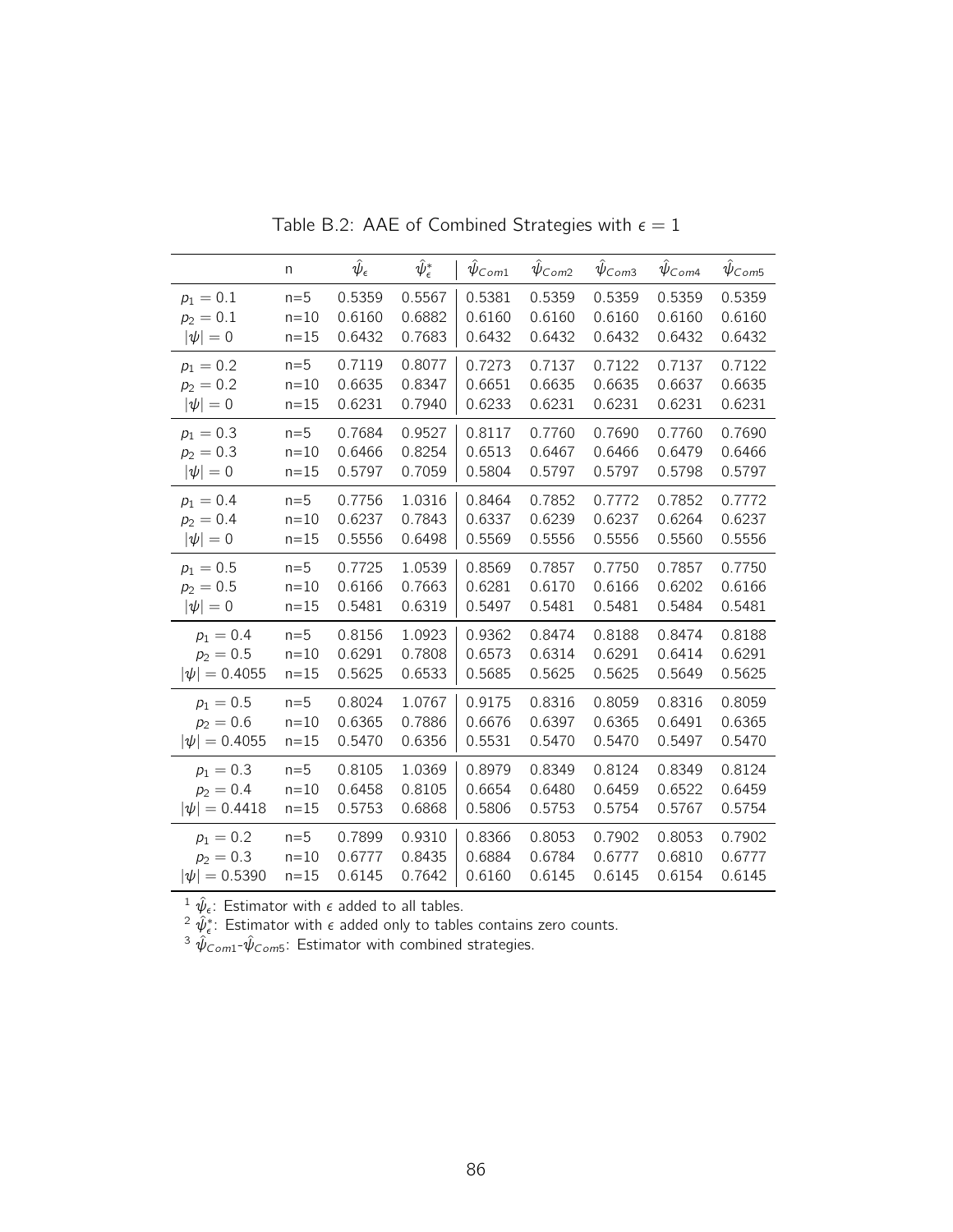|                   | n        | $\hat{\psi}_{\epsilon}$ | $\hat\psi_\epsilon^*$ | $\psi_{Com1}$ | $\hat{\psi}_{\text{Com2}}$ | $\hat{\psi}_{\textit{Com3}}$ | $\hat{\psi}_{\mathsf{Com4}}$ | $\hat{\psi}_{\text{Com5}}$ |
|-------------------|----------|-------------------------|-----------------------|---------------|----------------------------|------------------------------|------------------------------|----------------------------|
| $p_1 = 0.1$       | $n=5$    | 0.7471                  | 0.7687                | 0.7582        | 0.7523                     | 0.7471                       | 0.7523                       | 0.7471                     |
| $p_2 = 0.2$       | $n=10$   | 0.6911                  | 0.7405                | 0.6929        | 0.6912                     | 0.6911                       | 0.6911                       | 0.6911                     |
| $ \psi  = 0.8109$ | $n = 15$ | 0.6696                  | 0.7721                | 0.6698        | 0.6696                     | 0.6696                       | 0.6696                       | 0.6696                     |
| $p_1 = 0.4$       | $n=5$    | 0.8152                  | 1.0099                | 0.9813        | 0.8735                     | 0.8235                       | 0.8735                       | 0.8235                     |
| $p_2 = 0.6$       | $n = 10$ | 0.6475                  | 0.8002                | 0.7189        | 0.6570                     | 0.6475                       | 0.6811                       | 0.6475                     |
| $ \psi  = 0.8109$ | $n=15$   | 0.5533                  | 0.6401                | 0.5730        | 0.5533                     | 0.5534                       | 0.5624                       | 0.5534                     |
| $p_1 = 0.3$       | $n=5$    | 0.8196                  | 0.9831                | 0.9660        | 0.8794                     | 0.8279                       | 0.8794                       | 0.8279                     |
| $p_2 = 0.5$       | $n=10$   | 0.6504                  | 0.8011                | 0.7087        | 0.6592                     | 0.6505                       | 0.6750                       | 0.6505                     |
| $ \psi  = 0.8473$ | $n = 15$ | 0.5764                  | 0.6768                | 0.5964        | 0.5764                     | 0.5766                       | 0.5853                       | 0.5766                     |
| $p_1 = 0.5$       | $n=5$    | 0.8153                  | 0.9802                | 0.9622        | 0.8697                     | 0.8214                       | 0.8697                       | 0.8214                     |
| $p_2 = 0.7$       | $n = 10$ | 0.6583                  | 0.8130                | 0.7227        | 0.6679                     | 0.6583                       | 0.6876                       | 0.6583                     |
| $ \psi  = 0.8473$ | $n = 15$ | 0.5637                  | 0.6622                | 0.5820        | 0.5637                     | 0.5639                       | 0.5720                       | 0.5639                     |
| $p_1 = 0.2$       | $n=5$    | 0.8134                  | 0.8781                | 0.9052        | 0.8555                     | 0.8169                       | 0.8555                       | 0.8169                     |
| $p_2 = 0.4$       | $n = 10$ | 0.6741                  | 0.8107                | 0.7131        | 0.6796                     | 0.6742                       | 0.6882                       | 0.6742                     |
| $ \psi  = 0.9808$ | $n = 15$ | 0.6058                  | 0.7326                | 0.6210        | 0.6058                     | 0.6062                       | 0.6115                       | 0.6062                     |
| $p_1 = 0.4$       | $n=5$    | 0.8205                  | 0.9688                | 1.0047        | 0.9308                     | 0.8362                       | 0.9308                       | 0.8362                     |
| $p_2 = 0.7$       | $n = 10$ | 0.6682                  | 0.8202                | 0.8036        | 0.6946                     | 0.6692                       | 0.7427                       | 0.6692                     |
| $ \psi  = 1.2528$ | $n = 15$ | 0.5675                  | 0.6757                | 0.6242        | 0.5675                     | 0.5683                       | 0.5959                       | 0.5683                     |
| $p_1 = 0.3$       | $n=5$    | 0.8205                  | 0.9688                | 0.9938        | 0.9216                     | 0.8323                       | 0.9216                       | 0.8323                     |
| $p_2 = 0.6$       | $n=10$   | 0.6682                  | 0.8202                | 0.8003        | 0.6917                     | 0.6677                       | 0.7401                       | 0.6677                     |
| $ \psi  = 1.2528$ | $n = 15$ | 0.5675                  | 0.6757                | 0.6245        | 0.5676                     | 0.5681                       | 0.5941                       | 0.5679                     |
| $p_1 = 0.1$       | $n=5$    | 0.8589                  | 0.8530                | 0.8805        | 0.8837                     | 0.8614                       | 0.8837                       | 0.8614                     |
| $p_2 = 0.3$       | $n = 10$ | 0.7150                  | 0.7012                | 0.7249        | 0.7177                     | 0.7150                       | 0.7186                       | 0.7150                     |
| $ \psi  = 1.3499$ | $n = 15$ | 0.6714                  | 0.7165                | 0.6778        | 0.6714                     | 0.6714                       | 0.6725                       | 0.6714                     |
| $p_1 = 0.5$       | $n=5$    | 0.8270                  | 0.8844                | 0.9263        | 0.9237                     | 0.8423                       | 0.9237                       | 0.8423                     |
| $p_2 = 0.8$       | $n=10$   | 0.6813                  | 0.8009                | 0.7915        | 0.7047                     | 0.6822                       | 0.7360                       | 0.6822                     |
| $ \psi  = 1.3863$ | $n = 15$ | 0.5959                  | 0.7087                | 0.6456        | 0.5959                     | 0.5972                       | 0.6183                       | 0.5972                     |

Table B.2: AAE of Combined Strategies with  $\epsilon = 1$ 

 $^{2} \hat{\psi}_{\epsilon}^*$ : Estimator with  $\epsilon$  added only to tables contains zero counts.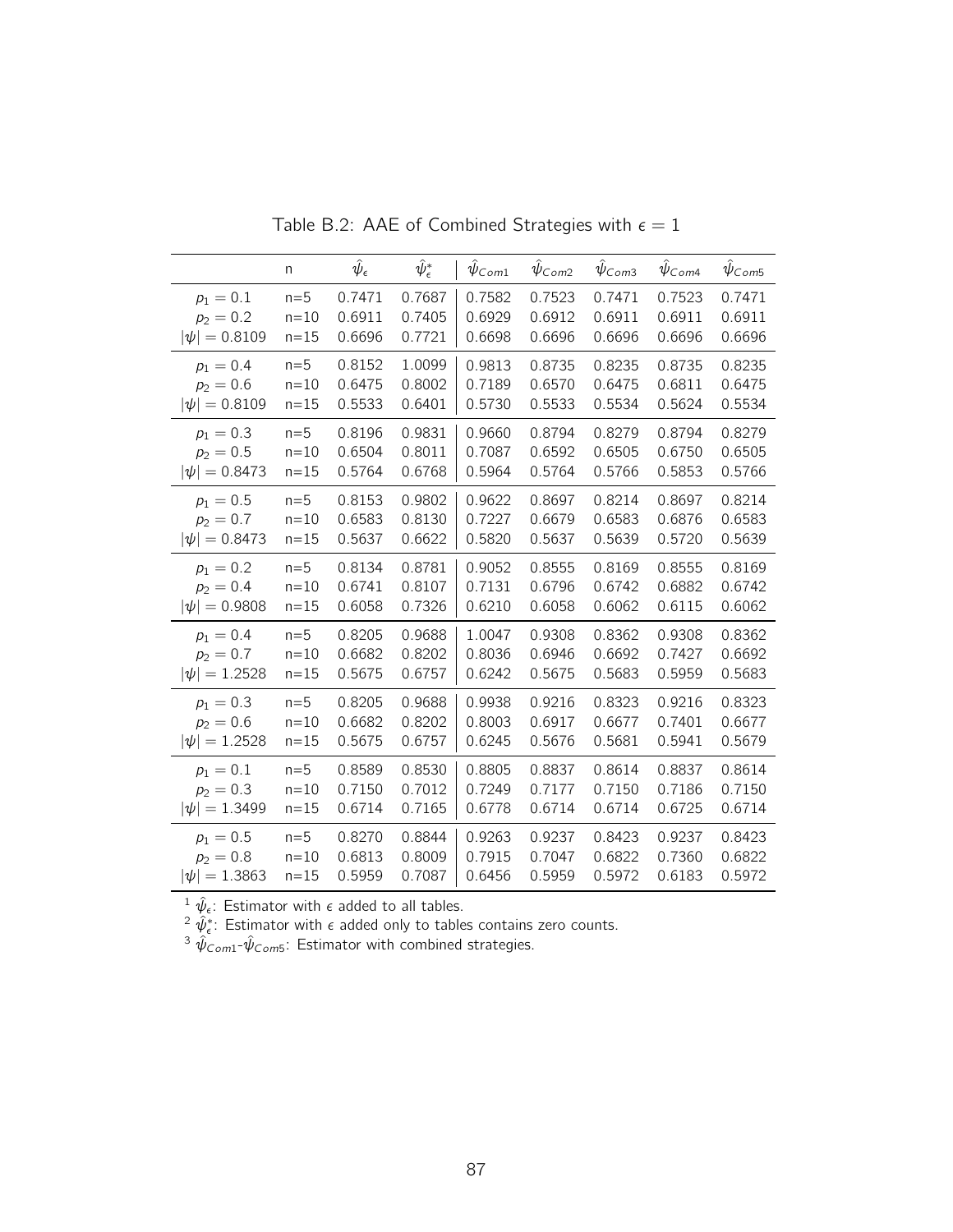|                   | n        | $\hat{\psi}_{\epsilon}$ | $\hat\psi_\epsilon^*$ | $\psi_{Com1}$ | $\hat{\psi}_{\text{Com2}}$ | $\hat{\psi}_{\textit{Com3}}$ | $\hat{\psi}_{\mathsf{Com4}}$ | $\hat{\psi}_{\mathsf{Com5}}$ |
|-------------------|----------|-------------------------|-----------------------|---------------|----------------------------|------------------------------|------------------------------|------------------------------|
| $p_1 = 0.2$       | $n=5$    | 0.8298                  | 0.8872                | 0.9271        | 0.9320                     | 0.8468                       | 0.9320                       | 0.8468                       |
| $p_2 = 0.5$       | $n=10$   | 0.6772                  | 0.7937                | 0.7856        | 0.6981                     | 0.6780                       | 0.7257                       | 0.6780                       |
| $ \psi  = 1.3863$ | $n=15$   | 0.6095                  | 0.7273                | 0.6650        | 0.6096                     | 0.6106                       | 0.6362                       | 0.6106                       |
| $p_1 = 0.3$       | $n=5$    | 0.8624                  | 0.8452                | 0.8876        | 1.0614                     | 0.9037                       | 1.0614                       | 0.9037                       |
| $p_2 = 0.7$       | $n = 10$ | 0.6875                  | 0.8325                | 0.9229        | 0.7530                     | 0.6940                       | 0.8420                       | 0.6940                       |
| $ \psi  = 1.6946$ | $n=15$   | 0.5910                  | 0.7021                | 0.7257        | 0.5925                     | 0.5944                       | 0.6700                       | 0.5938                       |
| $p_1 = 0.4$       | $n=5$    | 0.8568                  | 0.8023                | 0.8450        | 1.0392                     | 0.8936                       | 1.0392                       | 0.8936                       |
| $p_2 = 0.8$       | $n=10$   | 0.6923                  | 0.7995                | 0.9065        | 0.7541                     | 0.6976                       | 0.8284                       | 0.6976                       |
| $ \psi  = 1.7918$ | $n=15$   | 0.6046                  | 0.7148                | 0.7359        | 0.6053                     | 0.6092                       | 0.6806                       | 0.6090                       |
| $p_1 = 0.1$       | $n=5$    | 0.9230                  | 0.8620                | 0.8958        | 0.9942                     | 0.9323                       | 0.9942                       | 0.9323                       |
| $p_2 = 0.4$       | $n = 10$ | 0.7284                  | 0.6595                | 0.7772        | 0.7414                     | 0.7288                       | 0.7458                       | 0.7288                       |
| $ \psi  = 1.7918$ | $n=15$   | 0.6710                  | 0.6760                | 0.7010        | 0.6710                     | 0.6718                       | 0.6847                       | 0.6718                       |
| $p_1 = 0.2$       | $n=5$    | 0.8549                  | 0.7942                | 0.8357        | 1.0335                     | 0.8942                       | 1.0335                       | 0.8942                       |
| $p_2 = 0.6$       | $n=10$   | 0.6939                  | 0.7961                | 0.9031        | 0.7536                     | 0.6991                       | 0.8256                       | 0.6991                       |
| $ \psi  = 1.7918$ | $n=15$   | 0.6027                  | 0.7172                | 0.7345        | 0.6041                     | 0.6061                       | 0.6784                       | 0.6056                       |
| $p_1 = 0.5$       | $n=5$    | 0.9829                  | 0.8888                | 0.9259        | 1.1436                     | 1.0120                       | 1.1436                       | 1.0120                       |
| $p_2 = 0.9$       | $n=10$   | 0.7504                  | 0.6509                | 0.8189        | 0.8013                     | 0.7529                       | 0.8273                       | 0.7529                       |
| $ \psi  = 2.1972$ | $n=15$   | 0.6627                  | 0.6447                | 0.7547        | 0.6632                     | 0.6674                       | 0.7141                       | 0.6672                       |
| $p_1 = 0.1$       | $n=5$    | 0.9706                  | 0.8736                | 0.9096        | 1.1390                     | 1.0000                       | 1.1390                       | 1.0000                       |
| $p_2 = 0.5$       | $n=10$   | 0.7439                  | 0.6396                | 0.8061        | 0.7900                     | 0.7472                       | 0.8129                       | 0.7472                       |
| $ \psi  = 2.1972$ | $n=15$   | 0.6785                  | 0.6616                | 0.7707        | 0.6793                     | 0.6844                       | 0.7291                       | 0.6842                       |
| $p_1 = 0.2$       | $n=5$    | 0.9113                  | 0.7771                | 0.8134        | 1.2300                     | 0.9945                       | 1.2300                       | 0.9945                       |
| $p_2 = 0.7$       | $n=10$   | 0.7211                  | 0.8004                | 0.9043        | 0.8588                     | 0.7395                       | 0.9777                       | 0.7395                       |
| $ \psi  = 2.2336$ | $n=15$   | 0.6298                  | 0.7495                | 0.8524        | 0.6353                     | 0.6415                       | 0.8036                       | 0.6393                       |
| $p_1 = 0.3$       | $n=5$    | 0.9072                  | 0.7704                | 0.8035        | 1.2263                     | 0.9949                       | 1.2263                       | 0.9949                       |
| $p_2 = 0.8$       | $n=10$   | 0.7184                  | 0.7989                | 0.9025        | 0.8560                     | 0.7361                       | 0.9759                       | 0.7361                       |
| $ \psi  = 2.2336$ | $n=15$   | 0.6313                  | 0.7459                | 0.8481        | 0.6369                     | 0.6440                       | 0.8016                       | 0.6425                       |

Table B.2: AAE of Combined Strategies with  $\epsilon = 1$ 

 $^{2} \hat{\psi}_{\epsilon}^*$ : Estimator with  $\epsilon$  added only to tables contains zero counts.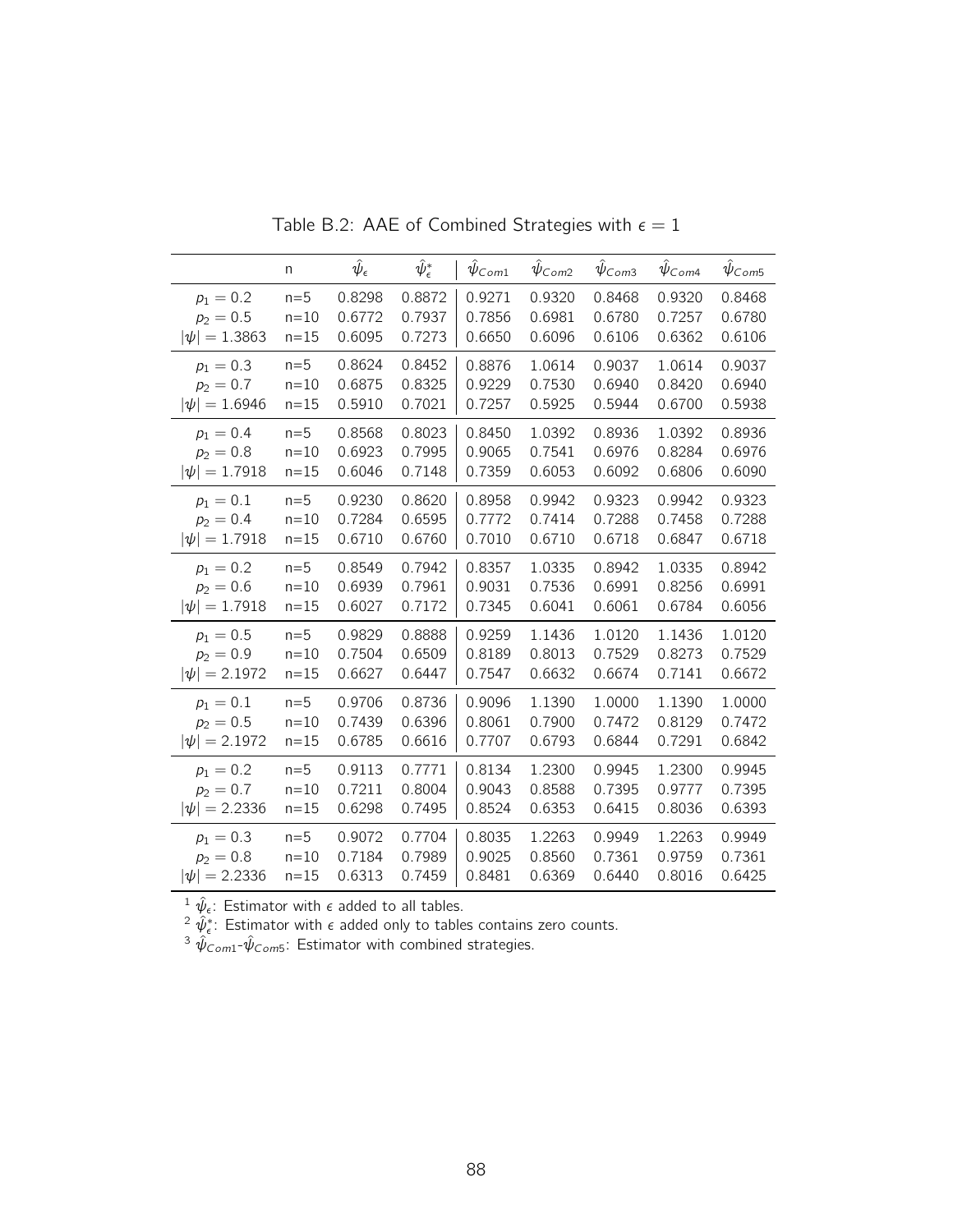|                   | n        | $\hat{\psi}_{\epsilon}$ | $\hat\psi_\epsilon^*$ | $\psi_{Com1}$ | $\psi_{Com2}$ | $\hat{\psi}_{\text{Com3}}$ | $\psi_{Com4}$ | $\hat{\psi}_{\textit{Com5}}$ |
|-------------------|----------|-------------------------|-----------------------|---------------|---------------|----------------------------|---------------|------------------------------|
| $p_1 = 0.4$       | $n=5$    | 1.0380                  | 0.8749                | 0.9045        | 1.3365        | 1.1071                     | 1.3365        | 1.1071                       |
| $p_2 = 0.9$       | $n=10$   | 0.7742                  | 0.6465                | 0.7651        | 0.9031        | 0.7886                     | 0.8860        | 0.7886                       |
| $ \psi  = 2.6027$ | $n=15$   | 0.6769                  | 0.6461                | 0.7923        | 0.6804        | 0.6956                     | 0.8024        | 0.6945                       |
| $p_1 = 0.1$       | $n=5$    | 1.0395                  | 0.8771                | 0.9079        | 1.3258        | 1.1076                     | 1.3258        | 1.1076                       |
| $p_2 = 0.6$       | $n=10$   | 0.7734                  | 0.6384                | 0.7585        | 0.8993        | 0.7869                     | 0.8777        | 0.7869                       |
| $ \psi  = 2.6027$ | $n=15$   | 0.6753                  | 0.6410                | 0.7864        | 0.6800        | 0.6940                     | 0.7988        | 0.6931                       |
| $p_1 = 0.2$       | $n=5$    | 0.9490                  | 0.6714                | 0.6933        | 1.4168        | 1.1122                     | 1.4168        | 1.1122                       |
| $p_2 = 0.8$       | $n=10$   | 0.7634                  | 0.7615                | 0.8164        | 0.9996        | 0.8149                     | 0.9562        | 0.8149                       |
| $ \psi  = 2.7726$ | $n=15$   | 0.6671                  | 0.7729                | 0.8345        | 0.6873        | 0.7005                     | 0.8268        | 0.6932                       |
| $p_1 = 0.3$       | $n=5$    | 1.1300                  | 0.9190                | 0.9400        | 1.4490        | 1.2929                     | 1.4490        | 1.2929                       |
| $p_2 = 0.9$       | $n = 10$ | 0.8103                  | 0.6382                | 0.6979        | 0.9860        | 0.8576                     | 0.8602        | 0.8576                       |
| $ \psi  = 3.0445$ | $n=15$   | 0.7062                  | 0.6599                | 0.7364        | 0.7251        | 0.7580                     | 0.7906        | 0.7531                       |
| $p_1 = 0.1$       | $n=5$    | 1.1338                  | 0.9257                | 0.9454        | 1.4442        | 1.2849                     | 1.4442        | 1.2849                       |
| $p_2 = 0.7$       | $n=10$   | 0.8088                  | 0.6351                | 0.6971        | 0.9872        | 0.8564                     | 0.8582        | 0.8564                       |
| $ \psi  = 3.0445$ | $n=15$   | 0.7032                  | 0.6551                | 0.7326        | 0.7212        | 0.7545                     | 0.7856        | 0.7495                       |
| $p_1 = 0.2$       | $n=5$    | 1.2161                  | 1.0197                | 1.0306        | 1.3525        | 1.5176                     | 1.3525        | 1.5176                       |
| $p_2 = 0.9$       | $n=10$   | 0.8766                  | 0.6062                | 0.6280        | 0.9328        | 1.0073                     | 0.8049        | 1.0073                       |
| $ \psi  = 3.5835$ | $n=15$   | 0.7463                  | 0.6759                | 0.6975        | 0.8172        | 0.8556                     | 0.6713        | 0.8334                       |
| $p_1 = 0.1$       | $n=5$    | 1.2193                  | 1.0255                | 1.0356        | 1.3503        | 1.5140                     | 1.3503        | 1.5140                       |
| $p_2 = 0.8$       | $n=10$   | 0.8754                  | 0.5987                | 0.6176        | 0.9318        | 1.0074                     | 0.8044        | 1.0074                       |
| $ \psi  = 3.5835$ | $n=15$   | 0.7460                  | 0.6703                | 0.6923        | 0.8166        | 0.8580                     | 0.6737        | 0.8366                       |
| $p_1 = 0.1$       | $n=5$    | 1.6519                  | 1.5185                | 1.5219        | 1.1323        | 1.6445                     | 1.1323        | 1.6445                       |
| $p_2 = 0.9$       | $n = 10$ | 1.0494                  | 0.6732                | 0.6770        | 0.8451        | 1.1359                     | 0.7699        | 1.1359                       |
| $ \psi  = 4.3944$ | $n = 15$ | 0.8570                  | 0.5790                | 0.5813        | 0.9508        | 0.9190                     | 0.6982        | 0.9508                       |

Table B.2: AAE of Combined Strategies with  $\epsilon = 1$ 

<sup>2</sup>  $\hat{\psi}_{\epsilon}^*$ : Estimator with  $\epsilon$  added only to tables contains zero counts.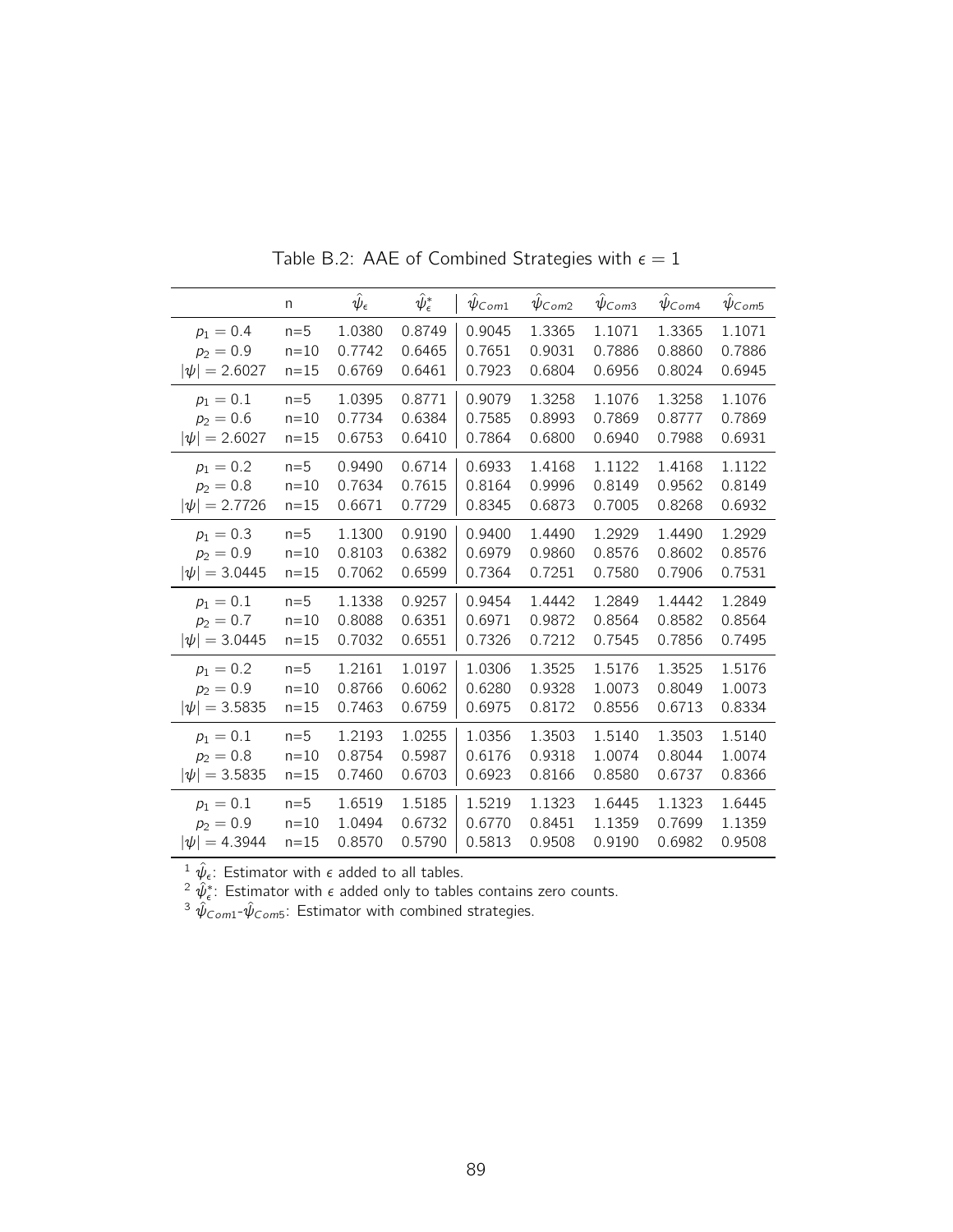|                   | n        | $\hat{\psi}_{\epsilon}$ | $\hat\psi_\epsilon^*$ | $\psi_{Com1}$ | $\hat{\psi}_{\textit{Com2}}$ | $\hat{\psi}_{\mathsf{Com3}}$ | $\hat{\psi}_{Com4}$ | $\hat{\psi}_{\textit{Com5}}$ |
|-------------------|----------|-------------------------|-----------------------|---------------|------------------------------|------------------------------|---------------------|------------------------------|
| $p_1 = 0.1$       | $n=5$    | 0.7749                  | 0.8094                | 0.7756        | 0.7749                       | 0.7749                       | 0.7756              | 0.7749                       |
| $p_2 = 0.1$       | $n=10$   | 0.8583                  | 0.9594                | 0.8583        | 0.8583                       | 0.8583                       | 0.8583              | 0.8583                       |
| $ \psi =0$        | $n = 15$ | 0.8794                  | 1.0682                | 0.8794        | 0.8794                       | 0.8794                       | 0.8794              | 0.8794                       |
| $p_1 = 0.2$       | $n=5$    | 1.1234                  | 1.2964                | 1.1352        | 1.1328                       | 1.1256                       | 1.1447              | 1.1256                       |
| $p_2 = 0.2$       | $n = 10$ | 0.9031                  | 1.1970                | 0.9092        | 0.9031                       | 0.9031                       | 0.9038              | 0.9031                       |
| $ \psi =0$        | $n = 15$ | 0.7580                  | 1.0589                | 0.7586        | 0.7580                       | 0.7580                       | 0.7580              | 0.7580                       |
| $p_1 = 0.3$       | $n=5$    | 1.2529                  | 1.6269                | 1.2899        | 1.2934                       | 1.2574                       | 1.3304              | 1.2574                       |
| $p_2 = 0.3$       | $n = 10$ | 0.8241                  | 1.1574                | 0.8416        | 0.8249                       | 0.8249                       | 0.8298              | 0.8249                       |
| $ \psi =0$        | $n = 15$ | 0.6206                  | 0.8447                | 0.6237        | 0.6206                       | 0.6206                       | 0.6213              | 0.6206                       |
| $p_1 = 0.4$       | $n=5$    | 1.2536                  | 1.8198                | 1.3320        | 1.3062                       | 1.2648                       | 1.3847              | 1.2648                       |
| $p_2 = 0.4$       | $n=10$   | 0.7341                  | 1.0491                | 0.7722        | 0.7354                       | 0.7341                       | 0.7460              | 0.7341                       |
| $ \psi =0$        | $n = 15$ | 0.5448                  | 0.7013                | 0.5502        | 0.5448                       | 0.5448                       | 0.5468              | 0.5448                       |
| $p_1 = 0.5$       | $n=5$    | 1.2411                  | 1.8827                | 1.3447        | 1.3140                       | 1.2590                       | 1.4175              | 1.2590                       |
| $p_2 = 0.5$       | $n=10$   | 0.7074                  | 1.0038                | 0.7520        | 0.7097                       | 0.7074                       | 0.7237              | 0.7074                       |
| $ \psi =0$        | $n = 15$ | 0.5229                  | 0.6558                | 0.5296        | 0.5229                       | 0.5229                       | 0.5244              | 0.5229                       |
| $p_1 = 0.4$       | $n=5$    | 1.2605                  | 1.8380                | 1.3907        | 1.4139                       | 1.2813                       | 1.5441              | 1.2813                       |
| $p_2 = 0.5$       | $n=10$   | 0.7191                  | 1.0286                | 0.8125        | 0.7293                       | 0.7198                       | 0.7675              | 0.7198                       |
| $ \psi  = 0.4055$ | $n=15$   | 0.5368                  | 0.6841                | 0.5580        | 0.5368                       | 0.5368                       | 0.5461              | 0.5368                       |
| $p_1 = 0.5$       | $n=5$    | 1.2396                  | 1.8061                | 1.3649        | 1.3802                       | 1.2633                       | 1.5055              | 1.2633                       |
| $p_2 = 0.6$       | $n=10$   | 0.7295                  | 1.0437                | 0.8317        | 0.7430                       | 0.7295                       | 0.7791              | 0.7295                       |
| $ \psi  = 0.4055$ | $n=15$   | 0.5122                  | 0.6521                | 0.5337        | 0.5122                       | 0.5125                       | 0.5229              | 0.5125                       |
| $p_1 = 0.3$       | $n=5$    | 1.2518                  | 1.6871                | 1.3277        | 1.3679                       | 1.2640                       | 1.4438              | 1.2640                       |
| $p_2 = 0.4$       | $n=10$   | 0.7777                  | 1.0956                | 0.8399        | 0.7873                       | 0.7786                       | 0.8024              | 0.7786                       |
| $ \psi  = 0.4418$ | $n=15$   | 0.5830                  | 0.7737                | 0.6022        | 0.5830                       | 0.5838                       | 0.5888              | 0.5838                       |
| $p_1 = 0.2$       | $n=5$    | 1.2013                  | 1.4332                | 1.2322        | 1.2707                       | 1.2032                       | 1.3016              | 1.2032                       |
| $p_2 = 0.3$       | $n=10$   | 0.8712                  | 1.1660                | 0.9041        | 0.8743                       | 0.8719                       | 0.8835              | 0.8719                       |
| $ \psi  = 0.5390$ | $n=15$   | 0.6899                  | 0.9508                | 0.6956        | 0.6899                       | 0.6903                       | 0.6934              | 0.6903                       |

Table B.3: MSE of Combined Strategies with  $\epsilon = 0.75$ 

 $^{2} \hat{\psi}_{\epsilon}^*$ : Estimator with  $\epsilon$  added only to tables contains zero counts.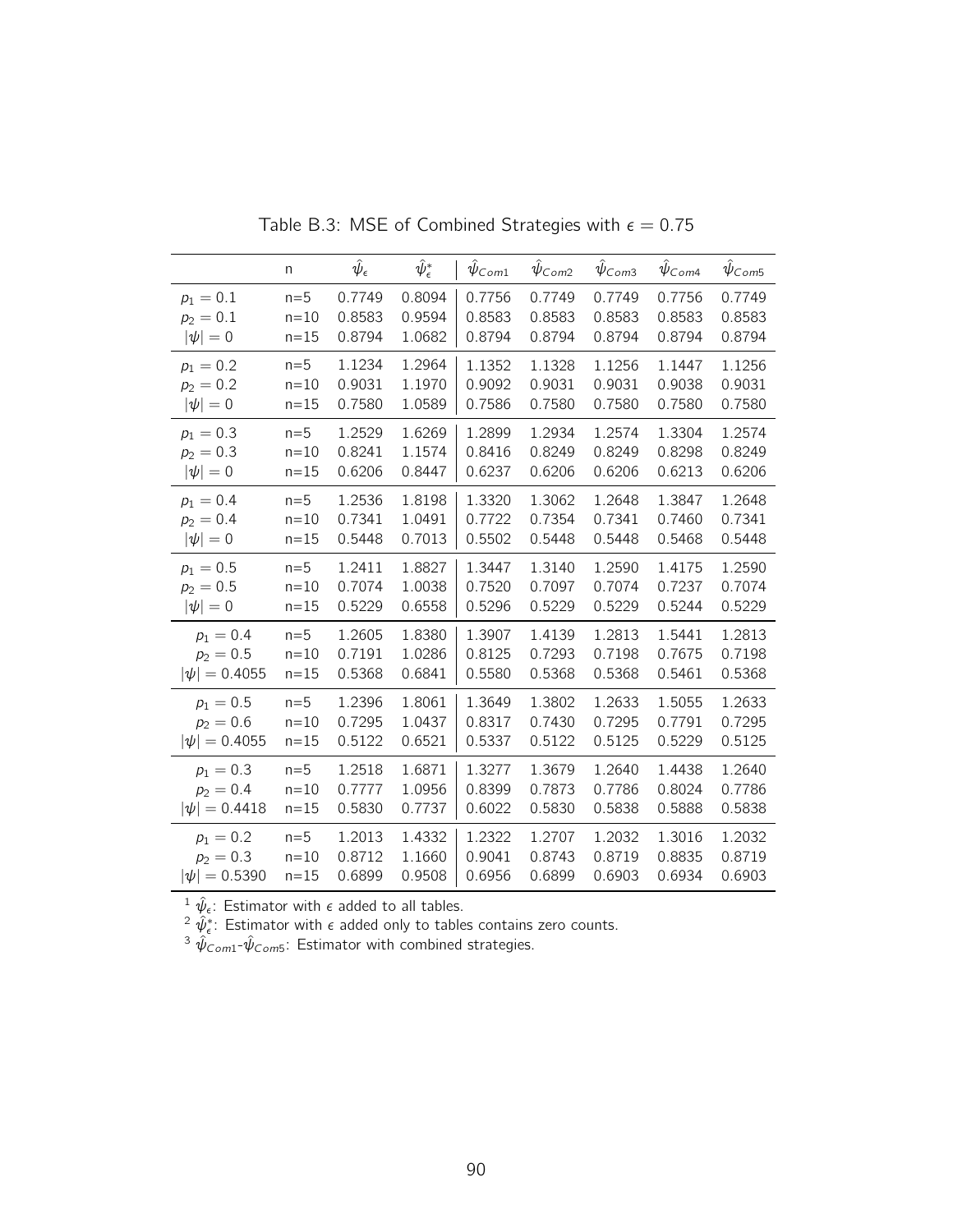|                   | n        | $\hat{\psi}_{\epsilon}$ | $\hat{\psi}^*_\epsilon$ | $\psi_{Com1}$ | $\psi_{Com2}$ | $\psi$ Com <sub>3</sub> | $\psi_{Com4}$ | $\psi$ Com5 |
|-------------------|----------|-------------------------|-------------------------|---------------|---------------|-------------------------|---------------|-------------|
| $p_1 = 0.1$       | $n=5$    | 1.0933                  | 1.1474                  | 1.0997        | 1.1141        | 1.0933                  | 1.1204        | 1.0933      |
| $p_2 = 0.2$       | $n=10$   | 0.9185                  | 1.0417                  | 0.9231        | 0.9190        | 0.9185                  | 0.9185        | 0.9185      |
| $ \psi  = 0.8109$ | $n=15$   | 0.8379                  | 1.0192                  | 0.8388        | 0.8379        | 0.8379                  | 0.8379        | 0.8379      |
| $p_1 = 0.4$       | $n=5$    | 1.2586                  | 1.7371                  | 1.4139        | 1.5088        | 1.3084                  | 1.6641        | 1.3084      |
| $p_2 = 0.6$       | $n=10$   | 0.7437                  | 1.0750                  | 0.9414        | 0.7802        | 0.7493                  | 0.8569        | 0.7493      |
| $ \psi  = 0.8109$ | $n=15$   | 0.5243                  | 0.6795                  | 0.5835        | 0.5243        | 0.5254                  | 0.5553        | 0.5254      |
| $p_1 = 0.3$       | $n=5$    | 1.2581                  | 1.6695                  | 1.3955        | 1.5118        | 1.3058                  | 1.6492        | 1.3058      |
| $p_2 = 0.5$       | $n=10$   | 0.7639                  | 1.0726                  | 0.9179        | 0.7984        | 0.7709                  | 0.8457        | 0.7709      |
| $ \psi  = 0.8473$ | $n=15$   | 0.5749                  | 0.7571                  | 0.6337        | 0.5762        | 0.5772                  | 0.6056        | 0.5768      |
| $p_1 = 0.5$       | $n=5$    | 1.2441                  | 1.6578                  | 1.3849        | 1.4719        | 1.2798                  | 1.6126        | 1.2798      |
| $p_2 = 0.7$       | $n=10$   | 0.7737                  | 1.0989                  | 0.9469        | 0.8095        | 0.7774                  | 0.8706        | 0.7774      |
| $ \psi  = 0.8473$ | $n=15$   | 0.5485                  | 0.7244                  | 0.6039        | 0.5485        | 0.5508                  | 0.5774        | 0.5508      |
| $p_1 = 0.2$       | $n=5$    | 1.2214                  | 1.4486                  | 1.2850        | 1.3879        | 1.2409                  | 1.4515        | 1.2409      |
| $p_2 = 0.4$       | $n=10$   | 0.8298                  | 1.0876                  | 0.9258        | 0.8501        | 0.8330                  | 0.8742        | 0.8330      |
| $ \psi  = 0.9808$ | $n=15$   | 0.6533                  | 0.8787                  | 0.6971        | 0.6537        | 0.6557                  | 0.6724        | 0.6557      |
| $p_1 = 0.4$       | $n=5$    | 1.2675                  | 1.5588                  | 1.4277        | 1.6688        | 1.3492                  | 1.8290        | 1.3492      |
| $p_2 = 0.7$       | $n=10$   | 0.7893                  | 1.1260                  | 1.0841        | 0.8766        | 0.8084                  | 0.9932        | 0.8084      |
| $ \psi  = 1.2528$ | $n=15$   | 0.5600                  | 0.7527                  | 0.6960        | 0.5640        | 0.5679                  | 0.6393        | 0.5652      |
| $p_1 = 0.3$       | $n=5$    | 1.2675                  | 1.5588                  | 1.4145        | 1.6703        | 1.3670                  | 1.8196        | 1.3670      |
| $p_2 = 0.6$       | $n=10$   | 0.7893                  | 1.1260                  | 1.0734        | 0.8687        | 0.8058                  | 0.9881        | 0.8058      |
| $ \psi  = 1.2528$ | $n=15$   | 0.5600                  | 0.7527                  | 0.7002        | 0.5677        | 0.5707                  | 0.6373        | 0.5664      |
| $p_1 = 0.1$       | $n=5$    | 1.2802                  | 1.3153                  | 1.2949        | 1.3653        | 1.2929                  | 1.3801        | 1.2929      |
| $p_2 = 0.3$       | $n=10$   | 0.9167                  | 0.9592                  | 0.9345        | 0.9261        | 0.9183                  | 0.9257        | 0.9183      |
| $ \psi  = 1.3499$ | $n=15$   | 0.7800                  | 0.8734                  | 0.7948        | 0.7800        | 0.7815                  | 0.7829        | 0.7815      |
| $p_1 = 0.5$       | $n=5$    | 1.2372                  | 1.3994                  | 1.3422        | 1.5730        | 1.3129                  | 1.6780        | 1.3129      |
| $p_2 = 0.8$       | $n=10$   | 0.8267                  | 1.0654                  | 1.0348        | 0.9009        | 0.8469                  | 0.9678        | 0.8469      |
| $ \psi  = 1.3863$ | $n = 15$ | 0.6218                  | 0.8171                  | 0.7340        | 0.6235        | 0.6334                  | 0.6813        | 0.6324      |

Table B.3: MSE of Combined Strategies with  $\epsilon = 0.75$ 

 $^{2} \hat{\psi}_{\epsilon}^*$ : Estimator with  $\epsilon$  added only to tables contains zero counts.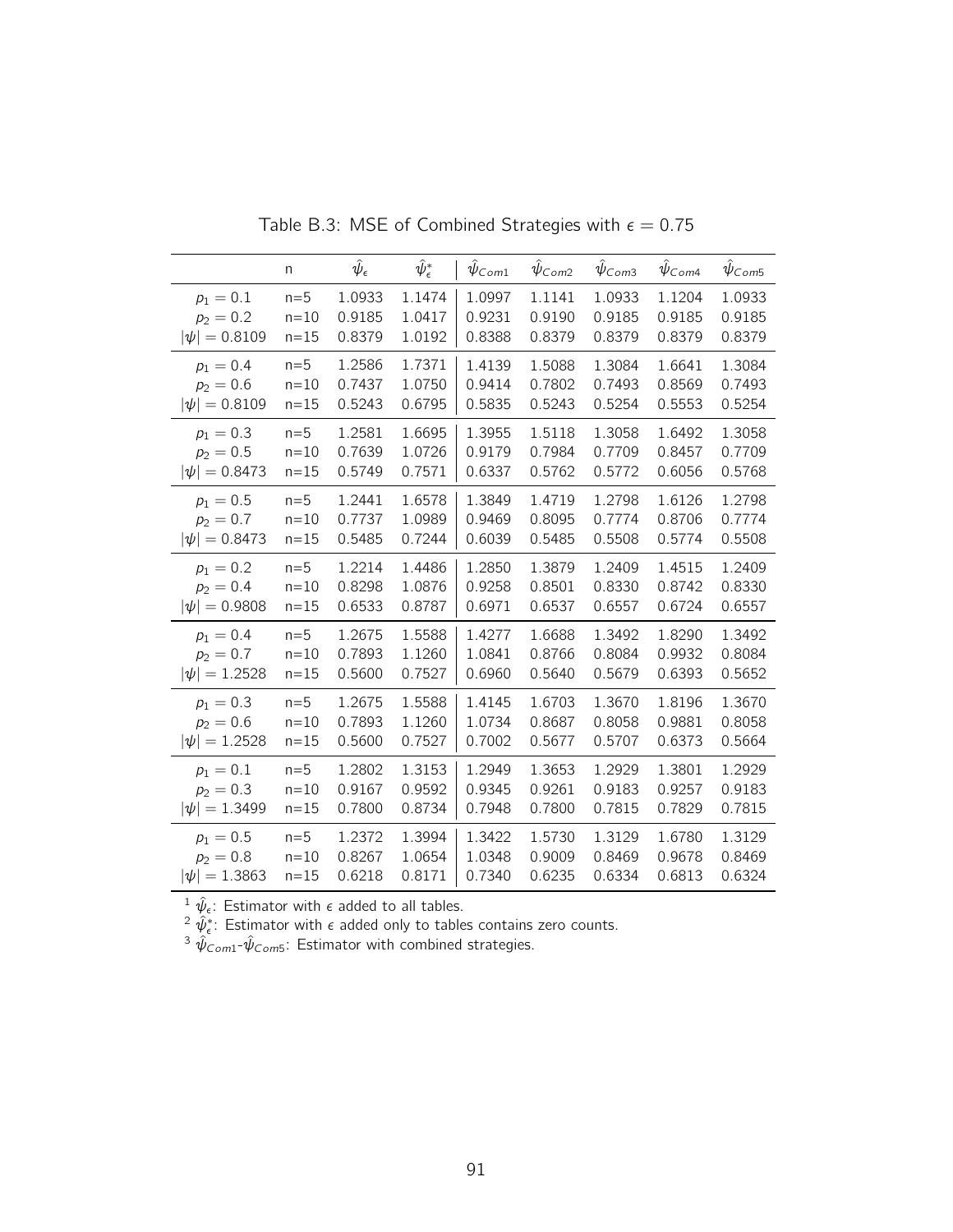|                   | n        | $\hat{\psi}_{\epsilon}$ | $\hat{\psi}^*_\epsilon$ | $\psi_{Com1}$ | $\psi_{Com2}$ | $\hat{\psi}_{\textit{Com3}}$ | $\psi_{Com4}$ | $\hat{\psi}_{\textit{Com5}}$ |
|-------------------|----------|-------------------------|-------------------------|---------------|---------------|------------------------------|---------------|------------------------------|
| $p_1 = 0.2$       | $n=5$    | 1.2441                  | 1.4044                  | 1.3463        | 1.6000        | 1.3277                       | 1.7023        | 1.3277                       |
| $p_2 = 0.5$       | $n=10$   | 0.8178                  | 1.0532                  | 1.0224        | 0.8844        | 0.8316                       | 0.9415        | 0.8316                       |
| $ \psi  = 1.3863$ | $n=15$   | 0.6458                  | 0.8602                  | 0.7735        | 0.6501        | 0.6578                       | 0.7179        | 0.6555                       |
| $p_1 = 0.3$       | $n=5$    | 1.2883                  | 1.3684                  | 1.4166        | 1.9036        | 1.4728                       | 2.0319        | 1.4728                       |
| $p_2 = 0.7$       | $n=10$   | 0.8319                  | 1.1526                  | 1.2111        | 1.0111        | 0.8885                       | 1.1678        | 0.8885                       |
| $ \psi  = 1.6946$ | $n=15$   | 0.6000                  | 0.8289                  | 0.8501        | 0.6176        | 0.6255                       | 0.7689        | 0.6139                       |
| $p_1 = 0.4$       | $n=5$    | 1.2731                  | 1.2989                  | 1.3727        | 1.8089        | 1.4322                       | 1.9085        | 1.4322                       |
| $p_2 = 0.8$       | $n=10$   | 0.8447                  | 1.0764                  | 1.1497        | 1.0083        | 0.9013                       | 1.1223        | 0.9013                       |
| $ \psi  = 1.7918$ | $n=15$   | 0.6348                  | 0.8437                  | 0.8632        | 0.6497        | 0.6641                       | 0.7927        | 0.6581                       |
| $p_1 = 0.1$       | $n=5$    | 1.3602                  | 1.3380                  | 1.3816        | 1.5606        | 1.4004                       | 1.5819        | 1.4004                       |
| $p_2 = 0.4$       | $n=10$   | 0.8858                  | 0.8484                  | 0.9395        | 0.9219        | 0.8976                       | 0.9221        | 0.8976                       |
| $ \psi  = 1.7918$ | $n=15$   | 0.7470                  | 0.7829                  | 0.8002        | 0.7487        | 0.7569                       | 0.7769        | 0.7567                       |
| $p_1 = 0.2$       | $n=5$    | 1.2818                  | 1.3001                  | 1.3788        | 1.8122        | 1.4520                       | 1.9091        | 1.4520                       |
| $p_2 = 0.6$       | $n=10$   | 0.8465                  | 1.0659                  | 1.1408        | 1.0057        | 0.9026                       | 1.1135        | 0.9026                       |
| $ \psi  = 1.7918$ | $n=15$   | 0.6292                  | 0.8464                  | 0.8618        | 0.6447        | 0.6559                       | 0.7842        | 0.6476                       |
| $p_1 = 0.5$       | $n=5$    | 1.4372                  | 1.3131                  | 1.4536        | 1.8057        | 1.5454                       | 1.8221        | 1.5454                       |
| $p_2 = 0.9$       | $n=10$   | 0.8956                  | 0.8102                  | 0.9834        | 1.0066        | 0.9392                       | 1.0099        | 0.9392                       |
| $ \psi  = 2.1972$ | $n=15$   | 0.7120                  | 0.7185                  | 0.8261        | 0.7202        | 0.7441                       | 0.7952        | 0.7413                       |
| $p_1 = 0.1$       | $n=5$    | 1.4127                  | 1.2879                  | 1.4266        | 1.7970        | 1.5221                       | 1.8110        | 1.5221                       |
| $p_2 = 0.5$       | $n=10$   | 0.8848                  | 0.7909                  | 0.9637        | 0.9875        | 0.9209                       | 0.9829        | 0.9209                       |
| $ \psi  = 2.1972$ | $n=15$   | 0.7454                  | 0.7536                  | 0.8626        | 0.7530        | 0.7835                       | 0.8301        | 0.7815                       |
| $p_1 = 0.2$       | $n=5$    | 1.3263                  | 1.1575                  | 1.3599        | 2.0838        | 1.6309                       | 2.1175        | 1.6309                       |
| $p_2 = 0.7$       | $n=10$   | 0.8989                  | 1.0954                  | 1.2183        | 1.1866        | 1.0283                       | 1.2966        | 1.0283                       |
| $ \psi  = 2.2336$ | $n=15$   | 0.6677                  | 0.9182                  | 1.0075        | 0.7148        | 0.7328                       | 0.9208        | 0.7071                       |
| $p_1 = 0.3$       | $n=5$    | 1.3133                  | 1.1469                  | 1.3463        | 2.0794        | 1.6344                       | 2.1124        | 1.6344                       |
| $p_2 = 0.8$       | $n=10$   | 0.8911                  | 1.0934                  | 1.2157        | 1.1784        | 1.0181                       | 1.2884        | 1.0181                       |
| $ \psi  = 2.2336$ | $n = 15$ | 0.6753                  | 0.9106                  | 0.9996        | 0.7261        | 0.7416                       | 0.9243        | 0.7188                       |

Table B.3: MSE of Combined Strategies with  $\epsilon = 0.75$ 

 $^{2} \hat{\psi}_{\epsilon}^*$ : Estimator with  $\epsilon$  added only to tables contains zero counts.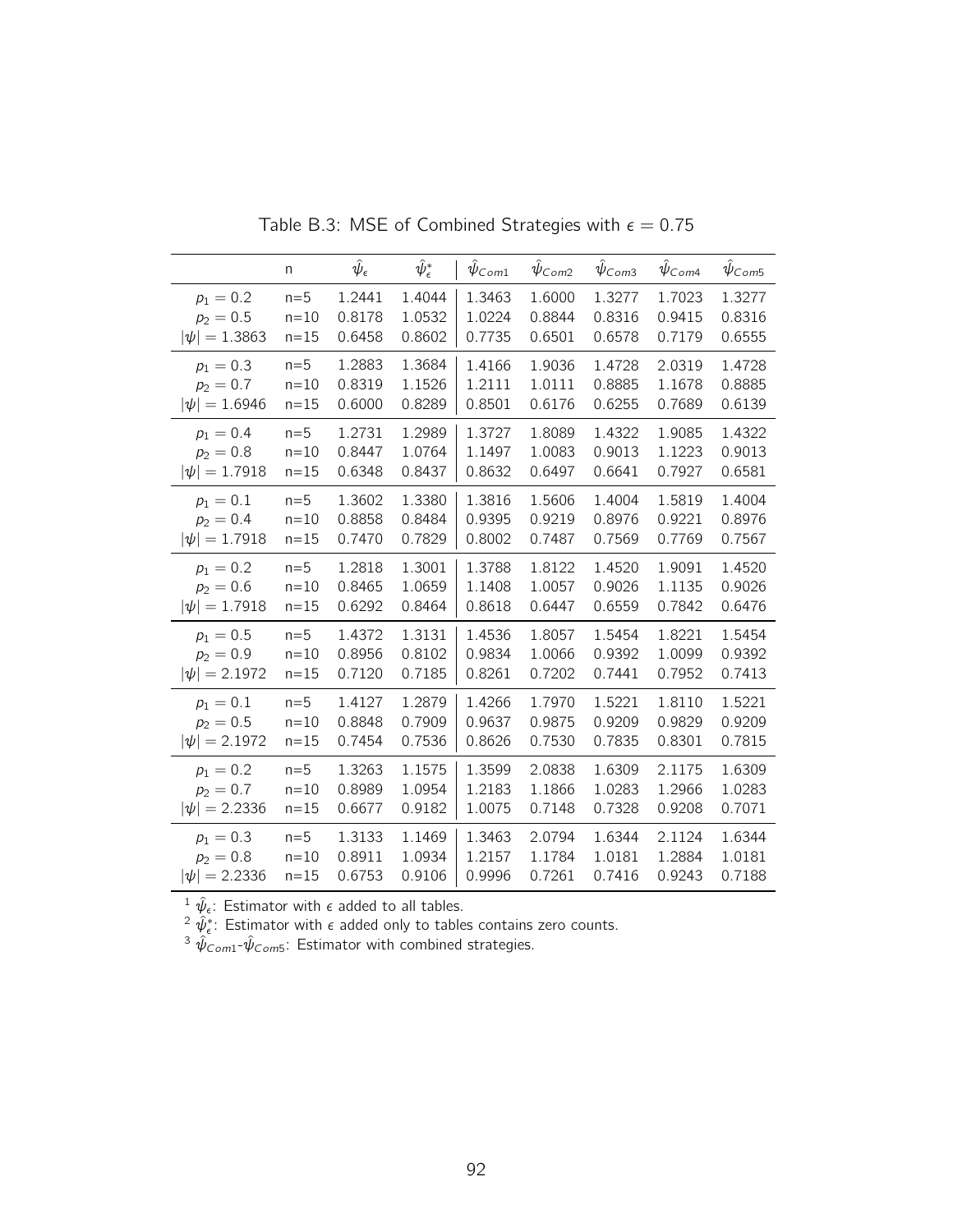|                   | n        | $\hat{\psi}_{\epsilon}$ | $\hat\psi_\epsilon^*$ | $\psi_{Com1}$ | $\psi_{Com2}$ | $\hat{\psi}_{\textit{Com3}}$ | $\hat{\psi}_{\text{Com4}}$ | $\hat{\psi}_{\textit{Com5}}$ |
|-------------------|----------|-------------------------|-----------------------|---------------|---------------|------------------------------|----------------------------|------------------------------|
| $p_1 = 0.4$       | $n=5$    | 1.5132                  | 1.2668                | 1.4828        | 2.0422        | 1.7280                       | 2.0117                     | 1.7280                       |
| $p_2 = 0.9$       | $n=10$   | 0.9213                  | 0.7921                | 0.9810        | 1.1340        | 1.0287                       | 1.1116                     | 1.0287                       |
| $ \psi  = 2.6027$ | $n=15$   | 0.7278                  | 0.7277                | 0.8852        | 0.7618        | 0.8083                       | 0.8804                     | 0.7979                       |
| $p_1 = 0.1$       | $n=5$    | 1.5018                  | 1.2541                | 1.4715        | 2.0123        | 1.7136                       | 1.9820                     | 1.7136                       |
| $p_2 = 0.6$       | $n=10$   | 0.9161                  | 0.7759                | 0.9677        | 1.1250        | 1.0205                       | 1.0959                     | 1.0205                       |
| $ \psi  = 2.6027$ | $n=15$   | 0.7290                  | 0.7212                | 0.8799        | 0.7637        | 0.8101                       | 0.8814                     | 0.8013                       |
| $p_1 = 0.2$       | $n=5$    | 1.3909                  | 1.0214                | 1.2923        | 2.2339        | 1.8565                       | 2.1353                     | 1.8565                       |
| $p_2 = 0.8$       | $n = 10$ | 0.9653                  | 1.0220                | 1.1315        | 1.3439        | 1.2067                       | 1.3573                     | 1.2067                       |
| $ \psi  = 2.7726$ | $n=15$   | 0.7460                  | 0.9894                | 1.0818        | 0.8756        | 0.8895                       | 0.9910                     | 0.8265                       |
| $p_1 = 0.3$       | $n=5$    | 1.6034                  | 1.2193                | 1.4788        | 2.2342        | 2.0016                       | 2.1096                     | 2.0016                       |
| $p_2 = 0.9$       | $n=10$   | 0.9807                  | 0.7850                | 0.9216        | 1.2718        | 1.1955                       | 1.1924                     | 1.1955                       |
| $ \psi  = 3.0445$ | $n=15$   | 0.7732                  | 0.7699                | 0.8946        | 0.8770        | 0.9216                       | 0.9344                     | 0.8891                       |
| $p_1 = 0.1$       | $n=5$    | 1.6061                  | 1.2277                | 1.4839        | 2.2127        | 1.9753                       | 2.0905                     | 1.9753                       |
| $p_2 = 0.7$       | $n=10$   | 0.9790                  | 0.7797                | 0.9189        | 1.2704        | 1.1924                       | 1.1880                     | 1.1924                       |
| $ \psi  = 3.0445$ | $n=15$   | 0.7712                  | 0.7672                | 0.8924        | 0.8760        | 0.9242                       | 0.9314                     | 0.8914                       |
| $p_1 = 0.2$       | $n=5$    | 1.7968                  | 1.3025                | 1.5428        | 2.2442        | 2.2900                       | 1.9902                     | 2.290                        |
| $p_2 = 0.9$       | $n=10$   | 1.0821                  | 0.7434                | 0.8119        | 1.3360        | 1.3950                       | 1.1662                     | 1.395                        |
| $ \psi  = 3.5835$ | $n=15$   | 0.8541                  | 0.8145                | 0.8690        | 1.0499        | 1.0637                       | 0.9042                     | 1.012                        |
| $p_1 = 0.1$       | $n=5$    | 1.7798                  | 1.2942                | 1.5269        | 2.2165        | 2.2619                       | 1.9636                     | 2.2619                       |
| $p_2 = 0.8$       | $n=10$   | 1.0754                  | 0.7313                | 0.7919        | 1.3284        | 1.3891                       | 1.1581                     | 1.3891                       |
| $ \psi  = 3.5835$ | $n=15$   | 0.8596                  | 0.8115                | 0.8654        | 1.0596        | 1.0743                       | 0.9134                     | 1.0244                       |
| $p_1 = 0.1$       | $n=5$    | 2.4680                  | 1.9792                | 2.1288        | 2.0185        | 2.6940                       | 1.6794                     | 2.6940                       |
| $p_2 = 0.9$       | $n = 10$ | 1.2896                  | 0.6904                | 0.7072        | 1.2060        | 1.5086                       | 1.0128                     | 1.5086                       |
| $ \psi  = 4.3944$ | $n = 15$ | 1.0047                  | 0.6662                | 0.6748        | 1.1499        | 1.1454                       | 0.8826                     | 1.1986                       |

Table B.3: MSE of Combined Strategies with  $\epsilon = 0.75$ 

<sup>2</sup>  $\hat{\psi}_{\epsilon}^*$ : Estimator with  $\epsilon$  added only to tables contains zero counts.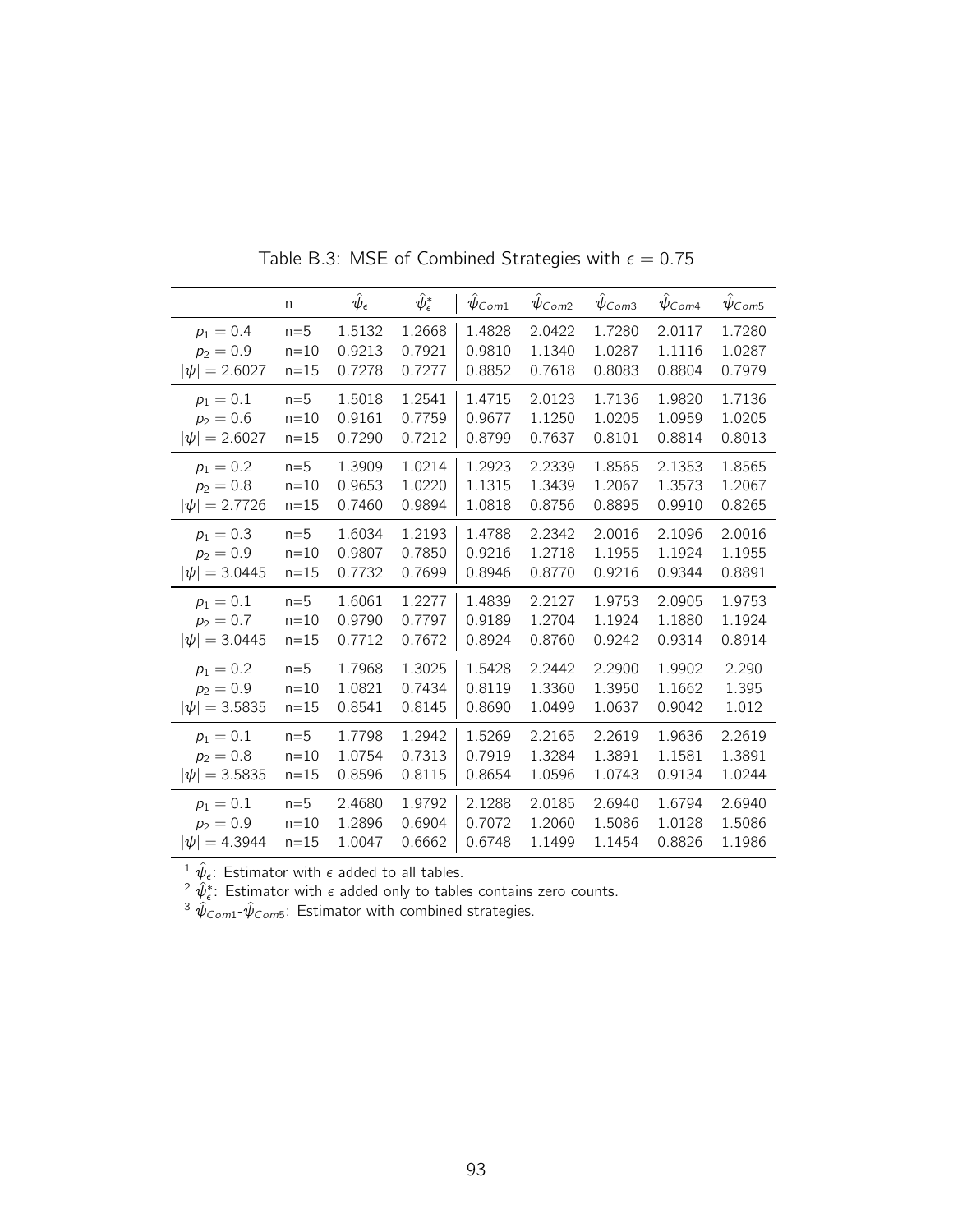|                   | n        | $\hat{\psi}_{\epsilon}$ | $\hat\psi_\epsilon^*$ | $\psi_{Com1}$ | $\hat{\psi}_{\text{Com2}}$ | $\hat{\psi}_{\textit{Com3}}$ | $\hat{\psi}_{\mathsf{Com4}}$ | $\hat{\psi}_{\textit{Com5}}$ |
|-------------------|----------|-------------------------|-----------------------|---------------|----------------------------|------------------------------|------------------------------|------------------------------|
| $p_1 = 0.1$       | $n=5$    | 0.5717                  | 0.6119                | 0.5785        | 0.5717                     | 0.5717                       | 0.5717                       | 0.5717                       |
| $p_2 = 0.1$       | $n = 10$ | 0.6462                  | 0.7641                | 0.6462        | 0.6462                     | 0.6462                       | 0.6462                       | 0.6462                       |
| $ \psi =0$        | $n = 15$ | 0.6812                  | 0.9021                | 0.6812        | 0.6812                     | 0.6812                       | 0.6812                       | 0.6812                       |
| $p_1 = 0.2$       | $n=5$    | 0.8600                  | 1.0621                | 0.9108        | 0.8720                     | 0.8628                       | 0.8720                       | 0.8628                       |
| $p_2 = 0.2$       | $n=10$   | 0.7326                  | 1.0797                | 0.7400        | 0.7326                     | 0.7326                       | 0.7334                       | 0.7326                       |
| $ \psi =0$        | $n = 15$ | 0.6445                  | 1.0038                | 0.6453        | 0.6445                     | 0.6445                       | 0.6445                       | 0.6445                       |
| $p_1 = 0.3$       | $n=5$    | 0.9904                  | 1.4285                | 1.1355        | 1.0418                     | 0.9960                       | 1.0418                       | 0.9960                       |
| $p_2 = 0.3$       | $n = 10$ | 0.7065                  | 1.1064                | 0.7277        | 0.7075                     | 0.7065                       | 0.7134                       | 0.7065                       |
| $ \psi =0$        | $n = 15$ | 0.5584                  | 0.8323                | 0.5622        | 0.5584                     | 0.5584                       | 0.5592                       | 0.5584                       |
| $p_1 = 0.4$       | $n=5$    | 1.0154                  | 1.6795                | 1.2597        | 1.0821                     | 1.0294                       | 1.0821                       | 1.0294                       |
| $p_2 = 0.4$       | $n = 10$ | 0.6533                  | 1.0367                | 0.6994        | 0.6549                     | 0.6533                       | 0.6677                       | 0.6533                       |
| $ \psi =0$        | $n = 15$ | 0.5043                  | 0.6998                | 0.5110        | 0.5043                     | 0.5043                       | 0.5068                       | 0.5043                       |
| $p_1 = 0.5$       | $n=5$    | 1.0146                  | 1.7675                | 1.3098        | 1.1068                     | 1.0370                       | 1.1068                       | 1.0370                       |
| $p_2 = 0.5$       | $n = 10$ | 0.6371                  | 1.0004                | 0.6911        | 0.6400                     | 0.6371                       | 0.6568                       | 0.6371                       |
| $ \psi =0$        | $n = 15$ | 0.4881                  | 0.6558                | 0.4964        | 0.4881                     | 0.4881                       | 0.4901                       | 0.4881                       |
| $p_1 = 0.4$       | $n=5$    | 1.0293                  | 1.7044                | 1.3570        | 1.2225                     | 1.0553                       | 1.2225                       | 1.0553                       |
| $p_2 = 0.5$       | $n=10$   | 0.6443                  | 1.0204                | 0.7569        | 0.6572                     | 0.6443                       | 0.7025                       | 0.6443                       |
| $ \psi  = 0.4055$ | $n=15$   | 0.4992                  | 0.6832                | 0.5255        | 0.4992                     | 0.4992                       | 0.5108                       | 0.4992                       |
| $p_1 = 0.5$       | $n=5$    | 1.0143                  | 1.6764                | 1.3276        | 1.1914                     | 1.0439                       | 1.1914                       | 1.0439                       |
| $p_2 = 0.6$       | $n=10$   | 0.6545                  | 1.0368                | 0.7779        | 0.6717                     | 0.6545                       | 0.7142                       | 0.6545                       |
| $ \psi  = 0.4055$ | $n=15$   | 0.4765                  | 0.6512                | 0.5030        | 0.4765                     | 0.4765                       | 0.4897                       | 0.4765                       |
| $p_1 = 0.3$       | $n=5$    | 1.0085                  | 1.5166                | 1.2312        | 1.1546                     | 1.0236                       | 1.1546                       | 1.0236                       |
| $p_2 = 0.4$       | $n=10$   | 0.6799                  | 1.0618                | 0.7548        | 0.6920                     | 0.6810                       | 0.7097                       | 0.6810                       |
| $ \psi  = 0.4418$ | $n = 15$ | 0.5322                  | 0.7663                | 0.5556        | 0.5322                     | 0.5328                       | 0.5394                       | 0.5328                       |
| $p_1 = 0.2$       | $n=5$    | 0.9548                  | 1.2243                | 1.0607        | 1.0421                     | 0.9572                       | 1.0421                       | 0.9572                       |
| $p_2 = 0.3$       | $n=10$   | 0.7316                  | 1.0791                | 0.7708        | 0.7355                     | 0.7316                       | 0.7463                       | 0.7316                       |
| $ \psi  = 0.5390$ | $n = 15$ | 0.6052                  | 0.9167                | 0.6121        | 0.6052                     | 0.6052                       | 0.6094                       | 0.6052                       |

Table B.4: MSE of Combined Strategies with  $\epsilon = 1$ 

 $^{2} \hat{\psi}_{\epsilon}^*$ : Estimator with  $\epsilon$  added only to tables contains zero counts.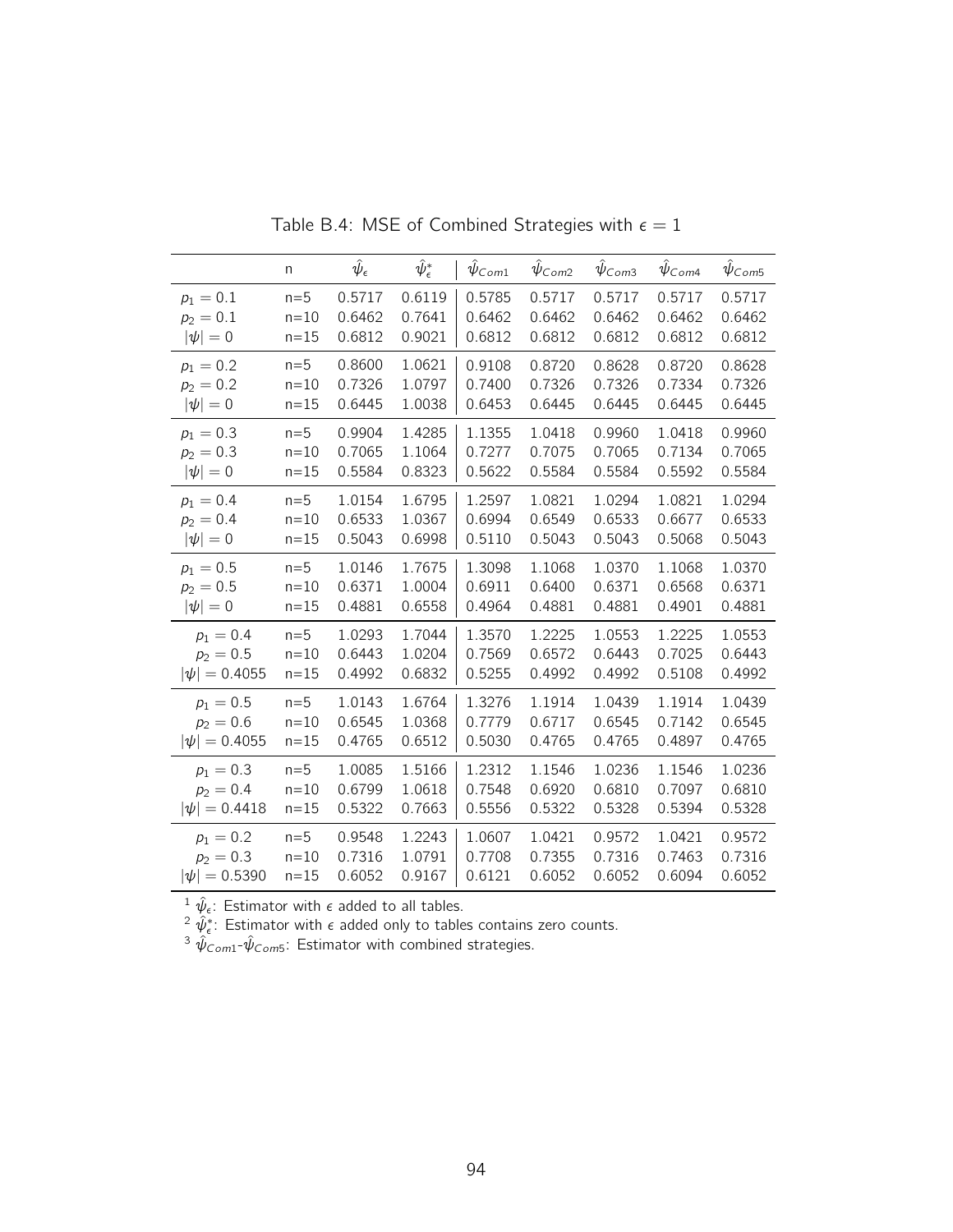|                   | n        | $\hat{\psi}_{\epsilon}$ | $\hat\psi_\epsilon^*$ | $\psi_{Com1}$ | $\hat{\psi}_{\text{Com2}}$ | $\hat{\psi}_{\mathsf{Com3}}$ | $\hat{\psi}_{\mathsf{Com4}}$ | $\hat{\psi}_{\textit{Com5}}$ |
|-------------------|----------|-------------------------|-----------------------|---------------|----------------------------|------------------------------|------------------------------|------------------------------|
| $p_1 = 0.1$       | $n=5$    | 0.9045                  | 0.9663                | 0.9236        | 0.9305                     | 0.9045                       | 0.9305                       | 0.9045                       |
| $p_2 = 0.2$       | $n=10$   | 0.7595                  | 0.9003                | 0.7649        | 0.7601                     | 0.7595                       | 0.7595                       | 0.7595                       |
| $ \psi  = 0.8109$ | $n=15$   | 0.7007                  | 0.9090                | 0.7018        | 0.7007                     | 0.7007                       | 0.7007                       | 0.7007                       |
| $p_1 = 0.4$       | $n=5$    | 1.0415                  | 1.5928                | 1.3661        | 1.3536                     | 1.1030                       | 1.3536                       | 1.1030                       |
| $p_2 = 0.6$       | $n = 10$ | 0.6662                  | 1.0626                | 0.9029        | 0.7123                     | 0.6662                       | 0.8025                       | 0.6662                       |
| $ \psi  = 0.8109$ | $n=15$   | 0.4872                  | 0.6777                | 0.5597        | 0.4872                     | 0.4877                       | 0.5253                       | 0.4877                       |
| $p_1 = 0.3$       | $n=5$    | 1.0339                  | 1.5068                | 1.3116        | 1.3502                     | 1.0928                       | 1.3502                       | 1.0928                       |
| $p_2 = 0.5$       | $n=10$   | 0.6754                  | 1.0417                | 0.8593        | 0.7185                     | 0.6764                       | 0.7736                       | 0.6764                       |
| $ \psi  = 0.8473$ | $n=15$   | 0.5285                  | 0.7500                | 0.6004        | 0.5285                     | 0.5301                       | 0.5661                       | 0.5301                       |
| $p_1 = 0.5$       | $n=5$    | 1.0293                  | 1.5048                | 1.3098        | 1.3134                     | 1.0734                       | 1.3134                       | 1.0734                       |
| $p_2 = 0.7$       | $n = 10$ | 0.6857                  | 1.0721                | 0.8927        | 0.7307                     | 0.6857                       | 0.8019                       | 0.6857                       |
| $ \psi  = 0.8473$ | $n=15$   | 0.5043                  | 0.7176                | 0.5718        | 0.5043                     | 0.5052                       | 0.5396                       | 0.5052                       |
| $p_1 = 0.2$       | $n=5$    | 1.0157                  | 1.2738                | 1.1549        | 1.2227                     | 1.0396                       | 1.2227                       | 1.0396                       |
| $p_2 = 0.4$       | $n = 10$ | 0.7171                  | 1.0153                | 0.8308        | 0.7424                     | 0.7181                       | 0.7701                       | 0.7181                       |
| $ \psi  = 0.9808$ | $n=15$   | 0.5834                  | 0.8485                | 0.6362        | 0.5834                     | 0.5852                       | 0.6065                       | 0.5852                       |
| $p_1 = 0.4$       | $n=5$    | 1.0734                  | 1.3944                | 1.3114        | 1.5677                     | 1.1732                       | 1.5677                       | 1.1732                       |
| $p_2 = 0.7$       | $n = 10$ | 0.7020                  | 1.0922                | 1.0502        | 0.8104                     | 0.7083                       | 0.9454                       | 0.7083                       |
| $ \psi  = 1.2528$ | $n=15$   | 0.5159                  | 0.7449                | 0.6809        | 0.5159                     | 0.5202                       | 0.6126                       | 0.5202                       |
| $p_1 = 0.3$       | $n=5$    | 1.0734                  | 1.3944                | 1.2952        | 1.5665                     | 1.1920                       | 1.5665                       | 1.1920                       |
| $p_2 = 0.6$       | $n=10$   | 0.7020                  | 1.0922                | 1.0385        | 0.8020                     | 0.7064                       | 0.9402                       | 0.7064                       |
| $ \psi  = 1.2528$ | $n=15$   | 0.5159                  | 0.7449                | 0.6856        | 0.5202                     | 0.5227                       | 0.6100                       | 0.5216                       |
| $p_1 = 0.1$       | $n=5$    | 1.1632                  | 1.1986                | 1.1873        | 1.2677                     | 1.1787                       | 1.2677                       | 1.1787                       |
| $p_2 = 0.3$       | $n = 10$ | 0.8179                  | 0.8558                | 0.8386        | 0.8292                     | 0.8179                       | 0.8285                       | 0.8179                       |
| $ \psi  = 1.3499$ | $n=15$   | 0.6877                  | 0.7830                | 0.7053        | 0.6877                     | 0.6877                       | 0.6912                       | 0.6877                       |
| $p_1 = 0.5$       | $n=5$    | 1.0755                  | 1.2465                | 1.2132        | 1.4870                     | 1.1676                       | 1.4870                       | 1.1676                       |
| $p_2 = 0.8$       | $n=10$   | 0.7291                  | 0.9956                | 0.9724        | 0.8200                     | 0.7343                       | 0.8962                       | 0.7343                       |
| $ \psi  = 1.3863$ | $n=15$   | 0.5607                  | 0.7842                | 0.6951        | 0.5607                     | 0.5670                       | 0.6326                       | 0.5670                       |

Table B.4: MSE of Combined Strategies with  $\epsilon = 1$ 

 $^{2} \hat{\psi}_{\epsilon}^*$ : Estimator with  $\epsilon$  added only to tables contains zero counts.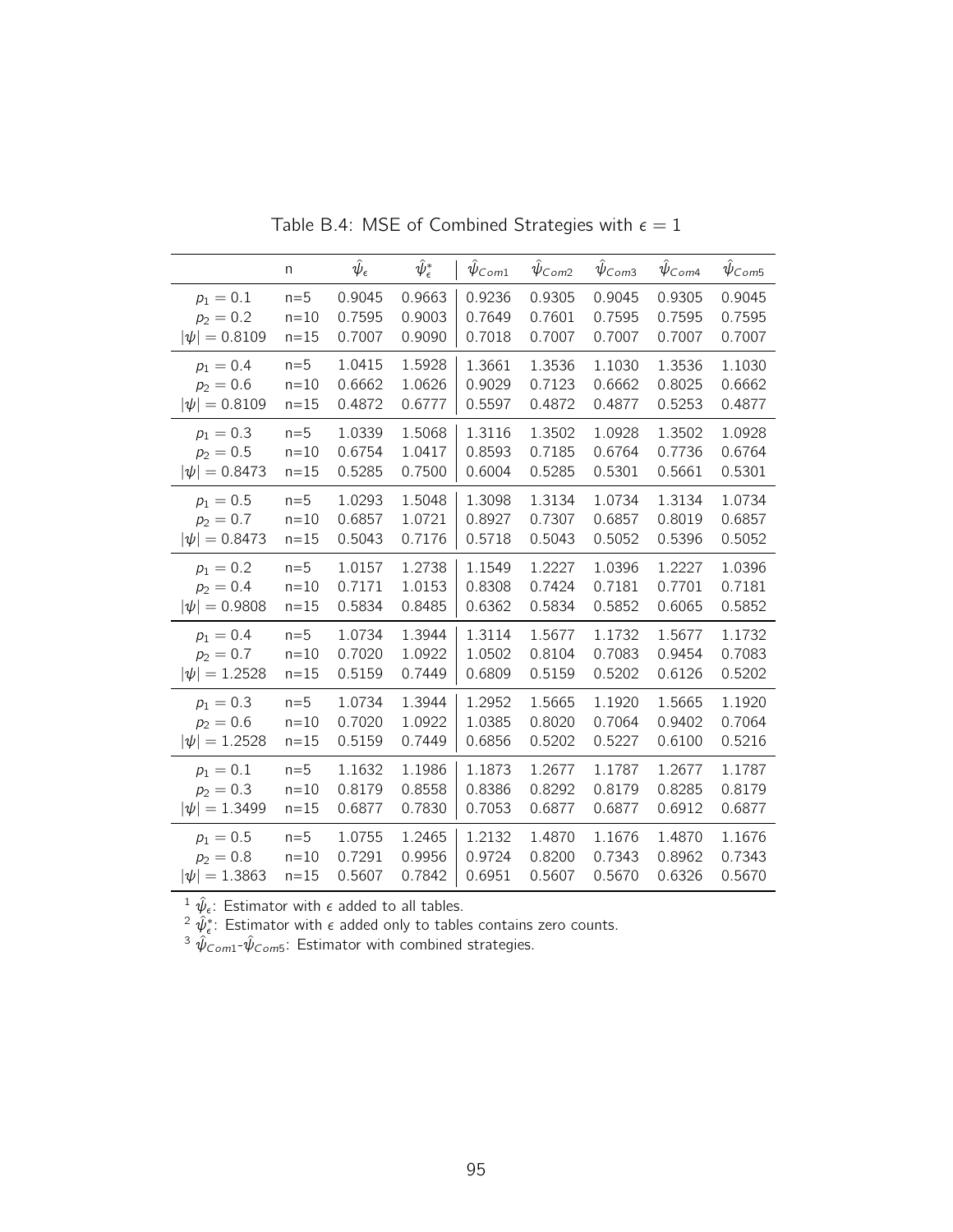|                   | n        | $\hat{\psi}_{\epsilon}$ | $\hat\psi_\epsilon^*$ | $\psi_{Com1}$ | $\hat{\psi}_{Com2}$ | $\hat{\psi}_{\text{Com3}}$ | $\hat{\psi}_{\mathsf{Com4}}$ | $\hat{\psi}_{\textit{Com5}}$ |
|-------------------|----------|-------------------------|-----------------------|---------------|---------------------|----------------------------|------------------------------|------------------------------|
| $p_1 = 0.2$       | $n=5$    | 1.0741                  | 1.2434                | 1.2086        | 1.5103              | 1.1758                     | 1.5103                       | 1.1758                       |
| $p_2 = 0.5$       | $n = 10$ | 0.7203                  | 0.9826                | 0.9592        | 0.8019              | 0.7246                     | 0.8670                       | 0.7246                       |
| $ \psi  = 1.3863$ | $n=15$   | 0.5831                  | 0.8296                | 0.7362        | 0.5837              | 0.5887                     | 0.6702                       | 0.5887                       |
| $p_1 = 0.3$       | $n=5$    | 1.1267                  | 1.1872                | 1.2123        | 1.8704              | 1.3488                     | 1.8704                       | 1.3488                       |
| $p_2 = 0.7$       | $n=10$   | 0.7393                  | 1.0940                | 1.1769        | 0.9575              | 0.7746                     | 1.1343                       | 0.7746                       |
| $ \psi  = 1.6946$ | $n = 15$ | 0.5507                  | 0.8143                | 0.8499        | 0.5591              | 0.5675                     | 0.7549                       | 0.5647                       |
| $p_1 = 0.4$       | $n=5$    | 1.1505                  | 1.1486                | 1.1878        | 1.7948              | 1.3413                     | 1.7948                       | 1.3413                       |
| $p_2 = 0.8$       | $n = 10$ | 0.7536                  | 0.9979                | 1.1017        | 0.9507              | 0.7817                     | 1.0781                       | 0.7817                       |
| $ \psi  = 1.7918$ | $n=15$   | 0.5764                  | 0.8088                | 0.8466        | 0.5803              | 0.5974                     | 0.7653                       | 0.5960                       |
| $p_1 = 0.1$       | $n=5$    | 1.3245                  | 1.2857                | 1.3180        | 1.5655              | 1.3726                     | 1.5655                       | 1.3726                       |
| $p_2 = 0.4$       | $n=10$   | 0.8325                  | 0.7656                | 0.8925        | 0.8752              | 0.8347                     | 0.8748                       | 0.8347                       |
| $ \psi  = 1.7918$ | $n=15$   | 0.6784                  | 0.6956                | 0.7405        | 0.6784              | 0.6820                     | 0.7137                       | 0.6820                       |
| $p_1 = 0.2$       | $n=5$    | 1.1568                  | 1.1463                | 1.1886        | 1.7945              | 1.3609                     | 1.7945                       | 1.3609                       |
| $p_2 = 0.6$       | $n=10$   | 0.7545                  | 0.9844                | 1.0902        | 0.9462              | 0.7815                     | 1.0666                       | 0.7815                       |
| $ \psi  = 1.7918$ | $n=15$   | 0.5728                  | 0.8148                | 0.8481        | 0.5805              | 0.5892                     | 0.7584                       | 0.5869                       |
| $p_1 = 0.5$       | $n=5$    | 1.4772                  | 1.3079                | 1.3920        | 1.9075              | 1.6046                     | 1.9075                       | 1.6046                       |
| $p_2 = 0.9$       | $n=10$   | 0.8696                  | 0.7324                | 0.9605        | 0.9972              | 0.8805                     | 0.9988                       | 0.8805                       |
| $ \psi  = 2.1972$ | $n = 15$ | 0.6659                  | 0.6379                | 0.7951        | 0.6684              | 0.6829                     | 0.7622                       | 0.6822                       |
| $p_1 = 0.1$       | $n=5$    | 1.4490                  | 1.2800                | 1.3592        | 1.8978              | 1.5778                     | 1.8978                       | 1.5778                       |
| $p_2 = 0.5$       | $n = 10$ | 0.8602                  | 0.7140                | 0.9413        | 0.9780              | 0.8749                     | 0.9710                       | 0.8749                       |
| $ \psi  = 2.1972$ | $n = 15$ | 0.6910                  | 0.6655                | 0.8240        | 0.6944              | 0.7120                     | 0.7893                       | 0.7113                       |
| $p_1 = 0.2$       | $n=5$    | 1.2586                  | 1.0161                | 1.1041        | 2.1415              | 1.6164                     | 2.1415                       | 1.6164                       |
| $p_2 = 0.7$       | $n=10$   | 0.8084                  | 0.9912                | 1.1533        | 1.1446              | 0.8912                     | 1.2601                       | 0.8912                       |
| $ \psi  = 2.2336$ | $n=15$   | 0.6094                  | 0.8789                | 1.0012        | 0.6349              | 0.6564                     | 0.9062                       | 0.6474                       |
| $p_1 = 0.3$       | $n=5$    | 1.2435                  | 1.0036                | 1.0806        | 2.1366              | 1.6206                     | 2.1366                       | 1.6206                       |
| $p_2 = 0.8$       | $n=10$   | 0.8020                  | 0.9914                | 1.1528        | 1.1378              | 0.8823                     | 1.2532                       | 0.8823                       |
| $ \psi  = 2.2336$ | $n = 15$ | 0.6152                  | 0.8670                | 0.9889        | 0.6414              | 0.6664                     | 0.9073                       | 0.6604                       |

Table B.4: MSE of Combined Strategies with  $\epsilon = 1$ 

 $^{2} \hat{\psi}_{\epsilon}^*$ : Estimator with  $\epsilon$  added only to tables contains zero counts.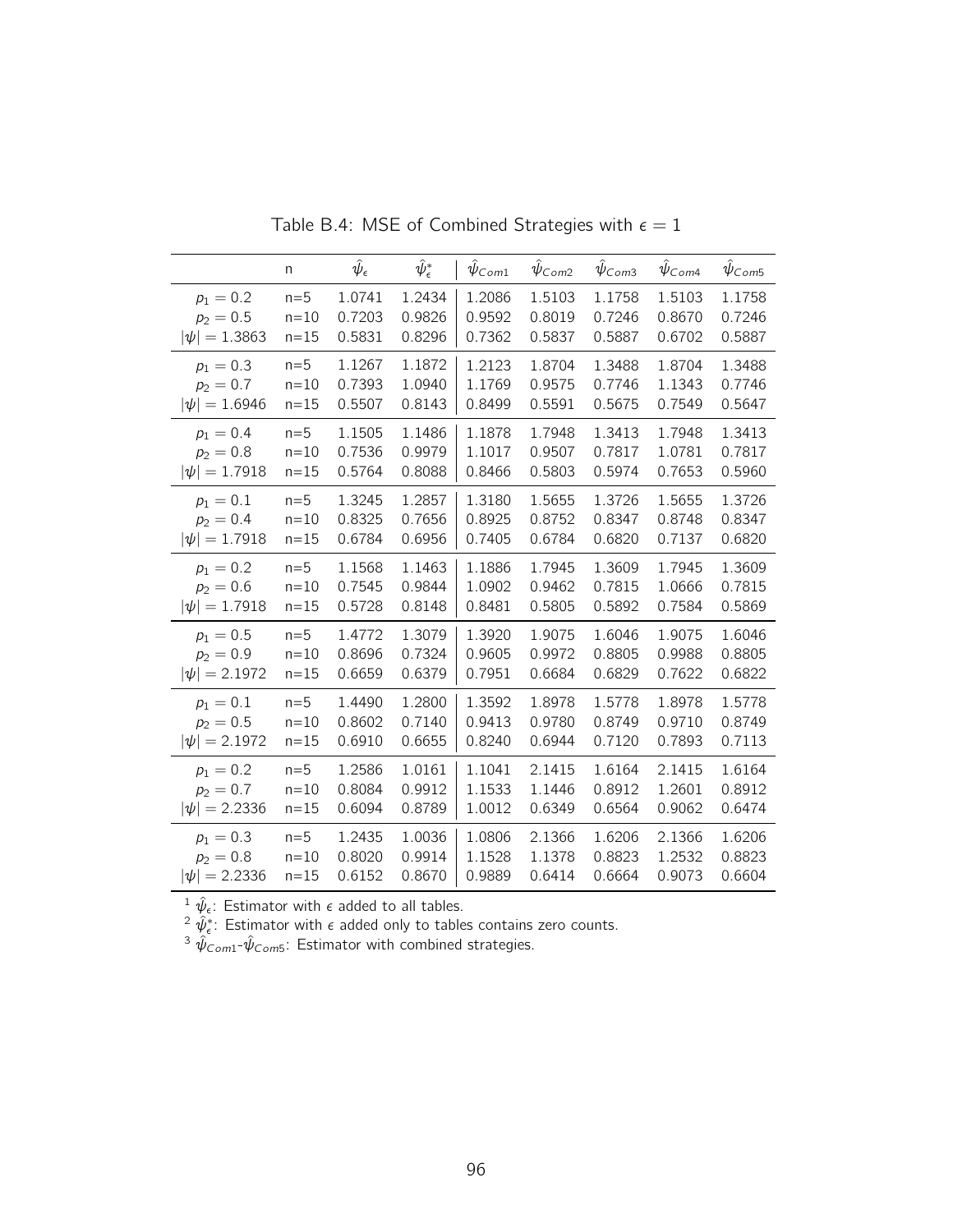|                   | n        | $\hat{\psi}_{\epsilon}$ | $\hat{\psi}^*_\epsilon$ | $\psi_{Com1}$ | $\psi_{Com2}$ | $\hat{\psi}_{\textit{Com3}}$ | $\psi_{Com4}$ | $\hat{\psi}_{\textit{Com5}}$ |
|-------------------|----------|-------------------------|-------------------------|---------------|---------------|------------------------------|---------------|------------------------------|
| $p_1 = 0.4$       | $n=5$    | 1.6281                  | 1.3047                  | 1.4017        | 2.2164        | 1.8743                       | 2.2164        | 1.8743                       |
| $p_2 = 0.9$       | $n=10$   | 0.9161                  | 0.7113                  | 0.9556        | 1.1486        | 0.9694                       | 1.1192        | 0.9694                       |
| $ \psi  = 2.6027$ | $n=15$   | 0.6915                  | 0.6446                  | 0.8578        | 0.7053        | 0.7464                       | 0.8602        | 0.7428                       |
| $p_1 = 0.1$       | $n=5$    | 1.6214                  | 1.2966                  | 1.3989        | 2.1895        | 1.8642                       | 2.1895        | 1.8642                       |
| $p_2 = 0.6$       | $n=10$   | 0.9124                  | 0.6960                  | 0.9438        | 1.1404        | 0.9619                       | 1.1043        | 0.9619                       |
| $ \psi  = 2.6027$ | $n=15$   | 0.6900                  | 0.6344                  | 0.8486        | 0.7091        | 0.7465                       | 0.8587        | 0.7438                       |
| $p_1 = 0.2$       | $n=5$    | 1.4464                  | 0.9597                  | 1.0425        | 2.3623        | 1.9723                       | 2.3623        | 1.9723                       |
| $p_2 = 0.8$       | $n=10$   | 0.8912                  | 0.8811                  | 1.0229        | 1.3018        | 1.0726                       | 1.2975        | 1.0726                       |
| $ \psi  = 2.7726$ | $n = 15$ | 0.6830                  | 0.9204                  | 1.0426        | 0.7573        | 0.7910                       | 0.9490        | 0.7692                       |
| $p_1 = 0.3$       | $n=5$    | 1.8119                  | 1.3175                  | 1.4086        | 2.4483        | 2.2483                       | 2.4483        | 2.2483                       |
| $p_2 = 0.9$       | $n=10$   | 0.9960                  | 0.6927                  | 0.8678        | 1.2819        | 1.1345                       | 1.1834        | 1.1345                       |
| $ \psi  = 3.0445$ | $n=15$   | 0.7448                  | 0.6783                  | 0.8423        | 0.8040        | 0.8656                       | 0.8966        | 0.8537                       |
| $p_1 = 0.1$       | $n=5$    | 1.8236                  | 1.3363                  | 1.4214        | 2.4322        | 2.2282                       | 2.4322        | 2.2282                       |
| $p_2 = 0.7$       | $n=10$   | 0.9954                  | 0.6896                  | 0.8680        | 1.2817        | 1.1338                       | 1.1814        | 1.1338                       |
| $ \psi  = 3.0445$ | $n=15$   | 0.7391                  | 0.6721                  | 0.8367        | 0.7971        | 0.8602                       | 0.8902        | 0.8480                       |
| $p_1 = 0.2$       | $n=5$    | 2.1853                  | 1.5575                  | 1.6180        | 2.4566        | 2.6678                       | 2.4566        | 2.6678                       |
| $p_2 = 0.9$       | $n=10$   | 1.1426                  | 0.6469                  | 0.7345        | 1.3029        | 1.3993                       | 1.0966        | 1.3993                       |
| $ \psi  = 3.5835$ | $n=15$   | 0.8399                  | 0.7031                  | 0.7739        | 0.9908        | 1.0262                       | 0.8111        | 0.9962                       |
| $p_1 = 0.1$       | $n=5$    | 2.1752                  | 1.5582                  | 1.6148        | 2.4374        | 2.6470                       | 2.4374        | 2.6470                       |
| $p_2 = 0.8$       | $n=10$   | 1.1375                  | 0.6375                  | 0.7149        | 1.2965        | 1.3941                       | 1.0905        | 1.3941                       |
| $ \psi  = 3.5835$ | $n=15$   | 0.8391                  | 0.6934                  | 0.7635        | 0.9928        | 1.0311                       | 0.8141        | 1.0021                       |
| $p_1 = 0.1$       | $n=5$    | 3.2883                  | 2.6751                  | 2.6996        | 2.2047        | 3.2768                       | 2.2047        | 3.2768                       |
| $p_2 = 0.9$       | $n = 10$ | 1.5510                  | 0.7411                  | 0.7626        | 1.1469        | 1.7028                       | 0.9247        | 1.7028                       |
| $ \psi  = 4.3944$ | $n = 15$ | 1.0750                  | 0.5525                  | 0.5636        | 1.2275        | 1.2081                       | 0.7505        | 1.2229                       |

Table B.4: MSE of Combined Strategies with  $\epsilon = 1$ 

<sup>2</sup>  $\hat{\psi}_{\epsilon}^*$ : Estimator with  $\epsilon$  added only to tables contains zero counts.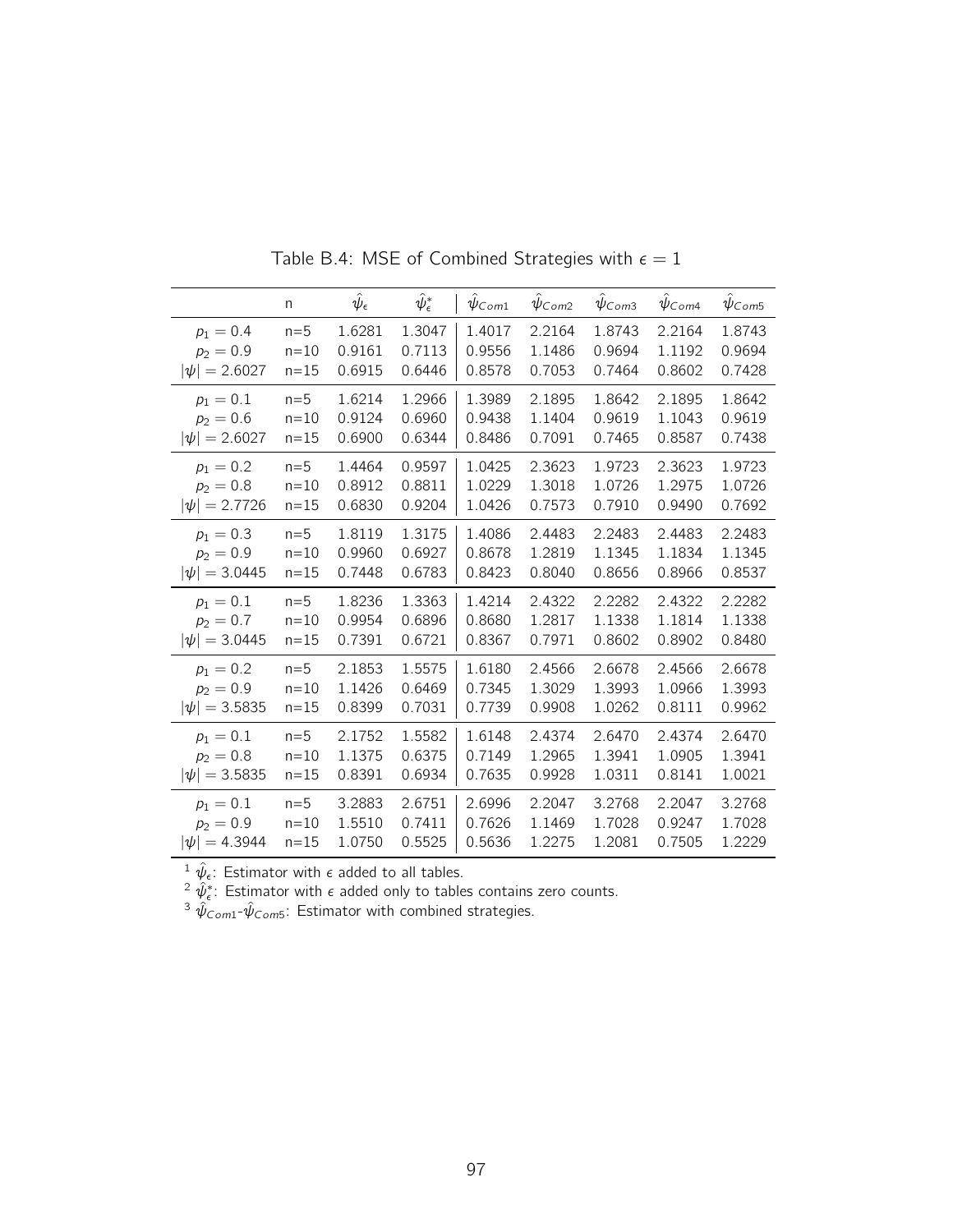## References

- Agresti, A. (2012). Categorical Data Analysis. John Wiley & Sons Inc., 3rd edition.
- Agresti, A. and Yang, M. C. K. (1987). An empirical investigation of some effects of sparseness in contingency tables. Computational Statistics  $\&$  Data Analysis,  $5(1):9-21.$
- Becker, S. (1989). A comparison of maximum likelihood and Jewell's estimators of the odds ratio and relative risk in single  $2 \times 2$  tables. Statistics in Medicine, 8:987–996.
- Bedrick, E. J. (1984). Estimating the variance of empirical logits and contrasts in empirical log probabilities. Biometrics, 40(3):805–809.
- Breslow, N. and Day, N. (1980). Statistical methods in cancer research. Volume I - The analysis of case-control studies. IARC scientific publications, (32):5–338.
- Cornfield, J. (1956). A statistical problem arising from retrospective studies. In Proceedings of the Third Berkeley Symposium on Mathematical Statistics and Probability, Vol. 4, pages 135–148, Berkeley, Calif. University of California Press.
- Fisher, R. A. (1962). Confidence limits for a cross-product ratio. Australian Journal of Statistics, 4(1):41–41.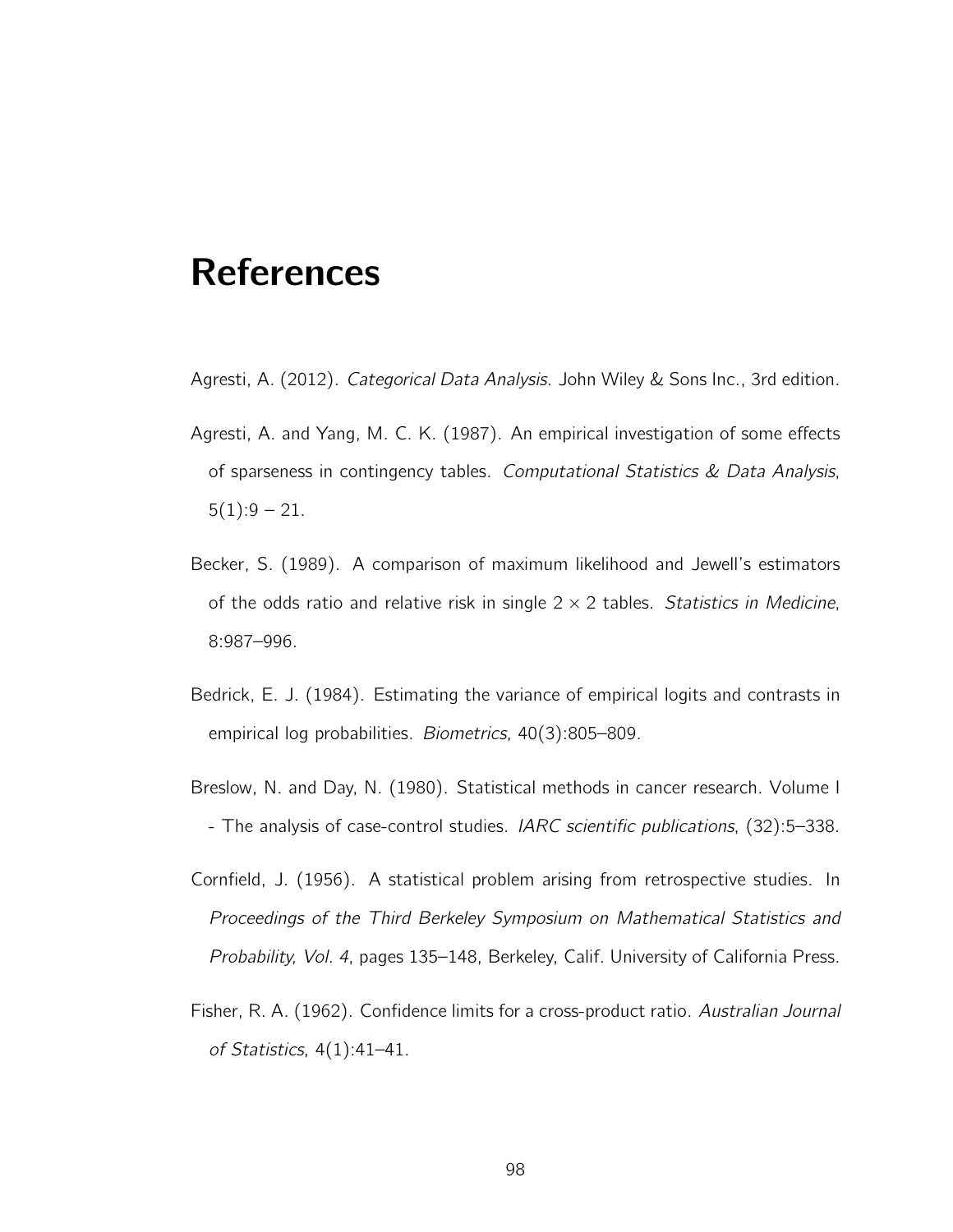- Gart, J. J. (1966). Alternative analyses of contingency tables. Journal of the Royal Statistical Society. Series B (Methodological), 28(1):164–179.
- Gart, J. J., Pettigrew, H. M., and Thomas, D. G. (1985). The effect of bias, variance estimation, skewness and kurtosis of the empirical logit on weighted least squares analyses. Biometrika, 72(1):179–190.
- Gart, J. J. and Thomas, D. G. (1982). The performance of three approximate confidence limit methods for the odds ratio. American Journal of Epidemiology, 115:453–470.
- Gart, J. J. and Zweifel, J. R. (1967). On the bias of various estimators of the logit and its variance with application to quantal bioassay. *Biometrika*,  $54(1/2)$ :181– 187.
- Greenland, S., Schwartzbaum, J. A., and Finkle, W. D. (2000). Problems due to small samples and sparse data in conditional logistic regression analysis. American Journal of Epidemiology, 151:531–539.
- Haldane, J. B. S. (1956). The estimation and significance of the logarithm of a ratio of frequencies. Annals of Human Genetics, 20:309–311.
- Hauck, W. W., Anderson, S., and Leahy, F. J. (1982). Finite-sample properties of some old and some new estimators of a common odds ratio from multiple  $2 \times 2$ tables. Journal of the American Statistical Association, 77:145–152.
- Hitchcock, S. E. (1962). A note on the estimation of the parameters of the logistic function, using the minimum logit  $\chi$ 2 method. *Biometrika*, 49(1/2):250–252.
- Jewell, N. P. (1986). On the bias of commonly used measures of association for  $2 \times 2$  tables. Biometrics, 42:351-358.